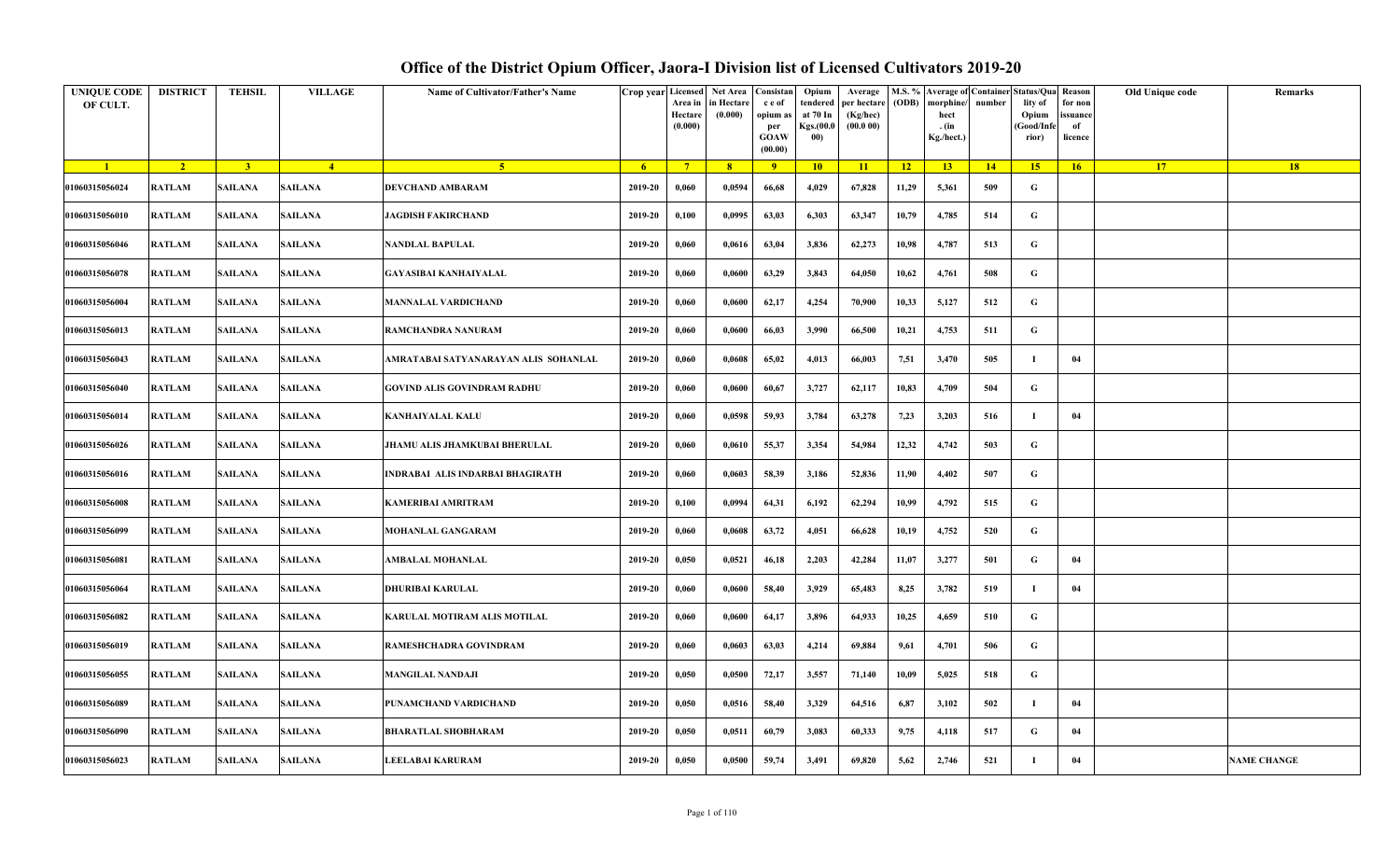| <b>UNIQUE CODE</b><br>OF CULT. | <b>DISTRICT</b> | <b>TEHSIL</b>  | <b>VILLAGE</b>    | Name of Cultivator/Father's Name                 |         | Area in<br>Hectare<br>(0.000) | Crop year Licensed Net Area Consistan<br>in Hectare<br>(0.000) | c e of<br>opium as<br>per<br><b>GOAW</b><br>(00.00) | Opium<br>tendered<br>at 70 In<br>Kgs.(00.0<br>00) | Average<br>per hectare<br>(Kg/hec)<br>(00.000) | (ODB) | M.S. % Average of Container Status/Qua Reason<br>morphine/<br>hect<br>. (in<br>Kg./hect.) | number | lity of<br>Opium<br>(Good/Infe<br>rior) | for non<br>ssuance<br>of<br>licence | Old Unique code | Remarks            |
|--------------------------------|-----------------|----------------|-------------------|--------------------------------------------------|---------|-------------------------------|----------------------------------------------------------------|-----------------------------------------------------|---------------------------------------------------|------------------------------------------------|-------|-------------------------------------------------------------------------------------------|--------|-----------------------------------------|-------------------------------------|-----------------|--------------------|
| $\blacksquare$                 | $\sqrt{2}$      | 3 <sup>1</sup> | $-4$              | $-5$                                             | $-6$    | $7^{\circ}$                   | 8 <sup>°</sup>                                                 | $\overline{9}$                                      | 10                                                | 11                                             | $-12$ | 13                                                                                        | 14     | 15                                      | 16                                  | <b>17</b>       | 18                 |
| 01060315054013                 | <b>RATLAM</b>   | <b>SAILANA</b> | <b>KARIYA</b>     | <b>SHOBHARAM PUNAJI</b>                          | 2019-20 | 0,060                         | 0,0585                                                         | 62,81                                               | 3,787                                             | 64,735                                         | 12,16 | 5,510                                                                                     | 655    | G                                       |                                     |                 |                    |
| 01060315054005                 | <b>RATLAM</b>   | <b>SAILANA</b> | <b>KARIYA</b>     | <b>RANCHORLAL GOBAJI</b>                         | 2019-20 | 0,100                         | 0,0968                                                         | 68,89                                               | 6,249                                             | 64,556                                         | 9,83  | 4,442                                                                                     | 657    | G                                       |                                     |                 |                    |
| 01060315054060                 | <b>RATLAM</b>   | <b>SAILANA</b> | KARIYA            | <b>DEVCHAND SALAGRAM</b>                         | 2019-20 | 0,050                         | 0,0498                                                         | 63,07                                               | 2,946                                             | 59,157                                         | 10,34 | 4,282                                                                                     | 658    | G                                       |                                     |                 |                    |
| 01060315054020                 | <b>RATLAM</b>   | <b>SAILANA</b> | <b>KARIYA</b>     | <b>AMBARAM KARU</b>                              | 2019-20 | 0,060                         | 0,0588                                                         | 60,93                                               | 3,029                                             | 51,514                                         | 11,36 | 4,096                                                                                     | 659    | G                                       | 04                                  |                 |                    |
| 01060315054039                 | RATLAM          | <b>SAILANA</b> | <b>KARIYA</b>     | <b>MANGILAL LAXMAN</b>                           | 2019-20 | 0,060                         | 0,0583                                                         | 58,89                                               | 3,264                                             | 55,986                                         | 10,65 | 4,174                                                                                     | 654    | G                                       | 04                                  |                 |                    |
| 01060315054017                 | <b>RATLAM</b>   | <b>SAILANA</b> | <b>KARIYA</b>     | DASHRATH MULCHANDRA                              | 2019-20 | 0,050                         | 0,0490                                                         | 56,31                                               | 2,663                                             | 54,347                                         | 11,76 | 4,473                                                                                     | 653    | G                                       |                                     |                 | <b>NAME CHANGE</b> |
| 01060315054011                 | <b>RATLAM</b>   | <b>SAILANA</b> | <b>KARIYA</b>     | <b>NATHURAM BHERA</b>                            | 2019-20 | 0,050                         | 0,0487                                                         | 63,28                                               | 2,685                                             | 55,133                                         | 10,22 | 3,944                                                                                     | 656    | G                                       | 04                                  |                 |                    |
| 01060315054033                 | <b>RATLAM</b>   | <b>SAILANA</b> | <b>KARIYA</b>     | <b>AMBARAM PUNA</b>                              | 2019-20 | 0,060                         |                                                                |                                                     |                                                   |                                                |       |                                                                                           |        | F                                       |                                     |                 |                    |
| 01060315053004                 | <b>RATLAM</b>   | <b>SAILANA</b> | ADAVANIYA         | <b>BABULAL JAGANNATH</b>                         | 2019-20 | 0,050                         | 0,0502                                                         | 59,54                                               | 3,054                                             | 60,837                                         | 11,57 | 4,926                                                                                     | 1899   | G                                       |                                     |                 |                    |
| 01060315053001                 | <b>RATLAM</b>   | <b>SAILANA</b> | <b>ADAVANIYA</b>  | <b>SURAJBAI KALU</b>                             | 2019-20 | 0,050                         | 0,0502                                                         | 59,20                                               | 3,002                                             | 59,801                                         | 10,71 | 4,484                                                                                     | 1900   | G                                       |                                     |                 | <b>NAME CHANGE</b> |
| 01060315053003                 | <b>RATLAM</b>   | <b>SAILANA</b> | ADAVANIYA         | <b>BHERULAL PREMCHAND</b>                        | 2019-20 | 0,060                         | 0,0538                                                         | 65,97                                               | 2,563                                             | 47,639                                         | 11,46 | 3,822                                                                                     | 1901   | G                                       | 04                                  |                 |                    |
| 01060315057001                 | <b>RATLAM</b>   | <b>SAILANA</b> | SHIVGADH          | <b>MADHU VAJJA</b>                               | 2019-20 | 0,060                         | 0,0600                                                         | 76,26                                               | 4,586                                             | 76,433                                         | 5,99  | 3,205                                                                                     | 469    | -1                                      | 04                                  |                 |                    |
| 01060317132032                 | <b>RATLAM</b>   | <b>RATLAM</b>  | <b>KANDARWASA</b> | <b>JAGDISH MANGILAL</b>                          | 2019-20 | 0,060                         | 0,0609                                                         | 66,29                                               | 4,044                                             | 66,404                                         | 8,01  | 3,723                                                                                     | 497    | - 1                                     | 04                                  |                 |                    |
| 01060317132038                 | RATLAM          | <b>RATLAM</b>  | <b>KANDARWASA</b> | MOTILAL NANDRAM                                  | 2019-20 | 0,060                         | 0,0600                                                         | 57,60                                               | 3,563                                             | 59,383                                         | 10,71 | 4,452                                                                                     | 476    | G                                       |                                     |                 |                    |
| 01060317132040                 | RATLAM          | <b>RATLAM</b>  | <b>KANDARWASA</b> | PRAHLADSINGH BHERUSINGH                          | 2019-20 | 0,060                         | 0,0592                                                         | 64,72                                               | 4,170                                             | 70,439                                         | 9,61  | 4,738                                                                                     | 490    | G                                       |                                     |                 |                    |
| 01060317132025                 | RATLAM          | <b>RATLAM</b>  | <b>KANDARWASA</b> | <b>BHAGWANSINGH BAHADURSINGH</b>                 | 2019-20 | 0,060                         | 0,0585                                                         | 61,18                                               | 3,942                                             | 67,385                                         | 7,67  | 3,618                                                                                     | 491    |                                         | 04                                  |                 |                    |
| 01060317132013                 | <b>RATLAM</b>   | <b>RATLAM</b>  | <b>KANDARWASA</b> | MUKESH RAMNARAYAN                                | 2019-20 | 0,060                         | 0,0585                                                         | 65,96                                               | 4,024                                             | 68,786                                         | 10,04 | 4,834                                                                                     | 496    | G                                       |                                     |                 |                    |
| 01060317132007                 | <b>RATLAM</b>   | <b>RATLAM</b>  | <b>KANDARWASA</b> | <b>BADRILAL NANDRAM</b>                          | 2019-20 | 0,060                         | 0,0605                                                         | 63,23                                               | 4,254                                             | 70,314                                         | 10,55 | 5,193                                                                                     | 495    | G                                       |                                     |                 |                    |
| 01060317132011                 | RATLAM          | <b>RATLAM</b>  | <b>KANDARWASA</b> | RATANDAS BIHARIDAS ALIAS GULAB DAS               | 2019-20 | 0,060                         | 0,0605                                                         | 56,08                                               | 3,773                                             | 62,364                                         | 8,31  | 3,628                                                                                     | 489    |                                         | 04                                  |                 |                    |
| 01060317132048                 | <b>RATLAM</b>   | <b>RATLAM</b>  | <b>KANDARWASA</b> | SHRAVAN MANGILAL                                 | 2019-20 | 0,060                         | 0,0600                                                         | 63,93                                               | 4,073                                             | 67,883                                         | 7,18  | 3,412                                                                                     | 488    | - 1                                     | 04                                  |                 |                    |
| 01060317132008                 | RATLAM          | <b>RATLAM</b>  | <b>KANDARWASA</b> | <b>DASHRATHSINGH BHUWANSING ALIAS GULABSINGE</b> | 2019-20 | 0,060                         | 0,0595                                                         | 57,95                                               | 3,833                                             | 64,420                                         | 10,06 | 4,536                                                                                     | 477    | G                                       |                                     |                 |                    |
| 01060317132041                 | RATLAM          | <b>RATLAM</b>  | <b>KANDARWASA</b> | PRITAMLAL ANOKHILAL                              | 2019-20 | 0,060                         | 0,0605                                                         | 67,80                                               | 4,291                                             | 70,926                                         | 8,35  | 4,145                                                                                     | 500    | -1                                      | 04                                  |                 |                    |
| 01060317132037                 | RATLAM          | <b>RATLAM</b>  | <b>KANDARWASA</b> | <b>MANGILAL NANDRAM</b>                          | 2019-20 | 0,060                         | 0,0600                                                         | 62,96                                               | 4,065                                             | 67,750                                         | 8,07  | 3,828                                                                                     | 494    |                                         | 04                                  |                 |                    |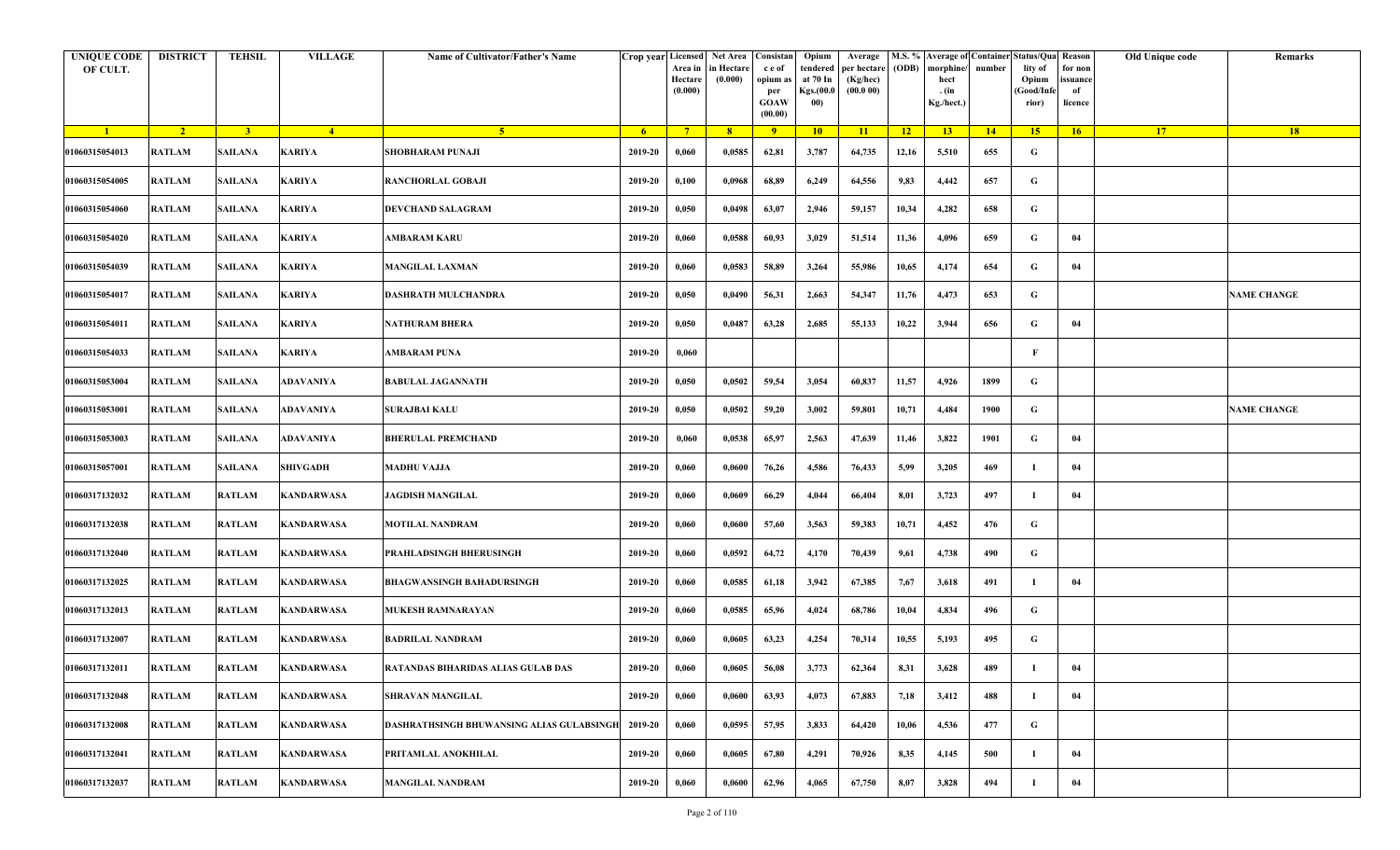| <b>UNIQUE CODE</b><br>OF CULT. | <b>DISTRICT</b> | <b>TEHSIL</b>  | <b>VILLAGE</b>    | Name of Cultivator/Father's Name        |                | Crop year Licensed Net Area Consistan<br>Area in<br>Hectare<br>(0.000) | in Hectare<br>(0.000) | c e of<br>opium as<br>per<br><b>GOAW</b><br>(00.00) | Opium<br>tendered<br>at 70 In<br>Kgs.(00.0<br>00) | Average<br>per hectare<br>(Kg/hec)<br>(00.000) | (ODB)           | M.S. % Average of Container Status/Qua Reason<br>morphine/<br>hect<br>. (in<br>Kg./hect.) | number | lity of<br>Opium<br>(Good/Infe<br>rior) | for non<br>ssuance<br>of<br>licence | Old Unique code | Remarks |
|--------------------------------|-----------------|----------------|-------------------|-----------------------------------------|----------------|------------------------------------------------------------------------|-----------------------|-----------------------------------------------------|---------------------------------------------------|------------------------------------------------|-----------------|-------------------------------------------------------------------------------------------|--------|-----------------------------------------|-------------------------------------|-----------------|---------|
| $\blacksquare$                 | $\sqrt{2}$      | $\overline{3}$ | $\sqrt{4}$        | 5 <sup>1</sup>                          | 6 <sup>6</sup> | $7^{\circ}$                                                            | 8                     | $\overline{9}$                                      | 10                                                | 11                                             | $\overline{12}$ | 13 <sup>7</sup>                                                                           | 14     | 15                                      | 16                                  | 17 <sup>2</sup> | 18      |
| 01060317132052                 | <b>RATLAM</b>   | <b>RATLAM</b>  | <b>KANDARWASA</b> | RAMCHANDRA JAGANNATH                    | 2019-20        | 0,060                                                                  | 0,0610                | 74,41                                               | 4,922                                             | 80,689                                         | 8,24            | 4,654                                                                                     | 499    | -1                                      |                                     |                 |         |
| 01060317132002                 | RATLAM          | <b>RATLAM</b>  | <b>KANDARWASA</b> | KANHAYYADAS ALIS KANHAIYALAL NARAYANDAS | 2019-20        | 0,050                                                                  | 0,0490                | 62,85                                               | 3,053                                             | 62,306                                         | 9,69            | 4,226                                                                                     | 487    | G                                       |                                     |                 |         |
| 01060317132006                 | <b>RATLAM</b>   | <b>RATLAM</b>  | <b>KANDARWASA</b> | AJABKUNWAR MANOHARSINGH                 | 2019-20        | 0,050                                                                  | 0,0505                | 51,77                                               | 3,047                                             | 60,337                                         | 10,64           | 4,494                                                                                     | 478    | G                                       |                                     |                 |         |
| 01060317132010                 | <b>RATLAM</b>   | <b>RATLAM</b>  | <b>KANDARWASA</b> | <b>BABUDAS LALDAS ALIS DHULDAS</b>      | 2019-20        | 0,060                                                                  | 0,0608                | 64,57                                               | 4,169                                             | 68,569                                         | 9,43            | 4,527                                                                                     | 484    | G                                       |                                     |                 |         |
| 01060317132036                 | RATLAM          | <b>RATLAM</b>  | <b>KANDARWASA</b> | <b>MADANLAL NAGUJI</b>                  | 2019-20        | 0,060                                                                  | 0,0600                | 63,57                                               | 4,177                                             | 69,617                                         | 10,30           | 5,020                                                                                     | 485    | G                                       |                                     |                 |         |
| 01060317132012                 | RATLAM          | <b>RATLAM</b>  | <b>KANDARWASA</b> | LAXMANSINGH JHUJHARSINGH                | 2019-20        | 0,060                                                                  | 0,0600                | 66,27                                               | 4,052                                             | 67,533                                         | 9,27            | 4,382                                                                                     | 493    | G                                       |                                     |                 |         |
| 01060317132003                 | RATLAM          | <b>RATLAM</b>  | <b>KANDARWASA</b> | <b>MANGALDAS NANDRAM DAS</b>            | 2019-20        | 0,050                                                                  | 0,0506                | 61,11                                               | 3,544                                             | 70,040                                         | 9,65            | 4,732                                                                                     | 479    | G                                       |                                     |                 |         |
| 01060317132039                 | RATLAM          | <b>RATLAM</b>  | <b>KANDARWASA</b> | <b>NAGULAL GOPAL</b>                    | 2019-20        | 0,050                                                                  | 0,0481                | 66,96                                               | 3,549                                             | 73,784                                         | 9,44            | 4,875                                                                                     | 498    | G                                       |                                     |                 |         |
| 01060317132043                 | RATLAM          | <b>RATLAM</b>  | <b>KANDARWASA</b> | <b>KESHARBAI RAGHUVIRDAS</b>            | 2019-20        | 0,050                                                                  | 0,0491                | 61,34                                               | 3,085                                             | 62,831                                         | 10,06           | 4,424                                                                                     | 480    | G                                       |                                     |                 |         |
| 01060317132005                 | <b>RATLAM</b>   | <b>RATLAM</b>  | <b>KANDARWASA</b> | <b>MADHOLAL MOTILAL</b>                 | 2019-20        | 0,050                                                                  | 0,0507                | 59,71                                               | 3,403                                             | 67,120                                         | 7,92            | 3,722                                                                                     | 482    |                                         | 04                                  |                 |         |
| 01060317132020                 | RATLAM          | <b>RATLAM</b>  | <b>KANDARWASA</b> | AJABKUNWAR UMRAOSINGH D.O NATHUSINGH    | 2019-20        | 0,050                                                                  | 0,0487                | 59,43                                               | 3,218                                             | 66,078                                         | 7,96            | 3,682                                                                                     | 481    | -1                                      | 04                                  |                 |         |
| 01060317132024                 | <b>RATLAM</b>   | <b>RATLAM</b>  | <b>KANDARWASA</b> | <b>BALU NANDA</b>                       | 2019-20        | 0,050                                                                  | 0,0500                | 59,28                                               | 3,040                                             | 60,800                                         | 10,73           | 4,567                                                                                     | 483    | G                                       |                                     |                 |         |
| 01060317132026                 | RATLAM          | <b>RATLAM</b>  | <b>KANDARWASA</b> | DAYARAM SHANKARLAL                      | 2019-20        | 0,050                                                                  | 0,0500                | 67,28                                               | 3,845                                             | 76,900                                         | 7,60            | 4,091                                                                                     | 492    | л                                       | 04                                  |                 |         |
| 01060317132042                 | RATLAM          | <b>RATLAM</b>  | <b>KANDARWASA</b> | RADHESHYAM DHULDAS                      | 2019-20        | 0,060                                                                  |                       |                                                     |                                                   |                                                |                 |                                                                                           |        | $\mathbf{F}$                            |                                     |                 |         |
| 01060317132004                 | RATLAM          | <b>RATLAM</b>  | <b>KANDARWASA</b> | <b>BAGDIBAI BADRILAL</b>                | 2019-20        | 0,060                                                                  |                       |                                                     |                                                   |                                                |                 |                                                                                           |        | F                                       |                                     |                 |         |
| 01060317132047                 | RATLAM          | <b>RATLAM</b>  | <b>KANDARWASA</b> | <b>RUGHNATH BADRILAL</b>                | 2019-20        | 0,060                                                                  |                       |                                                     |                                                   |                                                |                 |                                                                                           |        | F                                       |                                     |                 |         |
| 01060317132033                 | <b>RATLAM</b>   | <b>RATLAM</b>  | <b>KANDARWASA</b> | <b>KARUDAS KAMALDAS</b>                 | 2019-20        | 0,060                                                                  | 0,0604                | 58,07                                               | 3,741                                             | 61,937                                         | 7,58            | 3,287                                                                                     | 486    | п                                       | 04                                  |                 |         |
| 01060317132035                 | <b>RATLAM</b>   | <b>RATLAM</b>  | <b>KANDARWASA</b> | <b>DATARSINGH LALSINGH</b>              | 2019-20        | 0,060                                                                  |                       |                                                     |                                                   |                                                |                 |                                                                                           |        | F                                       |                                     |                 |         |
| 01060317132009                 | RATLAM          | <b>RATLAM</b>  | KANDARWASA        | AMBARAM HEMRAJ ALIS NANURAM             | 2019-20        | 0,060                                                                  |                       |                                                     |                                                   |                                                |                 |                                                                                           |        | F                                       |                                     |                 |         |
| 01060317144006                 | <b>RATLAM</b>   | <b>RATLAM</b>  | <b>BADODA</b>     | LAXMAN PRATHVIRAJ                       | 2019-20        | 0,100                                                                  | 0,0927                | 60,62                                               | 6,876                                             | 74,175                                         | 10,67           | 5,540                                                                                     | 044    | $\mathbf G$                             |                                     |                 |         |
| 01060317144008                 | <b>RATLAM</b>   | <b>RATLAM</b>  | <b>BADODA</b>     | <b>RAJENDRA BHAGIRATH</b>               | 2019-20        | 0,060                                                                  | 0,0582                | 65,35                                               | 4,304                                             | 73,952                                         | 10,56           | 5,466                                                                                     | 057    | G                                       |                                     |                 |         |
| 01060317144012                 | <b>RATLAM</b>   | <b>RATLAM</b>  | <b>BADODA</b>     | <b>SURAJBAI RAMESHWAR</b>               | 2019-20        | 0,100                                                                  | 0,1000                | 62,99                                               | 6,479                                             | 64,790                                         | 10,21           | 4,631                                                                                     | 053    | G                                       |                                     |                 |         |
| 01060317144041                 | RATLAM          | <b>RATLAM</b>  | <b>BADODA</b>     | AVANTIBAI ONKARLAL                      | 2019-20        | 0,060                                                                  | 0,0602                | 60,37                                               | 3,907                                             | 64,900                                         | 10,58           | 4,806                                                                                     | 043    | G                                       |                                     |                 |         |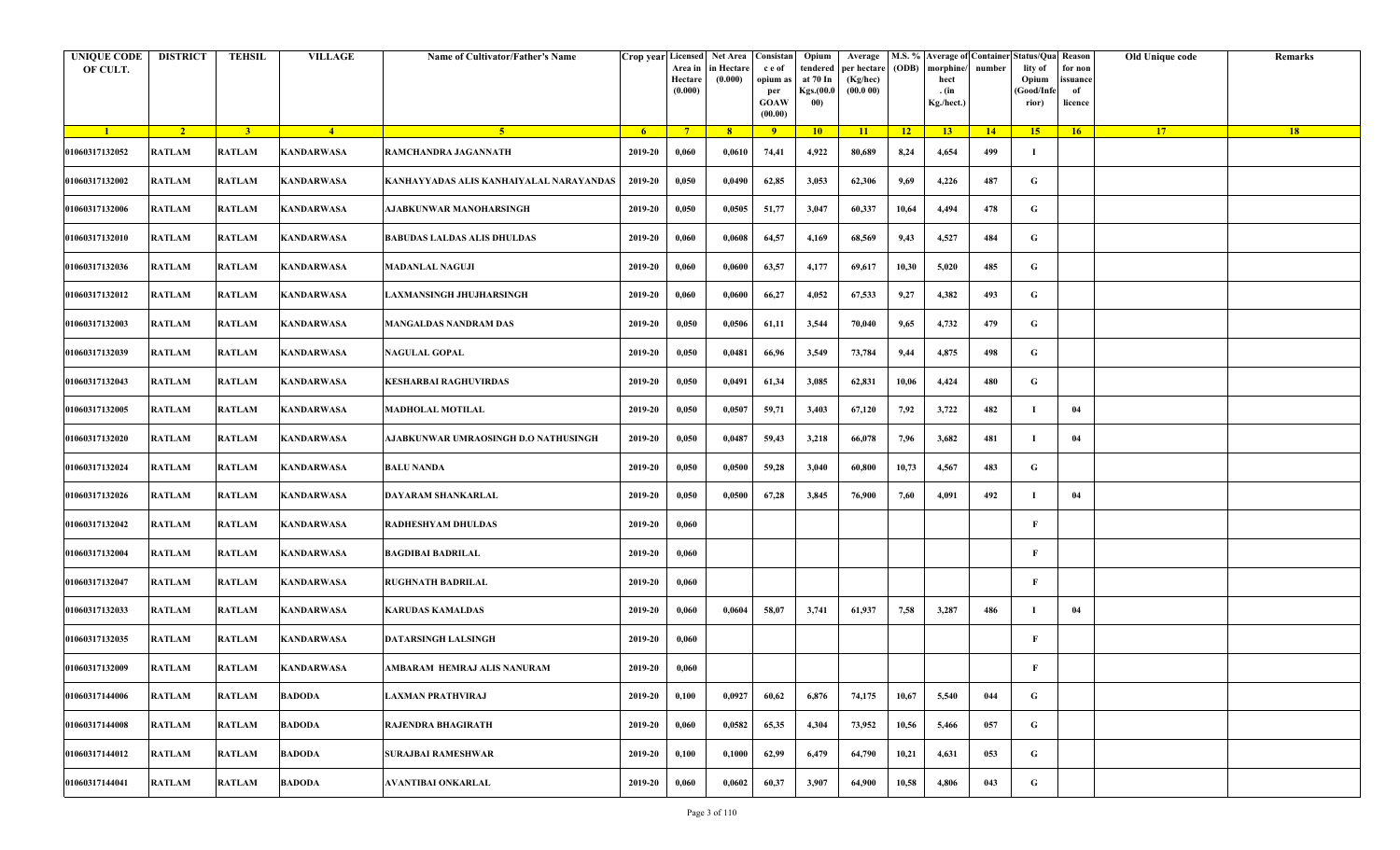| <b>UNIQUE CODE</b><br>OF CULT. | <b>DISTRICT</b> | <b>TEHSIL</b>  | <b>VILLAGE</b> | Name of Cultivator/Father's Name    | Crop year Licensed | Area in<br>Hectare<br>(0.000) | Net Area   Consistan<br>in Hectare<br>(0.000) | c e of<br>opium as<br>per<br><b>GOAW</b><br>(00.00) | Opium<br>tendered<br>at 70 In<br>Kgs.(00.0<br>00) | Average<br>per hectare<br>(Kg/hec)<br>(00.000) | (ODB) | M.S. % Average of Container Status/Qua Reason<br>morphine/<br>hect<br>. (in<br>Kg./hect.) | number      | lity of<br>Opium<br>(Good/Infe<br>rior) | Old Unique code<br>for non<br>ssuance<br>of<br>licence | Remarks            |
|--------------------------------|-----------------|----------------|----------------|-------------------------------------|--------------------|-------------------------------|-----------------------------------------------|-----------------------------------------------------|---------------------------------------------------|------------------------------------------------|-------|-------------------------------------------------------------------------------------------|-------------|-----------------------------------------|--------------------------------------------------------|--------------------|
| $\blacksquare$                 | $\sqrt{2}$      | 3 <sup>1</sup> | $-4$           | $\sqrt{5}$                          | - 6                | $7^{\circ}$                   | 8 <sup>°</sup>                                | $\overline{9}$                                      | 10                                                | 11                                             | $-12$ | 13                                                                                        | $\sqrt{14}$ | 15                                      | <b>17</b><br>16                                        | 18                 |
| 01060317144037                 | <b>RATLAM</b>   | <b>RATLAM</b>  | <b>BADODA</b>  | NANDIBAI MANGILAL                   | 2019-20            | 0,060                         | 0,0588                                        | 60,46                                               | 3,887                                             | 66,105                                         | 10,42 | 4,821                                                                                     | 046         | G                                       |                                                        |                    |
| 01060317144034                 | <b>RATLAM</b>   | <b>RATLAM</b>  | <b>BADODA</b>  | HIRALAL GAMER                       | 2019-20            | 0,060                         | 0,0600                                        | 60,20                                               | 3,191                                             | 53,183                                         | 10,53 | 3,920                                                                                     | 038         | G                                       | 04                                                     |                    |
| 01060317144033                 | RATLAM          | <b>RATLAM</b>  | <b>BADODA</b>  | <b>SANTOSHBAI RAGHU</b>             | 2019-20            | 0,100                         | 0,1008                                        | 60,05                                               | 6,108                                             | 60,595                                         | 12,09 | 5,128                                                                                     | 052         | G                                       |                                                        |                    |
| 01060317144030                 | <b>RATLAM</b>   | <b>RATLAM</b>  | <b>BADODA</b>  | <b>KACHRU TOLARAM</b>               | 2019-20            | 0,100                         | 0,0999                                        | 61,67                                               | 6,237                                             | 62,432                                         | 11,17 | 4,882                                                                                     | 051         | G                                       |                                                        |                    |
| 01060317144029                 | <b>RATLAM</b>   | <b>RATLAM</b>  | <b>BADODA</b>  | GITABAI GOVERDHAN                   | 2019-20            | 0,060                         | 0,0582                                        | 61,85                                               | 3,923                                             | 67,405                                         | 10,17 | 4,799                                                                                     | 058         | G                                       |                                                        |                    |
| 01060317144017                 | <b>RATLAM</b>   | <b>RATLAM</b>  | <b>BADODA</b>  | DHANNIBAI KACHRU                    | 2019-20            | 0,060                         | 0,0609                                        | 59,84                                               | 3,633                                             | 59,655                                         | 10,63 | 4,439                                                                                     | 042         | G                                       |                                                        |                    |
| 01060317144021                 | RATLAM          | <b>RATLAM</b>  | <b>BADODA</b>  | <b>MANGILAL ALIS MANGU BAGDIRAM</b> | 2019-20            | 0,060                         | 0,0600                                        | 61,06                                               | 3,794                                             | 63,233                                         | 10,74 | 4,754                                                                                     | 041         | G                                       |                                                        |                    |
| 01060317144003                 | RATLAM          | <b>RATLAM</b>  | <b>BADODA</b>  | ISHWARLAL JANKILAL                  | 2019-20            | 0,100                         | 0,0971                                        | 63,58                                               | 6,867                                             | 70,721                                         | 10,19 | 5,044                                                                                     | 045         | G                                       |                                                        |                    |
| 01060317144014                 | <b>RATLAM</b>   | <b>RATLAM</b>  | <b>BADODA</b>  | BHANWARLAL PREMCHANDR               | 2019-20            | 0,060                         | 0,0568                                        | 64,45                                               | 4,097                                             | 72,130                                         | 10,46 | 5,282                                                                                     | 050         | G                                       |                                                        |                    |
| 01060317144001                 | <b>RATLAM</b>   | <b>RATLAM</b>  | <b>BADODA</b>  | <b>KANHAIYALAL RAMA</b>             | 2019-20            | 0,060                         | 0,0594                                        | 66,09                                               | 4,107                                             | 69,141                                         | 10,65 | 5,155                                                                                     | 049         | G                                       |                                                        |                    |
| 01060317144028                 | <b>RATLAM</b>   | <b>RATLAM</b>  | <b>BADODA</b>  | AMARU ALIS AMRA CHENA               | 2019-20            | 0,060                         | 0,0600                                        | 66,20                                               | 4,123                                             | 68,717                                         | 10,74 | 5,167                                                                                     | 056         | G                                       |                                                        |                    |
| 01060317144015                 | RATLAM          | <b>RATLAM</b>  | <b>BADODA</b>  | <b>SHWARLAL MANGILAL</b>            | 2019-20            | 0,050                         | 0,0480                                        | 61,66                                               | 3,118                                             | 64,958                                         | 10,62 | 4,829                                                                                     | 048         | G                                       |                                                        |                    |
| 01060317144026                 | <b>RATLAM</b>   | <b>RATLAM</b>  | <b>BADODA</b>  | ANILKUMAR BABULAL                   | 2019-20            | 0,050                         | 0,0471                                        | 66,15                                               | 3,402                                             | 72,229                                         | 10,69 | 5,405                                                                                     | 055         | G                                       |                                                        |                    |
| 01060317144039                 | RATLAM          | <b>RATLAM</b>  | <b>BADODA</b>  | SHANKARLAL BHULIBAI                 | 2019-20            | 0,050                         | 0,0471                                        | 64,02                                               | 3,228                                             | 68,535                                         | 11,11 | 5,331                                                                                     | 040         | G                                       |                                                        |                    |
| 01060317144010                 | <b>RATLAM</b>   | <b>RATLAM</b>  | <b>BADODA</b>  | <b>SUGANBAI BHAGGA</b>              | 2019-20            | 0,050                         | 0,0488                                        | 64,17                                               | 3,346                                             | 68,566                                         | 10,33 | 4,958                                                                                     | 047         | G                                       |                                                        | <b>NAME CHANGE</b> |
| 01060317144046                 | <b>RATLAM</b>   | <b>RATLAM</b>  | <b>BADODA</b>  | SAGARBAI JAGANNATH                  | 2019-20            | 0,050                         | 0,0516                                        | 63,53                                               | 3,558                                             | 68,953                                         | 10,75 | 5,188                                                                                     | 039         | G                                       |                                                        | <b>NAME CHANGE</b> |
| 01060317144035                 | <b>RATLAM</b>   | <b>RATLAM</b>  | <b>BADODA</b>  | <b>SHANKARLAL KANA</b>              | 2019-20            | 0,050                         | 0,0489                                        | 49,03                                               | 2,353                                             | 48,119                                         | 12,56 | 4,231                                                                                     | 037         | G                                       |                                                        |                    |
| 01060317144047                 | <b>RATLAM</b>   | <b>RATLAM</b>  | <b>BADODA</b>  | <b>BHAWARLAL BHERULAL</b>           | 2019-20            | 0,060                         | 0,0592                                        | 64,59                                               | 3,940                                             | 66,554                                         | 10,84 | 5,050                                                                                     | 054         | G                                       | 01070316026157                                         |                    |
| 01060317134013                 | RATLAM          | <b>RATLAM</b>  | <b>PALDUNA</b> | DINESH MANGILAL                     | 2019-20            | 0,060                         | 0,0589                                        | 61,99                                               | 3,719                                             | 63,141                                         | 11,73 | 5,185                                                                                     | 909         | G                                       |                                                        |                    |
| 01060317134036                 | RATLAM          | <b>RATLAM</b>  | PALDUNA        | RATANLAL JAGANNATH                  | 2019-20            | 0,060                         | 0,0601                                        | 76,05                                               | 4,650                                             | 77,371                                         | 10,65 | 5,768                                                                                     | 923         | $\mathbf G$                             |                                                        |                    |
| 01060317134023                 | RATLAM          | <b>RATLAM</b>  | PALDUNA        | <b>BADRILAL ALIS BADRI ONKAR</b>    | 2019-20            | 0,060                         | 0,0555                                        | 64,68                                               | 3,705                                             | 66,757                                         | 11,24 | 5,253                                                                                     | 908         | $\mathbf G$                             |                                                        |                    |
| 01060317134053                 | <b>RATLAM</b>   | <b>RATLAM</b>  | <b>PALDUNA</b> | <b>SHARDABAI BHERULAL</b>           | 2019-20            | 0,100                         | 0,0957                                        | 67,07                                               | 6,621                                             | 69,185                                         | 10,63 | 5,148                                                                                     | 920         | G                                       |                                                        | <b>NAME CHANGE</b> |
| 01060317134032                 | <b>RATLAM</b>   | <b>RATLAM</b>  | PALDUNA        | NANDIBAI HIRALAL                    | 2019-20            | 0,060                         | 0,0587                                        | 60,84                                               | 3,711                                             | 63,220                                         | 11,59 | 5,129                                                                                     | 907         | G                                       |                                                        |                    |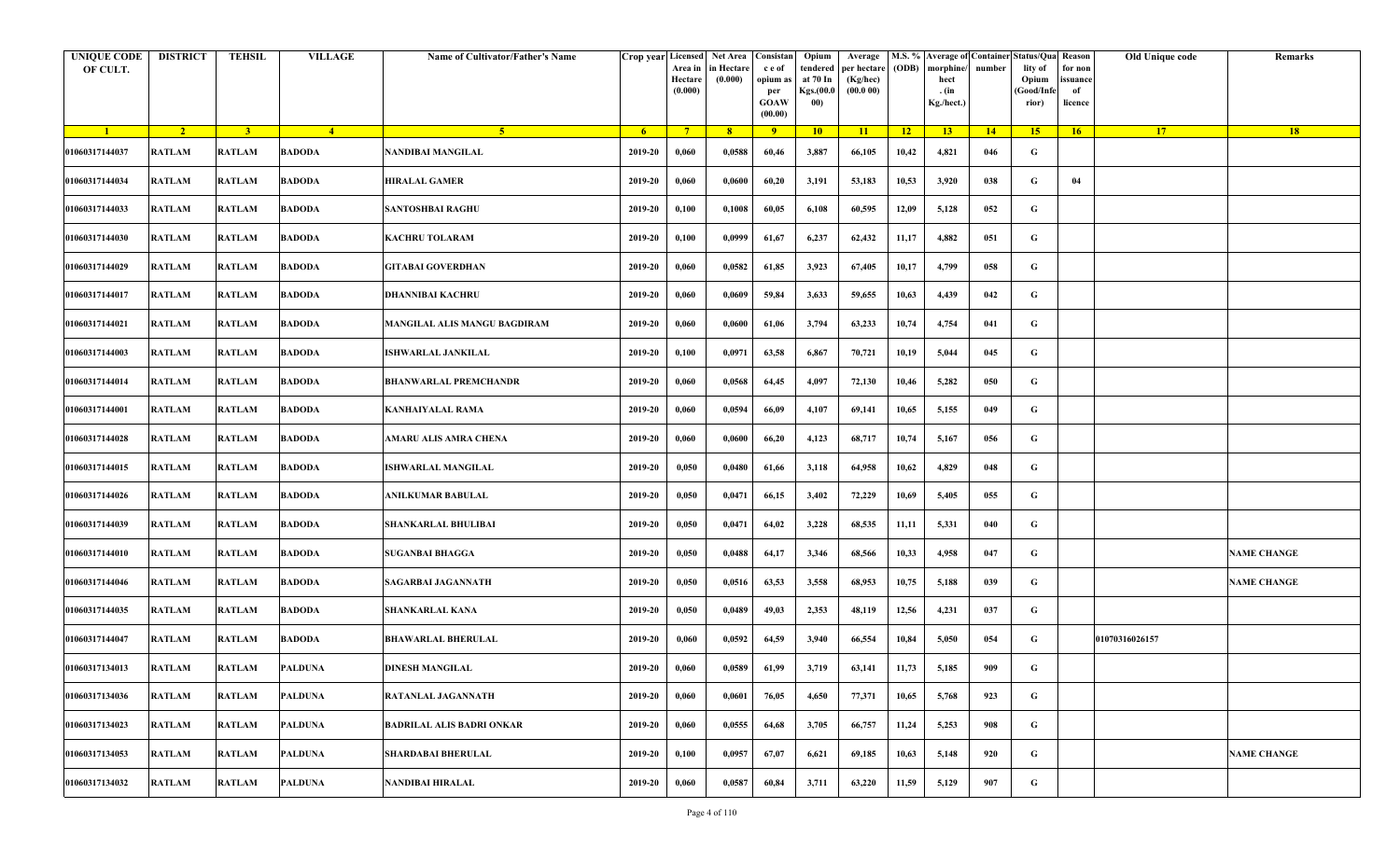| <b>UNIQUE CODE</b><br>OF CULT. | <b>DISTRICT</b> | TEHSIL         | <b>VILLAGE</b> | Name of Cultivator/Father's Name           | Crop year Licensed Net Area | Area in<br>Hectare<br>(0.000) | in Hectare<br>(0.000) | Consistan<br>c e of<br>opium as<br>per<br>GOAW<br>(00.00) | Opium<br>at 70 In<br>Kgs.(00.0)<br>00) | Average<br>tendered   per hectare   (ODB)   morphine/<br>(Kg/hec)<br>(00.000) |       | hect<br>. (in<br>Kg./hect.) | number | M.S. % Average of Container Status/Qua Reason<br>lity of<br>Opium<br>Good/Infe<br>rior) | for non<br>issuance<br>of<br>licence | Old Unique code | Remarks                       |
|--------------------------------|-----------------|----------------|----------------|--------------------------------------------|-----------------------------|-------------------------------|-----------------------|-----------------------------------------------------------|----------------------------------------|-------------------------------------------------------------------------------|-------|-----------------------------|--------|-----------------------------------------------------------------------------------------|--------------------------------------|-----------------|-------------------------------|
| $\blacksquare$                 | $\sqrt{2}$      | $\overline{3}$ | $-4$           | 5 <sup>1</sup>                             | $-6$                        | $7^{\circ}$                   | 8 <sup>1</sup>        | $-9$                                                      | $10-10$                                | 11                                                                            | $-12$ | 13                          | 14     | $15-15$                                                                                 | 16                                   | <b>17</b>       | 18                            |
| 01060317134039                 | <b>RATLAM</b>   | <b>RATLAM</b>  | PALDUNA        | KHEMA ALIS KHEMRAJ BHERULAL ALIS NANDA     | 2019-20                     | 0,060                         | 0,0595                | 60,24                                                     | 3,692                                  | 62,050                                                                        | 10,21 | 4,435                       | 906    | G                                                                                       |                                      |                 |                               |
| 01060317134003                 | <b>RATLAM</b>   | <b>RATLAM</b>  | PALDUNA        | BHAGWATILAL ALIS BHAGWATI BHERULAL ALIS BA | 2019-20                     | 0,060                         | 0,0600                | 66,10                                                     | 3,975                                  | 66,250                                                                        | 10,98 | 5,093                       | 919    | G                                                                                       |                                      |                 |                               |
| 01060317134051                 | <b>RATLAM</b>   | <b>RATLAM</b>  | <b>PALDUNA</b> | <b>MATHURALAL BHAGIRATH</b>                | 2019-20                     | 0,060                         | 0,0586                | 61,92                                                     | 3,698                                  | 63,106                                                                        | 11,06 | 4,885                       | 905    | G                                                                                       |                                      |                 |                               |
| 01060317134079                 | <b>RATLAM</b>   | <b>RATLAM</b>  | <b>PALDUNA</b> | RAMCHRDRA BAGDIRAM                         | 2019-20                     | 0,060                         | 0,0593                | 66,76                                                     | 4,101                                  | 69,157                                                                        | 10,89 | 5,272                       | 918    | G                                                                                       |                                      |                 |                               |
| 01060317134081                 | <b>RATLAM</b>   | <b>RATLAM</b>  | <b>PALDUNA</b> | ONKARLAL NATHA ALIS MANAJI                 | 2019-20                     | 0,060                         | 0,0559                | 66,54                                                     | 3,992                                  | 71,413                                                                        | 11,21 | 5,604                       | 917    | G                                                                                       |                                      |                 |                               |
| 01060317134054                 | <b>RATLAM</b>   | <b>RATLAM</b>  | <b>PALDUNA</b> | <b>JAGGUBAI CHAMPALAL</b>                  | 2019-20                     | 0,060                         | 0,0592                | 63,83                                                     | 3,894                                  | 65,777                                                                        | 11,28 | 5,193                       | 916    | G                                                                                       |                                      |                 |                               |
| 01060317134002                 | <b>RATLAM</b>   | <b>RATLAM</b>  | PALDUNA        | RAJARAM HARIRAM                            | 2019-20                     | 0,060                         | 0,0573                | 67,00                                                     | 4,135                                  | 72,164                                                                        | 10,45 | 5,279                       | 915    | G                                                                                       |                                      |                 |                               |
| 01060317134019                 | <b>RATLAM</b>   | <b>RATLAM</b>  | PALDUNA        | <b>RAJUBAI MULCHANDRA</b>                  | 2019-20                     | 0,050                         | 0,0502                | 60,20                                                     | 3,191                                  | 63,566                                                                        | 11,23 | 4,996                       | 904    | G                                                                                       |                                      |                 | <b>NAME CHANGE</b>            |
| 01060317134008                 | <b>RATLAM</b>   | <b>RATLAM</b>  | PALDUNA        | <b>GITABAI MOTILAL</b>                     | 2019-20                     | 0,060                         | 0,0573                | 60,76                                                     | 3,620                                  | 63,176                                                                        | 11,50 | 5,085                       | 903    | G                                                                                       |                                      |                 |                               |
| 01060317134012                 | <b>RATLAM</b>   | <b>RATLAM</b>  | <b>PALDUNA</b> | <b>JAGDISH RANCHOD PATEL</b>               | 2019-20                     | 0,060                         | 0,0580                | 60,28                                                     | 3,849                                  | 66,362                                                                        | 10,88 | 5,055                       | 902    | G                                                                                       |                                      |                 |                               |
| 01060317134052                 | <b>RATLAM</b>   | <b>RATLAM</b>  | <b>PALDUNA</b> | <b>KAMLABAI HIRALAL DHAKAD</b>             | 2019-20                     | 0,060                         | 0,0587                | 64,64                                                     | 4,063                                  | 69,216                                                                        | 11,62 | 5,630                       | 914    | G                                                                                       |                                      |                 |                               |
| 01060317134063                 | <b>RATLAM</b>   | <b>RATLAM</b>  | <b>PALDUNA</b> | NATHIBAI AMRITRAM                          | 2019-20                     | 0,060                         | 0,0584                | 60,93                                                     | 3,638                                  | 62,295                                                                        | 11,72 | 5,111                       | 901    | G                                                                                       |                                      |                 |                               |
| 01060317134035                 | <b>RATLAM</b>   | <b>RATLAM</b>  | <b>PALDUNA</b> | JAGDISH RANCHOD KUNDAWAR                   | 2019-20                     | 0,060                         | 0,0594                | 64,79                                                     | 4,045                                  | 68,098                                                                        | 10,79 | 5,143                       | 913    | G                                                                                       |                                      |                 |                               |
| 01060317134065                 | <b>RATLAM</b>   | <b>RATLAM</b>  | <b>PALDUNA</b> | RAMCHANDRA JAGANNATH                       | 2019-20                     | 0,060                         | 0,0597                | 68,49                                                     | 4,158                                  | 69,648                                                                        | 10,57 | 5,154                       | 912    | G                                                                                       |                                      |                 |                               |
| 01060317134085                 | <b>RATLAM</b>   | <b>RATLAM</b>  | <b>PALDUNA</b> | PANNALAL NANDRAM ALIS NANDLAL              | 2019-20                     | 0,060                         | 0,0600                | 52,33                                                     | 3,140                                  | 52,333                                                                        | 12,44 | 4,557                       | 898    | G                                                                                       |                                      |                 | <b>TRANSFER TO NOGAWAKALA</b> |
| 01060317134034                 | <b>RATLAM</b>   | <b>RATLAM</b>  | PALDUNA        | HIRABAI GHANSHYAM                          | 2019-20                     | 0,060                         | 0,0600                | 63,18                                                     | 4,025                                  | 67,083                                                                        | 11,10 | 5,213                       | 911    | G                                                                                       |                                      |                 |                               |
| 01060317134080                 | <b>RATLAM</b>   | <b>RATLAM</b>  | PALDUNA        | <b>BHAGWATILAL NANURAM ALIS RAMLAL</b>     | 2019-20                     | 0,050                         | 0,0502                | 71,32                                                     | 3,719                                  | 74,084                                                                        | 10,14 | 5,258                       | 910    | G                                                                                       |                                      |                 |                               |
| 01060317134006                 | <b>RATLAM</b>   | <b>RATLAM</b>  | <b>PALDUNA</b> | <b>NARENDRA MOTILAL</b>                    | 2019-20                     | 0,050                         | 0,0497                | 60,88                                                     | 2,992                                  | 60,201                                                                        | 11,38 | 4,795                       | 900    | G                                                                                       |                                      |                 |                               |
| 01060317134011                 | <b>RATLAM</b>   | <b>RATLAM</b>  | PALDUNA        | <b>RANCHOD MAGNIRAM</b>                    | $2019 - 20$                 | 0,050                         | 0,0502                | 67,17                                                     | 3,742                                  | 74,542                                                                        | 7,41  | 3,867                       | 921    |                                                                                         | 04                                   |                 |                               |
| 01060317134062                 | <b>RATLAM</b>   | <b>RATLAM</b>  | <b>PALDUNA</b> | <b>SHANKARLAL BHERULAL</b>                 | 2019-20                     | 0,050                         | 0,0490                | 60,79                                                     | 2,935                                  | 59,898                                                                        | 11,84 | 4,965                       | 922    | G                                                                                       |                                      |                 |                               |
| 01060317134073                 | <b>RATLAM</b>   | <b>RATLAM</b>  | <b>PALDUNA</b> | RAMESHWAR NANDA ALIS DHURA                 | 2019-20                     | 0,050                         | 0,0498                | 58,22                                                     | 3,177                                  | 63,795                                                                        | 11,16 | 4,984                       | 899    | $\mathbf G$                                                                             |                                      |                 |                               |
| 01060317134020                 | <b>RATLAM</b>   | <b>RATLAM</b>  | <b>PALDUNA</b> | <b>RAMLAL PANNALAL</b>                     | 2019-20                     | 0,050                         | 0,0501                | 50,46                                                     | 2,682                                  | 53,533                                                                        | 12,21 | 4,575                       | 897    | G                                                                                       |                                      |                 |                               |
| 01060317118001                 | <b>RATLAM</b>   | <b>RATLAM</b>  | <b>BANGROD</b> | PRAHLAD GOVARDHANLAL                       | 2019-20                     | 0,060                         | 0,0583                | 65,08                                                     | 3,923                                  | 67,290                                                                        | 9,76  | 4,598                       | 283    | G                                                                                       |                                      |                 |                               |
|                                |                 |                |                |                                            |                             |                               |                       |                                                           |                                        |                                                                               |       |                             |        |                                                                                         |                                      |                 |                               |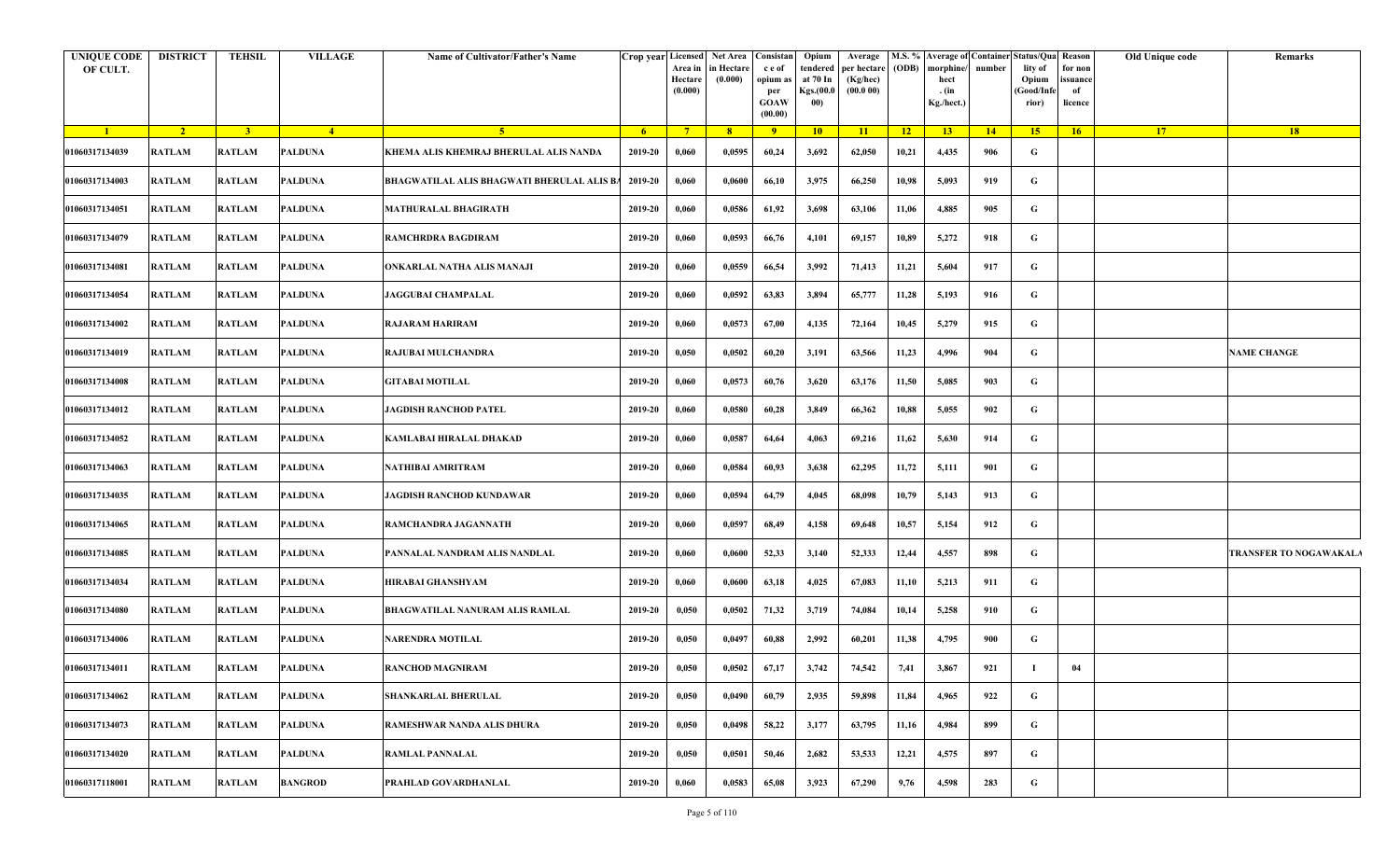| <b>UNIQUE CODE</b><br>OF CULT. | <b>DISTRICT</b> | TEHSIL         | <b>VILLAGE</b>  | Name of Cultivator/Father's Name      | Crop year Licensed | Area in<br>Hectare<br>(0.000) | Net Area   Consistan<br>n Hectare<br>(0.000) | c e of<br>opium as<br>per<br><b>GOAW</b><br>(00.00) | Opium<br>tendered<br>at 70 In<br>Kgs.(00.0<br>00) | Average<br>per hectare<br>(Kg/hec)<br>(00.000) | (ODB) | M.S. % Average of Container Status/Qua Reason<br>morphine/<br>hect<br>. (in<br>Kg./hect.) | number | lity of<br>Opium<br>(Good/Info<br>rior) | for non<br>ssuance<br>of<br>licence | Old Unique code | Remarks            |
|--------------------------------|-----------------|----------------|-----------------|---------------------------------------|--------------------|-------------------------------|----------------------------------------------|-----------------------------------------------------|---------------------------------------------------|------------------------------------------------|-------|-------------------------------------------------------------------------------------------|--------|-----------------------------------------|-------------------------------------|-----------------|--------------------|
| $\blacksquare$                 | $\sqrt{2}$      | $\overline{3}$ | $-4$            | 5 <sup>1</sup>                        | 6 <sup>1</sup>     | $7^{\circ}$                   | 8                                            | 9                                                   | 10                                                | 11                                             | $-12$ | 13 <sup>7</sup>                                                                           | 14     | 15                                      | 16                                  | 17 <sup>2</sup> | 18                 |
| 01060317118008                 | <b>RATLAM</b>   | <b>RATLAM</b>  | <b>BANGROD</b>  | <b>RANCHOD NARSINGH</b>               | 2019-20            | 0,060                         | 0,0580                                       | 69,23                                               | 4,164                                             | 71,793                                         | 10,37 | 5,211                                                                                     | 284    | G                                       |                                     |                 |                    |
| 01060317127011                 | <b>RATLAM</b>   | <b>RATLAM</b>  | <b>SEEKHEDI</b> | RATANBAI KANIRAM                      | 2019-20            | 0,050                         | 0,0504                                       | 65,35                                               | 3,296                                             | 65,397                                         | 10,39 | 4,756                                                                                     | 022    | G                                       |                                     |                 | <b>NAME CHANGE</b> |
| 01060317127021                 | <b>RATLAM</b>   | <b>RATLAM</b>  | <b>SEEKHEDI</b> | <b>LILABAI RUGGA</b>                  | 2019-20            | 0,060                         | 0,0606                                       | 63,53                                               | 3,903                                             | 64,406                                         | 10,62 | 4,787                                                                                     | 019    | G                                       |                                     |                 |                    |
| 01060317127002                 | <b>RATLAM</b>   | <b>RATLAM</b>  | <b>SEEKHEDI</b> | RAJEDRASINGH KARANSINGH ALIS RANSINGH | 2019-20            | 0,060                         | 0,0609                                       | 60,18                                               | 3,568                                             | 58,588                                         | 11,10 | 4,552                                                                                     | 020    | G                                       |                                     |                 |                    |
| 01060317127020                 | RATLAM          | <b>RATLAM</b>  | <b>SEEKHEDI</b> | <b>BHAGIRATH RAMNARAYAN</b>           | 2019-20            | 0,060                         | 0,0596                                       | 66,12                                               | 4,005                                             | 67,198                                         | 10,56 | 4,967                                                                                     | 023    | G                                       |                                     |                 |                    |
| 01060317127017                 | <b>RATLAM</b>   | <b>RATLAM</b>  | <b>SEEKHEDI</b> | RATANLAL BAGDIRAM MENABAI             | 2019-20            | 0,050                         | 0,0506                                       | 54,67                                               | 1,531                                             | 30,257                                         | 11,45 | 2,425                                                                                     | 018    | G                                       | 04                                  |                 |                    |
| 01060317127001                 | <b>RATLAM</b>   | <b>RATLAM</b>  | <b>SEEKHEDI</b> | RAMESHCHANDRA HARIWALLABH             | 2019-20            | 0,060                         | 0,0604                                       | 62,08                                               | 3,627                                             | 60,050                                         | 11,24 | 4,725                                                                                     | 024    | G                                       |                                     |                 |                    |
| 01060317127006                 | <b>RATLAM</b>   | <b>RATLAM</b>  | <b>SEEKHEDI</b> | <b>SHARDABAI BALMUKUND</b>            | 2019-20            | 0,050                         | 0,0506                                       | 62,62                                               | 3,274                                             | 64,704                                         | 11,79 | 5,340                                                                                     | 021    | G                                       |                                     |                 |                    |
| 01060317127004                 | <b>RATLAM</b>   | <b>RATLAM</b>  | <b>SEEKHEDI</b> | RAMESHCHANDRA CHOGALAL                | 2019-20            | 0,050                         | 0,0502                                       | 61,71                                               | 3,121                                             | 62,171                                         | 10,66 | 4,639                                                                                     | 017    | G                                       |                                     |                 | <b>NAME CHANGE</b> |
| 01060317145011                 | <b>RATLAM</b>   | <b>RATLAM</b>  | <b>BODINA</b>   | SAMRATHMAL SHETANMAL                  | 2019-20            | 0,050                         | 0,0515                                       | 56,98                                               | 2,621                                             | 50,893                                         | 10,60 | 3,776                                                                                     | 522    | G                                       | 04                                  |                 |                    |
| 01060317145031                 | <b>RATLAM</b>   | <b>RATLAM</b>  | <b>BODINA</b>   | DANNA NANURAM                         | 2019-20            | 0,060                         | 0,0600                                       | 61,51                                               | 3,471                                             | 57,850                                         | 10,18 | 4,122                                                                                     | 523    | G                                       | 04                                  |                 |                    |
| 01060317145010                 | <b>RATLAM</b>   | <b>RATLAM</b>  | <b>BODINA</b>   | ISHWARLAL AMBARAM                     | 2019-20            | 0,060                         | 0,0608                                       | 61,29                                               | 3,712                                             | 61,053                                         | 9,95  | 4,253                                                                                     | 532    | G                                       |                                     |                 |                    |
| 01060317145056                 | <b>RATLAM</b>   | <b>RATLAM</b>  | <b>BODINA</b>   | OMPRAKASH DEVILAL                     | 2019-20            | 0,050                         | 0,0521                                       | 60,34                                               | 2,870                                             | 55,086                                         | 10,52 | 4,057                                                                                     | 533    | G                                       | 04                                  |                 |                    |
| 01060317145022                 | RATLAM          | <b>RATLAM</b>  | <b>BODINA</b>   | ISHWARLAL MANGILAL                    | 2019-20            | 0,060                         | 0,0597                                       | 63,78                                               | 3,544                                             | 59,363                                         | 10,91 | 4,534                                                                                     | 524    | G                                       |                                     |                 |                    |
| 01060317145027                 | <b>RATLAM</b>   | <b>RATLAM</b>  | <b>BODINA</b>   | <b>MANGUBAI RAMA</b>                  | 2019-20            | 0,050                         | 0,0499                                       | 66,58                                               | 2,901                                             | 58,136                                         | 6,97  | 2,836                                                                                     | 525    | $\mathbf I$                             | 04                                  |                 |                    |
| 01060317145023                 | <b>RATLAM</b>   | <b>RATLAM</b>  | <b>BODINA</b>   | SATYANARAYAN DHURA                    | 2019-20            | 0,050                         | 0,0511                                       | 62,99                                               | 3,141                                             | 61,468                                         | 10,59 | 4,556                                                                                     | 526    | G                                       |                                     |                 | <b>NAME CHANGE</b> |
| 01060317145008                 | <b>RATLAM</b>   | <b>RATLAM</b>  | <b>BODINA</b>   | <b>SAMANDBAI VENIRAM</b>              | 2019-20            | 0,050                         | 0,0504                                       | 60,23                                               | 3,055                                             | 60,615                                         | 11,56 | 4,904                                                                                     | 527    | G                                       |                                     |                 | <b>NAME CHANGE</b> |
| 01060317145039                 | RATLAM          | <b>RATLAM</b>  | <b>BODINA</b>   | RAMRATAN BHERULAL                     | 2019-20            | 0,050                         | 0,0502                                       | 65,79                                               | 3,130                                             | 62,351                                         | 10,37 | 4,526                                                                                     | 534    | G                                       |                                     |                 | <b>NAME CHANGE</b> |
| 01060317145057                 | RATLAM          | <b>RATLAM</b>  | <b>BODINA</b>   | PUNAMCHAND TARACHAND                  | 2019-20            | 0,050                         | 0,0505                                       | 63,06                                               | 3,072                                             | 60,832                                         | 10,01 | 4,262                                                                                     | 528    | G                                       |                                     |                 |                    |
| 01060317145055                 | <b>RATLAM</b>   | <b>RATLAM</b>  | <b>BODINA</b>   | TAMMUBAI NATHULAL                     | 2019-20            | 0,050                         | 0,0507                                       | 58,16                                               | 2,692                                             | 53,097                                         | 12,19 | 4,531                                                                                     | 529    | $\mathbf G$                             |                                     |                 |                    |
| 01060317145046                 | <b>RATLAM</b>   | <b>RATLAM</b>  | <b>BODINA</b>   | ISHWARLAL TARACHANDRA                 | 2019-20            | 0,050                         | 0,0320                                       | 65,19                                               | 1,844                                             | 57,625                                         | 9,85  | 3,973                                                                                     | 536    | G                                       | 04                                  |                 |                    |
| 01060317145061                 | <b>RATLAM</b>   | <b>RATLAM</b>  | <b>BODINA</b>   | SHANKARLAL DHANNA                     | 2019-20            | 0,050                         | 0,0497                                       | 62,57                                               | 2,816                                             | 56,660                                         | 10,07 | 3,993                                                                                     | 530    | $\mathbf G$                             | 04                                  |                 |                    |
| 01060317145018                 | <b>RATLAM</b>   | <b>RATLAM</b>  | <b>BODINA</b>   | <b>BADRILAL TULSIRAM</b>              | 2019-20            | 0,050                         | 0,0500                                       | 59,13                                               | 2,880                                             | 57,600                                         | 11,36 | 4,581                                                                                     | 531    | G                                       |                                     |                 |                    |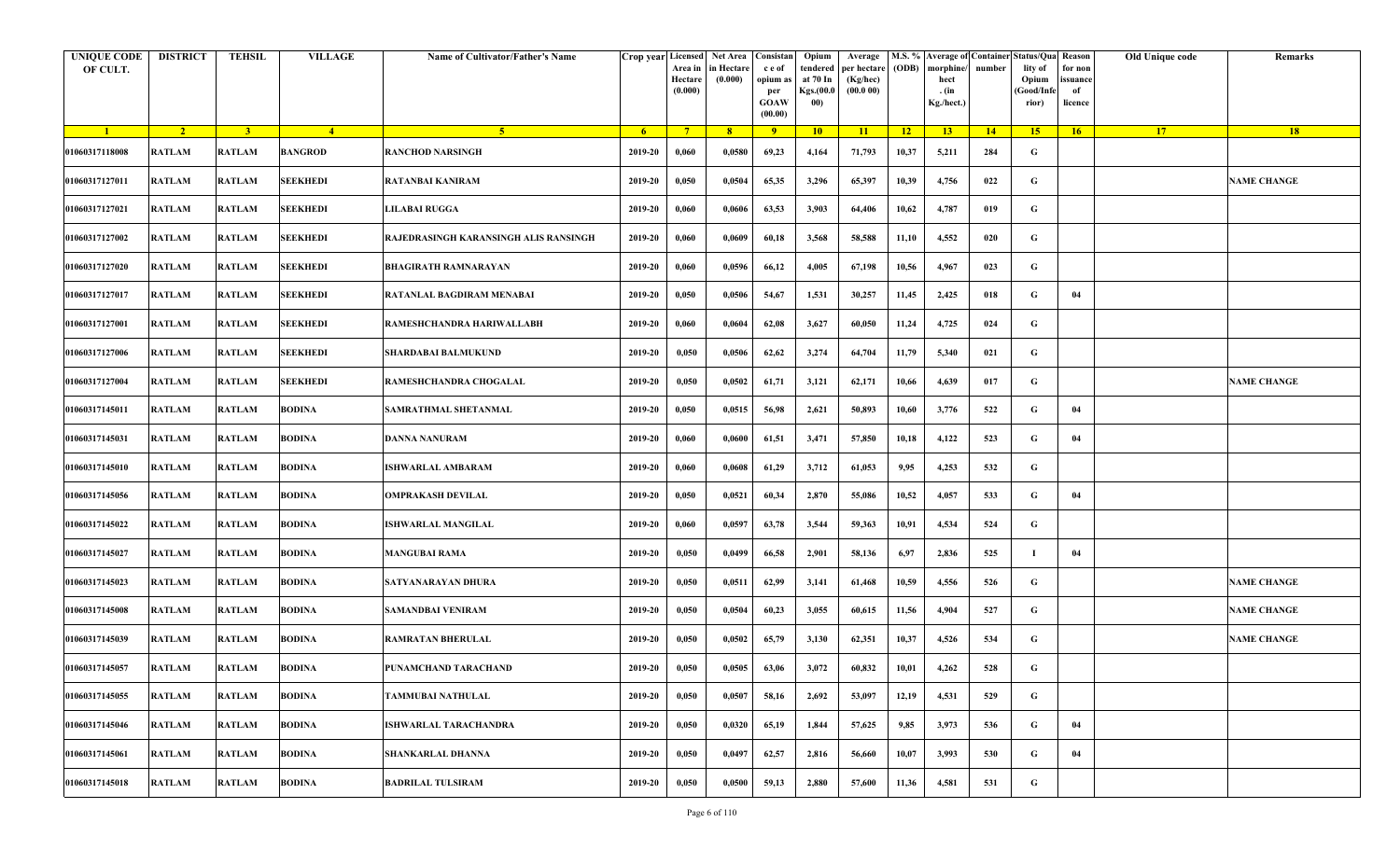| <b>UNIQUE CODE</b><br>OF CULT. | <b>DISTRICT</b> | TEHSIL         | <b>VILLAGE</b>     | Name of Cultivator/Father's Name        | Crop year Licensed | Area in<br>Hectare<br>(0.000) | Net Area   Consistan<br>n Hectare<br>(0.000) | c e of<br>opium as<br>per<br><b>GOAW</b><br>(00.00) | Opium<br>tendered<br>at 70 In<br>Kgs.(00.0<br>00) | Average<br>per hectare<br>(Kg/hec)<br>(00.000) | (ODB) | M.S. % Average of Container Status/Qua Reason<br>morphine/<br>hect<br>. (in<br>Kg./hect.) | number | lity of<br>Opium<br>(Good/Info<br>rior) | for non<br>ssuance<br>of<br>licence | Old Unique code | Remarks            |
|--------------------------------|-----------------|----------------|--------------------|-----------------------------------------|--------------------|-------------------------------|----------------------------------------------|-----------------------------------------------------|---------------------------------------------------|------------------------------------------------|-------|-------------------------------------------------------------------------------------------|--------|-----------------------------------------|-------------------------------------|-----------------|--------------------|
| $\blacksquare$                 | $\sqrt{2}$      | $\overline{3}$ | $-4$               | 5 <sup>1</sup>                          | 6 <sup>1</sup>     | $7^{\circ}$                   | 8 <sup>°</sup>                               | 9                                                   | 10                                                | 11                                             | $-12$ | 13 <sup>7</sup>                                                                           | 14     | 15                                      | 16                                  | 17 <sup>2</sup> | 18                 |
| 01060317145032                 | <b>RATLAM</b>   | <b>RATLAM</b>  | <b>BODINA</b>      | VIMALCHANDRA SHETANMAL                  | 2019-20            | 0,050                         | 0,0200                                       | 64,88                                               | 1,242                                             | 62,100                                         | 10,28 | 4,469                                                                                     | 535    | G                                       |                                     |                 |                    |
| 01060317146011                 | <b>RATLAM</b>   | <b>RATLAM</b>  | PIPALKHUNTA        | PRAKASH LAXMAN                          | 2019-20            | 0,060                         | 0,0595                                       | 63,26                                               | 3,741                                             | 62,874                                         | 9,74  | 4,287                                                                                     | 472    | G                                       |                                     |                 | <b>NAME CHANGE</b> |
| 01060317146007                 | <b>RATLAM</b>   | <b>RATLAM</b>  | PIPALKHUNTA        | TAMMUKUNWAR BHAGWANSINGH                | 2019-20            | 0,060                         | 0,0613                                       | 71,38                                               | 4,293                                             | 70,033                                         | 11,88 | 5,824                                                                                     | 473    | G                                       |                                     |                 |                    |
| 01060317146016                 | <b>RATLAM</b>   | <b>RATLAM</b>  | PIPALKHUNTA        | BHANWARSINGH PRABHAKARSINGH             | 2019-20            | 0,060                         | 0,0593                                       | 61,31                                               | 3,582                                             | 60,405                                         | 10,78 | 4,558                                                                                     | 474    | G                                       |                                     |                 |                    |
| 01060317146006                 | RATLAM          | <b>RATLAM</b>  | PIPALKHUNTA        | <b>BABULAL RUPA</b>                     | 2019-20            | 0,060                         | 0,0605                                       | 75,50                                               | 4,174                                             | 68,992                                         | 10,34 | 4,994                                                                                     | 475    | G                                       |                                     |                 |                    |
| 01060317146019                 | <b>RATLAM</b>   | <b>RATLAM</b>  | PIPALKHUNTA        | <b>RUGGA PURA</b>                       | 2019-20            | 0,050                         | 0,0498                                       | 61,00                                               | 2,893                                             | 58,092                                         | 7,48  | 3,042                                                                                     | 470    | - 1                                     | 04                                  |                 |                    |
| 01060317146008                 | <b>RATLAM</b>   | <b>RATLAM</b>  | PIPALKHUNTA        | <b>SUNDARBAI RUPA</b>                   | 2019-20            | 0,050                         | 0,0495                                       | 71,23                                               | 3,378                                             | 68,242                                         | 11,71 | 5,594                                                                                     | 471    | G                                       |                                     |                 | <b>NAME CHANGE</b> |
| 01060317146015                 | <b>RATLAM</b>   | <b>RATLAM</b>  | PIPALKHUNTA        | HEMRAJ RUPA                             | 2019-20            | 0,060                         |                                              |                                                     |                                                   |                                                |       |                                                                                           |        | F                                       |                                     |                 |                    |
| 01060317124007                 | <b>RATLAM</b>   | <b>RATLAM</b>  | RUGNATHGAD         | KANIRAM RUPA                            | 2019-20            | 0,050                         | 0,0502                                       | 56,08                                               | 2,756                                             | 54,900                                         | 12,80 | 4,919                                                                                     | 1369   | G                                       |                                     |                 |                    |
| 01060317124012                 | <b>RATLAM</b>   | <b>RATLAM</b>  | <b>RUGNATHGAD</b>  | GHISIBAI KANHAYYALAL                    | 2019-20            | 0,050                         | 0,0502                                       | 55,93                                               | 2,333                                             | 46,474                                         | 12,82 | 4,171                                                                                     | 1370   | G                                       | 04                                  |                 |                    |
| 01060317114002                 | <b>RATLAM</b>   | <b>RATLAM</b>  | AMLETA             | <b>BHERULAL NAGUJI</b>                  | 2019-20            | 0,060                         | 0,0603                                       | 64,17                                               | 3,722                                             | 61,725                                         | 10,63 | 4,593                                                                                     | 1198   | G                                       |                                     |                 |                    |
| 01060317126001                 | <b>RATLAM</b>   | <b>RATLAM</b>  | <b>BARBODNA</b>    | GITABAI KHEMA                           | 2019-20            | 0,060                         | 0,0570                                       | 62,26                                               | 3,611                                             | 63,351                                         | 10,65 | 4,723                                                                                     | 008    | G                                       |                                     |                 |                    |
| 01060317126003                 | <b>RATLAM</b>   | <b>RATLAM</b>  | <b>BARBODNA</b>    | RAJARAM AMBARAM                         | 2019-20            | 0,060                         | 0,0546                                       | 51,09                                               | 2,525                                             | 46,245                                         | 10,88 | 3,522                                                                                     | 007    | G                                       | 04                                  |                 |                    |
| 01060317126004                 | RATLAM          | <b>RATLAM</b>  | <b>BARBODNA</b>    | <b>GANESH NAGU</b>                      | 2019-20            | 0,060                         | 0,0551                                       | 58,38                                               | 2,844                                             | 51,615                                         | 10,95 | 3,956                                                                                     | 009    | G                                       | 04                                  |                 |                    |
| 01060317126009                 | <b>RATLAM</b>   | <b>RATLAM</b>  | <b>BARBODNA</b>    | AMBARAM DHANNA                          | 2019-20            | 0,060                         |                                              |                                                     |                                                   |                                                |       |                                                                                           |        | $\mathbf{F}$                            |                                     |                 |                    |
| 01060317123008                 | <b>RATLAM</b>   | <b>RATLAM</b>  | <b>GHATWAS</b>     | BHERULAL KANIRAM                        | 2019-20            | 0,060                         | 0,0599                                       | 63,18                                               | 3,899                                             | 65,092                                         | 12,79 | 5,828                                                                                     | 1886   | G                                       |                                     |                 |                    |
| 01060317123005                 | <b>RATLAM</b>   | <b>RATLAM</b>  | <b>GHATWAS</b>     | DARBARSINGH CHATARSINGH ALIS BHERUSINGH | 2019-20            | 0,060                         | 0,0606                                       | 64,55                                               | 4,048                                             | 66,799                                         | 13,17 | 6,158                                                                                     | 1887   | G                                       |                                     |                 |                    |
| 01060317123007                 | RATLAM          | <b>RATLAM</b>  | <b>GHATWAS</b>     | RAMKUNWAR RANCHOD                       | 2019-20            | 0,050                         |                                              |                                                     |                                                   |                                                |       |                                                                                           |        | F                                       |                                     |                 |                    |
| 01060317121009                 | RATLAM          | <b>RATLAM</b>  | <b>JADWASAKALA</b> | <b>LALSINGH RAMSINGH</b>                | 2019-20            | 0,060                         | 0,0620                                       | 56,24                                               | 3,631                                             | 58,565                                         | 12,86 | 5,273                                                                                     | 1888   | G                                       |                                     |                 |                    |
| 01060317121001                 | <b>RATLAM</b>   | <b>RATLAM</b>  | <b>JADWASAKALA</b> | ISHAWARLAL KANHAIYALAL                  | 2019-20            | 0,060                         |                                              |                                                     |                                                   |                                                |       |                                                                                           |        | $\mathbf N$                             |                                     |                 |                    |
| 01060317142009                 | RATLAM          | <b>RATLAM</b>  | <b>NAMLI</b>       | NANDIBAI BALARAM                        | 2019-20            | 0,060                         | 0,0603                                       | 56,84                                               | 3,873                                             | 64,229                                         | 10,59 | 4,762                                                                                     | 028    | $\mathbf G$                             |                                     |                 |                    |
| 01060317142014                 | <b>RATLAM</b>   | <b>RATLAM</b>  | <b>NAMLI</b>       | MUNNIBAI KAILASHCHANDRA                 | 2019-20            | 0,050                         | 0,0514                                       | 53,47                                               | 2,987                                             | 58,113                                         | 10,30 | 4,189                                                                                     | 029    | G                                       | 04                                  |                 | <b>NAME CHANGE</b> |
| 01060317133031                 | <b>RATLAM</b>   | <b>RATLAM</b>  | NOGAWAKALA         | <b>RAMESHWER NATHA</b>                  | 2019-20            | 0,060                         | 0,0608                                       | 56,64                                               | 3,536                                             | 58,158                                         | 10,93 | 4,450                                                                                     | 1981   | G                                       |                                     |                 |                    |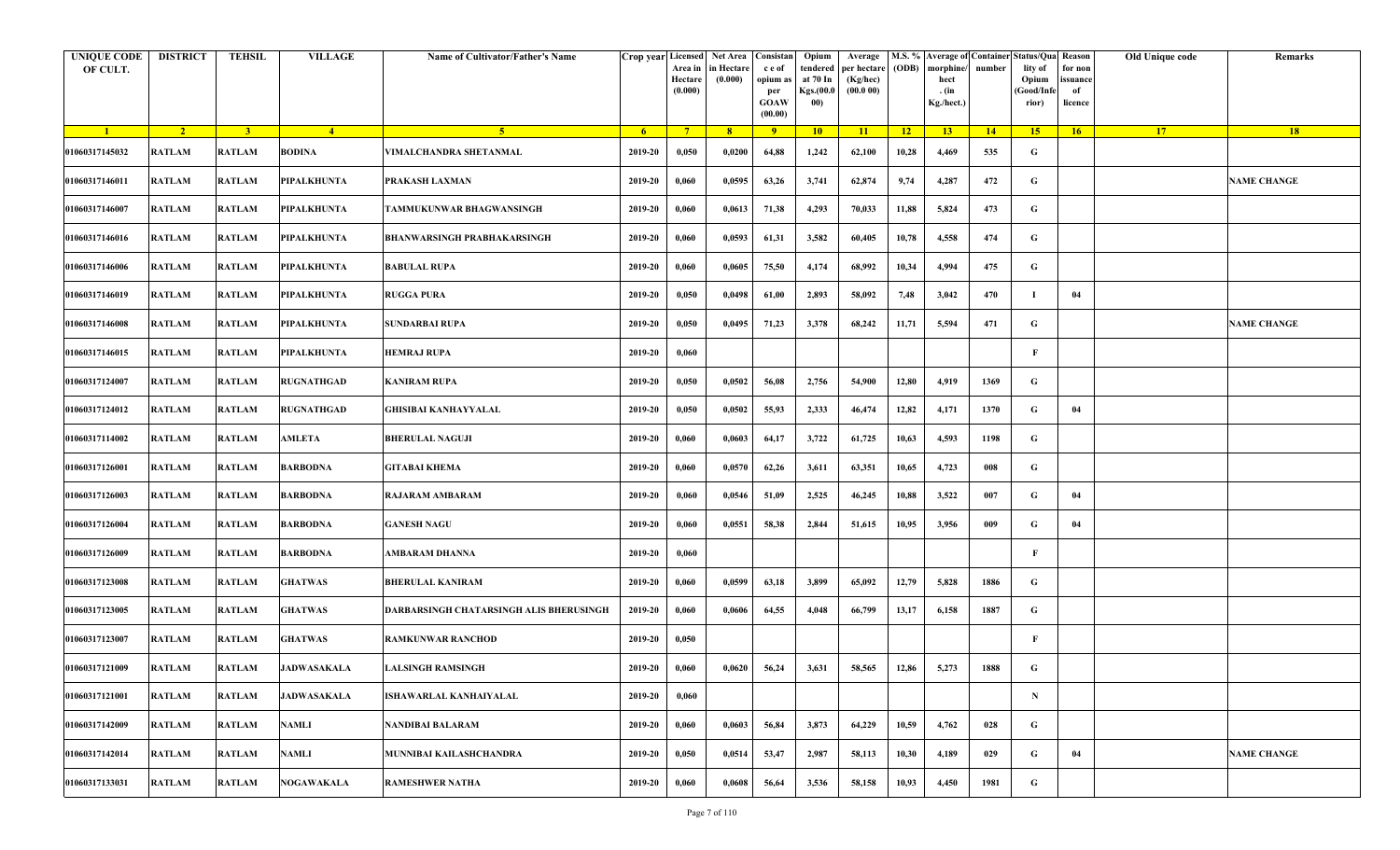| <b>UNIQUE CODE</b><br>OF CULT. | <b>DISTRICT</b> | <b>TEHSIL</b>  | <b>VILLAGE</b>    | Name of Cultivator/Father's Name |                | Crop year Licensed Net Area Consistan<br>Area in<br>Hectare<br>(0.000) | in Hectare<br>(0.000) | c e of<br>opium as<br>per<br>GOAW<br>(00.00) | Opium<br>tendered<br>at 70 In<br>Kgs.(00.0<br>00) | Average<br>per hectare<br>(Kg/hec)<br>(00.000) | (ODB)           | morphine/<br>hect<br>. (in<br>Kg./hect.) | number | M.S. % Average of Container Status/Qua Reason<br>lity of<br>Opium<br>(Good/Infe<br>rior) | for non<br>issuance<br>of<br>licence | Old Unique code | Remarks            |
|--------------------------------|-----------------|----------------|-------------------|----------------------------------|----------------|------------------------------------------------------------------------|-----------------------|----------------------------------------------|---------------------------------------------------|------------------------------------------------|-----------------|------------------------------------------|--------|------------------------------------------------------------------------------------------|--------------------------------------|-----------------|--------------------|
| $\blacksquare$ 1               | $\sqrt{2}$      | 3 <sup>1</sup> | $\frac{4}{ }$     | $-5$                             | 6 <sup>6</sup> | $7^{\circ}$                                                            | 8                     | $\overline{9}$                               | 10                                                | 11                                             | $\overline{12}$ | 13                                       | 14     | 15                                                                                       | 16                                   | 17 <sup>2</sup> | 18                 |
| 01060317133037                 | <b>RATLAM</b>   | <b>RATLAM</b>  | <b>NOGAWAKALA</b> | SARJUBAI RAMPYARIBAI             | 2019-20        | 0,050                                                                  | 0,0460                | 57,27                                        | 2,839                                             | 61,717                                         | 10,51           | 4,540                                    | 1982   | G                                                                                        |                                      |                 |                    |
| 01060317133001                 | <b>RATLAM</b>   | <b>RATLAM</b>  | NOGAWAKALA        | PARWATIBAI RAMCHANDRA            | 2019-20        | 0,050                                                                  | 0,0502                | 53,50                                        | 2,644                                             | 52,669                                         | 11,16           | 4,115                                    | 1983   | G                                                                                        | 04                                   |                 | <b>NAME CHANGE</b> |
| 01060317133024                 | <b>RATLAM</b>   | <b>RATLAM</b>  | NOGAWAKALA        | <b>MUKESH RANCHOD</b>            | 2019-20        | 0,050                                                                  | 0,0500                | 59,54                                        | 3,020                                             | 60,400                                         | 11,12           | 4,701                                    | 1984   | G                                                                                        |                                      |                 | <b>NAME CHANGE</b> |
| 01060317112001                 | <b>RATLAM</b>   | <b>RATLAM</b>  | PALSODA           | SHANKARLAL RAMCHAND              | 2019-20        | 0,060                                                                  | 0,0622                | 66,45                                        | 4,405                                             | 70,820                                         | 10,32           | 5,116                                    | 223    | G                                                                                        |                                      |                 |                    |
| 01060317112007                 | RATLAM          | <b>RATLAM</b>  | PALSODA           | <b>BADRILAL KALU GULABBAI</b>    | 2019-20        | 0,060                                                                  | 0,0624                | 60,94                                        | 3,326                                             | 53,301                                         | 11,21           | 4,182                                    | 221    | G                                                                                        | 04                                   |                 |                    |
| 01060317112012                 | <b>RATLAM</b>   | <b>RATLAM</b>  | PALSODA           | <b>JAGDISH NAGU</b>              | 2019-20        | 0,100                                                                  | 0,1039                | 65,58                                        | 6,858                                             | 66,006                                         | 10,09           | 4,662                                    | 224    | G                                                                                        |                                      |                 |                    |
| 01060317112002                 | <b>RATLAM</b>   | <b>RATLAM</b>  | PALSODA           | RATANLAL NATHULAL                | 2019-20        | 0,100                                                                  | 0,1020                | 61,07                                        | 6,273                                             | 61,500                                         | 10,45           | 4,499                                    | 222    | G                                                                                        |                                      |                 |                    |
| 01060317112003                 | <b>RATLAM</b>   | <b>RATLAM</b>  | PALSODA           | KALU HIRALAL                     | 2019-20        | 0,060                                                                  | 0,0600                | 67,62                                        | 3,980                                             | 66,333                                         | 9,41            | 4,369                                    | 225    | G                                                                                        |                                      |                 |                    |
| 01060317135013                 | <b>RATLAM</b>   | <b>RATLAM</b>  | PANCHED           | SURAJBAI RAMCHANDRA              | 2019-20        | 0,050                                                                  | 0,0502                | 53,33                                        | 2,529                                             | 50,378                                         | 11,12           | 3,922                                    | 1889   | G                                                                                        | 04                                   |                 |                    |
| 01060317135002                 | <b>RATLAM</b>   | <b>RATLAM</b>  | <b>PANCHED</b>    | <b>SHANKAR SAGA</b>              | 2019-20        | 0,060                                                                  |                       |                                              |                                                   |                                                |                 |                                          |        | F                                                                                        |                                      |                 |                    |
| 01060317135012                 | <b>RATLAM</b>   | <b>RATLAM</b>  | <b>PANCHED</b>    | RATANBAI KANIRAM                 | 2019-20        | 0,060                                                                  |                       |                                              |                                                   |                                                |                 |                                          |        | $\mathbf N$                                                                              |                                      |                 |                    |
| 01060317135035                 | <b>RATLAM</b>   | <b>RATLAM</b>  | <b>PANCHED</b>    | DHARMENDER NATHA                 | 2019-20        | 0,060                                                                  |                       |                                              |                                                   |                                                |                 |                                          |        | $\mathbf{F}$                                                                             |                                      |                 |                    |
| 01060317122003                 | <b>RATLAM</b>   | <b>RATLAM</b>  | <b>SEMLIYA</b>    | JAGDISH BAGDIRAM                 | 2019-20        | 0,060                                                                  | 0,0620                | 62,66                                        | 3,795                                             | 61,210                                         | 9,81            | 4,204                                    | 217    | G                                                                                        |                                      |                 |                    |
| 01060317122012                 | RATLAM          | <b>RATLAM</b>  | <b>SEMLIYA</b>    | <b>BHERUGIR BHUWANGIR</b>        | 2019-20        | 0,060                                                                  | 0,0621                | 60,88                                        | 3,609                                             | 58,116                                         | 10,91           | 4,439                                    | 216    | G                                                                                        |                                      |                 |                    |
| 01060317129002                 | <b>RATLAM</b>   | <b>RATLAM</b>  | <b>MEWASA</b>     | <b>OMPRAKESH RAMLAL</b>          | 2019-20        | 0,060                                                                  | 0,0519                | 57,02                                        | 3,519                                             | 67,803                                         | 12,38           | 5,876                                    | 1890   | G                                                                                        |                                      |                 |                    |
| 01060317129004                 | <b>RATLAM</b>   | <b>RATLAM</b>  | <b>MEWASA</b>     | LILABAI HARIRAM                  | 2019-20        | 0,060                                                                  |                       |                                              |                                                   |                                                |                 |                                          |        | F                                                                                        |                                      |                 |                    |
| 01060319154008                 | <b>RATLAM</b>   | <b>PIPLODA</b> | <b>JADWASA</b>    | <b>GITABAI SHANKARLAL</b>        | 2019-20        | 0,060                                                                  | 0,0600                | 69,98                                        | 4,319                                             | 71,983                                         | 10,53           | 5,306                                    | 697    | G                                                                                        |                                      |                 |                    |
| 01060319154049                 | RATLAM          | PIPLODA        | JADWASA           | SITABAI HARIRAM                  | 2019-20        | 0,060                                                                  | 0,0615                | 62,31                                        | 4,112                                             | 66,862                                         | 11,03           | 5,163                                    | 695    | G                                                                                        |                                      |                 |                    |
| 01060319154075                 | RATLAM          | PIPLODA        | <b>JADWASA</b>    | AYODHYABAI RAMESHWAR             | 2019-20        | 0,060                                                                  | 0,0626                | 61,64                                        | 4,007                                             | 64,010                                         | 11,15           | 4,995                                    | 694    | G                                                                                        |                                      |                 |                    |
| 01060319154122                 | <b>RATLAM</b>   | <b>PIPLODA</b> | <b>JADWASA</b>    | <b>GAJRAJSINGH RAMSINGH</b>      | 2019-20        | 0,100                                                                  | 0,1021                | 62,66                                        | 6,400                                             | 62,684                                         | 11,76           | 5,160                                    | 686    | G                                                                                        |                                      |                 |                    |
| 01060319154092                 | <b>RATLAM</b>   | <b>PIPLODA</b> | <b>JADWASA</b>    | PRABHULAL HARIKISHAN             | 2019-20        | 0,060                                                                  | 0,0605                | 63,00                                        | 3,645                                             | 60,248                                         | 11,05           | 4,660                                    | 672    | G                                                                                        |                                      |                 |                    |
| 01060319154117                 | <b>RATLAM</b>   | <b>PIPLODA</b> | <b>JADWASA</b>    | <b>GOPALSINGH PRAHLADSINGH</b>   | 2019-20        | 0,060                                                                  | 0,0619                | 60,62                                        | 3,888                                             | 62,811                                         | 10,85           | 4,771                                    | 671    | G                                                                                        |                                      |                 |                    |
| 01060319154091                 | <b>RATLAM</b>   | <b>PIPLODA</b> | <b>JADWASA</b>    | PUSHKARLAL GOPALCHAND            | 2019-20        | 0,100                                                                  | 0,0999                | 60,82                                        | 6,577                                             | 65,836                                         | 11,62           | 5,355                                    | 685    | G                                                                                        |                                      |                 |                    |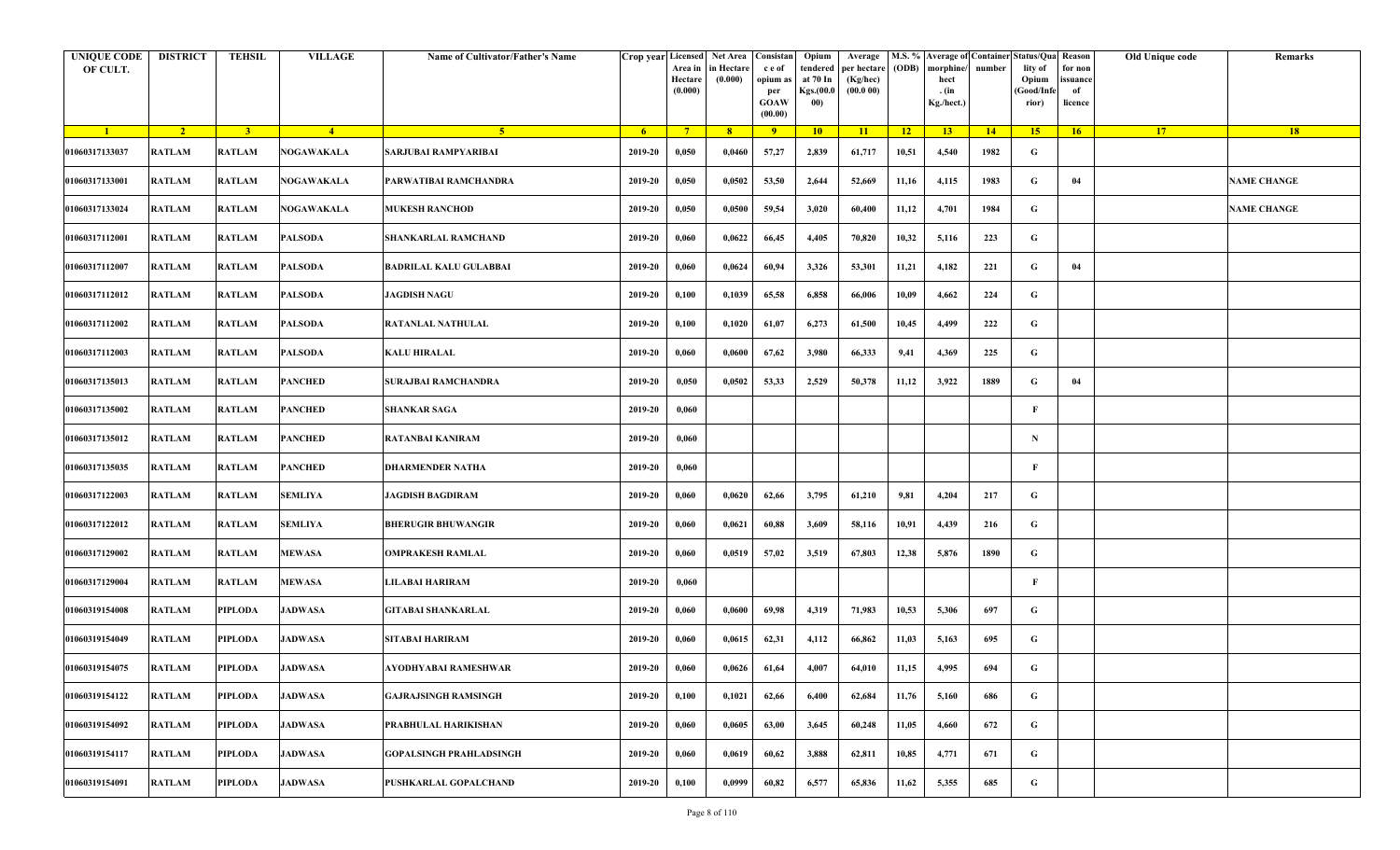| <b>UNIQUE CODE</b><br>OF CULT. | <b>DISTRICT</b> | TEHSIL         | <b>VILLAGE</b> | Name of Cultivator/Father's Name | Crop year Licensed | Area in<br>Hectare<br>(0.000) | Net Area   Consistan<br>n Hectare<br>(0.000) | c e of<br>opium as<br>per<br><b>GOAW</b><br>(00.00) | Opium<br>tendered<br>at 70 In<br>Kgs.(00.0<br>00) | Average<br>per hectare<br>(Kg/hec)<br>(00.000) | (ODB) | M.S. % Average of Container Status/Qua Reason<br>morphine/<br>hect<br>. (in<br>Kg./hect.) | number | lity of<br>Opium<br>(Good/Info<br>rior) | for non<br>ssuance<br>of<br>licence | Old Unique code | Remarks |
|--------------------------------|-----------------|----------------|----------------|----------------------------------|--------------------|-------------------------------|----------------------------------------------|-----------------------------------------------------|---------------------------------------------------|------------------------------------------------|-------|-------------------------------------------------------------------------------------------|--------|-----------------------------------------|-------------------------------------|-----------------|---------|
| $\blacksquare$                 | $\sqrt{2}$      | $\overline{3}$ | $\frac{4}{ }$  | $-5$                             | 6 <sup>1</sup>     | $7^{\circ}$                   | 8                                            | 9                                                   | 10                                                | 11                                             | $-12$ | 13 <sup>7</sup>                                                                           | 14     | 15                                      | 16                                  | 17 <sup>2</sup> | 18      |
| 01060319154111                 | <b>RATLAM</b>   | PIPLODA        | <b>JADWASA</b> | ISHWARLAL BALARAM                | 2019-20            | 0,060                         | 0,0619                                       | 69,96                                               | 4,288                                             | 69,273                                         | 10,43 | 5,057                                                                                     | 684    | G                                       |                                     |                 |         |
| 01060319154043                 | <b>RATLAM</b>   | PIPLODA        | <b>JADWASA</b> | CHUNNILAL MANNALAL               | 2019-20            | 0,060                         | 0,0596                                       | 63,63                                               | 4,072                                             | 68,322                                         | 10,91 | 5,218                                                                                     | 670    | G                                       |                                     |                 |         |
| 01060319154086                 | <b>RATLAM</b>   | PIPLODA        | <b>JADWASA</b> | <b>RAJARAM NANDRAM</b>           | 2019-20            | 0,060                         | 0,0600                                       | 65,97                                               | 4,184                                             | 69,733                                         | 11,26 | 5,497                                                                                     | 683    | G                                       |                                     |                 |         |
| 01060319154079                 | <b>RATLAM</b>   | PIPLODA        | <b>JADWASA</b> | <b>JAGDISH ONKARLAL</b>          | 2019-20            | 0,060                         | 0,0615                                       | 62,04                                               | 3,811                                             | 61,967                                         | 10,94 | 4,746                                                                                     | 682    | G                                       |                                     |                 |         |
| 01060319154010                 | RATLAM          | PIPLODA        | <b>JADWASA</b> | <b>BHAGWANSINGH BALARAM</b>      | 2019-20            | 0,060                         | 0,0606                                       | 66,49                                               | 3,980                                             | 65,677                                         | 11,11 | 5,108                                                                                     | 693    | G                                       |                                     |                 |         |
| 01060319154085                 | <b>RATLAM</b>   | <b>PIPLODA</b> | <b>JADWASA</b> | <b>BHAGUBAI RAMCHANDRA</b>       | 2019-20            | 0,060                         | 0,0609                                       | 67,10                                               | 4,199                                             | 68,949                                         | 10,42 | 5,029                                                                                     | 669    | G                                       |                                     |                 |         |
| 01060319154036                 | <b>RATLAM</b>   | PIPLODA        | <b>JADWASA</b> | SOBHARAM NANDRAM                 | 2019-20            | 0,060                         | 0,0608                                       | 64,09                                               | 4,038                                             | 66,414                                         | 10,98 | 5,104                                                                                     | 692    | G                                       |                                     |                 |         |
| 01060319154035                 | <b>RATLAM</b>   | <b>PIPLODA</b> | <b>JADWASA</b> | DEVRAM NANURAM                   | 2019-20            | 0,060                         | 0,0599                                       | 59,93                                               | 4,606                                             | 76,895                                         | 10,61 | 5,711                                                                                     | 691    | G                                       |                                     |                 |         |
| 01060319154078                 | <b>RATLAM</b>   | PIPLODA        | <b>JADWASA</b> | BALU SAWAJI                      | 2019-20            | 0,060                         | 0,0622                                       | 64,25                                               | 4,204                                             | 67,588                                         | 10,63 | 5,029                                                                                     | 681    | G                                       |                                     |                 |         |
| 01060319154088                 | <b>RATLAM</b>   | PIPLODA        | <b>JADWASA</b> | RADHEYSHYAM BAGDIRAM             | 2019-20            | 0,060                         | 0,0600                                       | 62,65                                               | 3,902                                             | 65,033                                         | 10,93 | 4,976                                                                                     | 680    | G                                       |                                     |                 |         |
| 01060319154105                 | <b>RATLAM</b>   | <b>PIPLODA</b> | <b>JADWASA</b> | ALSINGH DHULSINGH                | 2019-20            | 0,060                         | 0,0600                                       | 61,56                                               | 3,746                                             | 62,433                                         | 11,08 | 4,843                                                                                     | 679    | G                                       |                                     |                 |         |
| 01060319154062                 | <b>RATLAM</b>   | PIPLODA        | <b>JADWASA</b> | RANVEERSINGH HARISHCHANDRASINGH  | 2019-20            | 0,060                         | 0,0613                                       | 64,46                                               | 3,794                                             | 61,892                                         | 10,75 | 4,657                                                                                     | 696    | G                                       |                                     |                 |         |
| 01060319154020                 | <b>RATLAM</b>   | PIPLODA        | <b>JADWASA</b> | BHAWARKUWAR BHAGWANSINGH         | 2019-20            | 0,060                         | 0,0602                                       | 53,29                                               | 3,114                                             | 51,728                                         | 12,46 | 4,511                                                                                     | 668    | G                                       |                                     |                 |         |
| 01060319154027                 | RATLAM          | <b>PIPLODA</b> | <b>JADWASA</b> | PARMANAND RAMCHANDRA             | 2019-20            | 0,060                         | 0,0604                                       | 56,79                                               | 3,489                                             | 57,765                                         | 11,30 | 4,569                                                                                     | 667    | G                                       |                                     |                 |         |
| 01060319154002                 | <b>RATLAM</b>   | <b>PIPLODA</b> | <b>JADWASA</b> | <b>MANGILAL BABRU</b>            | 2019-20            | 0,060                         | 0,0623                                       | 61,12                                               | 3,737                                             | 59,984                                         | 11,49 | 4,825                                                                                     | 678    | G                                       |                                     |                 |         |
| 01060319154003                 | <b>RATLAM</b>   | PIPLODA        | <b>JADWASA</b> | HIRALAL BHERU                    | 2019-20            | 0,060                         | 0,0605                                       | 63,21                                               | 4,045                                             | 66,860                                         | 11,07 | 5,182                                                                                     | 690    | G                                       |                                     |                 |         |
| 01060319154030                 | <b>RATLAM</b>   | <b>PIPLODA</b> | <b>JADWASA</b> | FULABAI LAXMINARAYAN             | 2019-20            | 0,060                         | 0,0609                                       | 59,52                                               | 3,682                                             | 60,460                                         | 10,52 | 4,452                                                                                     | 677    | G                                       |                                     |                 |         |
| 01060319154101                 | RATLAM          | PIPLODA        | JADWASA        | <b>MAHENDRASINGH JAGPAL</b>      | 2019-20            | 0,060                         | 0,0599                                       | 60,59                                               | 3,791                                             | 63,289                                         | 11,50 | 5,095                                                                                     | 689    | G                                       |                                     |                 |         |
| 01060319154108                 | RATLAM          | PIPLODA        | <b>JADWASA</b> | KESHURAM BAGDIRAM                | 2019-20            | 0,050                         | 0,0507                                       | 53,47                                               | 2,689                                             | 53,037                                         | 10,92 | 4,054                                                                                     | 662    | G                                       | 04                                  |                 |         |
| 01060319154053                 | <b>RATLAM</b>   | <b>PIPLODA</b> | <b>JADWASA</b> | <b>BADRILAL RUPLIBAI</b>         | 2019-20            | 0,060                         | 0,0599                                       | 56,61                                               | 3,615                                             | 60,351                                         | 10,90 | 4,605                                                                                     | 663    | $\mathbf G$                             |                                     |                 |         |
| 01060319154096                 | RATLAM          | PIPLODA        | <b>JADWASA</b> | NAHARSINGH AMARSINGH             | 2019-20            | 0,060                         | 0,0616                                       | 58,75                                               | 3,852                                             | 62,532                                         | 11,59 | 5,074                                                                                     | 664    | $\mathbf G$                             |                                     |                 |         |
| 01060319154137                 | <b>RATLAM</b>   | <b>PIPLODA</b> | <b>JADWASA</b> | <b>SHAMBHULAL KANIRAM</b>        | 2019-20            | 0,060                         | 0,0594                                       | 61,43                                               | 3,844                                             | 64,714                                         | 10,87 | 4,924                                                                                     | 665    | G                                       |                                     |                 |         |
| 01060319154012                 | <b>RATLAM</b>   | <b>PIPLODA</b> | <b>JADWASA</b> | <b>NANURAM NANDA</b>             | 2019-20            | 0,060                         | 0,0583                                       | 52,45                                               | 3,267                                             | 56,038                                         | 11,44 | 4,487                                                                                     | 666    | G                                       |                                     |                 |         |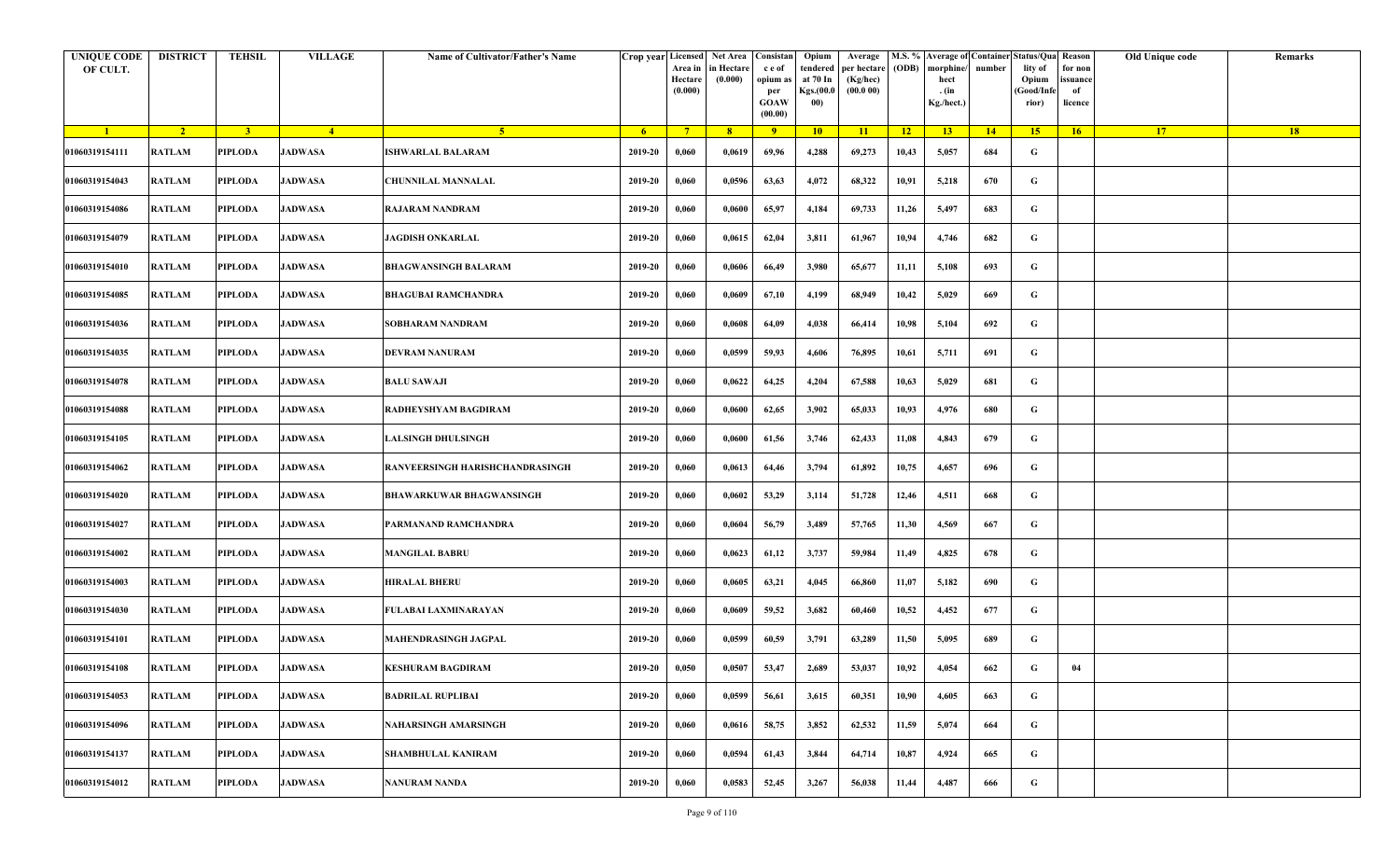| <b>UNIQUE CODE</b><br>OF CULT. | <b>DISTRICT</b> | <b>TEHSIL</b>  | <b>VILLAGE</b>   | Name of Cultivator/Father's Name | Crop year Licensed | Area in<br>Hectare<br>(0.000) | Net Area Consistan<br>in Hectare<br>(0.000) | c e of<br>opium as<br>per<br><b>GOAW</b><br>(00.00) | Opium<br>tendered<br>at 70 In<br>Kgs.(00.0<br>00) | Average<br>per hectare<br>(Kg/hec)<br>(00.000) | (ODB) | M.S. % Average of Container Status/Qua Reason<br>morphine/<br>hect<br>. (in<br>Kg./hect.) | number | lity of<br>Opium<br>(Good/Infe<br>rior) | for non<br>ssuance<br>of<br>licence | Old Unique code | Remarks            |
|--------------------------------|-----------------|----------------|------------------|----------------------------------|--------------------|-------------------------------|---------------------------------------------|-----------------------------------------------------|---------------------------------------------------|------------------------------------------------|-------|-------------------------------------------------------------------------------------------|--------|-----------------------------------------|-------------------------------------|-----------------|--------------------|
| $\blacksquare$                 | $\sqrt{2}$      | 3 <sup>1</sup> | $\sqrt{4}$       | $\sqrt{5}$                       | -6                 | $7^{\circ}$                   | 8 <sup>°</sup>                              | $\overline{9}$                                      | 10                                                | 11                                             | $-12$ | 13                                                                                        | 14     | 15                                      | 16                                  | <b>17</b>       | 18                 |
| 01060319154024                 | <b>RATLAM</b>   | PIPLODA        | <b>JADWASA</b>   | NARAYANSINGH SAJJANSINGH         | 2019-20            | 0,060                         | 0,0616                                      | 60,61                                               | 3,879                                             | 62,971                                         | 10,96 | 4,831                                                                                     | 675    | G                                       |                                     |                 |                    |
| 01060319154089                 | <b>RATLAM</b>   | PIPLODA        | <b>JADWASA</b>   | RADHESHYAM KESHURAM              | 2019-20            | 0,060                         | 0,0593                                      | 63,15                                               | 3,996                                             | 67,386                                         | 10,44 | 4,925                                                                                     | 676    | G                                       |                                     |                 |                    |
| 01060319154128                 | RATLAM          | PIPLODA        | <b>JADWASA</b>   | BHANWARLAL BALARAM               | 2019-20            | 0,060                         | 0,0595                                      | 57,23                                               | 3,802                                             | 63,899                                         | 11,31 | 5,059                                                                                     | 661    | G                                       |                                     |                 |                    |
| 01060319154045                 | <b>RATLAM</b>   | <b>PIPLODA</b> | <b>JADWASA</b>   | SHOBHARAM ONKARLAL               | 2019-20            | 0,060                         | 0,0604                                      | 57,62                                               | 3,523                                             | 58,328                                         | 11,44 | 4,671                                                                                     | 674    | G                                       |                                     |                 |                    |
| 01060319154065                 | RATLAM          | PIPLODA        | <b>JADWASA</b>   | SITABAI DEVJI                    | 2019-20            | 0,060                         | 0,0605                                      | 58,20                                               | 3,658                                             | 60,463                                         | 11,70 | 4,952                                                                                     | 687    | G                                       |                                     |                 |                    |
| 01060319154034                 | <b>RATLAM</b>   | <b>PIPLODA</b> | <b>JADWASA</b>   | <b>BHAWARLAL BAGDIRAM</b>        | 2019-20            | 0,050                         | 0,0509                                      | 59,71                                               | 3,045                                             | 59,823                                         | 11,37 | 4,762                                                                                     | 673    | G                                       |                                     |                 |                    |
| 01060319154058                 | <b>RATLAM</b>   | PIPLODA        | <b>JADWASA</b>   | RADHIBAI BALARAM                 | 2019-20            | 0,060                         | 0,0612                                      | 54,37                                               | 3,534                                             | 57,745                                         | 10,85 | 4,386                                                                                     | 660    | G                                       |                                     |                 |                    |
| 01060319154061                 | <b>RATLAM</b>   | PIPLODA        | <b>JADWASA</b>   | SURENDRAPALSINGH DOLATSINGH      | 2019-20            | 0,050                         | 0,0513                                      | 60,99                                               | 3,337                                             | 65,049                                         | 10,61 | 4,831                                                                                     | 688    | G                                       |                                     |                 |                    |
| 01060319148011                 | <b>RATLAM</b>   | PIPLODA        | <b>BHATKHEDA</b> | KANCHANBAI RATANLAL              | 2019-20            | 0,060                         | 0,0599                                      | 63,72                                               | 3,614                                             | 60,334                                         | 10,88 | 4,595                                                                                     | 2247   | G                                       |                                     |                 |                    |
| 01060319148013                 | <b>RATLAM</b>   | <b>PIPLODA</b> | <b>BHATKHEDA</b> | <b>BASANTIBAI BALARAM</b>        | 2019-20            | 0,060                         | 0,0600                                      | 63,48                                               | 3,954                                             | 65,900                                         | 9,55  | 4,405                                                                                     | 2248   | G                                       |                                     |                 |                    |
| 01060319148020                 | <b>RATLAM</b>   | PIPLODA        | <b>BHATKHEDA</b> | RAMCHANDRA MAGNIRAM              | 2019-20            | 0,060                         | 0,0603                                      | 60,56                                               | 3,798                                             | 62,985                                         | 7,76  | 3,421                                                                                     | 2249   |                                         | 04                                  |                 |                    |
| 01060319148032                 | RATLAM          | PIPLODA        | <b>BHATKHEDA</b> | SHYAMABAI DEVRAM                 | 2019-20            | 0,060                         |                                             |                                                     |                                                   |                                                |       |                                                                                           |        | F                                       |                                     |                 |                    |
| 01060319148036                 | <b>RATLAM</b>   | <b>PIPLODA</b> | <b>BHATKHEDA</b> | <b>GEETABAI PREMCHAND</b>        | 2019-20            | 0,060                         | 0,0600                                      | 61,54                                               | 3,930                                             | 65,500                                         | 10,66 | 4,887                                                                                     | 2244   | G                                       |                                     |                 |                    |
| 01060319148052                 | RATLAM          | PIPLODA        | <b>BHATKHEDA</b> | KAILASH JAGANNATH                | 2019-20            | 0,060                         | 0,0600                                      | 63,66                                               | 4,038                                             | 67,300                                         | 10,87 | 5,121                                                                                     | 2250   | G                                       |                                     |                 |                    |
| 01060319148024                 | <b>RATLAM</b>   | <b>PIPLODA</b> | <b>BHATKHEDA</b> | KELASHBAI GOPAL                  | 2019-20            | 0,060                         | 0,0599                                      | 56,92                                               | 3,651                                             | 60,952                                         | 10,40 | 4,437                                                                                     | 2239   | G                                       |                                     |                 |                    |
| 01060319148003                 | <b>RATLAM</b>   | PIPLODA        | <b>BHATKHEDA</b> | KANWARLAL MANGILAL               | 2019-20            | 0,050                         | 0,0499                                      | 69,57                                               | 3,677                                             | 73,687                                         | 9,46  | 4,880                                                                                     | 2242   | G                                       |                                     |                 |                    |
| 01060319148012                 | <b>RATLAM</b>   | <b>PIPLODA</b> | <b>BHATKHEDA</b> | <b>BHANWARSINGH DHULESINGH</b>   | 2019-20            | 0,060                         | 0,0620                                      | 59,23                                               | 3,748                                             | 60,452                                         | 7,80  | 3,301                                                                                     | 2243   | -1                                      | 04                                  |                 |                    |
| 01060319148043                 | <b>RATLAM</b>   | PIPLODA        | <b>BHATKHEDA</b> | RAMESHWAR AMRITRAM               | 2019-20            | 0,050                         | 0,0500                                      | 64,48                                               | 3,353                                             | 67,060                                         | 9,52  | 4,469                                                                                     | 2246   | G                                       |                                     |                 |                    |
| 01060319148046                 | RATLAM          | PIPLODA        | <b>BHATKHEDA</b> | <b>JARESINGH MADHOSINGH</b>      | 2019-20            | 0,050                         | 0,0500                                      | 57,90                                               | 3,011                                             | 60,220                                         | 9,71  | 4,093                                                                                     | 2240   | G                                       | 04                                  |                 |                    |
| 01060319148042                 | RATLAM          | <b>PIPLODA</b> | <b>BHATKHEDA</b> | ANUPKUWAR MADHOSINGH             | 2019-20            | 0,050                         | 0,0513                                      | 63,00                                               | 3,321                                             | 64,737                                         | 7,65  | 3,467                                                                                     | 2241   | - 1                                     | 04                                  |                 | <b>NAME CHANGE</b> |
| 01060319148009                 | RATLAM          | <b>PIPLODA</b> | <b>BHATKHEDA</b> | RAMNARAYAN RUGHNATH              | 2019-20            | 0,050                         | 0,0502                                      | 58,29                                               | 3,114                                             | 62,032                                         | 9,35  | 4,060                                                                                     | 2238   | G                                       | 04                                  |                 |                    |
| 01060319148034                 | <b>RATLAM</b>   | <b>PIPLODA</b> | <b>BHATKHEDA</b> | <b>MANGILAL SOBHARAM</b>         | 2019-20            | 0,060                         |                                             |                                                     |                                                   |                                                |       |                                                                                           |        | F                                       |                                     |                 |                    |
| 01060319148045                 | <b>RATLAM</b>   | <b>PIPLODA</b> | <b>BHATKHEDA</b> | NARSINGH GANESHRAM               | 2019-20            | 0,060                         | 0,0368                                      | 61,15                                               | 2,097                                             | 56,984                                         | 11,15 | 4,447                                                                                     | 2251   | G                                       |                                     |                 |                    |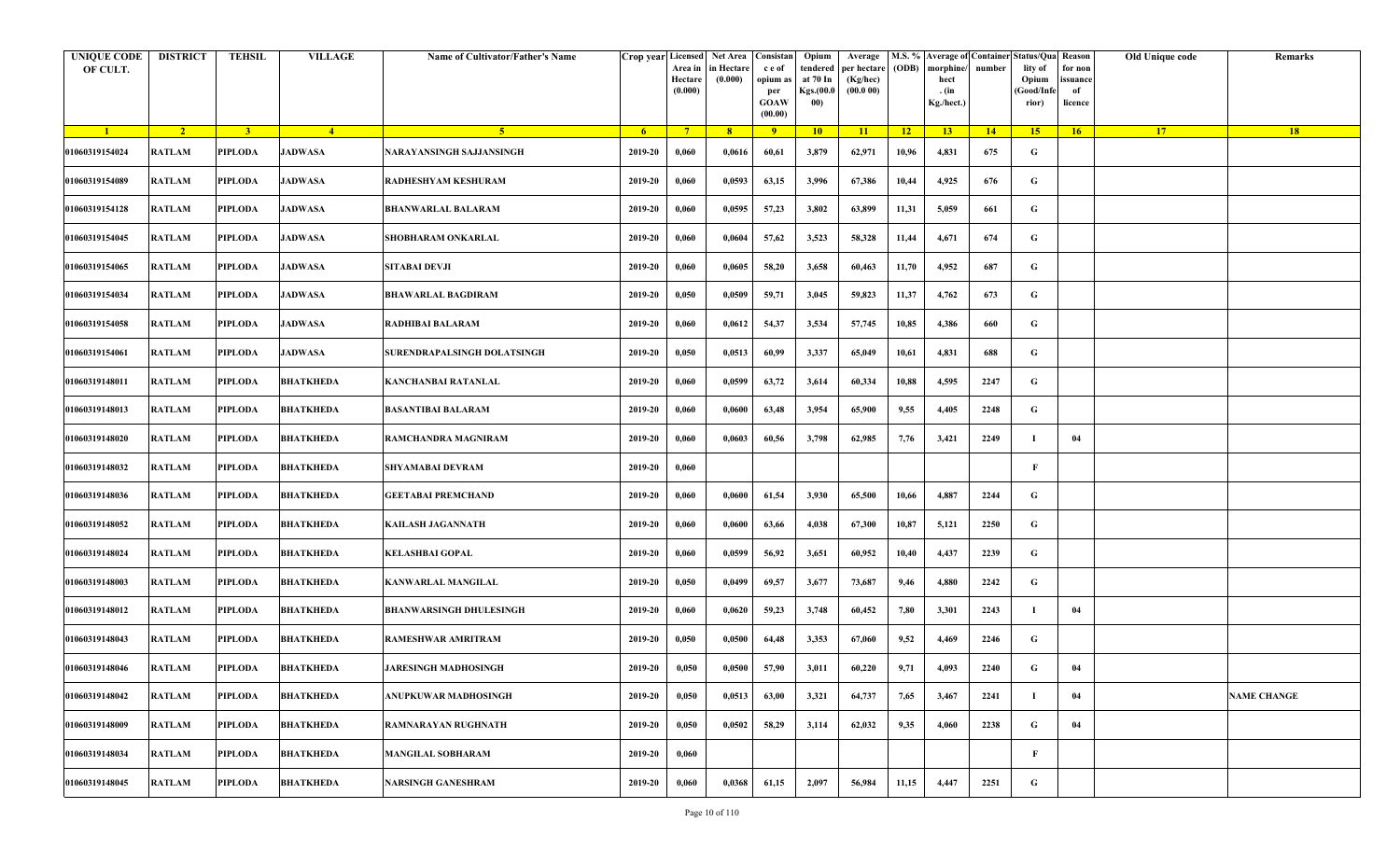| <b>UNIQUE CODE</b><br>OF CULT. | <b>DISTRICT</b> | <b>TEHSIL</b>  | <b>VILLAGE</b>   | Name of Cultivator/Father's Name | Crop year Licensed | Area in<br>Hectare<br>(0.000) | Net Area   Consistan<br>in Hectare<br>(0.000) | c e of<br>opium a<br>per<br><b>GOAW</b><br>(00.00) | Opium<br>tendered<br>at 70 In<br>Kgs.(00.0<br>00) | Average<br>per hectare<br>(Kg/hec)<br>(00.000) | (ODB) | M.S. % Average of Container Status/Qua Reason<br>morphine/<br>hect<br>. (in<br>Kg./hect.) | number | lity of<br>Opium<br>(Good/Infe<br>rior) | for non<br>ssuance<br>of<br>licence | Old Unique code | Remarks            |
|--------------------------------|-----------------|----------------|------------------|----------------------------------|--------------------|-------------------------------|-----------------------------------------------|----------------------------------------------------|---------------------------------------------------|------------------------------------------------|-------|-------------------------------------------------------------------------------------------|--------|-----------------------------------------|-------------------------------------|-----------------|--------------------|
| $\blacksquare$                 | $\overline{2}$  | 3 <sup>1</sup> | $-4$             | -5.                              | -6                 | $7^{\circ}$                   | 8 <sup>°</sup>                                | 9                                                  | 10                                                | $\overline{11}$                                | $-12$ | 13                                                                                        | 14     | 15 <sup>2</sup>                         | 16                                  | <b>17</b>       | <b>18</b>          |
| 01060319148035                 | <b>RATLAM</b>   | <b>PIPLODA</b> | <b>BHATKHEDA</b> | <b>RANCHHOD KALU</b>             | 2019-20            | 0,060                         | 0,0500                                        | 61,06                                              | 2,992                                             | 59,840                                         | 8,25  | 3,456                                                                                     | 2245   | -1                                      | 04                                  |                 |                    |
| 01060319148015                 | <b>RATLAM</b>   | <b>PIPLODA</b> | <b>BHATKHEDA</b> | SITABAI GORDHANLAL MATA KAMLABAI | 2019-20            | 0,060                         |                                               |                                                    |                                                   |                                                |       |                                                                                           |        | $\mathbf{F}$                            |                                     |                 |                    |
| 01060319148023                 | <b>RATLAM</b>   | PIPLODA        | <b>BHATKHEDA</b> | RANSINGH ALIS RAMSINGH CHENSINGH | 2019-20            | 0,060                         |                                               |                                                    |                                                   |                                                |       |                                                                                           |        | $\mathbf{F}$                            |                                     |                 |                    |
| 01060319156006                 | <b>RATLAM</b>   | <b>PIPLODA</b> | <b>UPARWADA</b>  | ASHARAM AMBARAM                  | 2019-20            | 0,060                         | 0,0609                                        | 67,00                                              | 4,336                                             | 71,199                                         | 9,75  | 4,859                                                                                     | 2225   | G                                       |                                     |                 |                    |
| 01060319156011                 | RATLAM          | <b>PIPLODA</b> | UPARWADA         | <b>BABULAL NAGULAL ALIS NAGU</b> | 2019-20            | 0,060                         | 0,0600                                        | 61,25                                              | 3,850                                             | 64,167                                         | 11,04 | 4,959                                                                                     | 2224   | G                                       |                                     |                 |                    |
| 01060319156022                 | RATLAM          | <b>PIPLODA</b> | <b>UPARWADA</b>  | <b>BADRILAL KISHANLAL</b>        | 2019-20            | 0,060                         | 0,0588                                        | 65,00                                              | 4,123                                             | 70,119                                         | 10,72 | 5,262                                                                                     | 2234   | G                                       |                                     |                 |                    |
| 01060319156029                 | <b>RATLAM</b>   | PIPLODA        | UPARWADA         | MOHANLAL BAGDIRAM                | 2019-20            | 0,060                         | 0,0606                                        | 65,48                                              | 4,228                                             | 69,769                                         | 9,30  | 4,542                                                                                     | 2222   | G                                       |                                     |                 |                    |
| 01060319156042                 | <b>RATLAM</b>   | <b>PIPLODA</b> | <b>UPARWADA</b>  | SHANKARLAL CHIMANLAL             | 2019-20            | 0,060                         | 0,0612                                        | 62,66                                              | 4,234                                             | 69,183                                         | 10,47 | 5,070                                                                                     | 2223   | G                                       |                                     |                 |                    |
| 01060319156046                 | <b>RATLAM</b>   | <b>PIPLODA</b> | <b>UPARWADA</b>  | <b>BHERULAL CHAMPALAL</b>        | 2019-20            | 0,060                         | 0,0600                                        | 70,21                                              | 4,574                                             | 76,233                                         | 10,38 | 5,539                                                                                     | 2233   | G                                       |                                     |                 | <b>NAME CHANGE</b> |
| 01060319156053                 | <b>RATLAM</b>   | <b>PIPLODA</b> | <b>UPARWADA</b>  | VIDHYABAI RAMESHWAR              | 2019-20            | 0,060                         | 0,0604                                        | 70,50                                              | 4,401                                             | 72,864                                         | 10,43 | 5,320                                                                                     | 2237   | G                                       |                                     |                 |                    |
| 01060319156030                 | <b>RATLAM</b>   | <b>PIPLODA</b> | <b>UPARWADA</b>  | <b>BASANTILAL LACHIRAM</b>       | 2019-20            | 0,060                         | 0,0624                                        | 67,06                                              | 4,560                                             | 73,077                                         | 11,03 | 5,642                                                                                     | 2232   | G                                       |                                     |                 |                    |
| 01060319156062                 | <b>RATLAM</b>   | PIPLODA        | <b>UPARWADA</b>  | LALSINGH KESHARSINGH             | 2019-20            | 0,060                         | 0,0612                                        | 62,94                                              | 4,100                                             | 66,993                                         | 10,53 | 4,938                                                                                     | 2221   | G                                       |                                     |                 |                    |
| 01060319156003                 | <b>RATLAM</b>   | <b>PIPLODA</b> | <b>UPARWADA</b>  | RAMNARAYAN BAGDIRAM              | 2019-20            | 0,060                         | 0,0606                                        | 63,53                                              | 4,184                                             | 69,043                                         | 10,53 | 5,089                                                                                     | 2215   | G                                       |                                     |                 |                    |
| 01060319156060                 | <b>RATLAM</b>   | PIPLODA        | UPARWADA         | AMBARAM HEERALAL                 | 2019-20            | 0,060                         | 0,0593                                        | 65,34                                              | 4,200                                             | 70,826                                         | 10,21 | 5,062                                                                                     | 2220   | G                                       |                                     |                 |                    |
| 01060319156064                 | RATLAM          | <b>PIPLODA</b> | <b>UPARWADA</b>  | DEVRAM KISHANLAL                 | 2019-20            | 0,060                         | 0,0588                                        | 68,15                                              | 4,323                                             | 73,520                                         | 9,38  | 4,827                                                                                     | 2231   | G                                       |                                     |                 |                    |
| 01060319156066                 | <b>RATLAM</b>   | PIPLODA        | UPARWADA         | KALURAM NANDA                    | 2019-20            | 0,060                         | 0,0597                                        | 64,79                                              | 4,322                                             | 72,395                                         | 11,13 | 5,641                                                                                     | 2229   | G                                       |                                     |                 |                    |
| 01060319156026                 | <b>RATLAM</b>   | <b>PIPLODA</b> | <b>UPARWADA</b>  | <b>GITABAI MANGILAL</b>          | 2019-20            | 0,060                         | 0,0620                                        | 68,64                                              | 4,422                                             | 71,323                                         | 7,07  | 3,530                                                                                     | 2230   | -1                                      | 04                                  |                 |                    |
| 01060319156049                 | <b>RATLAM</b>   | <b>PIPLODA</b> | <b>UPARWADA</b>  | <b>SURESH GOPAL</b>              | 2019-20            | 0,050                         | 0,0510                                        | 69,46                                              | 3,920                                             | 76,863                                         | 10,34 | 5,563                                                                                     | 2236   | G                                       |                                     |                 | <b>NAME CHANGE</b> |
| 01060319156023                 | RATLAM          | PIPLODA        | <b>UPARWADA</b>  | RAJIBAI NANDRAM                  | 2019-20            | 0,060                         | 0,0600                                        | 58,36                                              | 3,735                                             | 62,250                                         | 11,79 | 5,138                                                                                     | 2214   | G                                       |                                     |                 |                    |
| 01060319156045                 | <b>RATLAM</b>   | <b>PIPLODA</b> | <b>UPARWADA</b>  | RAMKANYABAI VARDICHANDRA         | 2019-20            | 0,050                         | 0,0510                                        | 68,35                                              | 3,632                                             | 71,216                                         | 9,85  | 4,911                                                                                     | 2235   | G                                       |                                     |                 | <b>NAME CHANGE</b> |
| 01060319156037                 | <b>RATLAM</b>   | PIPLODA        | <b>UPARWADA</b>  | <b>BARDIBAI HARIRAM</b>          | 2019-20            | 0,060                         | 0,0620                                        | 65,02                                              | 4,301                                             | 69,371                                         | 9,63  | 4,676                                                                                     | 2217   | G                                       |                                     |                 |                    |
| 01060319156004                 | RATLAM          | <b>PIPLODA</b> | <b>UPARWADA</b>  | <b>BASANTILAL HIRALAL</b>        | 2019-20            | 0,060                         | 0,0622                                        | 64,67                                              | 4,000                                             | 64,309                                         | 9,65  | 4,344                                                                                     | 2218   | G                                       |                                     |                 |                    |
| 01060319156015                 | <b>RATLAM</b>   | PIPLODA        | <b>UPARWADA</b>  | PANNALAL HARIRAM                 | 2019-20            | 0,060                         | 0,0620                                        | 60,83                                              | 3,893                                             | 62,790                                         | 10,69 | 4,699                                                                                     | 2219   | G                                       |                                     |                 |                    |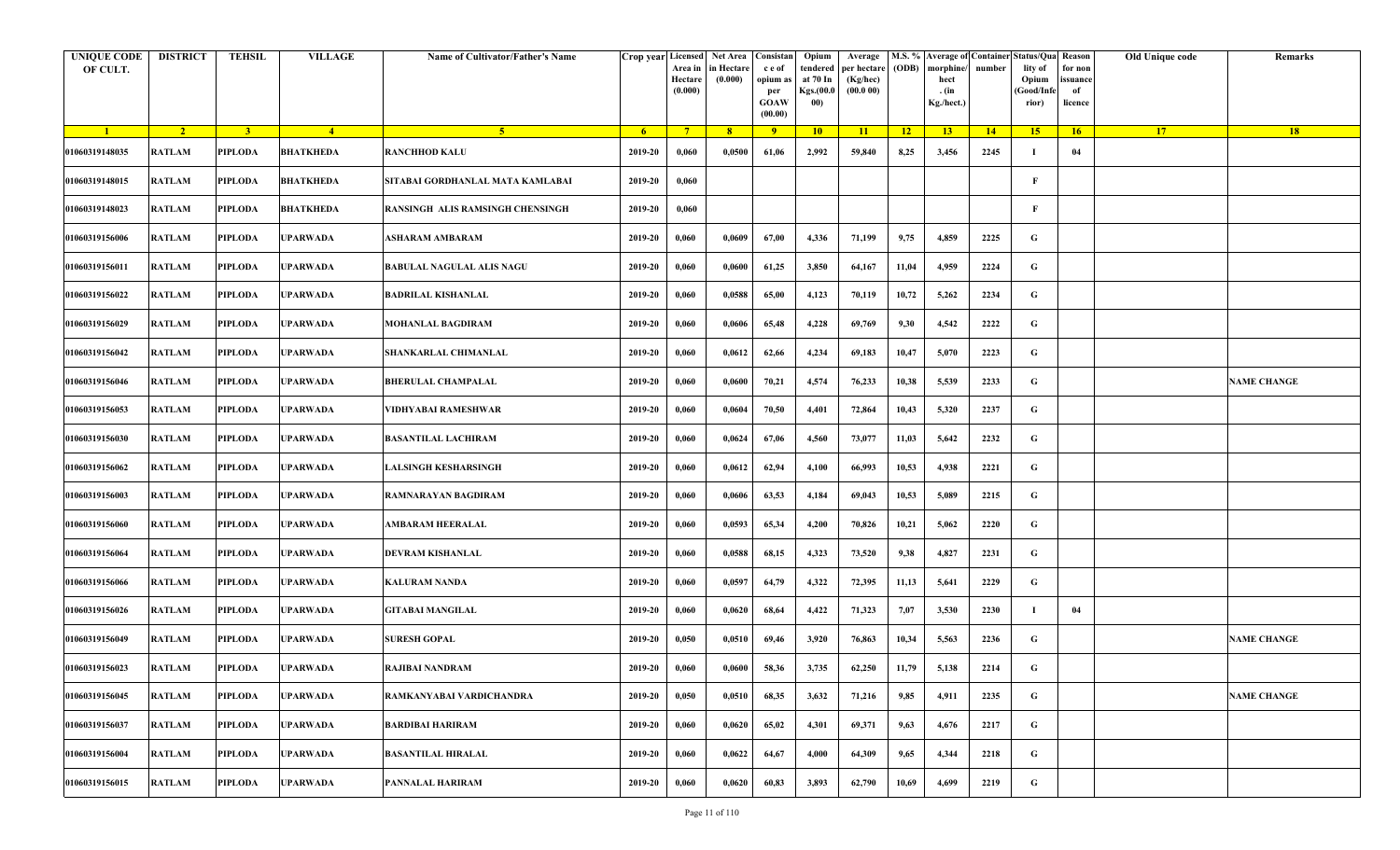| <b>UNIQUE CODE</b><br>OF CULT. | <b>DISTRICT</b> | TEHSIL         | <b>VILLAGE</b>     | Name of Cultivator/Father's Name |                | Crop year Licensed Net Area Consistan<br>Area in<br>Hectare<br>(0.000) | in Hectare<br>(0.000) | c e of<br>opium as<br>per<br><b>GOAW</b><br>(00.00) | Opium<br>tendered<br>at 70 In<br>Kgs.(00.0<br>00) | Average<br>per hectare<br>(Kg/hec)<br>(00.000) | (ODB)           | morphine/<br>hect<br>. (in<br>Kg./hect.) | number | M.S. % Average of Container Status/Qua Reason<br>lity of<br>Opium<br>(Good/Infe<br>rior) | for non<br>issuance<br>of<br>licence | Old Unique code | Remarks            |
|--------------------------------|-----------------|----------------|--------------------|----------------------------------|----------------|------------------------------------------------------------------------|-----------------------|-----------------------------------------------------|---------------------------------------------------|------------------------------------------------|-----------------|------------------------------------------|--------|------------------------------------------------------------------------------------------|--------------------------------------|-----------------|--------------------|
| $\blacksquare$                 | $\overline{2}$  | 3 <sup>1</sup> | $-4$               | 5 <sup>1</sup>                   | 6 <sup>6</sup> | $7^{\circ}$                                                            | 8                     | $\overline{9}$                                      | 10                                                | 11                                             | $\overline{12}$ | 13                                       | 14     | 15 <sup>2</sup>                                                                          | 16                                   | 17 <sup>2</sup> | 18                 |
| 01060319156013                 | <b>RATLAM</b>   | <b>PIPLODA</b> | UPARWADA           | MOHANKUWAR SHAMBHUSING           | 2019-20        | 0,060                                                                  | 0,0609                | 64,82                                               | 4,223                                             | 69,343                                         | 10,61           | 5,150                                    | 2228   | G                                                                                        |                                      |                 |                    |
| 01060319156021                 | <b>RATLAM</b>   | PIPLODA        | UPARWADA           | <b>MANGUSINGH BHAGIRATH</b>      | 2019-20        | 0,060                                                                  | 0,0621                | 58,44                                               | 3,723                                             | 59,952                                         | 9,55            | 4,008                                    | 2216   | G                                                                                        | 04                                   |                 |                    |
| 01060319156040                 | <b>RATLAM</b>   | PIPLODA        | UPARWADA           | RAMESHCHANDRA RADHAKISHAN        | 2019-20        | 0,060                                                                  | 0,0588                | 64,83                                               | 3,927                                             | 66,786                                         | 10,40           | 4,862                                    | 2226   | G                                                                                        |                                      |                 |                    |
| 01060319156009                 | <b>RATLAM</b>   | PIPLODA        | <b>JPARWADA</b>    | <b>REKHABAI BHERUSINGH</b>       | 2019-20        | 0,050                                                                  | 0,0500                | 68,66                                               | 3,600                                             | 72,000                                         | 10,62           | 5,352                                    | 2227   | G                                                                                        |                                      |                 | <b>NAME CHANGE</b> |
| 01060319156036                 | RATLAM          | <b>PIPLODA</b> | UPARWADA           | GITABAI SHANKARLAL               | 2019-20        | 0,060                                                                  |                       |                                                     |                                                   |                                                |                 |                                          |        | F                                                                                        |                                      |                 |                    |
| 01060319156055                 | <b>RATLAM</b>   | <b>PIPLODA</b> | UPARWADA           | <b>RAMESHWAR HEERALAL</b>        | 2019-20        | 0,060                                                                  |                       |                                                     |                                                   |                                                |                 |                                          |        | F                                                                                        |                                      |                 |                    |
| 01060319156005                 | <b>RATLAM</b>   | PIPLODA        | UPARWADA           | <b>RAMESH NAGU</b>               | 2019-20        | 0,060                                                                  | 0,0321                | 58,08                                               | 2,000                                             | 62,305                                         | 9,50            | 4,142                                    | 2213   | G                                                                                        | 04                                   |                 |                    |
| 01060319156051                 | <b>RATLAM</b>   | PIPLODA        | UPARWADA           | PYARIBAI BHERULAL ALIS BHERU     | 2019-20        | 0,060                                                                  |                       |                                                     |                                                   |                                                |                 |                                          |        | F                                                                                        |                                      |                 |                    |
| 01060319176032                 | <b>RATLAM</b>   | PIPLODA        | HARIYAKHEDA        | RUKMANI HARIRAM                  | 2019-20        | 0,060                                                                  | 0,0614                | 67,62                                               | 4,212                                             | 68,599                                         | 11,08           | 5,320                                    | 1933   | G                                                                                        |                                      |                 |                    |
| 01060319176040                 | <b>RATLAM</b>   | <b>PIPLODA</b> | <b>HARIYAKHEDA</b> | KALABAI MANGILAL                 | 2019-20        | 0,060                                                                  | 0,0588                | 69,99                                               | 4,239                                             | 72,092                                         | 10,49           | 5,294                                    | 1932   | G                                                                                        |                                      |                 |                    |
| 01060319176021                 | <b>RATLAM</b>   | <b>PIPLODA</b> | <b>HARIYAKHEDA</b> | <b>MANGILAL MAGNIRAM</b>         | 2019-20        | 0,060                                                                  | 0,0581                | 63,96                                               | 3,847                                             | 66,213                                         | 11,23           | 5,205                                    | 1931   | G                                                                                        |                                      |                 |                    |
| 01060319176001                 | <b>RATLAM</b>   | PIPLODA        | HARIYAKHEDA        | RAJUBAI NANDRAM                  | 2019-20        | 0,060                                                                  | 0,0600                | 69,86                                               | 4,331                                             | 72,183                                         | 9,12            | 4,609                                    | 1930   | G                                                                                        |                                      |                 |                    |
| 01060319176019                 | <b>RATLAM</b>   | PIPLODA        | HARIYAKHEDA        | DHURA BHERULAL                   | 2019-20        | 0,060                                                                  | 0,0581                | 67,89                                               | 4,064                                             | 69,948                                         | 10,43           | 5,107                                    | 1934   | G                                                                                        |                                      |                 |                    |
| 01060319176020                 | RATLAM          | <b>PIPLODA</b> | HARIYAKHEDA        | GOVINDRAM PRATAPBAI              | 2019-20        | 0,060                                                                  | 0,0607                | 62,11                                               | 4,108                                             | 67,677                                         | 10,53           | 4,989                                    | 1929   | G                                                                                        |                                      |                 |                    |
| 01060319176004                 | <b>RATLAM</b>   | <b>PIPLODA</b> | <b>HARIYAKHEDA</b> | <b>RATAN KACHRU BALAI</b>        | 2019-20        | 0,060                                                                  | 0,0606                | 57,42                                               | 3,658                                             | 60,363                                         | 10,90           | 4,606                                    | 1926   | G                                                                                        |                                      |                 |                    |
| 01060319176035                 | <b>RATLAM</b>   | PIPLODA        | HARIYAKHEDA        | <b>MANSINGH RAMSINGH</b>         | 2019-20        | 0,060                                                                  | 0,0571                | 55,07                                               | 3,509                                             | 61,454                                         | 10,51           | 4,521                                    | 1925   | G                                                                                        |                                      |                 |                    |
| 01060319176030                 | <b>RATLAM</b>   | <b>PIPLODA</b> | <b>HARIYAKHEDA</b> | HEMRAJ GOPAL                     | 2019-20        | 0,060                                                                  | 0,0607                | 63,98                                               | 3,903                                             | 64,300                                         | 9,86            | 4,438                                    | 1928   | G                                                                                        |                                      |                 |                    |
| 01060319176011                 | RATLAM          | PIPLODA        | HARIYAKHEDA        | <b>SHANKERLAL HIRALAL</b>        | 2019-20        | 0,050                                                                  | 0,0500                | 55,24                                               | 2,912                                             | 58,240                                         | 12,15           | 4,953                                    | 1924   | G                                                                                        |                                      |                 |                    |
| 01060319176029                 | RATLAM          | PIPLODA        | <b>HARIYAKHEDA</b> | KALABAI RATANLAL                 | 2019-20        | 0,050                                                                  | 0,0493                | 55,00                                               | 2,687                                             | 54,503                                         | 12,35           | 4,712                                    | 1923   | G                                                                                        |                                      |                 |                    |
| 01060319176014                 | <b>RATLAM</b>   | <b>PIPLODA</b> | <b>HARIYAKHEDA</b> | KANHAIYALAL SHANKERLAL           | 2019-20        | 0,050                                                                  | 0,0487                | 64,05                                               | 3,276                                             | 67,269                                         | 11,32           | 5,330                                    | 1927   | $\mathbf G$                                                                              |                                      |                 |                    |
| 01060319176037                 | RATLAM          | <b>PIPLODA</b> | HARIYAKHEDA        | <b>SHAMBHUSINGH KHUSALSINGH</b>  | 2019-20        | 0,060                                                                  |                       |                                                     |                                                   |                                                |                 |                                          |        | $\mathbf{F}$                                                                             |                                      |                 |                    |
| 01060319176007                 | <b>RATLAM</b>   | <b>PIPLODA</b> | <b>HARIYAKHEDA</b> | FAKIRCHANDRA KISHANLAL           | 2019-20        | 0,060                                                                  |                       |                                                     |                                                   |                                                |                 |                                          |        | $\mathbf{F}$                                                                             |                                      |                 |                    |
| 01060319153011                 | <b>RATLAM</b>   | <b>PIPLODA</b> | <b>BARKHEDI</b>    | SAMPATBAI KANHAIYALAL            | 2019-20        | 0,060                                                                  | 0,0581                | 57,76                                               | 3,556                                             | 61,205                                         | 11,32           | 4,850                                    | 1125   | G                                                                                        |                                      |                 |                    |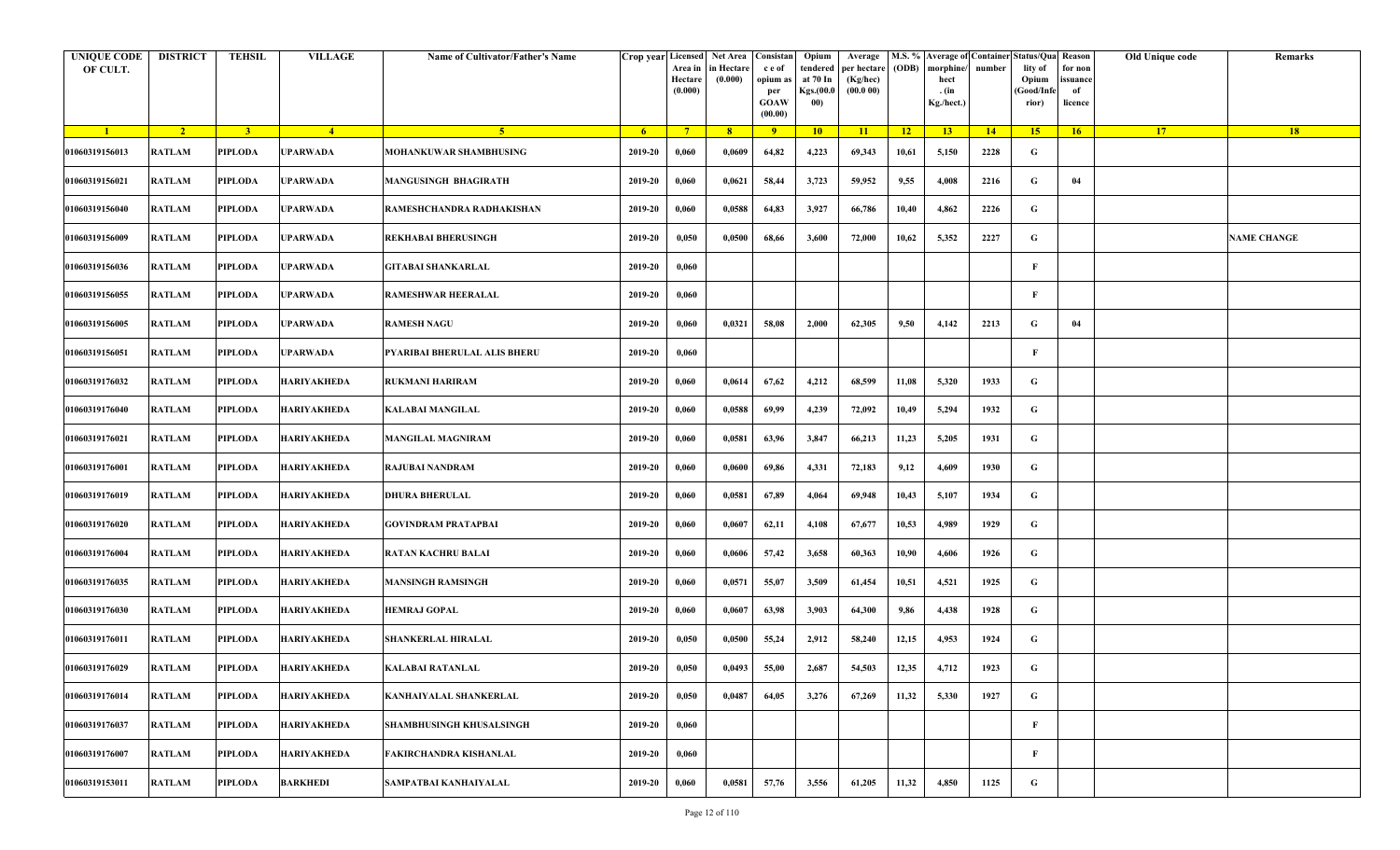| <b>UNIQUE CODE</b><br>OF CULT. | <b>DISTRICT</b> | <b>TEHSIL</b>  | <b>VILLAGE</b>  | Name of Cultivator/Father's Name | Crop year Licensed | Area in<br>Hectare<br>(0.000) | Net Area Consistan<br>in Hectare<br>(0.000) | c e of<br>opium as<br>per<br><b>GOAW</b><br>(00.00) | Opium<br>tendered<br>at 70 In<br>Kgs.(00.0<br>00) | Average<br>per hectare<br>(Kg/hec)<br>(00.000) | (ODB) | M.S. % Average of Container Status/Qua Reason<br>morphine/<br>hect<br>. (in<br>Kg./hect.) | number | lity of<br>Opium<br>(Good/Infe<br>rior) | for non<br>ssuance<br>of<br>licence | Old Unique code | Remarks            |
|--------------------------------|-----------------|----------------|-----------------|----------------------------------|--------------------|-------------------------------|---------------------------------------------|-----------------------------------------------------|---------------------------------------------------|------------------------------------------------|-------|-------------------------------------------------------------------------------------------|--------|-----------------------------------------|-------------------------------------|-----------------|--------------------|
| $\blacksquare$                 | $\sqrt{2}$      | 3 <sup>1</sup> | $-4$            | $\sqrt{5}$                       | - 6                | $7^{\circ}$                   | 8 <sup>°</sup>                              | $\overline{9}$                                      | 10                                                | 11                                             | $-12$ | 13                                                                                        | 14     | 15                                      | 16                                  | <b>17</b>       | <b>18</b>          |
| 01060319153076                 | <b>RATLAM</b>   | PIPLODA        | <b>BARKHEDI</b> | GAURISHANKER BALMUKUND           | 2019-20            | 0,060                         | 0,0586                                      | 61,43                                               | 3,747                                             | 63,942                                         | 11,83 | 5,295                                                                                     | 1149   | G                                       |                                     |                 |                    |
| 01060319153082                 | <b>RATLAM</b>   | PIPLODA        | <b>BARKHEDI</b> | <b>JAGDISH KANHAIYALAL</b>       | 2019-20            | 0,060                         | 0,0590                                      | 59,19                                               | 3,737                                             | 63,339                                         | 12,28 | 5,445                                                                                     | 1136   | G                                       |                                     |                 |                    |
| 01060319153089                 | RATLAM          | PIPLODA        | <b>BARKHEDI</b> | NANDRAM MODIRAM                  | 2019-20            | 0,060                         | 0,0580                                      | 61,89                                               | 3,784                                             | 65,241                                         | 11,59 | 5,293                                                                                     | 1148   | G                                       |                                     |                 |                    |
| 01060319153090                 | <b>RATLAM</b>   | <b>PIPLODA</b> | <b>BARKHEDI</b> | NARAYANLAL GANPATLAL             | 2019-20            | 0,060                         | 0,0600                                      | 62,08                                               | 3,689                                             | 61,483                                         | 11,42 | 4,915                                                                                     | 1156   | G                                       |                                     |                 |                    |
| 01060319153073                 | RATLAM          | PIPLODA        | <b>BARKHEDI</b> | DINESHKUMAR AMRITRAM             | 2019-20            | 0,060                         | 0,0580                                      | 66,49                                               | 3,999                                             | 68,948                                         | 11,26 | 5,434                                                                                     | 1147   | G                                       |                                     |                 |                    |
| 01060319153035                 | <b>RATLAM</b>   | <b>PIPLODA</b> | <b>BARKHEDI</b> | <b>GITABAI MODIRAM</b>           | 2019-20            | 0,100                         | 0,1004                                      | 63,97                                               | 6,799                                             | 67,719                                         | 11,38 | 5,395                                                                                     | 1146   | G                                       |                                     |                 |                    |
| 01060319153065                 | RATLAM          | PIPLODA        | BARKHEDI        | SAVITRIBAI BHAGATRAM             | 2019-20            | 0,060                         | 0,0552                                      | 66,19                                               | 4,123                                             | 74,692                                         | 10,67 | 5,578                                                                                     | 1145   | G                                       |                                     |                 |                    |
| 01060319153013                 | RATLAM          | PIPLODA        | <b>BARKHEDI</b> | FUNDIBAI RAMCHANDRA              | 2019-20            | 0,050                         | 0,0487                                      | 56,78                                               | 3,009                                             | 61,786                                         | 11,69 | 5,057                                                                                     | 1135   | G                                       |                                     |                 | <b>NAME CHANGE</b> |
| 01060319153003                 | <b>RATLAM</b>   | PIPLODA        | <b>BARKHEDI</b> | AMRITLAL SHIVNARAYAN             | 2019-20            | 0,060                         | 0,0600                                      | 70,14                                               | 4,279                                             | 71,317                                         | 11,29 | 5,636                                                                                     | 1158   | G                                       |                                     |                 |                    |
| 01060319153104                 | <b>RATLAM</b>   | <b>PIPLODA</b> | <b>BARKHEDI</b> | <b>GORDHANLAL GANPATLAL</b>      | 2019-20            | 0,060                         | 0,0572                                      | 63,09                                               | 3,758                                             | 65,699                                         | 10,94 | 5,032                                                                                     | 1155   | G                                       |                                     |                 |                    |
| 01060319153099                 | <b>RATLAM</b>   | PIPLODA        | <b>BARKHEDI</b> | SHIVNARAYAN GANPATLAL            | 2019-20            | 0,100                         | 0,1026                                      | 65,41                                               | 6,775                                             | 66,033                                         | 10,67 | 4,932                                                                                     | 1144   | G                                       |                                     |                 |                    |
| 01060319153091                 | RATLAM          | PIPLODA        | <b>BARKHEDI</b> | NATHULAL DALLA                   | 2019-20            | 0,060                         | 0,0596                                      | 57,01                                               | 3,909                                             | 65,587                                         | 11,91 | 5,468                                                                                     | 1134   | G                                       |                                     |                 |                    |
| 01060319153046                 | <b>RATLAM</b>   | <b>PIPLODA</b> | <b>BARKHEDI</b> | <b>LEELABAI NATHU</b>            | 2019-20            | 0,060                         | 0,0585                                      | 61,22                                               | 3,787                                             | 64,735                                         | 12,10 | 5,483                                                                                     | 1143   | G                                       |                                     |                 |                    |
| 01060319153055                 | RATLAM          | PIPLODA        | BARKHEDI        | <b>MANGILAL HARIRAM</b>          | 2019-20            | 0,060                         | 0,0583                                      | 59,80                                               | 3,673                                             | 63,002                                         | 12,11 | 5,341                                                                                     | 1133   | G                                       |                                     |                 |                    |
| 01060319153057                 | <b>RATLAM</b>   | <b>PIPLODA</b> | <b>BARKHEDI</b> | RAMCHAND MODIRAM                 | 2019-20            | 0,060                         | 0,0596                                      | 64,78                                               | 3,766                                             | 63,188                                         | 10,77 | 4,764                                                                                     | 1154   | G                                       |                                     |                 |                    |
| 01060319153085                 | <b>RATLAM</b>   | PIPLODA        | BARKHEDI        | <b>AOKUSH RAMLAL</b>             | 2019-20            | 0,060                         | 0,0588                                      | 55,78                                               | 3,403                                             | 57,874                                         | 12,41 | 5,027                                                                                     | 1132   | G                                       |                                     |                 |                    |
| 01060319153097                 | <b>RATLAM</b>   | <b>PIPLODA</b> | <b>BARKHEDI</b> | SHANKARLAL MODIRAM               | 2019-20            | 0,060                         | 0,0571                                      | 60,70                                               | 3,555                                             | 62,259                                         | 10,53 | 4,589                                                                                     | 1142   | G                                       |                                     |                 |                    |
| 01060319153025                 | <b>RATLAM</b>   | PIPLODA        | BARKHEDI        | DHULSINGH SAJJANSINGH            | 2019-20            | 0,060                         | 0,0604                                      | 54,87                                               | 3,269                                             | 54,123                                         | 11,90 | 4,508                                                                                     | 1131   | G                                       |                                     |                 |                    |
| 01060319153080                 | RATLAM          | PIPLODA        | <b>BARKHEDI</b> | JAGDISH BALARAM                  | 2019-20            | 0,060                         | 0,0573                                      | 60,63                                               | 3,707                                             | 64,695                                         | 11,76 | 5,326                                                                                     | 1141   | G                                       |                                     |                 |                    |
| 01060319153087                 | RATLAM          | <b>PIPLODA</b> | <b>BARKHEDI</b> | <b>MANGILAL NATHULAL</b>         | 2019-20            | 0,060                         | 0,0570                                      | 58,60                                               | 3,608                                             | 63,298                                         | 12,30 | 5,450                                                                                     | 1140   | $\mathbf G$                             |                                     |                 |                    |
| 01060319153067                 | RATLAM          | <b>PIPLODA</b> | <b>BARKHEDI</b> | <b>BHAGIRATH BHERULAL</b>        | 2019-20            | 0,060                         | 0,0579                                      | 64,52                                               | 3,973                                             | 68,618                                         | 10,09 | 4,846                                                                                     | 1139   | G                                       |                                     |                 |                    |
| 01060319153034                 | <b>RATLAM</b>   | <b>PIPLODA</b> | <b>BARKHEDI</b> | <b>MANGU BHERULAL</b>            | 2019-20            | 0,050                         | 0,0478                                      | 58,47                                               | 3,324                                             | 69,540                                         | 11,53 | 5,613                                                                                     | 1130   | G                                       |                                     |                 |                    |
| 01060319153039                 | <b>RATLAM</b>   | <b>PIPLODA</b> | <b>BARKHEDI</b> | RAMIBAI SHOBHARAM                | 2019-20            | 0,050                         | 0,0485                                      | 56,46                                               | 2,944                                             | 60,701                                         | 11,44 | 4,861                                                                                     | 1129   | G                                       |                                     |                 |                    |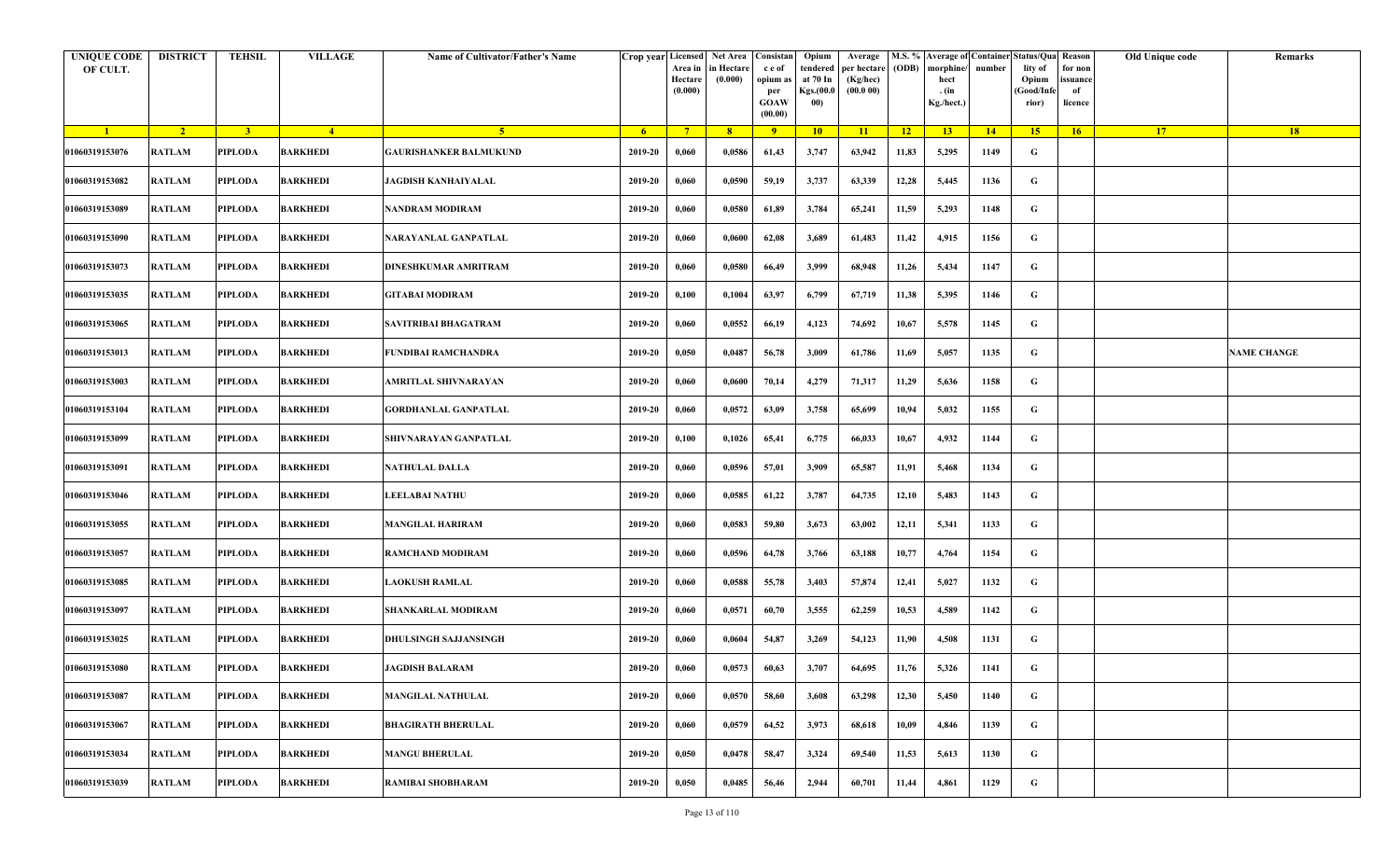| UNIQUE CODE<br>OF CULT. | <b>DISTRICT</b> | TEHSIL         | <b>VILLAGE</b>    | <b>Name of Cultivator/Father's Name</b> |         | Area in<br>Hectare<br>(0.000) | Crop year Licensed Net Area Consistan<br>in Hectare<br>(0.000) | c e of<br>opium as<br>per<br><b>GOAW</b><br>(00.00) | Opium<br>tendered<br>at 70 In<br><b>Kgs.</b> (00.0<br>00) | Average<br>per hectare<br>(Kg/hec)<br>(00.000) | <b>(ODB)</b> | morphine/<br>hect<br>. (in<br>Kg./hect.) | number | M.S. % Average of Container Status/Qua Reason<br>lity of<br>Opium<br>(Good/Infe<br>rior) | for non<br>issuance<br>of<br>licence | Old Unique code | Remarks                         |
|-------------------------|-----------------|----------------|-------------------|-----------------------------------------|---------|-------------------------------|----------------------------------------------------------------|-----------------------------------------------------|-----------------------------------------------------------|------------------------------------------------|--------------|------------------------------------------|--------|------------------------------------------------------------------------------------------|--------------------------------------|-----------------|---------------------------------|
| $\blacksquare$          | $\sqrt{2}$      | 3 <sup>1</sup> | $-4$              | $-5$                                    | -6      | $\overline{7}$                | 8 <sup>2</sup>                                                 | $-9$                                                | 10 <sup>°</sup>                                           | $\overline{11}$                                | $-12$        | 13 <sup>7</sup>                          | 14     | 15                                                                                       | 16                                   | 17 <sup>2</sup> | 18                              |
| 01060319153053          | <b>RATLAM</b>   | <b>PIPLODA</b> | <b>BARKHEDI</b>   | <b>BALARAM BHERULAL</b>                 | 2019-20 | 0,050                         | 0,0492                                                         | 54,92                                               | 3,123                                                     | 63,476                                         | 11,05        | 4,909                                    | 1128   | G                                                                                        |                                      |                 |                                 |
| 01060319153098          | <b>RATLAM</b>   | <b>PIPLODA</b> | <b>BARKHEDI</b>   | <b>SHANTILAL BABRU</b>                  | 2019-20 | 0,050                         | 0,0455                                                         | 64,31                                               | 3,105                                                     | 68,242                                         | 11,06        | 5,284                                    | 1153   | G                                                                                        |                                      |                 |                                 |
| 01060319153018          | <b>RATLAM</b>   | <b>PIPLODA</b> | <b>BARKHEDI</b>   | ANOKHILAL MANGILAL                      | 2019-20 | 0,050                         | 0,0481                                                         | 54,83                                               | 2,929                                                     | 60,894                                         | 11,84        | 5,048                                    | 1138   | G                                                                                        |                                      |                 | <b>NAME CHANGE</b>              |
| 01060319153060          | <b>RATLAM</b>   | <b>PIPLODA</b> | <b>BARKHEDI</b>   | <b>GANPATLAL RAMCHANDRA</b>             | 2019-20 | 0,060                         | 0,0581                                                         | 59,39                                               | 3,606                                                     | 62,065                                         | 10,61        | 4,609                                    | 1152   | G                                                                                        |                                      |                 |                                 |
| 01060319153078          | <b>RATLAM</b>   | <b>PIPLODA</b> | <b>BARKHEDI</b>   | <b>HIRALAL BALARAM</b>                  | 2019-20 | 0,060                         | 0,0587                                                         | 62,05                                               | 3,803                                                     | 64,787                                         | 11,18        | 5,070                                    | 1151   | G                                                                                        |                                      |                 |                                 |
| 01060319153001          | <b>RATLAM</b>   | PIPLODA        | <b>BARKHEDI</b>   | <b>TARABAI RANCHOR</b>                  | 2019-20 | 0,060                         | 0,0400                                                         | 57,55                                               | 2,434                                                     | 60,850                                         | 11,14        | 4,744                                    | 1137   | G                                                                                        |                                      |                 |                                 |
| 01060319153052          | <b>RATLAM</b>   | PIPLODA        | <b>BARKHEDI</b>   | <b>GITABAI RAMLAL</b>                   | 2019-20 | 0,060                         | 0,0580                                                         | 57,17                                               | 3,291                                                     | 56,741                                         | 10,88        | 4,322                                    | 1150   | G                                                                                        |                                      |                 |                                 |
| 01060319153061          | <b>RATLAM</b>   | <b>PIPLODA</b> | <b>BARKHEDI</b>   | <b>BASANTIBAI BABRU</b>                 | 2019-20 | 0,060                         | 0,0579                                                         | 59,66                                               | 3,690                                                     | 63,731                                         | 11,13        | 4,966                                    | 1157   | G                                                                                        |                                      |                 |                                 |
| 01060319153008          | <b>RATLAM</b>   | <b>PIPLODA</b> | <b>BARKHEDI</b>   | <b>INDARSINGH MODSINGH</b>              | 2019-20 | 0,060                         | 0,0591                                                         | 53,54                                               | 1,744                                                     | 29,509                                         | 11,65        | 2,406                                    | 1127   | G                                                                                        | 04                                   |                 |                                 |
| 01060319153028          | <b>RATLAM</b>   | <b>PIPLODA</b> | <b>BARKHEDI</b>   | ABDULRAZAK HUSSAIN SHAH                 | 2019-20 | 0,060                         | 0,0587                                                         | 58,19                                               | 3,408                                                     | 58,058                                         | 10,14        | 4,121                                    | 1126   | G                                                                                        | 04                                   |                 |                                 |
| 01060319150001          | <b>RATLAM</b>   | <b>PIPLODA</b> | <b>RICHADEVDA</b> | <b>SHOBHARAM RAMCHANDRA</b>             | 2019-20 | 0,060                         | 0,0612                                                         | 70,55                                               | 4,777                                                     | 78,056                                         | 10,56        | 5,770                                    | 823    | G                                                                                        |                                      |                 |                                 |
| 01060319150005          | <b>RATLAM</b>   | <b>PIPLODA</b> | <b>RICHADEVDA</b> | <b>RAMIBAI RAMRATAN</b>                 | 2019-20 | 0,060                         | 0,0595                                                         | 63,06                                               | 4,108                                                     | 69,042                                         | 10,53        | 5,089                                    | 816    | G                                                                                        |                                      |                 |                                 |
| 01060319150013          | <b>RATLAM</b>   | <b>PIPLODA</b> | <b>RICHADEVDA</b> | RAMNARAYAN RAMCHANDRA                   | 2019-20 | 0,060                         | 0,0616                                                         | 68,74                                               | 4,478                                                     | 72,695                                         | 10,31        | 5,246                                    | 821    | G                                                                                        |                                      |                 |                                 |
| 01060319150031          | <b>RATLAM</b>   | <b>PIPLODA</b> | <b>RICHADEVDA</b> | <b>BHAGIRATH RAMCHANDRA</b>             | 2019-20 | 0,060                         | 0,0600                                                         | 71,79                                               | 4,943                                                     | 82,383                                         | 10,85        | 6,257                                    | 820    | G                                                                                        |                                      |                 |                                 |
| 01060319150039          | <b>RATLAM</b>   | PIPLODA        | <b>RICHADEVDA</b> | <b>BHERULAL NANDRAM</b>                 | 2019-20 | 0,060                         | 0,0593                                                         | 65,48                                               | 4,453                                                     | 75,093                                         | 9,91         | 5,209                                    | 811    | G                                                                                        |                                      |                 |                                 |
| 01060319150046          | <b>RATLAM</b>   | PIPLODA        | <b>RICHADEVDA</b> | RAMESHCHANDRA GOVINDRAM                 | 2019-20 | 0,060                         | 0,0612                                                         | 77,00                                               | 5,027                                                     | 82,141                                         | 9,70         | 5,577                                    | 815    | G                                                                                        |                                      |                 |                                 |
| 01060319150017          | <b>RATLAM</b>   | <b>PIPLODA</b> | <b>RICHADEVDA</b> | <b>GEETABAI NANDAJI</b>                 | 2019-20 | 0,060                         | 0,0609                                                         | 65,43                                               | 4,234                                                     | 69,524                                         | 10,59        | 5,154                                    | 805    | G                                                                                        |                                      |                 |                                 |
| 01060319150009          | <b>RATLAM</b>   | <b>PIPLODA</b> | <b>RICHADEVDA</b> | <b>SUHAGBAI DAULATRAM</b>               | 2019-20 | 0,050                         | 0,0493                                                         | 67,03                                               | 3,380                                                     | 68,560                                         | 10,20        | 4,896                                    | 819    | G                                                                                        |                                      |                 |                                 |
| 01060319150058          | <b>RATLAM</b>   | PIPLODA        | <b>RICHADEVDA</b> | SHANTIBAI JAGGANATH                     | 2019-20 | 0,060                         | 0,0610                                                         | 68,36                                               | 4,385                                                     | 71,885                                         | 10,43        | 5,248                                    | 818    | G                                                                                        |                                      |                 | <b>TRANSFER TO KALALIYA, TE</b> |
| 01060319150006          | <b>RATLAM</b>   | <b>PIPLODA</b> | <b>RICHADEVDA</b> | <b>KANTIBAI BALARAM</b>                 | 2019-20 | 0,060                         | 0,0594                                                         | 62,12                                               | 3,922                                                     | 66,027                                         | 11,51        | 5,320                                    | 804    | G                                                                                        |                                      |                 |                                 |
| 01060319150016          | <b>RATLAM</b>   | <b>PIPLODA</b> | <b>RICHADEVDA</b> | <b>BABULAL RATANLAL</b>                 | 2019-20 | 0,060                         | 0,0606                                                         | 65,00                                               | 4,225                                                     | 69,719                                         | 10,55        | 5,149                                    | 810    | G                                                                                        |                                      |                 | <b>NAME SUDHAR</b>              |
| 01060319150047          | <b>RATLAM</b>   | <b>PIPLODA</b> | <b>RICHADEVDA</b> | <b>GOVINDKUWAR JASWANTSINGH</b>         | 2019-20 | 0,060                         | 0,0607                                                         | 69,29                                               | 4,514                                                     | 74,366                                         | 6,77         | 3,524                                    | 809    |                                                                                          | 04                                   |                 |                                 |
| 01060319150033          | <b>RATLAM</b>   | <b>PIPLODA</b> | RICHADEVDA        | <b>SHANKARLAL RANCHOD</b>               | 2019-20 | 0,060                         | 0,0605                                                         | 63,00                                               | 4,005                                                     | 66,198                                         | 11,63        | 5,389                                    | 808    | G                                                                                        |                                      |                 | NAME SUDHAR                     |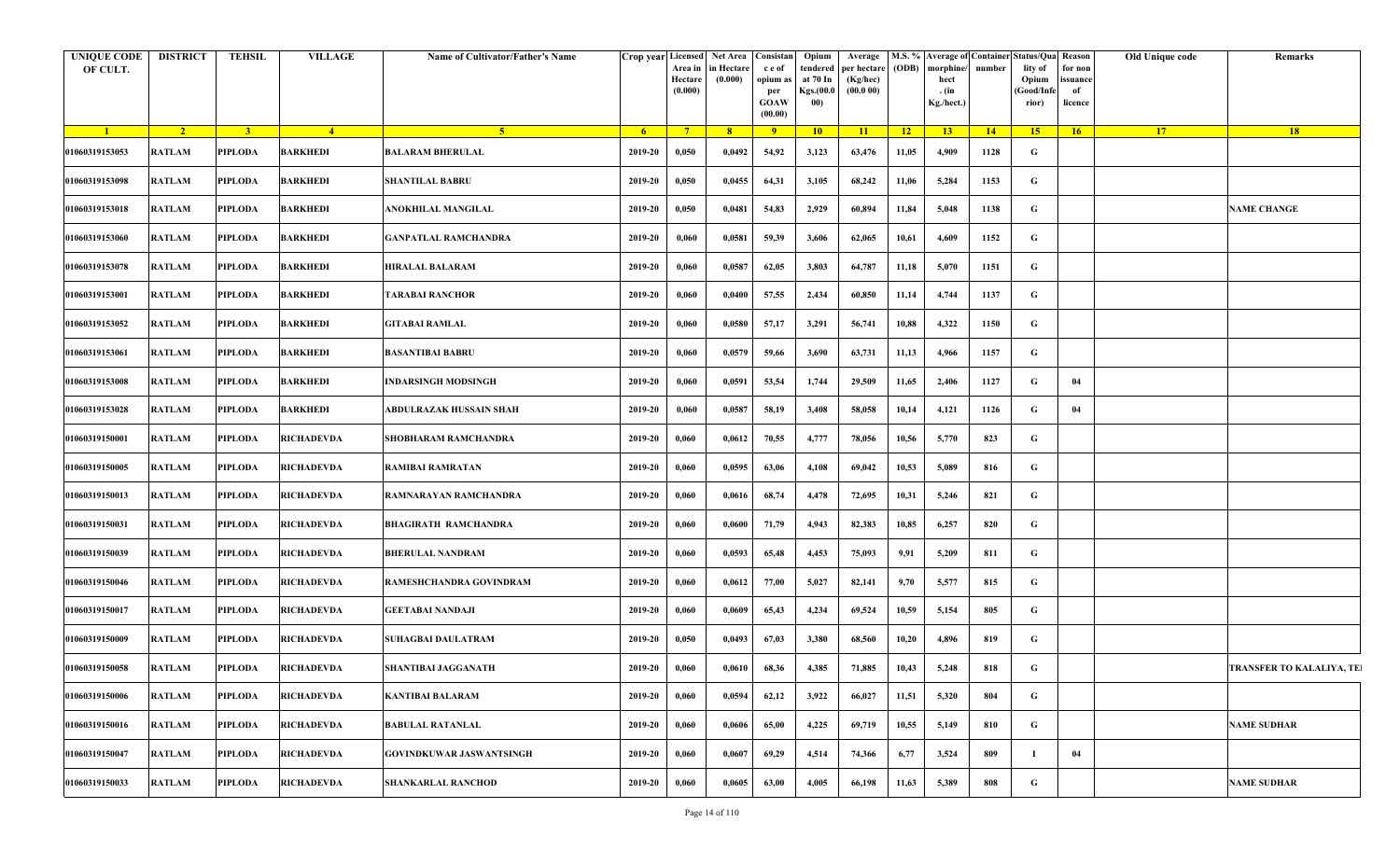| <b>UNIQUE CODE</b><br>OF CULT. | <b>DISTRICT</b> | <b>TEHSIL</b>  | <b>VILLAGE</b>    | Name of Cultivator/Father's Name |             | Crop year Licensed Net Area Consistan<br>Area in<br>Hectare<br>(0.000) | in Hectare<br>(0.000) | c e of<br>opium as<br>per<br><b>GOAW</b><br>(00.00) | Opium<br>tendered<br>at 70 In<br>Kgs.(00.0<br>00) | Average<br>per hectare<br>(Kg/hec)<br>(00.000) | (ODB) | M.S. % Average of Container Status/Qua Reason<br>morphine/<br>hect<br>. (in<br>Kg./hect.) | number | lity of<br>Opium<br>(Good/Infe<br>rior) | for non<br>ssuance<br>of<br>licence | Old Unique code | Remarks            |
|--------------------------------|-----------------|----------------|-------------------|----------------------------------|-------------|------------------------------------------------------------------------|-----------------------|-----------------------------------------------------|---------------------------------------------------|------------------------------------------------|-------|-------------------------------------------------------------------------------------------|--------|-----------------------------------------|-------------------------------------|-----------------|--------------------|
| $\blacksquare$                 | $\sqrt{2}$      | 3 <sup>1</sup> | $-4$              | -5 -                             | $-6$        | $7^{\circ}$                                                            | 8 <sup>°</sup>        | $\overline{9}$                                      | 10                                                | 11                                             | $-12$ | 13                                                                                        | 14     | 15                                      | 16                                  | <b>17</b>       | 18                 |
| 01060319150002                 | <b>RATLAM</b>   | <b>PIPLODA</b> | <b>RICHADEVDA</b> | <b>SUGANBAI KACHRU</b>           | 2019-20     | 0,060                                                                  | 0,0606                | 66,06                                               | 4,322                                             | 71,320                                         | 10,01 | 4,998                                                                                     | 814    | G                                       |                                     |                 |                    |
| 01060319150012                 | <b>RATLAM</b>   | <b>PIPLODA</b> | <b>RICHADEVDA</b> | USHABAI BASANTILAL               | 2019-20     | 0,050                                                                  | 0,0513                | 65,77                                               | 3,401                                             | 66,296                                         | 10,73 | 4,980                                                                                     | 822    | G                                       |                                     |                 |                    |
| 01060319150040                 | <b>RATLAM</b>   | PIPLODA        | <b>RICHADEVDA</b> | NANDRAM RAMCHAND SUTHAR          | 2019-20     | 0,050                                                                  | 0,0514                | 60,81                                               | 3,067                                             | 59,669                                         | 10,92 | 4,560                                                                                     | 806    | G                                       |                                     |                 |                    |
| 01060319150041                 | <b>RATLAM</b>   | <b>PIPLODA</b> | <b>RICHADEVDA</b> | <b>KARU HARIRAM</b>              | 2019-20     | 0,050                                                                  | 0,0509                | 61,45                                               | 3,134                                             | 61,572                                         | 10,87 | 4,685                                                                                     | 807    | G                                       |                                     |                 |                    |
| 01060319150052                 | RATLAM          | PIPLODA        | <b>RICHADEVDA</b> | DEVIBAI RUGHNATH                 | 2019-20     | 0,060                                                                  | 0,0472                | 59,54                                               | 2,875                                             | 60,911                                         | 9,57  | 4,080                                                                                     | 817    | G                                       | 04                                  |                 |                    |
| 01060319150011                 | <b>RATLAM</b>   | <b>PIPLODA</b> | <b>RICHADEVDA</b> | RAMKUNWARBAI BALUSINGH           | 2019-20     | 0,060                                                                  |                       |                                                     |                                                   |                                                |       |                                                                                           |        | F                                       |                                     |                 |                    |
| 01060319150004                 | <b>RATLAM</b>   | <b>PIPLODA</b> | <b>RICHADEVDA</b> | <b>GITABAI VENIRAM</b>           | 2019-20     | 0,060                                                                  | 0,0461                | 60,03                                               | 2,881                                             | 62,495                                         | 10,83 | 4,738                                                                                     | 813    | G                                       |                                     |                 |                    |
| 01060319150035                 | <b>RATLAM</b>   | <b>PIPLODA</b> | <b>RICHADEVDA</b> | <b>MANGILAL LALCHAND</b>         | 2019-20     | 0,060                                                                  | 0,0594                | 64,98                                               | 3,973                                             | 66,886                                         | 7,17  | 3,357                                                                                     | 812    | - 1                                     | 04                                  |                 |                    |
| 01060319151002                 | <b>RATLAM</b>   | <b>PIPLODA</b> | <b>RANAYARA-I</b> | KANCHANBAI PRABHULAL             | 2019-20     | 0,060                                                                  | 0,0602                | 67,95                                               | 4,630                                             | 76,910                                         | 9,92  | 5,341                                                                                     | 1755   | G                                       |                                     |                 |                    |
| 01060319151005                 | <b>RATLAM</b>   | <b>PIPLODA</b> | <b>RANAYARA-I</b> | SATTANAND RAMPRATAP              | 2019-20     | 0,060                                                                  | 0,0612                | 69,45                                               | 4,177                                             | 68,252                                         | 9,42  | 4,500                                                                                     | 1777   | G                                       |                                     |                 |                    |
| 01060319151009                 | <b>RATLAM</b>   | <b>PIPLODA</b> | <b>RANAYARA-I</b> | RAMCHANDRA SHANKERLAL            | 2019-20     | 0,050                                                                  | 0,0508                | 71,82                                               | 3,806                                             | 74,921                                         | 9,25  | 4,852                                                                                     | 1771   | G                                       |                                     |                 |                    |
| 01060319151026                 | <b>RATLAM</b>   | PIPLODA        | <b>RANAYARA-I</b> | <b>BADRILAL GANESHRAM</b>        | 2019-20     | 0,060                                                                  | 0,0603                | 64,12                                               | 4,076                                             | 67,595                                         | 9,50  | 4,495                                                                                     | 1754   | G                                       |                                     |                 |                    |
| 01060319151040                 | <b>RATLAM</b>   | <b>PIPLODA</b> | <b>RANAYARA-I</b> | <b>RAJARAM NANDRAM</b>           | 2019-20     | 0,060                                                                  | 0,0601                | 65,32                                               | 4,031                                             | 67,072                                         | 9,55  | 4,484                                                                                     | 1753   | G                                       |                                     |                 |                    |
| 01060319151054                 | RATLAM          | PIPLODA        | <b>RANAYARA-I</b> | <b>BHERULAL NANURAM</b>          | 2019-20     | 0,060                                                                  | 0,0600                | 72,37                                               | 4,611                                             | 76,850                                         | 6,40  | 3,443                                                                                     | 1776   | -1                                      | 04                                  |                 |                    |
| 01060319151056                 | RATLAM          | <b>PIPLODA</b> | <b>RANAYARA-I</b> | VENIRAM AMBARAM                  | 2019-20     | 0,060                                                                  | 0,0593                | 76,45                                               | 4,904                                             | 82,698                                         | 9,57  | 5,540                                                                                     | 1775   | G                                       |                                     |                 |                    |
| 01060319151058                 | RATLAM          | PIPLODA        | <b>RANAYARA-I</b> | <b>DASRATH SOBHARAM</b>          | 2019-20     | 0,060                                                                  | 0,0600                | 67,23                                               | 4,226                                             | 70,433                                         | 10,19 | 5,024                                                                                     | 1760   | G                                       |                                     |                 |                    |
| 01060319151067                 | <b>RATLAM</b>   | <b>PIPLODA</b> | <b>RANAYARA-I</b> | <b>BHERULAL HIRALAL</b>          | 2019-20     | 0,060                                                                  | 0,0623                | 74,15                                               | 4,852                                             | 77,881                                         | 9,44  | 5,146                                                                                     | 1770   | G                                       |                                     |                 | <b>NAME CHANGE</b> |
| 01060319151120                 | <b>RATLAM</b>   | PIPLODA        | <b>RANAYARA-I</b> | RAJKUNWAR GUMANSINGH             | 2019-20     | 0,060                                                                  | 0,0602                | 69,03                                               | 4,566                                             | 75,847                                         | 9,50  | 5,044                                                                                     | 1774   | G                                       |                                     |                 |                    |
| 01060319151152                 | RATLAM          | PIPLODA        | <b>RANAYARA-I</b> | RAMESHCHAND NATHULAL             | $2019 - 20$ | 0,100                                                                  | 0,0987                | 67,18                                               | 7,169                                             | 72,634                                         | 9,65  | 4,906                                                                                     | 1759   | G                                       |                                     |                 |                    |
| 01060319151150                 | <b>RATLAM</b>   | <b>PIPLODA</b> | <b>RANAYARA-I</b> | <b>RAMDAYAL NATHULAL</b>         | 2019-20     | 0,060                                                                  | 0,0606                | 63,98                                               | 3,939                                             | 65,000                                         | 9,08  | 4,132                                                                                     | 1752   | $\mathbf G$                             | 04                                  |                 |                    |
| 01060319151095                 | RATLAM          | <b>PIPLODA</b> | <b>RANAYARA-I</b> | <b>SAMPATBAI BABULAL</b>         | 2019-20     | 0,060                                                                  | 0,0605                | 64,76                                               | 3,904                                             | 64,529                                         | 10,53 | 4,757                                                                                     | 1773   | G                                       |                                     |                 |                    |
| 01060319151131                 | <b>RATLAM</b>   | <b>PIPLODA</b> | <b>RANAYARA-I</b> | LAXMINARAYAN KESHURAM            | 2019-20     | 0,060                                                                  |                       |                                                     |                                                   |                                                |       |                                                                                           |        | $\mathbf N$                             |                                     |                 |                    |
| 01060319151122                 | RATLAM          | <b>PIPLODA</b> | <b>RANAYARA-I</b> | <b>ISHWARLAL CHUNILAL</b>        | 2019-20     | 0,060                                                                  | 0,0608                | 66,99                                               | 4,211                                             | 69,260                                         | 9,20  | 4,460                                                                                     | 1765   | G                                       |                                     |                 |                    |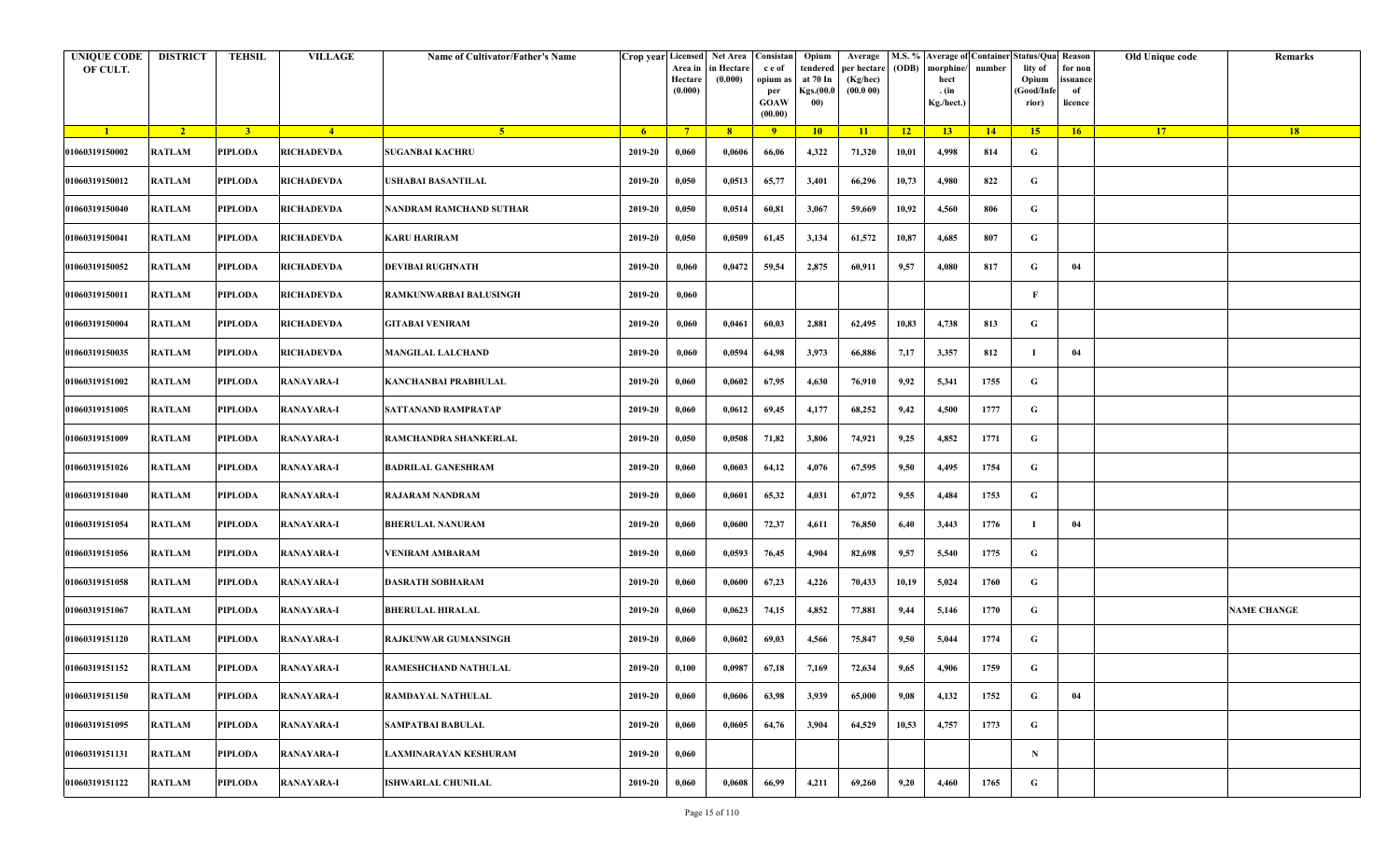| <b>UNIQUE CODE</b><br>OF CULT. | <b>DISTRICT</b> | <b>TEHSIL</b>  | <b>VILLAGE</b>     | Name of Cultivator/Father's Name |         | Area in<br>Hectare<br>(0.000) | Crop year Licensed Net Area Consistan<br>in Hectare<br>(0.000) | c e of<br>opium as<br>per<br><b>GOAW</b><br>(00.00) | Opium<br>tendered<br>at 70 In<br>Kgs.(00.0<br>00) | Average<br>per hectare<br>(Kg/hec)<br>(00.000) | (ODB) | M.S. % Average of Container Status/Qua Reason<br>morphine/<br>hect<br>. (in<br>Kg./hect.) | number | lity of<br>Opium<br>(Good/Infe<br>rior) | for non<br>ssuance<br>of<br>licence | Old Unique code | Remarks            |
|--------------------------------|-----------------|----------------|--------------------|----------------------------------|---------|-------------------------------|----------------------------------------------------------------|-----------------------------------------------------|---------------------------------------------------|------------------------------------------------|-------|-------------------------------------------------------------------------------------------|--------|-----------------------------------------|-------------------------------------|-----------------|--------------------|
| $\blacksquare$                 | $\sqrt{2}$      | 3 <sup>1</sup> | $-4$               | $5 -$                            | $-6$    | $7^{\circ}$                   | 8 <sup>°</sup>                                                 | $\overline{9}$                                      | 10                                                | 11                                             | $-12$ | 13                                                                                        | 14     | 15                                      | 16                                  | <b>17</b>       | 18                 |
| 01060319151118                 | <b>RATLAM</b>   | <b>PIPLODA</b> | <b>RANAYARA-I</b>  | <b>GOPAL MOHANLAL</b>            | 2019-20 | 0,060                         | 0,0606                                                         | 69,70                                               | 4,560                                             | 75,248                                         | 9,02  | 4,752                                                                                     | 1764   | G                                       |                                     |                 |                    |
| 01060319151132                 | <b>RATLAM</b>   | <b>PIPLODA</b> | <b>RANAYARA-I</b>  | LILABAI HARIRAM                  | 2019-20 | 0,060                         | 0,0610                                                         | 62,25                                               | 4,162                                             | 68,230                                         | 9,04  | 4,317                                                                                     | 1758   | G                                       |                                     |                 |                    |
| 01060319151099                 | <b>RATLAM</b>   | PIPLODA        | <b>RANAYARA-I</b>  | <b>BAGDIRAM FOOLCHAND</b>        | 2019-20 | 0,060                         | 0,0606                                                         | 67,44                                               | 4,258                                             | 70,264                                         | 9,83  | 4,835                                                                                     | 1778   | G                                       |                                     |                 |                    |
| 01060319151124                 | <b>RATLAM</b>   | <b>PIPLODA</b> | <b>RANAYARA-I</b>  | <b>JAGDISH NAGULAL</b>           | 2019-20 | 0,060                         | 0,0608                                                         | 66,94                                               | 4,265                                             | 70,148                                         | 9,83  | 4,827                                                                                     | 1763   | G                                       |                                     |                 |                    |
| 01060319151092                 | RATLAM          | PIPLODA        | <b>RANAYARA-I</b>  | RADHEYSHYAM BAGDIBAI             | 2019-20 | 0,060                         | 0,0600                                                         | 68,61                                               | 4,264                                             | 71,067                                         | 9,97  | 4,959                                                                                     | 1769   | G                                       |                                     |                 |                    |
| 01060319151084                 | <b>RATLAM</b>   | <b>PIPLODA</b> | <b>RANAYARA-I</b>  | <b>NAGULAL DHURAJI</b>           | 2019-20 | 0,060                         | 0,0612                                                         | 65,47                                               | 4,256                                             | 69,542                                         | 9,24  | 4,498                                                                                     | 1762   | G                                       |                                     |                 |                    |
| 01060319151072                 | <b>RATLAM</b>   | PIPLODA        | <b>RANAYARA-I</b>  | <b>RAMESHWAR SHANKERLAL</b>      | 2019-20 | 0,060                         | 0,0585                                                         | 63,37                                               | 4,019                                             | 68,701                                         | 10,02 | 4,819                                                                                     | 1757   | G                                       |                                     |                 |                    |
| 01060319151115                 | <b>RATLAM</b>   | <b>PIPLODA</b> | <b>RANAYARA-I</b>  | <b>GANESHRAM NATHUJI</b>         | 2019-20 | 0,060                         | 0,0607                                                         | 63,80                                               | 3,992                                             | 65,766                                         | 11,00 | 5,064                                                                                     | 1768   | G                                       |                                     |                 |                    |
| 01060319151023                 | <b>RATLAM</b>   | <b>PIPLODA</b> | <b>RANAYARA-I</b>  | RAMIBAI RADHESHYAM               | 2019-20 | 0,060                         | 0,0600                                                         | 64,96                                               | 4,083                                             | 68,050                                         | 9,79  | 4,664                                                                                     | 1751   | G                                       |                                     |                 |                    |
| 01060319151045                 | <b>RATLAM</b>   | <b>PIPLODA</b> | <b>RANAYARA-I</b>  | <b>SHANTILAL RAJARAM</b>         | 2019-20 | 0,060                         | 0,0603                                                         | 71,46                                               | 4,522                                             | 74,992                                         | 7,36  | 3,864                                                                                     | 1761   | -1                                      | 04                                  |                 |                    |
| 01060319151128                 | <b>RATLAM</b>   | <b>PIPLODA</b> | <b>RANAYARA-I</b>  | <b>KANWARLAL PARTHA</b>          | 2019-20 | 0,060                         | 0,0595                                                         | 69,52                                               | 4,410                                             | 74,118                                         | 9,26  | 4,804                                                                                     | 1756   | G                                       |                                     |                 |                    |
| 01060319151108                 | <b>RATLAM</b>   | PIPLODA        | <b>RANAYARA-I</b>  | <b>DASRATH CHUNILAL</b>          | 2019-20 | 0,060                         | 0,0609                                                         | 67,57                                               | 4,112                                             | 67,521                                         | 9,49  | 4,486                                                                                     | 1767   | G                                       |                                     |                 |                    |
| 01060319151004                 | <b>RATLAM</b>   | <b>PIPLODA</b> | <b>RANAYARA-I</b>  | <b>KANWARLAL RATANLAL</b>        | 2019-20 | 0,060                         | 0,0599                                                         | 68,60                                               | 4,459                                             | 74,441                                         | 9,68  | 5,044                                                                                     | 1766   | G                                       |                                     |                 |                    |
| 01060319151027                 | RATLAM          | PIPLODA        | <b>RANAYARA-I</b>  | SHIVNARAYAN TORIRAM              | 2019-20 | 0,060                         | 0,0600                                                         | 68,52                                               | 4,297                                             | 71,617                                         | 10,14 | 5,084                                                                                     | 1772   | G                                       |                                     |                 |                    |
| 01060319151043                 | RATLAM          | <b>PIPLODA</b> | <b>RANAYARA-I</b>  | <b>BAGDIRAM ONKARLAL</b>         | 2019-20 | 0,060                         | 0,0475                                                         | 68,84                                               | 3,452                                             | 72,674                                         | 9,82  | 4,995                                                                                     | 1750   | G                                       |                                     |                 |                    |
| 01060319151114                 | <b>RATLAM</b>   | PIPLODA        | <b>RANAYARA-I</b>  | <b>GANESHRAM HEERALAL</b>        | 2019-20 | 0,060                         |                                                                |                                                     |                                                   |                                                |       |                                                                                           |        | F                                       |                                     |                 |                    |
| 01060319151032                 | <b>RATLAM</b>   | <b>PIPLODA</b> | <b>RANAYARA-II</b> | PAWANKUNWAR BHAWARSINGH          | 2019-20 | 0,060                         | 0,0600                                                         | 64,17                                               | 4,208                                             | 70,133                                         | 11,14 | 5,469                                                                                     | 1815   | G                                       |                                     |                 |                    |
| 01060319151165                 | <b>RATLAM</b>   | PIPLODA        | <b>RANAYARA-II</b> | <b>SHANTIBAI NAGULAL</b>         | 2019-20 | 0,060                         | 0,0600                                                         | 60,62                                               | 4,036                                             | 67,267                                         | 9,25  | 4,355                                                                                     | 1793   | G                                       |                                     |                 |                    |
| 01060319151159                 | RATLAM          | PIPLODA        | <b>RANAYARA-II</b> | <b>RASALKUWAR RUPSINGH</b>       | 2019-20 | 0,050                         | 0,0508                                                         | 58,64                                               | 2,999                                             | 59,035                                         | 11,44 | 4,728                                                                                     | 1802   | G                                       |                                     |                 | <b>NAME CHANGE</b> |
| 01060319151039                 | <b>RATLAM</b>   | <b>PIPLODA</b> | <b>RANAYARA-II</b> | RAMCHANDRA MAGANIRAM             | 2019-20 | 0,060                         | 0,0605                                                         | 57,48                                               | 3,539                                             | 58,496                                         | 9,92  | 4,062                                                                                     | 1792   | $\mathbf G$                             | 04                                  |                 |                    |
| 01060319151068                 | RATLAM          | <b>PIPLODA</b> | <b>RANAYARA-II</b> | <b>DHURIBAI PANNALAL</b>         | 2019-20 | 0,060                         | 0,0612                                                         | 62,80                                               | 4,082                                             | 66,699                                         | 11,85 | 5,533                                                                                     | 1801   | G                                       |                                     |                 |                    |
| 01060319151076                 | RATLAM          | <b>PIPLODA</b> | <b>RANAYARA-II</b> | <b>DHULSINGH NIRBHAYSINGH</b>    | 2019-20 | 0,060                         | 0,0610                                                         | 55,43                                               | 3,603                                             | 59,066                                         | 10,46 | 4,325                                                                                     | 1786   | G                                       |                                     |                 |                    |
| 01060319151018                 | RATLAM          | <b>PIPLODA</b> | <b>RANAYARA-II</b> | <b>CHAGANLAL SHIVRAM</b>         | 2019-20 | 0,060                         | 0,0598                                                         | 64,10                                               | 3,928                                             | 65,686                                         | 9,64  | 4,433                                                                                     | 1800   | G                                       |                                     |                 |                    |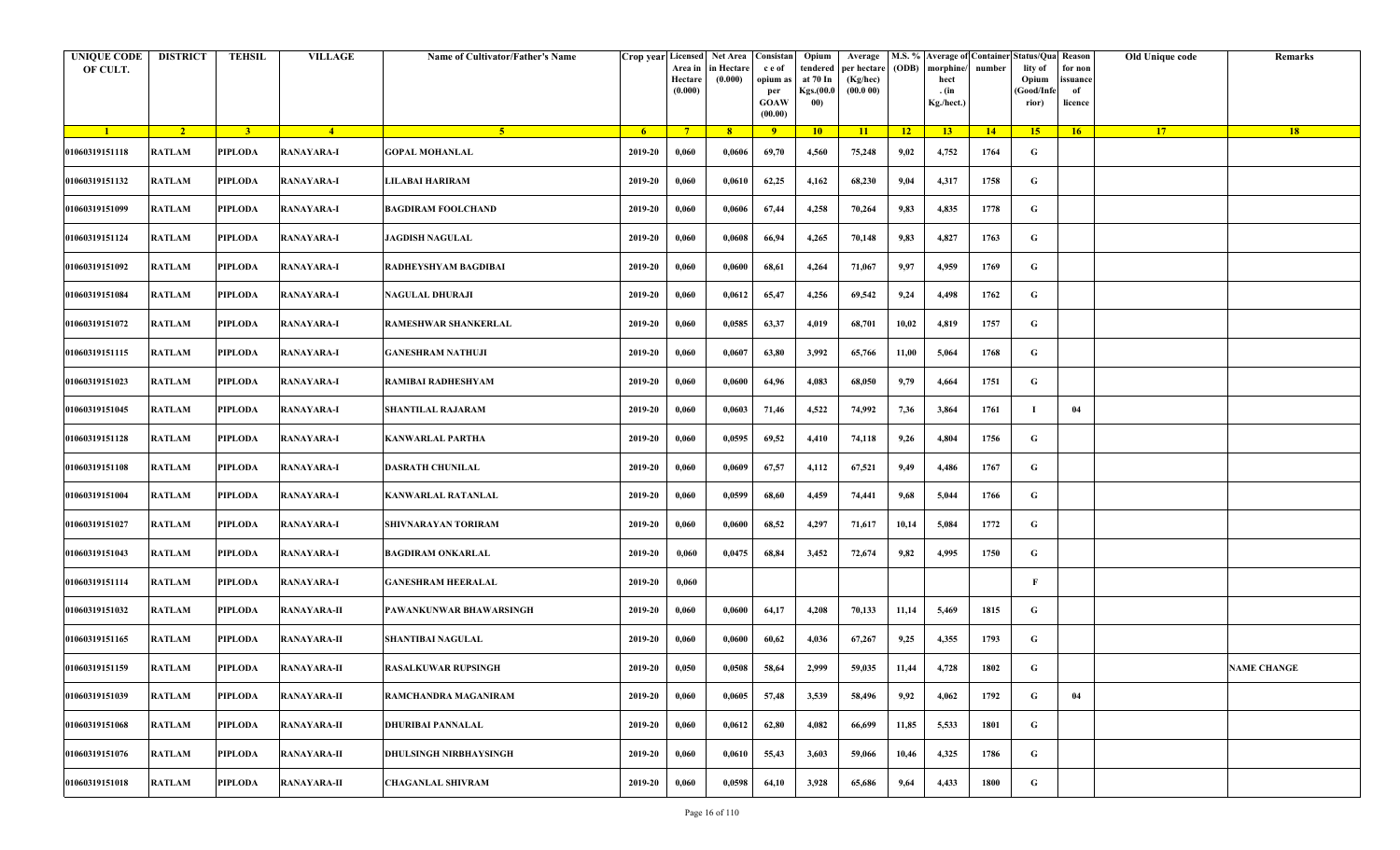| <b>UNIQUE CODE</b><br>OF CULT. | <b>DISTRICT</b> | <b>TEHSIL</b>  | <b>VILLAGE</b>     | Name of Cultivator/Father's Name             |         | Crop year Licensed Net Area Consistan<br>Area in<br>Hectare<br>(0.000) | in Hectare<br>(0.000) | c e of<br>opium as<br>per<br><b>GOAW</b><br>(00.00) | Opium<br>tendered<br>at 70 In<br>Kgs.(00.0<br>00) | Average<br>per hectare<br>(Kg/hec)<br>(00.000) | (ODB) | M.S. % Average of Container Status/Qua Reason<br>morphine/<br>hect<br>. (in<br>Kg./hect.) | number | lity of<br>Opium<br>(Good/Infe<br>rior) | for non<br>ssuance<br>of<br>licence | Old Unique code | Remarks            |
|--------------------------------|-----------------|----------------|--------------------|----------------------------------------------|---------|------------------------------------------------------------------------|-----------------------|-----------------------------------------------------|---------------------------------------------------|------------------------------------------------|-------|-------------------------------------------------------------------------------------------|--------|-----------------------------------------|-------------------------------------|-----------------|--------------------|
| $\blacksquare$                 | $\sqrt{2}$      | 3 <sup>1</sup> | $-4$               | 5 <sup>1</sup>                               | $-6$    | $7^{\circ}$                                                            | 8 <sup>°</sup>        | $\overline{9}$                                      | 10                                                | 11                                             | $-12$ | 13                                                                                        | 14     | 15                                      | 16                                  | <b>17</b>       | 18                 |
| 01060319151148                 | <b>RATLAM</b>   | <b>PIPLODA</b> | <b>RANAYARA-II</b> | RAMCHANDRA ALIES CHANDRASHEKHAR LAXMINARAYAN | 2019-20 | 0,060                                                                  | 0,0598                | 64,61                                               | 3,729                                             | 62,358                                         | 7,24  | 3,160                                                                                     | 1799   | -1                                      | 04                                  |                 |                    |
| 01060319151053                 | <b>RATLAM</b>   | <b>PIPLODA</b> | <b>RANAYARA-II</b> | <b>MANGU RAMA KUMAWAT</b>                    | 2019-20 | 0,060                                                                  | 0,0587                | 60,91                                               | 3,594                                             | 61,227                                         | 10,61 | 4,547                                                                                     | 1791   | G                                       |                                     |                 |                    |
| 01060319151050                 | <b>RATLAM</b>   | PIPLODA        | <b>RANAYARA-II</b> | RAMKANYABAI DURGA                            | 2019-20 | 0,060                                                                  | 0,0596                | 71,35                                               | 4,210                                             | 70,638                                         | 10,83 | 5,355                                                                                     | 1808   | G                                       |                                     |                 |                    |
| 01060319151162                 | <b>RATLAM</b>   | <b>PIPLODA</b> | <b>RANAYARA-II</b> | <b>MAGNIBAI SHAMBHULAL</b>                   | 2019-20 | 0,060                                                                  | 0,0600                | 56,95                                               | 3,799                                             | 63,317                                         | 9,15  | 4,056                                                                                     | 1790   | G                                       | 04                                  |                 |                    |
| 01060319151014                 | RATLAM          | PIPLODA        | <b>RANAYARA-II</b> | <b>SHIVKUWAR FUDASINGH</b>                   | 2019-20 | 0,060                                                                  | 0,0605                | 64,95                                               | 4,185                                             | 69,174                                         | 9,81  | 4,750                                                                                     | 1798   | G                                       |                                     |                 |                    |
| 01060319151164                 | <b>RATLAM</b>   | <b>PIPLODA</b> | <b>RANAYARA-II</b> | RAMBHAGAT SHANKARLAL                         | 2019-20 | 0,060                                                                  | 0,0606                | 60,63                                               | 3,742                                             | 61,749                                         | 10,36 | 4,478                                                                                     | 1789   | G                                       |                                     |                 | <b>NAME CHANGE</b> |
| 01060319151079                 | <b>RATLAM</b>   | PIPLODA        | <b>RANAYARA-II</b> | <b>SURAJ SUKHARAMGIR</b>                     | 2019-20 | 0,060                                                                  | 0,0600                | 66,18                                               | 4,179                                             | 69,650                                         | 9,94  | 4,846                                                                                     | 1797   | G                                       |                                     |                 |                    |
| 01060319151093                 | <b>RATLAM</b>   | <b>PIPLODA</b> | <b>RANAYARA-II</b> | MANGUSINGH JUJHARSINGH MATA LALKUNWARBAI     | 2019-20 | 0,100                                                                  | 0,0986                | 62,47                                               | 6,925                                             | 70,233                                         | 10,71 | 5,266                                                                                     | 1814   | G                                       |                                     |                 |                    |
| 01060319151016                 | <b>RATLAM</b>   | <b>PIPLODA</b> | <b>RANAYARA-II</b> | <b>SHIVRAM PUNA</b>                          | 2019-20 | 0,060                                                                  | 0,0612                | 62,44                                               | 3,871                                             | 63,252                                         | 10,49 | 4,645                                                                                     | 1796   | G                                       |                                     |                 |                    |
| 01060319151063                 | <b>RATLAM</b>   | PIPLODA        | <b>RANAYARA-II</b> | RAMKANYABAI LAKHMIRAM                        | 2019-20 | 0,060                                                                  | 0,0590                | 63,10                                               | 4,147                                             | 70,288                                         | 10,71 | 5,269                                                                                     | 1795   | G                                       |                                     |                 |                    |
| 01060319151163                 | <b>RATLAM</b>   | <b>PIPLODA</b> | <b>RANAYARA-II</b> | <b>SHANKARGIR MANGUGIR</b>                   | 2019-20 | 0,060                                                                  | 0,0612                | 57,06                                               | 3,595                                             | 58,742                                         | 9,46  | 3,890                                                                                     | 1785   | G                                       | 04                                  |                 |                    |
| 01060319151022                 | <b>RATLAM</b>   | PIPLODA        | <b>RANAYARA-II</b> | <b>BASANTILAL SHIVRAM</b>                    | 2019-20 | 0,060                                                                  | 0,0602                | 63,71                                               | 4,105                                             | 68,189                                         | 9,62  | 4,592                                                                                     | 1788   | G                                       |                                     |                 |                    |
| 01060319151149                 | <b>RATLAM</b>   | <b>PIPLODA</b> | <b>RANAYARA-II</b> | RAMCHANDRA PARTHA                            | 2019-20 | 0,100                                                                  | 0,0988                | 61,32                                               | 6,736                                             | 68,178                                         | 11,38 | 5,431                                                                                     | 1807   | G                                       |                                     |                 |                    |
| 01060319151006                 | RATLAM          | PIPLODA        | <b>RANAYARA-II</b> | SAVITRIBAI BHAGWAN                           | 2019-20 | 0,060                                                                  | 0,0615                | 59,85                                               | 3,548                                             | 57,691                                         | 11,31 | 4,568                                                                                     | 1813   | G                                       |                                     |                 |                    |
| 01060319151024                 | <b>RATLAM</b>   | <b>PIPLODA</b> | <b>RANAYARA-II</b> | <b>KARUSINGH KESARSINGH</b>                  | 2019-20 | 0,060                                                                  | 0,0594                | 66,85                                               | 4,479                                             | 75,404                                         | 10,83 | 5,716                                                                                     | 1806   | G                                       |                                     |                 |                    |
| 01060319151086                 | <b>RATLAM</b>   | PIPLODA        | <b>RANAYARA-II</b> | NATHU DHURIBAI                               | 2019-20 | 0,060                                                                  | 0,0528                | 63,21                                               | 3,495                                             | 66,193                                         | 9,62  | 4,457                                                                                     | 1794   | G                                       |                                     |                 |                    |
| 01060319151052                 | <b>RATLAM</b>   | <b>PIPLODA</b> | <b>RANAYARA-II</b> | NATHULAL PANNALAL                            | 2019-20 | 0,060                                                                  | 0,0580                | 63,34                                               | 3,918                                             | 67,552                                         | 11,83 | 5,594                                                                                     | 1805   | G                                       |                                     |                 |                    |
| 01060319151110                 | <b>RATLAM</b>   | PIPLODA        | <b>RANAYARA-II</b> | DAYARAM KAMLASHANKER                         | 2019-20 | 0,060                                                                  | 0,0606                | 63,43                                               | 4,032                                             | 66,535                                         | 11,07 | 5,156                                                                                     | 1804   | G                                       |                                     |                 |                    |
| 01060319151145                 | RATLAM          | PIPLODA        | <b>RANAYARA-II</b> | RAJENDRAKUMAR KESRIMAL                       | 2019-20 | 0,060                                                                  | 0,0611                | 66,28                                               | 4,422                                             | 72,373                                         | 10,65 | 5,395                                                                                     | 1812   | G                                       |                                     |                 |                    |
| 01060319151121                 | <b>RATLAM</b>   | <b>PIPLODA</b> | <b>RANAYARA-II</b> | HUKMICHAND SHANKERLAL                        | 2019-20 | 0,060                                                                  | 0,0605                | 66,35                                               | 4,322                                             | 71,438                                         | 11,64 | 5,821                                                                                     | 1803   | $\mathbf G$                             |                                     |                 |                    |
| 01060319151003                 | <b>RATLAM</b>   | <b>PIPLODA</b> | <b>RANAYARA-II</b> | <b>BASANTIBAI MOHANLAL</b>                   | 2019-20 | 0,050                                                                  | 0,0501                | 64,55                                               | 3,384                                             | 67,545                                         | 10,44 | 4,937                                                                                     | 1811   | G                                       |                                     |                 | <b>NAME CHANGE</b> |
| 01060319151069                 | RATLAM          | <b>PIPLODA</b> | <b>RANAYARA-II</b> | <b>RUGHNATH BHAGIRATH</b>                    | 2019-20 | 0,050                                                                  | 0,0514                | 60,11                                               | 3,100                                             | 60,311                                         | 10,21 | 4,310                                                                                     | 1787   | G                                       |                                     |                 | <b>NAME CHANGE</b> |
| 01060319151059                 | RATLAM          | <b>PIPLODA</b> | <b>RANAYARA-II</b> | <b>MOHNIBAI CHAMPALAL</b>                    | 2019-20 | 0,050                                                                  | 0,0508                | 64,72                                               | 3,541                                             | 69,705                                         | 11,40 | 5,563                                                                                     | 1809   | G                                       |                                     |                 | <b>NAME CHANGE</b> |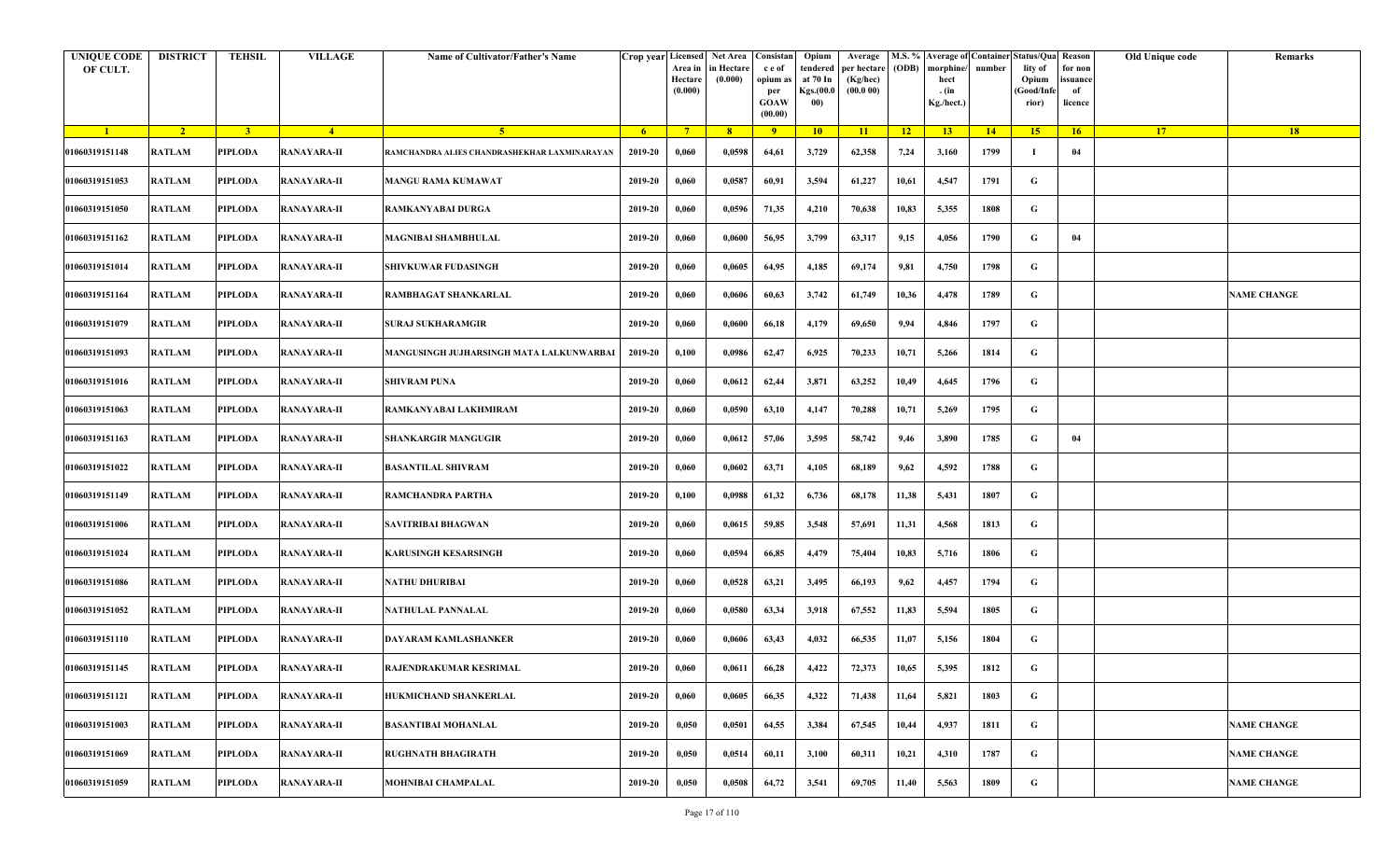| <b>UNIQUE CODE</b><br>OF CULT. | <b>DISTRICT</b> | <b>TEHSIL</b>  | <b>VILLAGE</b>     | Name of Cultivator/Father's Name |         | Area in<br>Hectare<br>(0.000) | Crop year Licensed Net Area Consistan<br>in Hectare<br>(0.000) | c e of<br>opium a<br>per<br><b>GOAW</b><br>(00.00) | Opium<br>tendered<br>at 70 In<br>Kgs.(00.0<br>00) | Average<br>per hectare<br>(Kg/hec)<br>(00.000) | (ODB) | M.S. % Average of Container Status/Qua Reason<br>morphine/<br>hect<br>. (in<br>Kg./hect.) | number | lity of<br>Opium<br>(Good/Infe<br>rior) | for non<br>ssuance<br>of<br>licence | Old Unique code | Remarks |
|--------------------------------|-----------------|----------------|--------------------|----------------------------------|---------|-------------------------------|----------------------------------------------------------------|----------------------------------------------------|---------------------------------------------------|------------------------------------------------|-------|-------------------------------------------------------------------------------------------|--------|-----------------------------------------|-------------------------------------|-----------------|---------|
| $\blacksquare$                 | $\sqrt{2}$      | 3 <sup>1</sup> | $-4$               | 5 <sup>1</sup>                   | $-6$    | $7^{\circ}$                   | 8 <sup>°</sup>                                                 | $\overline{9}$                                     | 10                                                | 11                                             | $-12$ | 13                                                                                        | 14     | 15                                      | 16                                  | <b>17</b>       | 18      |
| 01060319151133                 | <b>RATLAM</b>   | <b>PIPLODA</b> | <b>RANAYARA-II</b> | MANGALPRASAD RADHAKISHAN         | 2019-20 | 0,060                         |                                                                |                                                    |                                                   |                                                |       |                                                                                           |        | F                                       |                                     |                 |         |
| 01060319151007                 | RATLAM          | <b>PIPLODA</b> | <b>RANAYARA-II</b> | <b>BHERLAL RAMLAL</b>            | 2019-20 | 0,060                         |                                                                |                                                    |                                                   |                                                |       |                                                                                           |        | F                                       |                                     |                 |         |
| 01060319151146                 | <b>RATLAM</b>   | PIPLODA        | <b>RANAYARA-II</b> | RAJESH UMASHANKAR                | 2019-20 | 0,060                         |                                                                |                                                    |                                                   |                                                |       |                                                                                           |        | F                                       |                                     |                 |         |
| 01060319151001                 | <b>RATLAM</b>   | <b>PIPLODA</b> | <b>RANAYARA-II</b> | <b>KESHURAM RATANLAL</b>         | 2019-20 | 0,060                         | 0,0596                                                         | 65,96                                              | 4,118                                             | 69,094                                         | 7,17  | 3,468                                                                                     | 1810   | -1                                      | 04                                  |                 |         |
| 01060319155001                 | RATLAM          | PIPLODA        | <b>BARGAD-I</b>    | RAMNARAYAN KANHAYYALAL           | 2019-20 | 0,060                         | 0,0588                                                         | 62,54                                              | 4,047                                             | 68,827                                         | 11,42 | 5,502                                                                                     | 1474   | G                                       |                                     |                 |         |
| 01060319155003                 | RATLAM          | <b>PIPLODA</b> | <b>BARGAD-I</b>    | DROPATIBAI GHANSHYAM             | 2019-20 | 0,060                         | 0,0598                                                         | 66,80                                              | 4,371                                             | 73,094                                         | 10,79 | 5,520                                                                                     | 1485   | G                                       |                                     |                 |         |
| 01060319155005                 | <b>RATLAM</b>   | <b>PIPLODA</b> | <b>BARGAD-I</b>    | CHIMANLAL KANHAYYALAL            | 2019-20 | 0,060                         | 0,0587                                                         | 63,37                                              | 4,173                                             | 71,090                                         | 10,35 | 5,151                                                                                     | 1473   | G                                       |                                     |                 |         |
| 01060319155006                 | <b>RATLAM</b>   | <b>PIPLODA</b> | <b>BARGAD-I</b>    | DHULCHAND GANESHRAM              | 2019-20 | 0,060                         | 0,0598                                                         | 65,10                                              | 4,027                                             | 67,341                                         | 9,54  | 4,497                                                                                     | 1484   | G                                       |                                     |                 |         |
| 01060319155008                 | <b>RATLAM</b>   | <b>PIPLODA</b> | <b>BARGAD-I</b>    | AMBARAM PUNA                     | 2019-20 | 0,060                         | 0,0598                                                         | 61,89                                              | 4,041                                             | 67,575                                         | 11,26 | 5,326                                                                                     | 1472   | G                                       |                                     |                 |         |
| 01060319155009                 | <b>RATLAM</b>   | <b>PIPLODA</b> | <b>BARGAD-I</b>    | RADHESHYAM MANGILAL ALIS MANGU   | 2019-20 | 0,060                         | 0,0589                                                         | 70,15                                              | 4,500                                             | 76,401                                         | 9,96  | 5,326                                                                                     | 1483   | G                                       |                                     |                 |         |
| 01060319155016                 | <b>RATLAM</b>   | <b>PIPLODA</b> | <b>BARGAD-I</b>    | <b>BHAGWATILAL CHIMANLAL</b>     | 2019-20 | 0,060                         | 0,0579                                                         | 66,67                                              | 4,315                                             | 74,525                                         | 10,27 | 5,357                                                                                     | 1488   | G                                       |                                     |                 |         |
| 01060319155021                 | <b>RATLAM</b>   | PIPLODA        | <b>BARGAD-I</b>    | SONIBAI BAGDIRAM                 | 2019-20 | 0,050                         | 0,0492                                                         | 71,31                                              | 3,749                                             | 76,199                                         | 10,18 | 5,430                                                                                     | 1489   | G                                       |                                     |                 |         |
| 01060319155022                 | <b>RATLAM</b>   | <b>PIPLODA</b> | <b>BARGAD-I</b>    | <b>GOPAL RAMLAL</b>              | 2019-20 | 0,060                         | 0,0601                                                         | 68,17                                              | 4,451                                             | 74,060                                         | 10,42 | 5,401                                                                                     | 1482   | G                                       |                                     |                 |         |
| 01060319155023                 | RATLAM          | PIPLODA        | <b>BARGAD-I</b>    | <b>KESHURAM NANURAM</b>          | 2019-20 | 0,060                         | 0,0580                                                         | 64,79                                              | 4,091                                             | 70,534                                         | 11,34 | 5,599                                                                                     | 1471   | G                                       |                                     |                 |         |
| 01060319155024                 | RATLAM          | <b>PIPLODA</b> | <b>BARGAD-I</b>    | <b>BADRILAL CHIMANLAL</b>        | 2019-20 | 0,060                         | 0,0593                                                         | 68,55                                              | 4,515                                             | 76,138                                         | 10,77 | 5,739                                                                                     | 1481   | G                                       |                                     |                 |         |
| 01060319155027                 | RATLAM          | PIPLODA        | <b>BARGAD-I</b>    | <b>BAGDIRAM RAMA</b>             | 2019-20 | 0,100                         | 0,0994                                                         | 67,73                                              | 7,237                                             | 72,807                                         | 9,46  | 4,822                                                                                     | 1490   | G                                       |                                     |                 |         |
| 01060319155031                 | <b>RATLAM</b>   | <b>PIPLODA</b> | <b>BARGAD-I</b>    | <b>RAMLAL HARIRAM</b>            | 2019-20 | 0,060                         | 0,0590                                                         | 61,02                                              | 3,923                                             | 66,492                                         | 10,50 | 4,887                                                                                     | 1462   | G                                       |                                     |                 |         |
| 01060319155034                 | <b>RATLAM</b>   | PIPLODA        | <b>BARGAD-I</b>    | RAMKUNWARBAI RAMLAL              | 2019-20 | 0,060                         | 0,0608                                                         | 56,70                                              | 3,556                                             | 58,487                                         | 11,48 | 4,700                                                                                     | 1456   | G                                       |                                     |                 |         |
| 01060319155066                 | RATLAM          | PIPLODA        | <b>BARGAD-I</b>    | KALURAM SHRIRAM ALIS SHRILAL     | 2019-20 | 0,060                         | 0,0602                                                         | 69,90                                              | 4,653                                             | 77,292                                         | 10,16 | 5,497                                                                                     | 1470   | G                                       |                                     |                 |         |
| 01060319155043                 | <b>RATLAM</b>   | <b>PIPLODA</b> | <b>BARGAD-I</b>    | <b>MANGILAL PUNA</b>             | 2019-20 | 0,060                         | 0,0600                                                         | 71,13                                              | 4,725                                             | 78,750                                         | 9,66  | 5,325                                                                                     | 1480   | $\mathbf G$                             |                                     |                 |         |
| 01060319155048                 | RATLAM          | <b>PIPLODA</b> | <b>BARGAD-I</b>    | <b>BHUWAN ONKARLAL</b>           | 2019-20 | 0,060                         | 0,0590                                                         | 65,91                                              | 4,265                                             | 72,288                                         | 10,54 | 5,334                                                                                     | 1479   | G                                       |                                     |                 |         |
| 01060319155051                 | RATLAM          | <b>PIPLODA</b> | <b>BARGAD-I</b>    | <b>JAGDISH UMMEDRAM</b>          | 2019-20 | 0,060                         | 0,0597                                                         | 63,73                                              | 4,170                                             | 69,849                                         | 11,19 | 5,471                                                                                     | 1455   | G                                       |                                     |                 |         |
| 01060319155055                 | RATLAM          | <b>PIPLODA</b> | <b>BARGAD-I</b>    | <b>MANGILAL BHERULAL</b>         | 2019-20 | 0,100                         | 0,0982                                                         | 69,95                                              | 7,665                                             | 78,055                                         | 10,91 | 5,961                                                                                     | 1487   | G                                       |                                     |                 |         |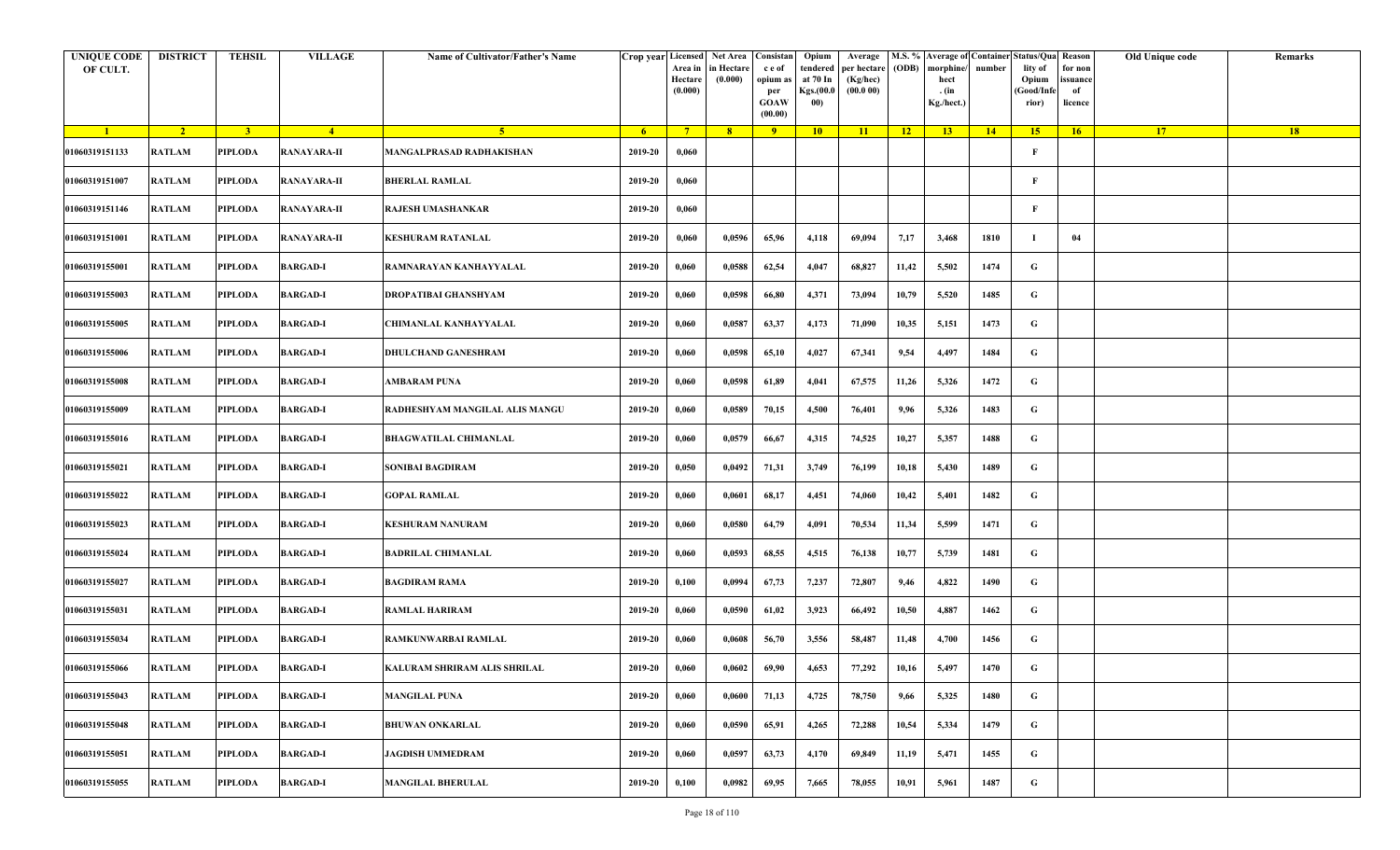| <b>UNIQUE CODE</b><br>OF CULT. | <b>DISTRICT</b> | TEHSIL         | <b>VILLAGE</b>   | Name of Cultivator/Father's Name | Crop year Licensed | Area in<br>Hectare<br>(0.000) | Net Area   Consistan<br>n Hectare<br>(0.000) | c e of<br>opium as<br>per<br><b>GOAW</b><br>(00.00) | Opium<br>tendered<br>at 70 In<br>Kgs.(00.0<br>00) | Average<br>per hectare<br>(Kg/hec)<br>(00.000) | (ODB) | M.S. % Average of Container Status/Qua Reason<br>morphine/<br>hect<br>. (in<br>Kg./hect.) | number      | lity of<br>Opium<br>(Good/Info<br>rior) | for non<br>ssuance<br>of<br>licence | Old Unique code | Remarks            |
|--------------------------------|-----------------|----------------|------------------|----------------------------------|--------------------|-------------------------------|----------------------------------------------|-----------------------------------------------------|---------------------------------------------------|------------------------------------------------|-------|-------------------------------------------------------------------------------------------|-------------|-----------------------------------------|-------------------------------------|-----------------|--------------------|
| $\blacksquare$                 | $\sqrt{2}$      | $\overline{3}$ | $-4$             | $-5$                             | 6 <sup>1</sup>     | $7^{\circ}$                   | 8 <sup>2</sup>                               | 9                                                   | 10                                                | 11                                             | $-12$ | 13 <sup>7</sup>                                                                           | $\sqrt{14}$ | 15                                      | 16                                  | 17 <sup>2</sup> | 18                 |
| 01060319155058                 | <b>RATLAM</b>   | PIPLODA        | <b>BARGAD-I</b>  | SAMPATBAI CHIMANLAL              | 2019-20            | 0,060                         | 0,0487                                       | 61,63                                               | 3,214                                             | 65,996                                         | 11,44 | 5,284                                                                                     | 1461        | G                                       |                                     |                 |                    |
| 01060319155061                 | <b>RATLAM</b>   | PIPLODA        | <b>BARGAD-I</b>  | <b>MOHAN ONKAR</b>               | 2019-20            | 0,060                         | 0,0594                                       | 65,26                                               | 4,270                                             | 71,886                                         | 10,42 | 5,243                                                                                     | 1460        | G                                       |                                     |                 |                    |
| 01060319155067                 | <b>RATLAM</b>   | PIPLODA        | <b>BARGAD-I</b>  | <b>NANURAM LALU</b>              | 2019-20            | 0,060                         | 0,0591                                       | 67,49                                               | 4,319                                             | 73,080                                         | 10,24 | 5,239                                                                                     | 1469        | G                                       |                                     |                 |                    |
| 01060319155071                 | <b>RATLAM</b>   | PIPLODA        | <b>BARGAD-I</b>  | GOPAL BALARAM                    | 2019-20            | 0,060                         | 0,0597                                       | 67,92                                               | 4,463                                             | 74,757                                         | 9,94  | 5,202                                                                                     | 1478        | G                                       |                                     |                 | <b>NAME CHANGE</b> |
| 01060319155076                 | RATLAM          | <b>PIPLODA</b> | <b>BARGAD-I</b>  | RAMKANYYABAI NANURAM             | 2019-20            | 0,060                         | 0,0615                                       | 73,81                                               | 4,798                                             | 78,016                                         | 7,29  | 3,981                                                                                     | 1477        | - 1                                     | 04                                  |                 |                    |
| 01060319155086                 | <b>RATLAM</b>   | <b>PIPLODA</b> | <b>BARGAD-I</b>  | <b>MANAKLAL BHANWARLAL</b>       | 2019-20            | 0,060                         | 0,0612                                       | 62,86                                               | 4,050                                             | 66,176                                         | 10,15 | 4,702                                                                                     | 1475        | G                                       |                                     |                 |                    |
| 01060319155106                 | <b>RATLAM</b>   | PIPLODA        | <b>BARGAD-I</b>  | PRATHVIRAJ RAMA                  | 2019-20            | 0,060                         | 0,0585                                       | 68,00                                               | 4,362                                             | 74,564                                         | 9,90  | 5,167                                                                                     | 1476        | G                                       |                                     |                 |                    |
| 01060319155111                 | <b>RATLAM</b>   | <b>PIPLODA</b> | <b>BARGAD-I</b>  | <b>RATANLAL GULAB</b>            | 2019-20            | 0,060                         | 0,0590                                       | 62,01                                               | 4,128                                             | 69,966                                         | 10,37 | 5,079                                                                                     | 1468        | G                                       |                                     |                 |                    |
| 01060319155091                 | <b>RATLAM</b>   | PIPLODA        | <b>BARGAD-I</b>  | BALARAM-ALIS BALURAM BHERULAL    | 2019-20            | 0,060                         | 0,0615                                       | 65,37                                               | 4,342                                             | 70,602                                         | 10,77 | 5,323                                                                                     | 1467        | G                                       |                                     |                 |                    |
| 01060319155084                 | <b>RATLAM</b>   | <b>PIPLODA</b> | <b>BARGAD-I</b>  | MOTILAL ONKARLAL                 | 2019-20            | 0,060                         | 0,0584                                       | 65,96                                               | 4,259                                             | 72,928                                         | 11,04 | 5,636                                                                                     | 1466        | G                                       |                                     |                 |                    |
| 01060319155085                 | <b>RATLAM</b>   | <b>PIPLODA</b> | <b>BARGAD-I</b>  | RADHESHYAM KANHAYYALAL           | 2019-20            | 0,060                         | 0,0596                                       | 59,31                                               | 4,042                                             | 67,819                                         | 10,30 | 4,889                                                                                     | 1459        | G                                       |                                     |                 |                    |
| 01060319155090                 | <b>RATLAM</b>   | PIPLODA        | <b>BARGAD-I</b>  | AYODHYABAI BHANWARLAL            | 2019-20            | 0,060                         | 0,0610                                       | 62,67                                               | 3,939                                             | 64,574                                         | 11,04 | 4,991                                                                                     | 1465        | G                                       |                                     |                 |                    |
| 01060319155082                 | <b>RATLAM</b>   | PIPLODA        | <b>BARGAD-I</b>  | KELASHCHANRA KANHAYYLAL          | 2019-20            | 0,060                         | 0,0602                                       | 62,74                                               | 4,033                                             | 66,993                                         | 11,03 | 5,173                                                                                     | 1458        | G                                       |                                     |                 |                    |
| 01060319155065                 | RATLAM          | <b>PIPLODA</b> | <b>BARGAD-I</b>  | <b>SHANTIBAI DEVRAM</b>          | 2019-20            | 0,060                         | 0,0409                                       | 65,22                                               | 2,888                                             | 70,611                                         | 10,36 | 5,121                                                                                     | 1457        | G                                       |                                     |                 |                    |
| 01060319155013                 | <b>RATLAM</b>   | <b>PIPLODA</b> | <b>BARGAD-I</b>  | <b>BALMUKUND HIRALAL</b>         | 2019-20            | 0,060                         | 0,0588                                       | 68,01                                               | 4,343                                             | 73,861                                         | 10,47 | 5,413                                                                                     | 1486        | G                                       |                                     |                 |                    |
| 01060319155115                 | <b>RATLAM</b>   | PIPLODA        | <b>BARGAD-I</b>  | <b>SITABAI KESHURAM</b>          | 2019-20            | 0,060                         | 0,0598                                       | 65,99                                               | 4,261                                             | 71,254                                         | 7,77  | 3,876                                                                                     | 1464        |                                         | 04                                  |                 |                    |
| 01060319155011                 | <b>RATLAM</b>   | <b>PIPLODA</b> | <b>BARGAD-I</b>  | <b>RAMLAL GULAB</b>              | 2019-20            | 0,060                         | 0,0597                                       | 61,95                                               | 4,036                                             | 67,605                                         | 11,38 | 5,385                                                                                     | 1463        | G                                       |                                     |                 |                    |
| 01060319155101                 | RATLAM          | PIPLODA        | <b>BARGAD-I</b>  | AXMINARAYAN UMMEDRAM             | 2019-20            | 0,060                         |                                              |                                                     |                                                   |                                                |       |                                                                                           |             | F                                       |                                     |                 |                    |
| 01060319155089                 | RATLAM          | PIPLODA        | <b>BARGAD-I</b>  | <b>AMBARAM BHERULAL</b>          | 2019-20            | 0,060                         |                                              |                                                     |                                                   |                                                |       |                                                                                           |             | F                                       |                                     |                 |                    |
| 01060319155107                 | <b>RATLAM</b>   | <b>PIPLODA</b> | <b>BARGAD-I</b>  | <b>RAMESHWAR BHERULAL</b>        | 2019-20            | 0,060                         |                                              |                                                     |                                                   |                                                |       |                                                                                           |             | $\mathbf{F}$                            |                                     |                 |                    |
| 01060319155040                 | RATLAM          | <b>PIPLODA</b> | <b>BARGAD-II</b> | <b>RAMESHWAR VANIRAM</b>         | 2019-20            | 0,060                         | 0,0601                                       | 66,46                                               | 4,263                                             | 70,932                                         | 10,05 | 4,990                                                                                     | 1510        | $\mathbf G$                             |                                     |                 |                    |
| 01060319155054                 | <b>RATLAM</b>   | <b>PIPLODA</b> | <b>BARGAD-II</b> | <b>NANURAM KEHSURAM</b>          | 2019-20            | 0,060                         | 0,0611                                       | 58,36                                               | 3,893                                             | 63,715                                         | 10,09 | 4,501                                                                                     | 1509        | $\mathbf G$                             |                                     |                 |                    |
| 01060319155059                 | <b>RATLAM</b>   | <b>PIPLODA</b> | <b>BARGAD-II</b> | <b>RAMLAL KANIRAM</b>            | 2019-20            | 0,060                         | 0,0604                                       | 73,76                                               | 4,647                                             | 76,937                                         | 11,70 | 6,301                                                                                     | 1534        | G                                       |                                     |                 |                    |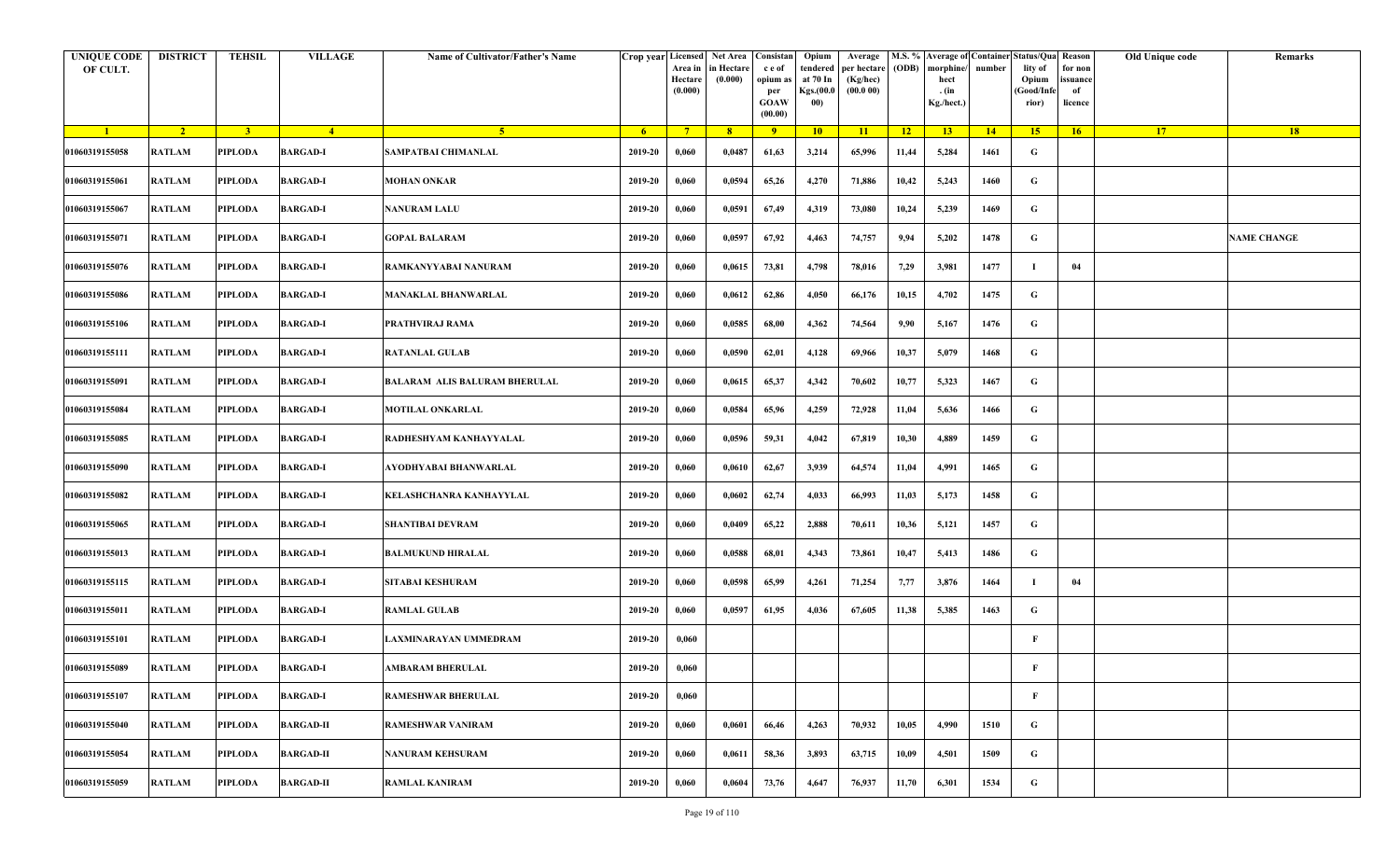| <b>UNIQUE CODE</b><br>OF CULT. | <b>DISTRICT</b> | <b>TEHSIL</b>  | <b>VILLAGE</b>   | Name of Cultivator/Father's Name |         | Crop year Licensed Net Area Consistan<br>Area in<br>Hectare<br>(0.000) | in Hectare<br>(0.000) | c e of<br>opium as<br>per<br><b>GOAW</b><br>(00.00) | Opium<br>tendered<br>at 70 In<br>Kgs.(00.0<br>00) | Average<br>per hectare<br>(Kg/hec)<br>(00.000) | (ODB) | M.S. % Average of Container Status/Qua Reason<br>morphine/<br>hect<br>. (in<br>Kg./hect.) | number | lity of<br>Opium<br>(Good/Infe<br>rior) | for non<br>ssuance<br>of<br>licence | Old Unique code | Remarks            |
|--------------------------------|-----------------|----------------|------------------|----------------------------------|---------|------------------------------------------------------------------------|-----------------------|-----------------------------------------------------|---------------------------------------------------|------------------------------------------------|-------|-------------------------------------------------------------------------------------------|--------|-----------------------------------------|-------------------------------------|-----------------|--------------------|
| $\blacksquare$                 | $\sqrt{2}$      | 3 <sup>1</sup> | $\frac{4}{ }$    | 5 <sup>1</sup>                   | $-6$    | $7^{\circ}$                                                            | 8 <sup>°</sup>        | $\overline{9}$                                      | 10                                                | 11                                             | $-12$ | 13                                                                                        | 14     | 15                                      | 16                                  | <b>17</b>       | 18                 |
| 01060319155060                 | <b>RATLAM</b>   | <b>PIPLODA</b> | <b>BARGAD-II</b> | NANALAL KANHAIYALAL              | 2019-20 | 0,060                                                                  | 0,0603                | 59,24                                               | 3,893                                             | 64,561                                         | 12,41 | 5,608                                                                                     | 1508   | G                                       |                                     |                 |                    |
| 01060319155073                 | RATLAM          | PIPLODA        | <b>BARGAD-II</b> | <b>MANGILAL MANGNIRAM</b>        | 2019-20 | 0,060                                                                  | 0,0592                | 68,28                                               | 4,448                                             | 75,135                                         | 9,61  | 5,054                                                                                     | 1500   | G                                       |                                     |                 |                    |
| 01060319155097                 | <b>RATLAM</b>   | PIPLODA        | <b>BARGAD-II</b> | <b>KESLASH SHYAMSUNDAR</b>       | 2019-20 | 0,060                                                                  | 0,0611                | 69,19                                               | 4,576                                             | 74,894                                         | 10,35 | 5,427                                                                                     | 1526   | G                                       |                                     |                 |                    |
| 01060319155099                 | RATLAM          | <b>PIPLODA</b> | <b>BARGAD-II</b> | <b>KODARLAL BAGDIRAM</b>         | 2019-20 | 0,060                                                                  | 0,0612                | 65,92                                               | 4,586                                             | 74,935                                         | 10,86 | 5,697                                                                                     | 1527   | G                                       |                                     |                 |                    |
| 01060319155049                 | RATLAM          | PIPLODA        | <b>BARGAD-II</b> | SHARDABAI GITABAI                | 2019-20 | 0,060                                                                  | 0,0593                | 60,02                                               | 3,961                                             | 66,796                                         | 11,13 | 5,204                                                                                     | 1521   | G                                       |                                     |                 |                    |
| 01060319155030                 | RATLAM          | <b>PIPLODA</b> | <b>BARGAD-II</b> | <b>MOHANLAL RAMAJI</b>           | 2019-20 | 0,060                                                                  | 0,0584                | 57,83                                               | 3,462                                             | 59,281                                         | 12,29 | 5,099                                                                                     | 1507   | G                                       |                                     |                 |                    |
| 01060319155029                 | <b>RATLAM</b>   | <b>PIPLODA</b> | <b>BARGAD-II</b> | SHANKARLAL NANDAJI               | 2019-20 | 0,060                                                                  | 0,0594                | 57,77                                               | 3,747                                             | 63,081                                         | 12,39 | 5,471                                                                                     | 1506   | G                                       |                                     |                 |                    |
| 01060319155063                 | <b>RATLAM</b>   | <b>PIPLODA</b> | <b>BARGAD-II</b> | <b>MANGILAL RAMKARAN</b>         | 2019-20 | 0,060                                                                  | 0,0614                | 63,88                                               | 4,180                                             | 68,078                                         | 11,35 | 5,408                                                                                     | 1533   | G                                       |                                     |                 |                    |
| 01060319155077                 | RATLAM          | <b>PIPLODA</b> | <b>BARGAD-II</b> | <b>BALARAM HIRALAL</b>           | 2019-20 | 0,060                                                                  | 0,0585                | 61,16                                               | 3,993                                             | 68,256                                         | 11,84 | 5,657                                                                                     | 1520   | G                                       |                                     |                 |                    |
| 01060319155025                 | <b>RATLAM</b>   | <b>PIPLODA</b> | <b>BARGAD-II</b> | <b>MANGUBAI JAGANNATH</b>        | 2019-20 | 0,060                                                                  | 0,0600                | 54,83                                               | 3,564                                             | 59,400                                         | 10,74 | 4,466                                                                                     | 1499   | G                                       |                                     |                 |                    |
| 01060319155035                 | <b>RATLAM</b>   | <b>PIPLODA</b> | <b>BARGAD-II</b> | <b>SHANKARLAL CHATARBHUJ</b>     | 2019-20 | 0,060                                                                  | 0,0615                | 68,76                                               | 4,656                                             | 75,707                                         | 11,29 | 5,983                                                                                     | 1532   | G                                       |                                     |                 |                    |
| 01060319155093                 | <b>RATLAM</b>   | PIPLODA        | <b>BARGAD-II</b> | <b>GANESHRAM NADAR</b>           | 2019-20 | 0,060                                                                  | 0,0590                | 60,20                                               | 3,767                                             | 63,847                                         | 12,03 | 5,376                                                                                     | 1505   | G                                       |                                     |                 |                    |
| 01060319155094                 | <b>RATLAM</b>   | <b>PIPLODA</b> | <b>BARGAD-II</b> | <b>GANESHRAM NATHURAM</b>        | 2019-20 | 0,060                                                                  | 0,0581                | 69,01                                               | 4,338                                             | 74,664                                         | 11,09 | 5,796                                                                                     | 1519   | G                                       |                                     |                 |                    |
| 01060319155087                 | RATLAM          | PIPLODA        | <b>BARGAD-II</b> | AHMEDKHAN SHAKURKHAN             | 2019-20 | 0,060                                                                  | 0,0605                | 62,36                                               | 3,840                                             | 63,471                                         | 10,87 | 4,829                                                                                     | 1518   | G                                       |                                     |                 |                    |
| 01060319155010                 | RATLAM          | <b>PIPLODA</b> | <b>BARGAD-II</b> | VISHNUKUNWAR GYANSINGH           | 2019-20 | 0,060                                                                  | 0,0603                | 64,24                                               | 3,992                                             | 66,202                                         | 10,71 | 4,963                                                                                     | 1517   | G                                       |                                     |                 |                    |
| 01060319155037                 | RATLAM          | PIPLODA        | <b>BARGAD-II</b> | SATYANARAYAN SHIVRAM             | 2019-20 | 0,060                                                                  | 0,0622                | 59,22                                               | 3,917                                             | 62,974                                         | 10,77 | 4,748                                                                                     | 1504   | G                                       |                                     |                 |                    |
| 01060319155108                 | <b>RATLAM</b>   | <b>PIPLODA</b> | <b>BARGAD-II</b> | KELASHCHANDRA RAMLAL             | 2019-20 | 0,060                                                                  | 0,0599                | 67,19                                               | 4,387                                             | 73,239                                         | 11,67 | 5,982                                                                                     | 1531   | G                                       |                                     |                 |                    |
| 01060319155083                 | <b>RATLAM</b>   | PIPLODA        | <b>BARGAD-II</b> | KUSHALKUWAR GOVARDHANSINGH       | 2019-20 | 0,060                                                                  | 0,0614                | 65,38                                               | 4,390                                             | 71,498                                         | 11,95 | 5,981                                                                                     | 1525   | G                                       |                                     |                 |                    |
| 01060319155098                 | RATLAM          | PIPLODA        | <b>BARGAD-II</b> | <b>GANGABAI KARULAL</b>          | 2019-20 | 0,060                                                                  | 0,0598                | 60,28                                               | 4,030                                             | 67,391                                         | 10,70 | 5,048                                                                                     | 1503   | G                                       |                                     |                 |                    |
| 01060319155007                 | <b>RATLAM</b>   | <b>PIPLODA</b> | <b>BARGAD-II</b> | VARDICHANDRA KANIRAM             | 2019-20 | 0,060                                                                  | 0,0608                | 62,46                                               | 4,337                                             | 71,332                                         | 11,18 | 5,582                                                                                     | 1530   | $\mathbf G$                             |                                     |                 |                    |
| 01060319155050                 | <b>RATLAM</b>   | <b>PIPLODA</b> | <b>BARGAD-II</b> | <b>RAMESHWAR BHERULAL</b>        | 2019-20 | 0,050                                                                  | 0,0507                | 57,71                                               | 3,281                                             | 64,714                                         | 11,85 | 5,368                                                                                     | 1524   | G                                       |                                     |                 | <b>NAME CHANGE</b> |
| 01060319155039                 | RATLAM          | <b>PIPLODA</b> | <b>BARGAD-II</b> | <b>BHULIBAI BHERULAL</b>         | 2019-20 | 0,060                                                                  | 0,0615                | 56,40                                               | 3,771                                             | 61,317                                         | 12,78 | 5,485                                                                                     | 1502   | G                                       |                                     |                 |                    |
| 01060319155075                 | RATLAM          | <b>PIPLODA</b> | <b>BARGAD-II</b> | <b>AMBARAM PANNALAL</b>          | 2019-20 | 0,060                                                                  | 0,0624                | 60,92                                               | 4,169                                             | 66,811                                         | 11,74 | 5,490                                                                                     | 1516   | G                                       |                                     |                 |                    |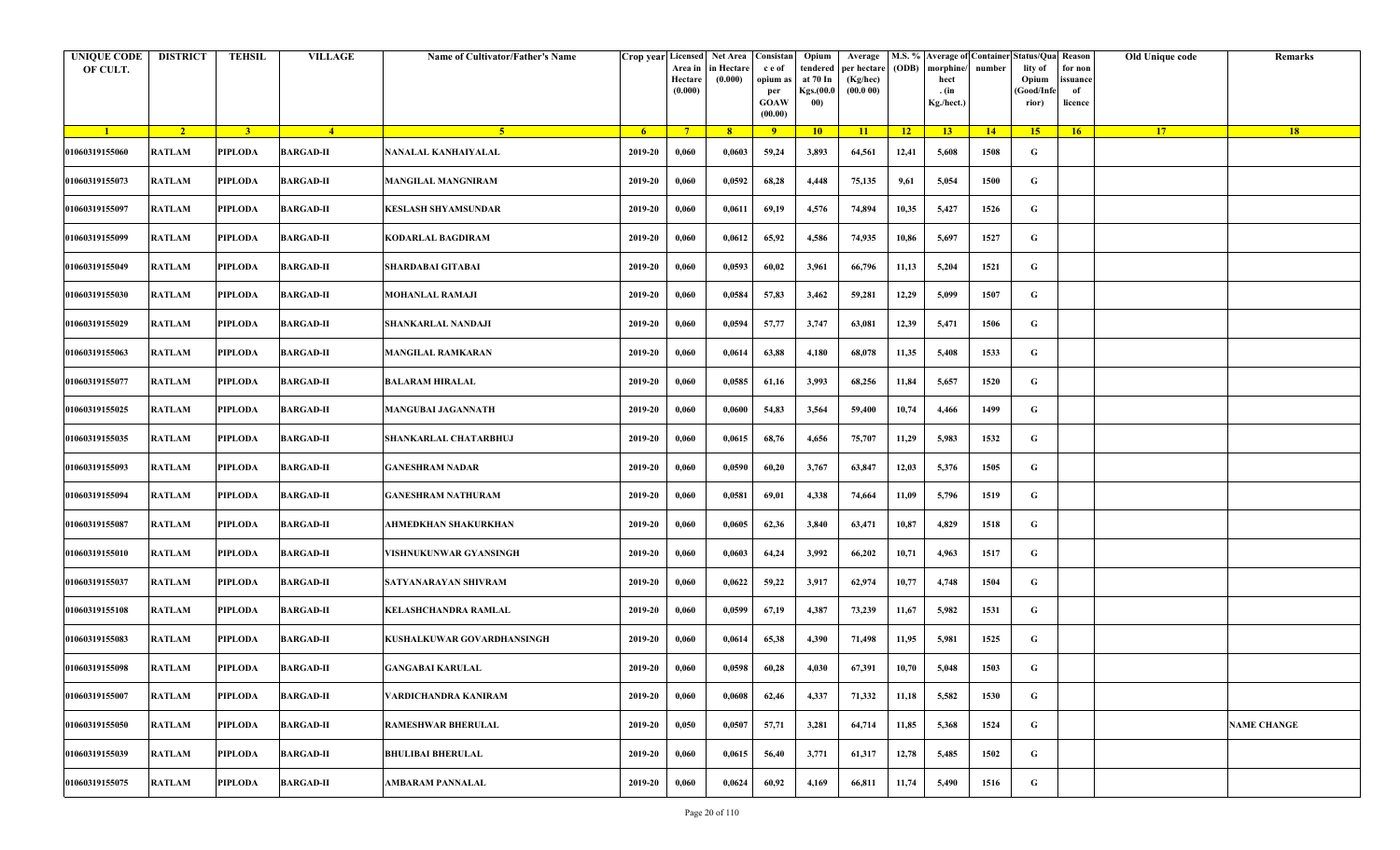| <b>UNIQUE CODE</b><br>OF CULT. | <b>DISTRICT</b> | <b>TEHSIL</b>  | <b>VILLAGE</b>    | Name of Cultivator/Father's Name  | Crop year Licensed | Area in<br>Hectare<br>(0.000) | Net Area Consistan<br>in Hectare<br>(0.000) | c e of<br>opium as<br>per<br><b>GOAW</b><br>(00.00) | Opium<br>tendered<br>at 70 In<br>Kgs.(00.0<br>00) | Average<br>per hectare<br>(Kg/hec)<br>(00.000) | (ODB) | M.S. % Average of Container Status/Qua Reason<br>morphine/<br>hect<br>. (in<br>Kg./hect.) | number | lity of<br>Opium<br>(Good/Infe<br>rior) | for non<br>ssuance<br>of<br>licence | Old Unique code | Remarks            |
|--------------------------------|-----------------|----------------|-------------------|-----------------------------------|--------------------|-------------------------------|---------------------------------------------|-----------------------------------------------------|---------------------------------------------------|------------------------------------------------|-------|-------------------------------------------------------------------------------------------|--------|-----------------------------------------|-------------------------------------|-----------------|--------------------|
| $\blacksquare$                 | $\sqrt{2}$      | 3 <sup>1</sup> | $-4$              | $\sqrt{5}$                        | - 6                | $7^{\circ}$                   | 8 <sup>°</sup>                              | $\overline{9}$                                      | 10                                                | 11                                             | $-12$ | 13                                                                                        | 14     | 15                                      | 16                                  | <b>17</b>       | 18                 |
| 01060319155019                 | <b>RATLAM</b>   | PIPLODA        | <b>BARGAD-II</b>  | <b>CHOGALAL KANHAYALAL</b>        | 2019-20            | 0,060                         | 0,0598                                      | 64,79                                               | 4,147                                             | 69,348                                         | 11,45 | 5,558                                                                                     | 1523   | G                                       |                                     |                 |                    |
| 01060319155092                 | <b>RATLAM</b>   | PIPLODA        | <b>BARGAD-II</b>  | RAMBHABAI BHAWARLAL               | 2019-20            | 0,060                         | 0,0600                                      | 60,15                                               | 3,875                                             | 64,583                                         | 10,89 | 4,924                                                                                     | 1515   | G                                       |                                     |                 |                    |
| 01060319155018                 | RATLAM          | PIPLODA        | <b>BARGAD-II</b>  | <b>MANGILAL AMBALAL</b>           | 2019-20            | 0,060                         | 0,0598                                      | 64,84                                               | 4,354                                             | 72,809                                         | 10,43 | 5,315                                                                                     | 1512   | G                                       |                                     |                 |                    |
| 01060319155044                 | <b>RATLAM</b>   | <b>PIPLODA</b> | <b>BARGAD-II</b>  | MOTILAL GANESHRAM                 | 2019-20            | 0,060                         | 0,0617                                      | 60,63                                               | 4,045                                             | 65,559                                         | 12,70 | 5,828                                                                                     | 1513   | G                                       |                                     |                 |                    |
| 01060319155042                 | RATLAM          | PIPLODA        | <b>BARGAD-II</b>  | RAJARAM BHAGIRATH                 | 2019-20            | 0,060                         | 0,0608                                      | 63,11                                               | 4,319                                             | 71,036                                         | 11,31 | 5,623                                                                                     | 1514   | G                                       |                                     |                 |                    |
| 01060319155020                 | <b>RATLAM</b>   | <b>PIPLODA</b> | <b>BARGAD-II</b>  | DURGABAI RAMNARAYAN               | 2019-20            | 0,060                         | 0,0603                                      | 57,94                                               | 3,758                                             | 62,322                                         | 10,99 | 4,794                                                                                     | 1501   | G                                       |                                     |                 |                    |
| 01060319155014                 | <b>RATLAM</b>   | PIPLODA        | <b>BARGAD-II</b>  | KALABAI VARDICHAND                | 2019-20            | 0,060                         | 0,0603                                      | 69,85                                               | 4,520                                             | 74,959                                         | 10,84 | 5,688                                                                                     | 1529   | G                                       |                                     |                 |                    |
| 01060319155046                 | RATLAM          | PIPLODA        | <b>BARGAD-II</b>  | BHULIBAI BAGDIRAM                 | 2019-20            | 0,050                         | 0,0494                                      | 63,76                                               | 3,507                                             | 70,992                                         | 11,28 | 5,605                                                                                     | 1511   | G                                       |                                     |                 |                    |
| 01060319155104                 | <b>RATLAM</b>   | PIPLODA        | <b>BARGAD-II</b>  | <b>MUKESH DOLATRAM</b>            | 2019-20            | 0,050                         | 0,0509                                      | 72,08                                               | 4,078                                             | 80,118                                         | 10,89 | 6,107                                                                                     | 1528   | G                                       |                                     |                 |                    |
| 01060319155116                 | <b>RATLAM</b>   | <b>PIPLODA</b> | <b>BARGAD-II</b>  | <b>BASANTIBAI MANGUDAS</b>        | 2019-20            | 0,050                         | 0,0516                                      | 55,31                                               | 3,082                                             | 59,729                                         | 12,35 | 5,163                                                                                     | 1498   | G                                       |                                     | 01060319154051  |                    |
| 01060319155041                 | <b>RATLAM</b>   | <b>PIPLODA</b> | <b>BARGAD-II</b>  | SARJUBAI ALIS SURAJBAI UMASHANKAR | 2019-20            | 0,060                         |                                             |                                                     |                                                   |                                                |       |                                                                                           |        | F                                       |                                     |                 |                    |
| 01060319155057                 | RATLAM          | PIPLODA        | <b>BARGAD-II</b>  | MOHANSINGH KAMALSINGH             | 2019-20            | 0,060                         |                                             |                                                     |                                                   |                                                |       |                                                                                           |        | F                                       |                                     |                 | <b>NAME CHANGE</b> |
| 01060319155033                 | <b>RATLAM</b>   | <b>PIPLODA</b> | <b>BARGAD-II</b>  | <b>SAMANDBAI BHERULAL</b>         | 2019-20            | 0,060                         |                                             |                                                     |                                                   |                                                |       |                                                                                           |        | F                                       |                                     |                 |                    |
| 01060319155064                 | RATLAM          | PIPLODA        | <b>BARGAD-II</b>  | <b>BHARATLAL GANESHRAM</b>        | 2019-20            | 0,060                         | 0,0605                                      | 53,72                                               | 3,522                                             | 58,215                                         | 10,26 | 4,182                                                                                     | 1522   | G                                       | 04                                  |                 |                    |
| 01060319155028                 | <b>RATLAM</b>   | <b>PIPLODA</b> | <b>BARGAD-II</b>  | SAMPATBAI KANHAIYALAL             | 2019-20            | 0,060                         |                                             |                                                     |                                                   |                                                |       |                                                                                           |        | F                                       |                                     |                 |                    |
| 01060319155032                 | <b>RATLAM</b>   | PIPLODA        | <b>BARGAD-II</b>  | <b>MANGILAL BALU</b>              | 2019-20            | 0,060                         |                                             |                                                     |                                                   |                                                |       |                                                                                           |        | F                                       |                                     |                 |                    |
| 01060316073051                 | <b>RATLAM</b>   | <b>PIPLODA</b> | <b>MANANKHEDA</b> | NANDRAM KALURAM                   | 2019-20            | 0,060                         | 0,0604                                      | 60,96                                               | 3,910                                             | 64,735                                         | 11,02 | 4,994                                                                                     | 887    | G                                       |                                     |                 |                    |
| 01060316073016                 | <b>RATLAM</b>   | PIPLODA        | <b>MANANKHEDA</b> | <b>SUKHLAL RAMLAL</b>             | 2019-20            | 0,060                         | 0,0600                                      | 65,51                                               | 4,305                                             | 71,750                                         | 10,76 | 5,404                                                                                     | 891    | G                                       |                                     |                 |                    |
| 01060316073059                 | RATLAM          | PIPLODA        | <b>MANANKHEDA</b> | RAMNARAYAN AMRA                   | 2019-20            | 0,060                         | 0,0569                                      | 60,17                                               | 3,636                                             | 63,902                                         | 10,07 | 4,504                                                                                     | 879    | G                                       |                                     |                 |                    |
| 01060316073019                 | RATLAM          | <b>PIPLODA</b> | <b>MANANKHEDA</b> | <b>BALWANTSINGH RATANSINGH</b>    | 2019-20            | 0,060                         | 0,0594                                      | 57,35                                               | 3,744                                             | 63,030                                         | 9,92  | 4,377                                                                                     | 883    | $\mathbf G$                             |                                     |                 |                    |
| 01060316073047                 | RATLAM          | <b>PIPLODA</b> | <b>MANANKHEDA</b> | <b>SURAJBAI CHENRAM</b>           | 2019-20            | 0,060                         | 0,0602                                      | 63,20                                               | 4,316                                             | 71,694                                         | 10,87 | 5,455                                                                                     | 890    | G                                       |                                     |                 |                    |
| 01060316073004                 | <b>RATLAM</b>   | <b>PIPLODA</b> | <b>MANANKHEDA</b> | <b>MATHURABAI PUNA</b>            | 2019-20            | 0,060                         | 0,0572                                      | 57,98                                               | 3,669                                             | 64,143                                         | 11,43 | 5,133                                                                                     | 878    | G                                       |                                     |                 |                    |
| 01060316073007                 | <b>RATLAM</b>   | <b>PIPLODA</b> | <b>MANANKHEDA</b> | SHAMUBAI RAMNARAYAN               | 2019-20            | 0,060                         | 0,0553                                      | 56,96                                               | 3,491                                             | 63,128                                         | 11,38 | 5,029                                                                                     | 882    | G                                       |                                     |                 |                    |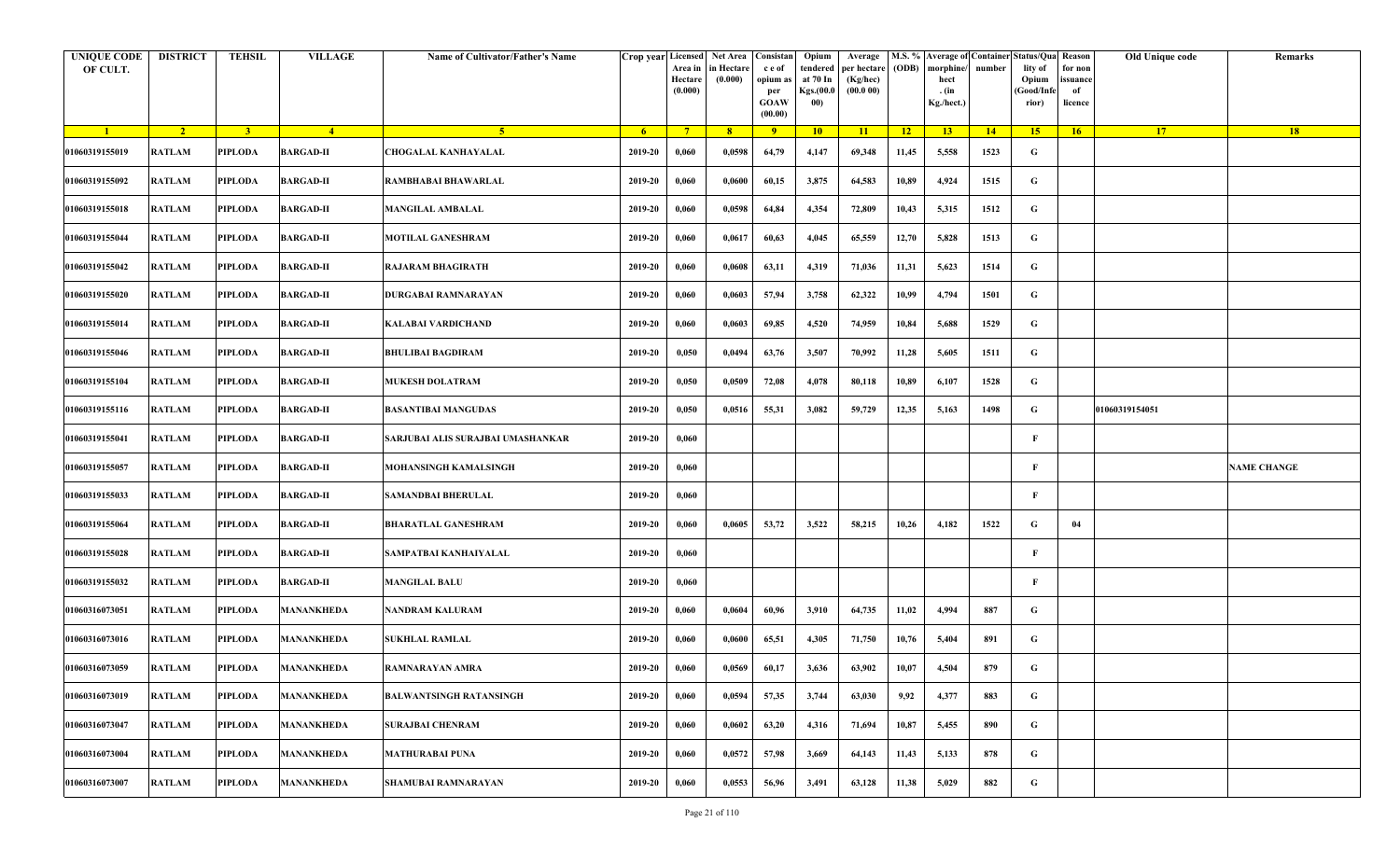| <b>UNIQUE CODE</b><br>OF CULT. | <b>DISTRICT</b> | <b>TEHSIL</b>  | <b>VILLAGE</b>     | Name of Cultivator/Father's Name | Crop year Licensed Net Area | Area in<br>Hectare<br>(0.000) | in Hectare<br>(0.000) | Consistan<br>c e of<br>opium a<br>per<br><b>GOAW</b><br>(00.00) | Opium<br>tendered<br>at 70 In<br>Kgs.(00.0<br>00) | Average<br>per hectare<br>(Kg/hec)<br>(00.000) | (ODB)           | morphine/<br>hect<br>. (in<br>Kg./hect.) | number | M.S. % Average of Container Status/Qua<br>lity of<br>Opium<br>Good/Infe<br>rior) | Reason<br>for non<br>issuance<br>of<br>licence | Old Unique code | Remarks            |
|--------------------------------|-----------------|----------------|--------------------|----------------------------------|-----------------------------|-------------------------------|-----------------------|-----------------------------------------------------------------|---------------------------------------------------|------------------------------------------------|-----------------|------------------------------------------|--------|----------------------------------------------------------------------------------|------------------------------------------------|-----------------|--------------------|
| $\blacksquare$                 | $\sqrt{2}$      | 3 <sup>1</sup> | $-4$               | -5.                              | 6 <sup>6</sup>              | $7^{\circ}$                   | 8 <sup>2</sup>        | $\overline{9}$                                                  | 10                                                | 11                                             | $\overline{12}$ | 13                                       | $-14$  | 15 <sup>2</sup>                                                                  | 16                                             | 17              | <b>18</b>          |
| 01060316073001                 | <b>RATLAM</b>   | <b>PIPLODA</b> | MANANKHEDA         | <b>GANGABAI RAMPRATAP</b>        | 2019-20                     | 0,060                         | 0,0561                | 75,44                                                           | 4,106                                             | 73,191                                         | 10,86           | 5,564                                    | 889    | G                                                                                |                                                |                 |                    |
| 01060316073018                 | <b>RATLAM</b>   | <b>PIPLODA</b> | MANANKHEDA         | VAJERAM SHANKARLAL               | 2019-20                     | 0,060                         | 0,0600                | 63,70                                                           | 3,949                                             | 65,817                                         | 9,84            | 4,534                                    | 881    | G                                                                                |                                                |                 |                    |
| 01060316073040                 | <b>RATLAM</b>   | PIPLODA        | MANANKHEDA         | KESHURAM LAXMAN                  | 2019-20                     | 0,050                         | 0,0488                | 58,91                                                           | 3,055                                             | 62,602                                         | 11,37           | 4,982                                    | 885    | G                                                                                |                                                |                 |                    |
| 01060316073008                 | <b>RATLAM</b>   | <b>PIPLODA</b> | MANANKHEDA         | <b>MOHNIBAI BADRILAL</b>         | 2019-20                     | 0,050                         | 0,0500                | 59,48                                                           | 3,152                                             | 63,040                                         | 11,20           | 4,943                                    | 886    | G                                                                                |                                                |                 | <b>NAME CHANGE</b> |
| 01060316073033                 | <b>RATLAM</b>   | <b>PIPLODA</b> | MANANKHEDA         | <b>JAGDISH KACHRU</b>            | 2019-20                     | 0,050                         | 0,0499                | 67,07                                                           | 3,392                                             | 67,976                                         | 10,69           | 5,086                                    | 884    | G                                                                                |                                                |                 | <b>NAME CHANGE</b> |
| 01060316073028                 | <b>RATLAM</b>   | <b>PIPLODA</b> | MANANKHEDA         | <b>KANWARLAL BHERULAL</b>        | 2019-20                     | 0,060                         | 0,0334                | 57,04                                                           | 2,216                                             | 66,347                                         | 9,55            | 4,436                                    | 880    | G                                                                                |                                                |                 |                    |
| 01060316073027                 | <b>RATLAM</b>   | <b>PIPLODA</b> | MANANKHEDA         | UDAYKUNWAR RAMASINGH             | 2019-20                     | 0,060                         |                       |                                                                 |                                                   |                                                |                 |                                          |        | F                                                                                |                                                |                 |                    |
| 01060316073034                 | <b>RATLAM</b>   | <b>PIPLODA</b> | MANANKHEDA         | <b>SITABAI JAGANNATH</b>         | 2019-20                     | 0,060                         |                       |                                                                 |                                                   |                                                |                 |                                          |        | F                                                                                |                                                |                 |                    |
| 01060316073041                 | <b>RATLAM</b>   | <b>PIPLODA</b> | MANANKHEDA         | <b>GOPAL BHERULAL</b>            | 2019-20                     | 0,060                         | 0,0540                | 69,86                                                           | 4,032                                             | 74,667                                         | 10,18           | 5,321                                    | 888    | G                                                                                |                                                |                 |                    |
| 01060319173004                 | <b>RATLAM</b>   | <b>PIPLODA</b> | <b>BADAYLAMATA</b> | <b>SHAMBHULAL DHURA</b>          | 2019-20                     | 0,100                         | 0,0974                | 66,55                                                           | 7,720                                             | 79,261                                         | 9,69            | 5,376                                    | 1733   | G                                                                                |                                                |                 |                    |
| 01060319173013                 | <b>RATLAM</b>   | PIPLODA        | BADAYLAMATA        | <b>SHANKARLAL BHUWAN</b>         | 2019-20                     | 0,060                         | 0,0603                | 72,24                                                           | 4,592                                             | 76,153                                         | 9,65            | 5,145                                    | 1738   | G                                                                                |                                                |                 |                    |
| 01060319173012                 | <b>RATLAM</b>   | PIPLODA        | <b>BADAYLAMATA</b> | MANGILAL RAMAJI                  | 2019-20                     | 0,060                         | 0,0600                | 62,19                                                           | 3,989                                             | 66,483                                         | 9,87            | 4,593                                    | 1734   | G                                                                                |                                                |                 |                    |
| 01060319173010                 | <b>RATLAM</b>   | <b>PIPLODA</b> | <b>BADAYLAMATA</b> | NANDRAM BHAGIRATH                | 2019-20                     | 0,060                         | 0,0570                | 61,41                                                           | 3,904                                             | 68,491                                         | 9,59            | 4,598                                    | 1731   | G                                                                                |                                                |                 |                    |
| 01060319173022                 | <b>RATLAM</b>   | PIPLODA        | BADAYLAMATA        | MOHANLAL LAXMIBAI                | 2019-20                     | 0,060                         | 0,0585                | 65,50                                                           | 4,089                                             | 69,897                                         | 10,38           | 5,079                                    | 1732   | G                                                                                |                                                |                 |                    |
| 01060319173027                 | <b>RATLAM</b>   | <b>PIPLODA</b> | <b>BADAYLAMATA</b> | <b>BAGDIRAM ONKARJI</b>          | 2019-20                     | 0,060                         | 0,0605                | 59,87                                                           | 3,626                                             | 59,934                                         | 10,52           | 4,414                                    | 1735   | G                                                                                |                                                |                 |                    |
| 01060319173014                 | <b>RATLAM</b>   | PIPLODA        | BADAYLAMATA        | BADRILAL LAXMAN                  | 2019-20                     | 0,050                         | 0,0490                | 72,79                                                           | 3,754                                             | 76,612                                         | 10,08           | 5,406                                    | 1736   | G                                                                                |                                                |                 |                    |
| 01060319173008                 | <b>RATLAM</b>   | <b>PIPLODA</b> | <b>BADAYLAMATA</b> | NANDRAM NATHU                    | 2019-20                     | 0,060                         | 0,0603                | 71,19                                                           | 4,546                                             | 75,390                                         | 10,65           | 5,620                                    | 1739   | G                                                                                |                                                |                 |                    |
| 01060319173016                 | <b>RATLAM</b>   | <b>PIPLODA</b> | <b>BADAYLAMATA</b> | DEVRAM ONKARLAL                  | 2019-20                     | 0,050                         | 0,0491                | 57,17                                                           | 3,332                                             | 67,862                                         | 10,30           | 4,893                                    | 1730   | G                                                                                |                                                |                 |                    |
| 01060319173033                 | RATLAM          | PIPLODA        | BADAYLAMATA        | AVANTABAI BALARAM                | 2019-20                     | 0,050                         | 0,0486                | 71,80                                                           | 3,682                                             | 75,761                                         | 9,96            | 5,283                                    | 1737   | G                                                                                |                                                |                 | <b>NAME CHANGE</b> |
| 01060319173024                 | <b>RATLAM</b>   | <b>PIPLODA</b> | <b>BADAYLAMATA</b> | <b>BADRILAL MANGILAL</b>         | 2019-20                     | 0,060                         |                       |                                                                 |                                                   |                                                |                 |                                          |        | F                                                                                |                                                |                 |                    |
| 01060319149013                 | <b>RATLAM</b>   | <b>PIPLODA</b> | <b>SEMALKHEDI</b>  | <b>BALARAM MADHO</b>             | 2019-20                     | 0,060                         | 0,0584                | 60,54                                                           | 3,857                                             | 66,045                                         | 10,70           | 4,947                                    | 004    | G                                                                                |                                                |                 |                    |
| 01060319149023                 | <b>RATLAM</b>   | <b>PIPLODA</b> | <b>SEMALKHEDI</b>  | NATHUSINGH SULTANSINGH           | 2019-20                     | 0,100                         | 0,0986                | 67,64                                                           | 7,663                                             | 77,718                                         | 10,78           | 5,864                                    | 005    | G                                                                                |                                                |                 |                    |
| 01060319149014                 | <b>RATLAM</b>   | PIPLODA        | <b>SEMALKHEDI</b>  | JAGDISH RADHESHYAM               | 2019-20                     | 0,060                         | 0,0590                | 67,23                                                           | 4,428                                             | 75,051                                         | 10,25           | 5,384                                    | 006    | G                                                                                |                                                |                 |                    |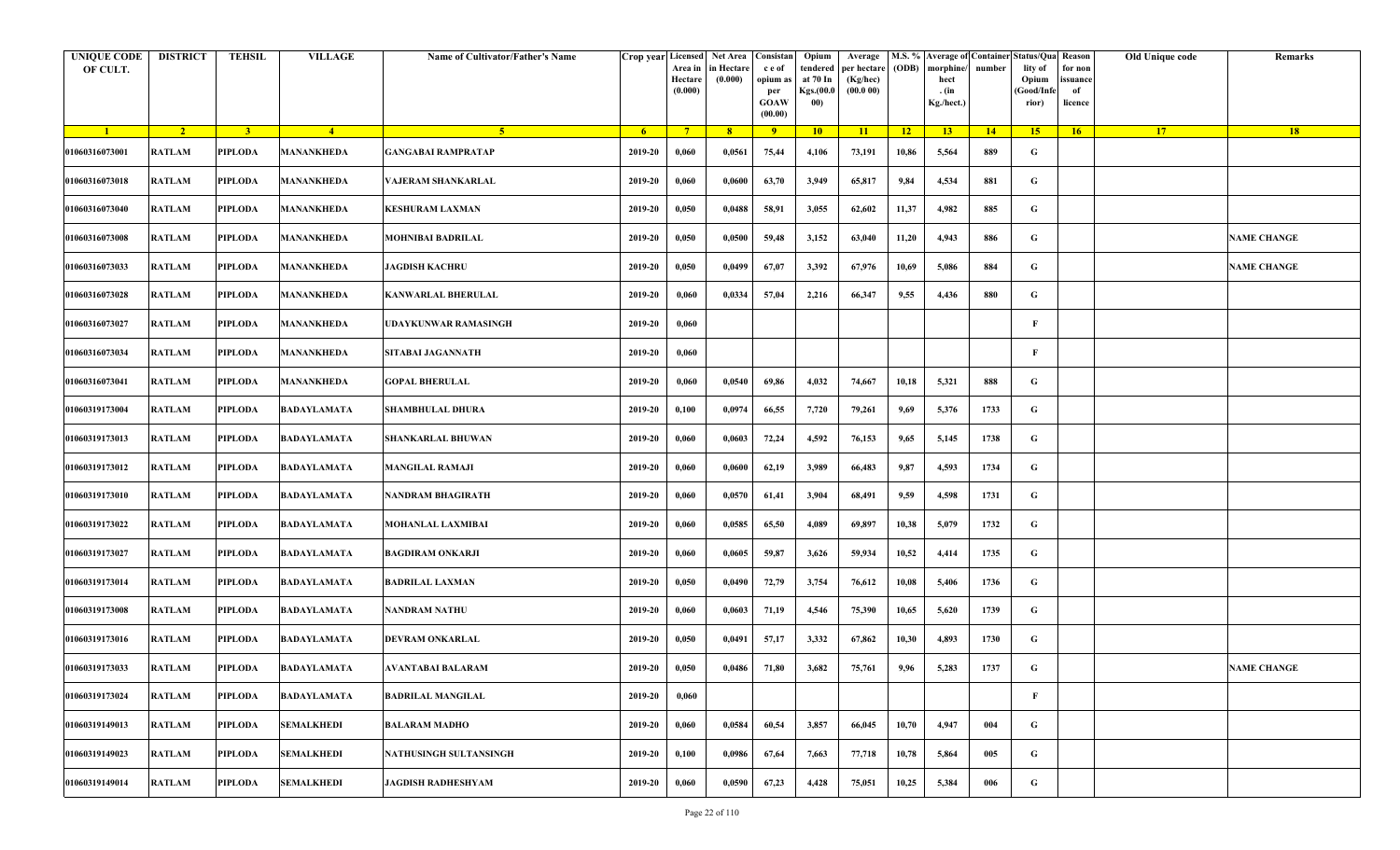| <b>UNIQUE CODE</b><br>OF CULT. | <b>DISTRICT</b> | <b>TEHSIL</b>  | <b>VILLAGE</b>    | Name of Cultivator/Father's Name |                | Area in<br>Hectare<br>(0.000) | Crop year Licensed Net Area Consistan<br>in Hectare<br>(0.000) | c e of<br>opium as<br>per<br><b>GOAW</b><br>(00.00) | Opium<br>tendered<br>at 70 In<br>Kgs.(00.0<br>00) | Average<br>per hectare<br>(Kg/hec)<br>(00.000) | (ODB)           | M.S. % Average of Container Status/Qua Reason<br>morphine/<br>hect<br>. (in<br>Kg./hect.) | number | lity of<br>Opium<br>(Good/Infe<br>rior) | for non<br>ssuance<br>of<br>licence | Old Unique code | Remarks            |
|--------------------------------|-----------------|----------------|-------------------|----------------------------------|----------------|-------------------------------|----------------------------------------------------------------|-----------------------------------------------------|---------------------------------------------------|------------------------------------------------|-----------------|-------------------------------------------------------------------------------------------|--------|-----------------------------------------|-------------------------------------|-----------------|--------------------|
| $\blacksquare$                 | $\sqrt{2}$      | 3 <sup>1</sup> | $-4$              | 5 <sup>1</sup>                   | 6 <sup>6</sup> | $7^{\circ}$                   | 8                                                              | $\overline{9}$                                      | 10                                                | 11                                             | $\overline{12}$ | 13 <sup>7</sup>                                                                           | 14     | 15                                      | 16                                  | 17 <sup>2</sup> | 18                 |
| 01060319149005                 | <b>RATLAM</b>   | <b>PIPLODA</b> | <b>SEMALKHEDI</b> | KAMLABAI KANHAYYALAL             | 2019-20        | 0,060                         | 0,0594                                                         | 61,61                                               | 3,969                                             | 66,818                                         | 9,12            | 4,266                                                                                     | 003    | G                                       |                                     |                 |                    |
| 01060319152030                 | RATLAM          | <b>PIPLODA</b> | <b>PINGRALA</b>   | <b>BAGDIRAM PANNA</b>            | 2019-20        | 0,060                         | 0,0585                                                         | 76,00                                               | 5,059                                             | 86,479                                         | 9,55            | 5,782                                                                                     | 802    | G                                       |                                     |                 |                    |
| 01060319152002                 | <b>RATLAM</b>   | PIPLODA        | <b>PINGRALA</b>   | <b>BHULIBAI RANCHOR</b>          | 2019-20        | 0,060                         | 0,0582                                                         | 62,18                                               | 4,166                                             | 71,581                                         | 11,19           | 5,607                                                                                     | 799    | G                                       |                                     |                 |                    |
| 01060319152023                 | <b>RATLAM</b>   | PIPLODA        | <b>PINGRALA</b>   | <b>KARULAL LACHCHIRAM</b>        | 2019-20        | 0,050                         | 0,0500                                                         | 64,56                                               | 3,671                                             | 73,420                                         | 10,18           | 5,231                                                                                     | 800    | G                                       |                                     |                 |                    |
| 01060319152027                 | RATLAM          | PIPLODA        | <b>PINGRALA</b>   | KANKUBAI JAGANNATH               | 2019-20        | 0,060                         | 0,0585                                                         | 63,12                                               | 4,112                                             | 70,291                                         | 11,30           | 5,560                                                                                     | 796    | G                                       |                                     |                 |                    |
| 01060319152044                 | RATLAM          | <b>PIPLODA</b> | <b>PINGRALA</b>   | <b>DOLATRAM DHURA</b>            | 2019-20        | 0,060                         | 0,0591                                                         | 56,74                                               | 3,761                                             | 63,638                                         | 10,57           | 4,709                                                                                     | 798    | G                                       |                                     |                 |                    |
| 01060319152039                 | RATLAM          | PIPLODA        | <b>PINGRALA</b>   | NIMRBHAYRAM DHURA                | 2019-20        | 0,060                         | 0,0603                                                         | 61,84                                               | 3,940                                             | 65,340                                         | 10,45           | 4,780                                                                                     | 795    | G                                       |                                     |                 |                    |
| 01060319152060                 | RATLAM          | <b>PIPLODA</b> | <b>PINGRALA</b>   | <b>BHERULAL GANESHRAM</b>        | 2019-20        | 0,060                         | 0,0568                                                         | 66,06                                               | 4,124                                             | 72,606                                         | 11,08           | 5,631                                                                                     | 797    | G                                       |                                     |                 |                    |
| 01060319152035                 | <b>RATLAM</b>   | <b>PIPLODA</b> | <b>PINGRALA</b>   | CHAMPALAL ONKARLAL               | 2019-20        | 0,060                         | 0,0585                                                         | 62,42                                               | 3,924                                             | 67,077                                         | 10,49           | 4,925                                                                                     | 794    | G                                       |                                     |                 |                    |
| 01060319152012                 | <b>RATLAM</b>   | <b>PIPLODA</b> | <b>PINGRALA</b>   | <b>ATMARAM BALARAM</b>           | 2019-20        | 0,060                         | 0,0579                                                         | 61,71                                               | 3,958                                             | 68,359                                         | 11,38           | 5,446                                                                                     | 801    | G                                       |                                     |                 |                    |
| 01060319152064                 | <b>RATLAM</b>   | <b>PIPLODA</b> | <b>PINGRALA</b>   | RAMKANYABAI FAKIRCHANDRA         | 2019-20        | 0,050                         | 0,0481                                                         | 72,39                                               | 3,847                                             | 79,979                                         | 10,80           | 6,046                                                                                     | 803    | G                                       |                                     |                 | <b>NAME CHANGE</b> |
| 01060319152036                 | <b>RATLAM</b>   | PIPLODA        | <b>PINGRALA</b>   | <b>SITABAI JAGDISH</b>           | 2019-20        | 0,060                         |                                                                |                                                     |                                                   |                                                |                 |                                                                                           |        | F                                       |                                     |                 |                    |
| 01060319152021                 | RATLAM          | PIPLODA        | <b>PINGRALA</b>   | <b>BHERULAL RATANLAL</b>         | 2019-20        | 0,060                         |                                                                |                                                     |                                                   |                                                |                 |                                                                                           |        | F                                       |                                     |                 |                    |
| 01060319152031                 | RATLAM          | PIPLODA        | <b>PINGRALA</b>   | DURGABAI SHANKARLAL              | 2019-20        | 0,060                         |                                                                |                                                     |                                                   |                                                |                 |                                                                                           |        | $\mathbf N$                             |                                     |                 |                    |
| 01060319152063                 | RATLAM          | <b>PIPLODA</b> | <b>PINGRALA</b>   | SITABAI VARDICHAND               | 2019-20        | 0,060                         |                                                                |                                                     |                                                   |                                                |                 |                                                                                           |        | $\mathbf{F}$                            |                                     |                 |                    |
| 01060316064008                 | RATLAM          | PIPLODA        | <b>MAMATKHEDA</b> | <b>KESHURAM KAMMU</b>            | 2019-20        | 0,060                         | 0,0586                                                         | 62,46                                               | 3,649                                             | 62,270                                         | 11,11           | 4,843                                                                                     | 1247   | G                                       |                                     |                 |                    |
| 01060316064002                 | <b>RATLAM</b>   | <b>PIPLODA</b> | <b>MAMATKHEDA</b> | NAGULAL BHAWARLAL                | 2019-20        | 0,060                         | 0,0597                                                         | 60,80                                               | 3,605                                             | 60,385                                         | 11,22           | 4,742                                                                                     | 1241   | G                                       |                                     |                 |                    |
| 01060316064007                 | <b>RATLAM</b>   | <b>PIPLODA</b> | MAMATKHEDA        | RAMCHANDRA JAGANNATH             | 2019-20        | 0,060                         | 0,0580                                                         | 57,18                                               | 3,357                                             | 57,879                                         | 11,56           | 4,684                                                                                     | 1240   | G                                       |                                     |                 |                    |
| 01060316064012                 | RATLAM          | PIPLODA        | <b>MAMATKHEDA</b> | <b>HIRALAL AMRA</b>              | 2019-20        | 0,060                         | 0,0584                                                         | 66,54                                               | 3,840                                             | 65,753                                         | 11,20           | 5,155                                                                                     | 1242   | G                                       |                                     |                 | <b>NAME CHANGE</b> |
| 01060316064005                 | <b>RATLAM</b>   | <b>PIPLODA</b> | <b>MAMATKHEDA</b> | NANDLAL GANESHRAM                | 2019-20        | 0,060                         | 0,0600                                                         | 61,36                                               | 3,708                                             | 61,800                                         | 11,05           | 4,780                                                                                     | 1243   | $\mathbf G$                             |                                     |                 |                    |
| 01060316064010                 | <b>RATLAM</b>   | PIPLODA        | <b>MAMATKHEDA</b> | <b>DHULCHAND SURATRAM</b>        | 2019-20        | 0,060                         | 0,0581                                                         | 71,00                                               | 4,118                                             | 70,878                                         | 10,54           | 5,229                                                                                     | 1245   | G                                       |                                     |                 |                    |
| 01060316064029                 | <b>RATLAM</b>   | <b>PIPLODA</b> | <b>MAMATKHEDA</b> | <b>GOVINDRAM KALURAM</b>         | 2019-20        | 0,050                         | 0,0510                                                         | 67,55                                               | 3,561                                             | 69,824                                         | 10,66           | 5,210                                                                                     | 1246   | G                                       |                                     |                 | <b>NAME CHANGE</b> |
| 01060316064037                 | RATLAM          | <b>PIPLODA</b> | <b>MAMATKHEDA</b> | PARWATSINGH KESARSINGH           | 2019-20        | 0,050                         | 0,0465                                                         | 63,25                                               | 2,855                                             | 61,398                                         | 11,04           | 4,745                                                                                     | 1244   | G                                       |                                     |                 | <b>NAME CHANGE</b> |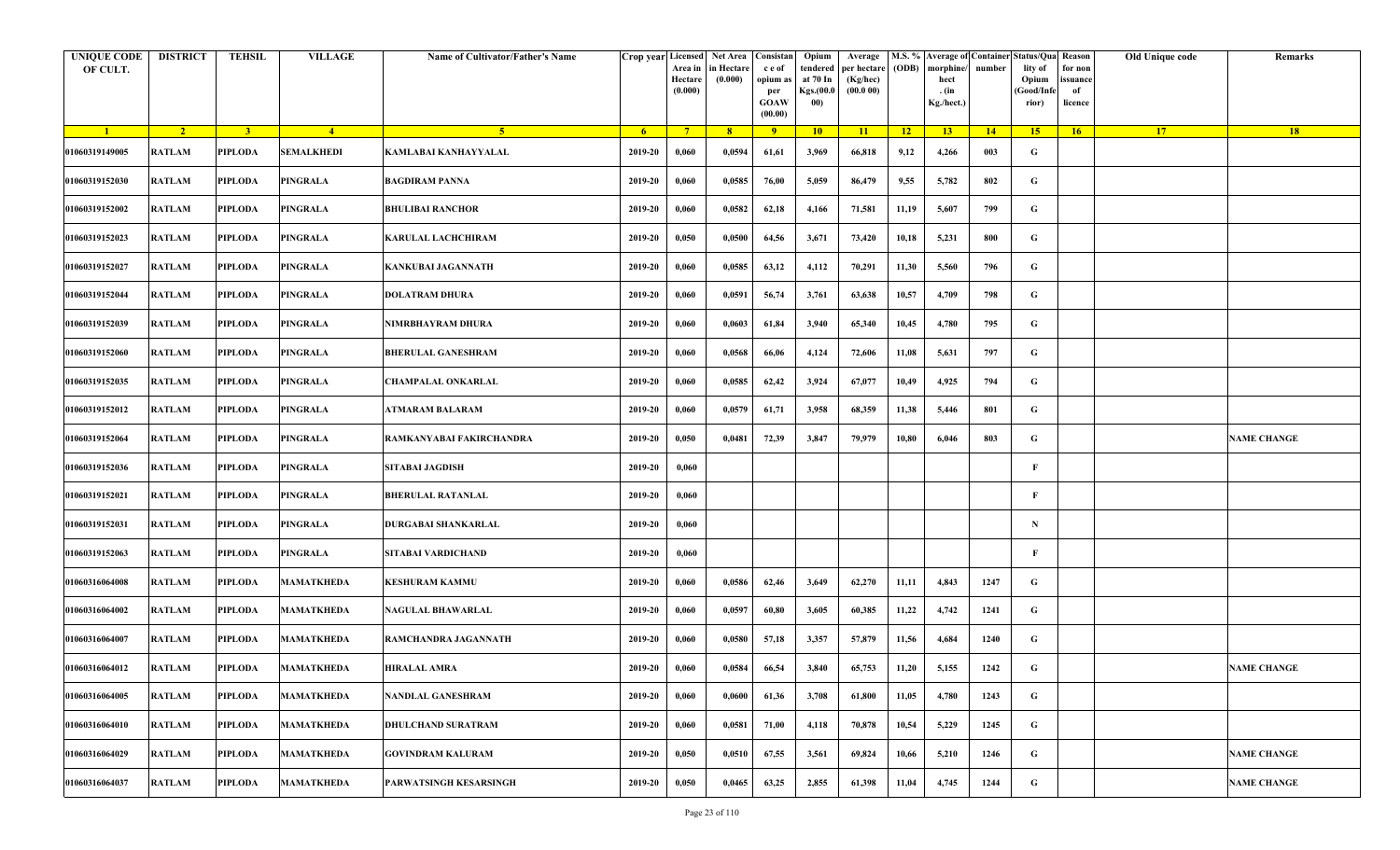| <b>UNIQUE CODE</b><br>OF CULT. | <b>DISTRICT</b> | <b>TEHSIL</b>  | <b>VILLAGE</b>                    | Name of Cultivator/Father's Name           |         | Area in<br>Hectare<br>(0.000) | Crop year Licensed Net Area Consistan<br>in Hectare<br>(0.000) | c e of<br>opium as<br>per<br><b>GOAW</b><br>(00.00) | Opium<br>tendered<br>at 70 In<br>Kgs.(00.0<br>00) | Average<br>per hectare<br>(Kg/hec)<br>(00.000) | (ODB) | M.S. % Average of Container Status/Qua Reason<br>morphine/<br>hect<br>. (in<br>Kg./hect.) | number | lity of<br>Opium<br>(Good/Infe<br>rior) | for non<br>ssuance<br>of<br>licence | Old Unique code | Remarks            |
|--------------------------------|-----------------|----------------|-----------------------------------|--------------------------------------------|---------|-------------------------------|----------------------------------------------------------------|-----------------------------------------------------|---------------------------------------------------|------------------------------------------------|-------|-------------------------------------------------------------------------------------------|--------|-----------------------------------------|-------------------------------------|-----------------|--------------------|
| $\blacksquare$                 | $\sqrt{2}$      | 3 <sup>1</sup> | $-4$                              | 5 <sup>1</sup>                             | $-6$    | $7^{\circ}$                   | 8 <sup>°</sup>                                                 | $\overline{9}$                                      | 10                                                | 11                                             | $-12$ | 13                                                                                        | 14     | 15                                      | 16                                  | <b>17</b>       | 18                 |
| 01060319159020                 | <b>RATLAM</b>   | <b>PIPLODA</b> | <b>KANCHANKHEDI</b>               | <b>RANCHOD DHANNA</b>                      | 2019-20 | 0,060                         | 0,0604                                                         | 65,40                                               | 3,943                                             | 65,281                                         | 10,93 | 4,994                                                                                     | 1850   | G                                       |                                     |                 |                    |
| 01060319159002                 | <b>RATLAM</b>   | <b>PIPLODA</b> | <b>KANCHANKHEDI</b>               | <b>BHAWARLAL MANGILAL</b>                  | 2019-20 | 0,050                         | 0,0500                                                         | 67,83                                               | 3,353                                             | 67,060                                         | 11,59 | 5,440                                                                                     | 1851   | G                                       |                                     |                 |                    |
| 01060319156067                 | <b>RATLAM</b>   | PIPLODA        | <b>KANCHANKHEDI</b>               | RAMESHCHANDRA NAGU                         | 2019-20 | 0,060                         |                                                                |                                                     |                                                   |                                                |       |                                                                                           |        | $\mathbf{F}$                            |                                     |                 |                    |
| 01060319159001                 | <b>RATLAM</b>   | <b>PIPLODA</b> | <b>KANCHANKHEDI</b>               | <b>GANESHRAM DEVRAM</b>                    | 2019-20 | 0,060                         |                                                                |                                                     |                                                   |                                                |       |                                                                                           |        | F                                       |                                     |                 |                    |
| 01060319169001                 | RATLAM          | PIPLODA        | <b>BADODASHERPUR</b>              | <b>BHAWARSINGH SHAMBHUSINGH</b>            | 2019-20 | 0,050                         | 0,0176                                                         | 66,10                                               | 1,190                                             | 67,614                                         | 10,29 | 4,869                                                                                     | 1249   | G                                       |                                     |                 |                    |
| 01060319169013                 | <b>RATLAM</b>   | <b>PIPLODA</b> | <b>BADODASHERPUR</b>              | <b>BHERULAL AMBARAM</b>                    | 2019-20 | 0,050                         | 0,0493                                                         | 64,84                                               | 3,566                                             | 72,333                                         | 10,67 | 5,403                                                                                     | 1250   | G                                       |                                     |                 | <b>NAME CHANGE</b> |
| 01060319169005                 | <b>RATLAM</b>   | <b>PIPLODA</b> | <b>BADODASHERPUR</b>              | <b>ISHWARKUWAR NATHUSINGH</b>              | 2019-20 | 0,050                         | 0,0496                                                         | 59,06                                               | 2,852                                             | 57,500                                         | 10,72 | 4,314                                                                                     | 1248   | G                                       |                                     |                 | <b>NAME CHANGE</b> |
| 01060319174016                 | <b>RATLAM</b>   | <b>PIPLODA</b> | <b>AYANA</b>                      | <b>BAJESINGH SAJJANSINGH</b>               | 2019-20 | 0,060                         | 0,0609                                                         | 65,52                                               | 4,109                                             | 67,471                                         | 10,97 | 5,181                                                                                     | 1597   | G                                       |                                     |                 |                    |
| 01060319174012                 | <b>RATLAM</b>   | <b>PIPLODA</b> | <b>AYANA</b>                      | PRATAPSINGH SAJJANSINGH                    | 2019-20 | 0,060                         |                                                                |                                                     |                                                   |                                                |       |                                                                                           |        | F                                       |                                     |                 |                    |
| 01060319177004                 | <b>RATLAM</b>   | PIPLODA        | <b>BARAKHEDA</b>                  | <b>BHANWARSINGH LALSINGH</b>               | 2019-20 | 0,060                         | 0,0621                                                         | 56,66                                               | 3,861                                             | 62,174                                         | 10,41 | 4,531                                                                                     | 1852   | G                                       |                                     |                 |                    |
| 01060319177002                 | <b>RATLAM</b>   | <b>PIPLODA</b> | <b>BARAKHEDA</b>                  | <b>SAGARBAI LALSINGH</b>                   | 2019-20 | 0,060                         | 0,0610                                                         | 60,47                                               | 3,991                                             | 65,426                                         | 11,23 | 5,143                                                                                     | 1853   | G                                       |                                     |                 |                    |
| 01060319172025                 | <b>RATLAM</b>   | PIPLODA        | <b>BORKHEDA</b>                   | <b>MANGHILAL RAMNARAYAN</b>                | 2019-20 | 0,060                         | 0,0612                                                         | 59,44                                               | 3,711                                             | 60,637                                         | 11,09 | 4,707                                                                                     | 026    | G                                       |                                     |                 |                    |
| 01060319172011                 | <b>RATLAM</b>   | <b>PIPLODA</b> | <b>BORKHEDA</b>                   | <b>GENDKUWAR NARAYANSINGH</b>              | 2019-20 | 0,060                         |                                                                |                                                     |                                                   |                                                |       |                                                                                           |        | $\mathbf N$                             | 08                                  |                 |                    |
| 01060319172028                 | RATLAM          | PIPLODA        | <b>BORKHEDA</b>                   | <b>RAMLAL NANDAJI</b>                      | 2019-20 | 0,060                         | 0,0614                                                         | 59,45                                               | 3,397                                             | 55,326                                         | 12,43 | 4,814                                                                                     | 025    | G                                       |                                     |                 |                    |
| 01060319172006                 | RATLAM          | <b>PIPLODA</b> | <b>BORKHEDA</b>                   | <b>MANGALRAM RAMNARAYAN</b>                | 2019-20 | 0,050                         | 0,0484                                                         | 63,64                                               | 2,891                                             | 59,731                                         | 9,66  | 4,039                                                                                     | 027    | G                                       | 04                                  |                 | <b>NAME CHANGE</b> |
| 01060319171002                 | <b>RATLAM</b>   | PIPLODA        | <b>HATNARA</b>                    | RATANLAL BHUWAN ALIS BHUWANIRAM            | 2019-20 | 0,060                         | 0,0599                                                         | 63,79                                               | 3,800                                             | 63,439                                         | 10,14 | 4,503                                                                                     | 002    | G                                       |                                     |                 |                    |
| 01060319171010                 | <b>RATLAM</b>   | <b>PIPLODA</b> | <b>HATNARA</b>                    | MOHANLAL MAINABAI MANIRAM                  | 2019-20 | 0,060                         | 0,0600                                                         | 54,43                                               | 3,460                                             | 57,667                                         | 11,68 | 4,715                                                                                     | 001    | G                                       |                                     |                 |                    |
| 01060319170001                 | <b>RATLAM</b>   | <b>PIPLODA</b> |                                   | HATNARAKUSHALGAD RADHESHYAM NARSINGH       | 2019-20 | 0,060                         | 0,0600                                                         | 71,61                                               | 4,501                                             | 75,017                                         | 10,81 | 5,677                                                                                     | 1163   | G                                       |                                     |                 |                    |
| 01060319170004                 | RATLAM          | PIPLODA        |                                   | HATNARAKUSHALGAD YASINKHAN MOHAMMAD        | 2019-20 | 0,060                         | 0,0594                                                         | 61,40                                               | 3,693                                             | 62,172                                         | 12,07 | 5,253                                                                                     | 1159   | G                                       |                                     |                 |                    |
| 01060319170005                 | <b>RATLAM</b>   | <b>PIPLODA</b> | HATNARAKUSHALGAD MANGILAL HIRALAL |                                            | 2019-20 | 0,060                         | 0,0604                                                         | 67,33                                               | 4,165                                             | 68,957                                         | 11,24 | 5,425                                                                                     | 1161   | $\mathbf G$                             |                                     |                 |                    |
| 01060319170007                 | RATLAM          | <b>PIPLODA</b> |                                   | HATNARAKUSHALGAD SHIVNAYARAN RAMCHAND      | 2019-20 | 0,060                         | 0,0591                                                         | 59,56                                               | 3,608                                             | 61,049                                         | 12,04 | 5,145                                                                                     | 1160   | G                                       |                                     |                 |                    |
| 01060319170003                 | RATLAM          | <b>PIPLODA</b> |                                   | HATNARAKUSHALGAD RAZZAQ MOHAMMAD HAFIZKHAN | 2019-20 | 0,050                         | 0,0503                                                         | 68,48                                               | 3,395                                             | 67,495                                         | 11,05 | 5,220                                                                                     | 1162   | G                                       |                                     |                 | <b>NAME CHANGE</b> |
| 01060319162009                 | RATLAM          | <b>PIPLODA</b> | <b>KAMLAKHEDA</b>                 | <b>KANKUBAI NANDA</b>                      | 2019-20 | 0,060                         | 0,0533                                                         | 62,50                                               | 3,536                                             | 66,341                                         | 11,73 | 5,447                                                                                     | 1197   | G                                       |                                     |                 |                    |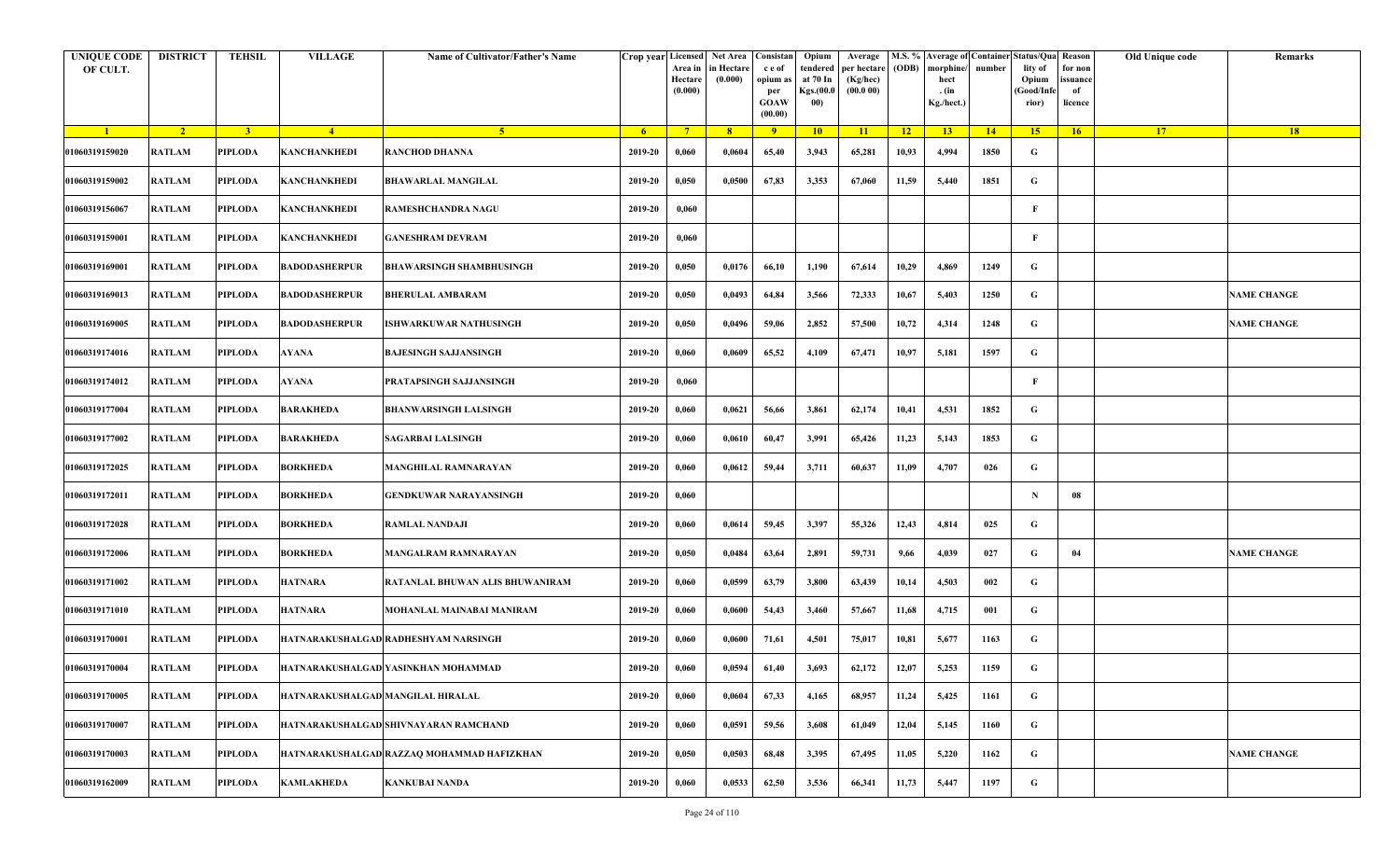| <b>UNIQUE CODE</b><br>OF CULT. | <b>DISTRICT</b> | <b>TEHSIL</b>  | <b>VILLAGE</b>  | Name of Cultivator/Father's Name |         | Crop year Licensed<br>Area in<br>Hectare<br>(0.000) | Net Area   Consistan<br>in Hectare<br>(0.000) | c e of<br>opium as<br>per<br><b>GOAW</b><br>(00.00) | Opium<br>tendered<br>at 70 In<br>Kgs.(00.0<br>00) | Average<br>per hectare<br>(Kg/hec)<br>(00.000) | (ODB)    | M.S. % Average of Container Status/Qua Reason<br>morphine/<br>hect<br>. (in<br>Kg./hect.) | number | lity of<br>Opium<br>(Good/Infe<br>rior) | for non<br>ssuance<br>of<br>licence | Old Unique code | Remarks            |
|--------------------------------|-----------------|----------------|-----------------|----------------------------------|---------|-----------------------------------------------------|-----------------------------------------------|-----------------------------------------------------|---------------------------------------------------|------------------------------------------------|----------|-------------------------------------------------------------------------------------------|--------|-----------------------------------------|-------------------------------------|-----------------|--------------------|
| $\blacksquare$                 | $\sqrt{2}$      | 3 <sup>1</sup> | $-4$            | 5 <sup>1</sup>                   | $-6$    | $7^{\circ}$                                         | 8 <sup>°</sup>                                | $\overline{9}$                                      | 10                                                | 11                                             | $-12$    | 13                                                                                        | 14     | 15                                      | 16                                  | <b>17</b>       | <b>18</b>          |
| 01060319160003                 | <b>RATLAM</b>   | <b>PIPLODA</b> | <b>MACHUN</b>   | <b>CHOGALAL PREMCHANDRA</b>      | 2019-20 | 0,060                                               | 0,0600                                        | 65,29                                               | 4,337                                             | 72,283                                         | 10,63    | 5,379                                                                                     | 2021   | G                                       |                                     |                 |                    |
| 01060319160016                 | <b>RATLAM</b>   | <b>PIPLODA</b> | <b>MACHUN</b>   | PUNAMCHAND PREMCHAND             | 2019-20 | 0,060                                               | 0,0600                                        | 60,99                                               | 3,389                                             | 56,483                                         | 10,71    | 4,235                                                                                     | 2020   | G                                       |                                     |                 |                    |
| 01060319160014                 | <b>RATLAM</b>   | PIPLODA        | <b>MACHUN</b>   | <b>JAMNALAL JAGANNATH</b>        | 2019-20 | 0,060                                               | 0,0580                                        | 52,76                                               | 3,264                                             | 56,276                                         | 9,34     | 3,679                                                                                     | 2019   | G                                       | 04                                  |                 |                    |
| 01060319165010                 | <b>RATLAM</b>   | <b>PIPLODA</b> | <b>NANDLETA</b> | GENDALAL RADHAKISHAN             | 2019-20 | 0,060                                               | 0,0607                                        | 76,56                                               | 4,933                                             | 81,269                                         | $0,\!00$ | 0,000                                                                                     | 1742   | -1                                      | 04                                  |                 |                    |
| 01060319165020                 | RATLAM          | PIPLODA        | <b>NANDLETA</b> | <b>BHAGUBAI RAMKISHAN</b>        | 2019-20 | 0,060                                               | 0,0588                                        | 63,12                                               | 3,787                                             | 64,405                                         | 10,01    | 4,513                                                                                     | 1740   | G                                       |                                     |                 |                    |
| 01060319165008                 | <b>RATLAM</b>   | <b>PIPLODA</b> | <b>NANDLETA</b> | <b>SHANTILAL RAMLAL</b>          | 2019-20 | 0,050                                               | 0,0516                                        | 54,15                                               | 2,568                                             | 49,767                                         | 11,63    | 4,052                                                                                     | 1741   | G                                       | 04                                  |                 | <b>NAME CHANGE</b> |
| 01060319165019                 | <b>RATLAM</b>   | PIPLODA        | <b>NANDLETA</b> | <b>LALSINGH PUNA</b>             | 2019-20 | 0,050                                               |                                               |                                                     |                                                   |                                                |          |                                                                                           |        | $\mathbf N$                             |                                     |                 | <b>NAME CHANGE</b> |
| 01060319166018                 | <b>RATLAM</b>   | <b>PIPLODA</b> | <b>SHERPUR</b>  | SAMPATBAI DHANNA                 | 2019-20 | 0,060                                               | 0,0605                                        | 49,54                                               | 3,064                                             | 50,645                                         | 12,31    | 4,365                                                                                     | 1196   | G                                       |                                     |                 |                    |
| 01060319157032                 | <b>RATLAM</b>   | <b>PIPLODA</b> | <b>SOHANGAD</b> | <b>GANGARAM DUNGAJI</b>          | 2019-20 | 0,060                                               | 0,0593                                        | 58,73                                               | 3,750                                             | 63,238                                         | 10,25    | 4,538                                                                                     | 220    | G                                       |                                     |                 |                    |
| 01060319157037                 | <b>RATLAM</b>   | PIPLODA        | <b>SOHANGAD</b> | <b>BHAWARKUWAR SHAMBHUSINGH</b>  | 2019-20 | 0,050                                               | 0,0488                                        | 60,15                                               | 3,257                                             | 66,742                                         | 10,97    | 5,125                                                                                     | 219    | G                                       |                                     |                 | <b>NAME CHANGE</b> |
| 01060319157015                 | <b>RATLAM</b>   | <b>PIPLODA</b> | <b>SOHANGAD</b> | SHIVNARAYAN MOHANLAL             | 2019-20 | 0,060                                               | 0,0598                                        | 62,40                                               | 4,020                                             | 67,224                                         | 11,03    | 5,191                                                                                     | 218    | G                                       |                                     | 01060208044067  |                    |
| 01060319161003                 | <b>RATLAM</b>   | PIPLODA        | <b>AAKTWASA</b> | <b>GOPAL PUROSHOTTAM</b>         | 2019-20 | 0,050                                               | 0,0513                                        | 60,94                                               | 3,247                                             | 63,294                                         | 12,03    | 5,330                                                                                     | 1368   | G                                       |                                     |                 | <b>NAME CHANGE</b> |
| 01060316074032                 | <b>RATLAM</b>   | <b>JAORA</b>   | PIPLIYAJODHA    | <b>MOHANLAL DEVRAM</b>           | 2019-20 | 0,060                                               | 0,0605                                        | 65,14                                               | 4,271                                             | 70,595                                         | 9,33     | 4,611                                                                                     | 2082   | G                                       |                                     |                 |                    |
| 01060316074008                 | RATLAM          | <b>JAORA</b>   | PIPLIYAJODHA    | DEVILAL NATHULAL                 | 2019-20 | 0,060                                               | 0,0588                                        | 59,20                                               | 4,000                                             | 68,027                                         | 10,63    | 5,062                                                                                     | 2074   | G                                       |                                     |                 |                    |
| 01060316074012                 | RATLAM          | <b>JAORA</b>   | PIPLIYAJODHA    | NATHULAL KANWARLAL               | 2019-20 | 0,060                                               | 0,0600                                        | 63,14                                               | 3,725                                             | 62,083                                         | 9,77     | 4,246                                                                                     | 2081   | G                                       |                                     |                 |                    |
| 01060316074002                 | RATLAM          | <b>JAORA</b>   | PIPLIYAJODHA    | DAYARAM RAMCHANDRA               | 2019-20 | 0,060                                               | 0,0598                                        | 65,85                                               | 3,951                                             | 66,070                                         | 9,86     | 4,560                                                                                     | 2075   | G                                       |                                     |                 |                    |
| 01060316074057                 | <b>RATLAM</b>   | <b>JAORA</b>   | PIPLIYAJODHA    | SHIVNARAYAN JHAMAKLAL            | 2019-20 | 0,100                                               | 0,0951                                        | 66,42                                               | 6,614                                             | 69,548                                         | 9,70     | 4,722                                                                                     | 2078   | G                                       |                                     |                 |                    |
| 01060316074055                 | <b>RATLAM</b>   | <b>JAORA</b>   | PIPLIYAJODHA    | <b>OMPRAKASH RUGHNATH</b>        | 2019-20 | 0,060                                               | 0,0590                                        | 60,70                                               | 3,781                                             | 64,085                                         | 10,59    | 4,750                                                                                     | 2076   | G                                       |                                     |                 |                    |
| 01060316074018                 | RATLAM          | <b>JAORA</b>   | PIPLIYAJODHA    | <b>RAMDAYAL RAJARAM</b>          | 2019-20 | 0,060                                               | 0,0598                                        | 70,65                                               | 3,946                                             | 65,987                                         | 9,31     | 4,301                                                                                     | 2079   | G                                       |                                     |                 |                    |
| 01060316074009                 | <b>RATLAM</b>   | <b>JAORA</b>   | PIPLIYAJODHA    | SHANKARLAL DULICHAND             | 2019-20 | 0,060                                               | 0,0583                                        | 60,46                                               | 3,429                                             | 58,816                                         | 9,92     | 4,084                                                                                     | 2080   | $\mathbf G$                             | 04                                  |                 |                    |
| 01060316074031                 | <b>RATLAM</b>   | <b>JAORA</b>   | PIPLIYAJODHA    | KISHORSINGH JUJHARSINGH          | 2019-20 | 0,060                                               | 0,0609                                        | 66,22                                               | 3,822                                             | 62,759                                         | 9,26     | 4,068                                                                                     | 2073   | G                                       | 04                                  |                 |                    |
| 01060316074065                 | RATLAM          | <b>JAORA</b>   | PIPLIYAJODHA    | <b>SUNDARBAI KACHRU</b>          | 2019-20 | 0,060                                               | 0,0598                                        | 47,57                                               | 2,222                                             | 37,157                                         | 9,19     | 2,391                                                                                     | 2070   | G                                       | 04                                  |                 |                    |
| 01060316074039                 | RATLAM          | <b>JAORA</b>   | PIPLIYAJODHA    | <b>DEVRAM NAGURAM</b>            | 2019-20 | 0,060                                               | 0,0594                                        | 72,02                                               | 4,259                                             | 71,700                                         | 9,51     | 4,774                                                                                     | 2083   | G                                       |                                     |                 |                    |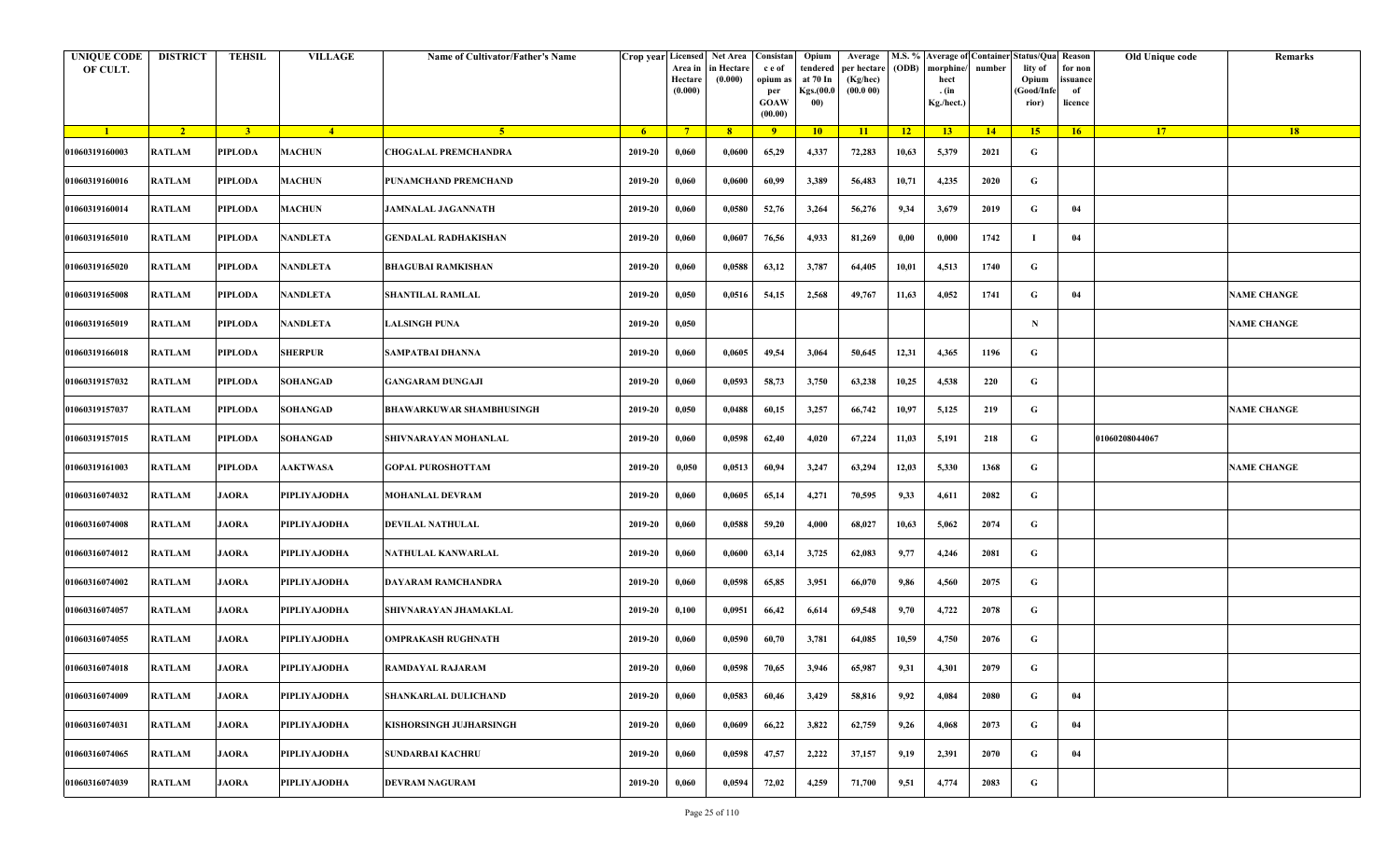| <b>UNIQUE CODE</b><br>OF CULT. | <b>DISTRICT</b> | <b>TEHSIL</b>           | <b>VILLAGE</b>     | Name of Cultivator/Father's Name | Crop year Licensed | Area in<br>Hectare<br>(0.000) | <b>Net Area</b><br>in Hectare<br>(0.000) | Consistan<br>c e of<br>opium as<br>per<br><b>GOAW</b><br>(00.00) | Opium<br>tendered<br>at 70 In<br>Kgs.(00.0<br>00) | Average<br>per hectare<br>(Kg/hec)<br>(00.000) | M.S. %<br>(ODB) | morphine<br>hect<br>. (in<br>Kg./hect.) | number | <b>Average of Container Status/Qua</b><br>lity of<br>Opium<br>Good/Infe<br>rior) | Reason<br>for non<br>issuance<br>of<br>licence | Old Unique code | Remarks            |
|--------------------------------|-----------------|-------------------------|--------------------|----------------------------------|--------------------|-------------------------------|------------------------------------------|------------------------------------------------------------------|---------------------------------------------------|------------------------------------------------|-----------------|-----------------------------------------|--------|----------------------------------------------------------------------------------|------------------------------------------------|-----------------|--------------------|
| $\blacksquare$                 | $\sqrt{2}$      | $\overline{\mathbf{3}}$ | $-4$               | 5 <sup>1</sup>                   | 6 <sup>6</sup>     | $7^{\circ}$                   | 8                                        | $\overline{9}$                                                   | 10                                                | 11                                             | 12              | 13                                      | 14     | 15 <sup>2</sup>                                                                  | 16                                             | 17              | 18                 |
| 01060316074015                 | <b>RATLAM</b>   | <b>JAORA</b>            | PIPLIYAJODHA       | CHANDRAKALABAI AMBARAM           | 2019-20            | 0,050                         | 0,0502                                   | 60,44                                                            | 3,290                                             | 65,538                                         | 9,71            | 4,454                                   | 2071   | G                                                                                |                                                |                 |                    |
| 01060316074049                 | <b>RATLAM</b>   | <b>JAORA</b>            | PIPLIYAJODHA       | <b>KAMLABAI UDERAM</b>           | 2019-20            | 0,050                         | 0,0495                                   | 61,23                                                            | 2,948                                             | 59,556                                         | 10,34           | 4,310                                   | 2072   | G                                                                                |                                                |                 |                    |
| 01060316074005                 | <b>RATLAM</b>   | <b>JAORA</b>            | PIPLIYAJODHA       | RAMDAYAL SHOBHARAM               | 2019-20            | 0,050                         | 0,0485                                   | 66,61                                                            | 3,502                                             | 72,206                                         | 9,79            | 4,948                                   | 2077   | G                                                                                |                                                |                 | <b>NAME CHANGE</b> |
| 01060316074040                 | <b>RATLAM</b>   | <b>JAORA</b>            | PIPLIYAJODHA       | <b>SAMPATBAI DEVRAM</b>          | 2019-20            | 0,050                         | 0,0486                                   | 51,65                                                            | 2,583                                             | 53,148                                         | 10,49           | 3,902                                   | 2068   | G                                                                                | 04                                             |                 | <b>NAME CHANGE</b> |
| 01060316074067                 | <b>RATLAM</b>   | <b>JAORA</b>            | PIPLIYAJODHA       | RAMESHWAR LAXMAN                 | 2019-20            | 0,050                         | 0,0510                                   | 57,01                                                            | 2,989                                             | 58,608                                         | 10,09           | 4,139                                   | 2069   | G                                                                                | 04                                             |                 | <b>NAME CHANGE</b> |
| 01060316074081                 | <b>RATLAM</b>   | <b>JAORA</b>            | PIPLIYAJODHA       | <b>RAJUBAI ASHOK</b>             | 2019-20            | 0,060                         | 0,0576                                   | 76,15                                                            | 4,525                                             | 78,559                                         | 9,51            | 5,230                                   | 2084   | $\mathbf G$                                                                      |                                                | 01050210017021  |                    |
| 01060316079001                 | RATLAM          | <b>JAORA</b>            | HANUMANTIYA        | MANGILAL RAMNARAYAN              | 2019-20            | 0,060                         | 0,0616                                   | 66,70                                                            | 4,469                                             | 72,549                                         | 10,01           | 5,083                                   | 2113   | G                                                                                |                                                |                 |                    |
| 01060316079006                 | <b>RATLAM</b>   | <b>JAORA</b>            | <b>HANUMANTIYA</b> | LAXMINARAYAN KISHANLAL           | 2019-20            | 0,060                         | 0,0606                                   | 63,90                                                            | 4,126                                             | 68,086                                         | 11,47           | 5,467                                   | 2114   | G                                                                                |                                                |                 |                    |
| 01060316079007                 | <b>RATLAM</b>   | <b>JAORA</b>            | HANUMANTIYA        | <b>BADRILAL BHERULAL</b>         | 2019-20            | 0,060                         | 0,0602                                   | 67,23                                                            | 4,216                                             | 70,033                                         | 10,53           | 5,162                                   | 2117   | G                                                                                |                                                |                 |                    |
| 01060316079015                 | <b>RATLAM</b>   | <b>JAORA</b>            | <b>HANUMANTIYA</b> | SAMPATBAI BAGDIRAM               | 2019-20            | 0,060                         | 0,0609                                   | 63,62                                                            | 4,044                                             | 66,404                                         | 10,47           | 4,867                                   | 2109   | G                                                                                |                                                |                 |                    |
| 01060316079022                 | <b>RATLAM</b>   | <b>JAORA</b>            | <b>HANUMANTIYA</b> | SHRIRAM RAMKISHAN                | 2019-20            | 0,060                         | 0,0600                                   | 56,04                                                            | 3,555                                             | 59,250                                         | 10,85           | 4,499                                   | 2106   | G                                                                                |                                                |                 |                    |
| 01060316079024                 | <b>RATLAM</b>   | <b>JAORA</b>            | <b>HANUMANTIYA</b> | PARWATIBAI GOVINDRAM             | 2019-20            | 0,060                         | 0,0600                                   | 55,36                                                            | 3,385                                             | 56,417                                         | 12,21           | 4,822                                   | 2101   | G                                                                                |                                                |                 |                    |
| 01060316079025                 | <b>RATLAM</b>   | <b>JAORA</b>            | <b>HANUMANTIYA</b> | <b>RAMLAL DHANNA</b>             | 2019-20            | 0,050                         | 0,0500                                   | 65,59                                                            | 3,411                                             | 68,220                                         | 11,02           | 5,262                                   | 2118   | G                                                                                |                                                |                 | <b>NAME CHANGE</b> |
| 01060316079041                 | <b>RATLAM</b>   | <b>JAORA</b>            | <b>HANUMANTIYA</b> | <b>BALARAM GANESHRAM</b>         | 2019-20            | 0,060                         | 0,0614                                   | 63,71                                                            | 3,959                                             | 64,479                                         | 9,95            | 4,491                                   | 2112   | G                                                                                | 01                                             |                 |                    |
| 01060316079010                 | <b>RATLAM</b>   | <b>JAORA</b>            | <b>HANUMANTIYA</b> | <b>RADHESHYAM BALU</b>           | 2019-20            | 0,060                         | 0,0605                                   | 69,08                                                            | 4,342                                             | 71,769                                         | 9,22            | 4,632                                   | 2123   | G                                                                                |                                                |                 |                    |
| 01060316079038                 | <b>RATLAM</b>   | <b>JAORA</b>            | HANUMANTIYA        | <b>BANKATLAL KISHANLAL</b>       | 2019-20            | 0,060                         | 0,0588                                   | 59,67                                                            | 3,717                                             | 63,214                                         | 10,88           | 4,814                                   | 2111   | G                                                                                |                                                |                 |                    |
| 01060316079029                 | <b>RATLAM</b>   | <b>JAORA</b>            | <b>HANUMANTIYA</b> | <b>BIHARILAL BHUWANJI</b>        | 2019-20            | 0,060                         | 0,0622                                   | 52,32                                                            | 3,453                                             | 55,514                                         | 12,04           | 4,679                                   | 2105   | G                                                                                |                                                |                 |                    |
| 01060316079023                 | <b>RATLAM</b>   | <b>JAORA</b>            | <b>HANUMANTIYA</b> | <b>GITABAI MADHULAL</b>          | 2019-20            | 0,060                         | 0,0608                                   | 70,04                                                            | 4,332                                             | 71,250                                         | 10,84           | 5,407                                   | 2122   | G                                                                                |                                                |                 |                    |
| 01060316079043                 | <b>RATLAM</b>   | <b>JAORA</b>            | <b>HANUMANTIYA</b> | <b>GOPILAL BIHARILAL</b>         | 2019-20            | 0,060                         | 0,0601                                   | 60,71                                                            | 3,729                                             | 62,047                                         | 12,30           | 5,343                                   | 2116   | G                                                                                |                                                |                 |                    |
| 01060316079042                 | <b>RATLAM</b>   | <b>JAORA</b>            | <b>HANUMANTIYA</b> | <b>RAMLAL GOVINDRAM</b>          | 2019-20            | 0,060                         | 0,0590                                   | 69,69                                                            | 4,400                                             | 74,576                                         | 10,22           | 5,336                                   | 2124   | $\mathbf G$                                                                      |                                                |                 |                    |
| 01060316079014                 | <b>RATLAM</b>   | <b>JAORA</b>            | <b>HANUMANTIYA</b> | RADHESHYAM PRABHULAL             | 2019-20            | 0,060                         | 0,0592                                   | 65,58                                                            | 4,010                                             | 67,736                                         | 10,73           | 5,087                                   | 2121   | G                                                                                |                                                |                 |                    |
| 01060316079027                 | <b>RATLAM</b>   | <b>JAORA</b>            | <b>HANUMANTIYA</b> | <b>RADHESHYAM GOVINDRAM</b>      | 2019-20            | 0,060                         | 0,0612                                   | 58,63                                                            | 3,593                                             | 58,709                                         | 10,66           | 4,381                                   | 2104   | G                                                                                |                                                |                 |                    |
| 01060316079018                 | <b>RATLAM</b>   | <b>JAORA</b>            | <b>HANUMANTIYA</b> | <b>KESHURAM HIRA</b>             | 2019-20            | 0,060                         | 0,0605                                   | 64,22                                                            | 3,862                                             | 63,835                                         | 10,40           | 4,648                                   | 2115   | G                                                                                |                                                |                 |                    |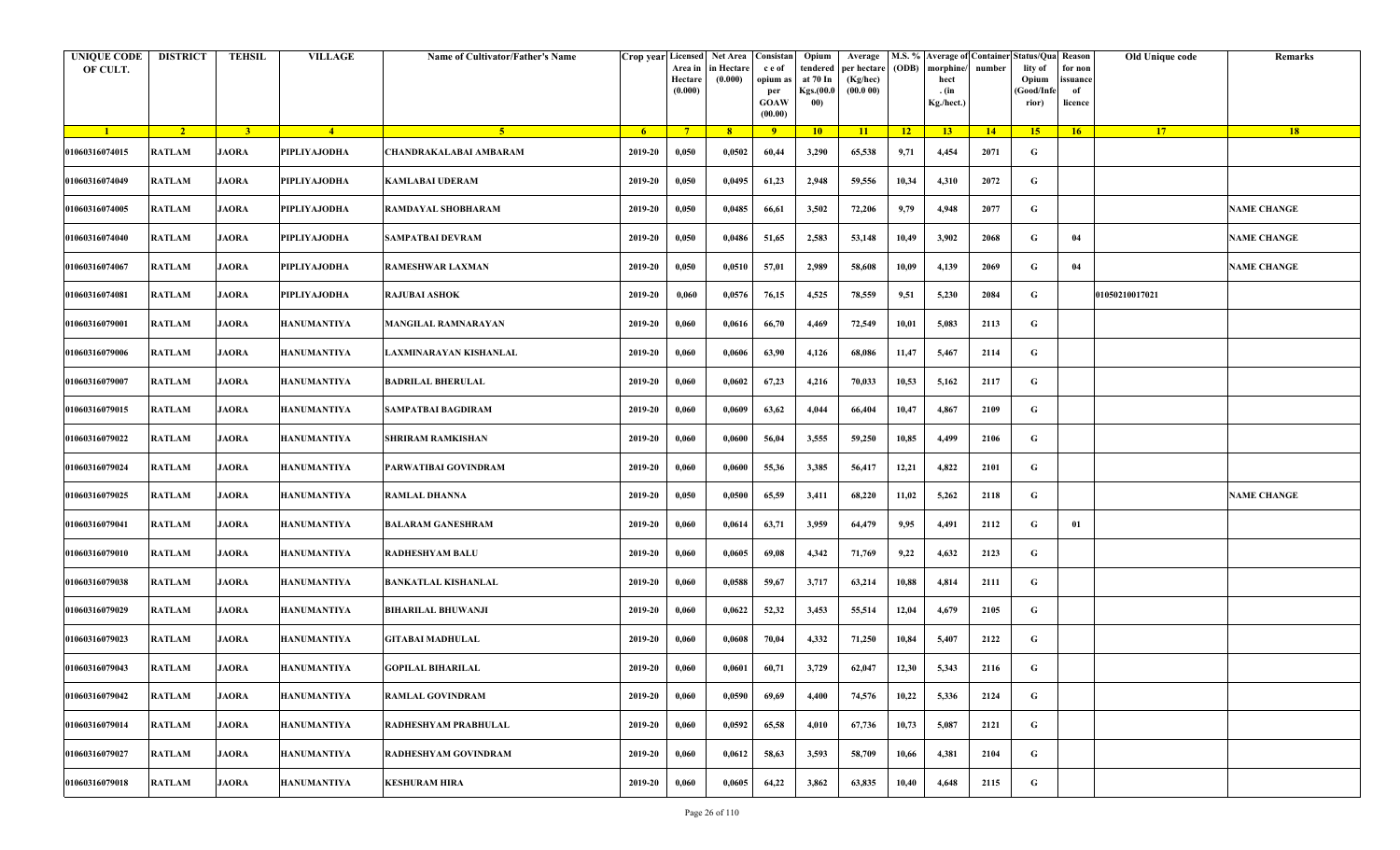| <b>UNIQUE CODE</b><br>OF CULT. | <b>DISTRICT</b> | <b>TEHSIL</b>  | <b>VILLAGE</b>     | Name of Cultivator/Father's Name |         | Crop year Licensed Net Area Consistan<br>Area in<br>Hectare<br>(0.000) | in Hectare<br>(0.000) | c e of<br>opium as<br>per<br><b>GOAW</b><br>(00.00) | Opium<br>tendered<br>at 70 In<br>Kgs.(00.0<br>00) | Average<br>per hectare<br>(Kg/hec)<br>(00.000) | (ODB) | M.S. % Average of Container Status/Qua Reason<br>morphine/<br>hect<br>. (in<br>Kg./hect.) | number | lity of<br>Opium<br>(Good/Infe<br>rior) | for non<br>ssuance<br>of<br>licence | Old Unique code | Remarks            |
|--------------------------------|-----------------|----------------|--------------------|----------------------------------|---------|------------------------------------------------------------------------|-----------------------|-----------------------------------------------------|---------------------------------------------------|------------------------------------------------|-------|-------------------------------------------------------------------------------------------|--------|-----------------------------------------|-------------------------------------|-----------------|--------------------|
| $\blacksquare$                 | $\sqrt{2}$      | 3 <sup>1</sup> | $-4$               | $-5$                             | $-6$    | $7^{\circ}$                                                            | 8 <sup>°</sup>        | 9                                                   | 10                                                | 11                                             | $-12$ | 13                                                                                        | 14     | 15                                      | 16                                  | <b>17</b>       | 18                 |
| 01060316079019                 | <b>RATLAM</b>   | <b>JAORA</b>   | <b>HANUMANTIYA</b> | <b>GANPATLAL RAMNARAYAN</b>      | 2019-20 | 0,060                                                                  | 0,0595                | 66,74                                               | 4,023                                             | 67,613                                         | 9,80  | 4,639                                                                                     | 2108   | G                                       |                                     |                 |                    |
| 01060316079033                 | RATLAM          | <b>JAORA</b>   | <b>HANUMANTIYA</b> | <b>BALUSINGH BHERUSINGH</b>      | 2019-20 | 0,060                                                                  | 0,0621                | 62,61                                               | 4,088                                             | 65,829                                         | 11,24 | 5,179                                                                                     | 2102   | G                                       |                                     |                 |                    |
| 01060316079035                 | <b>RATLAM</b>   | <b>JAORA</b>   | <b>HANUMANTIYA</b> | <b>BASANTIBAI GANGARAM</b>       | 2019-20 | 0,100                                                                  | 0,0968                | 58,72                                               | 6,375                                             | 65,857                                         | 11,58 | 5,339                                                                                     | 2103   | G                                       |                                     |                 |                    |
| 01060316079012                 | <b>RATLAM</b>   | <b>JAORA</b>   | <b>HANUMANTIYA</b> | <b>BHANWARLAL SURATRAM</b>       | 2019-20 | 0,060                                                                  | 0,0595                | 68,28                                               | 4,224                                             | 70,992                                         | 9,80  | 4,870                                                                                     | 2120   | G                                       |                                     |                 |                    |
| 01060316079005                 | RATLAM          | <b>JAORA</b>   | <b>HANUMANTIYA</b> | PYARIBAI RAMRATAN                | 2019-20 | 0,060                                                                  | 0,0608                | 54,91                                               | 3,287                                             | 54,063                                         | 7,81  | 2,955                                                                                     | 2100   |                                         | 04                                  |                 |                    |
| 01060316079036                 | <b>RATLAM</b>   | <b>JAORA</b>   | <b>HANUMANTIYA</b> | <b>KAMLABAI BAPULAL</b>          | 2019-20 | 0,050                                                                  | 0,0502                | 66,84                                               | 3,571                                             | 71,135                                         | 10,32 | 5,139                                                                                     | 2107   | G                                       |                                     |                 |                    |
| 01060316079008                 | <b>RATLAM</b>   | <b>JAORA</b>   | <b>HANUMANTIYA</b> | RAMCHANDRIBAI RAMRATAN           | 2019-20 | 0,050                                                                  | 0,0490                | 66,65                                               | 3,666                                             | 74,816                                         | 9,39  | 4,917                                                                                     | 2110   | G                                       |                                     |                 |                    |
| 01060316079017                 | <b>RATLAM</b>   | <b>JAORA</b>   | <b>HANUMANTIYA</b> | VIKRAMSINGH SAJJANSINGH          | 2019-20 | 0,050                                                                  |                       |                                                     |                                                   |                                                |       |                                                                                           |        | F                                       |                                     |                 | <b>NAME CHANGE</b> |
| 01060316079032                 | <b>RATLAM</b>   | <b>JAORA</b>   | <b>HANUMANTIYA</b> | LAXMINARAYAN SALAGRAM            | 2019-20 | 0,060                                                                  |                       |                                                     |                                                   |                                                |       |                                                                                           |        | F                                       |                                     |                 |                    |
| 01060316079020                 | <b>RATLAM</b>   | <b>JAORA</b>   | <b>HANUMANTIYA</b> | RAMESHWAR MANGILAL               | 2019-20 | 0,060                                                                  | 0,0288                | 61,52                                               | 1,802                                             | 62,569                                         | 10,89 | 4,769                                                                                     | 2119   | G                                       |                                     |                 |                    |
| 01060316108026                 | <b>RATLAM</b>   | <b>JAORA</b>   | THIKRIYA           | <b>MANGUBAI AMRA</b>             | 2019-20 | 0,060                                                                  | 0,0600                | 64,80                                               | 3,897                                             | 64,950                                         | 11,74 | 5,338                                                                                     | 184    | G                                       |                                     |                 |                    |
| 01060316108001                 | <b>RATLAM</b>   | <b>JAORA</b>   | THIKRIYA           | RADHESHYAM RATANLAL              | 2019-20 | 0,100                                                                  | 0,1015                | 60,60                                               | 6,103                                             | 60,128                                         | 12,05 | 5,072                                                                                     | 185    | G                                       |                                     |                 | <b>NAME CHANGE</b> |
| 01060316108002                 | <b>RATLAM</b>   | <b>JAORA</b>   | THIKRIYA           | <b>MATHURIBAI SAWA</b>           | 2019-20 | 0,100                                                                  | 0,0988                | 55,89                                               | 6,020                                             | 60,931                                         | 11,15 | 4,756                                                                                     | 180    | G                                       |                                     |                 |                    |
| 01060316108020                 | RATLAM          | <b>JAORA</b>   | THIKRIYA           | <b>BHUWANLAL RAMAJI</b>          | 2019-20 | 0,060                                                                  | 0,0628                | 58,90                                               | 3,643                                             | 58,010                                         | 11,80 | 4,792                                                                                     | 181    | G                                       |                                     |                 |                    |
| 01060316108007                 | RATLAM          | <b>JAORA</b>   | THIKRIYA           | <b>GITABAI MADANLAL</b>          | 2019-20 | 0,060                                                                  | 0,0557                | 65,09                                               | 3,403                                             | 61,095                                         | 11,91 | 5,094                                                                                     | 179    | G                                       |                                     |                 |                    |
| 01060316108010                 | RATLAM          | <b>JAORA</b>   | THIKRIYA           | DHELABAI KAMMALAL                | 2019-20 | 0,060                                                                  | 0,0600                | 63,85                                               | 4,032                                             | 67,200                                         | 11,15 | 5,245                                                                                     | 186    | G                                       |                                     |                 |                    |
| 01060316108012                 | <b>RATLAM</b>   | <b>JAORA</b>   | THIKRIYA           | <b>KARU RAMA</b>                 | 2019-20 | 0,060                                                                  | 0,0555                | 71,27                                               | 4,429                                             | 79,802                                         | 10,48 | 5,854                                                                                     | 189    | G                                       |                                     |                 |                    |
| 01060316108023                 | <b>RATLAM</b>   | <b>JAORA</b>   | THIKRIYA           | KISHANLAL MOTILAL                | 2019-20 | 0,060                                                                  | 0,0594                | 68,66                                               | 4,227                                             | 71,162                                         | 10,85 | 5,405                                                                                     | 191    | G                                       |                                     |                 |                    |
| 01060316108028                 | RATLAM          | <b>JAORA</b>   | THIKRIYA           | <b>MOHANSINGH RATANSINGH</b>     | 2019-20 | 0,060                                                                  | 0,0600                | 63,80                                               | 4,010                                             | 66,833                                         | 10,91 | 5,104                                                                                     | 190    | G                                       |                                     |                 |                    |
| 01060316108006                 | <b>RATLAM</b>   | <b>JAORA</b>   | <b>THIKRIYA</b>    | <b>KAMERIBAI BHAGWAN</b>         | 2019-20 | 0,060                                                                  | 0,0599                | 59,61                                               | 3,934                                             | 65,676                                         | 11,34 | 5,214                                                                                     | 182    | $\mathbf G$                             |                                     |                 |                    |
| 01060316108008                 | <b>RATLAM</b>   | <b>JAORA</b>   | THIKRIYA           | <b>MUNNALAL RAMCHANDRA</b>       | 2019-20 | 0,060                                                                  | 0,0604                | 69,87                                               | 4,272                                             | 70,728                                         | 11,36 | 5,624                                                                                     | 187    | G                                       |                                     |                 |                    |
| 01060316108021                 | <b>RATLAM</b>   | <b>JAORA</b>   | THIKRIYA           | <b>LILABAI KARU</b>              | 2019-20 | 0,050                                                                  | 0,0520                | 65,18                                               | 3,119                                             | 59,981                                         | 11,63 | 4,884                                                                                     | 188    | G                                       |                                     |                 |                    |
| 01060316108032                 | RATLAM          | <b>JAORA</b>   | THIKRIYA           | <b>RAMIBAI SAVARAM</b>           | 2019-20 | 0,060                                                                  |                       |                                                     |                                                   |                                                |       |                                                                                           |        | F                                       |                                     |                 |                    |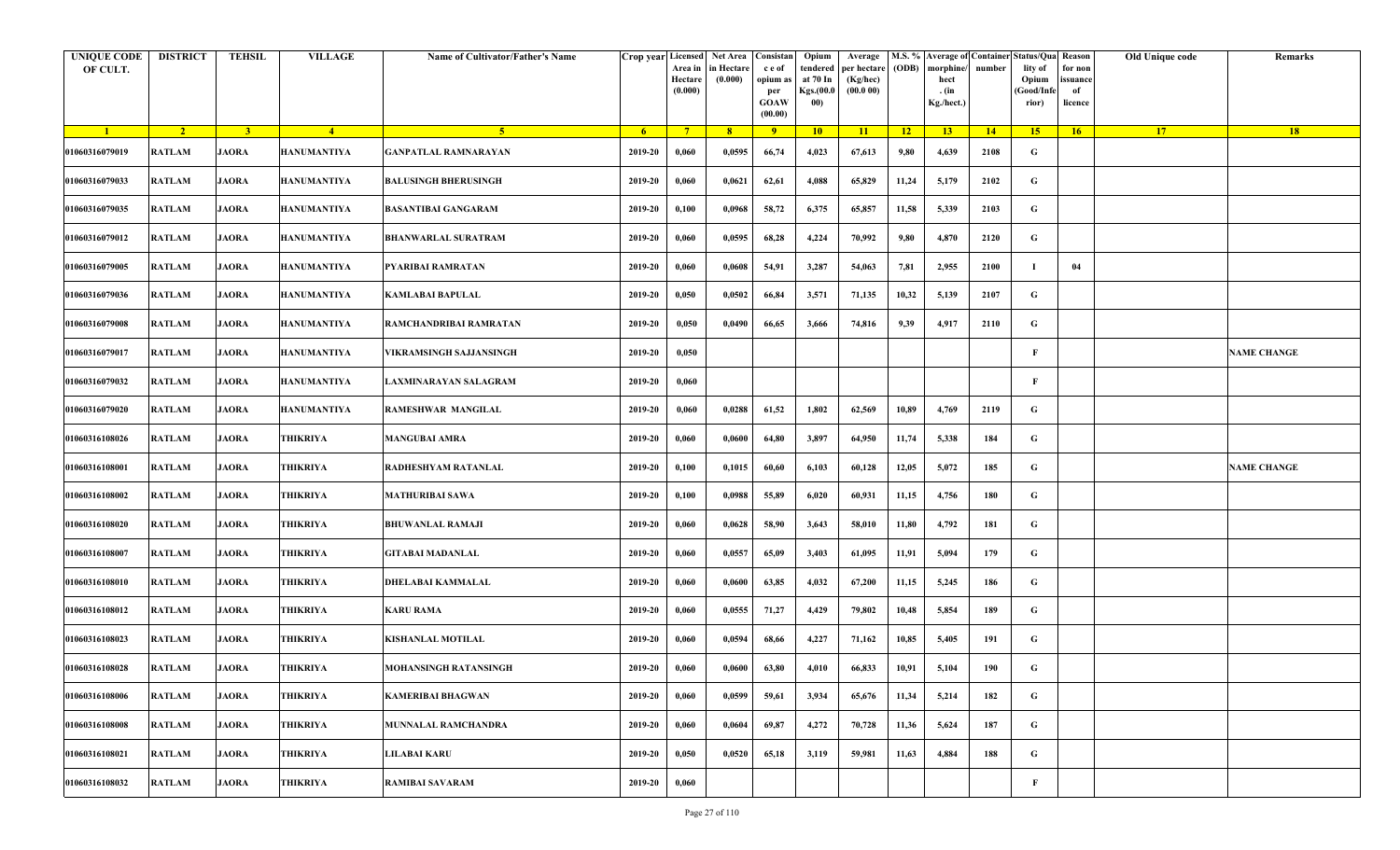| <b>UNIQUE CODE</b><br>OF CULT. | <b>DISTRICT</b> | <b>TEHSIL</b>           | <b>VILLAGE</b>  | Name of Cultivator/Father's Name | Crop year Licensed | Area in<br>Hectare<br>(0.000) | Net Area   Consistan<br>in Hectare<br>(0.000) | c e of<br>opium as<br>per<br><b>GOAW</b><br>(00.00) | Opium<br>tendered<br>at 70 In<br>Kgs.(00.0<br>00) | Average<br>per hectare<br>(Kg/hec)<br>(00.000) | (ODB) | M.S. % Average of Container Status/Qua Reason<br>morphine/<br>hect<br>. (in<br>Kg./hect.) | number | lity of<br>Opium<br>(Good/Infe<br>rior) | for non<br>issuance<br>of<br>licence | Old Unique code | Remarks            |
|--------------------------------|-----------------|-------------------------|-----------------|----------------------------------|--------------------|-------------------------------|-----------------------------------------------|-----------------------------------------------------|---------------------------------------------------|------------------------------------------------|-------|-------------------------------------------------------------------------------------------|--------|-----------------------------------------|--------------------------------------|-----------------|--------------------|
| $\blacksquare$                 | $\sqrt{2}$      | $\overline{\mathbf{3}}$ | $-4$            | $-5$                             | $6^{\circ}$        | $7^{\circ}$                   | 8 <sup>°</sup>                                | 9                                                   | 10                                                | 11                                             | $-12$ | 13                                                                                        | 14     | 15                                      | 16                                   | <b>17</b>       | <b>18</b>          |
| 01060316108003                 | <b>RATLAM</b>   | <b>JAORA</b>            | THIKRIYA        | <b>KALU LALA</b>                 | 2019-20            | 0,060                         |                                               |                                                     |                                                   |                                                |       |                                                                                           |        | F                                       |                                      |                 |                    |
| 01060316108027                 | <b>RATLAM</b>   | <b>JAORA</b>            | THIKRIYA        | <b>MANOHARSINGH BHERUSINGH</b>   | 2019-20            | 0,050                         | 0,0492                                        | 58,92                                               | 2,769                                             | 56,280                                         | 11,41 | 4,496                                                                                     | 183    | G                                       |                                      |                 |                    |
| 01060316107002                 | <b>RATLAM</b>   | <b>JAORA</b>            | VEERPURA        | <b>RAMIBAI NAGU</b>              | 2019-20            | 0,060                         | 0,0613                                        | 78,30                                               | 4,944                                             | 80,653                                         | 9,86  | 5,567                                                                                     | 168    | G                                       |                                      |                 |                    |
| 01060316107003                 | <b>RATLAM</b>   | <b>JAORA</b>            | <b>VEERPURA</b> | <b>HIRALAL PREMCHAND</b>         | 2019-20            | 0,100                         | 0,1005                                        | 72,69                                               | 7,664                                             | 76,259                                         | 10,61 | 5,663                                                                                     | 165    | G                                       |                                      |                 |                    |
| 01060316107004                 | <b>RATLAM</b>   | <b>JAORA</b>            | VEERPURA        | DASHRATH SAJJANSINGH             | 2019-20            | 0,060                         | 0,0591                                        | 58,14                                               | 3,513                                             | 59,442                                         | 11,59 | 4,823                                                                                     | 147    | G                                       |                                      |                 |                    |
| 01060316107006                 | RATLAM          | <b>JAORA</b>            | <b>VEERPURA</b> | PARWATIBAI SHANTILAL             | 2019-20            | 0,060                         | 0,0611                                        | 69,45                                               | 4,207                                             | 68,854                                         | 9,68  | 4,665                                                                                     | 159    | G                                       |                                      |                 |                    |
| 01060316107007                 | <b>RATLAM</b>   | <b>JAORA</b>            | VEERPURA        | RUKMANIBAI PUNA                  | 2019-20            | 0,060                         | 0,0600                                        | 64,30                                               | 4,023                                             | 67,050                                         | 11,46 | 5,379                                                                                     | 148    | G                                       |                                      |                 |                    |
| 01060316107012                 | <b>RATLAM</b>   | <b>JAORA</b>            | VEERPURA        | <b>MANNALAL GANPAT</b>           | 2019-20            | 0,100                         | 0,1003                                        | 73,29                                               | 7,172                                             | 71,505                                         | 10,68 | 5,346                                                                                     | 169    | G                                       |                                      |                 |                    |
| 01060316107014                 | <b>RATLAM</b>   | <b>JAORA</b>            | VEERPURA        | ONKARLAL RAMCHANDRA BALAI        | 2019-20            | 0,060                         | 0,0600                                        | 73,81                                               | 4,555                                             | 75,917                                         | 11,73 | 6,234                                                                                     | 171    | G                                       |                                      |                 |                    |
| 01060316107016                 | <b>RATLAM</b>   | <b>JAORA</b>            | VEERPURA        | <b>SITARAM HARIRAM</b>           | 2019-20            | 0,060                         | 0,0603                                        | 73,99                                               | 4,387                                             | 72,753                                         | 6,87  | 3,498                                                                                     | 149    | 1                                       | 04                                   |                 |                    |
| 01060316107021                 | <b>RATLAM</b>   | <b>JAORA</b>            | VEERPURA        | BADRILAL RAMPRATAP               | 2019-20            | 0,060                         | 0,0600                                        | 69,47                                               | 4,277                                             | 71,283                                         | 10,64 | 5,310                                                                                     | 160    | G                                       |                                      |                 |                    |
| 01060316107034                 | <b>RATLAM</b>   | <b>JAORA</b>            | VEERPURA        | KISHORSINGH DIWANSINGH           | 2019-20            | 0,060                         | 0,0603                                        | 67,04                                               | 4,070                                             | 67,496                                         | 11,34 | 5,358                                                                                     | 150    | G                                       |                                      |                 |                    |
| 01060316107025                 | <b>RATLAM</b>   | <b>JAORA</b>            | <b>VEERPURA</b> | <b>BHIMSINGH RUGHNATH</b>        | 2019-20            | 0,060                         | 0,0602                                        | 63,25                                               | 3,804                                             | 63,189                                         | 10,72 | 4,742                                                                                     | 151    | G                                       |                                      |                 |                    |
| 01060316107045                 | RATLAM          | <b>JAORA</b>            | VEERPURA        | KRISHNAKUWAR SHAMBHUSINGH        | 2019-20            | 0,050                         | 0,0512                                        | 68,90                                               | 3,445                                             | 67,285                                         | 11,38 | 5,360                                                                                     | 152    | G                                       |                                      |                 | <b>NAME CHANGE</b> |
| 01060316107020                 | RATLAM          | <b>JAORA</b>            | VEERPURA        | <b>BABULAL KACHRU</b>            | 2019-20            | 0,060                         | 0,0592                                        | 64,58                                               | 3,801                                             | 64,206                                         | 11,74 | 5,276                                                                                     | 153    | G                                       |                                      |                 |                    |
| 01060316107047                 | <b>RATLAM</b>   | <b>JAORA</b>            | VEERPURA        | <b>KARU SAWA</b>                 | 2019-20            | 0,060                         | 0,0622                                        | 72,18                                               | 4,537                                             | 72,942                                         | 10,74 | 5,484                                                                                     | 161    | G                                       |                                      |                 |                    |
| 01060316107013                 | <b>RATLAM</b>   | <b>JAORA</b>            | VEERPURA        | <b>RAJUBAI GORDHAN</b>           | 2019-20            | 0,100                         | 0,1003                                        | 63,73                                               | 6,173                                             | 61,545                                         | 11,06 | 4,765                                                                                     | 154    | G                                       |                                      |                 |                    |
| 01060316107017                 | <b>RATLAM</b>   | <b>JAORA</b>            | VEERPURA        | SOHANBAI RADHAKISHAN             | 2019-20            | 0,060                         | 0,0600                                        | 72,08                                               | 4,551                                             | 75,850                                         | 9,92  | 5,267                                                                                     | 172    | G                                       |                                      |                 |                    |
| 01060316107018                 | RATLAM          | <b>JAORA</b>            | <b>VEERPURA</b> | MADANLAL GIRDHARI                | 2019-20            | 0,060                         | 0,0606                                        | 70,79                                               | 4,247                                             | 70,083                                         | 10,48 | 5,142                                                                                     | 170    | G                                       |                                      |                 |                    |
| 01060316107037                 | <b>RATLAM</b>   | <b>JAORA</b>            | VEERPURA        | MOHANLAL NANDRAM                 | 2019-20            | 0,060                         | 0,0594                                        | 58,39                                               | 3,578                                             | 60,236                                         | 10,93 | 4,609                                                                                     | 145    | G                                       |                                      |                 |                    |
| 01060316107042                 | <b>RATLAM</b>   | <b>JAORA</b>            | <b>VEERPURA</b> | LAXMINARAYAN RAMA                | 2019-20            | 0,060                         | 0,0602                                        | 64,46                                               | 3,987                                             | 66,229                                         | 11,59 | 5,374                                                                                     | 146    | G                                       |                                      |                 |                    |
| 01060316107001                 | RATLAM          | <b>JAORA</b>            | <b>VEERPURA</b> | RATANBAI KESHURAM                | 2019-20            | 0,100                         | 0,0978                                        | 64,99                                               | 6,815                                             | 69,683                                         | 10,32 | 5,034                                                                                     | 155    | G                                       |                                      |                 |                    |
| 01060316107011                 | <b>RATLAM</b>   | <b>JAORA</b>            | VEERPURA        | <b>BASANTIBAI GOVERDHAN</b>      | 2019-20            | 0,060                         | 0,0600                                        | 60,11                                               | 3,650                                             | 60,833                                         | 11,40 | 4,854                                                                                     | 156    | G                                       |                                      |                 |                    |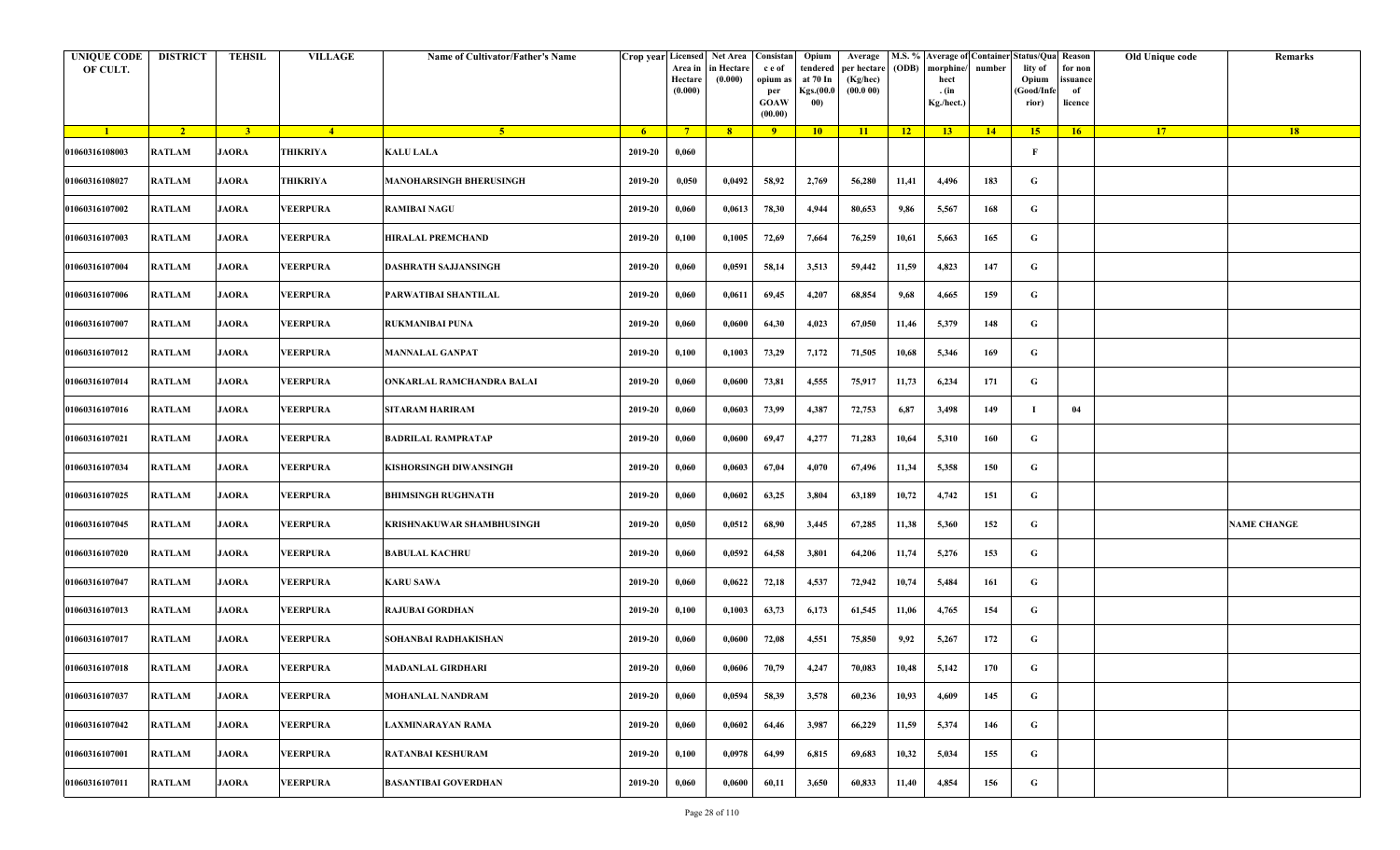| <b>UNIQUE CODE</b><br>OF CULT. | <b>DISTRICT</b> | <b>TEHSIL</b>  | <b>VILLAGE</b>   | Name of Cultivator/Father's Name | Crop year Licensed | Area in<br>Hectare<br>(0.000) | Net Area Consistan<br>in Hectare<br>(0.000) | c e of<br>opium as<br>per<br><b>GOAW</b><br>(00.00) | Opium<br>tendered<br>at 70 In<br>Kgs.(00.0<br>00) | Average<br>per hectare<br>(Kg/hec)<br>(00.000) | (ODB) | M.S. % Average of Container Status/Qua Reason<br>morphine/<br>hect<br>. (in<br>Kg./hect.) | number | lity of<br>Opium<br>(Good/Infe<br>rior) | for non<br>ssuance<br>of<br>licence | Old Unique code | Remarks            |
|--------------------------------|-----------------|----------------|------------------|----------------------------------|--------------------|-------------------------------|---------------------------------------------|-----------------------------------------------------|---------------------------------------------------|------------------------------------------------|-------|-------------------------------------------------------------------------------------------|--------|-----------------------------------------|-------------------------------------|-----------------|--------------------|
| $\blacksquare$                 | $\sqrt{2}$      | 3 <sup>1</sup> | $\sqrt{4}$       | $\sqrt{5}$                       | - 6                | $7^{\circ}$                   | 8 <sup>°</sup>                              | $\overline{9}$                                      | 10                                                | 11                                             | $-12$ | 13                                                                                        | 14     | 15                                      | 16                                  | <b>17</b>       | <b>18</b>          |
| 01060316107019                 | <b>RATLAM</b>   | <b>JAORA</b>   | <b>VEERPURA</b>  | SHANTIBAI NARAYANSINGH           | 2019-20            | 0,060                         | 0,0612                                      | 64,60                                               | 4,181                                             | 68,317                                         | 11,21 | 5,360                                                                                     | 157    | G                                       |                                     |                 |                    |
| 01060316107023                 | <b>RATLAM</b>   | <b>JAORA</b>   | VEERPURA         | BHANWARLAL NANDRAM               | 2019-20            | 0,060                         | 0,0616                                      | 66,67                                               | 4,114                                             | 66,786                                         | 10,95 | 5,120                                                                                     | 166    | G                                       |                                     |                 |                    |
| 01060316107041                 | RATLAM          | <b>JAORA</b>   | VEERPURA         | CHANDRAKUWAR NARAYANSINGH        | 2019-20            | 0,060                         | 0,0600                                      | 64,18                                               | 3,842                                             | 64,033                                         | 11,11 | 4,979                                                                                     | 158    | G                                       |                                     |                 |                    |
| 01060316107043                 | <b>RATLAM</b>   | <b>JAORA</b>   | VEERPURA         | RAMKANIYABAI KALURAM             | 2019-20            | 0,060                         | 0,0600                                      | 62,86                                               | 3,978                                             | 66,300                                         | 11,80 | 5,477                                                                                     | 162    | G                                       |                                     |                 |                    |
| 01060316107044                 | RATLAM          | <b>JAORA</b>   | VEERPURA         | KAVERIBAI RAMLAL                 | 2019-20            | 0,060                         | 0,0600                                      | 63,24                                               | 3,849                                             | 64,150                                         | 10,91 | 4,899                                                                                     | 163    | G                                       |                                     |                 | <b>NAME CHANGE</b> |
| 01060316107008                 | <b>RATLAM</b>   | <b>JAORA</b>   | VEERPURA         | DHULSINGH FATEHSINGH             | 2019-20            | 0,060                         | 0,0589                                      | 68,79                                               | 4,108                                             | 69,745                                         | 10,74 | 5,243                                                                                     | 164    | G                                       |                                     |                 |                    |
| 01060316107032                 | <b>RATLAM</b>   | <b>JAORA</b>   | VEERPURA         | <b>GITABAI KAMALDAS</b>          | 2019-20            | 0,050                         | 0,0496                                      | 68,97                                               | 3,606                                             | 72,702                                         | 11,19 | 5,695                                                                                     | 167    | G                                       |                                     |                 | <b>NAME CHANGE</b> |
| 01060316101001                 | <b>RATLAM</b>   | <b>JAORA</b>   | <b>HERUKHEDI</b> | KAMLABAI MANGU                   | 2019-20            | 0,060                         | 0,0597                                      | 59,51                                               | 3,783                                             | 63,367                                         | 10,60 | 4,702                                                                                     | 320    | G                                       |                                     |                 |                    |
| 01060316101009                 | <b>RATLAM</b>   | <b>JAORA</b>   | <b>HERUKHEDI</b> | BHAGWAN MANJI                    | 2019-20            | 0,060                         | 0,0608                                      | 54,88                                               | 3,442                                             | 56,612                                         | 12,10 | 4,795                                                                                     | 318    | G                                       |                                     |                 |                    |
| 01060316101011                 | <b>RATLAM</b>   | <b>JAORA</b>   | <b>HERUKHEDI</b> | <b>BHARATSINGH BHAWARSINGH</b>   | 2019-20            | 0,060                         | 0,0600                                      | 57,89                                               | 3,821                                             | 63,683                                         | 11,23 | 5,006                                                                                     | 319    | G                                       |                                     |                 |                    |
| 01060316101007                 | <b>RATLAM</b>   | <b>JAORA</b>   | <b>HERUKHEDI</b> | KISHANLAL GANPAT                 | 2019-20            | 0,060                         | 0,0571                                      | 62,19                                               | 3,900                                             | 68,301                                         | 9,86  | 4,714                                                                                     | 322    | G                                       |                                     |                 |                    |
| 01060316101006                 | RATLAM          | <b>JAORA</b>   | <b>HERUKHEDI</b> | <b>MANGUBAI BALU</b>             | 2019-20            | 0,060                         | 0,0595                                      | 48,89                                               | 3,304                                             | 55,529                                         | 10,76 | 4,182                                                                                     | 317    | G                                       | 04                                  |                 |                    |
| 01060316101014                 | <b>RATLAM</b>   | <b>JAORA</b>   | <b>HERUKHEDI</b> | GORDHANSINGH BHANWARSINGH        | 2019-20            | 0,060                         | 0,0600                                      | 51,17                                               | 3,304                                             | 55,067                                         | 11,90 | 4,587                                                                                     | 316    | G                                       |                                     |                 |                    |
| 01060316101023                 | RATLAM          | <b>JAORA</b>   | <b>HERUKHEDI</b> | <b>BHULIBAI RATANLAL</b>         | 2019-20            | 0,060                         | 0,0598                                      | 66,89                                               | 4,119                                             | 68,880                                         | 10,55 | 5,086                                                                                     | 321    | G                                       |                                     |                 |                    |
| 01060316089001                 | <b>RATLAM</b>   | <b>JAORA</b>   | <b>MEHNDI</b>    | <b>JAWAHAR NATHULAL</b>          | 2019-20            | 0,060                         | 0,0576                                      | 61,05                                               | 3,890                                             | 67,535                                         | 11,07 | 5,233                                                                                     | 1112   | G                                       |                                     |                 |                    |
| 01060316089002                 | <b>RATLAM</b>   | <b>JAORA</b>   | MEHNDI           | ALSINGH DHULSINGH                | 2019-20            | 0,060                         | 0,0575                                      | 67,56                                               | 4,305                                             | 74,870                                         | 10,57 | 5,539                                                                                     | 1124   | G                                       |                                     |                 |                    |
| 01060316089019                 | <b>RATLAM</b>   | <b>JAORA</b>   | <b>MEHNDI</b>    | HIMMATSINGH NAGUSINGH            | 2019-20            | 0,060                         | 0,0585                                      | 69,00                                               | 4,436                                             | 75,829                                         | 11,86 | 6,295                                                                                     | 1123   | G                                       |                                     |                 |                    |
| 01060316089024                 | <b>RATLAM</b>   | <b>JAORA</b>   | <b>MEHNDI</b>    | <b>GOKULSINGH RAMSINGH</b>       | 2019-20            | 0,060                         | 0,0571                                      | 63,79                                               | 3,827                                             | 67,023                                         | 11,43 | 5,363                                                                                     | 1121   | G                                       |                                     |                 |                    |
| 01060316089029                 | RATLAM          | <b>JAORA</b>   | <b>MEHNDI</b>    | SAYABKUNWAR MOHANSINGH           | 2019-20            | 0,060                         | 0,0600                                      | 54,83                                               | 2,984                                             | 49,733                                         | 11,44 | 3,983                                                                                     | 1111   | G                                       | 04                                  |                 |                    |
| 01060316089067                 | <b>RATLAM</b>   | <b>JAORA</b>   | <b>MEHNDI</b>    | <b>BALWANTSINGH DHULSINGH</b>    | 2019-20            | 0,060                         | 0,0594                                      | 65,90                                               | 4,218                                             | 71,010                                         | 11,00 | 5,467                                                                                     | 1120   | $\mathbf G$                             |                                     |                 |                    |
| 01060316089038                 | <b>RATLAM</b>   | <b>JAORA</b>   | <b>MEHNDI</b>    | ANTARKUNWAR MADANSINGH           | 2019-20            | 0,060                         | 0,0573                                      | 57,92                                               | 3,599                                             | 62,810                                         | 11,50 | 5,057                                                                                     | 1110   | G                                       |                                     |                 |                    |
| 01060316089040                 | <b>RATLAM</b>   | <b>JAORA</b>   | <b>MEHNDI</b>    | <b>JASWANTSINGH DHULSINGH</b>    | 2019-20            | 0,060                         | 0,0585                                      | 60,89                                               | 3,845                                             | 65,726                                         | 11,09 | 5,102                                                                                     | 1109   | G                                       |                                     |                 |                    |
| 01060316089035                 | <b>RATLAM</b>   | <b>JAORA</b>   | <b>MEHNDI</b>    | <b>SAMANTSINGH NAGUSINGH</b>     | 2019-20            | 0,060                         | 0,0581                                      | 63,26                                               | 3,931                                             | 67,659                                         | 12,57 | 5,954                                                                                     | 1119   | G                                       |                                     |                 |                    |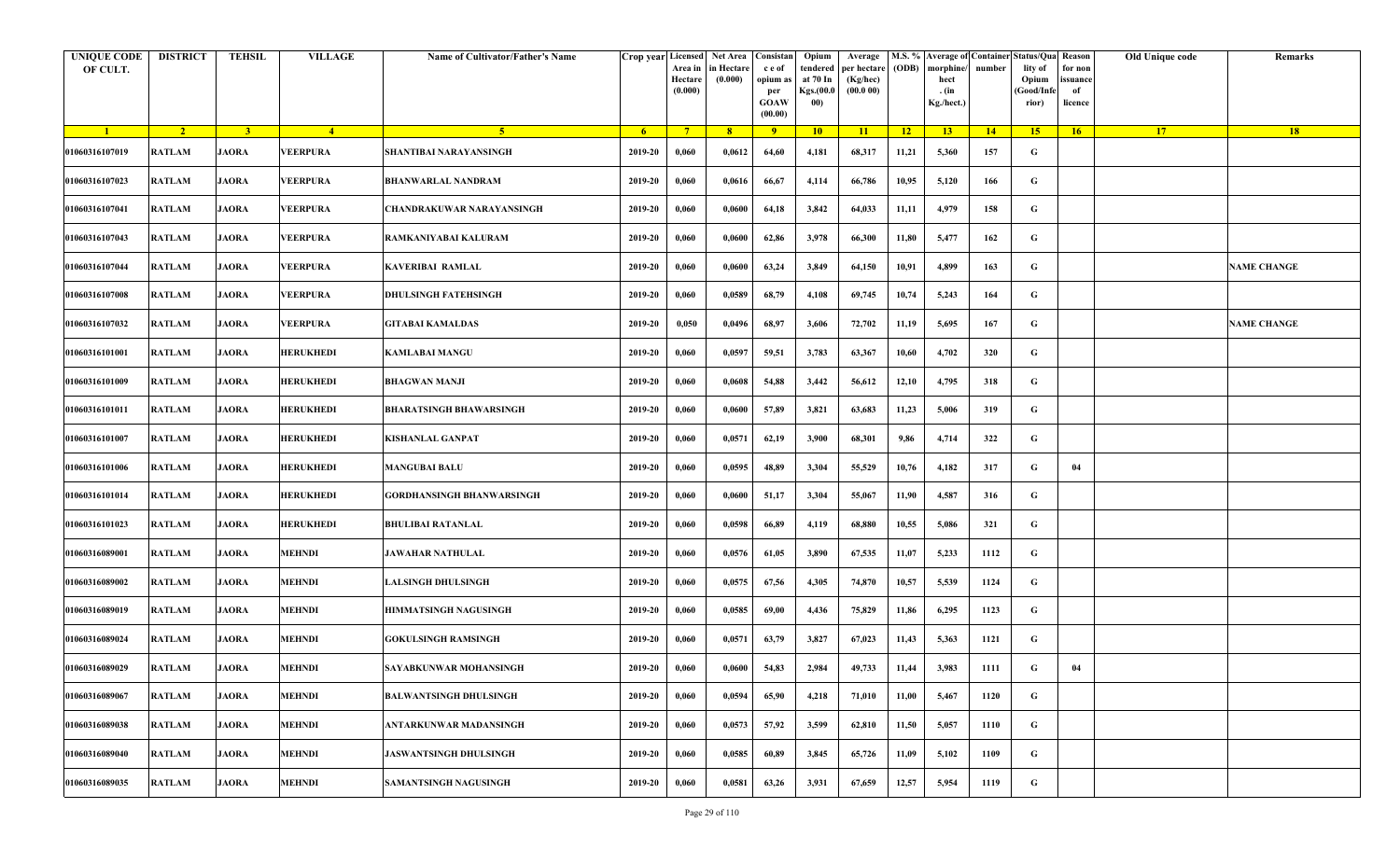| <b>UNIQUE CODE</b><br>OF CULT. | <b>DISTRICT</b> | <b>TEHSIL</b>  | <b>VILLAGE</b>  | Name of Cultivator/Father's Name |         | Area in<br>Hectare<br>(0.000) | Crop year Licensed Net Area Consistan<br>in Hectare<br>(0.000) | c e of<br>opium as<br>per<br><b>GOAW</b><br>(00.00) | Opium<br>tendered<br>at 70 In<br>Kgs.(00.0<br>00) | Average<br>per hectare<br>(Kg/hec)<br>(00.000) | (ODB) | M.S. % Average of Container Status/Qua Reason<br>morphine/<br>hect<br>. (in<br>Kg./hect.) | number | lity of<br>Opium<br>(Good/Infe<br>rior) | for non<br>ssuance<br>of<br>licence | Old Unique code | Remarks            |
|--------------------------------|-----------------|----------------|-----------------|----------------------------------|---------|-------------------------------|----------------------------------------------------------------|-----------------------------------------------------|---------------------------------------------------|------------------------------------------------|-------|-------------------------------------------------------------------------------------------|--------|-----------------------------------------|-------------------------------------|-----------------|--------------------|
| $\blacksquare$                 | $\sqrt{2}$      | 3 <sup>1</sup> | $-4$            | $-5$                             | $-6$    | $7^{\circ}$                   | 8 <sup>°</sup>                                                 | $\overline{9}$                                      | 10                                                | 11                                             | $-12$ | 13                                                                                        | 14     | 15 <sup>2</sup>                         | 16                                  | <b>17</b>       | <b>18</b>          |
| 01060316089058                 | <b>RATLAM</b>   | <b>JAORA</b>   | <b>MEHNDI</b>   | <b>DALPATSINGH NATHU</b>         | 2019-20 | 0,060                         | 0,0600                                                         | 63,70                                               | 3,959                                             | 65,983                                         | 11,33 | 5,232                                                                                     | 1122   | G                                       |                                     |                 |                    |
| 01060316089039                 | RATLAM          | <b>JAORA</b>   | <b>MEHNDI</b>   | LAXMANSINGH RUPSINGH             | 2019-20 | 0,060                         |                                                                |                                                     |                                                   |                                                |       |                                                                                           |        | $\mathbf{F}$                            |                                     |                 |                    |
| 01060316089060                 | <b>RATLAM</b>   | <b>JAORA</b>   | <b>MEHNDI</b>   | <b>MAGANBAI BHERA</b>            | 2019-20 | 0,060                         | 0,0600                                                         | 56,80                                               | 3,668                                             | 61,133                                         | 11,87 | 5,079                                                                                     | 1108   | G                                       |                                     |                 |                    |
| 01060316089004                 | RATLAM          | <b>JAORA</b>   | <b>MEHNDI</b>   | LAXMINARAYAN RAMCHANDRA          | 2019-20 | 0,100                         | 0,0964                                                         | 61,10                                               | 6,442                                             | 66,826                                         | 11,47 | 5,365                                                                                     | 1107   | G                                       |                                     |                 |                    |
| 01060316089022                 | RATLAM          | <b>JAORA</b>   | <b>MEHNDI</b>   | DHUNGARSINGH BADANSINGH          | 2019-20 | 0,060                         | 0,0581                                                         | 63,78                                               | 3,863                                             | 66,489                                         | 11,37 | 5,292                                                                                     | 1118   | G                                       |                                     |                 |                    |
| 01060316089007                 | RATLAM          | <b>JAORA</b>   | <b>MEHNDI</b>   | <b>BALU BHUWAN</b>               | 2019-20 | 0,060                         | 0,0594                                                         | 55,23                                               | 3,503                                             | 58,973                                         | 11,55 | 4,768                                                                                     | 1106   | G                                       |                                     |                 | <b>NAME SUDHAR</b> |
| 01060316089011                 | <b>RATLAM</b>   | <b>JAORA</b>   | <b>MEHNDI</b>   | <b>KAMLABAI DEEPA</b>            | 2019-20 | 0,060                         | 0,0590                                                         | 57,79                                               | 3,641                                             | 61,712                                         | 10,78 | 4,656                                                                                     | 1105   | G                                       |                                     |                 |                    |
| 01060316089045                 | <b>RATLAM</b>   | <b>JAORA</b>   | <b>MEHNDI</b>   | <b>MOHANBAI BAGDIRAM</b>         | 2019-20 | 0,060                         |                                                                |                                                     |                                                   |                                                |       |                                                                                           |        | F                                       |                                     |                 |                    |
| 01060316089021                 | RATLAM          | <b>JAORA</b>   | <b>MEHNDI</b>   | <b>RAMCHAND BHERA</b>            | 2019-20 | 0,060                         | 0,0571                                                         | 60,07                                               | 3,827                                             | 67,023                                         | 11,12 | 5,217                                                                                     | 1117   | G                                       |                                     |                 |                    |
| 01060316089010                 | <b>RATLAM</b>   | <b>JAORA</b>   | <b>MEHNDI</b>   | <b>BALUSINGH DULESINGH</b>       | 2019-20 | 0,060                         | 0,0585                                                         | 54,38                                               | 3,271                                             | 55,915                                         | 12,61 | 4,935                                                                                     | 1104   | G                                       |                                     |                 |                    |
| 01060316089030                 | <b>RATLAM</b>   | <b>JAORA</b>   | <b>MEHNDI</b>   | LAXMANSINGH JUJHARSINGH          | 2019-20 | 0,060                         | 0,0567                                                         | 50,30                                               | 2,953                                             | 52,081                                         | 12,50 | 4,558                                                                                     | 1103   | G                                       |                                     |                 |                    |
| 01060316089016                 | <b>RATLAM</b>   | <b>JAORA</b>   | <b>MEHNDI</b>   | VARDIBAI RAMCHANDRA              | 2019-20 | 0,060                         | 0,0585                                                         | 56,76                                               | 3,373                                             | 57,658                                         | 11,82 | 4,771                                                                                     | 1102   | G                                       |                                     |                 |                    |
| 01060316089018                 | <b>RATLAM</b>   | <b>JAORA</b>   | <b>MEHNDI</b>   | <b>DHULLA BHERA</b>              | 2019-20 | 0,060                         |                                                                |                                                     |                                                   |                                                |       |                                                                                           |        | $\mathbf N$                             |                                     |                 |                    |
| 01060316089020                 | RATLAM          | <b>JAORA</b>   | <b>MEHNDI</b>   | JAGANNATH NANDLAL MATA NANIBAI   | 2019-20 | 0,060                         | 0,0578                                                         | 58,05                                               | 3,641                                             | 62,993                                         | 11,61 | 5,119                                                                                     | 1116   | G                                       |                                     |                 |                    |
| 01060316089049                 | RATLAM          | <b>JAORA</b>   | <b>MEHNDI</b>   | KHUSHALSINGH NAVALSINGH          | 2019-20 | 0,060                         | 0,0555                                                         | 61,85                                               | 3,808                                             | 68,613                                         | 10,86 | 5,216                                                                                     | 1115   | G                                       |                                     |                 |                    |
| 01060316089012                 | RATLAM          | <b>JAORA</b>   | MEHNDI          | <b>BHULLIBAI DEVA</b>            | 2019-20 | 0,050                         | 0,0473                                                         | 61,52                                               | 3,261                                             | 68,943                                         | 11,22 | 5,414                                                                                     | 1114   | G                                       |                                     |                 |                    |
| 01060316089059                 | RATLAM          | <b>JAORA</b>   | <b>MEHNDI</b>   | <b>BHOPALSINGH NAWALSINGH</b>    | 2019-20 | 0,050                         | 0,0479                                                         | 63,09                                               | 3,560                                             | 74,322                                         | 10,54 | 5,484                                                                                     | 1113   | G                                       |                                     |                 |                    |
| 01060316082005                 | <b>RATLAM</b>   | <b>JAORA</b>   | <b>KALALIYA</b> | <b>ISHWARLAL BHARATRAM</b>       | 2019-20 | 0,060                         | 0,0595                                                         | 65,55                                               | 4,045                                             | 67,983                                         | 6,73  | 3,203                                                                                     | 1430   |                                         | 04                                  |                 |                    |
| 01060316082026                 | RATLAM          | <b>JAORA</b>   | <b>KALALIYA</b> | BALKISHAN NIRBHAYRAM             | 2019-20 | 0,100                         | 0,0719                                                         | 64,15                                               | 4,610                                             | 64,117                                         | 9,81  | 4,403                                                                                     | 1437   | G                                       |                                     |                 |                    |
| 01060316082024                 | <b>RATLAM</b>   | <b>JAORA</b>   | <b>KALALIYA</b> | <b>MADHUSUDAN CHAMPALAL</b>      | 2019-20 | 0,060                         | 0,0576                                                         | 67,23                                               | 4,303                                             | 74,705                                         | 10,71 | 5,600                                                                                     | 1436   | $\mathbf G$                             |                                     |                 |                    |
| 01060316082099                 | RATLAM          | <b>JAORA</b>   | <b>KALALIYA</b> | RAJENDRAKUMRAR CHENRAM           | 2019-20 | 0,060                         | 0,0600                                                         | 68,51                                               | 4,453                                             | 74,217                                         | 9,87  | 5,128                                                                                     | 1441   | G                                       |                                     |                 |                    |
| 01060316082082                 | RATLAM          | <b>JAORA</b>   | <b>KALALIYA</b> | MEHBUBKHAN SARDARKHAN            | 2019-20 | 0,060                         | 0,0606                                                         | 51,99                                               | 3,179                                             | 52,459                                         | 11,04 | 4,054                                                                                     | 1421   | G                                       | 04                                  |                 |                    |
| 01060316082064                 | RATLAM          | <b>JAORA</b>   | KALALIYA        | RAMCHANDRA SHOBHARAM             | 2019-20 | 0,060                         | 0,0594                                                         | 63,08                                               | 3,812                                             | 64,175                                         | 11,32 | 5,085                                                                                     | 1440   | G                                       |                                     |                 |                    |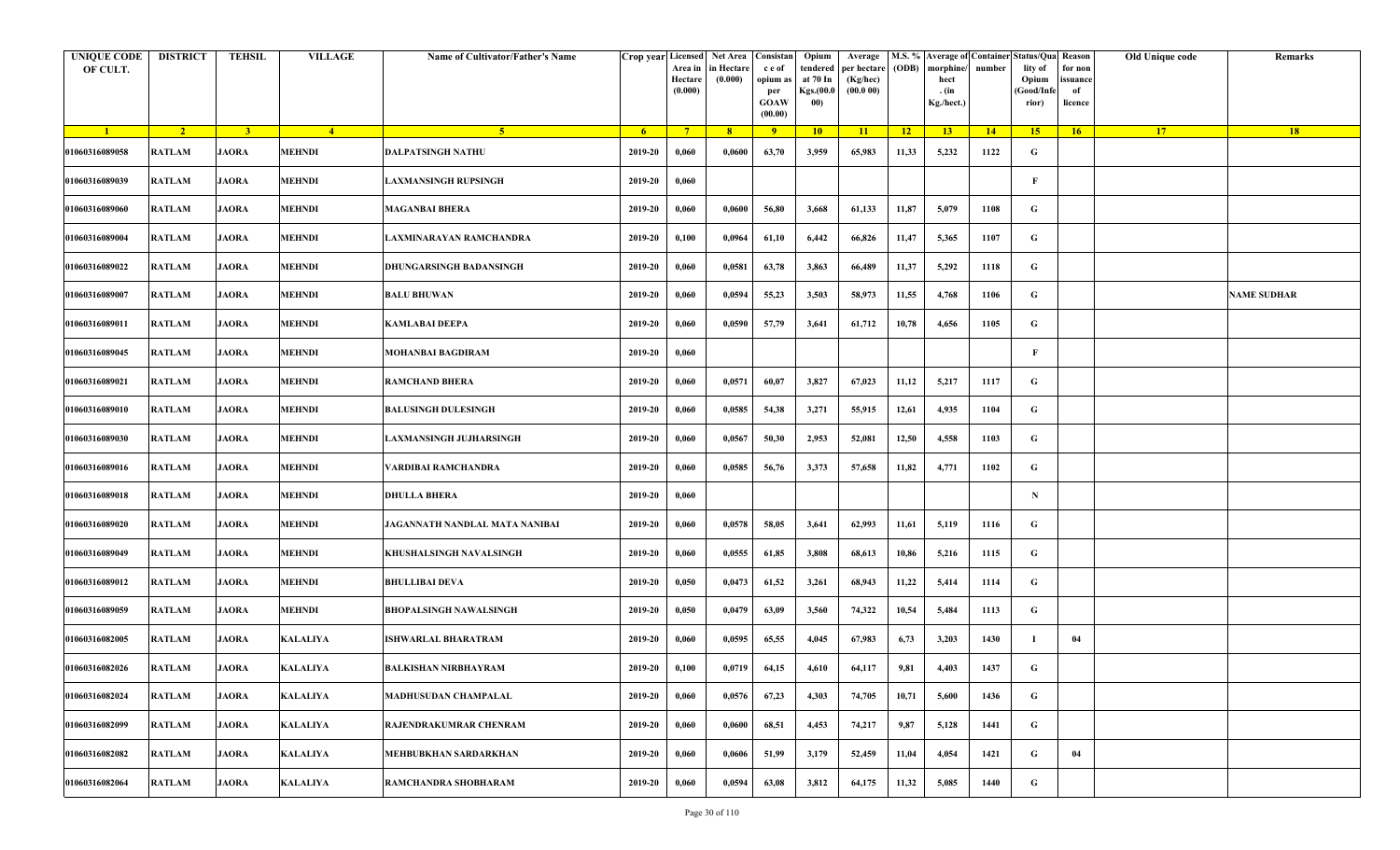| <b>UNIQUE CODE</b><br>OF CULT. | <b>DISTRICT</b> | <b>TEHSIL</b>  | <b>VILLAGE</b>  | Name of Cultivator/Father's Name    |         | Crop year Licensed<br>Area in<br>Hectare<br>(0.000) | Net Area   Consistan<br>in Hectare<br>(0.000) | c e of<br>opium a<br>per<br><b>GOAW</b><br>(00.00) | Opium<br>tendered<br>at 70 In<br>Kgs.(00.0<br>00) | Average<br>per hectare<br>(Kg/hec)<br>(00.000) | (ODB) | M.S. % Average of Container Status/Qua Reason<br>morphine/<br>hect<br>. (in<br>Kg./hect.) | number | lity of<br>Opium<br>(Good/Infe<br>rior) | for non<br>ssuance<br>of<br>licence | Old Unique code | Remarks            |
|--------------------------------|-----------------|----------------|-----------------|-------------------------------------|---------|-----------------------------------------------------|-----------------------------------------------|----------------------------------------------------|---------------------------------------------------|------------------------------------------------|-------|-------------------------------------------------------------------------------------------|--------|-----------------------------------------|-------------------------------------|-----------------|--------------------|
| $\blacksquare$                 | $\sqrt{2}$      | 3 <sup>1</sup> | $-4$            | $-5$                                | $-6$    | $7^{\circ}$                                         | 8 <sup>°</sup>                                | $\overline{9}$                                     | 10                                                | 11                                             | $-12$ | 13                                                                                        | 14     | 15 <sup>2</sup>                         | 16                                  | <b>17</b>       | 18                 |
| 01060316082068                 | <b>RATLAM</b>   | <b>JAORA</b>   | <b>KALALIYA</b> | AMBARAM NAGURAM                     | 2019-20 | 0,060                                               | 0,0593                                        | 60,95                                              | 3,779                                             | 63,727                                         | 9,75  | 4,349                                                                                     | 1425   | G                                       |                                     |                 |                    |
| 01060316082006                 | RATLAM          | <b>JAORA</b>   | <b>KALALIYA</b> | <b>JAGDISH DEVRAM</b>               | 2019-20 | 0,060                                               | 0,0598                                        | 63,11                                              | 3,994                                             | 66,789                                         | 10,39 | 4,858                                                                                     | 1435   | G                                       |                                     |                 |                    |
| 01060316082010                 | <b>RATLAM</b>   | <b>JAORA</b>   | <b>KALALIYA</b> | RAMKANYYABAI RAMCHANDRA             | 2019-20 | 0,060                                               | 0,0585                                        | 62,53                                              | 3,859                                             | 65,966                                         | 11,00 | 5,079                                                                                     | 1429   | G                                       |                                     |                 |                    |
| 01060316082067                 | RATLAM          | <b>JAORA</b>   | <b>KALALIYA</b> | LEELABAI RATANLAL                   | 2019-20 | 0,060                                               | 0,0571                                        | 64,99                                              | 3,686                                             | 64,553                                         | 9,71  | 4,388                                                                                     | 1428   | G                                       |                                     |                 |                    |
| 01060316082091                 | RATLAM          | <b>JAORA</b>   | <b>KALALIYA</b> | SAVITABAI DHAPUBAI                  | 2019-20 | 0,060                                               | 0,0600                                        | 62,23                                              | 3,778                                             | 62,967                                         | 11,23 | 4,950                                                                                     | 1434   | G                                       |                                     |                 |                    |
| 01060316082030                 | RATLAM          | <b>JAORA</b>   | <b>KALALIYA</b> | DHULCHANDRA NIRBHAYRAM              | 2019-20 | 0,060                                               | 0,0590                                        | 61,99                                              | 3,897                                             | 66,051                                         | 12,28 | 5,677                                                                                     | 1433   | G                                       |                                     |                 |                    |
| 01060316082081                 | <b>RATLAM</b>   | <b>JAORA</b>   | <b>KALALIYA</b> | BHANWARLAL NIRBHAYRAM               | 2019-20 | 0,060                                               | 0,0587                                        | 66,29                                              | 3,930                                             | 66,951                                         | 10,42 | 4,883                                                                                     | 1439   | G                                       |                                     |                 |                    |
| 01060316082105                 | <b>RATLAM</b>   | <b>JAORA</b>   | <b>KALALIYA</b> | SHYAMSUNDAR BALCHARAN POTRA GITABAI | 2019-20 | 0,060                                               | 0,0580                                        | 71,20                                              | 4,303                                             | 74,190                                         | 10,72 | 5,567                                                                                     | 1438   | G                                       |                                     |                 |                    |
| 01060316082114                 | RATLAM          | <b>JAORA</b>   | KALALIYA        | KANHAIYALAL HIRALAL                 | 2019-20 | 0,060                                               | 0,0590                                        | 61,32                                              | 3,565                                             | 60,424                                         | 11,01 | 4,657                                                                                     | 1431   | G                                       |                                     |                 |                    |
| 01060316082014                 | RATLAM          | <b>JAORA</b>   | <b>KALALIYA</b> | <b>BALCHARAN TULSIRAM</b>           | 2019-20 | 0,050                                               | 0,0485                                        | 72,29                                              | 3,780                                             | 77,938                                         | 9,66  | 5,270                                                                                     | 1442   | G                                       |                                     |                 |                    |
| 01060316082054                 | <b>RATLAM</b>   | <b>JAORA</b>   | <b>KALALIYA</b> | <b>RATANLAL BHOLARAM</b>            | 2019-20 | 0,060                                               | 0,0600                                        | 57,74                                              | 3,448                                             | 57,467                                         | 10,53 | 4,236                                                                                     | 1424   | G                                       |                                     |                 |                    |
| 01060316082045                 | <b>RATLAM</b>   | <b>JAORA</b>   | <b>KALALIYA</b> | SHANKARLAL SAWA MATA JAMUNABAI      | 2019-20 | 0,050                                               | 0,0491                                        | 65,82                                              | 3,319                                             | 67,597                                         | 11,68 | 5,527                                                                                     | 1427   | G                                       |                                     |                 | NAME SUDHAR        |
| 01060316082031                 | <b>RATLAM</b>   | <b>JAORA</b>   | <b>KALALIYA</b> | <b>BHAWARBAI MOHANLAL</b>           | 2019-20 | 0,050                                               | 0,0484                                        | 62,54                                              | 3,100                                             | 64,050                                         | 9,96  | 4,466                                                                                     | 1426   | G                                       |                                     |                 |                    |
| 01060316082094                 | RATLAM          | <b>JAORA</b>   | <b>KALALIYA</b> | <b>MADHUSUDANDAS RAMCHANDRADAS</b>  | 2019-20 | 0,050                                               | 0,0479                                        | 69,34                                              | 3,675                                             | 76,722                                         | 8,44  | 4,533                                                                                     | 1432   | -1                                      |                                     |                 | <b>NAME CHANGE</b> |
| 01060316082101                 | RATLAM          | <b>JAORA</b>   | <b>KALALIYA</b> | <b>NAGU GAMER</b>                   | 2019-20 | 0,050                                               | 0,0456                                        | 58,61                                              | 2,822                                             | 61,886                                         | 12,39 | 5,367                                                                                     | 1423   | G                                       |                                     |                 | <b>NAME CHANGE</b> |
| 01060316082118                 | RATLAM          | <b>JAORA</b>   | <b>KALALIYA</b> | <b>SANIBAI MANGU</b>                | 2019-20 | 0,050                                               | 0,0478                                        | 56,46                                              | 2,565                                             | 53,661                                         | 11,11 | 4,173                                                                                     | 1422   | G                                       | 04                                  |                 | <b>NAME CHANGE</b> |
| 01060316082089                 | RATLAM          | <b>JAORA</b>   | <b>KALALIYA</b> | RAMPURI MADHUPURI                   | 2019-20 | 0,060                                               |                                               |                                                    |                                                   |                                                |       |                                                                                           |        | F                                       |                                     |                 |                    |
| 01060316088018                 | <b>RATLAM</b>   | <b>JAORA</b>   | <b>KANKARWA</b> | <b>GOPAL MOHANLAL</b>               | 2019-20 | 0,060                                               | 0,0595                                        | 62,63                                              | 3,695                                             | 62,101                                         | 9,79  | 4,256                                                                                     | 2091   | G                                       |                                     |                 |                    |
| 01060316088019                 | RATLAM          | <b>JAORA</b>   | <b>KANKARWA</b> | <b>HEMRAJ BAGDIRAM</b>              | 2019-20 | 0,060                                               | 0,0578                                        | 63,51                                              | 3,765                                             | 65,138                                         | 10,06 | 4,587                                                                                     | 2087   | G                                       |                                     |                 |                    |
| 01060316088029                 | <b>RATLAM</b>   | <b>JAORA</b>   | <b>KANKARWA</b> | <b>BAPUSINGH NATHUSINGH</b>         | 2019-20 | 0,060                                               | 0,0570                                        | 53,27                                              | 3,166                                             | 55,544                                         | 10,63 | 4,133                                                                                     | 2086   | $\mathbf G$                             | 04                                  |                 |                    |
| 01060316088005                 | <b>RATLAM</b>   | <b>JAORA</b>   | <b>KANKARWA</b> | AMRA DEVJI                          | 2019-20 | 0,060                                               | 0,0600                                        | 58,51                                              | 3,594                                             | 59,900                                         | 9,78  | 4,101                                                                                     | 2092   | G                                       | 04                                  |                 |                    |
| 01060316088017                 | RATLAM          | <b>JAORA</b>   | <b>KANKARWA</b> | DURGASHANKAR BALARAM                | 2019-20 | 0,050                                               | 0,0491                                        | 56,48                                              | 3,171                                             | 64,582                                         | 10,43 | 4,715                                                                                     | 2085   | G                                       |                                     |                 |                    |
| 01060316088038                 | RATLAM          | <b>JAORA</b>   | <b>KANKARWA</b> | <b>KALUSINGH BALARAM</b>            | 2019-20 | 0,050                                               | 0,0495                                        | 65,24                                              | 3,215                                             | 64,949                                         | 10,24 | 4,656                                                                                     | 2088   | G                                       |                                     |                 |                    |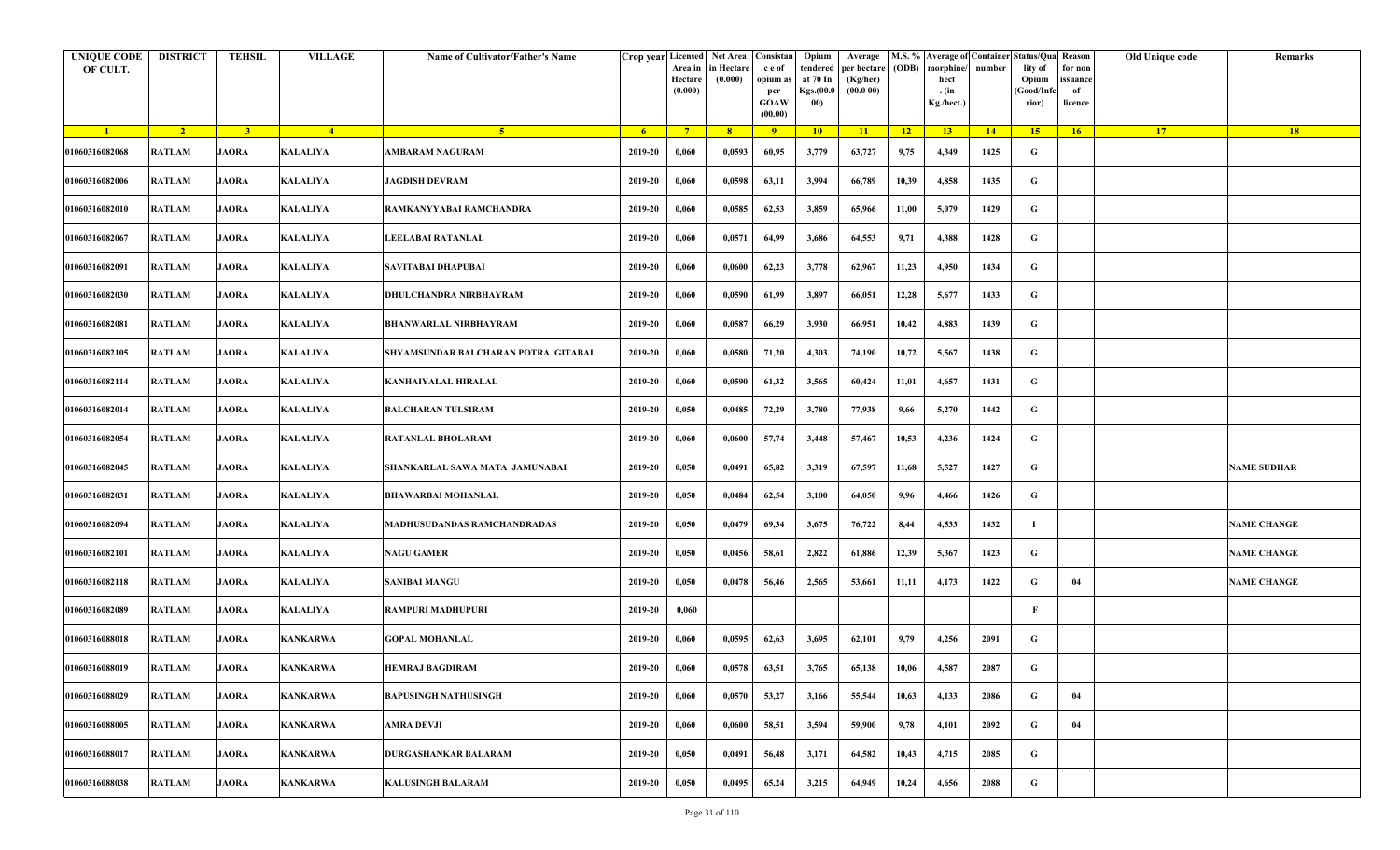| <b>UNIQUE CODE</b><br>OF CULT. | <b>DISTRICT</b> | <b>TEHSIL</b>  | <b>VILLAGE</b>          | Name of Cultivator/Father's Name |         | Crop year Licensed<br>Area in<br>Hectare<br>(0.000) | Net Area   Consistan<br>in Hectare<br>(0.000) | c e of<br>opium a<br>per<br><b>GOAW</b><br>(00.00) | Opium<br>tendered<br>at 70 In<br>Kgs.(00.0<br>00) | Average<br>per hectare<br>(Kg/hec)<br>(00.000) | (ODB) | M.S. % Average of Container Status/Qua Reason<br>morphine/<br>hect<br>. (in<br>Kg./hect.) | number | lity of<br>Opium<br>(Good/Infe<br>rior) | for non<br>ssuance<br>of<br>licence | Old Unique code | Remarks            |
|--------------------------------|-----------------|----------------|-------------------------|----------------------------------|---------|-----------------------------------------------------|-----------------------------------------------|----------------------------------------------------|---------------------------------------------------|------------------------------------------------|-------|-------------------------------------------------------------------------------------------|--------|-----------------------------------------|-------------------------------------|-----------------|--------------------|
| $\blacksquare$                 | $\sqrt{2}$      | 3 <sup>1</sup> | $-4$                    | $-5$                             | $-6$    | $7^{\circ}$                                         | 8 <sup>°</sup>                                | $\overline{9}$                                     | 10                                                | 11                                             | $-12$ | 13                                                                                        | 14     | 15                                      | 16                                  | <b>17</b>       | <b>18</b>          |
| 01060316088016                 | <b>RATLAM</b>   | <b>JAORA</b>   | <b>KANKARWA</b>         | NARAYAN KASHIRAM                 | 2019-20 | 0,050                                               | 0,0491                                        | 70,88                                              | 3,422                                             | 69,695                                         | 9,51  | 4,640                                                                                     | 2090   | G                                       |                                     |                 | <b>NAME CHANGE</b> |
| 01060316088023                 | RATLAM          | <b>JAORA</b>   | <b>KANKARWA</b>         | RAMKUWARBAI RAMCHANDRADAS        | 2019-20 | 0,050                                               | 0,0490                                        | 71,88                                              | 3,748                                             | 76,490                                         | 9,95  | 5,328                                                                                     | 2089   | G                                       |                                     |                 | <b>NAME CHANGE</b> |
| 01060316058028                 | <b>RATLAM</b>   | <b>JAORA</b>   | <b>PANCHEWA</b>         | MANOHARLAL NIRBHAYRAM            | 2019-20 | 0,050                                               | 0,0504                                        | 62,01                                              | 3,331                                             | 66,091                                         | 10,06 | 4,654                                                                                     | 1445   | G                                       |                                     |                 |                    |
| 01060316058017                 | <b>RATLAM</b>   | <b>JAORA</b>   | <b>PANCHEWA</b>         | <b>MANGUBAI MANGILAL</b>         | 2019-20 | 0,050                                               | 0,0519                                        | 58,02                                              | 3,108                                             | 59,884                                         | 12,06 | 5,056                                                                                     | 1444   | G                                       |                                     |                 | <b>NAME CHANGE</b> |
| 01060316068006                 | RATLAM          | <b>JAORA</b>   | <b>BHESANA</b>          | <b>HARIRAM HIRALAL</b>           | 2019-20 | 0,060                                               | 0,0606                                        | 66,18                                              | 3,725                                             | 61,469                                         | 10,64 | 4,578                                                                                     | 832    | G                                       |                                     |                 |                    |
| 01060316068009                 | <b>RATLAM</b>   | <b>JAORA</b>   | <b>BHESANA</b>          | <b>GANGABAI BAPULAL</b>          | 2019-20 | 0,060                                               | 0,0613                                        | 53,79                                              | 3,151                                             | 51,403                                         | 10,04 | 3,612                                                                                     | 827    | G                                       | 04                                  |                 |                    |
| 01060316068003                 | <b>RATLAM</b>   | <b>JAORA</b>   | <b>BHESANA</b>          | RADHESHYAM ONKARLAL              | 2019-20 | 0,060                                               | 0,0615                                        | 66,59                                              | 4,129                                             | 67,138                                         | 10,84 | 5,094                                                                                     | 829    | G                                       |                                     |                 |                    |
| 01060316068010                 | <b>RATLAM</b>   | <b>JAORA</b>   | <b>BHESANA</b>          | <b>NANALAL KACHRU</b>            | 2019-20 | 0,050                                               | 0,0523                                        | 67,78                                              | 3,486                                             | 66,654                                         | 9,31  | 4,344                                                                                     | 831    | G                                       |                                     |                 |                    |
| 01060316068008                 | <b>RATLAM</b>   | <b>JAORA</b>   | BHESANA                 | RADHESHYAM MANGILAL              | 2019-20 | 0,050                                               | 0,0477                                        | 61,16                                              | 2,962                                             | 62,096                                         | 9,96  | 4,329                                                                                     | 828    | G                                       |                                     |                 |                    |
| 01060316068013                 | <b>RATLAM</b>   | <b>JAORA</b>   | <b>BHESANA</b>          | <b>NAGULAL KISHAN</b>            | 2019-20 | 0,050                                               | 0,0484                                        | 57,88                                              | 2,877                                             | 59,442                                         | 9,73  | 4,049                                                                                     | 830    | G                                       | 04                                  |                 |                    |
| 01060316070004                 | <b>RATLAM</b>   | <b>JAORA</b>   | RICHACHANDA             | <b>BADRILAL KARULAL</b>          | 2019-20 | 0,060                                               | 0,0610                                        | 62,51                                              | 4,090                                             | 67,049                                         | 11,02 | 5,172                                                                                     | 1658   | G                                       |                                     |                 |                    |
| 01060316070006                 | <b>RATLAM</b>   | <b>JAORA</b>   | <b>RICHACHANDA</b>      | DHULKUWAR KAMALSINGH             | 2019-20 | 0,060                                               | 0,0621                                        | 64,04                                              | 4,217                                             | 67,907                                         | 11,07 | 5,263                                                                                     | 1659   | G                                       |                                     |                 |                    |
| 01060316070013                 | <b>RATLAM</b>   | <b>JAORA</b>   | <b>RICHACHANDA</b>      | <b>BHAWARKUWAR CHANSINGH</b>     | 2019-20 | 0,060                                               | 0,0619                                        | 65,26                                              | 4,214                                             | 68,078                                         | 12,52 | 5,966                                                                                     | 1661   | G                                       |                                     |                 | <b>NAME CHANGE</b> |
| 01060316070008                 | RATLAM          | <b>JAORA</b>   | <b>RICHACHANDA</b>      | VIJAYSINGH UDAYSINGH             | 2019-20 | 0,060                                               | 0,0615                                        | 62,88                                              | 4,087                                             | 66,455                                         | 12,04 | 5,601                                                                                     | 1660   | G                                       |                                     |                 |                    |
| 01060316078008                 | RATLAM          | <b>JAORA</b>   | TARAKHEDI               | <b>AVANTIBAI KARURAM</b>         | 2019-20 | 0,060                                               | 0,0613                                        | 55,01                                              | 3,316                                             | 54,095                                         | 10,07 | 3,813                                                                                     | 895    | G                                       | 04                                  |                 |                    |
| 01060316078012                 | RATLAM          | <b>JAORA</b>   | <b><i>FARAKHEDI</i></b> | <b>BAGDIRAM HIRA</b>             | 2019-20 | 0,060                                               | 0,0625                                        | 61,88                                              | 3,748                                             | 59,968                                         | 11,34 | 4,760                                                                                     | 892    | G                                       |                                     |                 |                    |
| 01060316078001                 | <b>RATLAM</b>   | <b>JAORA</b>   | TARAKHEDI               | <b>KAMLABAI LALSINGH</b>         | 2019-20 | 0,060                                               | 0,0620                                        | 69,71                                              | 4,262                                             | 68,742                                         | 10,56 | 5,082                                                                                     | 896    | G                                       |                                     |                 | <b>NAME CHANGE</b> |
| 01060316078026                 | <b>RATLAM</b>   | <b>JAORA</b>   | TARAKHEDI               | <b>NAGUSINGH BAHADURSINGH</b>    | 2019-20 | 0,060                                               | 0,0608                                        | 50,95                                              | 2,708                                             | 44,539                                         | 10,83 | 3,376                                                                                     | 893    | G                                       | 04                                  |                 |                    |
| 01060316078020                 | RATLAM          | <b>JAORA</b>   | <b>TARAKHEDI</b>        | <b>DHANDAS RAMDAS</b>            | 2019-20 | 0,050                                               | 0,0515                                        | 57,34                                              | 2,662                                             | 51,689                                         | 11,32 | 4,096                                                                                     | 894    | G                                       | 04                                  |                 |                    |
| 01060316087007                 | <b>RATLAM</b>   | <b>JAORA</b>   | <b>DHATRAWDA</b>        | ARJUNSINGH SAJJANSINGH           | 2019-20 | 0,060                                               | 0,0600                                        | 62,15                                              | 3,889                                             | 64,817                                         | 10,44 | 4,737                                                                                     | 1745   | $\mathbf G$                             |                                     |                 |                    |
| 01060316087018                 | <b>RATLAM</b>   | <b>JAORA</b>   | <b>DHATRAWDA</b>        | <b>DHAPUBAI RAMA</b>             | 2019-20 | 0,060                                               | 0,0584                                        | 69,98                                              | 4,069                                             | 69,675                                         | 9,30  | 4,536                                                                                     | 1746   | G                                       |                                     |                 |                    |
| 01060316090011                 | RATLAM          | <b>JAORA</b>   | <b>PIPLIYASEER</b>      | <b>LILABAI FAKIRCHAND</b>        | 2019-20 | 0,060                                               | 0,0586                                        | 56,36                                              | 3,631                                             | 61,962                                         | 11,67 | 5,062                                                                                     | 835    | G                                       |                                     |                 |                    |
| 01060316090002                 | RATLAM          | <b>JAORA</b>   | <b>PIPLIYASEER</b>      | SHANKARLAL JAGDISHCHANDRA        | 2019-20 | 0,060                                               | 0,0572                                        | 69,25                                              | 4,284                                             | 74,895                                         | 11,19 | 5,866                                                                                     | 836    | G                                       |                                     |                 |                    |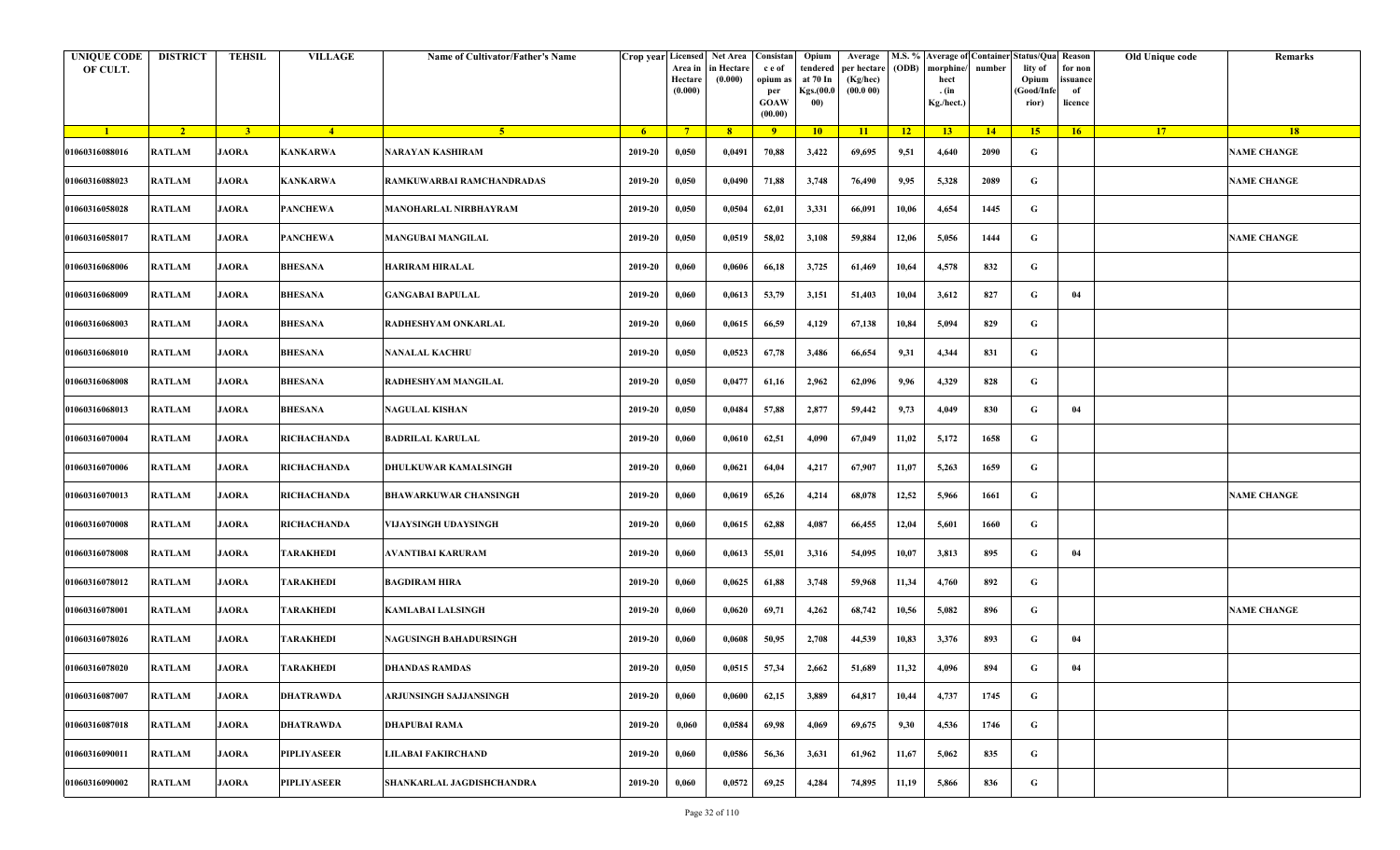| <b>UNIQUE CODE</b><br>OF CULT. | <b>DISTRICT</b> | <b>TEHSIL</b>  | <b>VILLAGE</b> | Name of Cultivator/Father's Name  | Crop year Licensed | Area in<br>Hectare<br>(0.000) | Net Area Consistan<br>in Hectare<br>(0.000) | c e of<br>opium as<br>per<br><b>GOAW</b><br>(00.00) | Opium<br>tendered<br>at 70 In<br>Kgs.(00.0<br>00) | Average<br>per hectare<br>(Kg/hec)<br>(00.000) | (ODB) | M.S. % Average of Container Status/Qua Reason<br>morphine/<br>hect<br>. (in<br>Kg./hect.) | number | lity of<br>Opium<br>(Good/Infe<br>rior) | for non<br>ssuance<br>of<br>licence | Old Unique code | Remarks            |
|--------------------------------|-----------------|----------------|----------------|-----------------------------------|--------------------|-------------------------------|---------------------------------------------|-----------------------------------------------------|---------------------------------------------------|------------------------------------------------|-------|-------------------------------------------------------------------------------------------|--------|-----------------------------------------|-------------------------------------|-----------------|--------------------|
| $\blacksquare$                 | $\sqrt{2}$      | 3 <sup>1</sup> | $-4$           | $\sqrt{5}$                        | 6 <sup>6</sup>     | $7^{\circ}$                   | 8 <sup>°</sup>                              | $\overline{9}$                                      | 10                                                | 11                                             | $-12$ | 13                                                                                        | $-14$  | 15 <sup>7</sup>                         | 16                                  | <b>17</b>       | <b>18</b>          |
| 01060316090025                 | <b>RATLAM</b>   | <b>JAORA</b>   | PIPLIYASEER    | BAHADURSINGH KACHRU               | 2019-20            | 0,060                         | 0,0576                                      | 67,69                                               | 4,139                                             | 71,858                                         | 9,68  | 4,869                                                                                     | 837    | G                                       |                                     |                 |                    |
| 01060316090023                 | <b>RATLAM</b>   | <b>JAORA</b>   | PIPLIYASEER    | <b>JAMUNABAI NANDLAL</b>          | 2019-20            | 0,060                         | 0,0597                                      | 57,04                                               | 3,797                                             | 63,601                                         | 11,47 | 5,107                                                                                     | 838    | G                                       |                                     |                 | <b>NAME CHANGE</b> |
| 01060316090017                 | RATLAM          | <b>JAORA</b>   | PIPLIYASEER    | <b>BAPULAL BHERA</b>              | 2019-20            | 0,050                         | 0,0502                                      | 62,15                                               | 3,489                                             | 69,502                                         | 10,88 | 5,294                                                                                     | 839    | $\mathbf G$                             |                                     |                 | <b>NAME CHANGE</b> |
| 01060316095004                 | <b>RATLAM</b>   | <b>JAORA</b>   | <b>ASAWTI</b>  | <b>JAGPALSINGH ISHWARSINGH</b>    | 2019-20            | 0,060                         | 0,0590                                      | 68,19                                               | 4,111                                             | 69,678                                         | 9,39  | 4,580                                                                                     | 989    | G                                       |                                     |                 |                    |
| 01060316095014                 | RATLAM          | <b>JAORA</b>   | <b>ASAWTI</b>  | DHAPUBAI SHANKAR GIR              | 2019-20            | 0,100                         | 0,1012                                      | 55,98                                               | 5,534                                             | 54,684                                         | 13,02 | 4,984                                                                                     | 988    | G                                       |                                     |                 |                    |
| 01060316095006                 | <b>RATLAM</b>   | <b>JAORA</b>   | <b>ASAWTI</b>  | <b>JAMUNABAI BHAGWAN</b>          | 2019-20            | 0,050                         | 0,0500                                      | 70,63                                               | 3,552                                             | 71,040                                         | 12,76 | 6,345                                                                                     | 984    | G                                       |                                     |                 |                    |
| 01060316095041                 | <b>RATLAM</b>   | <b>JAORA</b>   | ASAWTI         | SURAJBAI VARDICHAND               | 2019-20            | 0,050                         | 0,0508                                      | 74,81                                               | 3,751                                             | 73,839                                         | 12,47 | 6,446                                                                                     | 985    | G                                       |                                     |                 | <b>NAME CHANGE</b> |
| 01060316095023                 | RATLAM          | <b>JAORA</b>   | <b>ASAWTI</b>  | <b>RADHESHYAM MANGU ALIS NAGU</b> | 2019-20            | 0,050                         | 0,0502                                      | 70,94                                               | 3,567                                             | 71,056                                         | 12,46 | 6,198                                                                                     | 987    | G                                       |                                     |                 | <b>NAME CHANGE</b> |
| 01060316095055                 | <b>RATLAM</b>   | <b>JAORA</b>   | <b>ASAWTI</b>  | <b>BHAGWATILAL GOPAL</b>          | 2019-20            | 0,060                         | 0,0613                                      | 70,99                                               | 4,168                                             | 67,993                                         | 12,57 | 5,983                                                                                     | 986    | G                                       |                                     |                 |                    |
| 01060316096018                 | <b>RATLAM</b>   | <b>JAORA</b>   | <b>KUMARI</b>  | FUNDESINGH BHANWARSINGH           | 2019-20            | 0,060                         | 0,0611                                      | 58,87                                               | 3,499                                             | 57,267                                         | 11,74 | 4,706                                                                                     | 137    | G                                       |                                     |                 |                    |
| 01060316096003                 | <b>RATLAM</b>   | <b>JAORA</b>   | <b>KUMARI</b>  | KARUSINGH GOKULSING               | 2019-20            | 0,060                         | 0,0609                                      | 57,17                                               | 3,545                                             | 58,210                                         | 11,72 | 4,775                                                                                     | 138    | G                                       |                                     |                 |                    |
| 01060316096022                 | RATLAM          | <b>JAORA</b>   | <b>KUMARI</b>  | <b>MAANSINGH DULESINGH</b>        | 2019-20            | 0,050                         | 0,0488                                      | 63,58                                               | 2,807                                             | 57,520                                         | 10,22 | 4,114                                                                                     | 141    | G                                       | 04                                  |                 |                    |
| 01060316096004                 | <b>RATLAM</b>   | <b>JAORA</b>   | <b>KUMARI</b>  | KAMLABAI NATHU                    | 2019-20            | 0,050                         | 0,0501                                      | 60,29                                               | 3,049                                             | 60,858                                         | 12,04 | 5,129                                                                                     | 142    | G                                       |                                     |                 |                    |
| 01060316096017                 | RATLAM          | <b>JAORA</b>   | <b>KUMARI</b>  | MOHANKUWAR BALUSINGH              | 2019-20            | 0,050                         | 0,0509                                      | 59,03                                               | 3,027                                             | 59,470                                         | 10,60 | 4,413                                                                                     | 139    | G                                       |                                     |                 |                    |
| 01060316096010                 | <b>RATLAM</b>   | <b>JAORA</b>   | <b>KUMARI</b>  | <b>GATTUKUWAR UMRAUSINGH</b>      | 2019-20            | 0,050                         | 0,0506                                      | 55,74                                               | 2,771                                             | 54,763                                         | 11,12 | 4,263                                                                                     | 140    | G                                       |                                     |                 | <b>NAME CHANGE</b> |
| 01060316100025                 | <b>RATLAM</b>   | <b>JAORA</b>   | ASUDIYAJANGLI  | USHABAI AMBALAL                   | 2019-20            | 0,060                         | 0,0598                                      | 59,67                                               | 3,606                                             | 60,301                                         | 11,14 | 4,702                                                                                     | 640    | G                                       |                                     |                 |                    |
| 01060316100035                 | <b>RATLAM</b>   | <b>JAORA</b>   | LASUDIYAJANGLI | DEVISINGH KODARSINGH              | 2019-20            | 0,060                         | 0,0587                                      | 59,07                                               | 3,797                                             | 64,685                                         | 11,16 | 5,054                                                                                     | 641    | G                                       |                                     |                 |                    |
| 01060316100040                 | <b>RATLAM</b>   | <b>JAORA</b>   | ASUDIYAJANGLI  | KOMALSINGH ISHWARSINGH            | 2019-20            | 0,060                         | 0,0600                                      | 56,82                                               | 3,572                                             | 59,533                                         | 12,02 | 5,008                                                                                     | 642    | G                                       |                                     |                 |                    |
| 01060316100062                 | RATLAM          | <b>JAORA</b>   | LASUDIYAJANGLI | <b>RAMNARYAN NAGURAM</b>          | 2019-20            | 0,060                         |                                             |                                                     |                                                   |                                                |       |                                                                                           |        | F                                       |                                     |                 |                    |
| 01060316100026                 | RATLAM          | <b>JAORA</b>   | LASUDIYAJANGLI | AMRATRAM NAGU                     | 2019-20            | 0,060                         | 0,0578                                      | 56,34                                               | 2,906                                             | 50,277                                         | 11,16 | 3,927                                                                                     | 639    | $\mathbf G$                             | 04                                  |                 |                    |
| 01060316100027                 | RATLAM          | <b>JAORA</b>   | LASUDIYAJANGLI | AMRU RUGGA                        | 2019-20            | 0,060                         | 0,0605                                      | 61,30                                               | 4,116                                             | 68,033                                         | 11,70 | 5,572                                                                                     | 651    | G                                       |                                     |                 |                    |
| 01060316100036                 | <b>RATLAM</b>   | <b>JAORA</b>   | LASUDIYAJANGLI | <b>FATTU NAGU</b>                 | 2019-20            | 0,060                         | 0,0584                                      | 66,62                                               | 4,054                                             | 69,418                                         | 11,32 | 5,501                                                                                     | 649    | G                                       |                                     |                 |                    |
| 01060316100008                 | <b>RATLAM</b>   | <b>JAORA</b>   | LASUDIYAJANGLI | PRABHUBAI MANNALAL                | 2019-20            | 0,060                         | 0,0591                                      | 55,31                                               | 3,366                                             | 56,954                                         | 11,16 | 4,449                                                                                     | 648    | G                                       |                                     |                 |                    |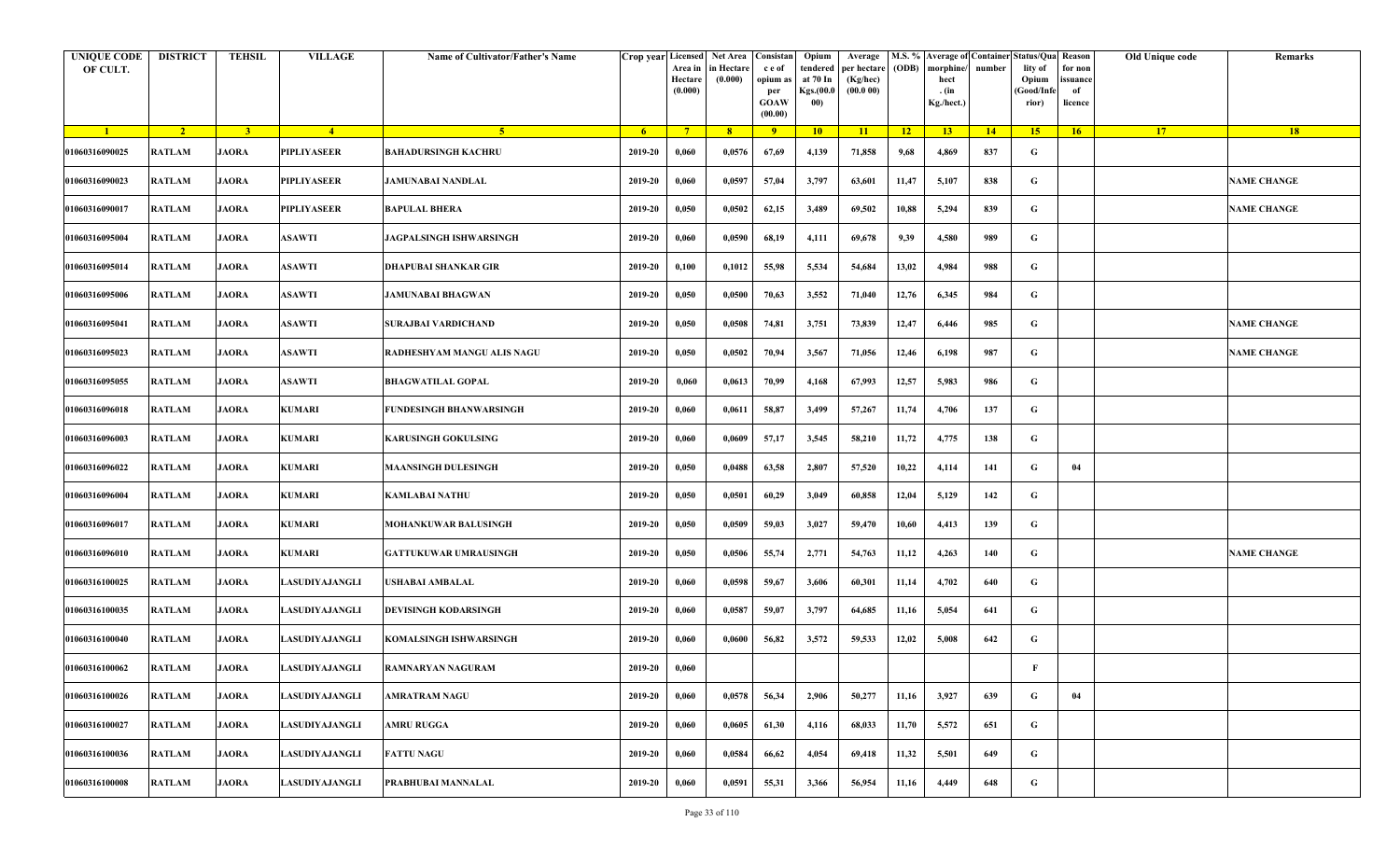| <b>UNIQUE CODE</b><br>OF CULT. | <b>DISTRICT</b> | <b>TEHSIL</b>  | <b>VILLAGE</b>       | Name of Cultivator/Father's Name |             | Crop year Licensed Net Area Consistan<br>Area in<br>Hectare<br>(0.000) | in Hectare<br>(0.000) | c e of<br>opium as<br>per<br><b>GOAW</b><br>(00.00) | Opium<br>tendered<br>at 70 In<br>Kgs.(00.0<br>00) | Average<br>per hectare<br>(Kg/hec)<br>(00.000) | (ODB) | M.S. % Average of Container Status/Qua Reason<br>morphine/<br>hect<br>. (in<br>Kg./hect.) | number | lity of<br>Opium<br>(Good/Infe<br>rior) | for non<br>ssuance<br>of<br>licence | Old Unique code | Remarks            |
|--------------------------------|-----------------|----------------|----------------------|----------------------------------|-------------|------------------------------------------------------------------------|-----------------------|-----------------------------------------------------|---------------------------------------------------|------------------------------------------------|-------|-------------------------------------------------------------------------------------------|--------|-----------------------------------------|-------------------------------------|-----------------|--------------------|
| $\blacksquare$                 | $\sqrt{2}$      | 3 <sup>1</sup> | $-4$                 | -5 -                             | $-6$        | $7^{\circ}$                                                            | 8 <sup>°</sup>        | $\overline{9}$                                      | 10                                                | 11                                             | $-12$ | 13                                                                                        | 14     | 15                                      | 16                                  | <b>17</b>       | <b>18</b>          |
| 01060316100013                 | <b>RATLAM</b>   | <b>JAORA</b>   | LASUDIYAJANGLI       | <b>SUNIL MANGILAL</b>            | 2019-20     | 0,050                                                                  | 0,0497                | 65,65                                               | 3,573                                             | 71,891                                         | 10,92 | 5,496                                                                                     | 638    | G                                       |                                     |                 | <b>NAME CHANGE</b> |
| 01060316100056                 | RATLAM          | <b>JAORA</b>   | LASUDIYAJANGLI       | PRAKASHCHNDRA NAGESHWAR          | 2019-20     | 0,060                                                                  | 0,0606                | 59,28                                               | 3,785                                             | 62,459                                         | 11,07 | 4,841                                                                                     | 650    | G                                       |                                     |                 |                    |
| 01060316100002                 | <b>RATLAM</b>   | <b>JAORA</b>   | LASUDIYAJANGLI       | AJIT AMBARAM                     | 2019-20     | 0,060                                                                  | 0,0600                | 60,97                                               | 3,719                                             | 61,983                                         | 10,61 | 4,604                                                                                     | 645    | G                                       |                                     |                 |                    |
| 01060316100003                 | <b>RATLAM</b>   | <b>JAORA</b>   | LASUDIYAJANGLI       | SHARDAKUWAR BALWANTSINGH         | 2019-20     | 0,060                                                                  |                       |                                                     |                                                   |                                                |       |                                                                                           |        | F                                       |                                     |                 | <b>NAME CHANGE</b> |
| 01060316100005                 | RATLAM          | <b>JAORA</b>   | <b>ASUDIYAJANGLI</b> | <b>BHAGWANSINGH DHULSINGH</b>    | 2019-20     | 0,060                                                                  | 0,0605                | 67,07                                               | 4,340                                             | 71,736                                         | 10,26 | 5,153                                                                                     | 644    | G                                       |                                     |                 |                    |
| 01060316100030                 | <b>RATLAM</b>   | <b>JAORA</b>   | LASUDIYAJANGLI       | <b>BHANWARLAL NANDA</b>          | 2019-20     | 0,060                                                                  | 0,0575                | 58,28                                               | 3,430                                             | 59,652                                         | 11,96 | 4,994                                                                                     | 632    | G                                       |                                     |                 |                    |
| 01060316100048                 | <b>RATLAM</b>   | <b>JAORA</b>   | <b>ASUDIYAJANGLI</b> | <b>LILABAI MANGU</b>             | 2019-20     | 0,060                                                                  | 0,0573                | 62,39                                               | 3,752                                             | 65,480                                         | 10,45 | 4,790                                                                                     | 643    | G                                       |                                     |                 |                    |
| 01060316100064                 | <b>RATLAM</b>   | <b>JAORA</b>   | LASUDIYAJANGLI       | <b>RATANLAL VAJERAM</b>          | 2019-20     | 0,060                                                                  | 0,0585                | 64,09                                               | 4,010                                             | 68,547                                         | 10,86 | 5,211                                                                                     | 647    | G                                       |                                     |                 |                    |
| 01060316100059                 | <b>RATLAM</b>   | <b>JAORA</b>   | ASUDIYAJANGLI        | RAMCHANDRA HARIRAM               | 2019-20     | 0,060                                                                  | 0,0598                | 65,01                                               | 4,105                                             | 68,645                                         | 10,95 | 5,262                                                                                     | 646    | G                                       |                                     |                 |                    |
| 01060316100063                 | <b>RATLAM</b>   | <b>JAORA</b>   | LASUDIYAJANGLI       | <b>RANCHOD VAJRERAM</b>          | 2019-20     | 0,060                                                                  | 0,0581                | 59,66                                               | 3,724                                             | 64,096                                         | 11,23 | 5,039                                                                                     | 637    | G                                       |                                     |                 |                    |
| 01060316100049                 | <b>RATLAM</b>   | <b>JAORA</b>   | LASUDIYAJANGLI       | <b>MANGUSINGH LAXMANSINGH</b>    | 2019-20     | 0,060                                                                  | 0,0582                | 59,85                                               | 3,856                                             | 66,254                                         | 11,43 | 5,301                                                                                     | 636    | G                                       |                                     |                 |                    |
| 01060316100041                 | <b>RATLAM</b>   | <b>JAORA</b>   | LASUDIYAJANGLI       | PAWAN JAGDISH                    | 2019-20     | 0,050                                                                  | 0,0496                | 73,73                                               | 3,423                                             | 69,012                                         | 10,36 | 5,005                                                                                     | 652    | G                                       |                                     |                 |                    |
| 01060316100031                 | <b>RATLAM</b>   | <b>JAORA</b>   | LASUDIYAJANGLI       | SUDHAKUWAR BHAWARSINGH           | 2019-20     | 0,060                                                                  | 0,0585                | 64,05                                               | 3,935                                             | 67,265                                         | 10,54 | 4,962                                                                                     | 635    | G                                       |                                     |                 |                    |
| 01060316100017                 | RATLAM          | <b>JAORA</b>   | <b>ASUDIYAJANGLI</b> | HOKAMSINGH BHANWARSINGH          | 2019-20     | 0,050                                                                  | 0,0480                | 52,24                                               | 2,702                                             | 56,292                                         | 12,73 | 5,015                                                                                     | 631    | G                                       |                                     |                 | <b>NAME CHANGE</b> |
| 01060316100068                 | RATLAM          | <b>JAORA</b>   | LASUDIYAJANGLI       | SHANKARLAL NATHULAL              | 2019-20     | 0,050                                                                  | 0,0484                | 56,89                                               | 2,828                                             | 58,430                                         | 11,99 | 4,904                                                                                     | 634    | G                                       |                                     |                 |                    |
| 01060316100018                 | RATLAM          | <b>JAORA</b>   | <b>ASUDIYAJANGLI</b> | <b>MANGUBAI GANESH</b>           | 2019-20     | 0,050                                                                  | 0,0482                | 55,51                                               | 1,840                                             | 38,174                                         | 12,84 | 3,431                                                                                     | 633    | G                                       | 04                                  |                 |                    |
| 01060316072034                 | <b>RATLAM</b>   | <b>JAORA</b>   | <b>DHODHAR</b>       | <b>GENDIBAI BABRU</b>            | 2019-20     | 0,060                                                                  | 0,0615                | 59,96                                               | 3,872                                             | 62,959                                         | 10,49 | 4,623                                                                                     | 1417   | G                                       |                                     |                 |                    |
| 01060316072055                 | <b>RATLAM</b>   | <b>JAORA</b>   | <b>DHODHAR</b>       | <b>SHOBHARAM HANSRAJ</b>         | 2019-20     | 0,060                                                                  | 0,0590                | 53,14                                               | 3,242                                             | 54,949                                         | 10,61 | 4,080                                                                                     | 1416   | G                                       | 04                                  |                 |                    |
| 01060316072048                 | RATLAM          | <b>JAORA</b>   | <b>DHODHAR</b>       | <b>BHERULAL KAWARLAL</b>         | $2019 - 20$ | 0,050                                                                  | 0,0520                | 78,11                                               | 4,419                                             | 84,981                                         | 9,78  | 5,818                                                                                     | 1420   | G                                       |                                     |                 |                    |
| 01060316072018                 | <b>RATLAM</b>   | <b>JAORA</b>   | <b>DHODHAR</b>       | <b>SHANKARLAL RAMCHANDRA</b>     | 2019-20     | 0,060                                                                  | 0,0622                | 64,19                                               | 4,081                                             | 65,611                                         | 10,91 | 5,010                                                                                     | 1418   | $\mathbf G$                             |                                     |                 |                    |
| 01060316072046                 | <b>RATLAM</b>   | <b>JAORA</b>   | <b>DHODHAR</b>       | <b>KELASH SHANKARLAL</b>         | 2019-20     | 0,050                                                                  | 0,0513                | 73,47                                               | 3,925                                             | 76,511                                         | 7,15  | 3,830                                                                                     | 1419   |                                         | 04                                  |                 |                    |
| 01060316072004                 | RATLAM          | <b>JAORA</b>   | <b>DHODHAR</b>       | RAMESHACHANDRA RAMCHANDRA        | 2019-20     | 0,060                                                                  | 0,0558                | 51,40                                               | 2,320                                             | 41,577                                         | 10,74 | 3,126                                                                                     | 1415   | G                                       | 04                                  |                 |                    |
| 01060316062010                 | RATLAM          | <b>JAORA</b>   | <b>AAKYADEH</b>      | <b>RANCHODDAS NATHUDAS</b>       | 2019-20     | 0,050                                                                  | 0,0515                | 54,54                                               | 3,070                                             | 59,612                                         | 13,53 | 5,645                                                                                     | 1666   | G                                       |                                     |                 |                    |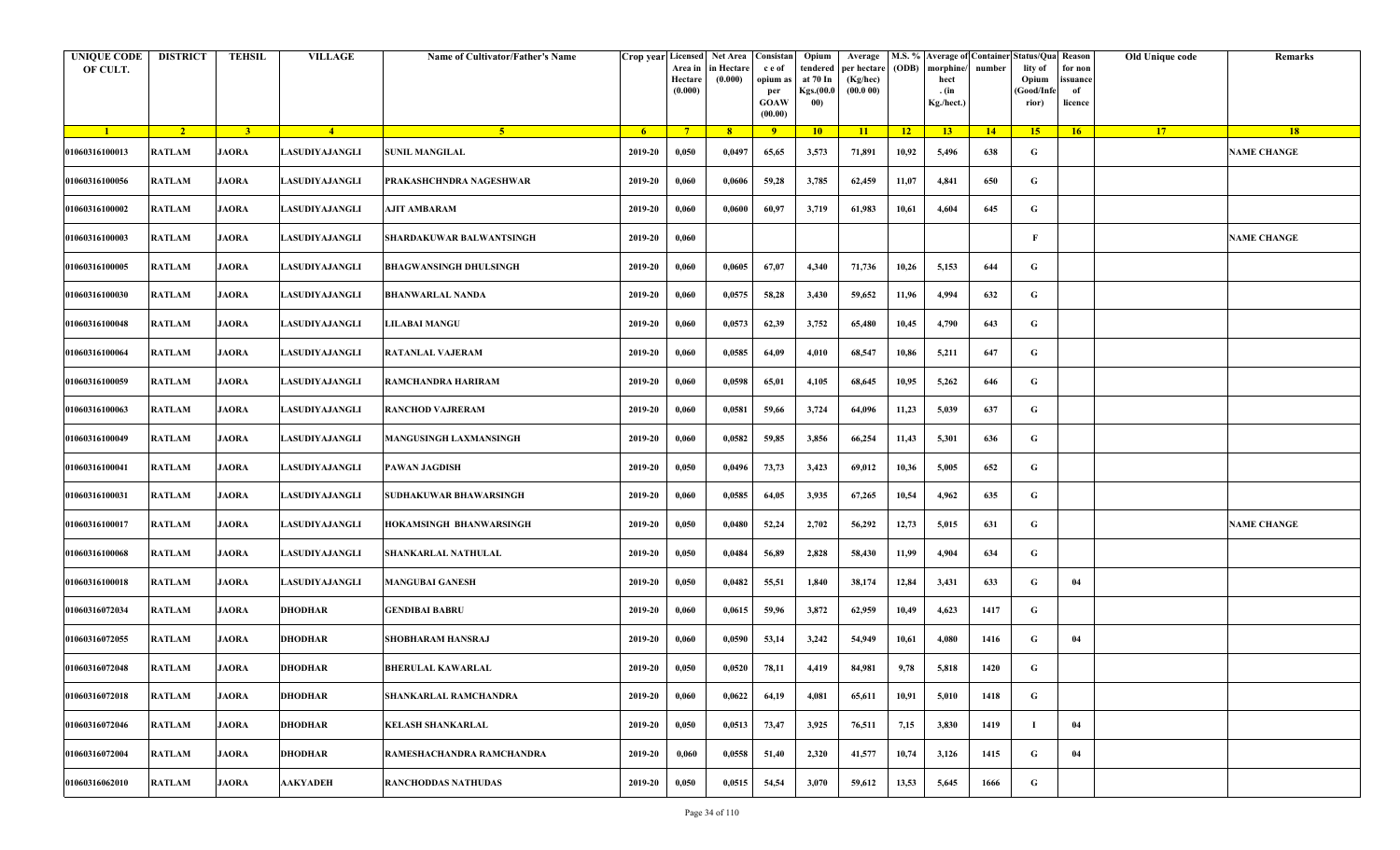| <b>UNIQUE CODE</b><br>OF CULT. | <b>DISTRICT</b> | <b>TEHSIL</b>  | <b>VILLAGE</b>      | Name of Cultivator/Father's Name |                | Crop year Licensed<br>Area in<br>Hectare<br>(0.000) | Net Area   Consistan  <br>in Hectare<br>(0.000) | c e of<br>opium as<br>per<br><b>GOAW</b><br>(00.00) | Opium<br>tendered<br>at 70 In<br>Kgs.(00.0<br>00) | Average<br>per hectare<br>(Kg/hec)<br>(00.000) | (ODB)           | M.S. % Average of Container Status/Qua Reason<br>morphine/<br>hect<br>. (in<br>Kg./hect.) | number | lity of<br>Opium<br>(Good/Info<br>rior) | for non<br>ssuance<br>of<br>licence | Old Unique code | Remarks            |
|--------------------------------|-----------------|----------------|---------------------|----------------------------------|----------------|-----------------------------------------------------|-------------------------------------------------|-----------------------------------------------------|---------------------------------------------------|------------------------------------------------|-----------------|-------------------------------------------------------------------------------------------|--------|-----------------------------------------|-------------------------------------|-----------------|--------------------|
| $\blacksquare$                 | $\sqrt{2}$      | $\overline{3}$ | $-4$                | 5 <sup>1</sup>                   | 6 <sup>6</sup> | $7^{\circ}$                                         | 8                                               | 9 <sup>°</sup>                                      | 10                                                | 11                                             | $\overline{12}$ | 13                                                                                        | 14     | 15                                      | 16                                  | 17 <sup>2</sup> | 18                 |
| 01060316062006                 | <b>RATLAM</b>   | <b>JAORA</b>   | <b>AAKYADEH</b>     | <b>BALWANTSINGH BHAWARSINGH</b>  | 2019-20        | 0,050                                               | 0,0504                                          | 60,07                                               | 3,510                                             | 69,643                                         | 12,00           | 5,850                                                                                     | 1670   | G                                       |                                     |                 |                    |
| 01060316062011                 | RATLAM          | <b>JAORA</b>   | AAKYADEH            | <b>BHURSINGH PYARSINGH</b>       | 2019-20        | 0,060                                               | 0,0600                                          | 62,28                                               | 4,066                                             | 67,767                                         | 12,15           | 5,764                                                                                     | 1664   | G                                       |                                     |                 |                    |
| 01060316062016                 | <b>RATLAM</b>   | <b>JAORA</b>   | AAKYADEH            | PAWANKUNWAR RAMSINGH             | 2019-20        | 0,050                                               | 0,0504                                          | 50,97                                               | 2,796                                             | 55,476                                         | 14,07           | 5,464                                                                                     | 1667   | G                                       |                                     |                 |                    |
| 01060316062018                 | <b>RATLAM</b>   | <b>JAORA</b>   | AAKYADEH            | <b>LALSINGH MANGUSINGH</b>       | 2019-20        | 0,060                                               | 0,0596                                          | 55,38                                               | 3,813                                             | 63,977                                         | 14,25           | 6,382                                                                                     | 1668   | G                                       |                                     |                 |                    |
| 01060316062009                 | RATLAM          | <b>JAORA</b>   | <b>AAKYADEH</b>     | AMRU BHULA                       | 2019-20        | 0,050                                               | 0,0495                                          | 47,21                                               | 2,779                                             | 56,141                                         | 13,22           | 5,195                                                                                     | 1665   | G                                       |                                     |                 |                    |
| 01060316062015                 | RATLAM          | <b>JAORA</b>   | <b>AAKYADEH</b>     | <b>NATHU AMRA</b>                | 2019-20        | 0,050                                               | 0,0499                                          | 54,13                                               | 3,194                                             | 64,008                                         | 14,35           | 6,429                                                                                     | 1669   | G                                       |                                     |                 | <b>NAME CHANGE</b> |
| 01060316066011                 | RATLAM          | <b>JAORA</b>   | ARNIYAPITHA         | SATTYANARAYAN RATANLAL           | 2019-20        | 0,050                                               | 0,0505                                          | 67,79                                               | 3,525                                             | 69,802                                         | 10,89           | 5,321                                                                                     | 1411   | G                                       |                                     |                 |                    |
| 01060316106011                 | RATLAM          | <b>JAORA</b>   | <b>BHANPUR</b>      | NATHUSINGH ONKARSINGH            | 2019-20        | 0,050                                               | 0,0500                                          | 69,56                                               | 3,726                                             | 74,520                                         | 10,90           | 5,687                                                                                     | 1414   | G                                       |                                     |                 |                    |
| 01060316106003                 | RATLAM          | <b>JAORA</b>   | <b>BHANPUR</b>      | <b>BHAWARSINGH GOPALSINGH</b>    | 2019-20        | 0,050                                               | 0,0509                                          | 64,51                                               | 3,548                                             | 69,705                                         | 10,96           | 5,348                                                                                     | 1413   | G                                       |                                     |                 |                    |
| 01060316106005                 | <b>RATLAM</b>   | <b>JAORA</b>   | <b>BHANPUR</b>      | <b>NARAYANSINGH PRAHLAD</b>      | 2019-20        | 0,050                                               | 0,0493                                          | 66,14                                               | 3,439                                             | 69,757                                         | 11,22           | 5,479                                                                                     | 1412   | G                                       |                                     |                 |                    |
| 01060316060001                 | RATLAM          | <b>JAORA</b>   | <b>BHATKHEDI</b>    | <b>SAWRUPSINGH CHANDAN</b>       | 2019-20        | 0,100                                               | 0,1019                                          | 65,36                                               | 7,479                                             | 73,395                                         | 10,59           | 5,441                                                                                     | 034    | G                                       |                                     |                 |                    |
| 01060316060002                 | <b>RATLAM</b>   | <b>JAORA</b>   | <b>BHATKHEDI</b>    | <b>BHANWARKUNWAR ARJUNSINGH</b>  | 2019-20        | 0,100                                               | 0,0978                                          | 60,67                                               | 6,327                                             | 64,693                                         | 10,68           | 4,836                                                                                     | 035    | G                                       |                                     |                 |                    |
| 01060316060007                 | RATLAM          | <b>JAORA</b>   | <b>BHATKHEDI</b>    | <b>MANSINGH RUPSINGH</b>         | 2019-20        | 0,060                                               | 0,0590                                          | 59,51                                               | 3,579                                             | 60,661                                         | 10,33           | 4,387                                                                                     | 036    | G                                       |                                     |                 |                    |
| 01060316094012                 | RATLAM          | <b>JAORA</b>   | <b>BORVANI</b>      | VAKTAVAR VARDA                   | 2019-20        | 0,060                                               | 0,0615                                          | 58,04                                               | 3,972                                             | 64,585                                         | 10,98           | 4,964                                                                                     | 2143   | G                                       |                                     |                 |                    |
| 01060316094028                 | RATLAM          | <b>JAORA</b>   | <b>BORVANI</b>      | <b>GANGABAI LACHIRAM</b>         | 2019-20        | 0,060                                               | 0,0605                                          | 59,90                                               | 3,603                                             | 59,554                                         | 11,69           | 4,873                                                                                     | 2144   | G                                       |                                     |                 |                    |
| 01060316094002                 | RATLAM          | <b>JAORA</b>   | <b>BORVANI</b>      | NARSINGH PYARCHAND               | 2019-20        | 0,100                                               | 0,1011                                          | 68,19                                               | 6,907                                             | 68,318                                         | 9,96            | 4,763                                                                                     | 2148   | G                                       |                                     |                 |                    |
| 01060316094013                 | <b>RATLAM</b>   | <b>JAORA</b>   | <b>BORVANI</b>      | TEJKUWAR MOHANSINGH              | 2019-20        | 0,050                                               | 0,0520                                          | 56,94                                               | 2,717                                             | 52,250                                         | 11,01           | 4,027                                                                                     | 2145   | G                                       | 04                                  |                 | <b>NAME CHANGE</b> |
| 01060316094017                 | RATLAM          | <b>JAORA</b>   | <b>BORVANI</b>      | <b>BALUSINGH ANARSINGH</b>       | 2019-20        | 0,050                                               | 0,0515                                          | 68,60                                               | 3,959                                             | 76,874                                         | 10,04           | 5,403                                                                                     | 2147   | G                                       |                                     |                 | <b>NAME CHANGE</b> |
| 01060316094030                 | RATLAM          | JAORA          | <b>BORVANI</b>      | <b>RAMIBAI GOVIND</b>            | 2019-20        | 0,060                                               | 0,0581                                          | 53,92                                               | 3,112                                             | 53,563                                         | 10,00           | 3,749                                                                                     | 2146   | G                                       | 04                                  |                 |                    |
| 01060316109003                 | <b>RATLAM</b>   | <b>JAORA</b>   | FACHRIYA            | <b>MADANLAL ASHARAM</b>          | 2019-20        | 0,060                                               | 0,0610                                          | 63,86                                               | 3,987                                             | 65,361                                         | 10,70           | 4,895                                                                                     | 059    | $\mathbf G$                             |                                     |                 |                    |
| 01060316103001                 | <b>RATLAM</b>   | <b>JAORA</b>   | <b>GUJARBARDIYA</b> | <b>GANPATLAL TULSIRAM</b>        | 2019-20        | 0,060                                               | 0,0608                                          | 62,93                                               | 3,668                                             | 60,329                                         | 10,60           | 4,476                                                                                     | 143    | G                                       |                                     |                 |                    |
| 01060316103003                 | <b>RATLAM</b>   | <b>JAORA</b>   | <b>GUJARBARDIYA</b> | RESHAMKUWAR MADANSINGH           | 2019-20        | 0,060                                               | 0,0626                                          | 64,12                                               | 3,847                                             | 61,454                                         | 11,54           | 4,964                                                                                     | 144    | G                                       |                                     |                 | <b>NAME CHANGE</b> |
| 01060316098005                 | RATLAM          | <b>JAORA</b>   | KHOJANKHEDA         | <b>GITABAI KESHURAM</b>          | 2019-20        | 0,060                                               | 0,0612                                          | 45,33                                               | 2,972                                             | 48,562                                         | 15,11           | 5,137                                                                                     | 1656   | G                                       |                                     |                 |                    |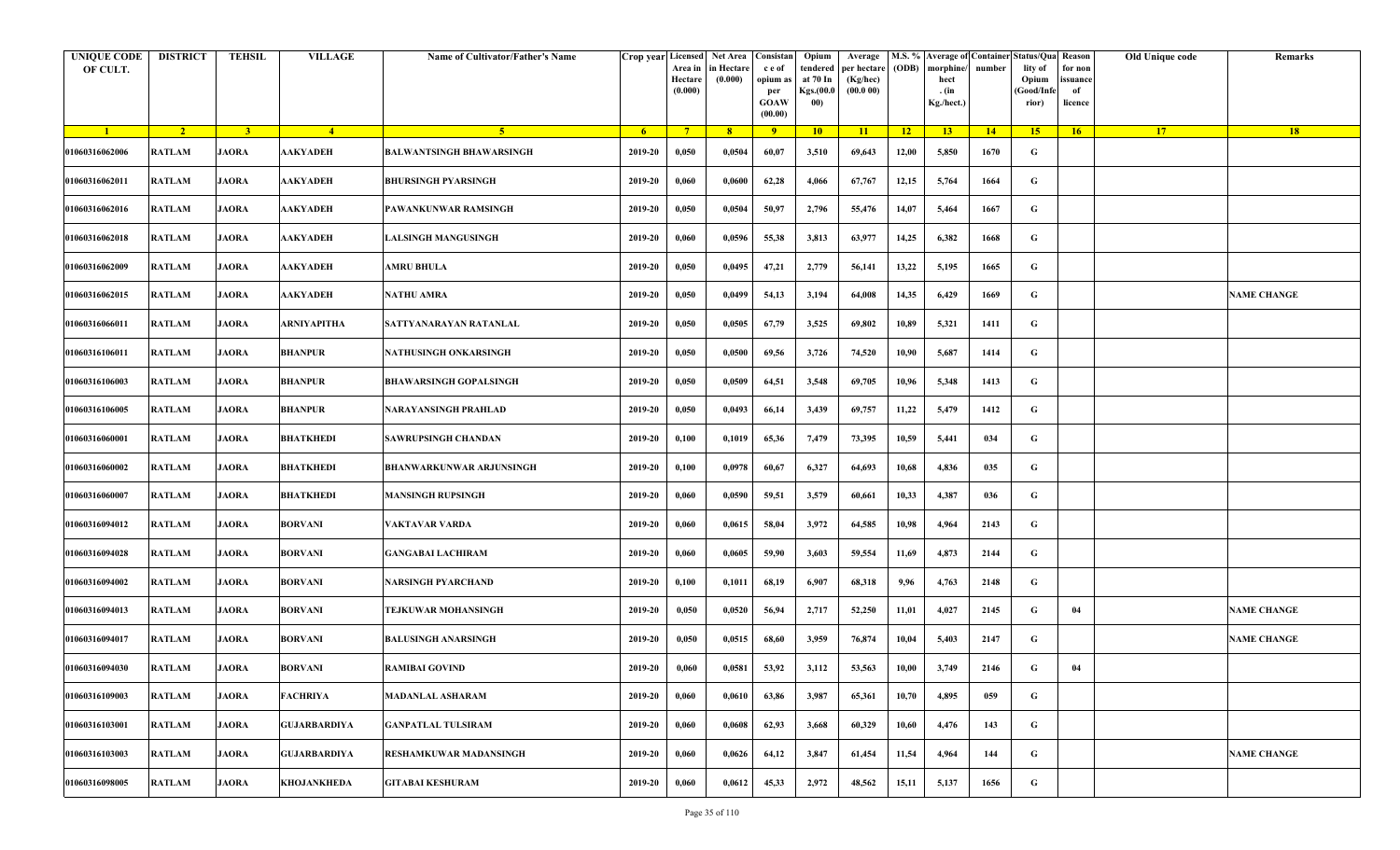| <b>UNIQUE CODE</b><br>OF CULT. | <b>DISTRICT</b> | <b>TEHSIL</b>  | <b>VILLAGE</b>   | Name of Cultivator/Father's Name | Crop year Licensed | Area in<br>Hectare<br>(0.000) | Net Area   Consistan<br>n Hectare<br>(0.000) | c e of<br>opium as<br>per<br><b>GOAW</b><br>(00.00) | Opium<br>tendered<br>at 70 In<br>Kgs.(00.0<br>00) | Average<br>per hectare<br>(Kg/hec)<br>(00.000) | (ODB) | M.S. % Average of Container Status/Qua Reason<br>morphine/<br>hect<br>. (in<br>Kg./hect.) | number      | lity of<br>Opium<br>(Good/Info<br>rior) | for non<br>ssuance<br>of<br>licence | Old Unique code | Remarks            |
|--------------------------------|-----------------|----------------|------------------|----------------------------------|--------------------|-------------------------------|----------------------------------------------|-----------------------------------------------------|---------------------------------------------------|------------------------------------------------|-------|-------------------------------------------------------------------------------------------|-------------|-----------------------------------------|-------------------------------------|-----------------|--------------------|
| $\blacksquare$                 | $\sqrt{2}$      | $\overline{3}$ | $\frac{4}{ }$    | $-5$                             | 6 <sup>1</sup>     | $7^{\circ}$                   | 8 <sup>2</sup>                               | 9                                                   | 10                                                | 11                                             | $-12$ | 13 <sup>7</sup>                                                                           | $\sqrt{14}$ | 15                                      | 16                                  | 17 <sup>2</sup> | 18                 |
| 01060316098007                 | <b>RATLAM</b>   | <b>JAORA</b>   | KHOJANKHEDA      | SOHANSINGH KHUMANSINGH           | 2019-20            | 0,060                         | 0,0574                                       | 55,15                                               | 3,309                                             | 57,648                                         | 11,91 | 4,806                                                                                     | 1657        | G                                       |                                     |                 |                    |
| 01060316097006                 | <b>RATLAM</b>   | <b>JAORA</b>   | <b>MARMIYA</b>   | NAGUSINGH JUJHARSINGH            | 2019-20            | 0,060                         | 0,0574                                       | 64,06                                               | 3,258                                             | 56,760                                         | 10,27 | 4,080                                                                                     | 1492        | G                                       | 04                                  |                 |                    |
| 01060316097022                 | <b>RATLAM</b>   | <b>JAORA</b>   | <b>MARMIYA</b>   | PARVAT SWARUP GAYRI              | 2019-20            | 0,060                         | 0,0581                                       | 57,90                                               | 3,110                                             | 53,528                                         | 10,88 | 4,077                                                                                     | 1493        | G                                       | 04                                  |                 |                    |
| 01060316097012                 | <b>RATLAM</b>   | <b>JAORA</b>   | <b>MARMIYA</b>   | SHAMHUSINGH SHANKARSINGH         | 2019-20            | 0,060                         | 0,0574                                       | 66,23                                               | 3,879                                             | 67,578                                         | 11,01 | 5,209                                                                                     | 1495        | G                                       |                                     |                 |                    |
| 01060316097020                 | RATLAM          | <b>JAORA</b>   | <b>MARMIYA</b>   | KAMLAKUWAR ARJUNSINGH            | 2019-20            | 0,050                         | 0,0483                                       | 66,77                                               | 3,052                                             | 63,188                                         | 10,18 | 4,503                                                                                     | 1496        | G                                       |                                     |                 | <b>NAME CHANGE</b> |
| 01060316097025                 | <b>RATLAM</b>   | <b>JAORA</b>   | <b>MARMIYA</b>   | <b>MADHULAL BHAGGA</b>           | 2019-20            | 0,050                         | 0,0500                                       | 53,96                                               | 2,482                                             | 49,640                                         | 10,56 | 3,670                                                                                     | 1491        | G                                       | 04                                  |                 | <b>NAME CHANGE</b> |
| 01060316097013                 | <b>RATLAM</b>   | <b>JAORA</b>   | <b>MARMIYA</b>   | NANDIBAI MANGU                   | 2019-20            | 0,050                         | 0,0516                                       | 78,18                                               | 3,864                                             | 74,884                                         | 10,14 | 5,316                                                                                     | 1497        | G                                       |                                     |                 | <b>NAME CHANGE</b> |
| 01060316097007                 | <b>RATLAM</b>   | <b>JAORA</b>   | <b>MARMIYA</b>   | <b>MANGILAL KACHRU</b>           | 2019-20            | 0,060                         | 0,0512                                       | 63,50                                               | 2,930                                             | 57,227                                         | 10,98 | 4,399                                                                                     | 1494        | G                                       |                                     |                 |                    |
| 01060316086001                 | <b>RATLAM</b>   | <b>JAORA</b>   | MARTANDGANJ      | DULIBAI BALWANTSINGH             | 2019-20            | 0,060                         | 0,0607                                       | 62,19                                               | 3,785                                             | 62,356                                         | 10,97 | 4,788                                                                                     | 175         | G                                       |                                     |                 |                    |
| 01060316086004                 | <b>RATLAM</b>   | <b>JAORA</b>   | MARTANDGANJ      | KACHRIBAI KAMMA                  | 2019-20            | 0,060                         | 0,0620                                       | 65,54                                               | 3,801                                             | 61,306                                         | 10,83 | 4,648                                                                                     | 176         | G                                       |                                     |                 |                    |
| 01060316086008                 | <b>RATLAM</b>   | <b>JAORA</b>   | MARTANDGANJ      | <b>MANGILAL KACHRU</b>           | 2019-20            | 0,060                         | 0,0597                                       | 60,63                                               | 3,707                                             | 62,094                                         | 10,41 | 4,525                                                                                     | 174         | G                                       |                                     |                 |                    |
| 01060316075004                 | <b>RATLAM</b>   | <b>JAORA</b>   | <b>MORIYA</b>    | <b>SHWARLAL MOTILAL</b>          | 2019-20            | 0,060                         | 0,0606                                       | 61,80                                               | 3,787                                             | 62,492                                         | 9,48  | 4,147                                                                                     | 1743        | G                                       | 04                                  |                 |                    |
| 01060316075015                 | <b>RATLAM</b>   | <b>JAORA</b>   | <b>MORIYA</b>    | PRAHLADSINGH HIMMATSINGH         | 2019-20            | 0,060                         | 0,0600                                       | 56,92                                               | 3,659                                             | 60,983                                         | 10,98 | 4,687                                                                                     | 1744        | G                                       |                                     |                 |                    |
| 01060316076004                 | RATLAM          | <b>JAORA</b>   | <b>MOYAKHEDA</b> | HIRALAL BAGDIRAM                 | 2019-20            | 0,060                         | 0,0620                                       | 46,70                                               | 2,982                                             | 48,097                                         | 10,47 | 3,525                                                                                     | 1779        | G                                       | 04                                  |                 |                    |
| 01060316076008                 | <b>RATLAM</b>   | <b>JAORA</b>   | <b>MOYAKHEDA</b> | KASHIBAI RAMSUKH                 | 2019-20            | 0,060                         | 0,0598                                       | 65,21                                               | 3,698                                             | 61,839                                         | 7,71  | 3,338                                                                                     | 1780        | $\mathbf I$                             | 04                                  |                 |                    |
| 01060316076020                 | <b>RATLAM</b>   | <b>JAORA</b>   | MOYAKHEDA        | VARDIBAI KANIRAM                 | 2019-20            | 0,060                         | 0,0608                                       | 63,41                                               | 3,904                                             | 64,211                                         | 9,04  | 4,063                                                                                     | 1781        | G                                       | 04                                  |                 |                    |
| 01060316076025                 | <b>RATLAM</b>   | <b>JAORA</b>   | <b>MOYAKHEDA</b> | KARULAL NANDA                    | 2019-20            | 0,060                         | 0,0583                                       | 64,39                                               | 3,385                                             | 58,062                                         | 10,68 | 4,341                                                                                     | 1782        | G                                       |                                     |                 |                    |
| 01060316076001                 | RATLAM          | <b>JAORA</b>   | MOYAKHEDA        | DAYARAM NANURAM                  | 2019-20            | 0,060                         | 0,0609                                       | 62,18                                               | 3,802                                             | 62,430                                         | 10,34 | 4,519                                                                                     | 1783        | G                                       |                                     |                 |                    |
| 01060316076033                 | RATLAM          | <b>JAORA</b>   | <b>MOYAKHEDA</b> | KAILASHBAI DHURALAL              | 2019-20            | 0,050                         | 0,0506                                       | 67,46                                               | 3,469                                             | 68,557                                         | 9,96  | 4,780                                                                                     | 1784        | G                                       |                                     |                 | <b>NAME CHANGE</b> |
| 01060316080002                 | <b>RATLAM</b>   | <b>JAORA</b>   | PANTHMELKI       | <b>BHERA MEHTABBAI</b>           | 2019-20            | 0,060                         | 0,0616                                       | 54,03                                               | 3,226                                             | 52,370                                         | 12,29 | 4.506                                                                                     | 833         | $\mathbf G$                             |                                     |                 |                    |
| 01060316080001                 | RATLAM          | <b>JAORA</b>   | PANTHMELKI       | <b>BAPULAL LAXMAN</b>            | 2019-20            | 0,050                         | 0,0500                                       | 57,51                                               | 2,949                                             | 58,980                                         | 11,32 | 4,674                                                                                     | 834         | $\mathbf G$                             |                                     |                 | <b>NAME CHANGE</b> |
| 01060316077004                 | <b>RATLAM</b>   | <b>JAORA</b>   | <b>PIPLODI</b>   | <b>JAVRILAL KISHANLAL</b>        | 2019-20            | 0,060                         | 0,0609                                       | 59,57                                               | 3,932                                             | 64,565                                         | 9,62  | 4,347                                                                                     | 2065        | G                                       |                                     |                 |                    |
| 01060316077002                 | <b>RATLAM</b>   | <b>JAORA</b>   | PIPLODI          | <b>RESHAMKUWAR BHERUSINGH</b>    | 2019-20            | 0,060                         | 0,0591                                       | 68,10                                               | 4,281                                             | 72,437                                         | 9,72  | 4,928                                                                                     | 2066        | G                                       |                                     |                 |                    |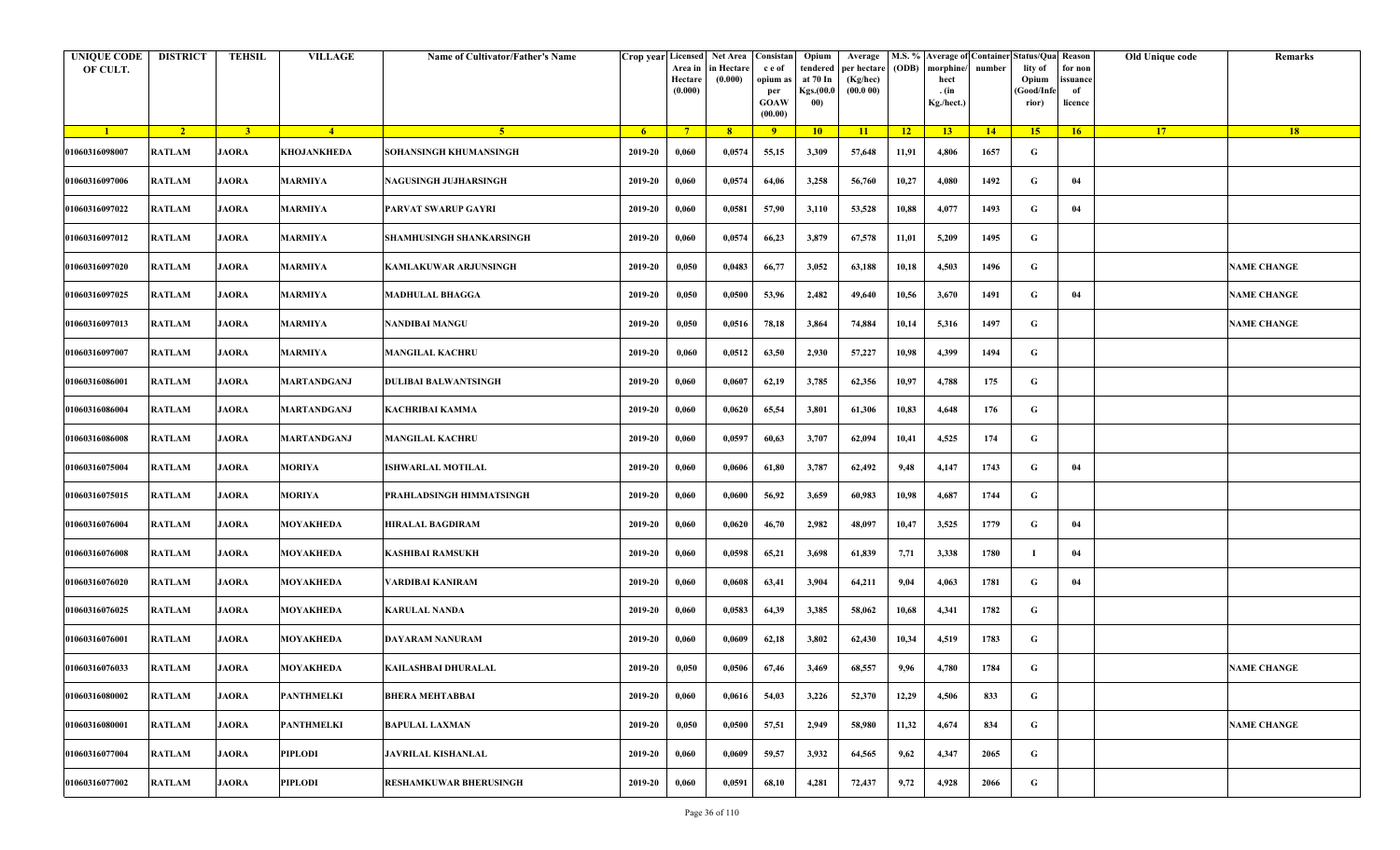| <b>UNIQUE CODE</b><br>OF CULT. | <b>DISTRICT</b> | <b>TEHSIL</b>   | <b>VILLAGE</b>       | Name of Cultivator/Father's Name |         | Area in<br>Hectare<br>(0.000) | Crop year Licensed Net Area Consistan<br>in Hectare<br>(0.000) | c e of<br>opium as<br>per<br><b>GOAW</b><br>(00.00) | Opium<br>tendered<br>at 70 In<br>Kgs.(00.0<br>00) | Average<br>per hectare<br>(Kg/hec)<br>(00.000) | (ODB) | M.S. % Average of Container Status/Qua Reason<br>morphine/<br>hect<br>. (in<br>Kg./hect.) | number | lity of<br>Opium<br>(Good/Infe<br>rior) | for non<br>ssuance<br>of<br>licence | Old Unique code | Remarks            |
|--------------------------------|-----------------|-----------------|----------------------|----------------------------------|---------|-------------------------------|----------------------------------------------------------------|-----------------------------------------------------|---------------------------------------------------|------------------------------------------------|-------|-------------------------------------------------------------------------------------------|--------|-----------------------------------------|-------------------------------------|-----------------|--------------------|
| $\blacksquare$                 | $\sqrt{2}$      | 3 <sup>1</sup>  | $-4$                 | 5 <sup>1</sup>                   | $-6$    | $7^{\circ}$                   | 8 <sup>°</sup>                                                 | $\overline{9}$                                      | 10                                                | 11                                             | $-12$ | 13                                                                                        | 14     | 15                                      | 16                                  | <b>17</b>       | <b>18</b>          |
| 01060316077001                 | <b>RATLAM</b>   | <b>JAORA</b>    | PIPLODI              | <b>SHANKARLAL KHEMRAJ</b>        | 2019-20 | 0,060                         | 0,0583                                                         | 61,50                                               | 3,576                                             | 61,338                                         | 9,43  | 4,049                                                                                     | 2067   | G                                       | 04                                  |                 |                    |
| 01060316077010                 | RATLAM          | <b>JAORA</b>    | PIPLODI              | <b>KARULAL RAMRATAN</b>          | 2019-20 | 0,060                         |                                                                |                                                     |                                                   |                                                |       |                                                                                           |        | $\mathbf{F}$                            |                                     |                 |                    |
| 01060316077005                 | <b>RATLAM</b>   | <b>JAORA</b>    | PIPLODI              | <b>RAMESHWAR GOVINDRAM</b>       | 2019-20 | 0,060                         |                                                                |                                                     |                                                   |                                                |       |                                                                                           |        | F                                       |                                     |                 |                    |
| 01060316085005                 | RATLAM          | <b>JAORA</b>    | <b>RICHHARINGNOD</b> | <b>MAANKUWAR MANA</b>            | 2019-20 | 0,100                         | 0,0994                                                         | 67,62                                               | 6,521                                             | 65,604                                         | 11,15 | 5,120                                                                                     | 178    | G                                       |                                     |                 |                    |
| 01060316085012                 | RATLAM          | <b>JAORA</b>    | <b>RICHHARINGNOD</b> | NANURAM NATHUJI WIFE DHAPUBAI    | 2019-20 | 0,100                         | 0,0959                                                         | 66,65                                               | 6,303                                             | 65,725                                         | 11,00 | 5,061                                                                                     | 177    | G                                       |                                     |                 |                    |
| 01060316085004                 | RATLAM          | <b>JAORA</b>    | <b>RICHHARINGNOD</b> | <b>NANDIBAI BALU</b>             | 2019-20 | 0,050                         |                                                                |                                                     |                                                   |                                                |       |                                                                                           |        | F                                       |                                     |                 | <b>NAME CHANGE</b> |
| 01060316069004                 | <b>RATLAM</b>   | <b>JAORA</b>    | <b>RUPNAGAR</b>      | <b>MANGULAL PREMCHAND</b>        | 2019-20 | 0,100                         | 0,0929                                                         | 59,43                                               | 6,130                                             | 65,985                                         | 10,50 | 4,850                                                                                     | 030    | G                                       |                                     |                 |                    |
| 01060316069014                 | <b>RATLAM</b>   | <b>JAORA</b>    | <b>RUPNAGAR</b>      | PRABHULAL DALURAM                | 2019-20 | 0,060                         | 0,0596                                                         | 66,09                                               | 3,994                                             | 67,013                                         | 10,50 | 4,925                                                                                     | 033    | G                                       |                                     |                 |                    |
| 01060316069015                 | <b>RATLAM</b>   | <b>JAORA</b>    | <b>RUPNAGAR</b>      | SHIVNARAYAN PRATHVIRAJ           | 2019-20 | 0,060                         | 0,0609                                                         | 65,32                                               | 4,115                                             | 67,570                                         | 9,57  | 4,527                                                                                     | 031    | G                                       |                                     |                 |                    |
| 01060316069010                 | <b>RATLAM</b>   | <b>JAORA</b>    | <b>RUPNAGAR</b>      | <b>BHERULAL TULSIRAM</b>         | 2019-20 | 0,060                         | 0,0578                                                         | 65,39                                               | 3,839                                             | 66,419                                         | 9,76  | 4,538                                                                                     | 032    | G                                       |                                     |                 |                    |
| 01060316081005                 | <b>RATLAM</b>   | <b>JAORA</b>    | <b>SARSODA</b>       | VIJAYSINGH AMARSINGH             | 2019-20 | 0,060                         | 0,0591                                                         | 66,76                                               | 4,120                                             | 69,712                                         | 9,54  | 4,655                                                                                     | 1443   | G                                       |                                     |                 |                    |
| 01060316092003                 | <b>RATLAM</b>   | <b>JAORA</b>    | SHAKKARKHEDI         | <b>BHAWARSINGH ABHAYSINGH</b>    | 2019-20 | 0,100                         | 0,0986                                                         | 61,16                                               | 6,369                                             | 64,594                                         | 11,66 | 5,273                                                                                     | 194    | G                                       |                                     |                 |                    |
| 01060316092016                 | <b>RATLAM</b>   | <b>JAORA</b>    | SHAKKARKHEDI         | NARAYANSINGH MADANSINGH          | 2019-20 | 0,050                         | 0,0500                                                         | 58,33                                               | 2,958                                             | 59,160                                         | 12,10 | 5,011                                                                                     | 192    | G                                       |                                     |                 |                    |
| 01060316092005                 | RATLAM          | <b>JAORA</b>    | <b>SHAKKARKHEDI</b>  | <b>NANDRAM GULAB</b>             | 2019-20 | 0,060                         | 0,0599                                                         | 60,31                                               | 3,722                                             | 62,137                                         | 11,76 | 5,115                                                                                     | 193    | G                                       |                                     |                 |                    |
| 01060316083005                 | RATLAM          | <b>JAORA</b>    | <b>MATAMELKI</b>     | PURALAL GANGARAM                 | 2019-20 | 0,060                         | 0,0620                                                         | 55,89                                               | 3,625                                             | 58,468                                         | 12,29 | 5,030                                                                                     | 173    | G                                       |                                     |                 |                    |
| 01060316102003                 | RATLAM          | <b>JAORA</b>    | CHHAYAN              | AMERBAI SHANKARLAL               | 2019-20 | 0,050                         | 0,0480                                                         | 65,84                                               | 3,499                                             | 72,896                                         | 10,57 | 5,393                                                                                     | 825    | G                                       |                                     |                 | <b>NAME CHANGE</b> |
| 01060316102004                 | <b>RATLAM</b>   | <b>JAORA</b>    | CHHAYAN              | <b>RAMIBAI KARU</b>              | 2019-20 | 0,050                         | 0,0495                                                         | 61,44                                               | 3,300                                             | 66,667                                         | 10,45 | 4,877                                                                                     | 826    | G                                       |                                     |                 | <b>NAME CHANGE</b> |
| 01060316102013                 | <b>RATLAM</b>   | <b>JAORA</b>    | CHHAYAN              | <b>MANGILAL KHIMA</b>            | 2019-20 | 0,050                         | 0,0484                                                         | 59,82                                               | 3,290                                             | 67,975                                         | 10,77 | 5,125                                                                                     | 824    | G                                       |                                     |                 | <b>NAME CHANGE</b> |
| 01060316059015                 | RATLAM          | <b>JAORA</b>    | <b>SUJAPUR</b>       | ANTERKUWAR LALSINGH              | 2019-20 | 0,050                         | 0,0495                                                         | 55,73                                               | 2,651                                             | 53,556                                         | 13,53 | 5,073                                                                                     | 1671   | G                                       |                                     |                 | <b>NAME CHANGE</b> |
| 01060207013002                 | <b>MANDSAUR</b> | <b>MANDSAUR</b> | <b>HATUNIYA-I</b>    | NAGUBAI BANSHILAL                | 2019-20 | 0,060                         | 0,0617                                                         | 60,45                                               | 3,877                                             | 62,836                                         | 10,87 | 4,782                                                                                     | 1256   | $\mathbf G$                             |                                     |                 |                    |
| 01060207013012                 | <b>MANDSAUR</b> | <b>MANDSAUR</b> | <b>HATUNIYA-I</b>    | <b>KARUSING RAMSINGH</b>         | 2019-20 | 0,060                         | 0,0609                                                         | 63,62                                               | 3,863                                             | 63,432                                         | 10,00 | 4,440                                                                                     | 1255   | G                                       |                                     |                 |                    |
| 01060207013020                 | <b>MANDSAUR</b> |                 | MANDSAUR HATUNIYA-I  | <b>BALARAM KASHIRAM</b>          | 2019-20 | 0,060                         | 0,0569                                                         | 64,40                                               | 3,892                                             | 68,401                                         | 10,50 | 5,027                                                                                     | 1270   | G                                       |                                     |                 |                    |
| 01060207013023                 | <b>MANDSAUR</b> |                 | MANDSAUR HATUNIYA-I  | <b>SUJALBAI VISHNULAL</b>        | 2019-20 | 0,060                         | 0,0599                                                         | 65,82                                               | 3,949                                             | 65,927                                         | 10,24 | 4,726                                                                                     | 1273   | G                                       |                                     |                 |                    |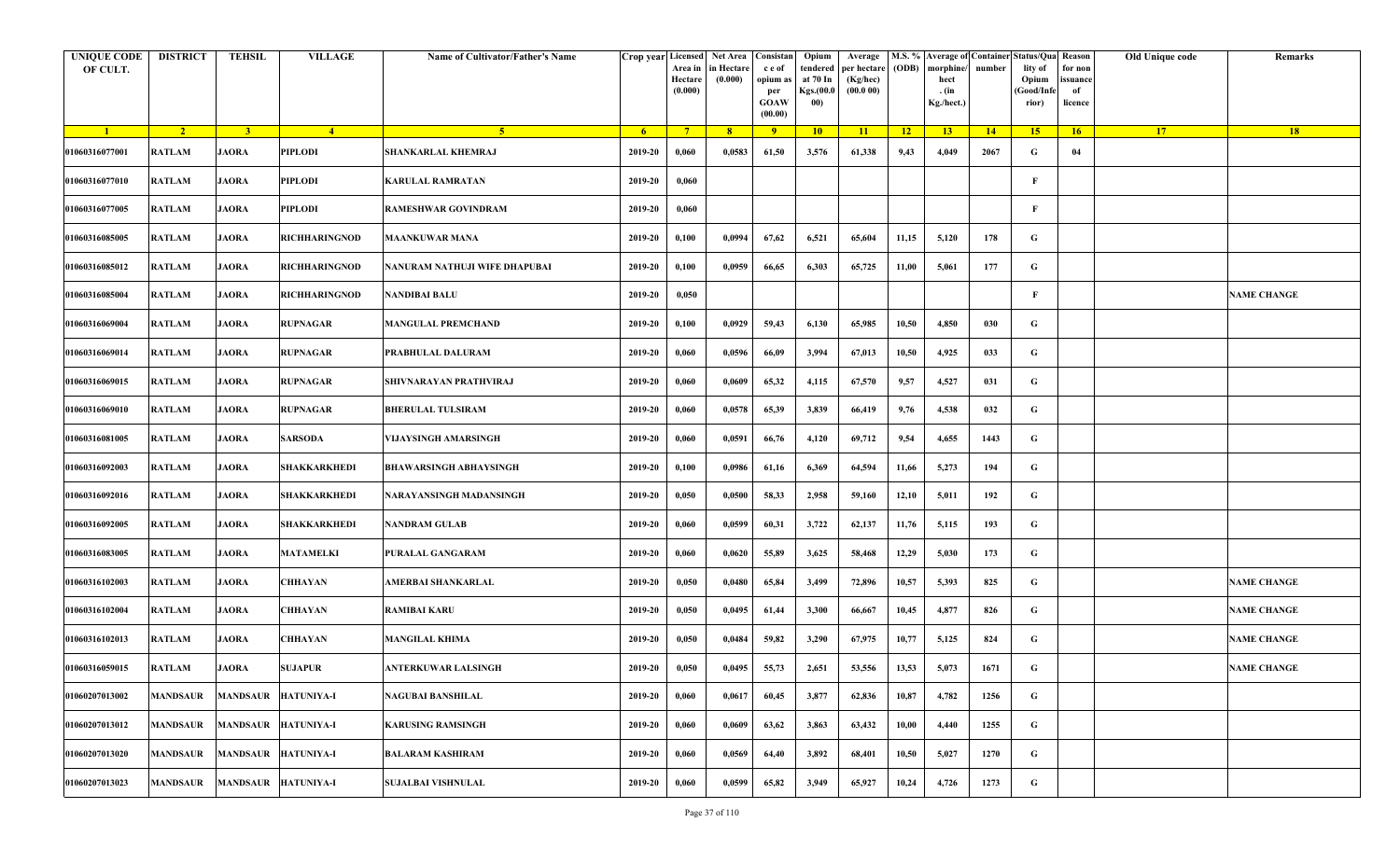| <b>UNIQUE CODE</b><br>OF CULT. | <b>DISTRICT</b> | TEHSIL                       | <b>VILLAGE</b>    | Name of Cultivator/Father's Name | Crop year Licensed | Area in<br>Hectare<br>(0.000) | Net Area   Consistan<br>n Hectare<br>(0.000) | c e of<br>opium as<br>per<br><b>GOAW</b><br>(00.00) | Opium<br>tendered<br>at 70 In<br>Kgs.(00.0<br>00) | Average<br>per hectare<br>(Kg/hec)<br>(00.000) | (ODB) | M.S. % Average of Container Status/Qua Reason<br>morphine/<br>hect<br>. (in<br>Kg./hect.) | number      | lity of<br>Opium<br>(Good/Info<br>rior) | for non<br>ssuance<br>of<br>licence | Old Unique code | Remarks            |
|--------------------------------|-----------------|------------------------------|-------------------|----------------------------------|--------------------|-------------------------------|----------------------------------------------|-----------------------------------------------------|---------------------------------------------------|------------------------------------------------|-------|-------------------------------------------------------------------------------------------|-------------|-----------------------------------------|-------------------------------------|-----------------|--------------------|
| $\blacksquare$                 | $\overline{2}$  | $\overline{3}$               | $\frac{4}{ }$     | $-5$                             | 6 <sup>1</sup>     | $7^{\circ}$                   | 8                                            | 9                                                   | 10                                                | 11                                             | 12    | 13 <sup>7</sup>                                                                           | $\sqrt{14}$ | 15                                      | 16                                  | 17 <sup>2</sup> | 18                 |
| 01060207013028                 | MANDSAUR        | <b>MANDSAUR</b>              | <b>HATUNIYA-I</b> | <b>SITABAI JUJHARLAL</b>         | 2019-20            | 0,060                         | 0,0606                                       | 66,04                                               | 4,047                                             | 66,782                                         | 10,12 | 4,731                                                                                     | 1254        | G                                       |                                     |                 |                    |
| 01060207013060                 | MANDSAUR        | <b>MANDSAUR</b>              | <b>HATUNIYA-I</b> | VIMLABAI RAKHABCHAND             | 2019-20            | 0,060                         | 0,0590                                       | 61,97                                               | 3,709                                             | 62,864                                         | 10,44 | 4,595                                                                                     | 1263        | G                                       |                                     |                 |                    |
| 01060207013115                 | MANDSAUR        | <b>MANDSAUR</b>              | <b>HATUNIYA-I</b> | <b>BRAHMANAND JUJHARLAL</b>      | 2019-20            | 0,060                         | 0,0605                                       | 65,85                                               | 3,989                                             | 65,934                                         | 10,31 | 4,758                                                                                     | 1262        | G                                       |                                     |                 |                    |
| 01060207013128                 | MANDSAUR        | <b>MANDSAUR</b>              | <b>HATUNIYA-I</b> | RAMNARAYAN CHAGANLAL             | 2019-20            | 0,060                         | 0,0586                                       | 63,72                                               | 3,942                                             | 67,270                                         | 10,15 | 4,779                                                                                     | 1269        | G                                       |                                     |                 |                    |
| 01060207013131                 | MANDSAUR        | <b>MANDSAUR</b>              | <b>HATUNIYA-I</b> | SATYANARAYAN RAMNARAYAN          | 2019-20            | 0,060                         | 0,0600                                       | 69,37                                               | 4,281                                             | 71,350                                         | 10,51 | 5,249                                                                                     | 1272        | G                                       |                                     |                 |                    |
| 01060207013137                 | MANDSAUR        | <b>MANDSAUR</b>              | <b>HATUNIYA-I</b> | <b>MUKESH ONKARLAL</b>           | 2019-20            | 0,060                         | 0,0618                                       | 67,39                                               | 3,938                                             | 63,722                                         | 9,97  | 4,447                                                                                     | 1261        | G                                       |                                     |                 | <b>NAME CHANGE</b> |
| 01060207013001                 | MANDSAUR        | <b>MANDSAUR</b>              | <b>HATUNIYA-I</b> | LEELABAI KAILASHCHAND            | 2019-20            | 0,060                         | 0,0439                                       | 64,09                                               | 3,012                                             | 68,610                                         | 10,24 | 4,918                                                                                     | 1268        | G                                       |                                     |                 |                    |
| 01060207013031                 | <b>MANDSAUR</b> | <b>MANDSAUR</b>              | <b>HATUNIYA-I</b> | RAMJASBAI VARDICHAND             | 2019-20            | 0,060                         | 0,0608                                       | 64,69                                               | 4,085                                             | 67,188                                         | 9,88  | 4,646                                                                                     | 1267        | G                                       |                                     |                 |                    |
| 01060207013052                 | MANDSAUR        | <b>MANDSAUR</b>              | <b>HATUNIYA-I</b> | RAJUBAI BALARAM                  | 2019-20            | 0,060                         | 0,0596                                       | 66,20                                               | 4,265                                             | 71,560                                         | 10,48 | 5,250                                                                                     | 1260        | G                                       |                                     |                 |                    |
| 01060207013073                 | <b>MANDSAUR</b> | <b>MANDSAUR</b>              | <b>HATUNIYA-I</b> | <b>GHISIBAI PANNALAL</b>         | 2019-20            | 0,060                         | 0,0606                                       | 59,73                                               | 3,626                                             | 59,835                                         | 10,88 | 4,558                                                                                     | 1253        | G                                       |                                     |                 |                    |
| 01060207013101                 | MANDSAUR        | <b>MANDSAUR</b>              | <b>HATUNIYA-I</b> | GORDHAN KANIRAM                  | 2019-20            | 0,060                         | 0,0607                                       | 64,47                                               | 4,080                                             | 67,216                                         | 10,38 | 4,884                                                                                     | 1259        | G                                       |                                     |                 |                    |
| 01060207013119                 | MANDSAUR        | <b>MANDSAUR</b>              | <b>HATUNIYA-I</b> | <b>OMPRAKASH BANSHILAL</b>       | 2019-20            | 0,060                         | 0,0602                                       | 67,05                                               | 4,224                                             | 70,166                                         | 10,04 | 4,931                                                                                     | 1258        | G                                       |                                     |                 |                    |
| 01060207013037                 | MANDSAUR        | <b>MANDSAUR</b>              | <b>HATUNIYA-I</b> | RAMIBAI GANGARAM                 | 2019-20            | 0,060                         | 0,0596                                       | 60,58                                               | 3,652                                             | 61,275                                         | 10,96 | 4,701                                                                                     | 1257        | G                                       |                                     |                 |                    |
| 01060207013004                 | MANDSAUR        | <b>MANDSAUR</b>              | <b>HATUNIYA-I</b> | HARIRAM JASRUP                   | 2019-20            | 0,060                         | 0,0612                                       | 67,77                                               | 4,202                                             | 68,660                                         | 9,77  | 4,695                                                                                     | 1266        | G                                       |                                     |                 |                    |
| 01060207013087                 | MANDSAUR        | <b>MANDSAUR</b>              | <b>HATUNIYA-I</b> | TEJKUNWAR SAJJANSINGH            | 2019-20            | 0,060                         | 0,0600                                       | 65,49                                               | 4,070                                             | 67,833                                         | 9,93  | 4,715                                                                                     | 1265        | G                                       |                                     |                 |                    |
| 01060207013048                 | MANDSAUR        | <b>MANDSAUR</b>              | <b>HATUNIYA-I</b> | <b>RUGHNATH KANIRAM</b>          | 2019-20            | 0,060                         | 0,0585                                       | 65,50                                               | 4,127                                             | 70,547                                         | 10,06 | 4,967                                                                                     | 1252        | G                                       |                                     |                 |                    |
| 01060207013146                 | MANDSAUR        | <b>MANDSAUR</b>              | <b>HATUNIYA-I</b> | SOHANBAI KHEMA                   | 2019-20            | 0,060                         | 0,0598                                       | 50,69                                               | 3,136                                             | 52,441                                         | 11,78 | 4,324                                                                                     | 1264        | G                                       |                                     |                 |                    |
| 01060207013022                 | MANDSAUR        | <b>MANDSAUR</b>              | <b>HATUNIYA-I</b> | RATANKUWAR ONKARSINGH            | 2019-20            | 0,060                         | 0,0564                                       | 61,86                                               | 3,747                                             | 66,436                                         | 10,90 | 5,069                                                                                     | 1251        | G                                       |                                     |                 |                    |
| 01060207013096                 |                 | MANDSAUR MANDSAUR HATUNIYA-I |                   | REKHABAI KELASHNARAYAN           | 2019-20            | 0,060                         | 0,0602                                       | 67,78                                               | 4,183                                             | 69,485                                         | 10,78 | 5,243                                                                                     | 1271        | G                                       |                                     |                 |                    |
| 01060207013049                 | MANDSAUR        | <b>MANDSAUR</b>              | <b>HATUNIYA-I</b> | DINESHCHAND BHERULAL             | 2019-20            | 0,060                         |                                              |                                                     |                                                   |                                                |       |                                                                                           |             | $\mathbf F$                             |                                     |                 |                    |
| 01060207013148                 | <b>MANDSAUR</b> | <b>MANDSAUR</b>              | <b>HATUNIYA-I</b> | <b>JUJHAR NANDA</b>              | 2019-20            | 0,060                         |                                              |                                                     |                                                   |                                                |       |                                                                                           |             | F                                       |                                     |                 |                    |
| 01060207013051                 | <b>MANDSAUR</b> | <b>MANDSAUR</b>              | <b>HATUNIYA-I</b> | <b>CHAMPALAL MOTILAL</b>         | 2019-20            | 0,060                         |                                              |                                                     |                                                   |                                                |       |                                                                                           |             | $\mathbf{F}$                            |                                     |                 |                    |
| 01060207013033                 | MANDSAUR        | <b>MANDSAUR</b>              | <b>HATUNIYA-I</b> | <b>SUKHIBAI MANGILAL</b>         | 2019-20            | 0,060                         |                                              |                                                     |                                                   |                                                |       |                                                                                           |             | F                                       |                                     |                 |                    |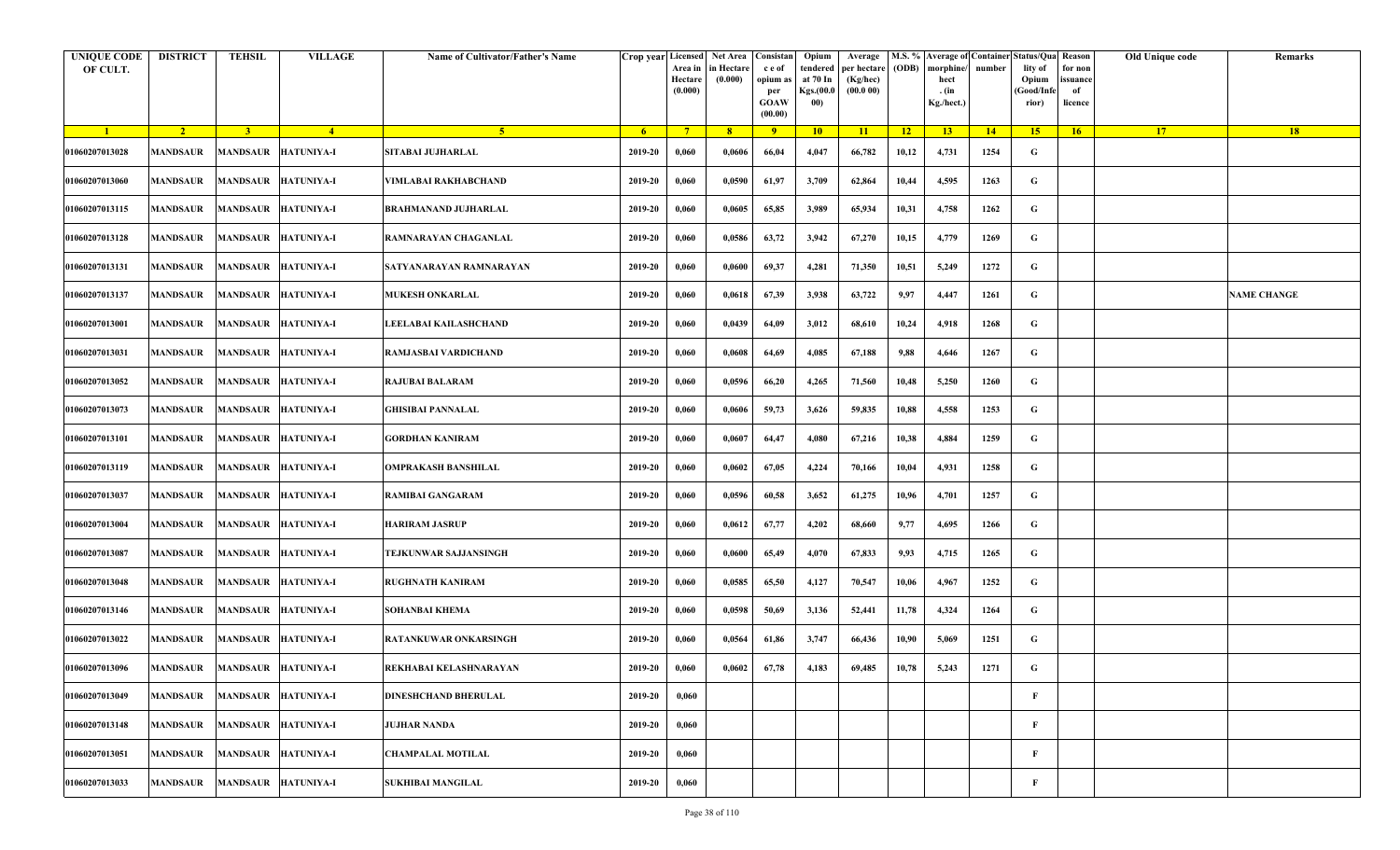| <b>UNIQUE CODE</b><br>OF CULT. | <b>DISTRICT</b> | <b>TEHSIL</b>   | <b>VILLAGE</b>                | Name of Cultivator/Father's Name |         | Area in<br>Hectare<br>(0.000) | Crop year Licensed Net Area Consistan<br>in Hectare<br>(0.000) | c e of<br>opium as<br>per<br><b>GOAW</b><br>(00.00) | Opium<br>tendered<br>at 70 In<br>Kgs.(00.0<br>00) | Average<br>per hectare<br>(Kg/hec)<br>(00.000) | (ODB) | M.S. % Average of Container Status/Qua Reason<br>morphine/<br>hect<br>. (in<br>Kg./hect.) | number | lity of<br>Opium<br>(Good/Infe<br>rior) | for non<br>ssuance<br>of<br>licence | Old Unique code | Remarks |
|--------------------------------|-----------------|-----------------|-------------------------------|----------------------------------|---------|-------------------------------|----------------------------------------------------------------|-----------------------------------------------------|---------------------------------------------------|------------------------------------------------|-------|-------------------------------------------------------------------------------------------|--------|-----------------------------------------|-------------------------------------|-----------------|---------|
| $\blacksquare$                 | $\sqrt{2}$      | 3 <sup>1</sup>  | $\sqrt{4}$                    | 5 <sup>1</sup>                   | - 6     | $7^{\circ}$                   | 8 <sup>°</sup>                                                 | $\overline{9}$                                      | 10                                                | 11                                             | $-12$ | 13                                                                                        | 14     | 15                                      | 16                                  | <b>17</b>       | 18      |
| 01060207013066                 | <b>MANDSAUR</b> |                 | MANDSAUR HATUNIYA-II          | <b>GITABAI KANWARLAL</b>         | 2019-20 | 0,060                         | 0,0598                                                         | 62,83                                               | 3,743                                             | 62,592                                         | 10,76 | 4,714                                                                                     | 1308   | G                                       |                                     |                 |         |
| 01060207013104                 | <b>MANDSAUR</b> |                 | MANDSAUR HATUNIYA-II          | <b>BHANWARLAL KANIRAM</b>        | 2019-20 | 0,060                         | 0,0573                                                         | 65,90                                               | 4,095                                             | 71,466                                         | 11,43 | 5,718                                                                                     | 1307   | G                                       |                                     |                 |         |
| 01060207013077                 | <b>MANDSAUR</b> | <b>MANDSAUR</b> | <b>HATUNIYA-II</b>            | <b>GITABAI BAPULAL</b>           | 2019-20 | 0,060                         | 0,0593                                                         | 62,67                                               | 4,011                                             | 67,639                                         | 10,50 | 4,971                                                                                     | 1297   | G                                       |                                     |                 |         |
| 01060207013042                 | MANDSAUR        |                 | MANDSAUR HATUNIYA-II          | <b>JAMNABAI TULSIRAM</b>         | 2019-20 | 0,060                         | 0,0599                                                         | 60,54                                               | 3,805                                             | 63,523                                         | 10,60 | 4,714                                                                                     | 1291   | G                                       |                                     |                 |         |
| 01060207013019                 | <b>MANDSAUR</b> |                 | MANDSAUR HATUNIYA-II          | <b>MANAKLAL PYARCHAND</b>        | 2019-20 | 0,060                         | 0,0605                                                         | 63,86                                               | 4,105                                             | 67,851                                         | 11,59 | 5,505                                                                                     | 1306   | G                                       |                                     |                 |         |
| 01060207013027                 | MANDSAUR        |                 | MANDSAUR HATUNIYA-II          | ONKARLAL KANHAIYALAL             | 2019-20 | 0,060                         | 0,0610                                                         | 63,38                                               | 4,265                                             | 69,918                                         | 10,92 | 5,344                                                                                     | 1296   | G                                       |                                     |                 |         |
| 01060207013099                 | MANDSAUR        |                 | <b>MANDSAUR HATUNIYA-II</b>   | <b>BHAWARBAI BALARAM</b>         | 2019-20 | 0,060                         | 0,0585                                                         | 64,96                                               | 3,833                                             | 65,521                                         | 11,73 | 5,379                                                                                     | 1305   | G                                       |                                     |                 |         |
| 01060207013011                 | <b>MANDSAUR</b> |                 | MANDSAUR HATUNIYA-II          | <b>MANGILAL BHAGIRATH</b>        | 2019-20 | 0,060                         | 0,0592                                                         | 65,24                                               | 3,970                                             | 67,061                                         | 10,39 | 4,878                                                                                     | 1295   | G                                       |                                     |                 |         |
| 01060207013065                 | <b>MANDSAUR</b> |                 | MANDSAUR HATUNIYA-II          | <b>RAMA BHERA GAYRI</b>          | 2019-20 | 0,060                         | 0,0599                                                         | 61,79                                               | 3,646                                             | 60,868                                         | 10,44 | 4,448                                                                                     | 1290   | G                                       |                                     |                 |         |
| 01060207013124                 | <b>MANDSAUR</b> |                 | MANDSAUR HATUNIYA-II          | <b>KARUSINGH SOHANSINGH</b>      | 2019-20 | 0,060                         | 0,0557                                                         | 60,97                                               | 3,754                                             | 67,397                                         | 10,61 | 5,006                                                                                     | 1289   | G                                       |                                     |                 |         |
| 01060207013136                 | MANDSAUR        |                 | MANDSAUR HATUNIYA-II          | <b>BABULAL BHERULAL</b>          | 2019-20 | 0,060                         | 0,0622                                                         | 66,95                                               | 4,103                                             | 65,965                                         | 11,23 | 5,186                                                                                     | 1311   | G                                       |                                     |                 |         |
| 01060207013138                 | <b>MANDSAUR</b> |                 | MANDSAUR HATUNIYA-II          | SAMANDBAI RATANLAL               | 2019-20 | 0,060                         | 0,0596                                                         | 64,51                                               | 3,935                                             | 66,023                                         | 11,91 | 5,505                                                                                     | 1304   | G                                       |                                     |                 |         |
| 01060207013078                 | <b>MANDSAUR</b> |                 | MANDSAUR HATUNIYA-II          | CHAMANSINGH SWARUPSINGH          | 2019-20 | 0,060                         | 0,0596                                                         | 61,84                                               | 3,746                                             | 62,852                                         | 10,67 | 4,694                                                                                     | 1288   | G                                       |                                     |                 |         |
| 01060207013140                 | <b>MANDSAUR</b> |                 | MANDSAUR HATUNIYA-II          | RAMESHCHANDRA FULCHAND           | 2019-20 | 0,060                         | 0,0574                                                         | 64,51                                               | 3,806                                             | 66,307                                         | 11,02 | 5,115                                                                                     | 1303   | G                                       |                                     |                 |         |
| 01060207013007                 | MANDSAUR        |                 | MANDSAUR HATUNIYA-II          | <b>SHAMBHULAL KASHIRAM</b>       | 2019-20 | 0,060                         | 0,0597                                                         | 60,98                                               | 3,763                                             | 63,032                                         | 11,10 | 4,898                                                                                     | 1287   | G                                       |                                     |                 |         |
| 01060207013103                 | MANDSAUR        |                 | MANDSAUR HATUNIYA-II          | VISHNU MANAKLAL                  | 2019-20 | 0,060                         | 0,0588                                                         | 70,70                                               | 4,434                                             | 75,408                                         | 7,24  | 3,822                                                                                     | 1310   |                                         | 04                                  |                 |         |
| 01060207013110                 | <b>MANDSAUR</b> |                 | MANDSAUR HATUNIYA-II          | <b>RAMCHANDRA GANGARAM</b>       | 2019-20 | 0,060                         | 0,0597                                                         | 66,43                                               | 4,024                                             | 67,404                                         | 11,55 | 5,449                                                                                     | 1314   | G                                       |                                     |                 |         |
| 01060207013118                 | MANDSAUR        |                 | MANDSAUR HATUNIYA-II          | <b>DASHRATH RAMESHWAR</b>        | 2019-20 | 0,060                         | 0,0584                                                         | 62,26                                               | 3,958                                             | 67,774                                         | 12,43 | 5,897                                                                                     | 1302   | G                                       |                                     |                 |         |
| 01060207013014                 |                 |                 | MANDSAUR MANDSAUR HATUNIYA-II | <b>BALARAM CHAGANLAL</b>         | 2019-20 | 0,060                         | 0,0605                                                         | 62,34                                               | 3,883                                             | 64,182                                         | 11,02 | 4,951                                                                                     | 1294   | G                                       |                                     |                 |         |
| 01060207013117                 | <b>MANDSAUR</b> | <b>MANDSAUR</b> | <b>HATUNIYA-II</b>            | <b>SHANTILAL BADRILAL</b>        | 2019-20 | 0,100                         | 0,1007                                                         | 64,68                                               | 6,856                                             | 68,083                                         | 10,67 | 5,085                                                                                     | 1301   | $\mathbf G$                             |                                     |                 |         |
| 01060207013126                 | <b>MANDSAUR</b> | <b>MANDSAUR</b> | <b>HATUNIYA-II</b>            | KACHRU NIRBHAYRAM                | 2019-20 | 0,060                         | 0,0597                                                         | 67,26                                               | 4,218                                             | 70,653                                         | 11,69 | 5,782                                                                                     | 1313   | G                                       |                                     |                 |         |
| 01060207013006                 | <b>MANDSAUR</b> |                 | MANDSAUR HATUNIYA-II          | <b>KANWARLAL BALARAM</b>         | 2019-20 | 0,060                         | 0,0590                                                         | 62,94                                               | 3,830                                             | 64,915                                         | 11,50 | 5,226                                                                                     | 1312   | G                                       |                                     |                 |         |
| 01060207013025                 | <b>MANDSAUR</b> |                 | MANDSAUR HATUNIYA-II          | <b>KRASHNALAL BADRILAL</b>       | 2019-20 | 0,060                         | 0,0615                                                         | 58,87                                               | 3,768                                             | 61,268                                         | 11,04 | 4,734                                                                                     | 1286   | G                                       |                                     |                 |         |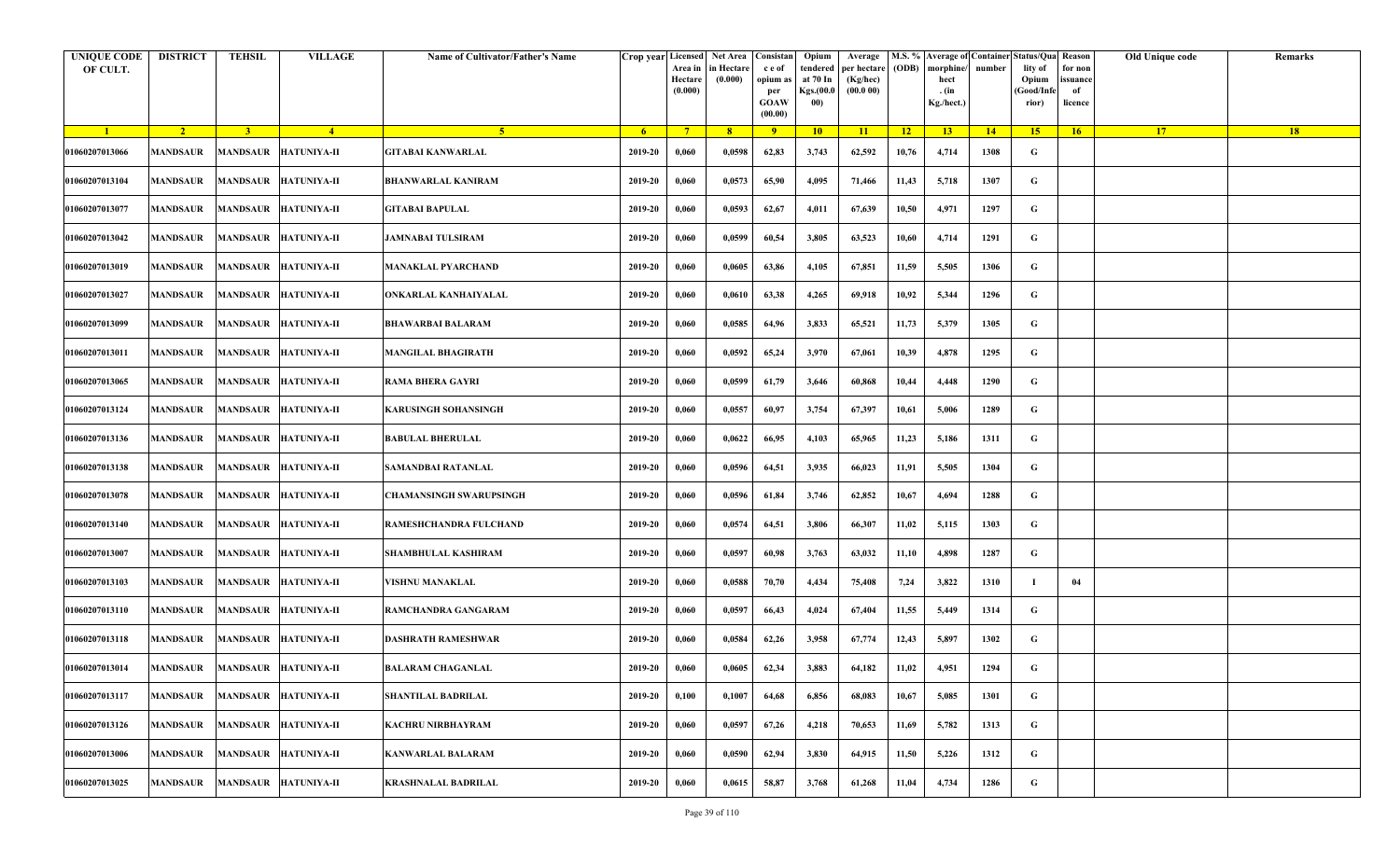| <b>UNIQUE CODE</b><br>OF CULT. | <b>DISTRICT</b>             | TEHSIL                    | <b>VILLAGE</b>              | Name of Cultivator/Father's Name  | Crop year Licensed Net Area | Area in<br>Hectare<br>(0.000) | in Hectare<br>(0.000) | Consistan<br>c e of<br>opium a<br>per<br>GOAW<br>(00.00) | Opium<br>tendered<br>at 70 In<br><b>Kgs.</b> (00.0<br>00) | Average<br>per hectare<br>(Kg/hec)<br>(00.000) | (ODB)           | morphine/<br>hect<br>. (in<br>Kg./hect.) | number | M.S. % Average of Container Status/Qua Reason<br>lity of<br>Opium<br>(Good/Infe<br>rior) | for non<br>issuance<br>of<br>licence | Old Unique code | Remarks                         |
|--------------------------------|-----------------------------|---------------------------|-----------------------------|-----------------------------------|-----------------------------|-------------------------------|-----------------------|----------------------------------------------------------|-----------------------------------------------------------|------------------------------------------------|-----------------|------------------------------------------|--------|------------------------------------------------------------------------------------------|--------------------------------------|-----------------|---------------------------------|
| $\blacksquare$                 | $\sqrt{2}$                  | 3 <sup>1</sup>            | $-4$                        | $-5$                              | - 6                         | $\overline{7}$                | 8 <sup>1</sup>        | $\overline{9}$                                           | 10 <sup>1</sup>                                           | 11                                             | $\overline{12}$ | 13                                       | 14     | 15                                                                                       | 16 <sup>2</sup>                      | <b>17</b>       | 18                              |
| 01060207013035                 | MANDSAUR                    |                           | MANDSAUR HATUNIYA-II        | PREMKUWAR RUGHNATH                | 2019-20                     | 0,060                         | 0,0588                | 61,59                                                    | 3,757                                                     | 63,895                                         | 10,75           | 4,808                                    | 1293   | G                                                                                        |                                      |                 |                                 |
| 01060207013086                 | MANDSAUR                    |                           | MANDSAUR HATUNIYA-II        | <b>KANWARLAL GOBARJI</b>          | 2019-20                     | 0,050                         | 0,0480                | 62,24                                                    | 3,023                                                     | 62,979                                         | 10,83           | 4,775                                    | 1300   | G                                                                                        |                                      |                 |                                 |
| 01060207013143                 | MANDSAUR                    |                           | MANDSAUR HATUNIYA-II        | GANPATLAL MANNALAL                | 2019-20                     | 0,050                         | 0,0499                | 65,18                                                    | 3,389                                                     | 67,916                                         | 11,55           | 5,492                                    | 1309   | G                                                                                        |                                      |                 |                                 |
| 01060207013071                 | MANDSAUR                    |                           | MANDSAUR HATUNIYA-II        | SOHANKUWAR BHARATSINGH            | 2019-20                     | 0,050                         | 0,0499                | 64,92                                                    | 3,218                                                     | 64,489                                         | 5,44            | 2,456                                    | 1299   |                                                                                          | 04                                   |                 | <b>NAME CHANGE</b>              |
| 01060207013008                 | MANDSAUR                    |                           | MANDSAUR  HATUNIYA-II       | <b>BHULIBAI BALARAM</b>           | 2019-20                     | 0,050                         | 0,0486                | 62,79                                                    | 3,229                                                     | 66,440                                         | 10,46           | 4,865                                    | 1298   | G                                                                                        |                                      |                 | <b>NAME CHANGE</b>              |
| 01060207013059                 | MANDSAUR                    |                           | MANDSAUR HATUNIYA-II        | <b>MANOHARLAL RAMNIWAS</b>        | 2019-20                     | 0,050                         | 0,0486                | 65,62                                                    | 3,281                                                     | 67,510                                         | 10,18           | 4,811                                    | 1292   | G                                                                                        |                                      |                 | <b>NAME CHANGE</b>              |
| 01060207013040                 | <b>MANDSAUR</b>             |                           | MANDSAUR HATUNIYA-II        | DHAPUBAI RAMSUKH                  | 2019-20                     | 0,060                         |                       |                                                          |                                                           |                                                |                 |                                          |        | -F                                                                                       |                                      |                 |                                 |
| 01060207013009                 | MANDSAUR                    |                           | MANDSAUR HATUNIYA-II        | AMBALAL NATHULAL                  | 2019-20                     | 0,060                         |                       |                                                          |                                                           |                                                |                 |                                          |        | F                                                                                        |                                      |                 |                                 |
| 01060207013112                 | MANDSAUR                    |                           | <b>MANDSAUR HATUNIYA-II</b> | SHANTIBAI BHANWARLAL              | 2019-20                     | 0,060                         |                       |                                                          |                                                           |                                                |                 |                                          |        | -F                                                                                       |                                      |                 |                                 |
| 01060207006012                 | MANDSAUR                    | MANDSAUR KATKIYA          |                             | <b>SHANTIDEVI JAGDISH</b>         | 2019-20                     | 0,100                         | 0,1007                | 61,52                                                    | 6,820                                                     | 67,726                                         | 10,01           | 4,746                                    | 326    | G                                                                                        |                                      |                 | <b>NAME CHANGE</b>              |
| 01060207006020                 | MANDSAUR                    | MANDSAUR KATKIYA          |                             | <b>RUPA GANGARAM</b>              | 2019-20                     | 0,060                         | 0,0604                | 56,03                                                    | 3,730                                                     | 61,755                                         | 11,19           | 4,837                                    | 324    | G                                                                                        |                                      |                 |                                 |
| 01060207006006                 | MANDSAUR                    | MANDSAUR KATKIYA          |                             | <b>TULSIRAM NARSINGH</b>          | 2019-20                     | 0,060                         | 0,0624                | 61,59                                                    | 4,382                                                     | 70,224                                         | 11,09           | 5,451                                    | 329    | G                                                                                        |                                      |                 |                                 |
| 01060207006003                 | <b>MANDSAUR</b>             | MANDSAUR KATKIYA          |                             | RAMESHWAR SURAJMAL                | 2019-20                     | 0,100                         | 0,1027                | 64,36                                                    | 6,657                                                     | 64,820                                         | 10,05           | 4,560                                    | 328    | G                                                                                        |                                      |                 |                                 |
| 01060207006030                 | MANDSAUR                    | MANDSAUR KATKIYA          |                             | SOHANBAI BALURAM                  | 2019-20                     | 0,050                         | 0,0501                | 60,87                                                    | 3,244                                                     | 64,750                                         | 10,76           | 4,876                                    | 323    | G                                                                                        |                                      |                 |                                 |
| 01060207006011                 | MANDSAUR                    | MANDSAUR KATKIYA          |                             | <b>KACHRULAL NANDA</b>            | 2019-20                     | 0,050                         | 0,0512                | 53,88                                                    | 2,886                                                     | 56,367                                         | 10,58           | 4,175                                    | 327    | G                                                                                        | 04                                   |                 |                                 |
| 01060207006019                 | MANDSAUR                    | MANDSAUR KATKIYA          |                             | SHIVNARAYAN SURAJMAL              | 2019-20                     | 0,060                         | 0,0596                | 72,56                                                    | 5,017                                                     | 84,178                                         | 10,64           | 6,270                                    | 331    | G                                                                                        |                                      |                 |                                 |
| 01060207006026                 | MANDSAUR                    | MANDSAUR KATKIYA          |                             | <b>BALU NARAYAN BALAI</b>         | 2019-20                     | 0,050                         | 0,0502                | 56,89                                                    | 2,942                                                     | 58,606                                         | 11,18           | 4,587                                    | 325    | G                                                                                        |                                      |                 |                                 |
| 01060207006010                 | MANDSAUR                    | MANDSAUR KATKIYA          |                             | <b>GITABAI RATANLAL</b>           | 2019-20                     | 0,050                         | 0,0508                | 65,97                                                    | 3,562                                                     | 70,118                                         | 9,05            | 4,442                                    | 330    | G                                                                                        |                                      |                 | <b>NAME CHANGE</b>              |
| 01060207017069                 | MANDSAUR MANDSAUR RATIKHEDI |                           |                             | RUKMANIBAI RAMLAL                 | 2019-20                     | 0,060                         | 0,0595                | 56,03                                                    | 3,442                                                     | 57,849                                         | 12,98           | 5,256                                    | 1674   | G                                                                                        |                                      |                 | <b>TRANSFER TO KAMLIYA, TEH</b> |
| 01060207017059                 | MANDSAUR                    | <b>MANDSAUR RATIKHEDI</b> |                             | <b>HIRALAL BHOPALSINGH</b>        | 2019-20                     | 0,060                         | 0,0618                | 48,90                                                    | 2,969                                                     | 48,042                                         | 13,58           | 4,567                                    | 1675   | G                                                                                        |                                      |                 |                                 |
| 01060207017060                 | <b>MANDSAUR</b>             | MANDSAUR RATIKHEDI        |                             | <b>KANKUBAI PANNALAL</b>          | 2019-20                     | 0,060                         | 0,0611                | 55,03                                                    | 3,380                                                     | 55,319                                         | 13,57           | 5,255                                    | 1678   | G                                                                                        |                                      |                 |                                 |
| 01060207017056                 | <b>MANDSAUR</b>             | <b>MANDSAUR RATIKHEDI</b> |                             | <b>KAMLABAI BHAGWANLAL</b>        | 2019-20                     | 0,060                         | 0,0601                | 57,14                                                    | 3,535                                                     | 58,819                                         | 13,86           | 5,706                                    | 1679   | G                                                                                        |                                      |                 |                                 |
| 01060207017061                 | MANDSAUR                    | <b>MANDSAUR RATIKHEDI</b> |                             | KACHRIBAI MANNALAL MATA CHUNNIBAI | 2019-20                     | 0,060                         | 0,0605                | 50,19                                                    | 3,105                                                     | 51,322                                         | 12,81           | 4,601                                    | 1680   | G                                                                                        |                                      |                 |                                 |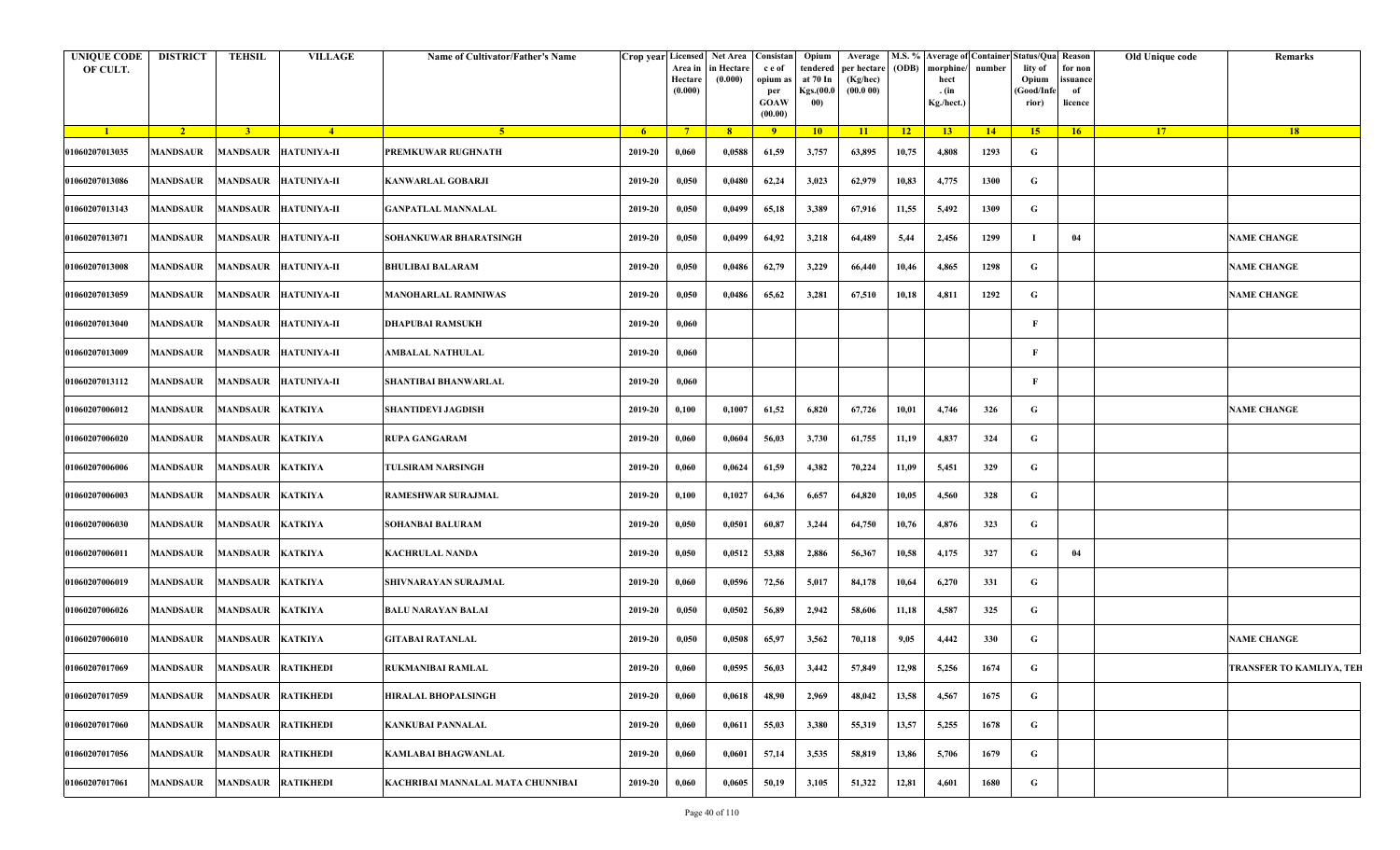| <b>UNIQUE CODE</b><br>OF CULT. | <b>DISTRICT</b> | <b>TEHSIL</b>             | <b>VILLAGE</b>                 | Name of Cultivator/Father's Name |         | Crop year Licensed Net Area Consistan<br>Area in<br>Hectare<br>(0.000) | in Hectare<br>(0.000) | c e of<br>opium as<br>per<br><b>GOAW</b><br>(00.00) | Opium<br>tendered<br>at 70 In<br>Kgs.(00.0<br>00) | Average<br>per hectare<br>(Kg/hec)<br>(00.000) | (ODB) | M.S. % Average of Container Status/Qua Reason<br>morphine/<br>hect<br>. (in<br>Kg./hect.) | number | lity of<br>Opium<br>(Good/Infe<br>rior) | for non<br>ssuance<br>of<br>licence | Old Unique code | Remarks            |
|--------------------------------|-----------------|---------------------------|--------------------------------|----------------------------------|---------|------------------------------------------------------------------------|-----------------------|-----------------------------------------------------|---------------------------------------------------|------------------------------------------------|-------|-------------------------------------------------------------------------------------------|--------|-----------------------------------------|-------------------------------------|-----------------|--------------------|
| $\blacksquare$                 | $\sqrt{2}$      | 3 <sup>1</sup>            | $-4$                           | 5 <sup>1</sup>                   | $-6$    | $7^{\circ}$                                                            | 8 <sup>°</sup>        | 9                                                   | 10                                                | 11                                             | $-12$ | 13                                                                                        | 14     | 15                                      | 16                                  | <b>17</b>       | 18                 |
| 01060207017041                 | <b>MANDSAUR</b> | <b>MANDSAUR RATIKHEDI</b> |                                | <b>BHAGWATILAL AMBARAM</b>       | 2019-20 | 0,060                                                                  | 0,0618                | 55,45                                               | 3,414                                             | 55,243                                         | 14,19 | 5,487                                                                                     | 1677   | G                                       |                                     |                 |                    |
| 01060207017019                 | MANDSAUR        | MANDSAUR RATIKHEDI        |                                | KANCHANBAI RATANLAL              | 2019-20 | 0,060                                                                  | 0,0598                | 54,82                                               | 3,438                                             | 57,492                                         | 12,73 | 5,123                                                                                     | 1686   | G                                       |                                     |                 |                    |
| 01060207017001                 | <b>MANDSAUR</b> | <b>MANDSAUR RATIKHEDI</b> |                                | <b>SHANKARLAL NANDA</b>          | 2019-20 | 0,060                                                                  | 0,0599                | 52,83                                               | 3,223                                             | 53,806                                         | 13,29 | 5,005                                                                                     | 1676   | G                                       |                                     |                 |                    |
| 01060207017004                 | MANDSAUR        | MANDSAUR RATIKHEDI        |                                | <b>BHAGIRATH JIVRAJ</b>          | 2019-20 | 0,060                                                                  | 0,0619                | 54,68                                               | 3,468                                             | 56,026                                         | 13,81 | 5,416                                                                                     | 1682   | G                                       |                                     |                 |                    |
| 01060317017067                 | <b>MANDSAUR</b> | <b>MANDSAUR RATIKHEDI</b> |                                | NANDLAL HIRALAL                  | 2019-20 | 0,060                                                                  | 0,0598                | 56,74                                               | 3,583                                             | 59,916                                         | 13,13 | 5,506                                                                                     | 1683   | G                                       |                                     |                 |                    |
| 01060207017021                 | MANDSAUR        | MANDSAUR RATIKHEDI        |                                | SITABAI MANGILAL                 | 2019-20 | 0,050                                                                  | 0,0516                | 58,12                                               | 2,516                                             | 48,760                                         | 13,59 | 4,638                                                                                     | 1684   | G                                       |                                     |                 | <b>NAME CHANGE</b> |
| 01060207017012                 | MANDSAUR        | <b>MANDSAUR RATIKHEDI</b> |                                | MOHANBAI RAMLAL                  | 2019-20 | 0,060                                                                  |                       |                                                     |                                                   |                                                |       |                                                                                           |        | $\mathbf N$                             |                                     |                 |                    |
| 01060207017002                 | <b>MANDSAUR</b> | MANDSAUR RATIKHEDI        |                                | AMARSINGH MOHANLAL               | 2019-20 | 0,060                                                                  |                       |                                                     |                                                   |                                                |       |                                                                                           |        | $\mathbf N$                             |                                     |                 |                    |
| 01060207017008                 | <b>MANDSAUR</b> | <b>MANDSAUR RATIKHEDI</b> |                                | <b>DEUBAI GANESHRAM</b>          | 2019-20 | 0,060                                                                  | 0,0406                | 54,84                                               | 2,194                                             | 54,039                                         | 13,22 | 5,000                                                                                     | 1687   | G                                       |                                     |                 |                    |
| 01060207017023                 | <b>MANDSAUR</b> | <b>MANDSAUR RATIKHEDI</b> |                                | <b>MADHULAL BAGDIRAM</b>         | 2019-20 | 0,060                                                                  |                       |                                                     |                                                   |                                                |       |                                                                                           |        | $\mathbf N$                             |                                     |                 |                    |
| 01060207017042                 | MANDSAUR        | MANDSAUR RATIKHEDI        |                                | <b>RODIBAI KACHRU</b>            | 2019-20 | 0,060                                                                  | 0,0485                | 57,66                                               | 2,908                                             | 59,959                                         | 13,61 | 5,712                                                                                     | 1689   | G                                       |                                     |                 |                    |
| 01060207017051                 | <b>MANDSAUR</b> | <b>MANDSAUR RATIKHEDI</b> |                                | <b>MOHANLAL MODA</b>             | 2019-20 | 0,060                                                                  | 0,0495                | 53,72                                               | 2,793                                             | 56,424                                         | 12,75 | 5,037                                                                                     | 1681   | G                                       |                                     |                 |                    |
| 01060207017058                 | <b>MANDSAUR</b> | MANDSAUR RATIKHEDI        |                                | <b>NAGU VARDA</b>                | 2019-20 | 0,060                                                                  | 0,0499                | 59,61                                               | 3,296                                             | 66,052                                         | 12,31 | 5,691                                                                                     | 1688   | G                                       |                                     |                 |                    |
| 01060207017043                 | <b>MANDSAUR</b> | MANDSAUR RATIKHEDI        |                                | AMRULAL KALU                     | 2019-20 | 0,060                                                                  | 0,0499                | 60,99                                               | 3,267                                             | 65,471                                         | 11,41 | 5,230                                                                                     | 1685   | G                                       |                                     |                 |                    |
| 01060207017005                 | MANDSAUR        | MANDSAUR RATIKHEDI        |                                | <b>BALURAM RAMA</b>              | 2019-20 | 0,060                                                                  |                       |                                                     |                                                   |                                                |       |                                                                                           |        | $\mathbf N$                             |                                     |                 |                    |
| 01060207017047                 | <b>MANDSAUR</b> | <b>MANDSAUR RATIKHEDI</b> |                                | JANIBAI KARU                     | 2019-20 | 0,060                                                                  | 0,0468                | 59,06                                               | 2,826                                             | 60,385                                         | 13,24 | 5,597                                                                                     | 1691   | G                                       |                                     |                 |                    |
| 01060207017036                 | <b>MANDSAUR</b> | MANDSAUR RATIKHEDI        |                                | NAGULAL KANA TELI                | 2019-20 | 0,060                                                                  | 0,0519                | 50,81                                               | 2,562                                             | 49,364                                         | 13,78 | 4,762                                                                                     | 1690   | G                                       |                                     |                 |                    |
| 01060207003028                 | MANDSAUR        |                           | MANDSAUR ARNIYAGURJAR          | <b>RAMCHANDRA HIRA</b>           | 2019-20 | 0,060                                                                  | 0,0627                | 68,62                                               | 4,588                                             | 73,174                                         | 11,41 | 5,844                                                                                     | 546    | G                                       |                                     |                 |                    |
| 01060207003015                 |                 |                           | MANDSAUR MANDSAUR ARNIYAGURJAR | <b>RAMKUNWAR GANESHRAM</b>       | 2019-20 | 0,060                                                                  | 0,0605                | 61,54                                               | 3,974                                             | 65,686                                         | 12,63 | 5,807                                                                                     | 545    | G                                       |                                     |                 |                    |
| 01060207003002                 | <b>MANDSAUR</b> | <b>MANDSAUR</b>           | <b>ARNIYAGURJAR</b>            | <b>SWARUPLAL BALU BALAI</b>      | 2019-20 | 0,060                                                                  | 0,0604                | 64,80                                               | 3,990                                             | 66,060                                         | 10,28 | 4,753                                                                                     | 543    | $\mathbf G$                             |                                     |                 |                    |
| 01060207003019                 | <b>MANDSAUR</b> | <b>MANDSAUR</b>           | <b>ARNIYAGURJAR</b>            | SITABAI KANIRAM                  | 2019-20 | 0,060                                                                  | 0,0620                | 68,56                                               | 4,701                                             | 75,823                                         | 9,55  | 5,069                                                                                     | 540    | G                                       |                                     |                 |                    |
| 01060207003021                 | <b>MANDSAUR</b> | <b>MANDSAUR</b>           | <b>ARNIYAGURJAR</b>            | <b>BAGDIBAI KACHRU</b>           | 2019-20 | 0,060                                                                  | 0,0583                | 66,02                                               | 3,424                                             | 58,731                                         | 11,51 | 4,731                                                                                     | 542    | G                                       |                                     |                 |                    |
| 01060207003024                 | MANDSAUR        |                           | MANDSAUR ARNIYAGURJAR          | <b>SOHANBAI AMRA</b>             | 2019-20 | 0,060                                                                  | 0,0559                | 62,60                                               | 3,667                                             | 65,599                                         | 11,15 | 5,119                                                                                     | 539    | G                                       |                                     |                 |                    |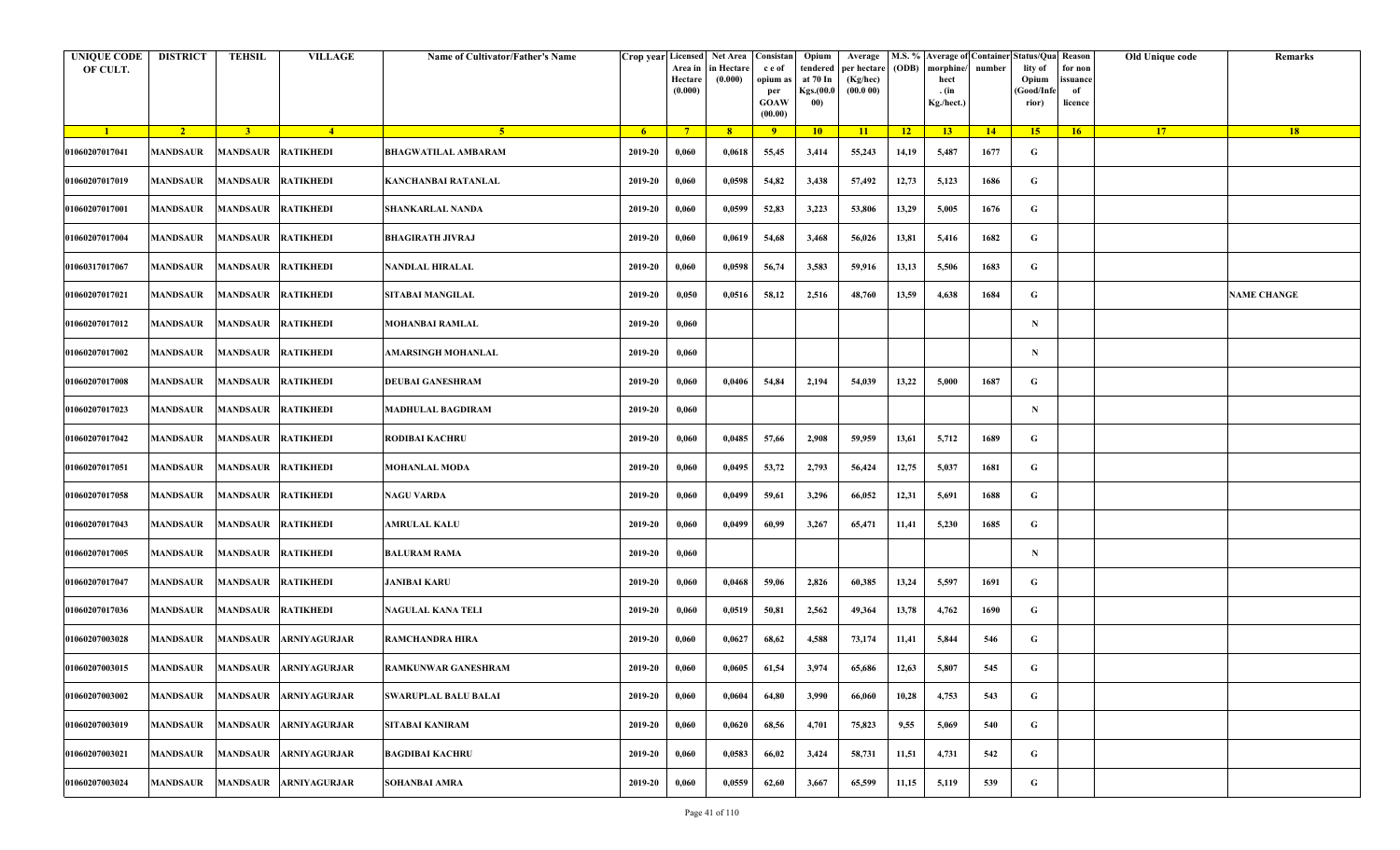| <b>UNIQUE CODE</b><br>OF CULT. | <b>DISTRICT</b> | <b>TEHSIL</b>             | <b>VILLAGE</b>         | Name of Cultivator/Father's Name | Crop year Licensed | Area in<br>Hectare<br>(0.000) | Net Area   Consistan<br>in Hectare<br>(0.000) | c e of<br>opium as<br>per<br><b>GOAW</b><br>(00.00) | Opium<br>tendered<br>at 70 In<br>Kgs.(00.0<br>00) | Average<br>per hectare<br>(Kg/hec)<br>(00.000) | (ODB) | M.S. % Average of Container Status/Qua Reason<br>morphine/<br>hect<br>. (in<br>Kg./hect.) | number      | lity of<br>Opium<br>(Good/Infe<br>rior) | for non<br>ssuance<br>of<br>licence | Old Unique code | Remarks            |
|--------------------------------|-----------------|---------------------------|------------------------|----------------------------------|--------------------|-------------------------------|-----------------------------------------------|-----------------------------------------------------|---------------------------------------------------|------------------------------------------------|-------|-------------------------------------------------------------------------------------------|-------------|-----------------------------------------|-------------------------------------|-----------------|--------------------|
| $\blacksquare$                 | $\sqrt{2}$      | $\overline{\mathbf{3}}$   | $\sqrt{4}$             | -5.                              | -6                 | $7^{\circ}$                   | 8 <sup>°</sup>                                | $\overline{9}$                                      | 10                                                | 11                                             | $-12$ | 13                                                                                        | $\sqrt{14}$ | 15                                      | 16                                  | <b>17</b>       | 18                 |
| 01060207003003                 | <b>MANDSAUR</b> | <b>MANDSAUR</b>           | <b>ARNIYAGURJAR</b>    | KANHAYYALAL BHERULAL             | 2019-20            | 0,060                         | 0,0624                                        | 62,28                                               | 3,959                                             | 63,446                                         | 10,13 | 4,499                                                                                     | 538         | G                                       |                                     |                 |                    |
| 01060207003018                 | MANDSAUR        | <b>MANDSAUR</b>           | <b>ARNIYAGURJAR</b>    | BHANWARLAL GANPATLAL             | 2019-20            | 0,060                         | 0,0624                                        | 59,39                                               | 3,945                                             | 63,221                                         | 11,20 | 4,957                                                                                     | 541         | G                                       |                                     |                 |                    |
| 01060207003013                 | MANDSAUR        | MANDSAUR                  | <b>ARNIYAGURJAR</b>    | NATHULAL BAGDIRAM                | 2019-20            | 0,050                         | 0,0516                                        | 65,57                                               | 3,728                                             | 72,248                                         | 11,94 | 6,039                                                                                     | 544         | G                                       |                                     |                 |                    |
| 01060207003025                 | MANDSAUR        | MANDSAUR                  | <b>ARNIYAGURJAR</b>    | <b>SURESHCHAND MENABAI</b>       | 2019-20            | 0,050                         | 0,0478                                        | 67,94                                               | 3,300                                             | 69,038                                         | 9,26  | 4,475                                                                                     | 537         | G                                       |                                     |                 |                    |
| 01060207014026                 | MANDSAUR        | <b>MANDSAUR</b>           | <b>JAMUNIYAMEENA</b>   | KACHRULAL BAGDIRAM               | 2019-20            | 0,060                         | 0,0611                                        | 65,04                                               | 3,902                                             | 63,863                                         | 11,55 | 5,164                                                                                     | 1322        | G                                       |                                     |                 |                    |
| 01060207014005                 | <b>MANDSAUR</b> |                           | MANDSAUR JAMUNIYAMEENA | <b>BABRU AMRA BALAI</b>          | 2019-20            | 0,100                         | 0,0974                                        | 64,01                                               | 6,913                                             | 70,975                                         | 11,28 | 5,604                                                                                     | 1319        | G                                       |                                     |                 |                    |
| 01060207014002                 | MANDSAUR        |                           | MANDSAUR JAMUNIYAMEENA | VARDICHAND NANDA                 | 2019-20            | 0,060                         | 0,0594                                        | 60,34                                               | 3,612                                             | 60,808                                         | 10,79 | 4,593                                                                                     | 1316        | G                                       |                                     |                 |                    |
| 01060207014025                 | MANDSAUR        |                           | MANDSAUR JAMUNIYAMEENA | <b>JUJHARLAL BAGDIRAM</b>        | 2019-20            | 0,060                         | 0,0610                                        | 63,35                                               | 3,819                                             | 62,607                                         | 11,74 | 5,145                                                                                     | 1320        | G                                       |                                     |                 |                    |
| 01060207014030                 | <b>MANDSAUR</b> |                           | MANDSAUR JAMUNIYAMEENA | AMARSINGH JHUJHARSINGH           | 2019-20            | 0,060                         | 0,0624                                        | 65,56                                               | 4,186                                             | 67,083                                         | 10,22 | 4,800                                                                                     | 1321        | G                                       |                                     |                 |                    |
| 01060207014020                 | MANDSAUR        |                           | MANDSAUR JAMUNIYAMEENA | PARWATIBAI GANGARAM              | 2019-20            | 0,050                         | 0,0512                                        | 57,69                                               | 2,744                                             | 53,594                                         | 12,55 | 4,709                                                                                     | 1317        | G                                       |                                     |                 |                    |
| 01060207014006                 | MANDSAUR        |                           | MANDSAUR JAMUNIYAMEENA | KACHURLAL NANDA                  | 2019-20            | 0,060                         | 0,0583                                        | 64,16                                               | 3,868                                             | 66,346                                         | 11,22 | 5,211                                                                                     | 1323        | G                                       |                                     |                 |                    |
| 01060207014012                 | MANDSAUR        | <b>MANDSAUR</b>           | <b>JAMUNIYAMEENA</b>   | <b>SURAJMAL GANGARAM</b>         | 2019-20            | 0,060                         | 0,0507                                        | 59,60                                               | 2,776                                             | 54,753                                         | 12,30 | 4,714                                                                                     | 1318        | G                                       |                                     |                 |                    |
| 01060207002010                 | <b>MANDSAUR</b> | <b>MANDSAUR</b>           | <b>BHOLIYA</b>         | GENDALAL KANHAYYALAL             | 2019-20            | 0,060                         | 0,0617                                        | 65,99                                               | 4,129                                             | 66,921                                         | 10,40 | 4,872                                                                                     | 016         | G                                       |                                     |                 |                    |
| 01060207002031                 | MANDSAUR        | <b>MANDSAUR</b>           | <b>BHOLIYA</b>         | <b>BHAWARSINGH PRATAPSINGH</b>   | 2019-20            | 0,060                         | 0,0577                                        | 56,08                                               | 3,373                                             | 58,458                                         | 11,38 | 4,656                                                                                     | 010         | G                                       |                                     |                 |                    |
| 01060207002008                 | <b>MANDSAUR</b> | <b>MANDSAUR</b>           | <b>BHOLIYA</b>         | HIRIBAI MAGNIRAM                 | 2019-20            | 0,060                         | 0,0595                                        | 61,31                                               | 3,512                                             | 59,025                                         | 10,90 | 4,504                                                                                     | 012         | G                                       |                                     |                 |                    |
| 01060207002030                 | MANDSAUR        | <b>MANDSAUR</b>           | <b>BHOLIYA</b>         | BALURAM BHUWAN                   | 2019-20            | 0,050                         | 0,0502                                        | 65,44                                               | 3,253                                             | 64,801                                         | 10,13 | 4,595                                                                                     | 014         | G                                       |                                     |                 |                    |
| 01060207002035                 | <b>MANDSAUR</b> | <b>MANDSAUR</b>           | <b>BHOLIYA</b>         | <b>DHULCHAND KACHRU</b>          | 2019-20            | 0,050                         | 0,0489                                        | 58,03                                               | 2,545                                             | 52,045                                         | 11,79 | 4,295                                                                                     | 011         | G                                       |                                     |                 |                    |
| 01060207002045                 | MANDSAUR        | <b>MANDSAUR</b>           | <b>BHOLIYA</b>         | NAHARSINGH MADHUSINGH            | 2019-20            | 0,050                         | 0,0491                                        | 65,08                                               | 3,310                                             | 67,413                                         | 10,71 | 5,054                                                                                     | 015         | G                                       |                                     |                 |                    |
| 01060207002001                 |                 | MANDSAUR MANDSAUR BHOLIYA |                        | <b>MANGILAL BAGDIRAM</b>         | 2019-20            | 0,060                         | 0,0574                                        | 62,20                                               | 3,776                                             | 65,784                                         | 10,71 | 4,932                                                                                     | 013         | G                                       |                                     | 01060207015059  |                    |
| 01060207009012                 | MANDSAUR        | <b>MANDSAUR</b>           | <b>SEMLIYAKAGI</b>     | <b>GITABAI BALMUKUND</b>         | 2019-20            | 0,060                         | 0,0600                                        | 71,22                                               | 4,405                                             | 73,417                                         | 10,21 | 5,248                                                                                     | 2139        | $\mathbf G$                             |                                     |                 |                    |
| 01060207009013                 | <b>MANDSAUR</b> | <b>MANDSAUR</b>           | <b>SEMLIYAKAGI</b>     | GOPAL VARDAJI                    | 2019-20            | 0,060                         | 0,0606                                        | 73,38                                               | 4,738                                             | 78,185                                         | 10,08 | 5,517                                                                                     | 2142        | G                                       |                                     |                 | <b>NAME SUDHAR</b> |
| 01060207009026                 | MANDSAUR        | <b>MANDSAUR</b>           | SEMLIYAKAGI            | <b>RUPKUNWAR RAMSINGH</b>        | 2019-20            | 0,050                         | 0,0513                                        | 58,92                                               | 2,887                                             | 56,277                                         | 10,81 | 4,259                                                                                     | 2125        | G                                       |                                     |                 |                    |
| 01060207009004                 | MANDSAUR        |                           | MANDSAUR SEMLIYAKAGI   | <b>DHANNIBAI GANGARAM</b>        | 2019-20            | 0,060                         | 0,0606                                        | 67,88                                               | 4,228                                             | 69,769                                         | 10,70 | 5,226                                                                                     | 2140        | G                                       |                                     |                 |                    |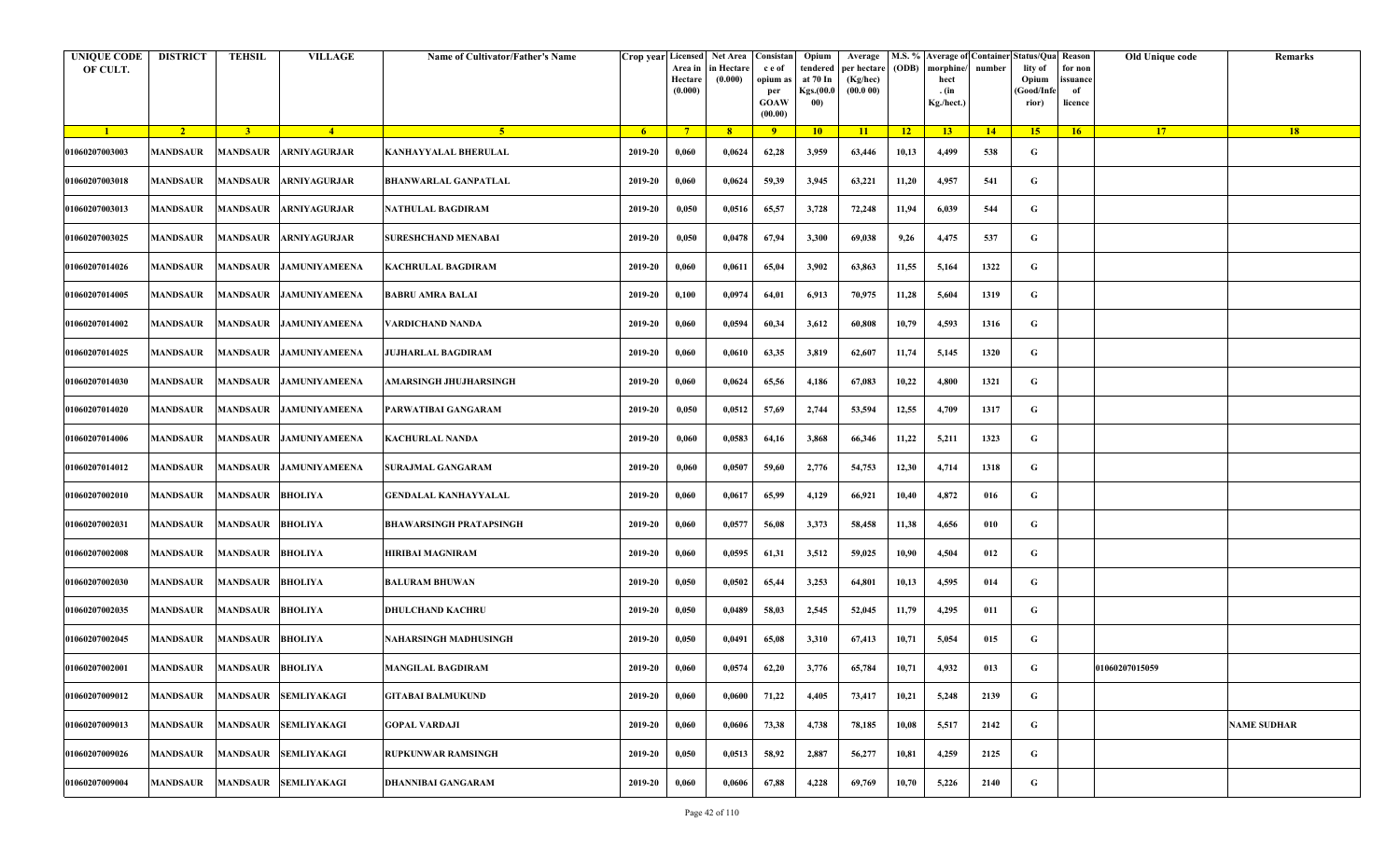| <b>UNIQUE CODE</b><br>OF CULT. | <b>DISTRICT</b>          | <b>TEHSIL</b>          | <b>VILLAGE</b>              | Name of Cultivator/Father's Name |         | Crop year Licensed Net Area Consistan<br>Area in<br>Hectare<br>(0.000) | in Hectare<br>(0.000) | c e of<br>opium a<br>per<br><b>GOAW</b><br>(00.00) | Opium<br>tendered<br>at 70 In<br>Kgs.(00.0<br>00) | Average<br>per hectare<br>(Kg/hec)<br>(00.000) | (ODB) | M.S. % Average of Container Status/Qua Reason<br>morphine/<br>hect<br>. (in<br>Kg./hect.) | number | lity of<br>Opium<br>(Good/Infe<br>rior) | for non<br>ssuance<br>of<br>licence | Old Unique code | Remarks            |
|--------------------------------|--------------------------|------------------------|-----------------------------|----------------------------------|---------|------------------------------------------------------------------------|-----------------------|----------------------------------------------------|---------------------------------------------------|------------------------------------------------|-------|-------------------------------------------------------------------------------------------|--------|-----------------------------------------|-------------------------------------|-----------------|--------------------|
| $\blacksquare$                 | $\sqrt{2}$               | 3 <sup>1</sup>         | $\sqrt{4}$                  | -5.                              | - 6 -   | $7^{\circ}$                                                            | 8 <sup>°</sup>        | $\overline{9}$                                     | 10                                                | 11                                             | $-12$ | 13                                                                                        | 14     | 15                                      | 16                                  | <b>17</b>       | 18                 |
| 01060207009014                 | <b>MANDSAUR</b>          |                        | MANDSAUR SEMLIYAKAGI        | <b>RAMCHANDRA PURA</b>           | 2019-20 | 0,060                                                                  | 0,0621                | 62,92                                              | 4,117                                             | 66,296                                         | 10,39 | 4,821                                                                                     | 2136   | G                                       |                                     |                 |                    |
| 01060207009045                 | <b>MANDSAUR</b>          |                        | MANDSAUR SEMLIYAKAGI        | <b>RAJKUNWAR SHIVPALSINGH</b>    | 2019-20 | 0,060                                                                  | 0,0592                | 64,05                                              | 4,008                                             | 67,703                                         | 11,09 | 5,255                                                                                     | 2126   | G                                       |                                     |                 |                    |
| 01060207009030                 | <b>MANDSAUR</b>          |                        | <b>MANDSAUR SEMLIYAKAGI</b> | BHAWARKUNWAR KAMLAKUNWAR         | 2019-20 | 0,060                                                                  | 0,0585                | 58,17                                              | 3,465                                             | 59,231                                         | 11,64 | 4,826                                                                                     | 2127   | G                                       |                                     |                 |                    |
| 01060207009001                 | MANDSAUR                 |                        | MANDSAUR SEMLIYAKAGI        | RATANSINGH JAWANSINGH            | 2019-20 | 0,060                                                                  | 0,0595                | 65,53                                              | 4,035                                             | 67,815                                         | 11,05 | 5,245                                                                                     | 2137   | G                                       |                                     |                 |                    |
| 01060207009005                 | <b>MANDSAUR</b>          |                        | MANDSAUR SEMLIYAKAGI        | <b>GAJRAJSINGH GANGASINGH</b>    | 2019-20 | 0,060                                                                  | 0,0612                | 71,82                                              | 4,391                                             | 71,748                                         | 10,33 | 5,188                                                                                     | 2141   | G                                       |                                     |                 |                    |
| 01060207009044                 | MANDSAUR                 |                        | MANDSAUR SEMLIYAKAGI        | KRASHNAKUWAR KAMALSINGH          | 2019-20 | 0,060                                                                  | 0,0615                | 64,88                                              | 3,874                                             | 62,992                                         | 11,27 | 4,970                                                                                     | 2128   | G                                       |                                     |                 |                    |
| 01060207009003                 | MANDSAUR                 |                        | MANDSAUR SEMLIYAKAGI        | <b>BHAGWATIBAI PRABHULAL</b>     | 2019-20 | 0,060                                                                  | 0,0599                | 60,23                                              | 3,562                                             | 59,466                                         | 11,94 | 4,970                                                                                     | 2130   | G                                       |                                     |                 |                    |
| 01060207009017                 | <b>MANDSAUR</b>          |                        | MANDSAUR SEMLIYAKAGI        | <b>GOPAL BAGDIRAM</b>            | 2019-20 | 0,050                                                                  | 0,0521                | 58,31                                              | 3,482                                             | 66,833                                         | 10,96 | 5,127                                                                                     | 2129   | G                                       |                                     |                 | <b>NAME CHANGE</b> |
| 01060207009037                 | MANDSAUR                 |                        | MANDSAUR SEMLIYAKAGI        | <b>PURA HIRA</b>                 | 2019-20 | 0,060                                                                  | 0,0602                | 67,10                                              | 4,266                                             | 70,864                                         | 10,97 | 5,441                                                                                     | 2135   | G                                       |                                     |                 |                    |
| 01060207009042                 | <b>MANDSAUR</b>          |                        | MANDSAUR SEMLIYAKAGI        | <b>RAMUBAI NATHUNATH</b>         | 2019-20 | 0,060                                                                  | 0,0610                | 59,11                                              | 3,344                                             | 54,820                                         | 11,32 | 4,344                                                                                     | 2134   | G                                       |                                     |                 |                    |
| 01060207009007                 | <b>MANDSAUR</b>          |                        | MANDSAUR SEMLIYAKAGI        | <b>SHANTILAL LUNA</b>            | 2019-20 | 0,060                                                                  | 0,0606                | 62,31                                              | 3,667                                             | 60,512                                         | 7,25  | 3,071                                                                                     | 2133   |                                         | 04                                  |                 |                    |
| 01060207009036                 | <b>MANDSAUR</b>          |                        | <b>MANDSAUR SEMLIYAKAGI</b> | <b>BHULIBAI MANGU</b>            | 2019-20 | 0,060                                                                  | 0,0606                | 56,65                                              | 3,480                                             | 57,426                                         | 11,49 | 4,619                                                                                     | 2131   | G                                       |                                     |                 |                    |
| 01060207009002                 | <b>MANDSAUR</b>          |                        | MANDSAUR SEMLIYAKAGI        | <b>MANGILAL RAMLAL</b>           | 2019-20 | 0,050                                                                  | 0,0494                | 66,51                                              | 3,525                                             | 71,356                                         | 11,14 | 5,564                                                                                     | 2138   | G                                       |                                     |                 | <b>NAME CHANGE</b> |
| 01060207009034                 | <b>MANDSAUR</b>          |                        | MANDSAUR SEMLIYAKAGI        | <b>SHIVNATH CHETNATH</b>         | 2019-20 | 0,060                                                                  |                       |                                                    |                                                   |                                                |       |                                                                                           |        | $\mathbf N$                             |                                     |                 |                    |
| 01060207009041                 | MANDSAUR                 |                        | MANDSAUR SEMLIYAKAGI        | <b>DEVILAL BHUWAN</b>            | 2019-20 | 0,060                                                                  |                       |                                                    |                                                   |                                                |       |                                                                                           |        | F                                       |                                     |                 |                    |
| 01060207009050                 | MANDSAUR                 |                        | MANDSAUR SEMLIYAKAGI        | CHETNAKUWAR RAMSINGH             | 2019-20 | 0,060                                                                  | 0,0495                | 61,87                                              | 2,979                                             | 60,182                                         | 9,63  | 4,056                                                                                     | 2132   | G                                       | 04                                  |                 |                    |
| 01060207009038                 | <b>MANDSAUR</b>          |                        | MANDSAUR SEMLIYAKAGI        | AMARSINGH SHITALSINGH            | 2019-20 | 0,060                                                                  |                       |                                                    |                                                   |                                                |       |                                                                                           |        | F                                       |                                     |                 |                    |
| 01060207001028                 | MANDSAUR                 | <b>MANDSAUR DASIYA</b> |                             | <b>JARELAL BHERA</b>             | 2019-20 | 0,060                                                                  | 0,0626                | 71,47                                              | 4,452                                             | 71,118                                         | 10,23 | 5,092                                                                                     | 1894   | G                                       |                                     |                 |                    |
| 01060207001023                 | MANDSAUR MANDSAUR DASIYA |                        |                             | <b>GITABAI RAMLAL</b>            | 2019-20 | 0,060                                                                  | 0,0618                | 66,69                                              | 4,173                                             | 67,524                                         | 11,26 | 5,322                                                                                     | 1891   | G                                       |                                     |                 |                    |
| 01060207001001                 | <b>MANDSAUR</b>          | <b>MANDSAUR</b>        | <b>DASIYA</b>               | SOBHAGKUNWAR JASVANTSINGH        | 2019-20 | 0,050                                                                  | 0,0498                | 63,31                                              | 3,021                                             | 60,663                                         | 11,40 | 4,841                                                                                     | 1892   | $\mathbf G$                             |                                     |                 |                    |
| 01060207001025                 | <b>MANDSAUR</b>          | <b>MANDSAUR DASIYA</b> |                             | <b>GITABAI BALURAM</b>           | 2019-20 | 0,060                                                                  | 0,0610                | 67,09                                              | 3,987                                             | 65,361                                         | 11,25 | 5,147                                                                                     | 1895   | G                                       |                                     |                 |                    |
| 01060207001039                 | MANDSAUR                 | <b>MANDSAUR DASIYA</b> |                             | <b>RUKMANBAI SHANKAR</b>         | 2019-20 | 0,060                                                                  | 0,0609                | 67,45                                              | 4,278                                             | 70,246                                         | 11,25 | 5,532                                                                                     | 1893   | G                                       |                                     |                 |                    |
| 01060207001021                 | <b>MANDSAUR</b>          | <b>MANDSAUR DASIYA</b> |                             | LOKENDRASINGH GORDHANSINGH       | 2019-20 | 0,060                                                                  | 0,0612                | 63,72                                              | 4,033                                             | 65,899                                         | 11,00 | 5,074                                                                                     | 1896   | G                                       |                                     |                 |                    |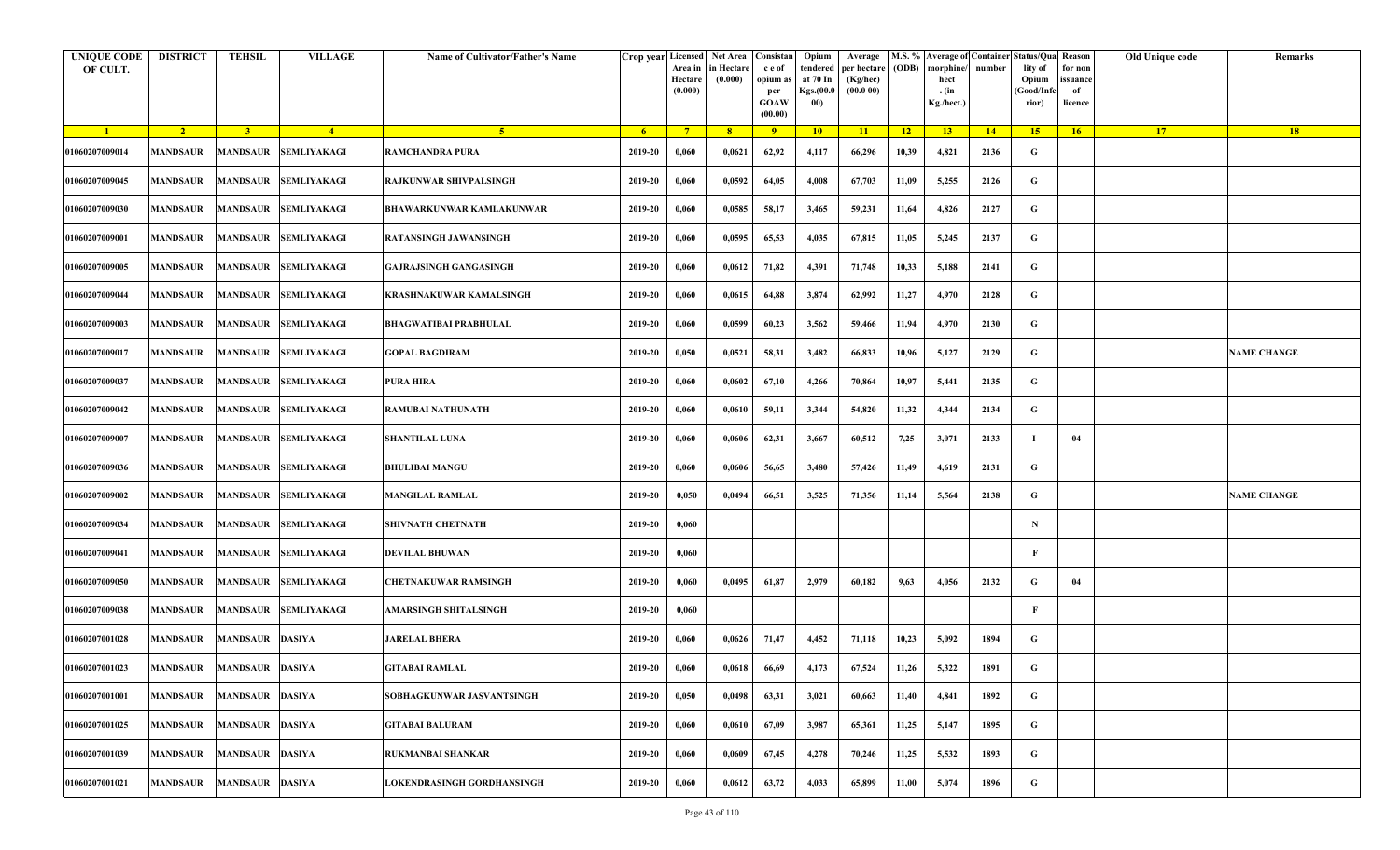| <b>UNIQUE CODE</b><br>OF CULT. | <b>DISTRICT</b>             | <b>TEHSIL</b>           | <b>VILLAGE</b>     | Name of Cultivator/Father's Name | Crop year Licensed Net Area Consistan | Area in<br>Hectare<br>(0.000) | in Hectare<br>(0.000) | c e of<br>opium as<br>per<br><b>GOAW</b><br>(00.00) | Opium<br>tendered<br>at 70 In<br>Kgs.(00.0<br>00) | Average<br>per hectare<br>(Kg/hec)<br>(00.000) | (ODB) | M.S. % Average of Container Status/Qua Reason<br>morphine/<br>hect<br>. (in<br>Kg./hect.) | number | lity of<br>Opium<br>(Good/Infe<br>rior) | for non<br>ssuance<br>of<br>licence | Old Unique code | Remarks            |
|--------------------------------|-----------------------------|-------------------------|--------------------|----------------------------------|---------------------------------------|-------------------------------|-----------------------|-----------------------------------------------------|---------------------------------------------------|------------------------------------------------|-------|-------------------------------------------------------------------------------------------|--------|-----------------------------------------|-------------------------------------|-----------------|--------------------|
| $\blacksquare$                 | $\sqrt{2}$                  | 3 <sup>1</sup>          | $-4$               | 5 <sup>1</sup>                   | $-6$                                  | $7^{\circ}$                   | 8 <sup>°</sup>        | $\overline{9}$                                      | 10                                                | 11                                             | $-12$ | 13                                                                                        | 14     | 15                                      | 16                                  | <b>17</b>       | 18                 |
| 01060207001024                 | <b>MANDSAUR</b>             | <b>MANDSAUR DASIYA</b>  |                    | NANDA GOKUL LAIS SUKKHA          | 2019-20                               | 0,060                         | 0,0572                | 60,99                                               | 3,590                                             | 62,762                                         | 11,30 | 4,964                                                                                     | 1897   | G                                       |                                     |                 |                    |
| 01060207001016                 | MANDSAUR                    | <b>MANDSAUR DASIYA</b>  |                    | <b>RUKMANIBAI BHERA</b>          | 2019-20                               | 0,060                         | 0,0600                | 63,40                                               | 4,130                                             | 68,833                                         | 10,24 | 4,934                                                                                     | 1898   | G                                       |                                     |                 |                    |
| 01060207001003                 | <b>MANDSAUR</b>             | <b>MANDSAUR DASIYA</b>  |                    | <b>JHUJHARLAL JADAVCHAND</b>     | 2019-20                               | 0,060                         |                       |                                                     |                                                   |                                                |       |                                                                                           |        | $\mathbf N$                             |                                     |                 |                    |
| 01060207015055                 | MANDSAUR                    | MANDSAUR LAMGARA        |                    | <b>DOLATRAM NATHU</b>            | 2019-20                               | 0,060                         | 0,0610                | 62,96                                               | 4,119                                             | 67,525                                         | 11,18 | 5,285                                                                                     | 1882   | G                                       |                                     |                 |                    |
| 01060207015013                 | <b>MANDSAUR</b>             | <b>MANDSAUR</b>         | <b>LAMGARA</b>     | JUJHARLAL GULAB                  | 2019-20                               | 0,060                         | 0,0604                | 64,87                                               | 4,244                                             | 70,265                                         | 10,28 | 5,057                                                                                     | 1880   | G                                       |                                     |                 |                    |
| 01060207015043                 | MANDSAUR                    | MANDSAUR LAMGARA        |                    | <b>BALURAM KISHAN</b>            | 2019-20                               | 0,060                         | 0,0612                | 63,11                                               | 4,021                                             | 65,703                                         | 11,84 | 5,445                                                                                     | 1881   | G                                       |                                     |                 |                    |
| 01060207015005                 | MANDSAUR                    | <b>MANDSAUR LAMGARA</b> |                    | PARMANAND DEVCHAND               | 2019-20                               | 0,060                         | 0,0592                | 66,43                                               | 4,024                                             | 67,973                                         | 11,26 | 5,357                                                                                     | 1883   | G                                       |                                     |                 |                    |
| 01060207015004                 | <b>MANDSAUR</b>             | <b>MANDSAUR LAMGARA</b> |                    | DEVILAL RAMCHAND                 | 2019-20                               | 0,060                         | 0,0613                | 64,60                                               | 4,079                                             | 66,542                                         | 10,90 | 5,077                                                                                     | 1884   | G                                       |                                     |                 |                    |
| 01060207015056                 | MANDSAUR                    | <b>MANDSAUR LAMGARA</b> |                    | <b>RAMSUKH NATHU</b>             | 2019-20                               | 0,060                         | 0,0607                | 62,55                                               | 4,093                                             | 67,430                                         | 11,67 | 5,508                                                                                     | 1876   | G                                       |                                     |                 |                    |
| 01060207015018                 | <b>MANDSAUR</b>             | <b>MANDSAUR</b>         | <b>LAMGARA</b>     | <b>GITABAI NATHULAL</b>          | 2019-20                               | 0,050                         | 0,0510                | 69,65                                               | 3,652                                             | 71,608                                         | 11,64 | 5,834                                                                                     | 1879   | G                                       |                                     |                 | <b>NAME CHANGE</b> |
| 01060207015039                 | MANDSAUR                    | MANDSAUR LAMGARA        |                    | <b>BHAWARSINGH MOHANSINGH</b>    | 2019-20                               | 0,050                         | 0,0505                | 64,29                                               | 3,316                                             | 65,663                                         | 12,02 | 5,524                                                                                     | 1877   | G                                       |                                     |                 | <b>NAME CHANGE</b> |
| 01060207015063                 | <b>MANDSAUR</b>             | <b>MANDSAUR</b>         | <b>LAMGARA</b>     | <b>BHAWARLAL MOHANLAL</b>        | 2019-20                               | 0,060                         | 0,0591                | 66,45                                               | 3,911                                             | 66,176                                         | 10,56 | 4,892                                                                                     | 1885   | G                                       |                                     |                 |                    |
| 01060207015041                 | <b>MANDSAUR</b>             | <b>MANDSAUR</b>         | <b>LAMGARA</b>     | <b>KARANSINGH MOHANLAL</b>       | 2019-20                               | 0,060                         |                       |                                                     |                                                   |                                                |       |                                                                                           |        | F                                       |                                     |                 |                    |
| 01060207015025                 | <b>MANDSAUR</b>             | <b>MANDSAUR</b>         | <b>LAMGARA</b>     | JHUJHAR RAMA                     | 2019-20                               | 0,060                         | 0,0494                | 61,09                                               | 3,142                                             | 63,603                                         | 11,90 | 5,298                                                                                     | 1878   | G                                       |                                     |                 |                    |
| 01060207015049                 | MANDSAUR                    | MANDSAUR LAMGARA        |                    | <b>NARAYAN PUNA</b>              | 2019-20                               | 0,060                         |                       |                                                     |                                                   |                                                |       |                                                                                           |        | F                                       |                                     |                 |                    |
| 01060207016006                 | <b>MANDSAUR</b>             | MANDSAUR LAMGARI        |                    | DEVILAL MOHANSINGH               | 2019-20                               | 0,050                         | 0,0507                | 54,40                                               | 2,596                                             | 51,203                                         | 12,06 | 4,322                                                                                     | 1199   | G                                       |                                     |                 | <b>NAME CHANGE</b> |
| 01060207018008                 | <b>MANDSAUR</b>             |                         | MANDSAUR KUCHROD-I | RUKMANIBAI LAXMINARAYAN          | 2019-20                               | 0,060                         | 0,0608                | 63,84                                               | 3,995                                             | 65,707                                         | 11,22 | 5,160                                                                                     | 2188   | G                                       |                                     |                 |                    |
| 01060207018025                 | MANDSAUR                    |                         | MANDSAUR KUCHROD-I | RAMPRATAP ONKARLAL               | 2019-20                               | 0,060                         | 0,0603                | 63,67                                               | 3,911                                             | 64,859                                         | 11,89 | 5,398                                                                                     | 2200   | G                                       |                                     |                 |                    |
| 01060207018047                 | MANDSAUR MANDSAUR KUCHROD-I |                         |                    | <b>KANKUBAI MOTILAL</b>          | 2019-20                               | 0,060                         | 0,0603                | 72,63                                               | 4,451                                             | 73,814                                         | 9,61  | 4,966                                                                                     | 2205   | G                                       |                                     |                 |                    |
| 01060207018062                 | <b>MANDSAUR</b>             | <b>MANDSAUR</b>         | <b>KUCHROD-I</b>   | RATANLAL SHOBHARAM               | 2019-20                               | 0,060                         | 0,0586                | 71,66                                               | 4,259                                             | 72,679                                         | 10,62 | 5,403                                                                                     | 2206   | $\mathbf G$                             |                                     |                 |                    |
| 01060207018073                 | <b>MANDSAUR</b>             | <b>MANDSAUR</b>         | <b>KUCHROD-I</b>   | <b>BALU GANESHRAM</b>            | 2019-20                               | 0,060                         | 0,0620                | 62,62                                               | 3,990                                             | 64,355                                         | 11,37 | 5,122                                                                                     | 2175   | G                                       |                                     |                 |                    |
| 01060207018075                 | <b>MANDSAUR</b>             |                         | MANDSAUR KUCHROD-I | <b>GOPAL CHOTHRAM</b>            | 2019-20                               | 0,100                         | 0,1005                | 62,54                                               | 6,513                                             | 64,806                                         | 10,76 | 4,881                                                                                     | 2176   | G                                       |                                     |                 |                    |
| 01060207018254                 | <b>MANDSAUR</b>             |                         | MANDSAUR KUCHROD-I | <b>GITABAI SHANKARLAL</b>        | 2019-20                               | 0,060                         | 0,0590                | 57,34                                               | 3,449                                             | 58,458                                         | 12,23 | 5,004                                                                                     | 2189   | G                                       |                                     |                 |                    |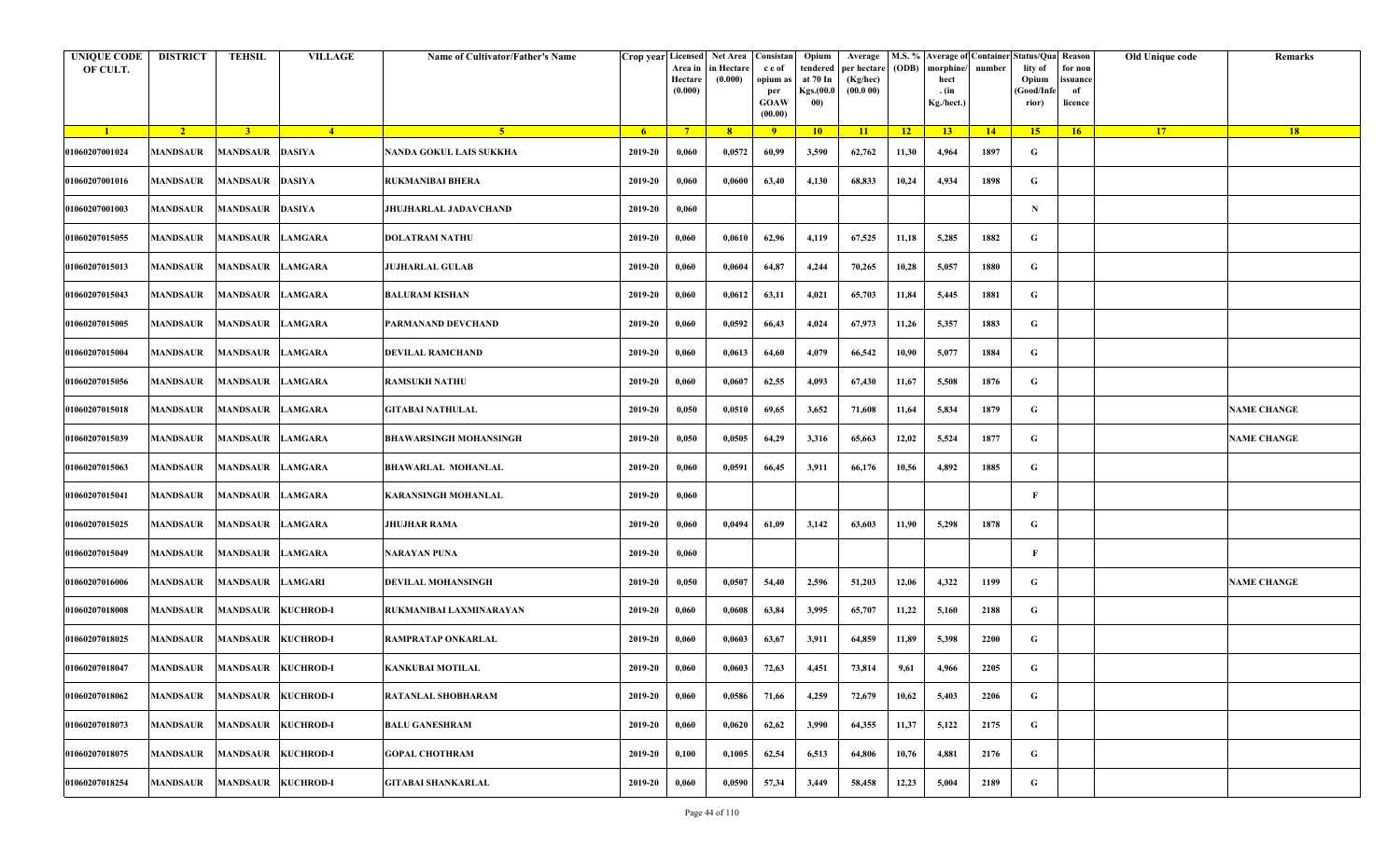| <b>UNIQUE CODE</b><br>OF CULT. | <b>DISTRICT</b>             | <b>TEHSIL</b>             | <b>VILLAGE</b>            | Name of Cultivator/Father's Name | Crop year Licensed | Area in<br>Hectare<br>(0.000) | Net Area<br>in Hectare<br>(0.000) | Consistan<br>c e of<br>opium as<br>per<br><b>GOAW</b><br>(00.00) | Opium<br>tendered<br>at 70 In<br>Kgs.(00.0<br>00) | Average<br>per hectare<br>(Kg/hec)<br>(00.000) | (ODB) | morphine<br>hect<br>. $(in$<br>Kg./hect.) | number | M.S. % Average of Container Status/Qua Reason<br>lity of<br>Opium<br>(Good/Infe<br>rior) | for non<br>issuance<br>of<br>licence | Old Unique code | Remarks            |
|--------------------------------|-----------------------------|---------------------------|---------------------------|----------------------------------|--------------------|-------------------------------|-----------------------------------|------------------------------------------------------------------|---------------------------------------------------|------------------------------------------------|-------|-------------------------------------------|--------|------------------------------------------------------------------------------------------|--------------------------------------|-----------------|--------------------|
| $\blacksquare$                 | $\sqrt{2}$                  | $\overline{3}$            | $-4$                      | -5 -                             | 6 <sup>1</sup>     | $7^{\circ}$                   | 8 <sup>2</sup>                    | 9                                                                | 10                                                | 11                                             | 12    | 13                                        | 14     | 15 <sup>2</sup>                                                                          | 16                                   | 17 <sup>2</sup> | <b>18</b>          |
| 01060207018255                 | <b>MANDSAUR</b>             | MANDSAUR                  | <b>KUCHROD-I</b>          | PREMSINGH JASWANTSINGH           | 2019-20            | 0,060                         | 0,0609                            | 65,52                                                            | 3,987                                             | 65,468                                         | 10,65 | 4,881                                     | 2207   | G                                                                                        |                                      |                 |                    |
| 01060207018302                 | <b>MANDSAUR</b>             | <b>MANDSAUR KUCHROD-I</b> |                           | <b>DEVBAI RAMLAL</b>             | 2019-20            | 0,060                         | 0,0604                            | 63,18                                                            | 3,899                                             | 64,553                                         | 11,22 | 5,070                                     | 2187   | G                                                                                        |                                      |                 | <b>NAME CHANGE</b> |
| 01060207018036                 | <b>MANDSAUR</b>             | MANDSAUR KUCHROD-I        |                           | RAMNARAYAN GANGARAM              | 2019-20            | 0,060                         | 0,0590                            | 71,46                                                            | 4,461                                             | 75,610                                         | 10,51 | 5,563                                     | 2208   | G                                                                                        |                                      |                 |                    |
| 01060207018284                 | <b>MANDSAUR</b>             | MANDSAUR KUCHROD-I        |                           | SHIVKUMAR DINDYAL                | 2019-20            | 0,060                         | 0,0597                            | 62,07                                                            | 3,813                                             | 63,869                                         | 11,31 | 5,056                                     | 2190   | G                                                                                        |                                      |                 |                    |
| 01060207018281                 | <b>MANDSAUR</b>             | <b>MANDSAUR KUCHROD-I</b> |                           | JAGDISH ATMARAM                  | 2019-20            | 0,060                         | 0,0597                            | 56,12                                                            | 3,311                                             | 55,461                                         | 12,21 | 4,740                                     | 2177   | G                                                                                        |                                      |                 |                    |
| 01060207018104                 | <b>MANDSAUR</b>             | MANDSAUR KUCHROD-I        |                           | LAXMINARAYAN RUPLAL              | 2019-20            | 0,060                         | 0,0534                            | 55,99                                                            | 3,055                                             | 57,210                                         | 11,34 | 4,542                                     | 2191   | G                                                                                        |                                      |                 |                    |
| 01060207018341                 | <b>MANDSAUR</b>             | <b>MANDSAUR KUCHROD-I</b> |                           | <b>CHAGANLAL SHOBHARAM</b>       | 2019-20            | 0,060                         | 0,0595                            | 68,45                                                            | 4,254                                             | 71,496                                         | 10,90 | 5,455                                     | 2204   | G                                                                                        |                                      |                 |                    |
| 01060207018206                 | <b>MANDSAUR</b>             | MANDSAUR KUCHROD-I        |                           | RUKMANIBAI PANNALAL              | 2019-20            | 0,060                         | 0,0620                            | 65,66                                                            | 4,090                                             | 65,968                                         | 10,36 | 4,784                                     | 2201   | G                                                                                        |                                      |                 |                    |
| 01060207018063                 | MANDSAUR                    |                           | <b>MANDSAUR KUCHROD-I</b> | KISHORSINGH BHAWARSINGH          | 2019-20            | 0,060                         | 0,0587                            | 70,35                                                            | 4,422                                             | 75,332                                         | 11,30 | 5,959                                     | 2209   | G                                                                                        |                                      |                 | <b>NAME CHANGE</b> |
| 01060207018067                 | <b>MANDSAUR</b>             | <b>MANDSAUR KUCHROD-I</b> |                           | <b>MANGILAL GANGARAM</b>         | 2019-20            | 0,060                         | 0,0592                            | 63,57                                                            | 3,932                                             | 66,419                                         | 11,03 | 5,129                                     | 2178   | G                                                                                        |                                      |                 |                    |
| 01060207018068                 | MANDSAUR                    | MANDSAUR KUCHROD-I        |                           | LAXMINARAYAN NAGUSHANKAR         | 2019-20            | 0,060                         | 0,0615                            | 62,17                                                            | 3,828                                             | 62,244                                         | 11,40 | 4,967                                     | 2169   | G                                                                                        |                                      |                 |                    |
| 01060207018092                 | <b>MANDSAUR</b>             | <b>MANDSAUR KUCHROD-I</b> |                           | ANOKHILAL NATHU                  | 2019-20            | 0,060                         | 0,0583                            | 62,66                                                            | 3,679                                             | 63,105                                         | 10,49 | 4,634                                     | 2179   | G                                                                                        |                                      |                 |                    |
| 01060207018094                 | <b>MANDSAUR</b>             | MANDSAUR KUCHROD-I        |                           | VISHNULAL RATANLAL               | 2019-20            | 0,060                         | 0,0592                            | 60,05                                                            | 3,912                                             | 66,081                                         | 11,57 | 5,352                                     | 2180   | G                                                                                        |                                      |                 |                    |
| 01060207018154                 | <b>MANDSAUR</b>             | <b>MANDSAUR KUCHROD-I</b> |                           | <b>BHAWARLAL AMBARAM</b>         | 2019-20            | 0,060                         | 0,0585                            | 62,49                                                            | 3,901                                             | 66,684                                         | 11,12 | 5,191                                     | 2192   | G                                                                                        |                                      |                 |                    |
| 01060207018272                 | <b>MANDSAUR</b>             | MANDSAUR KUCHROD-I        |                           | AZADKUNWAR NANDLAL               | 2019-20            | 0,060                         | 0,0594                            | 58,86                                                            | 3,532                                             | 59,461                                         | 11,13 | 4,632                                     | 2170   | G                                                                                        |                                      |                 |                    |
| 01060207018274                 | <b>MANDSAUR</b>             |                           | <b>MANDSAUR KUCHROD-I</b> | <b>GIRDHARILAL MAGNIRAM</b>      | 2019-20            | 0,060                         | 0,0580                            | 63,58                                                            | 3,806                                             | 65,621                                         | 10,33 | 4,745                                     | 2193   | G                                                                                        |                                      |                 |                    |
| 01060207018328                 | <b>MANDSAUR</b>             | <b>MANDSAUR KUCHROD-I</b> |                           | RAMCHANDRA MANGILAL              | 2019-20            | 0,060                         | 0,0600                            | 63,47                                                            | 4,216                                             | 70,267                                         | 10,43 | 5,130                                     | 2181   | G                                                                                        |                                      |                 |                    |
| 01060207018241                 | MANDSAUR                    | MANDSAUR KUCHROD-I        |                           | <b>SURESH MOHANLAL</b>           | 2019-20            | 0,060                         | 0,0604                            | 58,58                                                            | 3,515                                             | 58,195                                         | 11,90 | 4,847                                     | 2182   | G                                                                                        |                                      |                 |                    |
| 01060207018280                 | MANDSAUR MANDSAUR KUCHROD-I |                           |                           | <b>RADHESHYAM MANGILAL</b>       | 2019-20            | 0,100                         | 0,0990                            | 78,45                                                            | 8,361                                             | 84,455                                         | 9,70  | 5,734                                     | 2202   | G                                                                                        |                                      |                 |                    |
| 01060207018235                 | <b>MANDSAUR</b>             | MANDSAUR KUCHROD-I        |                           | <b>GATTUBAI NATHULAL</b>         | 2019-20            | 0,060                         | 0,0595                            | 67,46                                                            | 3,922                                             | 65,916                                         | 11,06 | 5,104                                     | 2194   | G                                                                                        |                                      |                 |                    |
| 01060207018032                 | <b>MANDSAUR</b>             |                           | MANDSAUR KUCHROD-I        | PARASRAM GANESHRAM               | 2019-20            | 0,050                         | 0,0502                            | 62,27                                                            | 3,185                                             | 63,446                                         | 11,05 | 4,907                                     | 2183   | G                                                                                        |                                      |                 | <b>NAME CHANGE</b> |
| 01060207018046                 | <b>MANDSAUR</b>             | MANDSAUR KUCHROD-I        |                           | <b>UDAYRAM RATANLAL</b>          | 2019-20            | 0,060                         | 0,0615                            | 57,95                                                            | 3,725                                             | 60,569                                         | 11,18 | 4,741                                     | 2171   | G                                                                                        |                                      |                 |                    |
| 01060207018117                 | <b>MANDSAUR</b>             |                           | <b>MANDSAUR KUCHROD-I</b> | <b>DEVRAM BALMUKUND</b>          | 2019-20            | 0,060                         | 0,0603                            | 65,88                                                            | 4,150                                             | 68,823                                         | 10,23 | 4,929                                     | 2210   | G                                                                                        |                                      |                 |                    |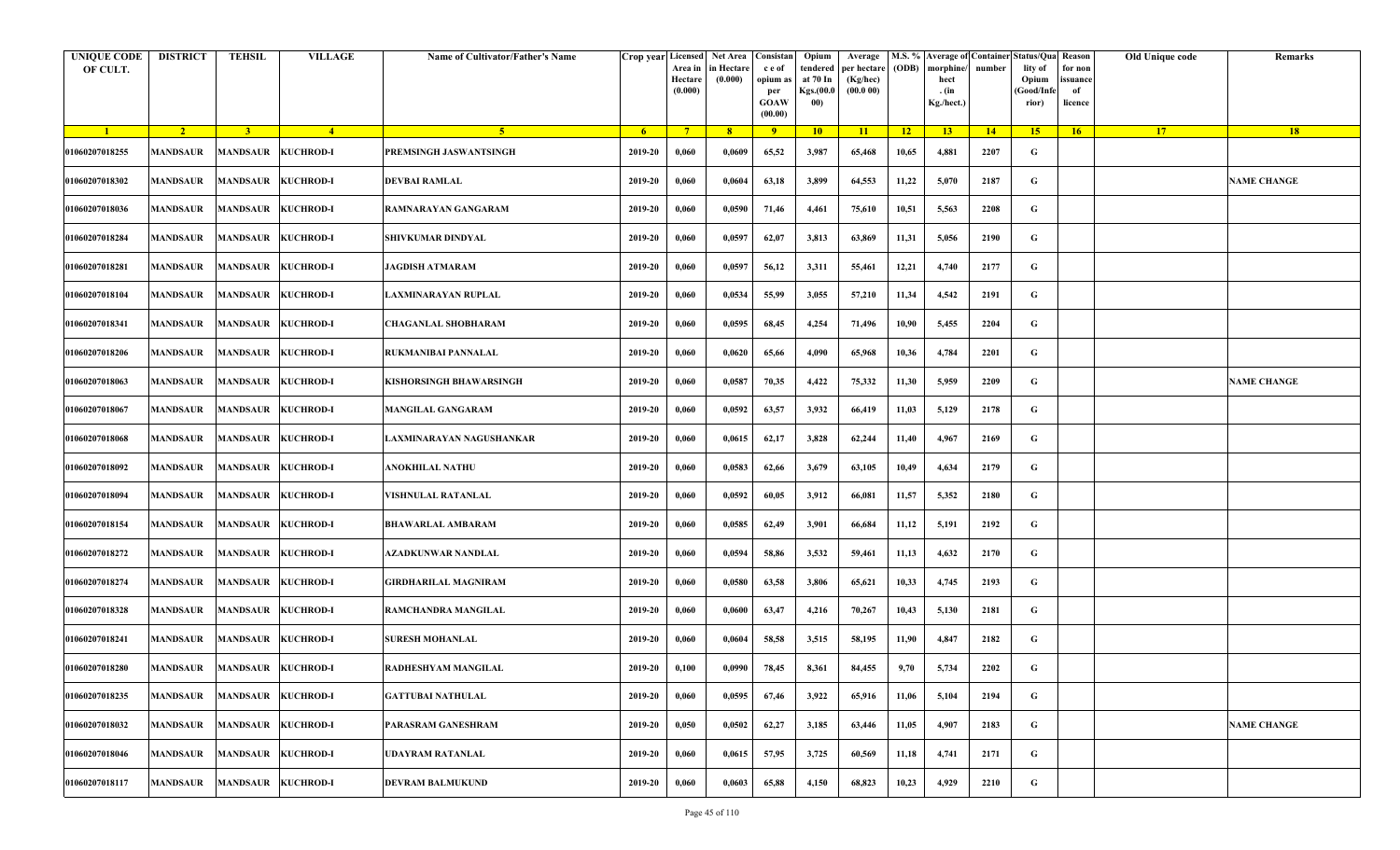| <b>UNIQUE CODE</b><br>OF CULT. | <b>DISTRICT</b> | <b>TEHSIL</b>   | <b>VILLAGE</b>               | Name of Cultivator/Father's Name |                | Crop year Licensed<br>Area in<br>Hectare<br>(0.000) | Net Area   Consistan  <br>in Hectare<br>(0.000) | c e of<br>opium as<br>per<br><b>GOAW</b><br>(00.00) | Opium<br>tendered<br>at 70 In<br>Kgs.(00.0<br>00) | Average<br>per hectare<br>(Kg/hec)<br>(00.000) | (ODB)           | M.S. % Average of Container Status/Qua Reason<br>morphine/<br>hect<br>. (in<br>Kg./hect.) | number | lity of<br>Opium<br>(Good/Info<br>rior) | for non<br>ssuance<br>of<br>licence | Old Unique code | Remarks |
|--------------------------------|-----------------|-----------------|------------------------------|----------------------------------|----------------|-----------------------------------------------------|-------------------------------------------------|-----------------------------------------------------|---------------------------------------------------|------------------------------------------------|-----------------|-------------------------------------------------------------------------------------------|--------|-----------------------------------------|-------------------------------------|-----------------|---------|
| $\blacksquare$                 | $\sqrt{2}$      | 3 <sup>1</sup>  | $\frac{4}{ }$                | -5 -                             | 6 <sup>6</sup> | $7^{\circ}$                                         | 8                                               | $\overline{9}$                                      | 10                                                | 11                                             | $\overline{12}$ | 13                                                                                        | 14     | 15                                      | 16                                  | 17 <sup>2</sup> | 18      |
| 01060207018301                 | <b>MANDSAUR</b> |                 | MANDSAUR KUCHROD-I           | <b>BADRILAL GORDHANLAL</b>       | 2019-20        | 0,060                                               | 0,0544                                          | 65,39                                               | 3,755                                             | 69,026                                         | 11,52           | 5,567                                                                                     | 2184   | G                                       |                                     |                 |         |
| 01060207018160                 | <b>MANDSAUR</b> |                 | MANDSAUR KUCHROD-I           | PAVANKUNWAR MOHANSINGH           | 2019-20        | 0,060                                               | 0,0598                                          | 64,47                                               | 3,979                                             | 66,538                                         | 10,76           | 5,011                                                                                     | 2195   | G                                       |                                     |                 |         |
| 01060207018052                 | <b>MANDSAUR</b> |                 | MANDSAUR KUCHROD-I           | MOHANBAI GORDHANLAL              | 2019-20        | 0,060                                               | 0,0613                                          | 56,11                                               | 3,543                                             | 57,798                                         | 11,92           | 4,823                                                                                     | 2172   | G                                       |                                     |                 |         |
| 01060207018334                 | MANDSAUR        |                 | MANDSAUR KUCHROD-I           | <b>SALAGRAM DHURALAL</b>         | 2019-20        | 0,060                                               | 0,0601                                          | 67,52                                               | 4,051                                             | 67,404                                         | 8,12            | 3,831                                                                                     | 2203   | -1                                      | 04                                  |                 |         |
| 01060207018060                 | <b>MANDSAUR</b> | <b>MANDSAUR</b> | <b>KUCHROD-I</b>             | <b>BHANWARLAL NANDRAM</b>        | 2019-20        | 0,060                                               | 0,0587                                          | 60,37                                               | 3,234                                             | 55,094                                         | 11,28           | 4,350                                                                                     | 2196   | G                                       |                                     |                 |         |
| 01060207018338                 | MANDSAUR        |                 | MANDSAUR KUCHROD-I           | <b>BADRILAL BAGDIRAM</b>         | 2019-20        | 0,060                                               | 0,0592                                          | 59,98                                               | 3,719                                             | 62,821                                         | 10,59           | 4,657                                                                                     | 2185   | G                                       |                                     |                 |         |
| 01060207018271                 | <b>MANDSAUR</b> |                 | MANDSAUR KUCHROD-I           | <b>BALCHAND VARDA</b>            | 2019-20        | 0,060                                               | 0,0610                                          | 66,92                                               | 4,264                                             | 69,902                                         | 10,13           | 4,956                                                                                     | 2197   | G                                       |                                     |                 |         |
| 01060207018324                 | <b>MANDSAUR</b> |                 | MANDSAUR KUCHROD-I           | <b>RAMPRATAP SAWA</b>            | 2019-20        | 0,060                                               | 0,0616                                          | 54,80                                               | 3,625                                             | 58,847                                         | 11,88           | 4,893                                                                                     | 2173   | G                                       |                                     |                 |         |
| 01060207018216                 | MANDSAUR        |                 | MANDSAUR KUCHROD-I           | <b>RAMESHWAR BHAGWATILAL</b>     | 2019-20        | 0,060                                               | 0,0601                                          | 60,38                                               | 3,951                                             | 65,740                                         | 11,92           | 5,485                                                                                     | 2174   | G                                       |                                     |                 |         |
| 01060207018090                 | <b>MANDSAUR</b> |                 | MANDSAUR KUCHROD-I           | <b>JIVRAJ MOTILAL</b>            | 2019-20        | 0,060                                               | 0,0595                                          | 74,19                                               | 4,515                                             | 75,882                                         | 9,29            | 4,935                                                                                     | 2211   | G                                       |                                     |                 |         |
| 01060207018248                 | <b>MANDSAUR</b> |                 | MANDSAUR KUCHROD-I           | DASHRATH KANHAIYALAL             | 2019-20        | 0,060                                               | 0,0615                                          | 54,43                                               | 3,375                                             | 54,878                                         | 11,37           | 4,367                                                                                     | 2166   | G                                       |                                     |                 |         |
| 01060207018116                 | <b>MANDSAUR</b> |                 | MANDSAUR KUCHROD-I           | <b>BALU BHAGWAN</b>              | 2019-20        | 0,060                                               | 0,0606                                          | 59,97                                               | 4,035                                             | 66,584                                         | 11,89           | 5,542                                                                                     | 2167   | G                                       |                                     |                 |         |
| 01060207018161                 | <b>MANDSAUR</b> |                 | MANDSAUR KUCHROD-I           | AMRATRAM LAXMINARAYAN            | 2019-20        | 0,060                                               | 0,0586                                          | 63,19                                               | 3,737                                             | 63,771                                         | 11,28           | 5,036                                                                                     | 2198   | G                                       |                                     |                 |         |
| 01060207018141                 | <b>MANDSAUR</b> |                 | MANDSAUR KUCHROD-I           | <b>BAGDIBAI MAGNIRAM</b>         | 2019-20        | 0,060                                               | 0,0593                                          | 63,78                                               | 3,891                                             | 65,616                                         | 10,13           | 4,652                                                                                     | 2199   | G                                       |                                     |                 |         |
| 01060207018229                 | MANDSAUR        |                 | MANDSAUR KUCHROD-I           | <b>SURAJBAI NANDRAM</b>          | 2019-20        | 0,060                                               | 0,0585                                          | 62,97                                               | 3,904                                             | 66,735                                         | 10,64           | 4,971                                                                                     | 2186   | G                                       |                                     |                 |         |
| 01060207018320                 | <b>MANDSAUR</b> |                 | MANDSAUR KUCHROD-I           | <b>KAMLABAI BAGDIRAM</b>         | 2019-20        | 0,050                                               | 0,0474                                          | 61,73                                               | 3,007                                             | 63,439                                         | 11,71           | 5,200                                                                                     | 2168   | G                                       |                                     |                 |         |
| 01060207018204                 | MANDSAUR        |                 | MANDSAUR KUCHROD-I           | <b>RADHESHYAM BASANTILAL</b>     | 2019-20        | 0,060                                               | 0,0600                                          | 58,89                                               | 3,693                                             | 61,550                                         | 9,95            | 4,287                                                                                     | 2212   | G                                       |                                     |                 |         |
| 01060207018278                 | MANDSAUR        |                 | MANDSAUR KUCHROD-I           | SHANTIBAI RADHESHYAM             | 2019-20        | 0,060                                               |                                                 |                                                     |                                                   |                                                |                 |                                                                                           |        | F                                       |                                     |                 |         |
| 01060207018207                 |                 |                 | MANDSAUR MANDSAUR KUCHROD-II | PARSADIBAI DHANNALAL             | 2019-20        | 0,060                                               | 0,0603                                          | 63,93                                               | 3,927                                             | 65,124                                         | 10,97           | 5,001                                                                                     | 2277   | G                                       |                                     |                 |         |
| 01060207018292                 | <b>MANDSAUR</b> |                 | MANDSAUR KUCHROD-II          | DHANNALAL DHURALAL (CHOHAN)      | 2019-20        | 0,060                                               | 0,0593                                          | 65,83                                               | 3,931                                             | 66,290                                         | 11,20           | 5,197                                                                                     | 2296   | $\mathbf G$                             |                                     |                 |         |
| 01060207018167                 | <b>MANDSAUR</b> | <b>MANDSAUR</b> | <b>KUCHROD-II</b>            | PRABHUBAI NAGULAL                | 2019-20        | 0,060                                               | 0,0609                                          | 63,41                                               | 3,805                                             | 62,479                                         | 10,83           | 4,736                                                                                     | 2303   | $\mathbf G$                             |                                     |                 |         |
| 01060207018266                 | <b>MANDSAUR</b> |                 | MANDSAUR KUCHROD-II          | <b>GOVINDRAM BHAGIRATH</b>       | 2019-20        | 0,060                                               | 0,0554                                          | 56,42                                               | 3,095                                             | 55,866                                         | 11,54           | 4,513                                                                                     | 2252   | G                                       |                                     |                 |         |
| 01060207018192                 | <b>MANDSAUR</b> |                 | MANDSAUR KUCHROD-II          | <b>FULKUNWAR NAHARSINGH</b>      | 2019-20        | 0,060                                               | 0,0599                                          | 66,43                                               | 4,005                                             | 66,861                                         | 12,03           | 5,630                                                                                     | 2278   | G                                       |                                     |                 |         |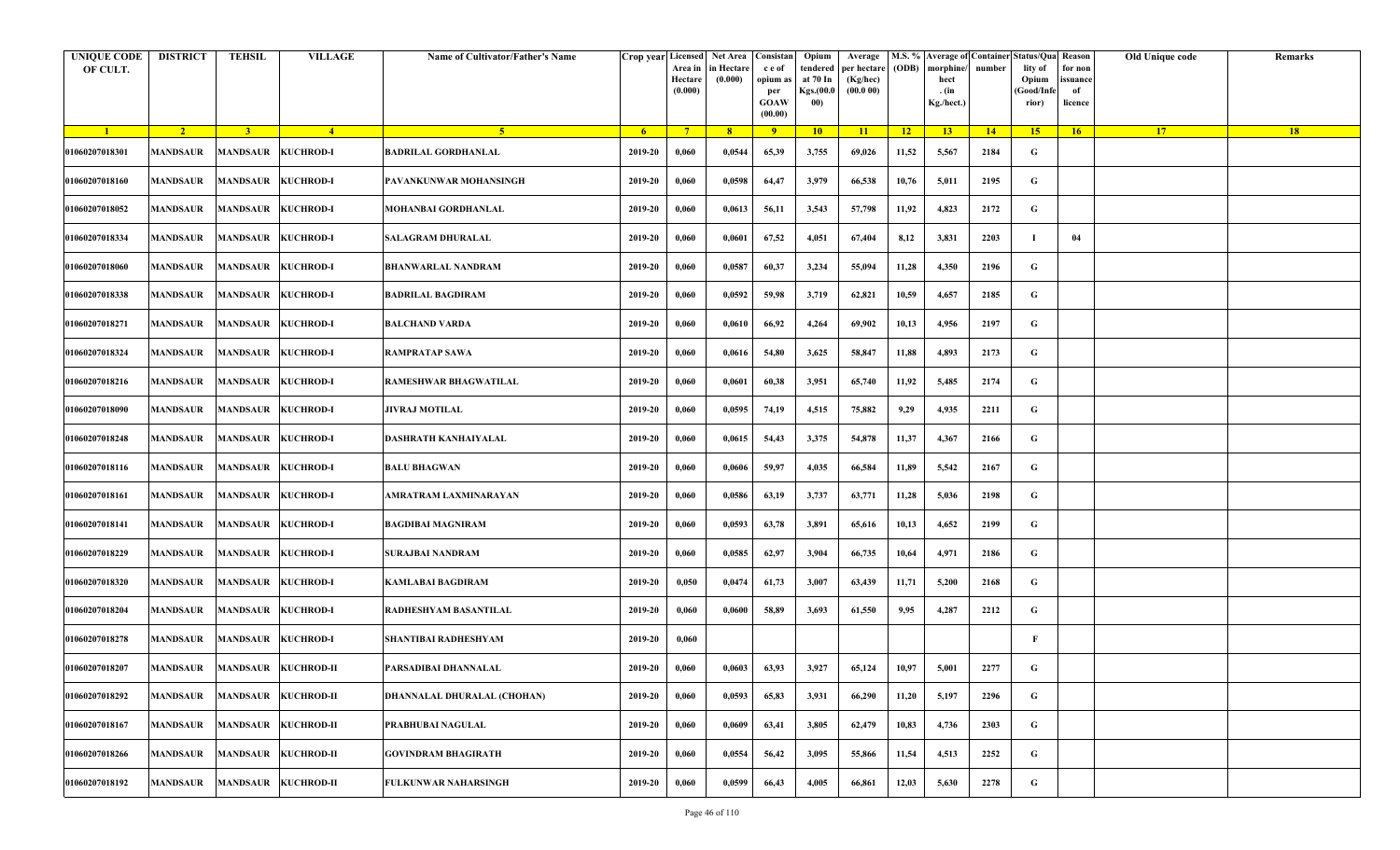| <b>UNIQUE CODE</b><br>OF CULT. | <b>DISTRICT</b>              | <b>TEHSIL</b>       | <b>VILLAGE</b>             | Name of Cultivator/Father's Name | Crop year Licensed | Area in<br>Hectare<br>(0.000) | Net Area   Consistan<br>in Hectare<br>(0.000) | c e of<br>opium a<br>per<br><b>GOAW</b><br>(00.00) | Opium<br>tendered<br>at 70 In<br>Kgs.(00.0<br>00) | Average<br>per hectare<br>(Kg/hec)<br>(00.000) | (ODB) | M.S. % Average of Container Status/Qua Reason<br>morphine/<br>hect<br>. (in<br>Kg./hect.) | number | lity of<br>Opium<br>(Good/Infe<br>rior) | for non<br>ssuance<br>of<br>licence | Old Unique code | Remarks            |
|--------------------------------|------------------------------|---------------------|----------------------------|----------------------------------|--------------------|-------------------------------|-----------------------------------------------|----------------------------------------------------|---------------------------------------------------|------------------------------------------------|-------|-------------------------------------------------------------------------------------------|--------|-----------------------------------------|-------------------------------------|-----------------|--------------------|
| $\blacksquare$                 | $\sqrt{2}$                   | 3 <sup>1</sup>      | $\sqrt{4}$                 | 5 <sup>1</sup>                   | $-6$               | $7^{\circ}$                   | 8 <sup>°</sup>                                | $\overline{9}$                                     | 10                                                | 11                                             | $-12$ | 13                                                                                        | 14     | 15                                      | 16                                  | <b>17</b>       | 18                 |
| 01060207018059                 | <b>MANDSAUR</b>              |                     | MANDSAUR KUCHROD-II        | <b>ISHWARLAL KISHAN</b>          | 2019-20            | 0,050                         | 0,0513                                        | 68,73                                              | 3,397                                             | 66,218                                         | 9,41  | 4,362                                                                                     | 2266   | G                                       |                                     |                 | <b>NAME CHANGE</b> |
| 01060207018294                 | <b>MANDSAUR</b>              | MANDSAUR KUCHROD-II |                            | JAYANTILAL KANHAIYALAL           | 2019-20            | 0,060                         | 0,0608                                        | 64,84                                              | 3,835                                             | 63,076                                         | 11,30 | 4,989                                                                                     | 2309   | G                                       |                                     |                 |                    |
| 01060207018033                 | <b>MANDSAUR</b>              | <b>MANDSAUR</b>     | <b>KUCHROD-II</b>          | RADHESHYAM RAMCHANDRA            | 2019-20            | 0,060                         | 0,0610                                        | 70,54                                              | 4,434                                             | 72,689                                         | 9,68  | 4,925                                                                                     | 2267   | G                                       |                                     |                 | <b>NAME CHANGE</b> |
| 01060207018115                 | <b>MANDSAUR</b>              | MANDSAUR KUCHROD-II |                            | SAROJ DINESH MATA PIRABAI        | 2019-20            | 0,050                         | 0,0509                                        | 68,34                                              | 3,456                                             | 67,898                                         | 9,98  | 4,743                                                                                     | 2279   | G                                       |                                     |                 | <b>NAME CHANGE</b> |
| 01060207018179                 | <b>MANDSAUR</b>              |                     | MANDSAUR KUCHROD-II        | GITABAI RAMLAL                   | 2019-20            | 0,060                         | 0,0614                                        | 65,00                                              | 4,262                                             | 69,414                                         | 9,89  | 4,806                                                                                     | 2268   | G                                       |                                     |                 |                    |
| 01060207018035                 | MANDSAUR                     | MANDSAUR KUCHROD-II |                            | <b>BHAWARBAI D/O BALU</b>        | 2019-20            | 0,060                         | 0,0595                                        | 67,44                                              | 4,220                                             | 70,924                                         | 10,28 | 5,103                                                                                     | 2310   | G                                       |                                     |                 |                    |
| 01060207018006                 | MANDSAUR                     |                     | <b>MANDSAUR KUCHROD-II</b> | <b>GANGABAI KANWARLAL</b>        | 2019-20            | 0,060                         | 0,0585                                        | 67,24                                              | 4,159                                             | 71,094                                         | 9,83  | 4,892                                                                                     | 2280   | G                                       |                                     |                 |                    |
| 01060207018133                 | <b>MANDSAUR</b>              |                     | <b>MANDSAUR KUCHROD-II</b> | <b>KELASH SHAKUR MEHTAR</b>      | 2019-20            | 0,060                         | 0,0609                                        | 69,16                                              | 4,189                                             | 68,785                                         | 9,34  | 4,497                                                                                     | 2281   | G                                       |                                     |                 |                    |
| 01060207018105                 | MANDSAUR                     |                     | MANDSAUR KUCHROD-II        | KANTIBAI RAMSUKHIBAI             | 2019-20            | 0,060                         | 0,0598                                        | 64,85                                              | 4,169                                             | 69,716                                         | 10,58 | 5,163                                                                                     | 2269   | G                                       |                                     |                 |                    |
| 01060207018311                 | <b>MANDSAUR</b>              |                     | MANDSAUR KUCHROD-II        | SHIVKUWAR SHAMBHUSINGH           | 2019-20            | 0,050                         | 0,0486                                        | 66,97                                              | 3,521                                             | 72,449                                         | 11,92 | 6,045                                                                                     | 2304   | G                                       |                                     |                 | <b>NAME CHANGE</b> |
| 01060207018080                 | <b>MANDSAUR</b>              | MANDSAUR KUCHROD-II |                            | RAMESHWAR FULCHANDRA             | 2019-20            | 0,060                         | 0,0600                                        | 65,01                                              | 4,384                                             | 73,067                                         | 10,43 | 5,334                                                                                     | 2270   | G                                       |                                     |                 |                    |
| 01060207018258                 | <b>MANDSAUR</b>              |                     | <b>MANDSAUR KUCHROD-II</b> | PREMCHANDRA MANGILAL             | 2019-20            | 0,060                         | 0,0590                                        | 65,96                                              | 3,967                                             | 67,237                                         | 11,22 | 5,281                                                                                     | 2297   | G                                       |                                     |                 |                    |
| 01060207018024                 | <b>MANDSAUR</b>              | MANDSAUR KUCHROD-II |                            | NATHULAL LALU SUWAN              | 2019-20            | 0,060                         | 0,0582                                        | 63,96                                              | 3,975                                             | 68,299                                         | 11,13 | 5,321                                                                                     | 2282   | G                                       |                                     |                 |                    |
| 01060207018084                 | <b>MANDSAUR</b>              |                     | MANDSAUR KUCHROD-II        | <b>BHAWARLAL NANURAM</b>         | 2019-20            | 0,060                         | 0,0600                                        | 65,55                                              | 4,392                                             | 73,200                                         | 10,68 | 5,472                                                                                     | 2298   | G                                       |                                     |                 |                    |
| 01060207018257                 | MANDSAUR                     | MANDSAUR KUCHROD-II |                            | LAXMIBAI BHAWARLAL               | 2019-20            | 0,060                         | 0,0600                                        | 54,72                                              | 3,557                                             | 59,283                                         | 7,62  | 3,162                                                                                     | 2253   | - 1                                     | 04                                  |                 |                    |
| 01060207018300                 | MANDSAUR                     |                     | MANDSAUR KUCHROD-II        | JAGDISH RATANLAL DIXIT           | 2019-20            | 0,060                         | 0,0611                                        | 60,12                                              | 3,702                                             | 60,589                                         | 10,91 | 4,627                                                                                     | 2257   | G                                       |                                     |                 |                    |
| 01060207018323                 | <b>MANDSAUR</b>              | MANDSAUR KUCHROD-II |                            | <b>SHANKARLAL VENIRAM</b>        | 2019-20            | 0,060                         | 0,0604                                        | 63,84                                              | 3,922                                             | 64,934                                         | 9,68  | 4,399                                                                                     | 2254   | G                                       |                                     |                 |                    |
| 01060207018074                 | <b>MANDSAUR</b>              | MANDSAUR KUCHROD-II |                            | <b>BHANWARLAL RAMCHANDR</b>      | 2019-20            | 0,060                         | 0,0604                                        | 67,46                                              | 4,366                                             | 72,285                                         | 9,34  | 4,726                                                                                     | 2283   | G                                       |                                     |                 |                    |
| 01060207018098                 | MANDSAUR MANDSAUR KUCHROD-II |                     |                            | <b>BHERULAL BHULIBAI</b>         | 2019-20            | 0,060                         | 0,0589                                        | 68,06                                              | 4,443                                             | 75,433                                         | 10,83 | 5,719                                                                                     | 2284   | G                                       |                                     |                 |                    |
| 01060207018130                 | <b>MANDSAUR</b>              | MANDSAUR            | <b>KUCHROD-II</b>          | NARAYAN VARDA CHAMAR             | 2019-20            | 0,060                         | 0,0605                                        | 66,22                                              | 3,992                                             | 65,983                                         | 10,93 | 5,049                                                                                     | 2299   | $\mathbf G$                             |                                     |                 |                    |
| 01060207018153                 | <b>MANDSAUR</b>              | MANDSAUR            | <b>KUCHROD-II</b>          | RAMESHWAR FULCHANDRA TANK        | 2019-20            | 0,060                         | 0,0601                                        | 67,02                                              | 3,858                                             | 64,193                                         | 10,09 | 4,534                                                                                     | 2300   | G                                       |                                     |                 |                    |
| 01060207018193                 | <b>MANDSAUR</b>              | MANDSAUR KUCHROD-II |                            | <b>SITABAI PANNA BAGRI</b>       | 2019-20            | 0,060                         | 0,0596                                        | 62,70                                              | 3,762                                             | 63,121                                         | 10,67 | 4,714                                                                                     | 2258   | G                                       |                                     |                 |                    |
| 01060207018120                 | <b>MANDSAUR</b>              | MANDSAUR KUCHROD-II |                            | LAXMINARAYAN RAMLAL PALRA        | 2019-20            | 0,050                         | 0,0512                                        | 66,20                                              | 3,565                                             | 69,629                                         | 10,76 | 5,245                                                                                     | 2301   | G                                       |                                     |                 |                    |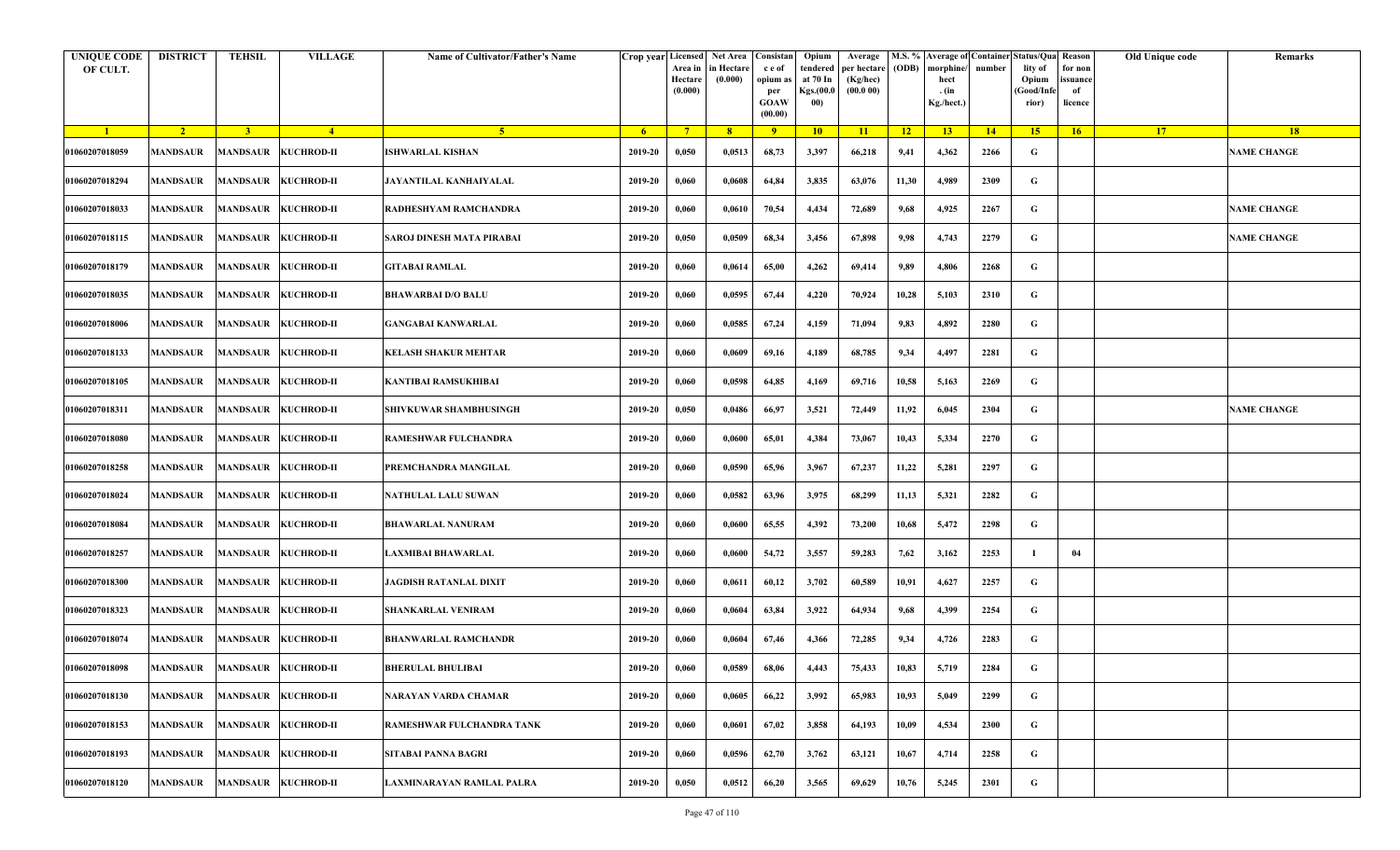| <b>UNIQUE CODE</b><br>OF CULT. | <b>DISTRICT</b>              | <b>TEHSIL</b>   | <b>VILLAGE</b>             | Name of Cultivator/Father's Name |         | Crop year Licensed Net Area Consistan<br>Area in<br>Hectare<br>(0.000) | in Hectare<br>(0.000) | c e of<br>opium as<br>per<br><b>GOAW</b><br>(00.00) | Opium<br>tendered<br>at 70 In<br>Kgs.(00.0<br>00) | Average<br>per hectare<br>(Kg/hec)<br>(00.000) | (ODB) | M.S. % Average of Container Status/Qua Reason<br>morphine/<br>hect<br>. (in<br>Kg./hect.) | number | lity of<br>Opium<br>(Good/Infe<br>rior) | for non<br>ssuance<br>of<br>licence | Old Unique code | Remarks            |
|--------------------------------|------------------------------|-----------------|----------------------------|----------------------------------|---------|------------------------------------------------------------------------|-----------------------|-----------------------------------------------------|---------------------------------------------------|------------------------------------------------|-------|-------------------------------------------------------------------------------------------|--------|-----------------------------------------|-------------------------------------|-----------------|--------------------|
| $\blacksquare$                 | $\sqrt{2}$                   | 3 <sup>1</sup>  | $\sqrt{4}$                 | 5 <sup>1</sup>                   | $-6$    | $7^{\circ}$                                                            | 8 <sup>°</sup>        | $\overline{9}$                                      | 10                                                | $\overline{11}$                                | $-12$ | 13                                                                                        | 14     | 15                                      | 16                                  | <b>17</b>       | 18                 |
| 01060207018134                 | <b>MANDSAUR</b>              |                 | MANDSAUR KUCHROD-II        | <b>PARAS RAJMAL</b>              | 2019-20 | 0,060                                                                  | 0,0591                | 63,99                                               | 3,721                                             | 62,961                                         | 9,86  | 4,345                                                                                     | 2255   | G                                       |                                     |                 |                    |
| 01060207018152                 | <b>MANDSAUR</b>              |                 | MANDSAUR KUCHROD-II        | <b>RAMLAL NATHULAL</b>           | 2019-20 | 0,060                                                                  | 0,0605                | 65,58                                               | 4,132                                             | 68,298                                         | 10,73 | 5,129                                                                                     | 2285   | G                                       |                                     |                 |                    |
| 01060207018224                 | <b>MANDSAUR</b>              | <b>MANDSAUR</b> | <b>KUCHROD-II</b>          | <b>GANGARAM KALU</b>             | 2019-20 | 0,060                                                                  | 0,0589                | 65,04                                               | 3,967                                             | 67,351                                         | 10,16 | 4,791                                                                                     | 2259   | G                                       |                                     |                 |                    |
| 01060207018045                 | <b>MANDSAUR</b>              |                 | MANDSAUR KUCHROD-II        | <b>BALU VARDIBAI</b>             | 2019-20 | 0,060                                                                  | 0,0605                | 59,78                                               | 3,809                                             | 62,959                                         | 7,68  | 3,385                                                                                     | 2260   | -1                                      | 04                                  |                 |                    |
| 01060207018095                 | <b>MANDSAUR</b>              |                 | MANDSAUR KUCHROD-II        | RAMESHWAR GANGARAM               | 2019-20 | 0,060                                                                  | 0,0605                | 70,06                                               | 4,404                                             | 72,793                                         | 9,33  | 4,754                                                                                     | 2271   | G                                       |                                     |                 | <b>NAME CHANGE</b> |
| 01060207018029                 | MANDSAUR                     |                 | MANDSAUR KUCHROD-II        | <b>JADAWBAI MOHANLAL</b>         | 2019-20 | 0,060                                                                  | 0,0603                | 64,79                                               | 4,202                                             | 69,685                                         | 11,48 | 5,600                                                                                     | 2305   | G                                       |                                     |                 |                    |
| 01060207018336                 | MANDSAUR                     |                 | MANDSAUR KUCHROD-II        | <b>BHERULAL AMRATRAM</b>         | 2019-20 | 0,060                                                                  | 0,0599                | 55,97                                               | 3,502                                             | 58,464                                         | 11,79 | 4,825                                                                                     | 2256   | G                                       |                                     |                 |                    |
| 01060207018064                 | <b>MANDSAUR</b>              |                 | MANDSAUR KUCHROD-II        | NARAYAN DOLA PARMAR              | 2019-20 | 0,060                                                                  | 0,0593                | 65,64                                               | 4,051                                             | 68,314                                         | 9,98  | 4,772                                                                                     | 2286   | G                                       |                                     |                 |                    |
| 01060207018139                 | MANDSAUR                     |                 | MANDSAUR KUCHROD-II        | NIRBHAYRAM RAMCHANDRA            | 2019-20 | 0,060                                                                  | 0,0603                | 69,27                                               | 4,235                                             | 70,232                                         | 9,77  | 4,804                                                                                     | 2287   | G                                       |                                     |                 | <b>NAME CHANGE</b> |
| 01060207018344                 | <b>MANDSAUR</b>              |                 | MANDSAUR KUCHROD-II        | DINDAYAL MAGNIRAM                | 2019-20 | 0,060                                                                  | 0,0614                | 61,92                                               | 3,813                                             | 62,101                                         | 10,69 | 4,646                                                                                     | 2261   | G                                       |                                     |                 |                    |
| 01060207018269                 | <b>MANDSAUR</b>              |                 | MANDSAUR KUCHROD-II        | <b>JAGDISH KANHAIYALAL</b>       | 2019-20 | 0,060                                                                  | 0,0607                | 61,35                                               | 3,777                                             | 62,224                                         | 10,79 | 4,700                                                                                     | 2262   | G                                       |                                     |                 |                    |
| 01060207018056                 | <b>MANDSAUR</b>              |                 | <b>MANDSAUR KUCHROD-II</b> | SITABAI NANDA                    | 2019-20 | 0,060                                                                  | 0,0603                | 69,82                                               | 4,339                                             | 71,957                                         | 10,05 | 5,062                                                                                     | 2263   | G                                       |                                     |                 |                    |
| 01060207018021                 | <b>MANDSAUR</b>              |                 | MANDSAUR KUCHROD-II        | <b>RADHABAI BAGDIRAM</b>         | 2019-20 | 0,060                                                                  | 0,0604                | 73,02                                               | 4,621                                             | 76,507                                         | 9,65  | 5,168                                                                                     | 2288   | G                                       |                                     |                 |                    |
| 01060207018005                 | <b>MANDSAUR</b>              |                 | MANDSAUR KUCHROD-II        | ATMARAM GANESHRAM                | 2019-20 | 0,100                                                                  | 0,1000                | 62,08                                               | 6,199                                             | 61,990                                         | 10,45 | 4,535                                                                                     | 2264   | G                                       |                                     |                 |                    |
| 01060207018007                 | MANDSAUR                     |                 | MANDSAUR KUCHROD-II        | RADHAKISHAN ONKARLAL             | 2019-20 | 0,050                                                                  | 0,0494                | 64,49                                               | 2,681                                             | 54,271                                         | 10,96 | 4,164                                                                                     | 2306   | G                                       | 04                                  |                 |                    |
| 01060207018038                 | <b>MANDSAUR</b>              |                 | MANDSAUR KUCHROD-II        | <b>GOPAL MANGILAL</b>            | 2019-20 | 0,050                                                                  | 0,0494                | 67,78                                               | 3,563                                             | 72,126                                         | 10,42 | 5,261                                                                                     | 2289   | G                                       |                                     |                 |                    |
| 01060207018082                 | <b>MANDSAUR</b>              |                 | MANDSAUR KUCHROD-II        | <b>DHURALAL DEVA</b>             | 2019-20 | 0,050                                                                  | 0,0463                | 61,40                                               | 2,895                                             | 62,527                                         | 11,47 | 5,020                                                                                     | 2265   | G                                       |                                     |                 |                    |
| 01060207018097                 | MANDSAUR                     |                 | MANDSAUR KUCHROD-II        | MOHANBAI GANGARAM                | 2019-20 | 0,050                                                                  | 0,0494                | 68,30                                               | 3,581                                             | 72,490                                         | 10,70 | 5,429                                                                                     | 2302   | G                                       |                                     |                 |                    |
| 01060207018101                 | MANDSAUR MANDSAUR KUCHROD-II |                 |                            | LALIBAI RADHESHYAM               | 2019-20 | 0,050                                                                  | 0,0494                | 62,42                                               | 3,041                                             | 61,559                                         | 11,20 | 4,826                                                                                     | 2272   | G                                       |                                     |                 |                    |
| 01060207018106                 | <b>MANDSAUR</b>              | <b>MANDSAUR</b> | <b>KUCHROD-II</b>          | AYODHYABAI GANPATLAL             | 2019-20 | 0,050                                                                  | 0,0482                | 63,56                                               | 2,833                                             | 58,776                                         | 10,38 | 4,271                                                                                     | 2273   | $\mathbf G$                             |                                     |                 |                    |
| 01060207018171                 | <b>MANDSAUR</b>              | <b>MANDSAUR</b> | <b>KUCHROD-II</b>          | <b>BHAGIRATH JAGANNATH</b>       | 2019-20 | 0,050                                                                  | 0,0489                | 58,75                                               | 3,097                                             | 63,333                                         | 11,25 | 4,987                                                                                     | 2274   | G                                       |                                     |                 |                    |
| 01060207018172                 | <b>MANDSAUR</b>              |                 | MANDSAUR KUCHROD-II        | <b>KARU GANESHRAM</b>            | 2019-20 | 0,050                                                                  | 0,0500                | 64,78                                               | 3,082                                             | 61,640                                         | 10,20 | 4,401                                                                                     | 2275   | G                                       |                                     |                 |                    |
| 01060207018196                 | <b>MANDSAUR</b>              |                 | MANDSAUR KUCHROD-II        | <b>SITABAI HIRALAL</b>           | 2019-20 | 0,050                                                                  | 0,0498                | 65,75                                               | 3,485                                             | 69,980                                         | 9,63  | 4,717                                                                                     | 2276   | G                                       |                                     |                 |                    |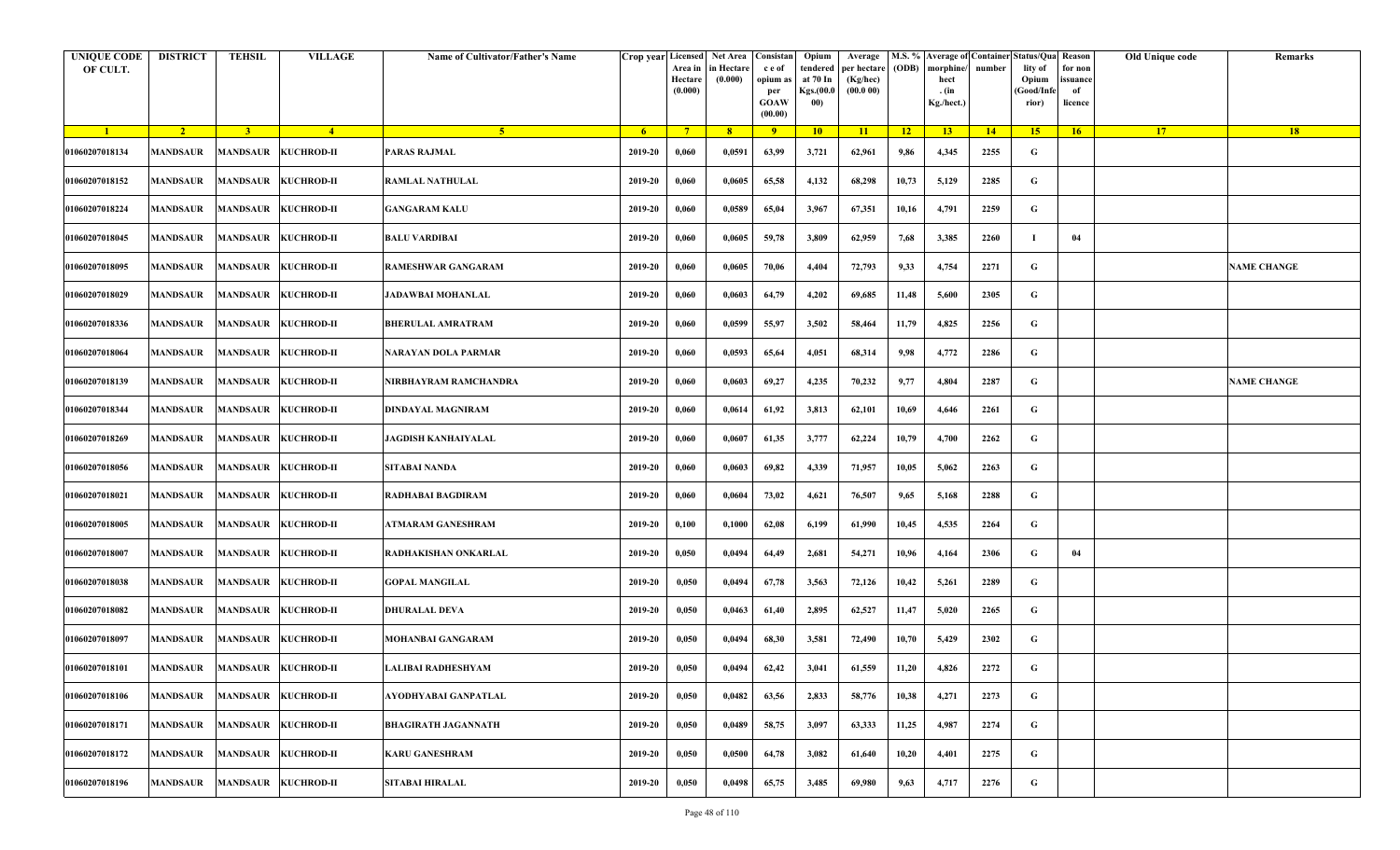| <b>UNIQUE CODE</b><br>OF CULT. | <b>DISTRICT</b>         | <b>TEHSIL</b>          | <b>VILLAGE</b>             | Name of Cultivator/Father's Name | Crop year Licensed | Area in<br>Hectare<br>(0.000) | Net Area<br>in Hectare<br>(0.000) | Consistar<br>c e of<br>opium a<br>per<br><b>GOAW</b><br>(00.00) | Opium<br>tendered<br>at 70 In<br>Kgs.(00.0<br>00) | Average<br>per hectare<br>(Kg/hec)<br>(00.000) | (ODB)           | morphine<br>hect<br>. (in<br>Kg./hect.) | number | M.S. % Average of Container Status/Qua<br>lity of<br>Opium<br>Good/Infe<br>rior) | Reason<br>for non<br>issuance<br>of<br>licence | Old Unique code | Remarks            |
|--------------------------------|-------------------------|------------------------|----------------------------|----------------------------------|--------------------|-------------------------------|-----------------------------------|-----------------------------------------------------------------|---------------------------------------------------|------------------------------------------------|-----------------|-----------------------------------------|--------|----------------------------------------------------------------------------------|------------------------------------------------|-----------------|--------------------|
| $\blacksquare$                 | $\sqrt{2}$              | 3 <sup>1</sup>         | $-4$                       | -5.                              | $6^{\circ}$        | $7^{\circ}$                   | 8 <sup>°</sup>                    | $-9$                                                            | 10                                                | 11                                             | $\overline{12}$ | 13                                      | 14     | 15 <sup>2</sup>                                                                  | 16                                             | 17              | <b>18</b>          |
| 01060207018264                 | <b>MANDSAUR</b>         |                        | <b>MANDSAUR KUCHROD-II</b> | LAXMINARAYAN CHAGANLAL           | 2019-20            | 0,050                         | 0,0484                            | 68,95                                                           | 3,605                                             | 74,483                                         | 10,63           | 5,542                                   | 2290   | G                                                                                |                                                |                 |                    |
| 01060207018275                 | <b>MANDSAUR</b>         |                        | MANDSAUR KUCHROD-II        | <b>KARULAL MOHANLAL</b>          | 2019-20            | 0,050                         | 0,0474                            | 67,94                                                           | 3,475                                             | 73,312                                         | 10,11           | 5,188                                   | 2291   | G                                                                                |                                                |                 |                    |
| 01060207018044                 | <b>MANDSAUR</b>         | MANDSAUR               | <b>KUCHROD-II</b>          | <b>SUGANBAI BALARAM</b>          | 2019-20            | 0,050                         | 0,0514                            | 66,82                                                           | 3,427                                             | 66,673                                         | 10,67           | 4,980                                   | 2292   | G                                                                                |                                                |                 | <b>NAME CHANGE</b> |
| 01060207018053                 | <b>MANDSAUR</b>         |                        | MANDSAUR KUCHROD-II        | <b>OMPRAKASH RATANLAL</b>        | 2019-20            | 0,050                         | 0,0494                            | 68,09                                                           | 3,463                                             | 70,101                                         | 10,94           | 5,368                                   | 2293   | G                                                                                |                                                |                 | <b>NAME CHANGE</b> |
| 01060207018001                 | <b>MANDSAUR</b>         |                        | <b>MANDSAUR KUCHROD-II</b> | BHULIBAI DINDAYAL                | 2019-20            | 0,050                         | 0,0494                            | 69,66                                                           | 3,503                                             | 70,911                                         | 10,26           | 5,093                                   | 2307   | G                                                                                |                                                |                 | <b>NAME CHANGE</b> |
| 01060207018072                 | <b>MANDSAUR</b>         |                        | MANDSAUR KUCHROD-II        | AMBARAM GANGARAM                 | 2019-20            | 0,050                         | 0,0328                            | 65,89                                                           | 2,193                                             | 66,860                                         | 10,46           | 4,896                                   | 2294   | G                                                                                |                                                |                 | <b>NAME CHANGE</b> |
| 01060207018191                 | MANDSAUR                |                        | <b>MANDSAUR KUCHROD-II</b> | KANCHANBAI RAMCHANDRA            | 2019-20            | 0,050                         | 0,0487                            | 73,85                                                           | 3,671                                             | 75,380                                         | 10,72           | 5,657                                   | 2308   | G                                                                                |                                                |                 | <b>NAME CHANGE</b> |
| 01060207018155                 | <b>MANDSAUR</b>         |                        | <b>MANDSAUR KUCHROD-II</b> | <b>MANGILAL BHERA</b>            | 2019-20            | 0,060                         |                                   |                                                                 |                                                   |                                                |                 |                                         |        | N                                                                                |                                                |                 |                    |
| 01060207018242                 | MANDSAUR                |                        | <b>MANDSAUR KUCHROD-II</b> | GANGABAI RATANLAL                | 2019-20            | 0,060                         |                                   |                                                                 |                                                   |                                                |                 |                                         |        | F                                                                                |                                                |                 |                    |
| 01060207018037                 | <b>MANDSAUR</b>         |                        | <b>MANDSAUR KUCHROD-II</b> | LAXMINARAYAN KANHAIYALAL         | 2019-20            | 0,060                         | 0,0227                            | 65,34                                                           | 1,503                                             | 66,211                                         | 11,17           | 5,176                                   | 2295   | G                                                                                |                                                |                 |                    |
| 01060207005001                 | <b>MANDSAUR</b>         | <b>MANDSAUR BHAWTA</b> |                            | <b>SURAJBAI JUJHARSINGH</b>      | 2019-20            | 0,060                         | 0,0567                            | 68,15                                                           | 4,011                                             | 70,741                                         | 9,93            | 4,917                                   | 255    | G                                                                                |                                                |                 |                    |
| 01060207010005                 | <b>MANDSAUR</b>         | MANDSAUR               | <b>SIHOR</b>               | <b>KESRIMAL JHAMAKLAL</b>        | 2019-20            | 0,060                         | 0,0608                            | 68,48                                                           | 4,265                                             | 70,148                                         | 10,32           | 5,068                                   | 1452   | G                                                                                |                                                |                 |                    |
| 01060207010031                 | <b>MANDSAUR</b>         | <b>MANDSAUR SIHOR</b>  |                            | <b>JAMBUKUMAR CHOGALAL</b>       | 2019-20            | 0,060                         | 0,0592                            | 74,50                                                           | 4,417                                             | 74,611                                         | 10,19           | 5,322                                   | 1454   | G                                                                                |                                                |                 |                    |
| 01060207010007                 | <b>MANDSAUR</b>         | <b>MANDSAUR SIHOR</b>  |                            | KASTURIBAI RAMLAL                | 2019-20            | 0,060                         | 0,0588                            | 64,63                                                           | 4,210                                             | 71,599                                         | 9,98            | 5,002                                   | 1451   | G                                                                                |                                                |                 |                    |
| 01060207010022                 | MANDSAUR                | <b>MANDSAUR SIHOR</b>  |                            | SOHANLAL ONKARLAL                | 2019-20            | 0,060                         | 0,0593                            | 63,17                                                           | 3,853                                             | 64,975                                         | 11,73           | 5,336                                   | 1450   | G                                                                                |                                                |                 |                    |
| 01060207010030                 | MANDSAUR                | <b>MANDSAUR SIHOR</b>  |                            | BHUREKHAN ABDULRAHMAN            | 2019-20            | 0,050                         | 0,0491                            | 61,96                                                           | 2,930                                             | 59,674                                         | 10,88           | 4,545                                   | 1447   | G                                                                                |                                                |                 |                    |
| 01060207010021                 | <b>MANDSAUR</b>         | <b>MANDSAUR SIHOR</b>  |                            | <b>GOVINDKUWAR SHAMBUSINGH</b>   | 2019-20            | 0,050                         | 0,0488                            | 59,81                                                           | 3,213                                             | 65,840                                         | 10,38           | 4,783                                   | 1449   | G                                                                                |                                                |                 |                    |
| 01060207010038                 | <b>MANDSAUR</b>         | <b>MANDSAUR SIHOR</b>  |                            | <b>SHABBIR ALLAHBELI</b>         | 2019-20            | 0,050                         | 0,0483                            | 56,85                                                           | 2,810                                             | 58,178                                         | 12,01           | 4,891                                   | 1446   | G                                                                                |                                                |                 | <b>NAME CHANGE</b> |
| 01060207010024                 | MANDSAUR MANDSAUR SIHOR |                        |                            | KANHAYYALAL SHANKARLAL SHANIBAI  | 2019-20            | 0,060                         | 0,0464                            | 58,23                                                           | 2,853                                             | 61,487                                         | 10,41           | 4,481                                   | 1448   | G                                                                                |                                                |                 |                    |
| 01060207010037                 | <b>MANDSAUR</b>         | MANDSAUR               | <b>SIHOR</b>               | ASHOK KUMAR JHAMAKLAL            | 2019-20            | 0,060                         | 0,0460                            | 67,27                                                           | 3,287                                             | 71,457                                         | 11,40           | 5,702                                   | 1453   | G                                                                                |                                                |                 |                    |
| 01060207012002                 | <b>MANDSAUR</b>         | MANDSAUR               | <b>BHATPIPLIYA</b>         | <b>MANKUWAR PRATAPSINGH</b>      | 2019-20            | 0,050                         | 0,0487                            | 64,29                                                           | 3,104                                             | 63,737                                         | 8,40            | 3,748                                   | 1747   |                                                                                  | 04                                             |                 |                    |
| 01060207012009                 | <b>MANDSAUR</b>         |                        | MANDSAUR BHATPIPLIYA       | DEVISINGH KACHRULAL              | 2019-20            | 0,050                         | 0,0497                            | 75,17                                                           | 3,791                                             | 76,278                                         | 9,53            | 5,088                                   | 1749   | G                                                                                |                                                |                 |                    |
| 01060207012007                 | <b>MANDSAUR</b>         |                        | MANDSAUR BHATPIPLIYA       | SAMPATBAI MODAJI                 | 2019-20            | 0,050                         | 0,0470                            | 64,71                                                           | 2,995                                             | 63,723                                         | 10,34           | 4,613                                   | 1748   | G                                                                                |                                                |                 |                    |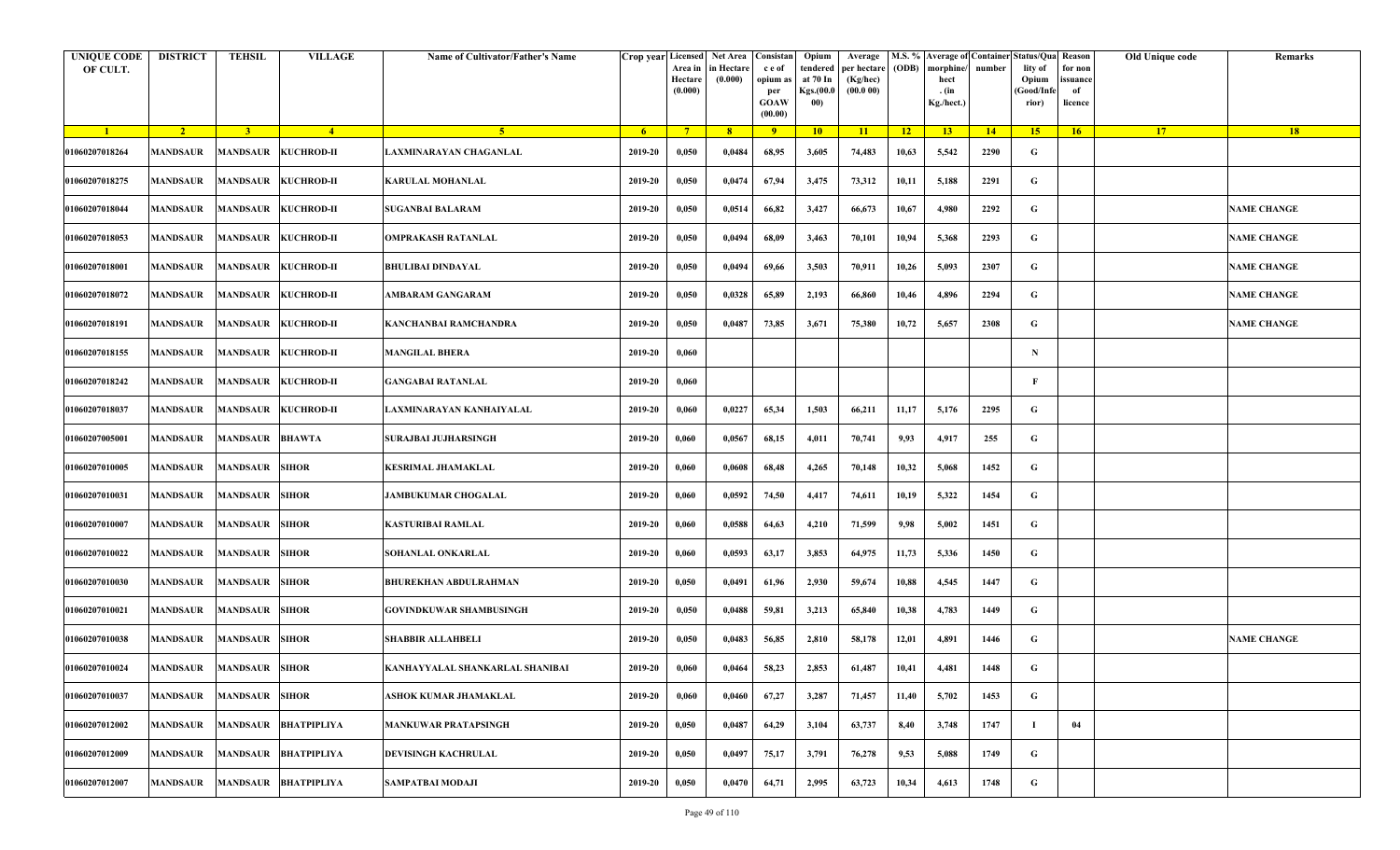| <b>UNIQUE CODE</b><br>OF CULT. | <b>DISTRICT</b>         | TEHSIL                    | <b>VILLAGE</b>    | Name of Cultivator/Father's Name | Crop year Licensed | Area in<br>Hectare<br>(0.000) | Net Area   Consistan<br>n Hectare<br>(0.000) | c e of<br>opium as<br>per<br><b>GOAW</b><br>(00.00) | Opium<br>tendered<br>at 70 In<br>Kgs.(00.0<br>00) | Average<br>per hectare<br>(Kg/hec)<br>(00.000) | (ODB) | M.S. % Average of Container Status/Qua Reason<br>morphine/<br>hect<br>. (in<br>Kg./hect.) | number      | lity of<br>Opium<br>(Good/Info<br>rior) | for non<br>ssuance<br>of<br>licence | Old Unique code | Remarks            |
|--------------------------------|-------------------------|---------------------------|-------------------|----------------------------------|--------------------|-------------------------------|----------------------------------------------|-----------------------------------------------------|---------------------------------------------------|------------------------------------------------|-------|-------------------------------------------------------------------------------------------|-------------|-----------------------------------------|-------------------------------------|-----------------|--------------------|
| $\blacksquare$                 | $\sqrt{2}$              | $\overline{3}$            | $\frac{4}{ }$     | -5.                              | 6 <sup>1</sup>     | $7^{\circ}$                   | 8 <sup>2</sup>                               | 9                                                   | 10                                                | 11                                             | 12    | 13 <sup>7</sup>                                                                           | $\sqrt{14}$ | 15                                      | 16                                  | 17 <sup>2</sup> | 18                 |
| 01060207008001                 | <b>MANDSAUR</b>         | <b>MANDSAUR SATALHEDA</b> |                   | RUKMANIBAI BAPULAL               | 2019-20            | 0,060                         | 0,0603                                       | 65,55                                               | 4,223                                             | 70,033                                         | 9,41  | 4,613                                                                                     | 437         | G                                       |                                     |                 |                    |
| 01060207008003                 | MANDSAUR                | MANDSAUR SATALHEDA        |                   | KANCHANBAI CHUNNILAL             | 2019-20            | 0,050                         | 0,0478                                       | 66,81                                               | 3,846                                             | 80,460                                         | 7,15  | 4,027                                                                                     | 436         | - 1                                     | 04                                  |                 | <b>NAME CHANGE</b> |
| 01060207004011                 | MANDSAUR                | <b>MANDSAUR</b>           | <b>LAUKHEDI</b>   | <b>MANGALSINGH DULESINGH</b>     | 2019-20            | 0,060                         | 0,0606                                       | 62,53                                               | 3,654                                             | 60,297                                         | 12,07 | 5,094                                                                                     | 1662        | G                                       |                                     |                 |                    |
| 01060207004033                 | MANDSAUR                | <b>MANDSAUR</b>           | <b>LAUKHEDI</b>   | KANIRAM DEVA                     | 2019-20            | 0,060                         | 0,0607                                       | 59,26                                               | 3,657                                             | 60,247                                         | 12,71 | 5,360                                                                                     | 1663        | G                                       |                                     |                 |                    |
| 01060207004015                 | MANDSAUR                | <b>MANDSAUR</b>           | <b>LAUKHEDI</b>   | SAJJANKUWAR BHERUSINGH           | 2019-20            | 0,060                         |                                              |                                                     |                                                   |                                                |       |                                                                                           |             | F                                       |                                     |                 |                    |
| 01060207019006                 | MANDSAUR                | <b>MANDSAUR</b>           | <b>ISHAWKHEDI</b> | <b>RUKMANBAI BHAGGA</b>          | 2019-20            | 0,060                         | 0,0608                                       | 59,79                                               | 3,604                                             | 59,276                                         | 12,83 | 5,324                                                                                     | 1672        | G                                       |                                     |                 |                    |
| 01060207019001                 | MANDSAUR                | <b>MANDSAUR</b>           | <b>ISHAWKHEDI</b> | <b>JMRAOSINGH BHERUSINGH</b>     | 2019-20            | 0,060                         | 0,0615                                       | 60,32                                               | 3,955                                             | 64,309                                         | 12,81 | 5,767                                                                                     | 1673        | G                                       |                                     |                 |                    |
| 01060207020069                 | <b>MANDSAUR</b>         | <b>MANDSAUR</b>           | <b>PETLAWAD</b>   | SUSHILABAI NIRANJANNATH          | 2019-20            | 0,060                         | 0,0612                                       | 60,90                                               | 3,524                                             | 57,582                                         | 11,63 | 4,687                                                                                     | 1938        | G                                       |                                     |                 |                    |
| 01060207020076                 | MANDSAUR                | <b>MANDSAUR</b>           | <b>PETLAWAD</b>   | RAMSINGH ONKARSINGH              | 2019-20            | 0,050                         | 0,0515                                       | 64,96                                               | 3,601                                             | 69,922                                         | 9,81  | 4,801                                                                                     | 1939        | G                                       |                                     |                 |                    |
| 01060207020035                 | <b>MANDSAUR</b>         | <b>MANDSAUR</b>           | <b>PETLAWAD</b>   | <b>BADRINATH SHAKARNATH</b>      | 2019-20            | 0,060                         | 0,0628                                       | 67,88                                               | 1,164                                             | 18,535                                         | 11,87 | 1,540                                                                                     | 1937        | G                                       | 04                                  |                 |                    |
| 01060207020036                 | MANDSAUR                | MANDSAUR                  | <b>PETLAWAD</b>   | MOHANSINGH RODSINGH              | 2019-20            | 0,050                         | 0,0507                                       | 59,44                                               | 3,295                                             | 64,990                                         | 10,67 | 4,854                                                                                     | 1935        | G                                       |                                     |                 | <b>NAME CHANGE</b> |
| 01060207020066                 | MANDSAUR                | <b>MANDSAUR</b>           | <b>PETLAWAD</b>   | REKHABAI AMRITRAM                | 2019-20            | 0,050                         | 0,0524                                       | 59,96                                               | 2,296                                             | 43,817                                         | 11,31 | 3,468                                                                                     | 1936        | G                                       | 04                                  |                 | <b>NAME CHANGE</b> |
| 01060207020015                 | MANDSAUR                | <b>MANDSAUR</b>           | <b>PETLAWAD</b>   | ONKARNATH SHANKARNATH            | 2019-20            | 0,060                         |                                              |                                                     |                                                   |                                                |       |                                                                                           |             | F                                       |                                     |                 |                    |
| 01060207020109                 | MANDSAUR                | <b>MANDSAUR</b>           | <b>PETLAWAD</b>   | <b>BHERULAL VARDICHANDRA</b>     | 2019-20            | 0,050                         |                                              |                                                     |                                                   |                                                |       |                                                                                           |             | F                                       |                                     |                 |                    |
| 01060207020098                 | MANDSAUR                | <b>MANDSAUR</b>           | <b>PETLAWAD</b>   | <b>BHAGWANTABAI HIRALAL</b>      | 2019-20            | 0,050                         |                                              |                                                     |                                                   |                                                |       |                                                                                           |             | F                                       |                                     |                 | <b>NAME CHANGE</b> |
| 01060207007003                 | MANDSAUR                | <b>MANDSAUR</b>           | <b>RANMAKHEDI</b> | KALABAI RAMESHWAR                | 2019-20            | 0,060                         | 0,0603                                       | 56,71                                               | 3,459                                             | 57,363                                         | 12,45 | 5,000                                                                                     | 1315        | G                                       |                                     |                 |                    |
| 01060207007004                 | MANDSAUR                | <b>MANDSAUR</b>           | <b>RANMAKHEDI</b> | <b>NATHULAL NAGU</b>             | 2019-20            | 0,060                         |                                              |                                                     |                                                   |                                                |       |                                                                                           |             | F                                       |                                     |                 |                    |
| 01060208039005                 | MANDSAUR                | DALOUDA                   | <b>SAGWALI</b>    | SITABAI DEVRAM                   | 2019-20            | 0,060                         | 0,0612                                       | 72,49                                               | 4,401                                             | 71,912                                         | 9,02  | 4,541                                                                                     | 2094        | G                                       |                                     |                 |                    |
| 01060208039025                 | <b>MANDSAUR DALOUDA</b> |                           | SAGWALI           | <b>RAJARAM BHERULAL</b>          | 2019-20            | 0,060                         | 0,0610                                       | 65,96                                               | 3,279                                             | 53,754                                         | 10,37 | 3,902                                                                                     | 2093        | G                                       | 04                                  |                 |                    |
| 01060208039004                 | <b>MANDSAUR</b>         | <b>DALOUDA</b>            | <b>SAGWALI</b>    | <b>SAWARAM GABUR</b>             | 2019-20            | 0,060                         | 0,0612                                       | 70,70                                               | 4,050                                             | 66,176                                         | 8,53  | 3,951                                                                                     | 2096        | п                                       | 04                                  |                 |                    |
| 01060208039009                 | MANDSAUR                | <b>DALOUDA</b>            | <b>SAGWALI</b>    | <b>GITABAI ASARAM</b>            | 2019-20            | 0,060                         | 0,0614                                       | 64,79                                               | 3,989                                             | 64,967                                         | 9,18  | 4,175                                                                                     | 2095        | G                                       | 04                                  |                 |                    |
| 01060208039019                 | <b>MANDSAUR</b>         | <b>DALOUDA</b>            | <b>SAGWALI</b>    | <b>BHUWAN GABRU</b>              | 2019-20            | 0,060                         | 0,0627                                       | 69,27                                               | 4,196                                             | 66,922                                         | 9,20  | 4,310                                                                                     | 2097        | G                                       |                                     |                 |                    |
| 01060208039010                 | <b>MANDSAUR</b>         | <b>DALOUDA</b>            | <b>SAGWALI</b>    | KAMERIBAI NANURAM                | 2019-20            | 0,060                         | 0,0606                                       | 71,00                                               | 4,027                                             | 66,452                                         | 10,13 | 4,712                                                                                     | 2098        | G                                       |                                     |                 |                    |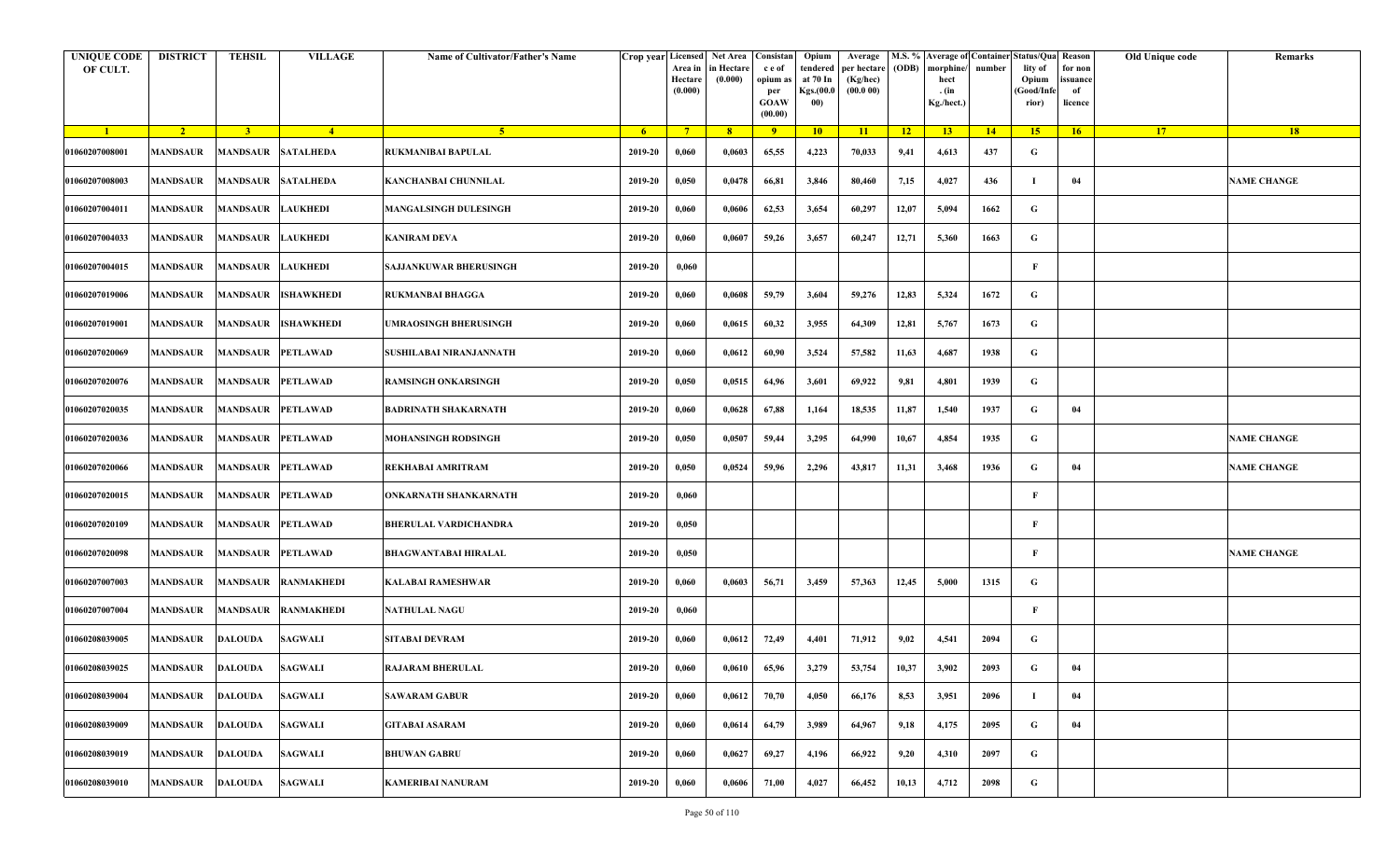| <b>UNIQUE CODE</b><br>OF CULT. | <b>DISTRICT</b> | <b>TEHSIL</b>  | <b>VILLAGE</b>             | Name of Cultivator/Father's Name | Crop year Licensed | Area in<br>Hectare<br>(0.000) | Net Area   Consistan<br>in Hectare<br>(0.000) | c e of<br>opium a<br>per<br><b>GOAW</b><br>(00.00) | Opium<br>tendered<br>at 70 In<br>Kgs.(00.0<br>00) | Average<br>per hectare<br>(Kg/hec)<br>(00.000) | (ODB) | morphine/<br>hect<br>. (in<br>Kg./hect.) | number | M.S. % Average of Container Status/Qua Reason<br>lity of<br>Opium<br>(Good/Infe<br>rior) | for non<br>ssuance<br>of<br>licence | Old Unique code | Remarks |
|--------------------------------|-----------------|----------------|----------------------------|----------------------------------|--------------------|-------------------------------|-----------------------------------------------|----------------------------------------------------|---------------------------------------------------|------------------------------------------------|-------|------------------------------------------|--------|------------------------------------------------------------------------------------------|-------------------------------------|-----------------|---------|
| $\blacksquare$                 | $\overline{2}$  | 3 <sup>1</sup> | $-4$                       | -5.                              | -6                 | $7^{\circ}$                   | 8 <sup>°</sup>                                | 9                                                  | 10                                                | 11                                             | $-12$ | 13                                       | 14     | 15 <sup>2</sup>                                                                          | 16                                  | <b>17</b>       | 18      |
| 01060208039026                 | <b>MANDSAUR</b> | <b>DALOUDA</b> | <b>SAGWALI</b>             | <b>MUNSILAL MATHURALAL</b>       | 2019-20            | 0,060                         | 0,0586                                        | 54,46                                              | 3,151                                             | 53,771                                         | 9,75  | 3,670                                    | 2099   | G                                                                                        | 04                                  |                 |         |
| 01060208021059                 | <b>MANDSAUR</b> | <b>DALOUDA</b> | <b>DHANDHODA</b>           | INDRAKUNWAR ONKARSINGH           | 2019-20            | 0,100                         | 0,1014                                        | 70,72                                              | 7,203                                             | 71,036                                         | 11,50 | 5,719                                    | 1870   | G                                                                                        |                                     |                 |         |
| 01060208021003                 | MANDSAUR        | <b>DALOUDA</b> | <b>DHANDHODA</b>           | NANDA BHAGWAN                    | 2019-20            | 0,060                         | 0,0596                                        | 61,86                                              | 3,720                                             | 62,416                                         | 10,90 | 4,763                                    | 1859   | G                                                                                        |                                     |                 |         |
| 01060208021033                 | <b>MANDSAUR</b> | <b>DALOUDA</b> | <b>DHANDHODA</b>           | <b>RAGHUNATH ONKAR</b>           | 2019-20            | 0,060                         | 0,0583                                        | 61,68                                              | 3,930                                             | 67,410                                         | 11,56 | 5,455                                    | 1855   | G                                                                                        |                                     |                 |         |
| 01060208021036                 | <b>MANDSAUR</b> | <b>DALOUDA</b> | <b>DHANDHODA</b>           | KABERIBAI MANGILAL               | 2019-20            | 0,060                         | 0,0596                                        | 68,99                                              | 4,346                                             | 72,919                                         | 10,64 | 5,432                                    | 1871   | G                                                                                        |                                     |                 |         |
| 01060208021082                 | MANDSAUR        | <b>DALOUDA</b> | <b>DHANDHODA</b>           | <b>BASANTIBAI CHUNNILAL</b>      | 2019-20            | 0,060                         | 0,0610                                        | 60,31                                              | 3,739                                             | 61,295                                         | 11,69 | 5,016                                    | 1866   | G                                                                                        |                                     |                 |         |
| 01060208021098                 | MANDSAUR        | DALOUDA        | <b>DHANDHODA</b>           | OMPRAKASH NATHULAL MATA SOHANBAI | 2019-20            | 0,100                         | 0,1008                                        | 65,49                                              | 6,886                                             | 68,313                                         | 11,22 | 5,365                                    | 1867   | G                                                                                        |                                     |                 |         |
| 01060208021106                 | <b>MANDSAUR</b> | <b>DALOUDA</b> | <b>DHANDHODA</b>           | PRABHUBAI AMRATRAM               | 2019-20            | 0,100                         | 0,0975                                        | 65,08                                              | 6,629                                             | 67,990                                         | 11,28 | 5,368                                    | 1872   | G                                                                                        |                                     |                 |         |
| 01060208021093                 | MANDSAUR        | <b>DALOUDA</b> | <b>DHANDHODA</b>           | <b>BADRILAL SHOBHARAM</b>        | 2019-20            | 0,060                         | 0,0602                                        | 62,90                                              | 3,846                                             | 63,887                                         | 10,27 | 4,593                                    | 1860   | G                                                                                        |                                     |                 |         |
| 01060208021017                 | <b>MANDSAUR</b> | <b>DALOUDA</b> | <b>DHANDHODA</b>           | <b>RAMA MOTILAL</b>              | 2019-20            | 0,060                         | 0,0615                                        | 67,73                                              | 4,267                                             | 69,382                                         | 12,33 | 5,988                                    | 1861   | G                                                                                        |                                     |                 |         |
| 01060208021047                 | <b>MANDSAUR</b> | <b>DALOUDA</b> | <b>DHANDHODA</b>           | <b>GITABAI RAMLAL</b>            | 2019-20            | 0,060                         | 0,0610                                        | 65,72                                              | 3,924                                             | 64,328                                         | 10,33 | 4,652                                    | 1868   | G                                                                                        |                                     |                 |         |
| 01060208021094                 | <b>MANDSAUR</b> | <b>DALOUDA</b> | <b>DHANDHODA</b>           | <b>BHERULAL BHAGWAN</b>          | 2019-20            | 0,060                         | 0,0602                                        | 74,91                                              | 4,473                                             | 74,302                                         | 11,67 | 6,070                                    | 1875   | G                                                                                        |                                     |                 |         |
| 01060208021095                 | MANDSAUR        | <b>DALOUDA</b> | <b>DHANDHODA</b>           | <b>BABULAL GANGARAM</b>          | 2019-20            | 0,060                         | 0,0612                                        | 64,93                                              | 3,747                                             | 61,225                                         | 10,80 | 4,629                                    | 1873   | G                                                                                        |                                     |                 |         |
| 01060208021013                 | <b>MANDSAUR</b> | <b>DALOUDA</b> | <b>DHANDHODA</b>           | TULSIRAM RAMKISHAN               | 2019-20            | 0,060                         | 0,0612                                        | 65,18                                              | 4,153                                             | 67,859                                         | 11,20 | 5,320                                    | 1862   | G                                                                                        |                                     |                 |         |
| 01060208021018                 | MANDSAUR        | <b>DALOUDA</b> | <b>DHANDHODA</b>           | <b>GIRDHARILAL LACHIRAM</b>      | 2019-20            | 0,060                         | 0,0608                                        | 62,87                                              | 3,880                                             | 63,816                                         | 11,99 | 5,356                                    | 1856   | G                                                                                        |                                     |                 |         |
| 01060208021045                 | <b>MANDSAUR</b> | <b>DALOUDA</b> | <b>DHANDHODA</b>           | <b>RAMESHWAR HIRALAL</b>         | 2019-20            | 0,060                         | 0,0605                                        | 61,25                                              | 3,544                                             | 58,579                                         | 11,09 | 4,547                                    | 1857   | G                                                                                        |                                     |                 |         |
| 01060208021072                 | <b>MANDSAUR</b> | <b>DALOUDA</b> | <b>DHANDHODA</b>           | <b>KODARLAL NATHU</b>            | 2019-20            | 0,060                         | 0,0608                                        | 64,39                                              | 4,057                                             | 66,727                                         | 11,63 | 5,432                                    | 1858   | G                                                                                        |                                     |                 |         |
| 01060208021055                 | MANDSAUR        | <b>DALOUDA</b> | <b>DHANDHODA</b>           | PIRSINGH SHRANGARKUNWAR          | 2019-20            | 0,060                         | 0,0611                                        | 64,05                                              | 4,008                                             | 65,597                                         | 12,13 | 5,569                                    | 1863   | G                                                                                        |                                     |                 |         |
| 01060208021028                 |                 |                | MANDSAUR DALOUDA DHANDHODA | <b>MOHANLAL KESHURAM</b>         | 2019-20            | 0,060                         | 0,0604                                        | 63,93                                              | 4,046                                             | 66,987                                         | 11,92 | 5,589                                    | 1854   | G                                                                                        |                                     |                 |         |
| 01060208021056                 | <b>MANDSAUR</b> | <b>DALOUDA</b> | <b>DHANDHODA</b>           | <b>DEVPURI KALUPURI</b>          | 2019-20            | 0,060                         | 0,0604                                        | 67,22                                              | 3,985                                             | 65,977                                         | 11,23 | 5,187                                    | 1864   | G                                                                                        |                                     |                 |         |
| 01060208021016                 | <b>MANDSAUR</b> | <b>DALOUDA</b> | <b>DHANDHODA</b>           | <b>FATTA KESHURAM</b>            | 2019-20            | 0,050                         | 0,0506                                        | 62,84                                              | 3,402                                             | 67,233                                         | 10,93 | 5,145                                    | 1865   | G                                                                                        |                                     |                 |         |
| 01060208021076                 | MANDSAUR        | <b>DALOUDA</b> | <b>DHANDHODA</b>           | <b>GAYATRIBAI NANDRAM</b>        | 2019-20            | 0,050                         | 0,0504                                        | 74,43                                              | 3,924                                             | 77,857                                         | 11,69 | 6,370                                    | 1874   | G                                                                                        |                                     |                 |         |
| 01060208021067                 | MANDSAUR        | <b>DALOUDA</b> | <b>DHANDHODA</b>           | <b>GORDHANLAL JAGANNATH</b>      | 2019-20            | 0,050                         | 0,0501                                        | 68,15                                              | 3,622                                             | 72,295                                         | 11,47 | 5,804                                    | 1869   | G                                                                                        |                                     |                 |         |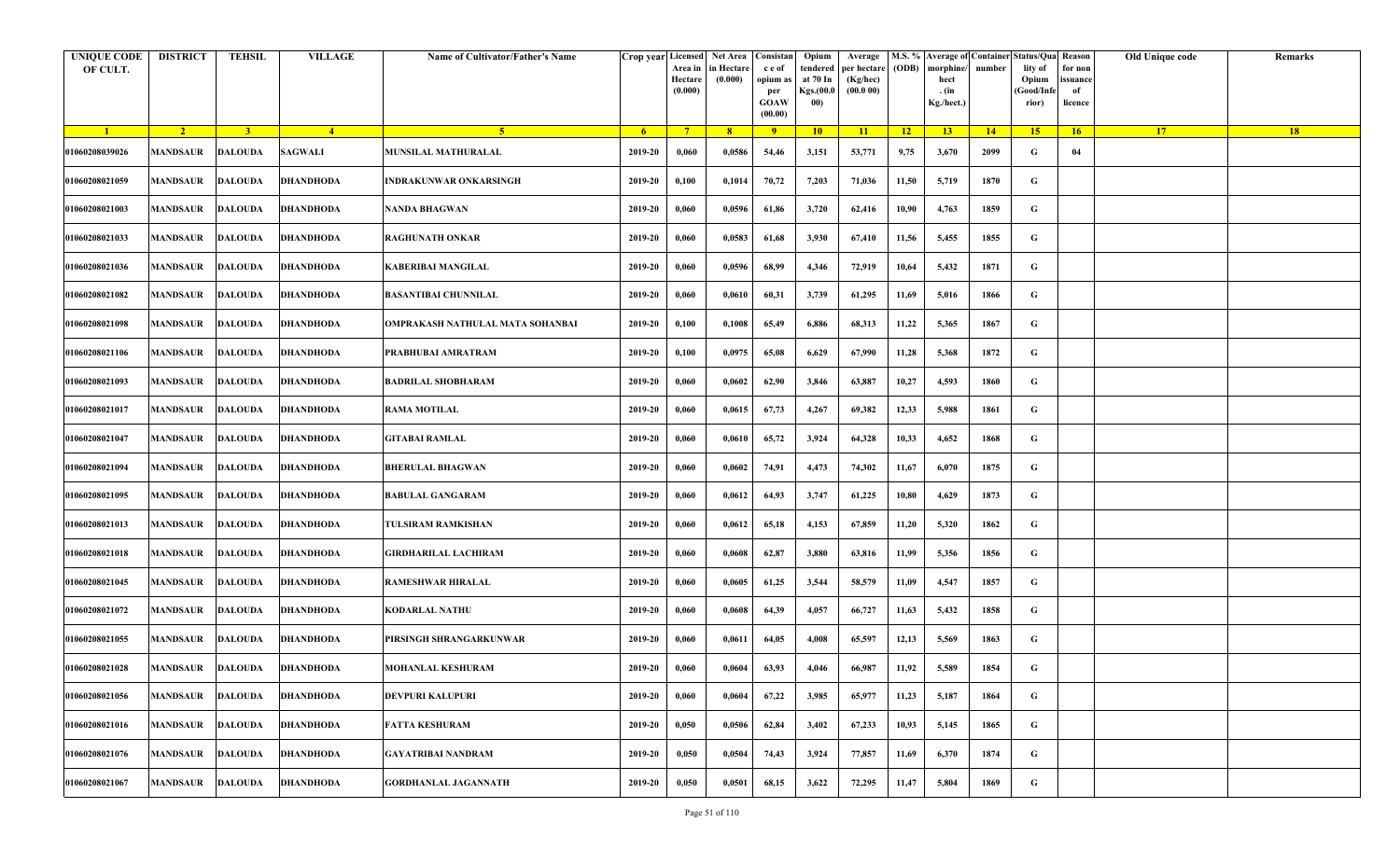| <b>UNIQUE CODE</b><br>OF CULT. | <b>DISTRICT</b>         | <b>TEHSIL</b>  | <b>VILLAGE</b>   | Name of Cultivator/Father's Name |         | Crop year Licensed Net Area Consistan<br>Area in<br>Hectare<br>(0.000) | in Hectare<br>(0.000) | c e of<br>opium as<br>per<br><b>GOAW</b><br>(00.00) | Opium<br>tendered<br>at 70 In<br>Kgs.(00.0<br>00) | Average<br>per hectare<br>(Kg/hec)<br>(00.000) | (ODB) | morphine/<br>hect<br>. (in<br>Kg./hect.) | number | M.S. % Average of Container Status/Qua Reason<br>lity of<br>Opium<br>(Good/Infe<br>rior) | for non<br>ssuance<br>of<br>licence | Old Unique code | Remarks |
|--------------------------------|-------------------------|----------------|------------------|----------------------------------|---------|------------------------------------------------------------------------|-----------------------|-----------------------------------------------------|---------------------------------------------------|------------------------------------------------|-------|------------------------------------------|--------|------------------------------------------------------------------------------------------|-------------------------------------|-----------------|---------|
| $\blacksquare$                 | $\sqrt{2}$              | 3 <sup>1</sup> | $\sqrt{4}$       | 5 <sup>1</sup>                   | $-6$    | $7^{\circ}$                                                            | 8 <sup>°</sup>        | $\overline{9}$                                      | 10                                                | 11                                             | $-12$ | 13                                       | 14     | 15                                                                                       | 16                                  | <b>17</b>       | 18      |
| 01060208021081                 | <b>MANDSAUR</b>         | <b>DALOUDA</b> | <b>DHANDHODA</b> | <b>SITABAI NAGULAL</b>           | 2019-20 | 0,060                                                                  |                       |                                                     |                                                   |                                                |       |                                          |        | F                                                                                        |                                     |                 |         |
| 01060208021092                 | MANDSAUR                | <b>DALOUDA</b> | <b>DHANDHODA</b> | <b>CHUNNIBAI DEVRAM</b>          | 2019-20 | 0,060                                                                  |                       |                                                     |                                                   |                                                |       |                                          |        | F                                                                                        |                                     |                 |         |
| 01060208021054                 | <b>MANDSAUR</b>         | <b>DALOUDA</b> | <b>DHANDHODA</b> | <b>BHUWANISHANKAR MULCHAND</b>   | 2019-20 | 0,060                                                                  |                       |                                                     |                                                   |                                                |       |                                          |        | $\mathbf{F}$                                                                             |                                     |                 |         |
| 01060208021015                 | MANDSAUR                | <b>DALOUDA</b> | <b>DHANDHODA</b> | <b>DINESH BHAGWANLAL</b>         | 2019-20 | 0,060                                                                  |                       |                                                     |                                                   |                                                |       |                                          |        | F                                                                                        |                                     |                 |         |
| 01060208035001                 | <b>MANDSAUR</b>         | <b>DALOUDA</b> | <b>GARODA</b>    | <b>GANGABAI GANESHRAM</b>        | 2019-20 | 0,060                                                                  | 0,0590                | 63,32                                               | 3,980                                             | 67,458                                         | 12,29 | 5,804                                    | 769    | G                                                                                        |                                     |                 |         |
| 01060208035005                 | MANDSAUR                | <b>DALOUDA</b> | <b>GARODA</b>    | LAXMINARAYAN BAGDIRAM PATIDAR    | 2019-20 | 0,060                                                                  | 0,0600                | 67,87                                               | 4,159                                             | 69,317                                         | 10,90 | 5,289                                    | 780    | G                                                                                        |                                     |                 |         |
| 01060208035007                 | MANDSAUR                | <b>DALOUDA</b> | <b>GARODA</b>    | <b>KARULAL DHURA</b>             | 2019-20 | 0,060                                                                  | 0,0606                | 67,01                                               | 4,289                                             | 70,776                                         | 10,79 | 5,345                                    | 793    | G                                                                                        |                                     |                 |         |
| 01060208035018                 | MANDSAUR                | <b>DALOUDA</b> | <b>GARODA</b>    | <b>RAMPRASAD BAGDIRAM</b>        | 2019-20 | 0,060                                                                  | 0,0603                | 61,50                                               | 3,883                                             | 64,395                                         | 9,69  | 4,368                                    | 768    | G                                                                                        |                                     |                 |         |
| 01060208035021                 | <b>MANDSAUR</b>         | <b>DALOUDA</b> | <b>GARODA</b>    | <b>MANOHARLAL UDDERAM</b>        | 2019-20 | 0,100                                                                  | 0,1008                | 65,14                                               | 6,923                                             | 68,681                                         | 11,41 | 5,486                                    | 767    | G                                                                                        |                                     |                 |         |
| 01060208035026                 | <b>MANDSAUR</b>         | <b>DALOUDA</b> | <b>GARODA</b>    | HEMRAJ DHURA ALIS DHULA          | 2019-20 | 0,050                                                                  | 0,0502                | 64,64                                               | 3,324                                             | 66,215                                         | 10,88 | 5,043                                    | 779    | G                                                                                        |                                     |                 |         |
| 01060208035031                 | MANDSAUR                | <b>DALOUDA</b> | <b>GARODA</b>    | KANWARLAL MADHURAM ALIS MADHAW   | 2019-20 | 0,060                                                                  | 0,0620                | 66,21                                               | 4,294                                             | 69,258                                         | 10,03 | 4,863                                    | 786    | G                                                                                        |                                     |                 |         |
| 01060208035036                 | <b>MANDSAUR</b>         | <b>DALOUDA</b> | <b>GARODA</b>    | <b>BHAWARLAL BHERULAL</b>        | 2019-20 | 0,060                                                                  | 0,0604                | 65,83                                               | 4,025                                             | 66,639                                         | 10,25 | 4,781                                    | 778    | G                                                                                        |                                     |                 |         |
| 01060208035037                 | MANDSAUR                | <b>DALOUDA</b> | <b>GARODA</b>    | <b>BHAWARLAL DHURILAL</b>        | 2019-20 | 0,120                                                                  | 0,1200                | 69,83                                               | 9,058                                             | 75,483                                         | 10,63 | 5,617                                    | 790    | G                                                                                        |                                     |                 |         |
| 01060208035055                 | <b>MANDSAUR</b>         | <b>DALOUDA</b> | <b>GARODA</b>    | DOLATRAM RATANLAL                | 2019-20 | 0,060                                                                  | 0,0600                | 62,82                                               | 3,913                                             | 65,217                                         | 10,65 | 4,862                                    | 766    | G                                                                                        |                                     |                 |         |
| 01060208035059                 | MANDSAUR                | <b>DALOUDA</b> | <b>GARODA</b>    | <b>MANGUBAI RATANLAL</b>         | 2019-20 | 0,060                                                                  | 0,0609                | 67,17                                               | 4,222                                             | 69,327                                         | 10,57 | 5,130                                    | 777    | G                                                                                        |                                     |                 |         |
| 01060208035068                 | <b>MANDSAUR</b>         | <b>DALOUDA</b> | <b>GARODA</b>    | RAMESHCHANDRA BASANTILAL         | 2019-20 | 0,060                                                                  | 0,0595                | 70,64                                               | 4,420                                             | 74,286                                         | 10,05 | 5,226                                    | 776    | G                                                                                        |                                     |                 |         |
| 01060208035081                 | MANDSAUR                | <b>DALOUDA</b> | <b>GARODA</b>    | <b>SHYAMLAL BHAWARLAL</b>        | 2019-20 | 0,060                                                                  | 0,0610                | 71,82                                               | 4,463                                             | 73,164                                         | 10,55 | 5,403                                    | 789    | G                                                                                        |                                     |                 |         |
| 01060208035091                 | MANDSAUR                | <b>DALOUDA</b> | <b>GARODA</b>    | ASHARAM ONKARLAL MATA CHAMPABAI  | 2019-20 | 0,060                                                                  | 0,0620                | 64,17                                               | 4,098                                             | 66,097                                         | 10,66 | 4,932                                    | 765    | G                                                                                        |                                     |                 |         |
| 01060208035098                 | <b>MANDSAUR DALOUDA</b> |                | <b>GARODA</b>    | SHIVABAI RAMNARAYAN              | 2019-20 | 0,060                                                                  | 0,0598                | 65,55                                               | 4,045                                             | 67,642                                         | 11,08 | 5,247                                    | 785    | G                                                                                        |                                     |                 |         |
| 01060208035107                 | <b>MANDSAUR</b>         | <b>DALOUDA</b> | <b>GARODA</b>    | <b>BHERULAL NAGULAL</b>          | 2019-20 | 0,060                                                                  | 0,0588                | 66,98                                               | 4,239                                             | 72,092                                         | 9,64  | 4,865                                    | 775    | $\mathbf G$                                                                              |                                     |                 |         |
| 01060208035111                 | <b>MANDSAUR</b>         | <b>DALOUDA</b> | <b>GARODA</b>    | <b>JAGDISH BHERULAL</b>          | 2019-20 | 0,060                                                                  | 0,0601                | 65,09                                               | 4,017                                             | 66,839                                         | 10,17 | 4,758                                    | 774    | G                                                                                        |                                     |                 |         |
| 01060208035060                 | MANDSAUR                | <b>DALOUDA</b> | <b>GARODA</b>    | DASHRATHLAL MANAKLAL             | 2019-20 | 0,100                                                                  | 0,1022                | 67,98                                               | 7,177                                             | 70,225                                         | 10,81 | 5,314                                    | 788    | G                                                                                        |                                     |                 |         |
| 01060208035067                 | MANDSAUR                | <b>DALOUDA</b> | <b>GARODA</b>    | MUNNAKUNWAR PRATAPSINGH          | 2019-20 | 0,060                                                                  | 0,0606                | 66,02                                               | 4,122                                             | 68,020                                         | 11,06 | 5,265                                    | 773    | G                                                                                        |                                     |                 |         |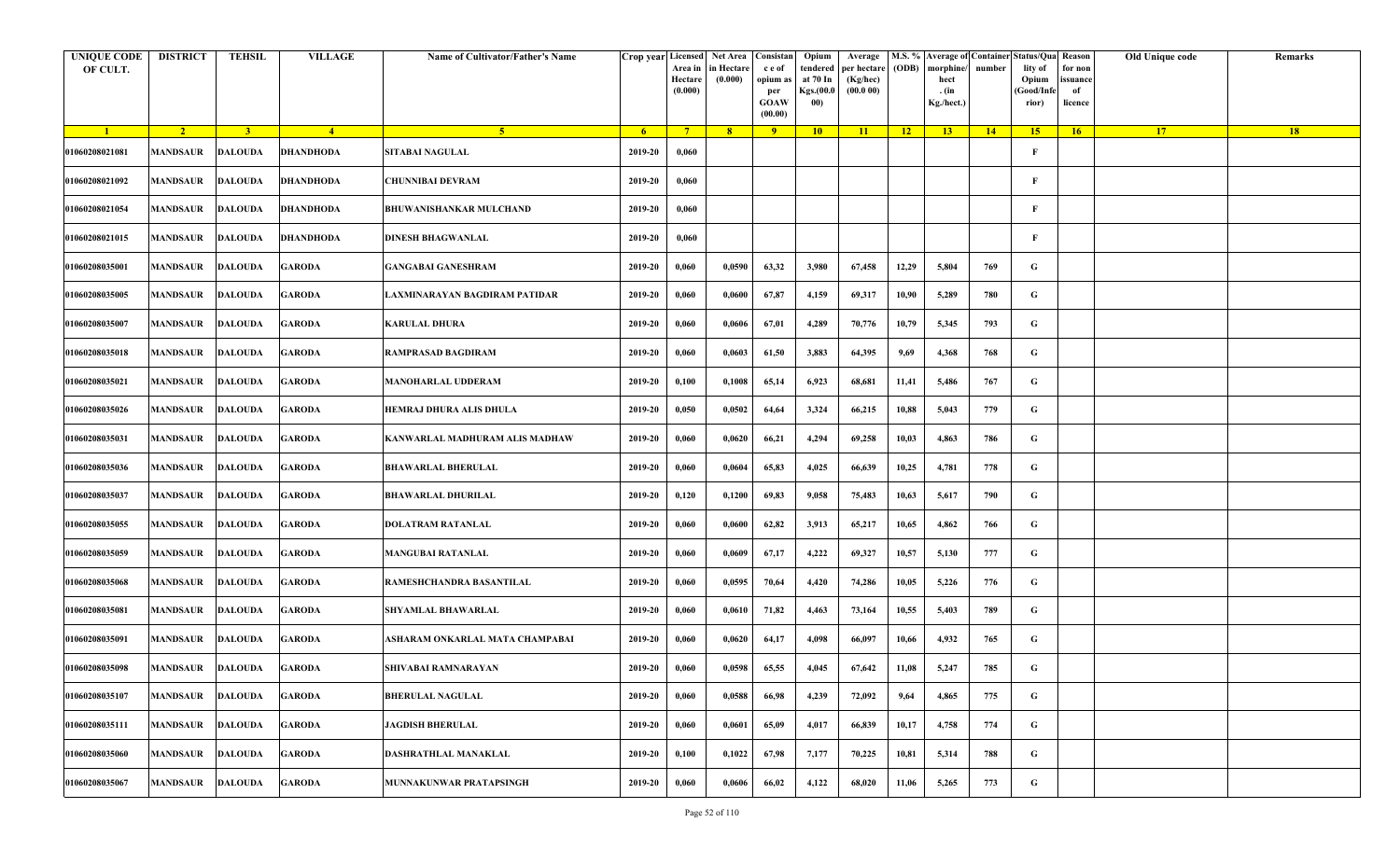| <b>UNIQUE CODE</b><br>OF CULT. | <b>DISTRICT</b>         | <b>TEHSIL</b>           | <b>VILLAGE</b>    | Name of Cultivator/Father's Name | Crop year Licensed | Area in<br>Hectare<br>(0.000) | Net Area   Consistan<br>in Hectare<br>(0.000) | c e of<br>opium as<br>per<br><b>GOAW</b><br>(00.00) | Opium<br>tendered<br>at 70 In<br>Kgs.(00.0<br>00) | Average<br>per hectare<br>(Kg/hec)<br>(00.000) | (ODB) | M.S. % Average of Container Status/Qua Reason<br>morphine/<br>hect<br>. (in<br>Kg./hect.) | number      | lity of<br>Opium<br>(Good/Infe<br>rior) | for non<br>ssuance<br>of<br>licence | Old Unique code | Remarks            |
|--------------------------------|-------------------------|-------------------------|-------------------|----------------------------------|--------------------|-------------------------------|-----------------------------------------------|-----------------------------------------------------|---------------------------------------------------|------------------------------------------------|-------|-------------------------------------------------------------------------------------------|-------------|-----------------------------------------|-------------------------------------|-----------------|--------------------|
| $\blacksquare$                 | $\sqrt{2}$              | $\overline{\mathbf{3}}$ | $\sqrt{4}$        | $\sqrt{5}$                       | -6                 | $7^{\circ}$                   | 8 <sup>°</sup>                                | $\overline{9}$                                      | 10                                                | 11                                             | $-12$ | 13                                                                                        | $\sqrt{14}$ | 15 <sup>2</sup>                         | 16                                  | <b>17</b>       | <b>18</b>          |
| 01060208035105                 | <b>MANDSAUR</b>         | <b>DALOUDA</b>          | <b>GARODA</b>     | JLABAI RAMCHANDRA                | 2019-20            | 0,060                         | 0,0594                                        | 64,10                                               | 3,672                                             | 61,818                                         | 12,01 | 5,197                                                                                     | 784         | G                                       |                                     |                 |                    |
| 01060208035065                 | MANDSAUR                | <b>DALOUDA</b>          | <b>GARODA</b>     | AMBARAM RAMCHANDRA               | 2019-20            | 0,060                         | 0,0600                                        | 64,14                                               | 3,977                                             | 66,283                                         | 11,10 | 5,150                                                                                     | 783         | G                                       |                                     |                 |                    |
| 01060208035035                 | MANDSAUR                | <b>DALOUDA</b>          | <b>GARODA</b>     | KAMLABAI GENDADAS                | 2019-20            | 0,060                         | 0,0610                                        | 65,49                                               | 4,088                                             | 67,016                                         | 10,66 | 5,001                                                                                     | 772         | G                                       |                                     |                 |                    |
| 01060208035052                 | MANDSAUR                | <b>DALOUDA</b>          | <b>GARODA</b>     | <b>MURIBAI MOTILAL</b>           | 2019-20            | 0,060                         | 0,0598                                        | 66,30                                               | 4,035                                             | 67,475                                         | 10,72 | 5,063                                                                                     | 782         | G                                       |                                     |                 |                    |
| 01060208035061                 | MANDSAUR                | <b>DALOUDA</b>          | <b>GARODA</b>     | AXMINARAYAN BAGDIRAM BALAI       | 2019-20            | 0,060                         | 0,0606                                        | 61,43                                               | 3,730                                             | 61,551                                         | 11,25 | 4,847                                                                                     | 771         | G                                       |                                     |                 |                    |
| 01060208035071                 | <b>MANDSAUR</b>         | <b>DALOUDA</b>          | <b>GARODA</b>     | <b>BALARAM RAMKISHAN</b>         | 2019-20            | 0,060                         | 0,0602                                        | 68,31                                               | 4,235                                             | 70,349                                         | 11,02 | 5,427                                                                                     | 770         | G                                       |                                     |                 |                    |
| 01060208035106                 | MANDSAUR                | <b>DALOUDA</b>          | <b>GARODA</b>     | RAMESHCHANDRA KANIRAM            | 2019-20            | 0,050                         | 0,0508                                        | 66,00                                               | 3,489                                             | 68,681                                         | 11,03 | 5,302                                                                                     | 781         | G                                       |                                     |                 |                    |
| 01060208035016                 | MANDSAUR                | <b>DALOUDA</b>          | <b>GARODA</b>     | KASHIRAM OMKAR BALAI             | 2019-20            | 0,050                         | 0,0473                                        | 61,51                                               | 2,856                                             | 60,381                                         | 10,63 | 4,493                                                                                     | 764         | G                                       |                                     |                 |                    |
| 01060208035093                 | <b>MANDSAUR</b>         | <b>DALOUDA</b>          | <b>GARODA</b>     | <b>GANESHRAM RUPA</b>            | 2019-20            | 0,050                         | 0,0505                                        | 65,66                                               | 3,649                                             | 72,257                                         | 10,57 | 5,346                                                                                     | 792         | G                                       |                                     |                 |                    |
| 01060208035076                 | <b>MANDSAUR</b>         | <b>DALOUDA</b>          | <b>GARODA</b>     | DURGABAI MANGILAL ALIS MANGU     | 2019-20            | 0,050                         | 0,0508                                        | 67,21                                               | 3,668                                             | 72,205                                         | 11,41 | 5,767                                                                                     | 787         | G                                       |                                     |                 | <b>NAME CHANGE</b> |
| 01060208035112                 | MANDSAUR                | <b>DALOUDA</b>          | <b>GARODA</b>     | KAMLABAI UDEYRAM                 | 2019-20            | 0,050                         | 0,0505                                        | 70,81                                               | 3,682                                             | 72,911                                         | 10,46 | 5,339                                                                                     | 791         | G                                       |                                     | 01030207123076  |                    |
| 01060208035090                 | <b>MANDSAUR</b>         | <b>DALOUDA</b>          | <b>GARODA</b>     | <b>BASANTILAL GANGARAM</b>       | 2019-20            | 0,060                         |                                               |                                                     |                                                   |                                                |       |                                                                                           |             | F                                       |                                     |                 |                    |
| 01060208035051                 | MANDSAUR                | <b>DALOUDA</b>          | <b>GARODA</b>     | AXMIBAI MANGILAL                 | 2019-20            | 0,060                         |                                               |                                                     |                                                   |                                                |       |                                                                                           |             | $\mathbf N$                             |                                     |                 |                    |
| 01060208034029                 | MANDSAUR                | <b>DALOUDA</b>          | <b>PIPALKHEDI</b> | <b>MEHTABSINGH NAWALSINGH</b>    | 2019-20            | 0,060                         | 0,0605                                        | 61,05                                               | 4,038                                             | 66,744                                         | 11,42 | 5,336                                                                                     | 2161        | G                                       |                                     |                 |                    |
| 01060208034002                 | <b>MANDSAUR</b>         | <b>DALOUDA</b>          | <b>PIPALKHEDI</b> | PARWATIBAI KACHRU                | 2019-20            | 0,050                         | 0,0489                                        | 62,57                                               | 3,120                                             | 63,804                                         | 10,71 | 4,783                                                                                     | 2163        | G                                       |                                     |                 |                    |
| 01060208034006                 | MANDSAUR                | <b>DALOUDA</b>          | PIPALKHEDI        | RADHABAI CHENRAM                 | 2019-20            | 0,060                         | 0,0601                                        | 59,09                                               | 3,807                                             | 63,344                                         | 12,08 | 5,357                                                                                     | 2154        | G                                       |                                     |                 |                    |
| 01060208034017                 | MANDSAUR                | <b>DALOUDA</b>          | <b>PIPALKHEDI</b> | <b>AXMINARAYAN LALA</b>          | 2019-20            | 0,060                         | 0,0605                                        | 67,11                                               | 4,276                                             | 70,678                                         | 10,48 | 5,185                                                                                     | 2165        | G                                       |                                     |                 |                    |
| 01060208034020                 | MANDSAUR                | <b>DALOUDA</b>          | <b>PIPALKHEDI</b> | <b>MANGIBAI SALAGRAM</b>         | 2019-20            | 0,060                         | 0,0600                                        | 57,92                                               | 3,657                                             | 60,950                                         | 11,64 | 4,967                                                                                     | 2149        | G                                       |                                     |                 |                    |
| 01060208034022                 | <b>MANDSAUR DALOUDA</b> |                         | <b>PIPALKHEDI</b> | <b>MANGILAL BHERULAL</b>         | 2019-20            | 0,060                         | 0,0600                                        | 59,45                                               | 3,779                                             | 62,983                                         | 10,63 | 4,687                                                                                     | 2153        | G                                       |                                     |                 |                    |
| 01060208034021                 | MANDSAUR                | <b>DALOUDA</b>          | <b>PIPALKHEDI</b> | ALKUNWAR ISHWARSINGH             | 2019-20            | 0,060                         | 0,0600                                        | 60,50                                               | 4,088                                             | 68,133                                         | 11,04 | 5,265                                                                                     | 2152        | $\mathbf G$                             |                                     |                 |                    |
| 01060208034016                 | MANDSAUR                | <b>DALOUDA</b>          | <b>PIPALKHEDI</b> | <b>GITABAI HIRALAL</b>           | 2019-20            | 0,060                         | 0,0606                                        | 56,53                                               | 3,731                                             | 61,568                                         | 12,22 | 5,266                                                                                     | 2158        | G                                       |                                     |                 |                    |
| 01060208034001                 | <b>MANDSAUR</b>         | <b>DALOUDA</b>          | <b>PIPALKHEDI</b> | <b>KRASHNAKUWAR MANGUSINGH</b>   | 2019-20            | 0,050                         | 0,0490                                        | 56,42                                               | 3,063                                             | 62,510                                         | 11,88 | 5,198                                                                                     | 2160        | G                                       |                                     |                 | <b>NAME CHANGE</b> |
| 01060208034023                 | MANDSAUR                | <b>DALOUDA</b>          | PIPALKHEDI        | ANANDKUWAR AMARSINGH             | 2019-20            | 0,060                         | 0,0602                                        | 60,29                                               | 4,151                                             | 68,953                                         | 11,31 | 5,460                                                                                     | 2159        | G                                       |                                     |                 |                    |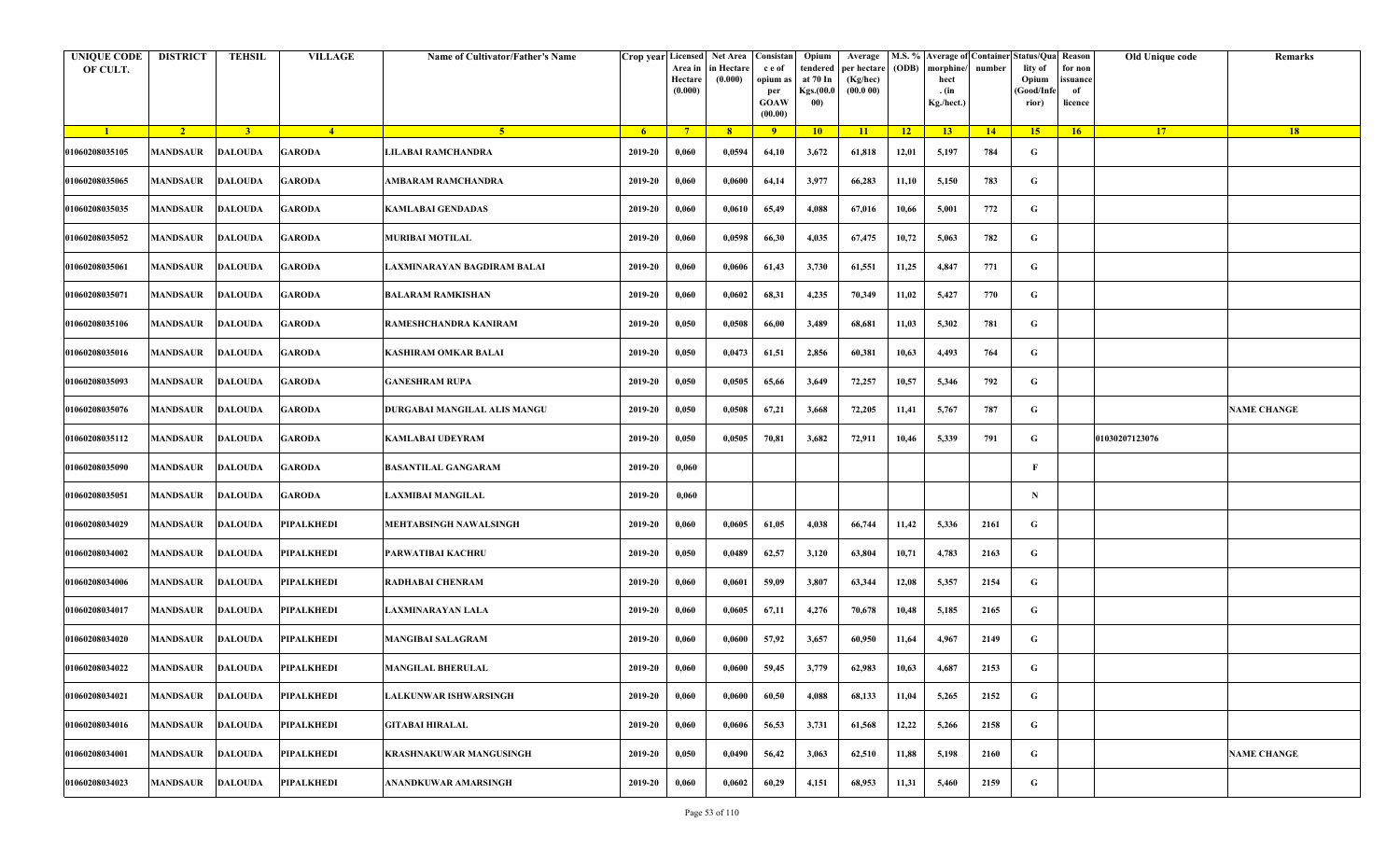| <b>UNIQUE CODE</b><br>OF CULT. | <b>DISTRICT</b>          | TEHSIL         | <b>VILLAGE</b>    | Name of Cultivator/Father's Name    | Crop year Licensed Net Area Consistan | Area in<br>Hectare<br>(0.000) | in Hectare<br>(0.000) | c e of<br>opium as<br>per<br><b>GOAW</b><br>(00.00) | Opium<br>tendered<br>at 70 In<br><b>Kgs.</b> (00.0<br>00) | Average<br>per hectare<br>(Kg/hec)<br>(00.000) | (ODB) | morphine/<br>hect<br>. (in<br>Kg./hect.) | number | M.S. % Average of Container Status/Qua Reason<br>lity of<br>Opium<br>(Good/Infe<br>rior) | for non<br>issuance<br>of<br>licence | <b>Old Unique code</b> | Remarks                          |
|--------------------------------|--------------------------|----------------|-------------------|-------------------------------------|---------------------------------------|-------------------------------|-----------------------|-----------------------------------------------------|-----------------------------------------------------------|------------------------------------------------|-------|------------------------------------------|--------|------------------------------------------------------------------------------------------|--------------------------------------|------------------------|----------------------------------|
| $\blacksquare$                 | $\overline{2}$           | 3 <sup>1</sup> | $-4$              | 5 <sup>1</sup>                      | - 6                                   | $7^{\circ}$                   | $-8$                  | $\overline{9}$                                      | 10                                                        | $\vert$ 11                                     | 12    | 13                                       | 14     | 15                                                                                       | 16                                   | <b>17</b>              | 18                               |
| 01060208034034                 | MANDSAUR                 | <b>DALOUDA</b> | <b>PIPALKHEDI</b> | <b>BISHANSINGH MADANSINGH</b>       | 2019-20                               | 0,060                         | 0,0609                | 58,94                                               | 3,747                                                     | 61,527                                         | 11,57 | 4,983                                    | 2151   | G                                                                                        |                                      |                        |                                  |
| 01060208034044                 | MANDSAUR                 | <b>DALOUDA</b> | <b>PIPALKHEDI</b> | PARMANAND KANHAYYALAL               | 2019-20                               | 0,060                         | 0,0612                | 59,29                                               | 3,837                                                     | 62,696                                         | 11,62 | 5,100                                    | 2150   | G                                                                                        |                                      |                        | <b>TRANSFER TO PIPALKHEDI, T</b> |
| 01060208034030                 | MANDSAUR                 | <b>DALOUDA</b> | <b>PIPALKHEDI</b> | <b>SHIVSINGH GOPALSINGH</b>         | 2019-20                               | 0,060                         | 0,0601                | 63,70                                               | 4,195                                                     | 69,800                                         | 10,52 | 5,140                                    | 2157   | G                                                                                        |                                      |                        |                                  |
| 01060208034025                 | <b>MANDSAUR</b>          | <b>DALOUDA</b> | <b>PIPALKHEDI</b> | <b>MOHAN KISHAN</b>                 | 2019-20                               | 0,050                         | 0,0514                | 61,44                                               | 3,177                                                     | 61,809                                         | 10,38 | 4,492                                    | 2156   | G                                                                                        |                                      |                        |                                  |
| 01060208034033                 | MANDSAUR                 | <b>DALOUDA</b> | <b>PIPALKHEDI</b> | <b>BHARATSINGH BHAWARSINGH</b>      | 2019-20                               | 0,050                         | 0,0500                | 68,67                                               | 3,551                                                     | 71,020                                         | 10,98 | 5,459                                    | 2162   | G                                                                                        |                                      |                        | <b>NAME CHANGE</b>               |
| 01060208034035                 | MANDSAUR                 | <b>DALOUDA</b> | <b>PIPALKHEDI</b> | KRASHNAKUWAR DASHRATHSINGH          | 2019-20                               | 0,050                         | 0,0500                | 59,23                                               | 3,215                                                     | 64,300                                         | 10,96 | 4,934                                    | 2155   | G                                                                                        |                                      |                        | <b>NAME CHANGE</b>               |
| 01060208034036                 | MANDSAUR                 | <b>DALOUDA</b> | <b>PIPALKHEDI</b> | PREMSINGH SHAMBHUSINGH              | 2019-20                               | 0,050                         | 0,0500                | 69,74                                               | 3,796                                                     | 75,920                                         | 11,07 | 5,883                                    | 2164   | G                                                                                        |                                      |                        | <b>NAME CHANGE</b>               |
| 01060208023077                 | MANDSAUR                 | <b>DALOUDA</b> | <b>NANDWEL</b>    | <b>GANGABAI KHEEMA</b>              | 2019-20                               | 0,060                         | 0,0602                | 62,29                                               | 3,995                                                     | 66,362                                         | 10,52 | 4,887                                    | 345    | G                                                                                        |                                      |                        |                                  |
| 01060208023121                 | <b>MANDSAUR</b>          | <b>DALOUDA</b> | <b>NANDWEL</b>    | DAKHUBAI KACHRULAL P.VADHU NATHIBAI | 2019-20                               | 0,060                         | 0,0604                | 60,63                                               | 4,071                                                     | 67,401                                         | 11,03 | 5,204                                    | 338    | G                                                                                        |                                      |                        |                                  |
| 01060208023012                 | MANDSAUR                 | <b>DALOUDA</b> | <b>NANDWEL</b>    | <b>KESHRIMAL NATHULAL</b>           | 2019-20                               | 0,060                         | 0,0595                | 61,07                                               | 3,908                                                     | 65,681                                         | 11,63 | 5,348                                    | 336    | G                                                                                        |                                      |                        |                                  |
| 01060208023024                 | MANDSAUR                 | <b>DALOUDA</b> | <b>NANDWEL</b>    | <b>BHAGWAN BAGDIRAM</b>             | 2019-20                               | 0,060                         | 0,0619                | 65,43                                               | 4,440                                                     | 71,729                                         | 11,36 | 5,704                                    | 344    | G                                                                                        |                                      |                        |                                  |
| 01060208023054                 | MANDSAUR                 | <b>DALOUDA</b> | <b>NANDWEL</b>    | UDDA CHENA                          | 2019-20                               | 0,060                         | 0,0606                | 63,54                                               | 4,185                                                     | 69,059                                         | 10,91 | 5,274                                    | 343    | G                                                                                        |                                      |                        |                                  |
| 01060208023151                 | MANDSAUR                 | <b>DALOUDA</b> | <b>NANDWEL</b>    | <b>GAJRAJKUNWAR SAMANTSINGH</b>     | 2019-20                               | 0,100                         | 0,1017                | 61,74                                               | 6,906                                                     | 67,906                                         | 11,66 | 5,543                                    | 342    | G                                                                                        |                                      |                        |                                  |
| 01060208023094                 | MANDSAUR                 | <b>DALOUDA</b> | <b>NANDWEL</b>    | DEVBAI NARAYAN                      | 2019-20                               | 0,060                         | 0,0597                | 65,66                                               | 4,352                                                     | 72,898                                         | 10,42 | 5,318                                    | 349    | G                                                                                        |                                      |                        |                                  |
| 01060208023028                 | MANDSAUR                 | <b>DALOUDA</b> | <b>NANDWEL</b>    | <b>SAJJANLAL CHUNNILAL</b>          | 2019-20                               | 0,100                         | 0,1022                | 49,86                                               | 5,591                                                     | 54,706                                         | 11,11 | 4,255                                    | 332    | G                                                                                        |                                      |                        |                                  |
| 01060208023111                 | MANDSAUR                 | <b>DALOUDA</b> | <b>NANDWEL</b>    | KAMLABAI MOTIDAS                    | 2019-20                               | 0,060                         | 0,0600                | 63,52                                               | 4,401                                                     | 73,350                                         | 10,97 | 5,633                                    | 337    | G                                                                                        |                                      |                        |                                  |
| 01060208023052                 | MANDSAUR                 | <b>DALOUDA</b> | <b>NANDWEL</b>    | TULSIRAM BAGDIRAM                   | 2019-20                               | 0,060                         | 0,0604                | 58,52                                               | 3,946                                                     | 65,331                                         | 11,64 | 5,323                                    | 335    | G                                                                                        |                                      |                        |                                  |
| 01060208023127                 | MANDSAUR                 | <b>DALOUDA</b> | <b>NANDWEL</b>    | PUNAMCHAND BHERULAL                 | 2019-20                               | 0,060                         | 0,0574                | 66,21                                               | 4,323                                                     | 75,314                                         | 10,53 | 5,551                                    | 341    | G                                                                                        |                                      |                        |                                  |
| 01060208023008                 | MANDSAUR DALOUDA NANDWEL |                |                   | BADAMBAI NANDRAM                    | 2019-20                               | 0,060                         | 0,0600                | 57,52                                               | 3,714                                                     | 61,900                                         | 11,06 | 4,792                                    | 334    | G                                                                                        |                                      |                        |                                  |
| 01060208023116                 | MANDSAUR                 | <b>DALOUDA</b> | <b>NANDWEL</b>    | RUKMANIBAI MANGILAL                 | 2019-20                               | 0,060                         | 0,0608                | 62,17                                               | 4,263                                                     | 70,115                                         | 11,65 | 5,718                                    | 333    | G                                                                                        |                                      |                        |                                  |
| 01060208023155                 | MANDSAUR                 | <b>DALOUDA</b> | <b>NANDWEL</b>    | PUNAMCHANDRA BAGDIRAM               | 2019-20                               | 0,060                         | 0,0605                | 59,51                                               | 4,174                                                     | 68,992                                         | 11,49 | 5,549                                    | 339    | G                                                                                        |                                      |                        |                                  |
| 01060208023103                 | MANDSAUR                 | <b>DALOUDA</b> | <b>NANDWEL</b>    | MOHAMMADHUSSAIN<br>FAKIRMOHAMMAD    | 2019-20                               | 0,050                         | 0,0501                | 57,25                                               | 3,525                                                     | 70,359                                         | 10,86 | 5,349                                    | 340    | G                                                                                        |                                      |                        |                                  |
| 01060208023058                 | MANDSAUR                 | <b>DALOUDA</b> | <b>NANDWEL</b>    | <b>BHAWARLAL MANGILAL</b>           | 2019-20                               | 0,050                         | 0,0507                | 64,24                                               | 3,515                                                     | 69,329                                         | 10,90 | 5,290                                    | 347    | G                                                                                        |                                      |                        | <b>NAME CHANGE</b>               |
|                                |                          |                |                   |                                     |                                       |                               |                       |                                                     |                                                           |                                                |       |                                          |        |                                                                                          |                                      |                        |                                  |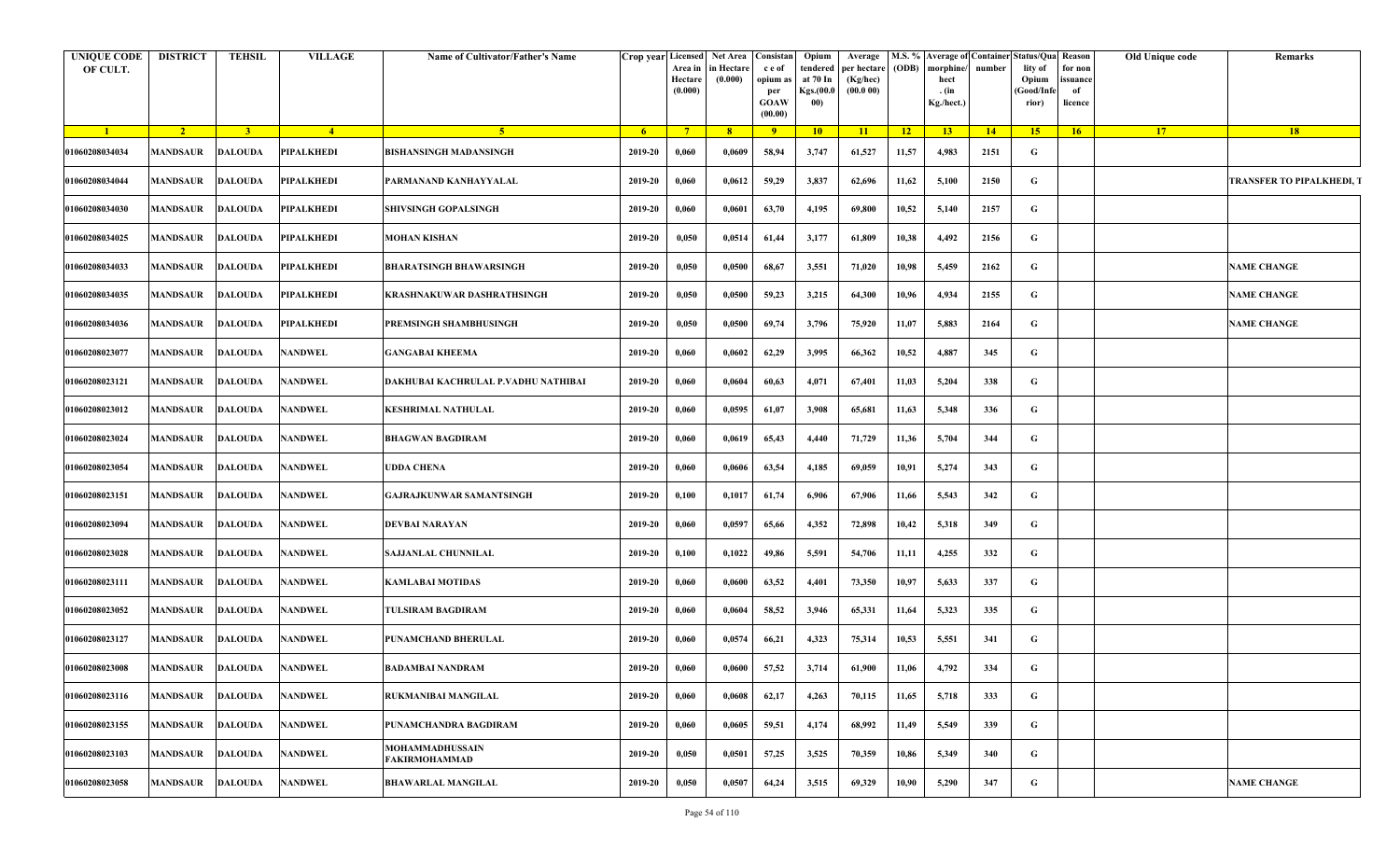| <b>UNIQUE CODE</b><br>OF CULT. | <b>DISTRICT</b>           | <b>TEHSIL</b>  | <b>VILLAGE</b>  | <b>Name of Cultivator/Father's Name</b> | Crop year Licensed Net Area Consistan | Area in<br>Hectare<br>(0.000) | in Hectare<br>(0.000) | c e of<br>opium as<br>per<br><b>GOAW</b><br>(00.00) | Opium<br>tendered<br>at 70 In<br><b>Kgs.(00.0</b><br>00) | Average<br>per hectare<br>(Kg/hec)<br>(00.000) | (ODB)           | M.S. % Average of Container<br>morphine/<br>hect<br>. (in<br>Kg./hect.) | number | Status/Qua Reason<br>lity of<br>Opium<br>(Good/Infe<br>rior) | for non<br>issuance<br>of<br>licence | Old Unique code | Remarks                         |
|--------------------------------|---------------------------|----------------|-----------------|-----------------------------------------|---------------------------------------|-------------------------------|-----------------------|-----------------------------------------------------|----------------------------------------------------------|------------------------------------------------|-----------------|-------------------------------------------------------------------------|--------|--------------------------------------------------------------|--------------------------------------|-----------------|---------------------------------|
| $\blacksquare$                 | $2^{\circ}$               | $\overline{3}$ | $\overline{4}$  | $-5$                                    | -6                                    | $7^{\circ}$                   | $-8$                  | 9 <sup>°</sup>                                      | $\overline{10}$                                          | $\overline{11}$                                | $\overline{12}$ | 13                                                                      | 14     | 15 <sup>2</sup>                                              | $-16$                                | 17 <sup>2</sup> | <b>18</b>                       |
| 01060208023021                 | <b>MANDSAUR</b>           | <b>DALOUDA</b> | <b>NANDWEL</b>  | AMRATRAM ONKAR                          | 2019-20                               | 0,050                         | 0,0522                | 65,60                                               | 3,973                                                    | 76,111                                         | 10,58           | 5,637                                                                   | 350    | G                                                            |                                      |                 |                                 |
| 01060208023080                 | <b>MANDSAUR</b>           | <b>DALOUDA</b> | <b>NANDWEL</b>  | <b>RAMNIWAS KALU</b>                    | 2019-20                               | 0,050                         | 0,0511                | 60,92                                               | 3,507                                                    | 68,630                                         | 11,61           | 5,578                                                                   | 346    | G                                                            |                                      |                 | <b>NAME CHANGE</b>              |
| 01060208023078                 | <b>MANDSAUR</b>           | <b>DALOUDA</b> | <b>NANDWEL</b>  | SHYAMLAL GANESHRAM                      | 2019-20                               | 0,050                         | 0,0521                | 66,80                                               | 3,722                                                    | 71,440                                         | 10,21           | 5,105                                                                   | 348    | G                                                            |                                      |                 | <b>NAME CHANGE</b>              |
| 01060208031002                 | <b>MANDSAUR</b>           | <b>DALOUDA</b> | <b>MAUKHEDI</b> | <b>BHAWARLAL JAGANNATH</b>              | 2019-20                               | 0,060                         | 0,0594                | 54,12                                               | 3,804                                                    | 64,040                                         | 12,38           | 5,550                                                                   | 1592   | G                                                            |                                      |                 |                                 |
| 01060208031005                 | <b>MANDSAUR</b>           | <b>DALOUDA</b> | <b>MAUKHEDI</b> | RAMIBAI KANIRAM                         | 2019-20                               | 0,060                         | 0,0564                | 62,06                                               | 3,812                                                    | 67,589                                         | 10,99           | 5,200                                                                   | 1593   | G                                                            |                                      |                 |                                 |
| 01060208031025                 | <b>MANDSAUR</b>           | <b>DALOUDA</b> | <b>MAUKHEDI</b> | DHULSINGH JUJHARSINGH                   | 2019-20                               | 0,060                         | 0,0575                | 68,41                                               | 4,437                                                    | 77,165                                         | 10,69           | 5,774                                                                   | 1596   | G                                                            |                                      |                 |                                 |
| 01060208031003                 | MANDSAUR                  | <b>DALOUDA</b> | <b>MAUKHEDI</b> | <b>BHERULAL RUGHNATH</b>                | 2019-20                               | 0,050                         | 0,0477                | 60,99                                               | 3,058                                                    | 64,109                                         | 11,56           | 5,188                                                                   | 1591   | G                                                            |                                      |                 |                                 |
| 01060208031020                 | <b>MANDSAUR</b>           | <b>DALOUDA</b> | <b>MAUKHEDI</b> | RAMNARAYAN BHAGIRATH                    | 2019-20                               | 0,060                         | 0,0581                | 62,02                                               | 4,173                                                    | 71,824                                         | 10,59           | 5,324                                                                   | 1590   | G                                                            |                                      |                 |                                 |
| 01060208031016                 | <b>MANDSAUR</b>           | <b>DALOUDA</b> | <b>MAUKHEDI</b> | SARJUBAI RATANLAL                       | 2019-20                               | 0,060                         | 0,0592                | 62,69                                               | 3,923                                                    | 66,267                                         | 12,28           | 5,696                                                                   | 1588   | G                                                            |                                      |                 |                                 |
| 01060208031034                 | <b>MANDSAUR</b>           | <b>DALOUDA</b> | <b>MAUKHEDI</b> | VARDICHAND RAMCHAND                     | 2019-20                               | 0,060                         | 0,0589                | 60,48                                               | 3,655                                                    | 62,054                                         | 12,80           | 5,560                                                                   | 1589   | G                                                            |                                      |                 |                                 |
| 01060208031047                 | MANDSAUR                  | <b>DALOUDA</b> | <b>MAUKHEDI</b> | HIRALAL BHAGIRATH                       | 2019-20                               | 0,060                         | 0,0536                | 63,21                                               | 3,260                                                    | 60,821                                         | 11,63           | 4,951                                                                   | 1595   | G                                                            |                                      |                 |                                 |
| 01060208031033                 | <b>MANDSAUR</b>           | <b>DALOUDA</b> | <b>MAUKHEDI</b> | RAMNANDIBAI RAMKISHAN                   | 2019-20                               | 0,050                         | 0,0490                | 58,91                                               | 2,954                                                    | 60,286                                         | 11,58           | 4,887                                                                   | 1587   | G                                                            |                                      |                 | <b>NAME CHANGE</b>              |
| 01060208031027                 | <b>MANDSAUR</b>           | <b>DALOUDA</b> | <b>MAUKHEDI</b> | <b>KESHARBAI MANA</b>                   | 2019-20                               | 0,060                         |                       |                                                     |                                                          |                                                |                 |                                                                         |        | F                                                            |                                      |                 |                                 |
| 01060208031031                 | MANDSAUR                  | <b>DALOUDA</b> | <b>MAUKHEDI</b> | RAMNIWAS VAKTA                          | 2019-20                               | 0,060                         | 0,0522                | 60,17                                               | 3,498                                                    | 67,011                                         | 9,94            | 4,663                                                                   | 1594   | G                                                            |                                      |                 |                                 |
| 01060208041016                 | MANDSAUR                  | <b>DALOUDA</b> | <b>BEHPUR-I</b> | MOHANSINGH BHAWARSINGH                  | 2019-20                               | 0,060                         | 0,0592                | 64,82                                               | 4,186                                                    | 70,709                                         | 10,75           | 5,320                                                                   | 1062   | G                                                            |                                      |                 |                                 |
| 01060208041021                 | <b>MANDSAUR</b>           | <b>DALOUDA</b> | <b>BEHPUR-I</b> | BHAWARLAL VARDICHAND                    | 2019-20                               | 0,060                         | 0,0589                | 70,06                                               | 4,324                                                    | 73,413                                         | 11,12           | 5,714                                                                   | 1066   | G                                                            |                                      |                 |                                 |
| 01060208041088                 | MANDSAUR                  | <b>DALOUDA</b> | <b>BEHPUR-I</b> | SHANKARKUWAR MOHANSINGH                 | 2019-20                               | 0,060                         | 0,0602                | 66,92                                               | 4,254                                                    | 70,664                                         | 10,76           | 5,323                                                                   | 1060   | G                                                            |                                      |                 |                                 |
| 01060208041119                 | MANDSAUR                  | <b>DALOUDA</b> | <b>BEHPUR-I</b> | BAHADURSINGH NAHARSINGH                 | 2019-20                               | 0,060                         | 0,0598                | 64,89                                               | 4,413                                                    | 73,796                                         | 10,45           | 5,398                                                                   | 1055   | G                                                            |                                      |                 |                                 |
| 01060208041127                 | MANDSAUR DALOUDA BEHPUR-I |                |                 | <b>MOHANLAL RAMATELI</b>                | 2019-20                               | 0,060                         | 0,0601                | 63,40                                               | 3,722                                                    | 61,930                                         | 10,93           | 4,739                                                                   | 1056   | G                                                            |                                      |                 |                                 |
| 01060208041145                 | <b>MANDSAUR</b>           | DALOUDA        | <b>BEHPUR-I</b> | MOHANSINGH NIRBHAYSINGH                 | 2019-20                               | 0,060                         | 0,0605                | 62,50                                               | 4,161                                                    | 68,777                                         | 11,33           | 5,454                                                                   | 1061   | G                                                            |                                      |                 | <b>TRANSFER TO RANAYRA, TEH</b> |
| 01060208041078                 | <b>MANDSAUR</b>           | <b>DALOUDA</b> | <b>BEHPUR-I</b> | KANCHANBAI KESHURAM                     | 2019-20                               | 0,060                         | 0,0588                | 66,73                                               | 4,471                                                    | 76,037                                         | 11,60           | 6,174                                                                   | 1065   | G                                                            |                                      |                 |                                 |
| 01060208041013                 | <b>MANDSAUR</b>           | <b>DALOUDA</b> | <b>BEHPUR-I</b> | <b>MANGILAL LAXMAN</b>                  | 2019-20                               | 0,060                         | 0,0600                | 68,88                                               | 4,339                                                    | 72,317                                         | 10,71           | 5,422                                                                   | 1067   | G                                                            |                                      |                 |                                 |
| 01060208041134                 | MANDSAUR                  | <b>DALOUDA</b> | <b>BEHPUR-I</b> | <b>BALMUKUND GANESHRAM</b>              | 2019-20                               | 0,060                         | 0,0600                | 65,89                                               | 3,897                                                    | 64,950                                         | 10,35           | 4,706                                                                   | 1068   | G                                                            |                                      |                 |                                 |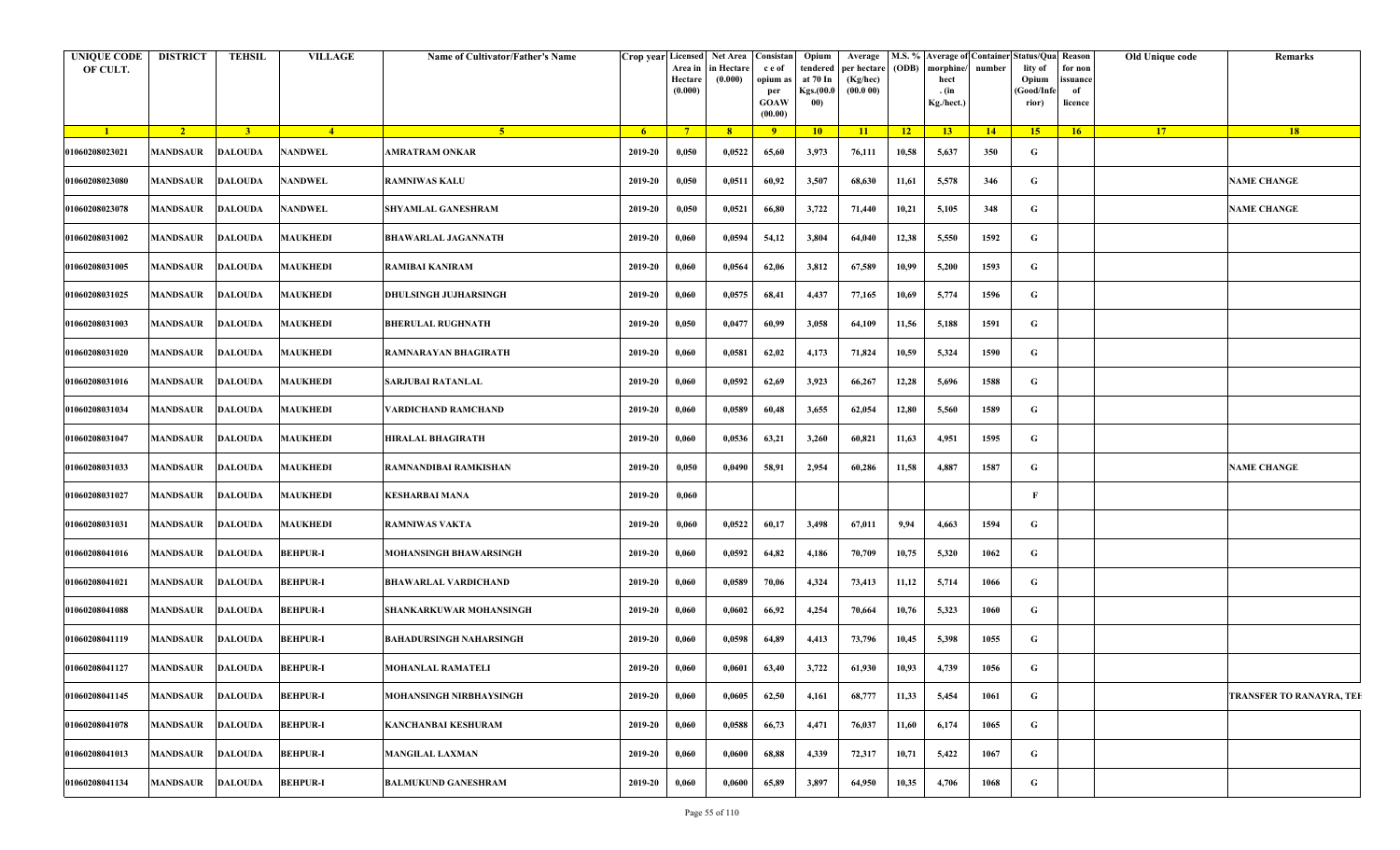| <b>UNIQUE CODE</b><br>OF CULT. | <b>DISTRICT</b>         | <b>TEHSIL</b>  | <b>VILLAGE</b>   | Name of Cultivator/Father's Name |         | Crop year Licensed Net Area Consistan<br>Area in<br>Hectare<br>(0.000) | in Hectare<br>(0.000) | c e of<br>opium as<br>per<br><b>GOAW</b><br>(00.00) | Opium<br>tendered<br>at 70 In<br>Kgs.(00.0<br>00) | Average<br>per hectare<br>(Kg/hec)<br>(00.000) | (ODB) | M.S. % Average of Container Status/Qua Reason<br>morphine/<br>hect<br>. (in<br>Kg./hect.) | number | lity of<br>Opium<br>(Good/Infe<br>rior) | for non<br>ssuance<br>of<br>licence | Old Unique code | Remarks            |
|--------------------------------|-------------------------|----------------|------------------|----------------------------------|---------|------------------------------------------------------------------------|-----------------------|-----------------------------------------------------|---------------------------------------------------|------------------------------------------------|-------|-------------------------------------------------------------------------------------------|--------|-----------------------------------------|-------------------------------------|-----------------|--------------------|
| $\blacksquare$                 | $\sqrt{2}$              | 3 <sup>1</sup> | $\frac{4}{ }$    | 5 <sup>1</sup>                   | $-6$    | $7^{\circ}$                                                            | 8 <sup>°</sup>        | $\overline{9}$                                      | 10                                                | 11                                             | $-12$ | 13                                                                                        | 14     | 15 <sup>2</sup>                         | 16                                  | <b>17</b>       | 18                 |
| 01060208041003                 | <b>MANDSAUR</b>         | <b>DALOUDA</b> | <b>BEHPUR-I</b>  | DHAPUBAI GOVARDHANLAL            | 2019-20 | 0,060                                                                  | 0,0594                | 63,47                                               | 3,881                                             | 65,337                                         | 11,19 | 5,117                                                                                     | 1059   | G                                       |                                     |                 |                    |
| 01060208041042                 | MANDSAUR                | <b>DALOUDA</b> | <b>BEHPUR-I</b>  | PRAJAPALSINGH LAXMANSINGH        | 2019-20 | 0,060                                                                  | 0,0593                | 63,95                                               | 3,974                                             | 67,015                                         | 10,32 | 4,841                                                                                     | 1054   | G                                       |                                     |                 |                    |
| 01060208041115                 | <b>MANDSAUR</b>         | <b>DALOUDA</b> | <b>BEHPUR-I</b>  | <b>SITABAI HIRALAL</b>           | 2019-20 | 0,060                                                                  | 0,0584                | 63,19                                               | 4,396                                             | 75,274                                         | 12,06 | 6,355                                                                                     | 1069   | G                                       |                                     |                 |                    |
| 01060208041077                 | MANDSAUR                | <b>DALOUDA</b> | <b>BEHPUR-I</b>  | RUKMANBAI NANDRAM S/O JAGANNATH  | 2019-20 | 0,060                                                                  | 0,0579                | 69,35                                               | 4,438                                             | 76,649                                         | 10,37 | 5,564                                                                                     | 1058   | G                                       |                                     |                 |                    |
| 01060208041094                 | <b>MANDSAUR</b>         | <b>DALOUDA</b> | <b>BEHPUR-I</b>  | <b>BHAGWANTIBAI BHANU</b>        | 2019-20 | 0,060                                                                  | 0,0594                | 62,54                                               | 3,895                                             | 65,572                                         | 10,78 | 4,949                                                                                     | 1053   | G                                       |                                     |                 |                    |
| 01060208041040                 | MANDSAUR                | <b>DALOUDA</b> | <b>BEHPUR-I</b>  | <b>BHAWARLAL RAMCHANDR</b>       | 2019-20 | 0,060                                                                  | 0,0600                | 63,61                                               | 3,653                                             | 60,883                                         | 11,29 | 4,812                                                                                     | 1063   | G                                       |                                     |                 |                    |
| 01060208041079                 | MANDSAUR                | <b>DALOUDA</b> | <b>BEHPUR-I</b>  | DHAPUKUWAR RANJEETSINGH          | 2019-20 | 0,060                                                                  | 0,0600                | 69,92                                               | 4,435                                             | 73,917                                         | 9,18  | 4,750                                                                                     | 1064   | G                                       |                                     |                 |                    |
| 01060208041103                 | MANDSAUR                | <b>DALOUDA</b> | <b>BEHPUR-I</b>  | <b>MANGILAL PUNA</b>             | 2019-20 | 0,060                                                                  | 0,0600                | 68,57                                               | 4,163                                             | 69,383                                         | 11,08 | 5,382                                                                                     | 1057   | G                                       |                                     |                 |                    |
| 01060208041036                 | <b>MANDSAUR</b>         | <b>DALOUDA</b> | <b>BEHPUR-I</b>  | SHANTIBAI HARIRAM                | 2019-20 | 0,050                                                                  | 0,0499                | 57,54                                               | 3,091                                             | 61,944                                         | 10,78 | 4,674                                                                                     | 1052   | G                                       |                                     |                 |                    |
| 01060208041044                 | <b>MANDSAUR</b>         | <b>DALOUDA</b> | <b>BEHPUR-I</b>  | NANDLAL RAMSUKHIBAI              | 2019-20 | 0,060                                                                  |                       |                                                     |                                                   |                                                |       |                                                                                           |        | F                                       |                                     |                 |                    |
| 01060208041111                 | MANDSAUR                | <b>DALOUDA</b> | <b>BEHPUR-I</b>  | <b>BALMUKUND SADHURAM</b>        | 2019-20 | 0,060                                                                  |                       |                                                     |                                                   |                                                |       |                                                                                           |        | F                                       |                                     |                 |                    |
| 01060208041002                 | <b>MANDSAUR</b>         | <b>DALOUDA</b> | <b>BEHPUR-I</b>  | <b>BHULIBAI CHAGANLAL</b>        | 2019-20 | 0,060                                                                  |                       |                                                     |                                                   |                                                |       |                                                                                           |        | F                                       |                                     |                 |                    |
| 01060208041123                 | MANDSAUR                | <b>DALOUDA</b> | <b>BEHPUR-I</b>  | SARJUBAI VARDICHAND              | 2019-20 | 0,060                                                                  |                       |                                                     |                                                   |                                                |       |                                                                                           |        | $\mathbf{F}$                            |                                     |                 |                    |
| 01060208041075                 | <b>MANDSAUR</b>         | <b>DALOUDA</b> | <b>BEHPUR-I</b>  | <b>MANGILAL BAGDIRAM</b>         | 2019-20 | 0,060                                                                  | 0,0594                | 69,74                                               | 4,264                                             | 71,785                                         | 10,35 | 5,201                                                                                     | 1070   | G                                       |                                     |                 | <b>NAME CHANGE</b> |
| 01060208041060                 | MANDSAUR                | <b>DALOUDA</b> | <b>BEHPUR-I</b>  | <b>BHUWAN SUDAMA</b>             | 2019-20 | 0,060                                                                  |                       |                                                     |                                                   |                                                |       |                                                                                           |        | F                                       |                                     |                 |                    |
| 01060208041069                 | <b>MANDSAUR</b>         | <b>DALOUDA</b> | <b>BEHPUR-I</b>  | KESHARBAI SHANKARLAL             | 2019-20 | 0,060                                                                  |                       |                                                     |                                                   |                                                |       |                                                                                           |        | F                                       |                                     |                 |                    |
| 01060208041010                 | MANDSAUR                | <b>DALOUDA</b> | <b>BEHPUR-II</b> | <b>JAGGANATH KALU</b>            | 2019-20 | 0,120                                                                  | 0,1175                | 70,75                                               | 8,773                                             | 74,664                                         | 11,36 | 5,937                                                                                     | 1099   | G                                       |                                     |                 |                    |
| 01060208041058                 | MANDSAUR                | <b>DALOUDA</b> | <b>BEHPUR-II</b> | MANGILAL BAGDIRAM MATA HAMERIBAI | 2019-20 | 0,100                                                                  | 0,0972                | 72,63                                               | 8,062                                             | 82,942                                         | 10,45 | 6,067                                                                                     | 1100   | G                                       |                                     |                 |                    |
| 01060208041085                 | <b>MANDSAUR DALOUDA</b> |                | <b>BEHPUR-II</b> | <b>GOVINDRAM BHAGWAN</b>         | 2019-20 | 0,060                                                                  | 0,0588                | 60,78                                               | 3,577                                             | 60,833                                         | 10,96 | 4,668                                                                                     | 1078   | G                                       |                                     |                 |                    |
| 01060208041108                 | <b>MANDSAUR</b>         | <b>DALOUDA</b> | <b>BEHPUR-II</b> | <b>TULSIBAI RAMLAL</b>           | 2019-20 | 0,100                                                                  | 0,0992                | 66,80                                               | 7,319                                             | 73,780                                         | 10,55 | 5,449                                                                                     | 1093   | $\mathbf G$                             |                                     |                 |                    |
| 01060208041129                 | <b>MANDSAUR</b>         | <b>DALOUDA</b> | <b>BEHPUR-II</b> | <b>GENDKUNWAR SHAMBHUSINGH</b>   | 2019-20 | 0,060                                                                  | 0,0600                | 63,40                                               | 3,732                                             | 62,200                                         | 10,17 | 4,427                                                                                     | 1077   | G                                       |                                     |                 |                    |
| 01060208041053                 | MANDSAUR                | <b>DALOUDA</b> | <b>BEHPUR-II</b> | <b>KISHANLAL HIRALAL</b>         | 2019-20 | 0,060                                                                  | 0,0576                | 63,89                                               | 4,272                                             | 74,167                                         | 10,02 | 5,201                                                                                     | 1088   | G                                       |                                     |                 |                    |
| 01060208041059                 | MANDSAUR                | <b>DALOUDA</b> | <b>BEHPUR-II</b> | MUNNALAL PUNAMCHANDRA            | 2019-20 | 0,060                                                                  | 0,0600                | 65,30                                               | 4,300                                             | 71,667                                         | 11,26 | 5,649                                                                                     | 1080   | G                                       |                                     |                 |                    |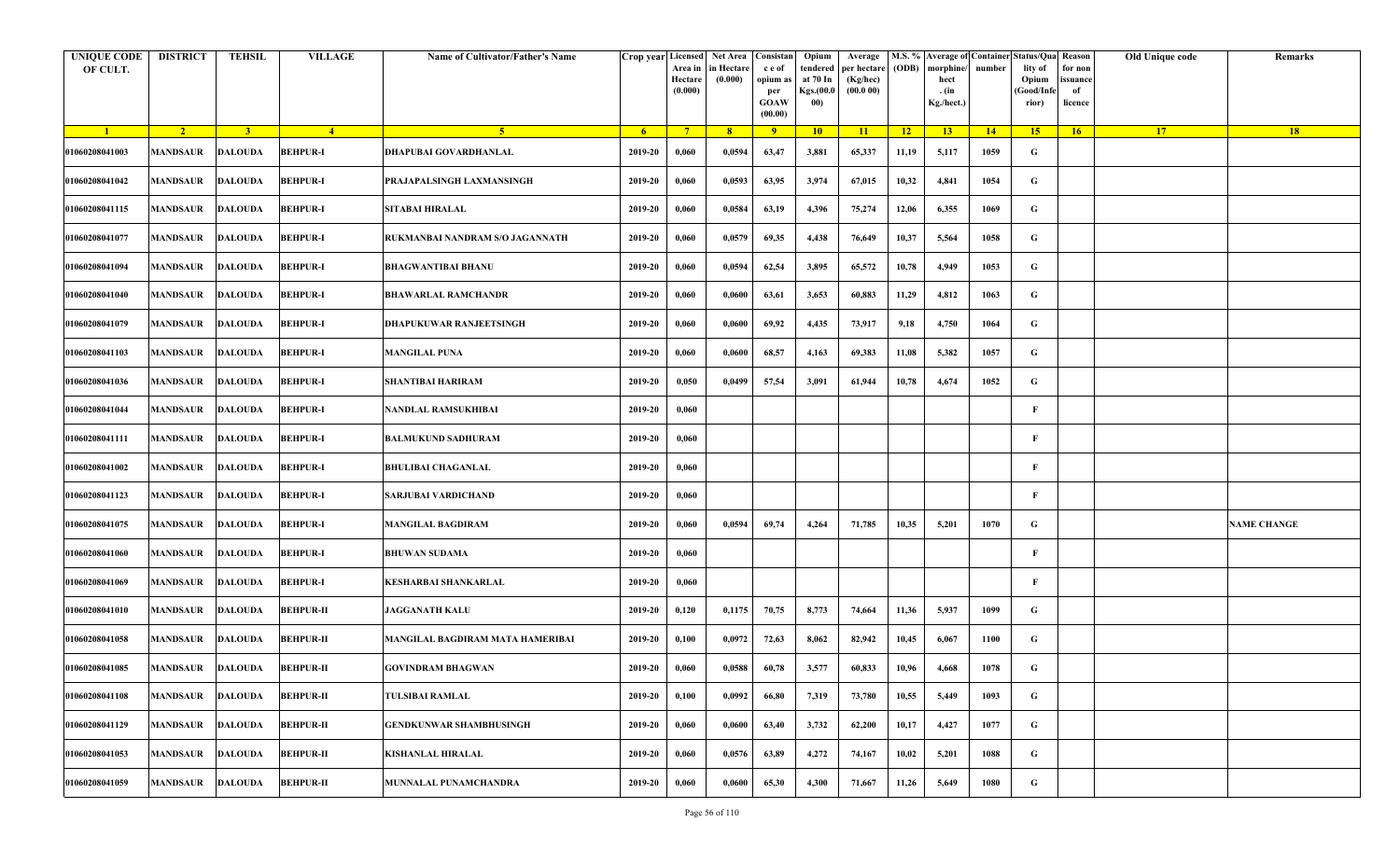| <b>UNIQUE CODE</b><br>OF CULT. | <b>DISTRICT</b>         | TEHSIL         | <b>VILLAGE</b>   | Name of Cultivator/Father's Name | Crop year Licensed | Area in<br>Hectare<br>(0.000) | Net Area   Consistan<br>n Hectare<br>(0.000) | c e of<br>opium as<br>per<br><b>GOAW</b><br>(00.00) | Opium<br>tendered<br>at 70 In<br>Kgs.(00.0<br>00) | Average<br>per hectare<br>(Kg/hec)<br>(00.000) | (ODB) | M.S. % Average of Container Status/Qua Reason<br>morphine/<br>hect<br>. (in<br>Kg./hect.) | number | lity of<br>Opium<br>(Good/Info<br>rior) | for non<br>ssuance<br>of<br>licence | Old Unique code | Remarks            |
|--------------------------------|-------------------------|----------------|------------------|----------------------------------|--------------------|-------------------------------|----------------------------------------------|-----------------------------------------------------|---------------------------------------------------|------------------------------------------------|-------|-------------------------------------------------------------------------------------------|--------|-----------------------------------------|-------------------------------------|-----------------|--------------------|
| $\blacksquare$                 | $\sqrt{2}$              | 3 <sup>1</sup> | $\frac{4}{ }$    | 5 <sup>1</sup>                   | -6                 | $7^{\circ}$                   | 8                                            | 9                                                   | 10                                                | 11                                             | 12    | 13 <sup>7</sup>                                                                           | 14     | 15                                      | 16                                  | 17 <sup>2</sup> | 18                 |
| 01060208041076                 | <b>MANDSAUR</b>         | <b>DALOUDA</b> | <b>BEHPUR-II</b> | <b>KACHRULAL PANNA</b>           | 2019-20            | 0,050                         | 0,0497                                       | 65,15                                               | 3,258                                             | 65,553                                         | 11,47 | 5,262                                                                                     | 1079   | G                                       |                                     |                 | <b>NAME CHANGE</b> |
| 01060208041097                 | MANDSAUR                | <b>DALOUDA</b> | <b>BEHPUR-II</b> | <b>MANGILAL BHERULAL</b>         | 2019-20            | 0,060                         | 0,0595                                       | 70,12                                               | 4,357                                             | 73,227                                         | 10,74 | 5,506                                                                                     | 1097   | G                                       |                                     |                 |                    |
| 01060208041033                 | MANDSAUR                | <b>DALOUDA</b> | <b>BEHPUR-II</b> | FATEHSINGH JUJHARSINGH           | 2019-20            | 0,100                         | 0,0991                                       | 67,92                                               | 7,723                                             | 77,931                                         | 9,35  | 5,101                                                                                     | 1094   | G                                       |                                     |                 |                    |
| 01060208041126                 | <b>MANDSAUR</b>         | <b>DALOUDA</b> | <b>BEHPUR-II</b> | BALWANTSINGH UDAYSINGH           | 2019-20            | 0,060                         | 0,0600                                       | 63,74                                               | 3,852                                             | 64,200                                         | 11,04 | 4,961                                                                                     | 1081   | G                                       |                                     |                 |                    |
| 01060208041005                 | MANDSAUR                | <b>DALOUDA</b> | <b>BEHPUR-II</b> | SHRANGARBAI HIMMATRAM            | 2019-20            | 0,060                         | 0,0584                                       | 60,27                                               | 3,229                                             | 55,291                                         | 11,50 | 4,451                                                                                     | 1073   | G                                       |                                     |                 |                    |
| 01060208041050                 | <b>MANDSAUR</b>         | <b>DALOUDA</b> | <b>BEHPUR-II</b> | MOHANBAI GANESHRAM               | 2019-20            | 0,100                         | 0,0976                                       | 67,83                                               | 6,667                                             | 68,309                                         | 10,54 | 5,040                                                                                     | 1085   | G                                       |                                     |                 |                    |
| 01060208041138                 | MANDSAUR                | <b>DALOUDA</b> | <b>BEHPUR-II</b> | KASHIRAM KISHANLAL               | 2019-20            | 0,060                         | 0,0610                                       | 60,76                                               | 3,897                                             | 63,885                                         | 11,36 | 5,081                                                                                     | 1074   | G                                       |                                     |                 |                    |
| 01060208041095                 | <b>MANDSAUR</b>         | <b>DALOUDA</b> | <b>BEHPUR-II</b> | <b>JAGHNTAH NANDA</b>            | 2019-20            | 0,060                         | 0,0588                                       | 67,23                                               | 4,178                                             | 71,054                                         | 10,06 | 5,003                                                                                     | 1086   | G                                       |                                     |                 |                    |
| 01060208041118                 | MANDSAUR                | <b>DALOUDA</b> | <b>BEHPUR-II</b> | NANDRAM GANGARAM                 | 2019-20            | 0,060                         | 0,0600                                       | 64,64                                               | 3,897                                             | 64,950                                         | 11,17 | 5,078                                                                                     | 1082   | G                                       |                                     |                 |                    |
| 01060208041090                 | MANDSAUR                | <b>DALOUDA</b> | <b>BEHPUR-II</b> | <b>RAMLAL MEGHA</b>              | 2019-20            | 0,050                         | 0,0495                                       | 68,72                                               | 3,829                                             | 77,354                                         | 11,09 | 6,004                                                                                     | 1087   | G                                       |                                     |                 |                    |
| 01060208041092                 | MANDSAUR                | <b>DALOUDA</b> | <b>BEHPUR-II</b> | <b>GANGABAI BAGDIRAM</b>         | 2019-20            | 0,050                         | 0,0500                                       | 63,74                                               | 3,579                                             | 71,580                                         | 10,56 | 5,291                                                                                     | 1095   | G                                       |                                     |                 |                    |
| 01060208041055                 | <b>MANDSAUR</b>         | <b>DALOUDA</b> | <b>BEHPUR-II</b> | DAKHUBAI DOLATRAM                | 2019-20            | 0,050                         | 0,0491                                       | 68,73                                               | 3,427                                             | 69,796                                         | 10,88 | 5,315                                                                                     | 1098   | G                                       |                                     |                 |                    |
| 01060208041068                 | MANDSAUR                | <b>DALOUDA</b> | <b>BEHPUR-II</b> | <b>MANGILAL RAJARAM</b>          | 2019-20            | 0,050                         | 0,0488                                       | 72,54                                               | 3,762                                             | 77,090                                         | 7,17  | 3,869                                                                                     | 1089   |                                         | 04                                  |                 | <b>NAME SUDHAR</b> |
| 01060208041031                 | MANDSAUR                | <b>DALOUDA</b> | <b>BEHPUR-II</b> | SHANKARLAL HIRALAL               | 2019-20            | 0,050                         | 0,0500                                       | 60,95                                               | 3,048                                             | 60,960                                         | 10,73 | 4,578                                                                                     | 1084   | G                                       |                                     |                 |                    |
| 01060208041006                 | MANDSAUR                | <b>DALOUDA</b> | <b>BEHPUR-II</b> | SAMPATBAI KISHAN                 | 2019-20            | 0,050                         | 0,0500                                       | 66,77                                               | 3,529                                             | 70,580                                         | 11,46 | 5,662                                                                                     | 1083   | G                                       |                                     |                 | <b>NAME CHANGE</b> |
| 01060208041043                 | MANDSAUR                | <b>DALOUDA</b> | <b>BEHPUR-II</b> | BHARATSINGH JUJHARSINGH          | 2019-20            | 0,050                         | 0,0500                                       | 71,26                                               | 3,573                                             | 71,460                                         | 10,26 | 5,133                                                                                     | 1096   | G                                       |                                     |                 | <b>NAME CHANGE</b> |
| 01060208041093                 | MANDSAUR                | <b>DALOUDA</b> | <b>BEHPUR-II</b> | DASRATHSINGH HARESINGH           | 2019-20            | 0,050                         | 0,0500                                       | 62,77                                               | 3,112                                             | 62,240                                         | 11,10 | 4,835                                                                                     | 1071   | G                                       |                                     |                 | <b>NAME CHANGE</b> |
| 01060208041109                 | MANDSAUR                | <b>DALOUDA</b> | <b>BEHPUR-II</b> | PUNAMCHANDRA VARDICHANDRA        | 2019-20            | 0,050                         | 0,0500                                       | 65,12                                               | 3,470                                             | 69,400                                         | 10,40 | 5,052                                                                                     | 1072   | G                                       |                                     |                 | <b>NAME CHANGE</b> |
| 01060208041086                 | <b>MANDSAUR DALOUDA</b> |                | <b>BEHPUR-II</b> | RAMKANYABAI MANGILAL             | 2019-20            | 0,050                         | 0,0493                                       | 64,05                                               | 3,193                                             | 64,767                                         | 11,74 | 5,323                                                                                     | 1090   | G                                       |                                     |                 | <b>NAME CHANGE</b> |
| 01060208041014                 | MANDSAUR                | <b>DALOUDA</b> | <b>BEHPUR-II</b> | <b>MANGUBAI SAWADAS</b>          | 2019-20            | 0,050                         | 0,0500                                       | 63,10                                               | 3,101                                             | 62,020                                         | 10,49 | 4,554                                                                                     | 1076   | $\mathbf G$                             |                                     |                 | <b>NAME CHANGE</b> |
| 01060208041087                 | MANDSAUR                | <b>DALOUDA</b> | <b>BEHPUR-II</b> | GHANSHYAM BAGDIRAM               | 2019-20            | 0,050                         | 0,0470                                       | 62,26                                               | 3,095                                             | 65,851                                         | 10,39 | 4,790                                                                                     | 1075   | $\mathbf G$                             |                                     |                 | <b>NAME CHANGE</b> |
| 01060208041113                 | <b>MANDSAUR</b>         | <b>DALOUDA</b> | <b>BEHPUR-II</b> | <b>BHURAKUNWAR PRAHALADSINGH</b> | 2019-20            | 0,060                         |                                              |                                                     |                                                   |                                                |       |                                                                                           |        | $\mathbf{F}$                            |                                     |                 |                    |
| 01060208041011                 | <b>MANDSAUR</b>         | <b>DALOUDA</b> | <b>BEHPUR-II</b> | <b>SHANKERLAL RATANLAL</b>       | 2019-20            | 0,060                         |                                              |                                                     |                                                   |                                                |       |                                                                                           |        | F                                       |                                     |                 |                    |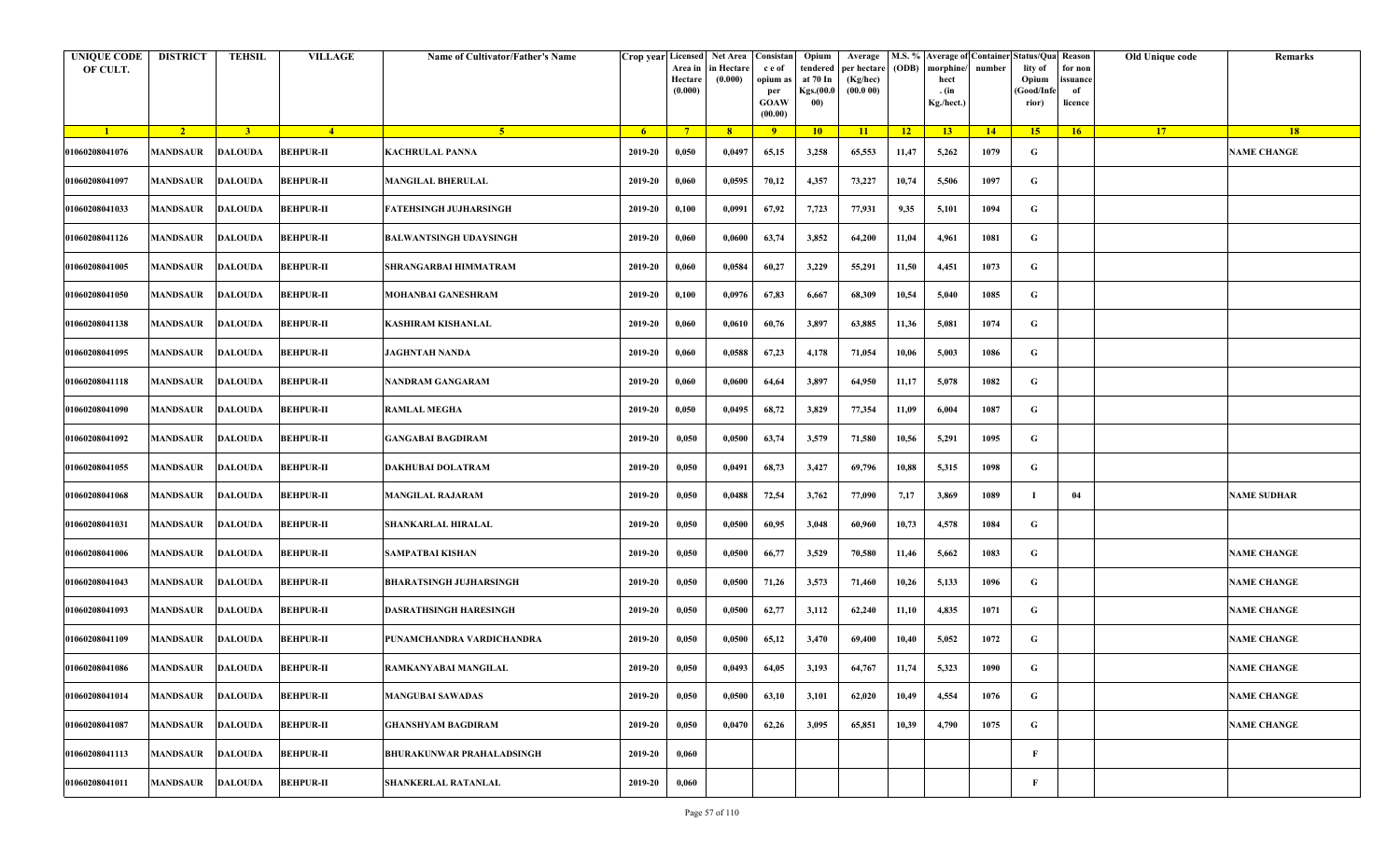| <b>UNIQUE CODE</b><br>OF CULT. | <b>DISTRICT</b>         | <b>TEHSIL</b>  | <b>VILLAGE</b>   | Name of Cultivator/Father's Name |         | Area in<br>Hectare<br>(0.000) | Crop year Licensed Net Area Consistan<br>in Hectare<br>(0.000) | c e of<br>opium as<br>per<br><b>GOAW</b><br>(00.00) | Opium<br>tendered<br>at 70 In<br>Kgs.(00.0<br>00) | Average<br>per hectare<br>(Kg/hec)<br>(00.000) | (ODB) | M.S. % Average of Container Status/Qua Reason<br>morphine/<br>hect<br>. (in<br>Kg./hect.) | number | lity of<br>Opium<br>(Good/Infe<br>rior) | for non<br>ssuance<br>of<br>licence | Old Unique code | Remarks            |
|--------------------------------|-------------------------|----------------|------------------|----------------------------------|---------|-------------------------------|----------------------------------------------------------------|-----------------------------------------------------|---------------------------------------------------|------------------------------------------------|-------|-------------------------------------------------------------------------------------------|--------|-----------------------------------------|-------------------------------------|-----------------|--------------------|
| $\blacksquare$                 | $\sqrt{2}$              | 3 <sup>1</sup> | $\frac{4}{ }$    | $-5$                             | $-6$    | $7^{\circ}$                   | 8 <sup>°</sup>                                                 | $\overline{9}$                                      | 10                                                | 11                                             | $-12$ | 13                                                                                        | 14     | 15 <sup>2</sup>                         | 16                                  | <b>17</b>       | <b>18</b>          |
| 01060208041106                 | <b>MANDSAUR</b>         | <b>DALOUDA</b> | <b>BEHPUR-II</b> | <b>BADAMBAI AMRITRAM</b>         | 2019-20 | 0,060                         |                                                                |                                                     |                                                   |                                                |       |                                                                                           |        | F                                       |                                     |                 |                    |
| 01060208041057                 | MANDSAUR                | <b>DALOUDA</b> | <b>BEHPUR-II</b> | <b>NANDLAL HARIRAM</b>           | 2019-20 | 0,060                         | 0,0622                                                         | 60,30                                               | 3,859                                             | 62,042                                         | 10,90 | 4,734                                                                                     | 1091   | G                                       |                                     |                 |                    |
| 01060208041004                 | <b>MANDSAUR</b>         | <b>DALOUDA</b> | <b>BEHPUR-II</b> | DHURIBAI RAMNARAYAN              | 2019-20 | 0,050                         |                                                                |                                                     |                                                   |                                                |       |                                                                                           |        | $\mathbf{F}$                            |                                     |                 |                    |
| 01060208041067                 | MANDSAUR                | <b>DALOUDA</b> | <b>BEHPUR-II</b> | KANKUBAI RAMCHANDRA HAMERIBAI    | 2019-20 | 0,060                         |                                                                |                                                     |                                                   |                                                |       |                                                                                           |        | F                                       |                                     |                 |                    |
| 01060208041187                 | <b>MANDSAUR</b>         | <b>DALOUDA</b> | <b>BEHPUR-II</b> | SHANTIBAI GHANSHYAM JANIBAI      | 2019-20 | 0,060                         | 0,0600                                                         | 70,96                                               | 4,663                                             | 77,717                                         | 9,34  | 5,081                                                                                     | 1092   | G                                       |                                     |                 |                    |
| 01060208041082                 | MANDSAUR                | <b>DALOUDA</b> | <b>BEHPUR-II</b> | TAMMUKUWAR BHAGWANSINGH          | 2019-20 | 0,050                         | 0,0506                                                         | 69,02                                               | 3,796                                             | 75,020                                         | 9,43  | 4,952                                                                                     | 1101   | G                                       |                                     |                 |                    |
| 01060208032009                 | MANDSAUR                | <b>DALOUDA</b> | <b>BANI-I</b>    | <b>RAMRATAN DEVRAM</b>           | 2019-20 | 0,060                         | 0,0600                                                         | 67,39                                               | 4,015                                             | 66,917                                         | 10,82 | 5,068                                                                                     | 873    | G                                       |                                     |                 |                    |
| 01060208032011                 | MANDSAUR                | <b>DALOUDA</b> | <b>BANI-I</b>    | ANANDIBAI MANGILAL               | 2019-20 | 0,060                         | 0,0518                                                         | 51,36                                               | 2,744                                             | 52,973                                         | 13,01 | 4,824                                                                                     | 857    | G                                       |                                     |                 |                    |
| 01060208032041                 | <b>MANDSAUR</b>         | <b>DALOUDA</b> | <b>BANI-I</b>    | LAXMINARAYAN CHENRAM             | 2019-20 | 0,060                         | 0,0595                                                         | 71,31                                               | 4,319                                             | 72,588                                         | 10,28 | 5,224                                                                                     | 877    | G                                       |                                     |                 |                    |
| 01060208032048                 | <b>MANDSAUR</b>         | <b>DALOUDA</b> | <b>BANI-I</b>    | RAMPRATAP MAGNIRAM ALIS BALA     | 2019-20 | 0,060                         | 0,0618                                                         | 70,53                                               | 4,504                                             | 72,880                                         | 11,06 | 5,642                                                                                     | 871    | G                                       |                                     |                 |                    |
| 01060208032067                 | MANDSAUR                | <b>DALOUDA</b> | <b>BANI-I</b>    | <b>MOTYABAI VIRAM</b>            | 2019-20 | 0,060                         | 0,0606                                                         | 64,72                                               | 3,892                                             | 64,224                                         | 10,68 | 4,802                                                                                     | 867    | G                                       |                                     |                 |                    |
| 01060208032072                 | <b>MANDSAUR</b>         | <b>DALOUDA</b> | <b>BANI-I</b>    | RODIBAI MAKANIRAM                | 2019-20 | 0,060                         | 0,0611                                                         | 70,04                                               | 4,212                                             | 68,936                                         | 11,44 | 5,521                                                                                     | 872    | G                                       |                                     |                 |                    |
| 01060208032023                 | MANDSAUR                | <b>DALOUDA</b> | <b>BANI-I</b>    | RUKMANIBAI NANURAM               | 2019-20 | 0,060                         | 0,0600                                                         | 70,48                                               | 4,309                                             | 71,817                                         | 10,47 | 5,264                                                                                     | 876    | G                                       |                                     |                 |                    |
| 01060208032032                 | MANDSAUR                | <b>DALOUDA</b> | <b>BANI-I</b>    | <b>KAMLABAI VAJERAM</b>          | 2019-20 | 0,060                         | 0,0600                                                         | 68,36                                               | 4,199                                             | 69,983                                         | 10,63 | 5,208                                                                                     | 875    | G                                       |                                     |                 |                    |
| 01060208032119                 | <b>MANDSAUR</b>         | DALOUDA        | <b>BANI-I</b>    | <b>KACHRULAL TULSIRAM</b>        | 2019-20 | 0,100                         | 0,0963                                                         | 66,93                                               | 6,951                                             | 72,181                                         | 10,47 | 5,290                                                                                     | 866    | G                                       |                                     |                 |                    |
| 01060208032130                 | MANDSAUR                | <b>DALOUDA</b> | <b>BANI-I</b>    | NILESH SAMRATHMAL                | 2019-20 | 0,060                         | 0,0594                                                         | 67,83                                               | 4,099                                             | 69,007                                         | 9,63  | 4,652                                                                                     | 859    | G                                       |                                     |                 |                    |
| 01060208032064                 | MANDSAUR                | <b>DALOUDA</b> | <b>BANI-I</b>    | <b>GOPAL VARDA</b>               | 2019-20 | 0,060                         | 0,0609                                                         | 68,65                                               | 4,148                                             | 68,112                                         | 10,78 | 5,140                                                                                     | 865    | G                                       |                                     |                 |                    |
| 01060208032135                 | MANDSAUR                | <b>DALOUDA</b> | <b>BANI-I</b>    | RAMKANYABAI RAMCHANDRA           | 2019-20 | 0,060                         | 0,0592                                                         | 72,82                                               | 4,369                                             | 73,801                                         | 9,86  | 5,094                                                                                     | 874    | G                                       |                                     |                 | <b>NAME CHANGE</b> |
| 01060208032003                 | MANDSAUR DALOUDA BANI-I |                |                  | <b>BALARAM MAGNIRAM</b>          | 2019-20 | 0,060                         | 0,0604                                                         | 68,52                                               | 3,994                                             | 66,126                                         | 10,62 | 4,915                                                                                     | 870    | G                                       |                                     |                 |                    |
| 01060208032007                 | <b>MANDSAUR</b>         | <b>DALOUDA</b> | <b>BANI-I</b>    | <b>NIRMAL BHERULAL</b>           | 2019-20 | 0,060                         | 0,0572                                                         | 63,49                                               | 3,791                                             | 66,276                                         | 11,23 | 5,210                                                                                     | 864    | $\mathbf G$                             |                                     |                 |                    |
| 01060208032084                 | <b>MANDSAUR</b>         | <b>DALOUDA</b> | <b>BANI-I</b>    | CHAMPALAL BAGDIRAM               | 2019-20 | 0,060                         | 0,0609                                                         | 63,80                                               | 4,019                                             | 65,993                                         | 10,02 | 4,629                                                                                     | 858    | G                                       |                                     |                 |                    |
| 01060208032123                 | MANDSAUR                | <b>DALOUDA</b> | <b>BANI-I</b>    | PRABHULAL KACHRU                 | 2019-20 | 0,060                         | 0,0600                                                         | 65,62                                               | 3,900                                             | 65,000                                         | 10,53 | 4,791                                                                                     | 869    | G                                       |                                     |                 |                    |
| 01060208032096                 | MANDSAUR                | <b>DALOUDA</b> | <b>BANI-I</b>    | <b>KALU KISHAN</b>               | 2019-20 | 0,050                         | 0,0480                                                         | 64,80                                               | 3,370                                             | 70,208                                         | 10,66 | 5,238                                                                                     | 863    | G                                       |                                     |                 |                    |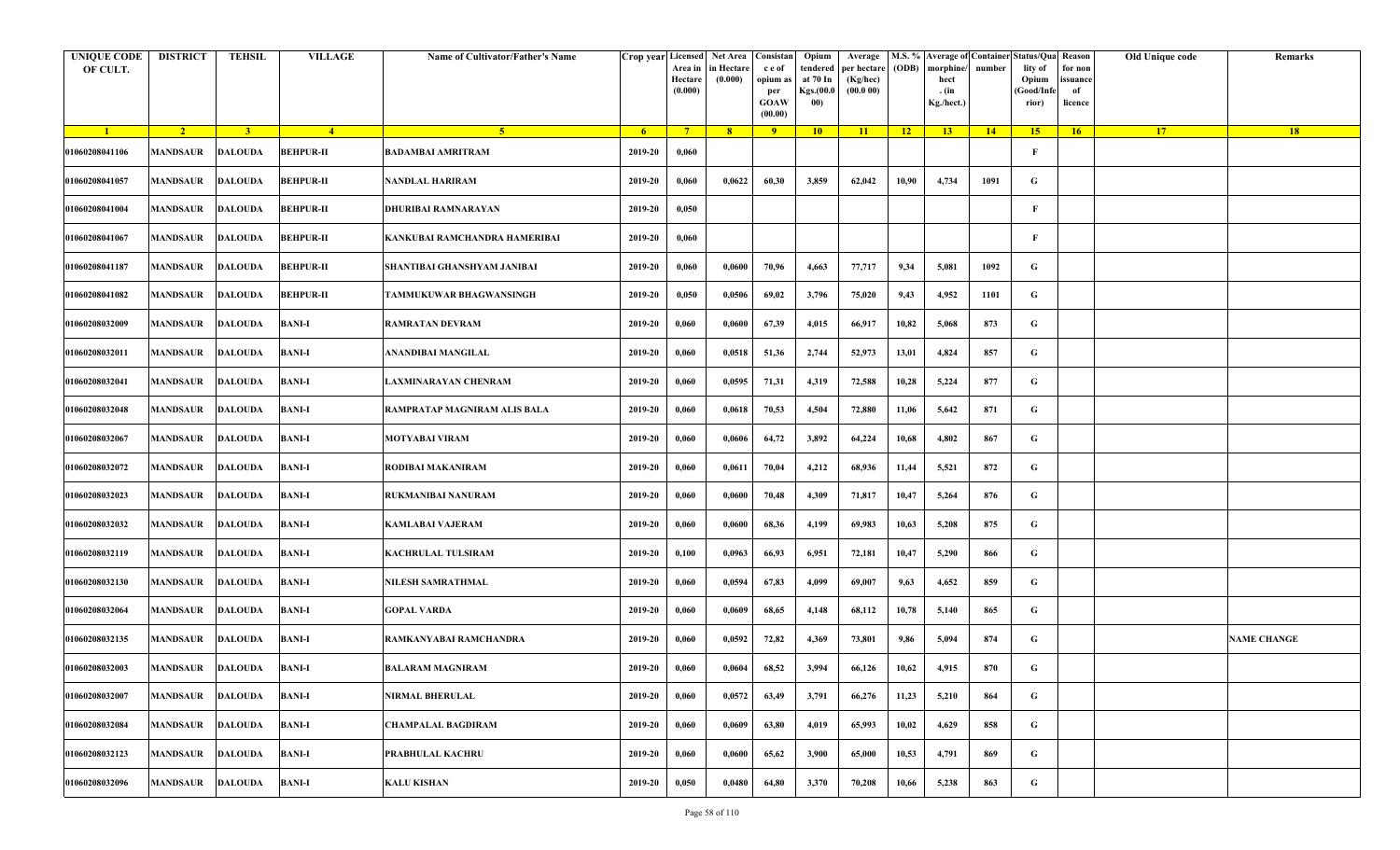| <b>UNIQUE CODE</b><br>OF CULT. | <b>DISTRICT</b>         | <b>TEHSIL</b>  | <b>VILLAGE</b> | Name of Cultivator/Father's Name        |         | Area in<br>Hectare<br>(0.000) | Crop year Licensed Net Area Consistan<br>in Hectare<br>(0.000) | c e of<br>opium as<br>per<br><b>GOAW</b><br>(00.00) | Opium<br>tendered<br>at 70 In<br>Kgs.(00.0<br>00) | Average<br>per hectare<br>(Kg/hec)<br>(00.000) | (ODB) | M.S. % Average of Container Status/Qua Reason<br>morphine/<br>hect<br>. (in<br>Kg./hect.) | number | lity of<br>Opium<br>(Good/Infe<br>rior) | for non<br>issuance<br>of<br>licence | Old Unique code | Remarks            |
|--------------------------------|-------------------------|----------------|----------------|-----------------------------------------|---------|-------------------------------|----------------------------------------------------------------|-----------------------------------------------------|---------------------------------------------------|------------------------------------------------|-------|-------------------------------------------------------------------------------------------|--------|-----------------------------------------|--------------------------------------|-----------------|--------------------|
| $\blacksquare$                 | $\sqrt{2}$              | 3 <sup>1</sup> | $-4$           | $\sqrt{5}$                              | - 6     | $7^{\circ}$                   | 8 <sup>°</sup>                                                 | $\overline{9}$                                      | 10                                                | 11                                             | $-12$ | 13                                                                                        | 14     | 15                                      | 16                                   | <b>17</b>       | <b>18</b>          |
| 01060208032091                 | <b>MANDSAUR</b>         | <b>DALOUDA</b> | <b>BANI-I</b>  | KAMLASHANKAR GANESHRAM                  | 2019-20 | 0,060                         | 0,0607                                                         | 66,23                                               | 3,983                                             | 65,618                                         | 10,10 | 4,639                                                                                     | 862    | G                                       |                                      |                 |                    |
| 01060208032022                 | MANDSAUR                | <b>DALOUDA</b> | <b>BANI-I</b>  | <b>SITABAI DEVRAM</b>                   | 2019-20 | 0,050                         | 0,0513                                                         | 63,51                                               | 3,575                                             | 69,688                                         | 10,39 | 5,068                                                                                     | 861    | G                                       |                                      |                 |                    |
| 01060208032031                 | <b>MANDSAUR</b>         | <b>DALOUDA</b> | <b>BANI-I</b>  | <b>GANGARAM HAKKA ALIS SUKHA</b>        | 2019-20 | 0,060                         | 0,0592                                                         | 66,57                                               | 3,966                                             | 66,993                                         | 10,94 | 5,130                                                                                     | 860    | G                                       |                                      |                 |                    |
| 01060208032083                 | <b>MANDSAUR</b>         | <b>DALOUDA</b> | <b>BANI-I</b>  | MOHANLAL BHAGIRATH                      | 2019-20 | 0,060                         | 0,0600                                                         | 60,53                                               | 3,640                                             | 60,667                                         | 10,44 | 4,434                                                                                     | 868    | G                                       |                                      |                 |                    |
| 01060208032108                 | MANDSAUR                | <b>DALOUDA</b> | <b>BANI-I</b>  | NANALAL BHAGWAN                         | 2019-20 | 0,060                         |                                                                |                                                     |                                                   |                                                |       |                                                                                           |        | F                                       |                                      |                 |                    |
| 01060208032015                 | <b>MANDSAUR</b>         | <b>DALOUDA</b> | <b>BANI-I</b>  | <b>BAGDIBAI KACHRU</b>                  | 2019-20 | 0,060                         |                                                                |                                                     |                                                   |                                                |       |                                                                                           |        | F                                       |                                      |                 |                    |
| 01060208032081                 | MANDSAUR                | <b>DALOUDA</b> | <b>BANI-I</b>  | <b>RAMLAL VAJERAM</b>                   | 2019-20 | 0,060                         |                                                                |                                                     |                                                   |                                                |       |                                                                                           |        | F                                       |                                      |                 |                    |
| 01060208032039                 | MANDSAUR                | <b>DALOUDA</b> | <b>BANI-I</b>  | VANIRAM DOLATRAM                        | 2019-20 | 0,060                         |                                                                |                                                     |                                                   |                                                |       |                                                                                           |        | F                                       |                                      |                 |                    |
| 01060208032126                 | MANDSAUR                | <b>DALOUDA</b> | <b>BANI-I</b>  | <b>MANGILAL BHAGWAN</b>                 | 2019-20 | 0,060                         |                                                                |                                                     |                                                   |                                                |       |                                                                                           |        | F                                       |                                      |                 |                    |
| 01060208032080                 | MANDSAUR                | <b>DALOUDA</b> | <b>BANI-II</b> | <b>KESHURAM PUNA</b>                    | 2019-20 | 0,050                         | 0,0491                                                         | 70,40                                               | 3,701                                             | 75,377                                         | 10,85 | 5,725                                                                                     | 855    | G                                       |                                      |                 |                    |
| 01060208032118                 | <b>MANDSAUR</b>         | <b>DALOUDA</b> | <b>BANI-II</b> | RADHESHYAM PANNALAL                     | 2019-20 | 0,060                         | 0,0596                                                         | 70,99                                               | 4,564                                             | 76,577                                         | 10,64 | 5,703                                                                                     | 856    | G                                       |                                      |                 |                    |
| 01060208032111                 | <b>MANDSAUR</b>         | <b>DALOUDA</b> | <b>BANI-II</b> | BHAWARLAL HIRALAL                       | 2019-20 | 0,060                         | 0,0600                                                         | 70,06                                               | 4,114                                             | 68,567                                         | 10,63 | 5,101                                                                                     | 849    | G                                       |                                      |                 |                    |
| 01060208032095                 | MANDSAUR                | <b>DALOUDA</b> | <b>BANI-II</b> | RUKMANBAI PYARCHAND                     | 2019-20 | 0,060                         | 0,0600                                                         | 64,60                                               | 3,931                                             | 65,517                                         | 10,94 | 5,018                                                                                     | 852    | G                                       |                                      |                 |                    |
| 01060208032087                 | MANDSAUR                | <b>DALOUDA</b> | <b>BANI-II</b> | <b>MANGILAL MOTILAL</b>                 | 2019-20 | 0,060                         | 0,0621                                                         | 68,63                                               | 4,402                                             | 70,886                                         | 9,59  | 4,759                                                                                     | 845    | G                                       |                                      |                 |                    |
| 01060208032046                 | <b>MANDSAUR</b>         | <b>DALOUDA</b> | <b>BANI-II</b> | KANCHANBAI MOHANLAL                     | 2019-20 | 0,060                         | 0,0598                                                         | 68,82                                               | 4,198                                             | 70,201                                         | 10,29 | 5,057                                                                                     | 848    | G                                       |                                      |                 |                    |
| 01060208032066                 | MANDSAUR                | <b>DALOUDA</b> | <b>BANI-II</b> | PRYAGBAI NANDRAM                        | 2019-20 | 0,100                         | 0,1019                                                         | 75,33                                               | 8,383                                             | 82,267                                         | 9,50  | 5,471                                                                                     | 854    | G                                       |                                      |                 |                    |
| 01060208032099                 | MANDSAUR                | <b>DALOUDA</b> | <b>BANI-II</b> | <b>BAGDIBAI MANGILAL</b>                | 2019-20 | 0,060                         | 0,0609                                                         | 65,40                                               | 3,924                                             | 64,433                                         | 11,30 | 5,097                                                                                     | 847    | G                                       |                                      |                 |                    |
| 01060208032010                 | MANDSAUR                | <b>DALOUDA</b> | <b>BANI-II</b> | VARDIBAI RATANLAL                       | 2019-20 | 0,060                         | 0,0625                                                         | 56,34                                               | 3,380                                             | 54,080                                         | 12,26 | 4,642                                                                                     | 841    | G                                       |                                      |                 |                    |
| 01060208032040                 | <b>MANDSAUR DALOUDA</b> |                | <b>BANI-II</b> | <b>DWARCHAND GANARAM</b>                | 2019-20 | 0,060                         | 0,0590                                                         | 68,83                                               | 4,169                                             | 70,661                                         | 10,62 | 5,253                                                                                     | 851    | G                                       |                                      |                 | <b>NAME CHANGE</b> |
| 01060208032024                 | <b>MANDSAUR</b>         | <b>DALOUDA</b> | <b>BANI-II</b> | MANGILAL ALIS MANGU BHERULAL ALIS BHERA | 2019-20 | 0,060                         | 0,0596                                                         | 69,89                                               | 4,483                                             | 75,218                                         | 10,56 | 5,560                                                                                     | 853    | $\mathbf G$                             |                                      |                 |                    |
| 01060208032112                 | <b>MANDSAUR</b>         | <b>DALOUDA</b> | <b>BANI-II</b> | NANDIBAI VISHRAM                        | 2019-20 | 0,060                         | 0,0603                                                         | 64,77                                               | 3,942                                             | 65,373                                         | 10,38 | 4,750                                                                                     | 846    | $\mathbf G$                             |                                      |                 |                    |
| 01060208032071                 | <b>MANDSAUR</b>         | <b>DALOUDA</b> | <b>BANI-II</b> | <b>RAMPRATAP DEVRAM</b>                 | 2019-20 | 0,060                         | 0,0624                                                         | 65,06                                               | 4,155                                             | 66,587                                         | 11,36 | 5,294                                                                                     | 844    | G                                       |                                      |                 |                    |
| 01060208032043                 | <b>MANDSAUR</b>         | <b>DALOUDA</b> | <b>BANI-II</b> | <b>BANARASIBAI CHOTU</b>                | 2019-20 | 0,050                         | 0,0516                                                         | 65,13                                               | 3,573                                             | 69,244                                         | 10,13 | 4,910                                                                                     | 843    | G                                       |                                      |                 |                    |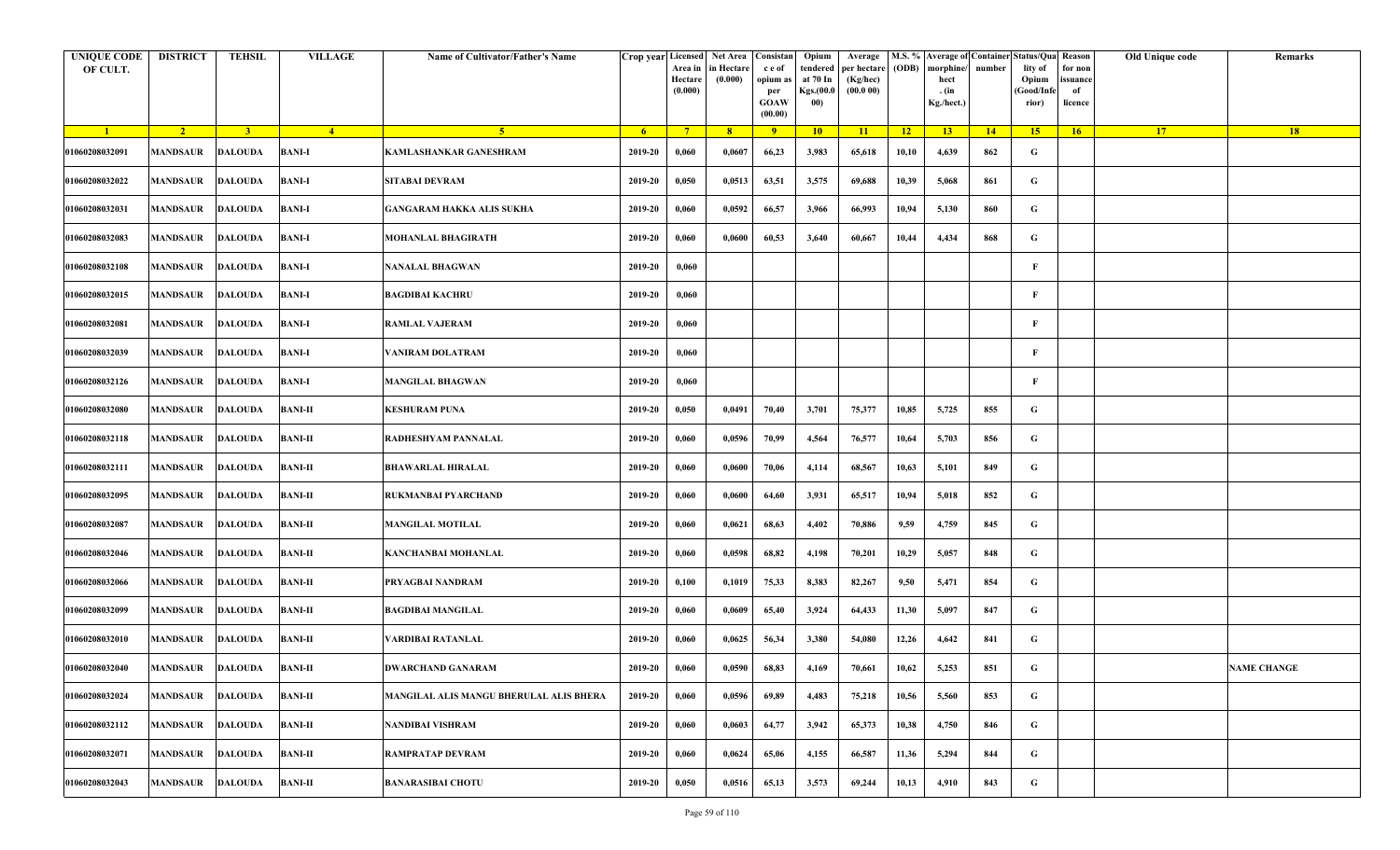| <b>UNIQUE CODE</b><br>OF CULT. | <b>DISTRICT</b>         | <b>TEHSIL</b>  | <b>VILLAGE</b>  | Name of Cultivator/Father's Name | Crop year Licensed | Area in<br>Hectare<br>(0.000) | Net Area   Consistan<br>n Hectare<br>(0.000) | c e of<br>opium as<br>per<br><b>GOAW</b><br>(00.00) | Opium<br>tendered<br>at 70 In<br>Kgs.(00.0<br>00) | Average<br>per hectare<br>(Kg/hec)<br>(00.000) | (ODB) | M.S. % Average of Container Status/Qua Reason<br>morphine/<br>hect<br>. (in<br>Kg./hect.) | number      | lity of<br>Opium<br>(Good/Info<br>rior) | for non<br>ssuance<br>of<br>licence | Old Unique code | Remarks |
|--------------------------------|-------------------------|----------------|-----------------|----------------------------------|--------------------|-------------------------------|----------------------------------------------|-----------------------------------------------------|---------------------------------------------------|------------------------------------------------|-------|-------------------------------------------------------------------------------------------|-------------|-----------------------------------------|-------------------------------------|-----------------|---------|
| $\blacksquare$                 | $\sqrt{2}$              | $\overline{3}$ | $\overline{4}$  | $-5$                             | 6 <sup>1</sup>     | $7^{\circ}$                   | 8 <sup>°</sup>                               | 9                                                   | 10                                                | 11                                             | 12    | 13 <sup>7</sup>                                                                           | $\sqrt{14}$ | 15                                      | 16                                  | 17 <sup>2</sup> | 18      |
| 01060208032131                 | MANDSAUR                | <b>DALOUDA</b> | <b>BANI-II</b>  | <b>MANGILAL RAMCHANDRA</b>       | 2019-20            | 0,050                         | 0,0515                                       | 58,71                                               | 3,162                                             | 61,398                                         | 11,46 | 4,925                                                                                     | 840         | G                                       |                                     |                 |         |
| 01060208032060                 | <b>MANDSAUR</b>         | <b>DALOUDA</b> | <b>BANI-II</b>  | PARWATIBAI KACHRU                | 2019-20            | 0,060                         | 0,0593                                       | 62,41                                               | 3,869                                             | 65,245                                         | 11,30 | 5,161                                                                                     | 842         | G                                       |                                     |                 |         |
| 01060208032013                 | MANDSAUR                | <b>DALOUDA</b> | <b>BANI-II</b>  | <b>SHIVNARAYAN KACHRU</b>        | 2019-20            | 0,050                         | 0,0500                                       | 71,09                                               | 3,687                                             | 73,740                                         | 10,37 | 5,352                                                                                     | 850         | G                                       |                                     |                 |         |
| 01060208032057                 | MANDSAUR                | <b>DALOUDA</b> | <b>BANI-II</b>  | HIRALAL RAGHUNATH                | 2019-20            | 0,060                         |                                              |                                                     |                                                   |                                                |       |                                                                                           |             | F                                       |                                     |                 |         |
| 01060208032053                 | <b>MANDSAUR</b>         | <b>DALOUDA</b> | <b>BANI-II</b>  | SITABAI NARSINGH                 | 2019-20            | 0,060                         |                                              |                                                     |                                                   |                                                |       |                                                                                           |             | F                                       |                                     |                 |         |
| 01060208032085                 | MANDSAUR                | <b>DALOUDA</b> | <b>BANI-II</b>  | DHAPUBAI RAMKISHAN               | 2019-20            | 0,060                         |                                              |                                                     |                                                   |                                                |       |                                                                                           |             | $\mathbf{F}$                            |                                     |                 |         |
| 01060208032101                 | MANDSAUR                | <b>DALOUDA</b> | <b>BANI-II</b>  | <b>SAGARMAL CHAMPALAL</b>        | 2019-20            | 0,060                         |                                              |                                                     |                                                   |                                                |       |                                                                                           |             | F                                       |                                     |                 |         |
| 01060208032063                 | MANDSAUR                | <b>DALOUDA</b> | <b>BANI-II</b>  | MOHANLAL RADHESHYAM              | 2019-20            | 0,060                         |                                              |                                                     |                                                   |                                                |       |                                                                                           |             | F                                       |                                     |                 |         |
| 01060208032075                 | MANDSAUR                | <b>DALOUDA</b> | <b>BANI-II</b>  | SHANTIBAI MANGUDAS               | 2019-20            | 0,060                         |                                              |                                                     |                                                   |                                                |       |                                                                                           |             | F                                       |                                     |                 |         |
| 01060208032047                 | MANDSAUR                | <b>DALOUDA</b> | <b>BANI-II</b>  | <b>BASANTILAL BHAGWAN</b>        | 2019-20            | 0,060                         |                                              |                                                     |                                                   |                                                |       |                                                                                           |             | $\mathbf N$                             |                                     |                 |         |
| 01060208033001                 | <b>MANDSAUR</b>         | <b>DALOUDA</b> | <b>KATLAR-I</b> | VAJJIBAI RUGHNATH                | 2019-20            | 0,060                         | 0,0609                                       | 66,09                                               | 4,154                                             | 68,210                                         | 10,91 | 5,209                                                                                     | 393         | G                                       |                                     |                 |         |
| 01060208033002                 | MANDSAUR                | <b>DALOUDA</b> | <b>KATLAR-I</b> | HIRALAL NANDRAM                  | 2019-20            | 0,060                         | 0,0593                                       | 69,61                                               | 4,346                                             | 73,288                                         | 10,29 | 5,279                                                                                     | 391         | G                                       |                                     |                 |         |
| 01060208033004                 | MANDSAUR                | <b>DALOUDA</b> | <b>KATLAR-I</b> | DHANNALAL MULCHAND MATA JANIBAI  | 2019-20            | 0,060                         | 0,0620                                       | 63,16                                               | 4,069                                             | 65,629                                         | 11,15 | 5,123                                                                                     | 370         | G                                       |                                     |                 |         |
| 01060208033005                 | MANDSAUR                | <b>DALOUDA</b> | <b>KATLAR-I</b> | <b>RATANLAL CHENA</b>            | 2019-20            | 0,060                         | 0,0606                                       | 65,34                                               | 4,228                                             | 69,769                                         | 10,62 | 5,187                                                                                     | 383         | G                                       |                                     |                 |         |
| 01060208033007                 | <b>MANDSAUR</b>         | <b>DALOUDA</b> | <b>KATLAR-I</b> | <b>BHERULAL HARIRAM</b>          | 2019-20            | 0,060                         | 0,0588                                       | 64,18                                               | 3,869                                             | 65,799                                         | 11,27 | 5,191                                                                                     | 369         | G                                       |                                     |                 |         |
| 01060208033013                 | MANDSAUR                | <b>DALOUDA</b> | <b>KATLAR-I</b> | GOVINDRAM SALIGRAM ALIS SAGA     | 2019-20            | 0,060                         | 0,0608                                       | 65,16                                               | 4,366                                             | 71,809                                         | 10,90 | 5,479                                                                                     | 357         | G                                       |                                     |                 |         |
| 01060208033014                 | MANDSAUR                | <b>DALOUDA</b> | <b>KATLAR-I</b> | <b>BHULIBAI RAMLAL</b>           | 2019-20            | 0,060                         | 0,0600                                       | 68,56                                               | 4,261                                             | 71,017                                         | 10,49 | 5,214                                                                                     | 388         | G                                       |                                     |                 |         |
| 01060208033019                 | MANDSAUR                | <b>DALOUDA</b> | <b>KATLAR-I</b> | SAMRATHMAL PREMCHAND             | 2019-20            | 0,060                         | 0,0528                                       | 66,54                                               | 3,992                                             | 75,606                                         | 10,76 | 5,695                                                                                     | 368         | G                                       |                                     |                 |         |
| 01060208033021                 | <b>MANDSAUR DALOUDA</b> |                | <b>KATLAR-I</b> | KACHRU SUKHLAL ALIS SUKHA        | 2019-20            | 0,060                         | 0,0587                                       | 69,50                                               | 4,329                                             | 73,748                                         | 11,27 | 5,818                                                                                     | 390         | G                                       |                                     |                 |         |
| 01060208033022                 | <b>MANDSAUR</b>         | <b>DALOUDA</b> | <b>KATLAR-I</b> | MOHANSINGH SARDARSINGH           | 2019-20            | 0,060                         | 0,0613                                       | 65,57                                               | 4,234                                             | 69,070                                         | 10,52 | 5,086                                                                                     | 382         | $\mathbf G$                             |                                     |                 |         |
| 01060208033031                 | <b>MANDSAUR</b>         | <b>DALOUDA</b> | <b>KATLAR-I</b> | CHAMPALAL DOLATRAM               | 2019-20            | 0,060                         | 0,0605                                       | 66,50                                               | 4,532                                             | 74,909                                         | 11,13 | 5,836                                                                                     | 381         | $\mathbf G$                             |                                     |                 |         |
| 01060208033032                 | <b>MANDSAUR</b>         | <b>DALOUDA</b> | <b>KATLAR-I</b> | <b>BARDICHAND RATAN</b>          | 2019-20            | 0,060                         | 0,0595                                       | 63,33                                               | 4,026                                             | 67,664                                         | 10,96 | 5,191                                                                                     | 356         | $\mathbf G$                             |                                     |                 |         |
| 01060208033034                 | MANDSAUR                | <b>DALOUDA</b> | <b>KATLAR-I</b> | <b>JUJHAR AMARSINGH</b>          | 2019-20            | 0,060                         | 0,0600                                       | 65,83                                               | 3,799                                             | 63,317                                         | 10,42 | 4,619                                                                                     | 380         | G                                       |                                     |                 |         |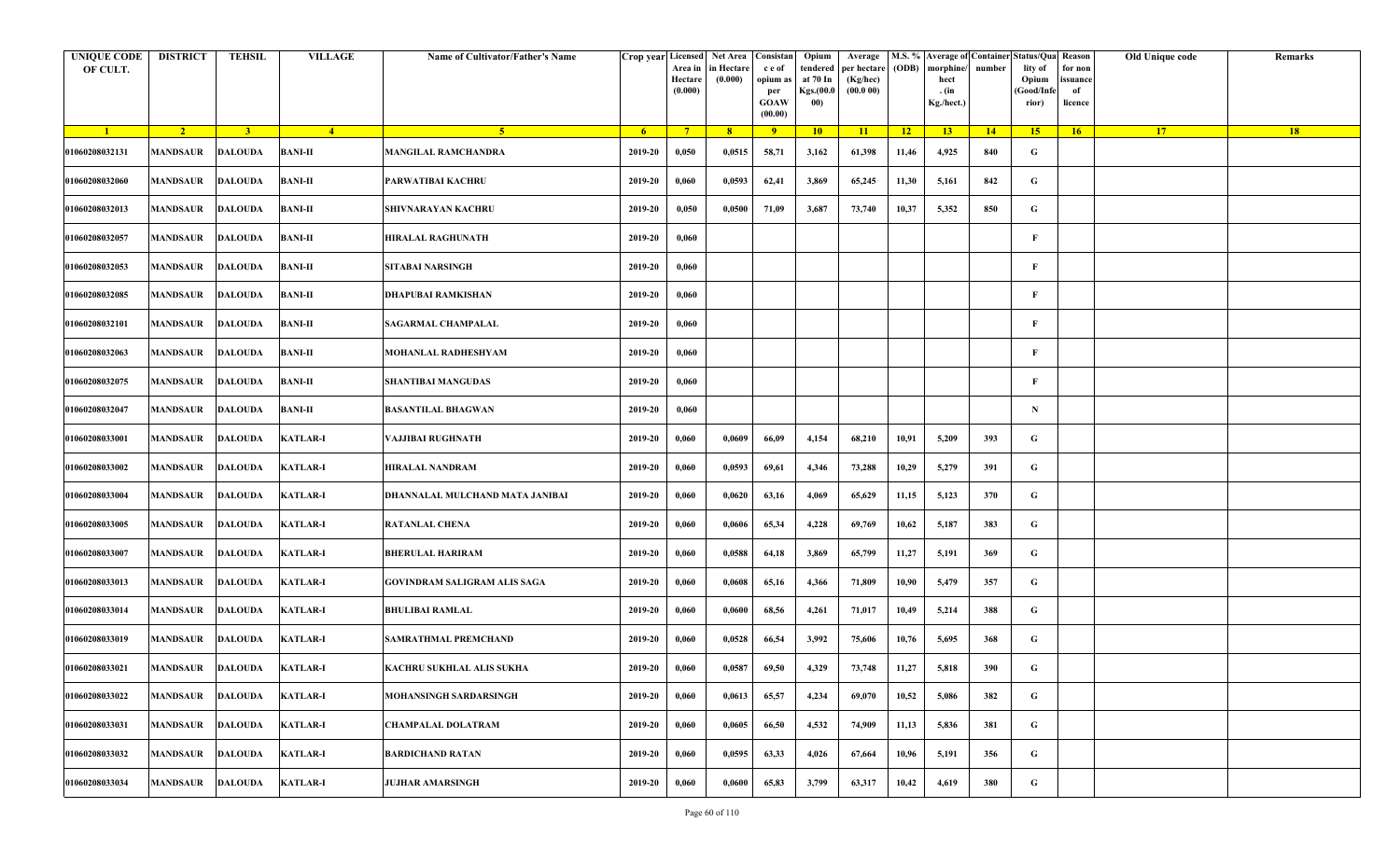| <b>UNIQUE CODE</b><br>OF CULT. | <b>DISTRICT</b>           | <b>TEHSIL</b>  | <b>VILLAGE</b>  | Name of Cultivator/Father's Name    |         | Crop year Licensed Net Area Consistan<br>Area in<br>Hectare<br>(0.000) | in Hectare<br>(0.000) | c e of<br>opium as<br>per<br><b>GOAW</b><br>(00.00) | Opium<br>tendered<br>at 70 In<br>Kgs.(00.0<br>00) | Average<br>per hectare<br>(Kg/hec)<br>(00.000) | (ODB) | M.S. % Average of Container Status/Qua Reason<br>morphine/<br>hect<br>. (in<br>Kg./hect.) | number | lity of<br>Opium<br>(Good/Infe<br>rior) | for non<br>ssuance<br>of<br>licence | Old Unique code | Remarks |
|--------------------------------|---------------------------|----------------|-----------------|-------------------------------------|---------|------------------------------------------------------------------------|-----------------------|-----------------------------------------------------|---------------------------------------------------|------------------------------------------------|-------|-------------------------------------------------------------------------------------------|--------|-----------------------------------------|-------------------------------------|-----------------|---------|
| $\blacksquare$                 | $\sqrt{2}$                | 3 <sup>1</sup> | $\frac{4}{ }$   | 5 <sup>1</sup>                      | $-6$    | $7^{\circ}$                                                            | 8 <sup>°</sup>        | $\overline{9}$                                      | 10                                                | 11                                             | $-12$ | 13                                                                                        | 14     | 15 <sup>2</sup>                         | 16                                  | <b>17</b>       | 18      |
| 01060208033037                 | <b>MANDSAUR</b>           | <b>DALOUDA</b> | <b>KATLAR-I</b> | AMRATRAM RAGHUNATH                  | 2019-20 | 0,060                                                                  | 0,0600                | 64,94                                               | 4,091                                             | 68,183                                         | 11,30 | 5,394                                                                                     | 387    | G                                       |                                     |                 |         |
| 01060208033047                 | MANDSAUR                  | <b>DALOUDA</b> | <b>KATLAR-I</b> | RAMKANYABAI SHAMBHULAL              | 2019-20 | 0,060                                                                  | 0,0612                | 63,09                                               | 3,821                                             | 62,435                                         | 9,84  | 4,301                                                                                     | 379    | G                                       |                                     |                 |         |
| 01060208033048                 | <b>MANDSAUR</b>           | <b>DALOUDA</b> | <b>KATLAR-I</b> | MANGILAL JAGANNATH                  | 2019-20 | 0,060                                                                  | 0,0611                | 66,10                                               | 4,230                                             | 69,231                                         | 10,44 | 5,060                                                                                     | 367    | G                                       |                                     |                 |         |
| 01060208033055                 | MANDSAUR                  | <b>DALOUDA</b> | <b>KATLAR-I</b> | DHULSINGH RAYSINGH MATA RASALKUNWAR | 2019-20 | 0,060                                                                  | 0,0606                | 63,73                                               | 4,152                                             | 68,515                                         | 10,42 | 4,997                                                                                     | 366    | G                                       |                                     |                 |         |
| 01060208033064                 | <b>MANDSAUR</b>           | <b>DALOUDA</b> | <b>KATLAR-I</b> | <b>BALMUKUND BHERULAL</b>           | 2019-20 | 0,060                                                                  | 0,0608                | 65,74                                               | 4,254                                             | 69,967                                         | 10,95 | 5,363                                                                                     | 378    | G                                       |                                     |                 |         |
| 01060208033068                 | MANDSAUR                  | <b>DALOUDA</b> | <b>KATLAR-I</b> | DUNGARSINGH DALPATSINGH             | 2019-20 | 0,060                                                                  | 0,0600                | 66,50                                               | 4,275                                             | 71,250                                         | 11,26 | 5,616                                                                                     | 377    | G                                       |                                     |                 |         |
| 01060208033070                 | MANDSAUR                  | DALOUDA        | <b>KATLAR-I</b> | GOPAL HARIRAM                       | 2019-20 | 0,100                                                                  | 0,0980                | 72,34                                               | 7,193                                             | 73,398                                         | 10,60 | 5,446                                                                                     | 392    | G                                       |                                     |                 |         |
| 01060208033071                 | MANDSAUR                  | <b>DALOUDA</b> | <b>KATLAR-I</b> | <b>AMRATRAM BHERULAL</b>            | 2019-20 | 0,060                                                                  | 0,0599                | 60,26                                               | 3,693                                             | 61,653                                         | 10,77 | 4,648                                                                                     | 376    | G                                       |                                     |                 |         |
| 01060208033077                 | MANDSAUR                  | <b>DALOUDA</b> | <b>KATLAR-I</b> | <b>MADHUBAI BHERULAL</b>            | 2019-20 | 0,060                                                                  | 0,0612                | 64,27                                               | 3,673                                             | 60,016                                         | 11,05 | 4,642                                                                                     | 365    | G                                       |                                     |                 |         |
| 01060208033081                 | <b>MANDSAUR</b>           | <b>DALOUDA</b> | <b>KATLAR-I</b> | <b>BHANWARLAL MOHANLAL</b>          | 2019-20 | 0,060                                                                  | 0,0614                | 65,69                                               | 4,016                                             | 65,407                                         | 10,37 | 4,748                                                                                     | 363    | G                                       |                                     |                 |         |
| 01060208033085                 | MANDSAUR                  | <b>DALOUDA</b> | <b>KATLAR-I</b> | MOHANLAL NANURAM                    | 2019-20 | 0,060                                                                  | 0,0580                | 64,11                                               | 4,039                                             | 69,638                                         | 10,01 | 4,879                                                                                     | 364    | G                                       |                                     |                 |         |
| 01060208033086                 | <b>MANDSAUR</b>           | <b>DALOUDA</b> | <b>KATLAR-I</b> | <b>BHAWARLAL CHENRAM</b>            | 2019-20 | 0,060                                                                  | 0,0586                | 55,65                                               | 3,538                                             | 60,375                                         | 10,94 | 4,623                                                                                     | 355    | G                                       |                                     |                 |         |
| 01060208033090                 | MANDSAUR                  | <b>DALOUDA</b> | <b>KATLAR-I</b> | <b>MOHANBAI LACHIRAM</b>            | 2019-20 | 0,060                                                                  | 0,0583                | 64,38                                               | 3,927                                             | 67,358                                         | 11,94 | 5,630                                                                                     | 375    | G                                       |                                     |                 |         |
| 01060208033123                 | <b>MANDSAUR</b>           | <b>DALOUDA</b> | <b>KATLAR-I</b> | MANOHARSINGH DALPATSINGH            | 2019-20 | 0,060                                                                  | 0,0580                | 66,80                                               | 3,960                                             | 68,276                                         | 11,06 | 5,286                                                                                     | 374    | G                                       |                                     |                 |         |
| 01060208033093                 | MANDSAUR                  | DALOUDA        | <b>KATLAR-I</b> | <b>MOHANBAI KANIRAM</b>             | 2019-20 | 0,060                                                                  | 0,0600                | 59,67                                               | 3,631                                             | 60,517                                         | 10,73 | 4,546                                                                                     | 354    | G                                       |                                     |                 |         |
| 01060208033094                 | MANDSAUR                  | <b>DALOUDA</b> | <b>KATLAR-I</b> | <b>RAMESHWAR MULCHAND</b>           | 2019-20 | 0,060                                                                  | 0,0623                | 68,37                                               | 4,425                                             | 71,027                                         | 10,82 | 5,379                                                                                     | 362    | G                                       |                                     |                 |         |
| 01060208033095                 | MANDSAUR                  | <b>DALOUDA</b> | <b>KATLAR-I</b> | <b>MOHANSINGH RAMSINGH</b>          | 2019-20 | 0,060                                                                  | 0,0600                | 68,80                                               | 3,637                                             | 60,617                                         | 11,63 | 4,934                                                                                     | 386    | G                                       |                                     |                 |         |
| 01060208033096                 | MANDSAUR                  | <b>DALOUDA</b> | <b>KATLAR-I</b> | <b>BALARAM KHIMALAL</b>             | 2019-20 | 0,060                                                                  | 0,0600                | 59,74                                               | 3,917                                             | 65,283                                         | 10,13 | 4,630                                                                                     | 360    | G                                       |                                     |                 |         |
| 01060208033098                 | MANDSAUR DALOUDA KATLAR-I |                |                 | RAMESHKUNWAR MANSINGH               | 2019-20 | 0,060                                                                  | 0,0599                | 65,56                                               | 4,374                                             | 73,022                                         | 10,83 | 5,536                                                                                     | 373    | G                                       |                                     |                 |         |
| 01060208033102                 | <b>MANDSAUR</b>           | <b>DALOUDA</b> | <b>KATLAR-I</b> | <b>SITARAM RAGHUNATH</b>            | 2019-20 | 0,100                                                                  | 0,1030                | 66,17                                               | 7,250                                             | 70,388                                         | 10,61 | 5,228                                                                                     | 361    | $\mathbf G$                             |                                     |                 |         |
| 01060208033104                 | <b>MANDSAUR</b>           | <b>DALOUDA</b> | <b>KATLAR-I</b> | SHRIKRISHAN KASTURCHANDRA           | 2019-20 | 0,060                                                                  | 0,0607                | 65,14                                               | 4,699                                             | 77,414                                         | 10,33 | 5,598                                                                                     | 359    | G                                       |                                     |                 |         |
| 01060208033107                 | MANDSAUR                  | <b>DALOUDA</b> | <b>KATLAR-I</b> | <b>ISHWARSINGH HAMERSINGH</b>       | 2019-20 | 0,060                                                                  | 0,0612                | 68,59                                               | 4,370                                             | 71,405                                         | 10,31 | 5,154                                                                                     | 384    | G                                       |                                     |                 |         |
| 01060208033112                 | MANDSAUR                  | <b>DALOUDA</b> | <b>KATLAR-I</b> | BHAWARBAI SHANKARLAL DEUBAI         | 2019-20 | 0,060                                                                  | 0,0590                | 67,18                                               | 4,108                                             | 69,627                                         | 10,38 | 5,059                                                                                     | 385    | G                                       |                                     |                 |         |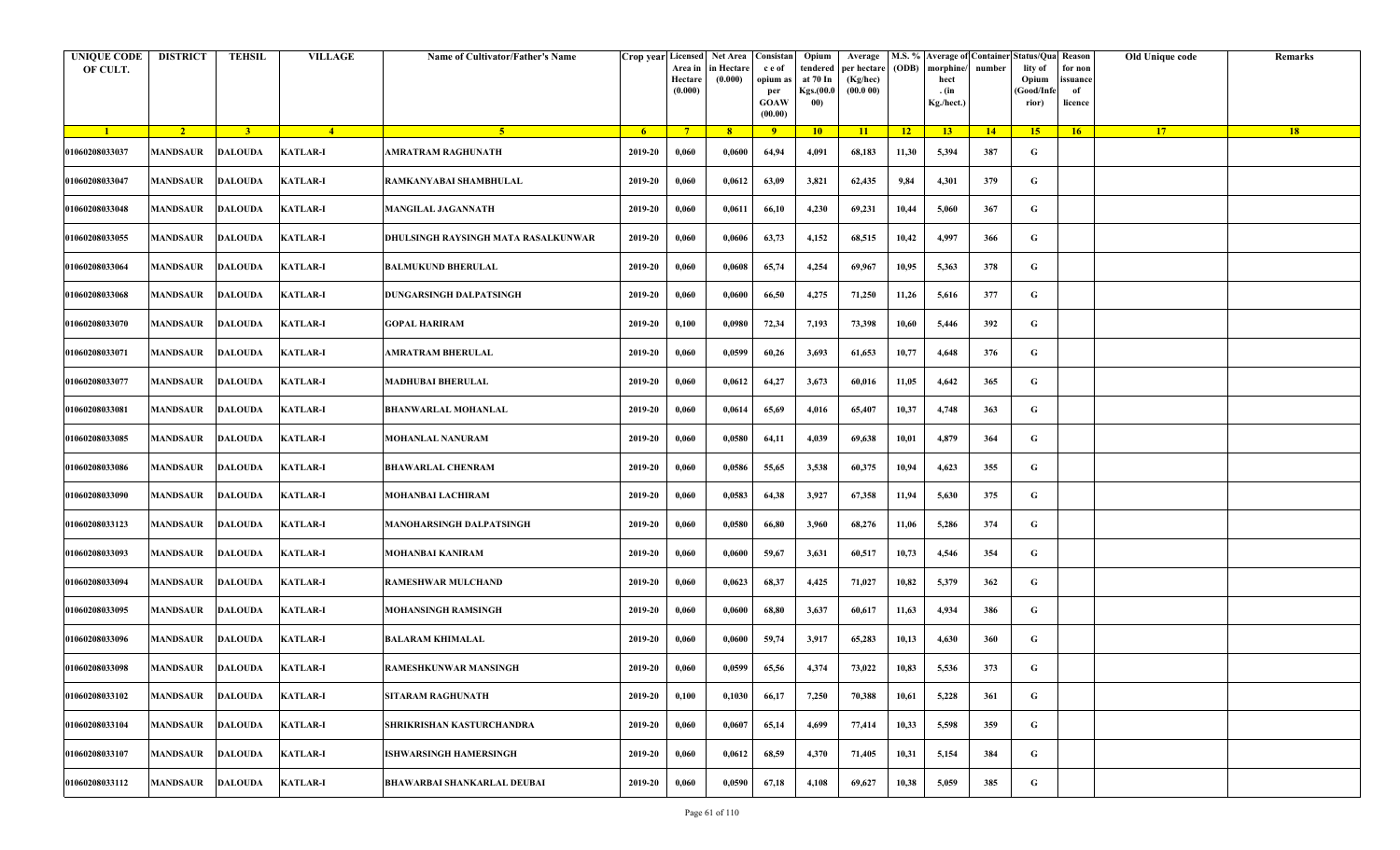| <b>UNIQUE CODE</b><br>OF CULT. | <b>DISTRICT</b>            | <b>TEHSIL</b>  | <b>VILLAGE</b>   | Name of Cultivator/Father's Name       |         | Crop year Licensed<br>Area in<br>Hectare<br>(0.000) | Net Area   Consistan<br>in Hectare<br>(0.000) | c e of<br>opium as<br>per<br><b>GOAW</b><br>(00.00) | Opium<br>tendered<br>at 70 In<br>Kgs.(00.0<br>00) | Average<br>per hectare<br>(Kg/hec)<br>(00.000) | (ODB) | M.S. % Average of Container Status/Qua Reason<br>morphine/<br>hect<br>. (in<br>Kg./hect.) | number | lity of<br>Opium<br>(Good/Infe<br>rior) | for non<br>ssuance<br>of<br>licence | Old Unique code | Remarks            |
|--------------------------------|----------------------------|----------------|------------------|----------------------------------------|---------|-----------------------------------------------------|-----------------------------------------------|-----------------------------------------------------|---------------------------------------------------|------------------------------------------------|-------|-------------------------------------------------------------------------------------------|--------|-----------------------------------------|-------------------------------------|-----------------|--------------------|
| $\blacksquare$                 | $\sqrt{2}$                 | 3 <sup>1</sup> | $\sqrt{4}$       | 5 <sup>1</sup>                         | $-6$    | $7^{\circ}$                                         | 8 <sup>°</sup>                                | $\overline{9}$                                      | 10                                                | $\overline{11}$                                | $-12$ | 13                                                                                        | 14     | 15                                      | 16                                  | <b>17</b>       | 18                 |
| 01060208033113                 | <b>MANDSAUR</b>            | <b>DALOUDA</b> | <b>KATLAR-I</b>  | <b>BHAWARLAL PREMCHAND</b>             | 2019-20 | 0,060                                               | 0,0620                                        | 64,78                                               | 4,007                                             | 64,629                                         | 9,90  | 4,479                                                                                     | 358    | G                                       |                                     |                 |                    |
| 01060208033114                 | MANDSAUR                   | <b>DALOUDA</b> | <b>KATLAR-I</b>  | RAMRATAN SALAGRAM                      | 2019-20 | 0,060                                               | 0,0600                                        | 65,56                                               | 4,205                                             | 70,083                                         | 11,65 | 5,716                                                                                     | 353    | G                                       |                                     |                 |                    |
| 01060208033116                 | <b>MANDSAUR</b>            | <b>DALOUDA</b> | <b>KATLAR-I</b>  | KALUSINGH MADANSINGH                   | 2019-20 | 0,060                                               | 0,0616                                        | 65,74                                               | 4,066                                             | 66,006                                         | 10,63 | 4,912                                                                                     | 351    | G                                       |                                     |                 |                    |
| 01060208033066                 | MANDSAUR                   | <b>DALOUDA</b> | <b>KATLAR-I</b>  | <b>HIRALAL LALURAM</b>                 | 2019-20 | 0,050                                               | 0,0501                                        | 63,37                                               | 3,232                                             | 64,511                                         | 10,26 | 4,633                                                                                     | 352    | G                                       |                                     |                 |                    |
| 01060208033126                 | <b>MANDSAUR</b>            | <b>DALOUDA</b> | <b>KATLAR-I</b>  | DEVISING GORDHANSINGH D.P. SHETANSINGH | 2019-20 | 0,050                                               | 0,0486                                        | 63,43                                               | 3,126                                             | 64,321                                         | 9,73  | 4,381                                                                                     | 389    | G                                       |                                     |                 |                    |
| 01060208033052                 | MANDSAUR                   | <b>DALOUDA</b> | <b>KATLAR-I</b>  | PARTHESINGH BHERUSINGH                 | 2019-20 | 0,060                                               |                                               |                                                     |                                                   |                                                |       |                                                                                           |        | $\mathbf N$                             | 08                                  | 01060208034041  |                    |
| 01060208033119                 | MANDSAUR                   | DALOUDA        | <b>KATLAR-I</b>  | <b>BAGDIRAM RATANLAL</b>               | 2019-20 | 0,060                                               | 0,0578                                        | 63,21                                               | 3,612                                             | 62,491                                         | 10,43 | 4,562                                                                                     | 371    | G                                       |                                     | 01060208034043  |                    |
| 01060208033054                 | MANDSAUR                   | <b>DALOUDA</b> | <b>KATLAR-I</b>  | <b>BHARATSINGH D.P. RUPSINGH</b>       | 2019-20 | 0,060                                               | 0,0618                                        | 56,24                                               | 3,487                                             | 56,424                                         | 10,63 | 4,198                                                                                     | 372    | G                                       | 04                                  | 01060208034039  |                    |
| 01060208033118                 | <b>MANDSAUR</b>            | <b>DALOUDA</b> | <b>KATLAR-II</b> | <b>RAMESHWAR CHENRAM</b>               | 2019-20 | 0,060                                               | 0,0606                                        | 66,54                                               | 4,078                                             | 67,294                                         | 7,56  | 3,561                                                                                     | 401    |                                         | 04                                  |                 |                    |
| 01060208033091                 | <b>MANDSAUR</b>            | <b>DALOUDA</b> | <b>KATLAR-II</b> | <b>BHERULAL HIRALAL</b>                | 2019-20 | 0,100                                               | 0,1044                                        | 63,92                                               | 7,013                                             | 67,174                                         | 10,59 | 4,980                                                                                     | 415    | G                                       |                                     |                 |                    |
| 01060208033128                 | MANDSAUR                   | <b>DALOUDA</b> | <b>KATLAR-II</b> | <b>NAGULAL KHEMA</b>                   | 2019-20 | 0,050                                               | 0,0485                                        | 66,40                                               | 3,472                                             | 71,588                                         | 8,67  | 4,344                                                                                     | 414    |                                         |                                     |                 |                    |
| 01060208033023                 | <b>MANDSAUR</b>            | <b>DALOUDA</b> | <b>KATLAR-II</b> | <b>DHULSINGH ISHWARSINGH</b>           | 2019-20 | 0,060                                               | 0,0609                                        | 73,21                                               | 4,623                                             | 75,911                                         | 7,46  | 3,964                                                                                     | 425    | л                                       | 04                                  |                 |                    |
| 01060208033051                 | MANDSAUR                   | <b>DALOUDA</b> | <b>KATLAR-II</b> | NANDAKUWAR MADANSINGH                  | 2019-20 | 0,050                                               | 0,0505                                        | 64,45                                               | 3,471                                             | 68,733                                         | 11,53 | 5,548                                                                                     | 413    | G                                       |                                     |                 | <b>NAME CHANGE</b> |
| 01060208033117                 | <b>MANDSAUR</b>            | <b>DALOUDA</b> | <b>KATLAR-II</b> | PAPPULAL CHENRAM                       | 2019-20 | 0,060                                               | 0,0593                                        | 63,83                                               | 3,948                                             | 66,577                                         | 9,76  | 4,549                                                                                     | 424    | G                                       |                                     |                 |                    |
| 01060208033125                 | MANDSAUR                   | <b>DALOUDA</b> | <b>KATLAR-II</b> | NARENDRASINGH LAXMANSINGH              | 2019-20 | 0,060                                               | 0,0600                                        | 61,55                                               | 3,755                                             | 62,583                                         | 11,71 | 5,129                                                                                     | 400    | G                                       |                                     |                 |                    |
| 01060208033134                 | MANDSAUR                   | <b>DALOUDA</b> | <b>KATLAR-II</b> | KUSHALSINGH GOPALSINGH                 | 2019-20 | 0,060                                               | 0,0608                                        | 69,53                                               | 4,549                                             | 74,819                                         | 8,51  | 4,457                                                                                     | 412    | -1                                      |                                     |                 |                    |
| 01060208033120                 | <b>MANDSAUR</b>            | <b>DALOUDA</b> | <b>KATLAR-II</b> | <b>BHAGATRAM GANGARAM</b>              | 2019-20 | 0,060                                               | 0,0590                                        | 75,14                                               | 4,541                                             | 76,966                                         | 7,61  | 4,100                                                                                     | 434    | -1                                      | 04                                  |                 |                    |
| 01060208033009                 | MANDSAUR                   | <b>DALOUDA</b> | <b>KATLAR-II</b> | SHANTILAL CHENRAM MATA KASTURBAI       | 2019-20 | 0,060                                               | 0,0597                                        | 63,83                                               | 4,140                                             | 69,347                                         | 8,29  | 4,024                                                                                     | 411    |                                         | 04                                  |                 |                    |
| 01060208033108                 | MANDSAUR DALOUDA KATLAR-II |                |                  | <b>GOVINDSINGH HAKKESINGH</b>          | 2019-20 | 0,060                                               | 0,0607                                        | 69,37                                               | 4,202                                             | 69,226                                         | 8,58  | 4,158                                                                                     | 410    |                                         | 04                                  |                 |                    |
| 01060208033036                 | <b>MANDSAUR</b>            | <b>DALOUDA</b> | <b>KATLAR-II</b> | GITABAI KASTURCHAND                    | 2019-20 | 0,100                                               | 0,1033                                        | 59,08                                               | 6,744                                             | 65,286                                         | 11,41 | 5,214                                                                                     | 399    | $\mathbf G$                             |                                     |                 |                    |
| 01060208033083                 | <b>MANDSAUR</b>            | <b>DALOUDA</b> | <b>KATLAR-II</b> | <b>KAMLASHANKAR BHERULAL</b>           | 2019-20 | 0,060                                               | 0,0608                                        | 71,32                                               | 4,503                                             | 74,063                                         | 7,50  | 3,889                                                                                     | 409    | л                                       | 04                                  |                 |                    |
| 01060208033006                 | MANDSAUR                   | <b>DALOUDA</b> | <b>KATLAR-II</b> | <b>BIHARILAL BHAGGA</b>                | 2019-20 | 0,060                                               | 0,0614                                        | 69,63                                               | 4,526                                             | 73,713                                         | 8,29  | 4,278                                                                                     | 423    | -1                                      |                                     |                 |                    |
| 01060208033018                 | MANDSAUR                   | <b>DALOUDA</b> | <b>KATLAR-II</b> | <b>KESHURAM DULICHAND</b>              | 2019-20 | 0,060                                               | 0,0590                                        | 65,63                                               | 4,200                                             | 71,186                                         | 11,08 | 5,522                                                                                     | 398    | G                                       |                                     |                 |                    |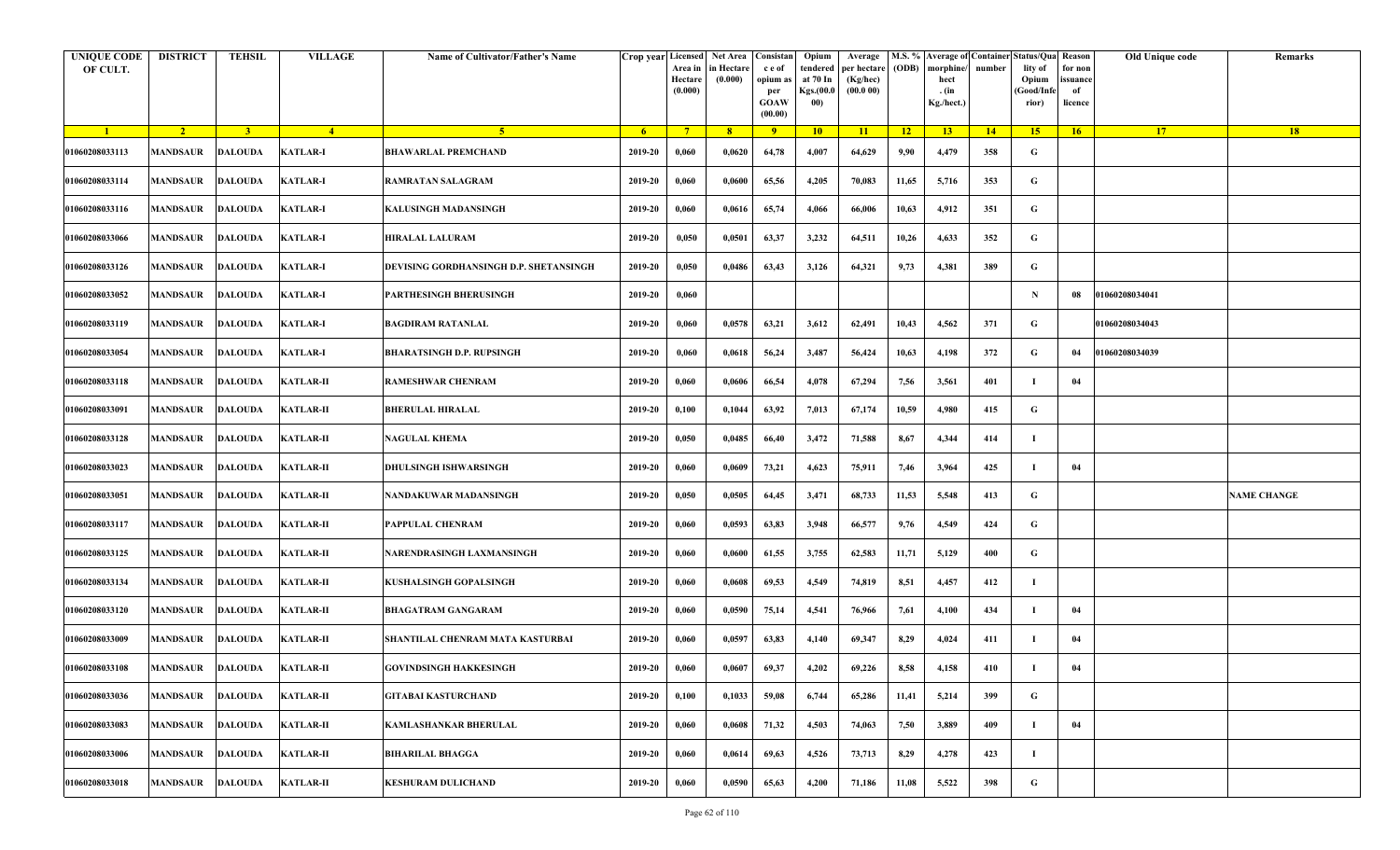| <b>UNIQUE CODE</b><br>OF CULT. | <b>DISTRICT</b>         | <b>TEHSIL</b>  | <b>VILLAGE</b>   | Name of Cultivator/Father's Name |                | Crop year Licensed<br>Area in<br>Hectare<br>(0.000) | Net Area   Consistan  <br>in Hectare<br>(0.000) | c e of<br>opium as<br>per<br><b>GOAW</b><br>(00.00) | Opium<br>tendered<br>at 70 In<br>Kgs.(00.0<br>00) | Average<br>per hectare<br>(Kg/hec)<br>(00.000) | (ODB)           | M.S. % Average of Container Status/Qua Reason<br>morphine/<br>hect<br>. (in<br>Kg./hect.) | number | lity of<br>Opium<br>(Good/Info<br>rior) | for non<br>ssuance<br>of<br>licence | Old Unique code | Remarks            |
|--------------------------------|-------------------------|----------------|------------------|----------------------------------|----------------|-----------------------------------------------------|-------------------------------------------------|-----------------------------------------------------|---------------------------------------------------|------------------------------------------------|-----------------|-------------------------------------------------------------------------------------------|--------|-----------------------------------------|-------------------------------------|-----------------|--------------------|
| $\blacksquare$                 | $\sqrt{2}$              | $\overline{3}$ | $\frac{4}{ }$    | 5 <sup>1</sup>                   | 6 <sup>6</sup> | $7^{\circ}$                                         | 8                                               | $\overline{9}$                                      | 10                                                | 11                                             | $\overline{12}$ | 13                                                                                        | 14     | 15                                      | 16                                  | 17 <sup>2</sup> | 18                 |
| 01060208033033                 | <b>MANDSAUR</b>         | <b>DALOUDA</b> | <b>KATLAR-II</b> | <b>BAGDIBAI KASTURCHAND</b>      | 2019-20        | 0,060                                               | 0,0598                                          | 66,76                                               | 4,139                                             | 69,214                                         | 10,47           | 5,073                                                                                     | 408    | G                                       |                                     |                 |                    |
| 01060208033084                 | <b>MANDSAUR</b>         | <b>DALOUDA</b> | <b>KATLAR-II</b> | SAHAYTAKUNWAR RAGHUVIRSINGH      | 2019-20        | 0,060                                               | 0,0593                                          | 56,76                                               | 3,462                                             | 58,381                                         | 11,08           | 4,529                                                                                     | 397    | G                                       |                                     |                 |                    |
| 01060208033106                 | <b>MANDSAUR</b>         | <b>DALOUDA</b> | <b>KATLAR-II</b> | <b>BALWANTSINGH HAKKESINGH</b>   | 2019-20        | 0,060                                               | 0,0580                                          | 66,23                                               | 4,097                                             | 70,638                                         | 10,58           | 5,231                                                                                     | 407    | G                                       |                                     |                 |                    |
| 01060208033111                 | MANDSAUR                | <b>DALOUDA</b> | <b>KATLAR-II</b> | <b>DULICHAND NANURAM</b>         | 2019-20        | 0,060                                               | 0,0600                                          | 75,18                                               | 4,844                                             | 80,733                                         | 7,24            | 4,091                                                                                     | 431    | - 1                                     | 04                                  |                 |                    |
| 01060208033132                 | <b>MANDSAUR</b>         | <b>DALOUDA</b> | <b>KATLAR-II</b> | PARMANAND GANGARAM               | 2019-20        | 0,060                                               | 0,0596                                          | 52,80                                               | 3,047                                             | 51,124                                         | 10,55           | 3,776                                                                                     | 396    | G                                       | 04                                  |                 |                    |
| 01060208033089                 | MANDSAUR                | <b>DALOUDA</b> | <b>KATLAR-II</b> | SHAMBHULAL JAGANNATH             | 2019-20        | 0,060                                               | 0,0588                                          | 72,83                                               | 4,120                                             | 70,068                                         | 7,69            | 3,772                                                                                     | 430    | -1                                      | 04                                  |                 |                    |
| 01060208033040                 | MANDSAUR                | <b>DALOUDA</b> | <b>KATLAR-II</b> | <b>DURGABAI PRABHULAL</b>        | 2019-20        | 0,060                                               | 0,0625                                          | 66,94                                               | 4,246                                             | 67,936                                         | 7,19            | 3,419                                                                                     | 406    | -1                                      | 04                                  |                 |                    |
| 01060208033105                 | <b>MANDSAUR</b>         | <b>DALOUDA</b> | <b>KATLAR-II</b> | <b>LALKUNWAR KISHORSINGH</b>     | 2019-20        | 0,060                                               | 0,0594                                          | 67,49                                               | 4,204                                             | 70,774                                         | 8,49            | 4,206                                                                                     | 405    | - 1                                     |                                     |                 |                    |
| 01060208033129                 | MANDSAUR                | <b>DALOUDA</b> | <b>KATLAR-II</b> | HANSKUWAR GORDHANSINGH           | 2019-20        | 0,060                                               | 0,0600                                          | 65,99                                               | 4,054                                             | 67,567                                         | 6,79            | 3,211                                                                                     | 422    | - 1                                     | 04                                  |                 |                    |
| 01060208033088                 | <b>MANDSAUR</b>         | <b>DALOUDA</b> | <b>KATLAR-II</b> | <b>SAGIBAI MANGILAL</b>          | 2019-20        | 0,050                                               | 0,0495                                          | 68,68                                               | 3,463                                             | 69,960                                         | 9,97            | 4,883                                                                                     | 404    | G                                       |                                     |                 | <b>NAME CHANGE</b> |
| 01060208033099                 | MANDSAUR                | <b>DALOUDA</b> | <b>KATLAR-II</b> | GHANSHYAM KISHAN                 | 2019-20        | 0,060                                               | 0,0595                                          | 65,56                                               | 4,411                                             | 74,134                                         | 7,69            | 3,991                                                                                     | 429    | -1                                      | 04                                  |                 |                    |
| 01060208033103                 | <b>MANDSAUR</b>         | <b>DALOUDA</b> | <b>KATLAR-II</b> | MOHANLAL GORDHANLAL              | 2019-20        | 0,060                                               | 0,0620                                          | 58,00                                               | 3,579                                             | 57,726                                         | 11,74           | 4,744                                                                                     | 395    | G                                       |                                     |                 |                    |
| 01060208033069                 | MANDSAUR                | <b>DALOUDA</b> | <b>KATLAR-II</b> | <b>BABULAL BHERULAL</b>          | 2019-20        | 0,060                                               | 0,0600                                          | 67,83                                               | 4,196                                             | 69,933                                         | 10,38           | 5,081                                                                                     | 433    | G                                       |                                     |                 |                    |
| 01060208033130                 | <b>MANDSAUR</b>         | <b>DALOUDA</b> | <b>KATLAR-II</b> | CHANDABAI RAMESHWAR              | 2019-20        | 0,060                                               | 0,0611                                          | 72,75                                               | 4,843                                             | 79,264                                         | 6,67            | 3,701                                                                                     | 421    | -1                                      | 04                                  |                 |                    |
| 01060208033027                 | MANDSAUR                | <b>DALOUDA</b> | <b>KATLAR-II</b> | <b>BHURAKUNWAR BHANWARSINGH</b>  | 2019-20        | 0,060                                               | 0,0608                                          | 74,61                                               | 4,583                                             | 75,378                                         | 9,62            | 5,076                                                                                     | 428    | G                                       |                                     |                 |                    |
| 01060208033025                 | <b>MANDSAUR</b>         | <b>DALOUDA</b> | <b>KATLAR-II</b> | NANDRAM MANNALAL                 | 2019-20        | 0,060                                               | 0,0600                                          | 68,02                                               | 4,013                                             | 66,883                                         | 7,73            | 3,619                                                                                     | 403    | - 1                                     | 04                                  |                 |                    |
| 01060208033063                 | MANDSAUR                | <b>DALOUDA</b> | <b>KATLAR-II</b> | <b>SITABAI RUGHNATH</b>          | 2019-20        | 0,060                                               | 0,0617                                          | 67,94                                               | 4,416                                             | 71,572                                         | 10,49           | 5,256                                                                                     | 420    | G                                       |                                     |                 | <b>NAME CHANGE</b> |
| 01060208033087                 | MANDSAUR                | DALOUDA        | <b>KATLAR-II</b> | SHYAMLAL PYARCHAND               | 2019-20        | 0,100                                               | 0,0943                                          | 68,44                                               | 6,844                                             | 72,577                                         | 8,33            | 4,232                                                                                     | 432    |                                         |                                     |                 |                    |
| 01060208033115                 | <b>MANDSAUR DALOUDA</b> |                | <b>KATLAR-II</b> | <b>RAMRATAN HARIRAM</b>          | 2019-20        | 0,060                                               | 0,0606                                          | 71,38                                               | 4,436                                             | 73,201                                         | 8,10            | 4,150                                                                                     | 419    |                                         | 04                                  |                 |                    |
| 01060208033012                 | <b>MANDSAUR</b>         | <b>DALOUDA</b> | <b>KATLAR-II</b> | <b>BHERULAL JAGNATH</b>          | 2019-20        | 0,060                                               | 0,0589                                          | 78,90                                               | 4,914                                             | 83,430                                         | 7,83            | 4,573                                                                                     | 427    | л                                       |                                     |                 |                    |
| 01060208033136                 | <b>MANDSAUR</b>         | <b>DALOUDA</b> | <b>KATLAR-II</b> | DHAPUBAI JAGDISHCHANDRA          | 2019-20        | 0,060                                               | 0,0609                                          | 62,20                                               | 3,963                                             | 65,074                                         | 10,82           | 4,929                                                                                     | 394    | G                                       |                                     |                 |                    |
| 01060208033127                 | <b>MANDSAUR</b>         | <b>DALOUDA</b> | <b>KATLAR-II</b> | <b>BABULAL GORDHANLAL</b>        | 2019-20        | 0,100                                               | 0,0999                                          | 75,18                                               | 7,872                                             | 78,799                                         | 8,74            | 4,821                                                                                     | 426    | -1                                      |                                     |                 |                    |
| 01060208033133                 | MANDSAUR                | <b>DALOUDA</b> | <b>KATLAR-II</b> | PRATAPSINGH NARAYANSINGH         | 2019-20        | 0,100                                               | 0,1036                                          | 66,91                                               | 6,920                                             | 66,795                                         | 10,10           | 4,723                                                                                     | 402    | G                                       |                                     |                 |                    |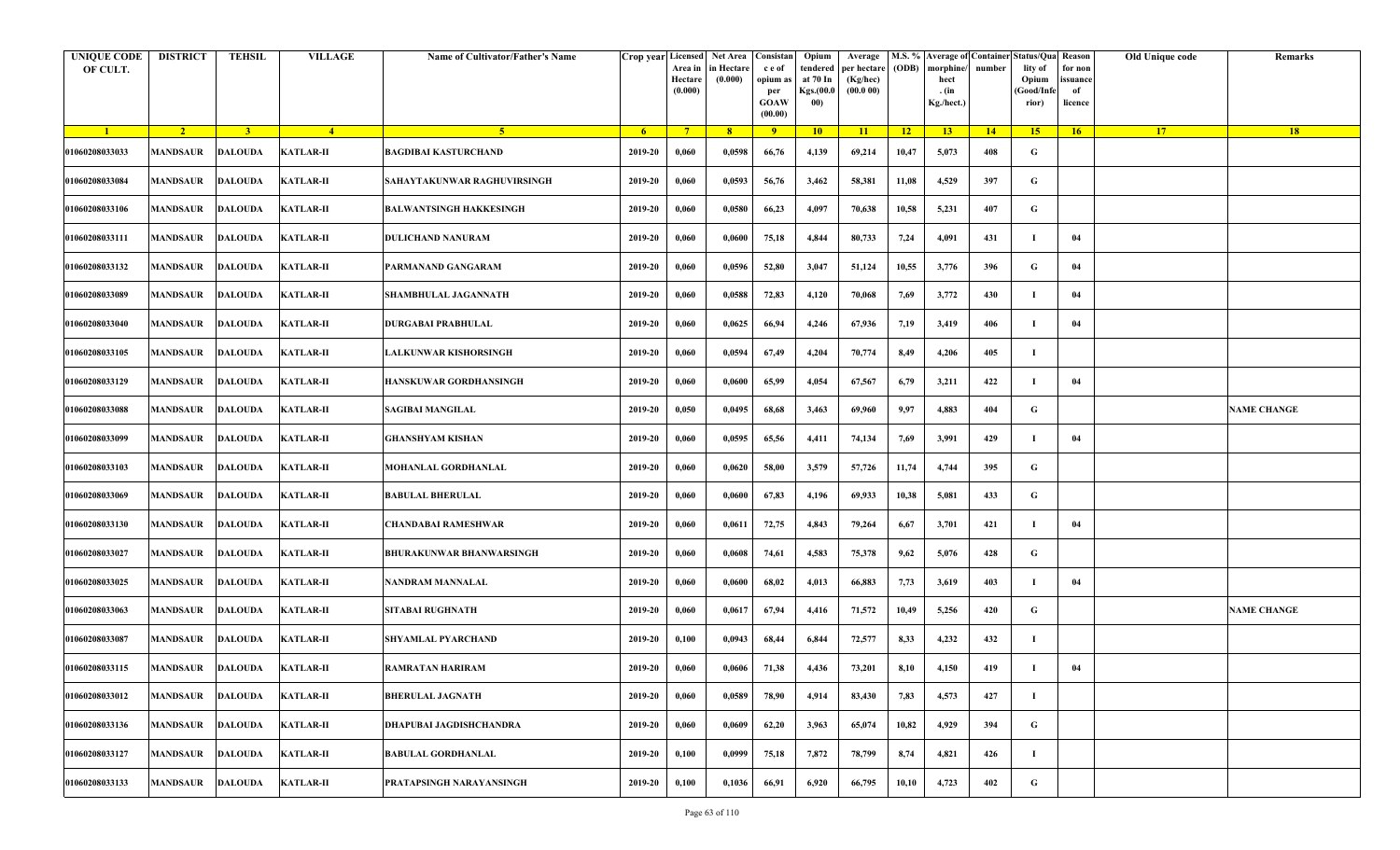| <b>UNIQUE CODE</b><br>OF CULT. | <b>DISTRICT</b>  | <b>TEHSIL</b>  | <b>VILLAGE</b>   | Name of Cultivator/Father's Name |                | Crop year Licensed<br>Area in<br>Hectare<br>(0.000) | Net Area   Consistan  <br>in Hectare<br>(0.000) | c e of<br>opium as<br>per<br><b>GOAW</b><br>(00.00) | Opium<br>tendered<br>at 70 In<br>Kgs.(00.0<br>00) | Average<br>per hectare<br>(Kg/hec)<br>(00.000) | (ODB)           | M.S. % Average of Container Status/Qua Reason<br>morphine/<br>hect<br>. (in<br>Kg./hect.) | number | lity of<br>Opium<br>(Good/Info<br>rior) | for non<br>ssuance<br>of<br>licence | Old Unique code | Remarks            |
|--------------------------------|------------------|----------------|------------------|----------------------------------|----------------|-----------------------------------------------------|-------------------------------------------------|-----------------------------------------------------|---------------------------------------------------|------------------------------------------------|-----------------|-------------------------------------------------------------------------------------------|--------|-----------------------------------------|-------------------------------------|-----------------|--------------------|
| $\blacksquare$                 | $\sqrt{2}$       | $\overline{3}$ | $-4$             | 5 <sup>1</sup>                   | 6 <sup>6</sup> | $7^{\circ}$                                         | 8                                               | $\overline{9}$                                      | 10                                                | 11                                             | $\overline{12}$ | 13                                                                                        | 14     | 15                                      | 16                                  | 17 <sup>2</sup> | 18                 |
| 01060208033082                 | <b>MANDSAUR</b>  | <b>DALOUDA</b> | <b>KATLAR-II</b> | <b>DHAPUBAI RAMRATAN</b>         | 2019-20        | 0,060                                               | 0,0600                                          | 74,22                                               | 4,665                                             | 77,750                                         | 7,29            | 3,968                                                                                     | 418    | -1                                      | 04                                  |                 | <b>NAME CHANGE</b> |
| 01060208033092                 | <b>MANDSAUR</b>  | <b>DALOUDA</b> | <b>KATLAR-II</b> | <b>RATANLAL NANDA</b>            | 2019-20        | 0,050                                               | 0,0503                                          | 71,35                                               | 3,812                                             | 75,785                                         | 8,51            | 4,515                                                                                     | 417    | -1                                      |                                     |                 |                    |
| 01060208033015                 | <b>MANDSAUR</b>  | <b>DALOUDA</b> | <b>KATLAR-II</b> | <b>SHANTIBAI BHAGIRATH</b>       | 2019-20        | 0,050                                               | 0,0515                                          | 74,44                                               | 4,254                                             | 82,602                                         | 7,43            | 4,296                                                                                     | 416    | -1                                      |                                     |                 | <b>NAME CHANGE</b> |
| 01060208033124                 | <b>MANDSAUR</b>  | <b>DALOUDA</b> | <b>KATLAR-II</b> | <b>DHIRAJSINGH DHULSINGH</b>     | 2019-20        | 0,060                                               | 0,0576                                          | 70,59                                               | 4,034                                             | 70,035                                         | 7,59            | 3,721                                                                                     | 435    | -1                                      | 04                                  |                 |                    |
| 01060208025003                 | <b>MANDSAUR</b>  | <b>DALOUDA</b> | <b>DEHRI-I</b>   | RADHESHYAM BHAWARLAL             | 2019-20        | 0,060                                               | 0,0603                                          | 65,07                                               | 3,913                                             | 64,892                                         | 10,65           | 4,838                                                                                     | 1948   | G                                       |                                     |                 |                    |
| 01060208025004                 | MANDSAUR         | <b>DALOUDA</b> | <b>DEHRI-I</b>   | KACHRU KANHAYALAL                | 2019-20        | 0,060                                               | 0,0603                                          | 70,88                                               | 4,445                                             | 73,715                                         | 9,57            | 4,938                                                                                     | 1976   | G                                       |                                     |                 |                    |
| 01060208025005                 | MANDSAUR         | <b>DALOUDA</b> | <b>DEHRI-I</b>   | PANNALAL KESHURAM                | 2019-20        | 0,060                                               | 0,0600                                          | 72,30                                               | 4,669                                             | 77,817                                         | 9,81            | 5,343                                                                                     | 1980   | G                                       |                                     |                 |                    |
| 01060208025008                 | <b>MANDSAUR</b>  | <b>DALOUDA</b> | <b>DEHRI-I</b>   | PUNAMCHAND BHAGWAN               | 2019-20        | 0,060                                               | 0,0600                                          | 69,02                                               | 4,131                                             | 68,850                                         | 10,45           | 5,037                                                                                     | 1975   | G                                       |                                     |                 |                    |
| 01060208025009                 | MANDSAUR         | <b>DALOUDA</b> | <b>DEHRI-I</b>   | JAYKUNWAR AMBARAM                | 2019-20        | 0,060                                               | 0,0618                                          | 66,19                                               | 4,113                                             | 66,553                                         | 9,53            | 4,440                                                                                     | 1966   | G                                       |                                     |                 |                    |
| 01060208025010                 | <b>MANDSAUR</b>  | <b>DALOUDA</b> | <b>DEHRI-I</b>   | TULSABAI BANSHILAL               | 2019-20        | 0,060                                               | 0,0604                                          | 66,32                                               | 4,027                                             | 66,672                                         | 10,68           | 4,984                                                                                     | 1972   | G                                       |                                     |                 |                    |
| 01060208025011                 | MANDSAUR         | <b>DALOUDA</b> | <b>DEHRI-I</b>   | RADHESHYAM RAMNARAYAN            | 2019-20        | 0,060                                               | 0,0601                                          | 63,68                                               | 3,839                                             | 63,877                                         | 10,63           | 4,753                                                                                     | 1965   | G                                       |                                     |                 | <b>NAME CHANGE</b> |
| 01060208025017                 | <b>MANDSAUR</b>  | <b>DALOUDA</b> | <b>DEHRI-I</b>   | <b>GOVINDRAM KESHURAM</b>        | 2019-20        | 0,060                                               | 0,0617                                          | 62,76                                               | 4,214                                             | 68,298                                         | 10,66           | 5,096                                                                                     | 1947   | G                                       |                                     |                 |                    |
| 01060208025022                 | MANDSAUR         | <b>DALOUDA</b> | <b>DEHRI-I</b>   | <b>SURATRAM SHOBHARAM</b>        | 2019-20        | 0,050                                               | 0,0510                                          | 68,26                                               | 3,589                                             | 70,373                                         | 10,28           | 5,063                                                                                     | 1971   | G                                       |                                     |                 |                    |
| 01060208025020                 | <b>MANDSAUR</b>  | <b>DALOUDA</b> | <b>DEHRI-I</b>   | <b>BHAWARLAL NANDLAL</b>         | 2019-20        | 0,060                                               | 0,0604                                          | 67,40                                               | 4,044                                             | 66,954                                         | 10,50           | 4,921                                                                                     | 1946   | G                                       |                                     |                 |                    |
| 01060208025023                 | MANDSAUR         | <b>DALOUDA</b> | <b>DEHRI-I</b>   | <b>DEVILAL AMBARAM</b>           | 2019-20        | 0,060                                               | 0,0612                                          | 62,00                                               | 3,977                                             | 64,984                                         | 11,44           | 5,204                                                                                     | 1945   | G                                       |                                     |                 |                    |
| 01060208025024                 | <b>MANDSAUR</b>  | <b>DALOUDA</b> | <b>DEHRI-I</b>   | NIRANJANDAS MATHURADAS           | 2019-20        | 0,060                                               | 0,0613                                          | 68,12                                               | 4,223                                             | 68,891                                         | 10,19           | 4,914                                                                                     | 1964   | G                                       |                                     |                 |                    |
| 01060208025028                 | MANDSAUR         | <b>DALOUDA</b> | <b>DEHRI-I</b>   | AMBARAM BHAWARLAL                | 2019-20        | 0,060                                               | 0,0589                                          | 70,31                                               | 4,299                                             | 72,988                                         | 10,24           | 5,232                                                                                     | 1970   | G                                       |                                     |                 |                    |
| 01060208025025                 | MANDSAUR         | <b>DALOUDA</b> | <b>DEHRI-I</b>   | UMMEDRAM BADRILAL                | 2019-20        | 0,060                                               | 0,0621                                          | 64,63                                               | 4,210                                             | 67,794                                         | 11,11           | 5,273                                                                                     | 1944   | G                                       |                                     |                 |                    |
| 01060208025031                 | MANDSAUR DALOUDA |                | <b>DEHRI-I</b>   | <b>RAMLAL NANALAL</b>            | 2019-20        | 0,060                                               | 0,0612                                          | 74,47                                               | 4,777                                             | 78,056                                         | 10,07           | 5,502                                                                                     | 1979   | G                                       |                                     |                 |                    |
| 01060208025033                 | <b>MANDSAUR</b>  | <b>DALOUDA</b> | <b>DEHRI-I</b>   | <b>BADRILAL BHUWANILAL</b>       | 2019-20        | 0,060                                               | 0,0591                                          | 62,13                                               | 4,109                                             | 69,526                                         | 11,15           | 5,427                                                                                     | 1943   | $\mathbf G$                             |                                     |                 |                    |
| 01060208025037                 | <b>MANDSAUR</b>  | <b>DALOUDA</b> | <b>DEHRI-I</b>   | <b>BANSHILAL KESHURAM</b>        | 2019-20        | 0,060                                               | 0,0600                                          | 60,79                                               | 3,865                                             | 64,417                                         | 10,30           | 4,644                                                                                     | 1955   | $\mathbf G$                             |                                     |                 |                    |
| 01060208025039                 | <b>MANDSAUR</b>  | <b>DALOUDA</b> | <b>DEHRI-I</b>   | <b>BALARAM BHARATRAM</b>         | 2019-20        | 0,060                                               | 0,0617                                          | 66,04                                               | 3,962                                             | 64,214                                         | 11,08           | 4,981                                                                                     | 1962   | G                                       |                                     |                 |                    |
| 01060208025040                 | MANDSAUR         | <b>DALOUDA</b> | <b>DEHRI-I</b>   | <b>DHANNALAL MOTILAL</b>         | 2019-20        | 0,060                                               | 0,0602                                          | 69,92                                               | 4,295                                             | 71,346                                         | 10,08           | 5,034                                                                                     | 1963   | G                                       |                                     |                 |                    |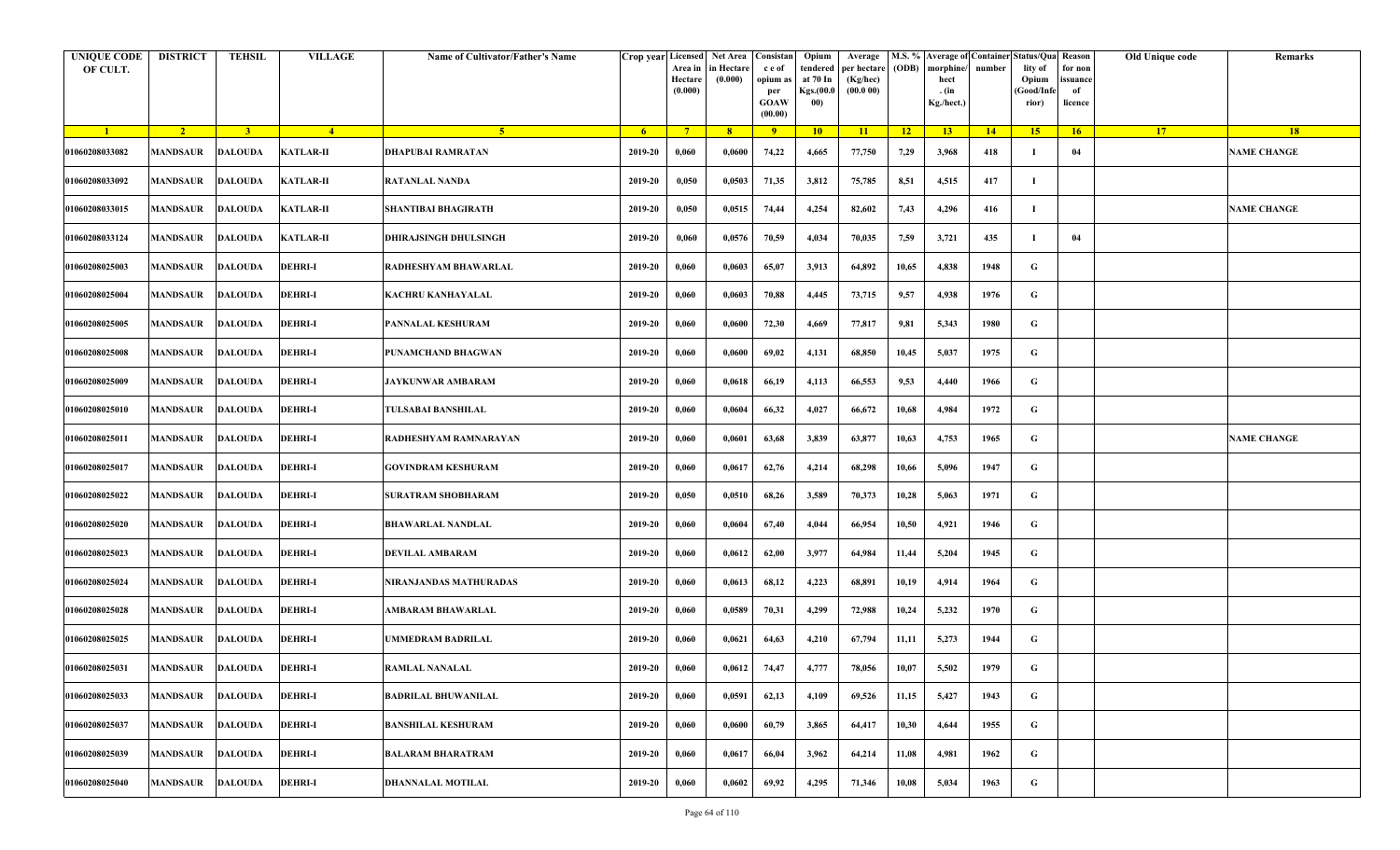| <b>UNIQUE CODE</b><br>OF CULT. | <b>DISTRICT</b>         | <b>TEHSIL</b>  | <b>VILLAGE</b> | Name of Cultivator/Father's Name | Crop year Licensed | Area in<br>Hectare<br>(0.000) | Net Area   Consistan<br>in Hectare<br>(0.000) | c e of<br>opium as<br>per<br><b>GOAW</b><br>(00.00) | Opium<br>tendered<br>at 70 In<br>Kgs.(00.0<br>00) | Average<br>per hectare<br>(Kg/hec)<br>(00.000) | (ODB) | M.S. % Average of Container Status/Qua Reason<br>morphine/<br>hect<br>. (in<br>Kg./hect.) | number | lity of<br>Opium<br>(Good/Infe<br>rior) | for non<br>ssuance<br>of<br>licence | Old Unique code | Remarks            |
|--------------------------------|-------------------------|----------------|----------------|----------------------------------|--------------------|-------------------------------|-----------------------------------------------|-----------------------------------------------------|---------------------------------------------------|------------------------------------------------|-------|-------------------------------------------------------------------------------------------|--------|-----------------------------------------|-------------------------------------|-----------------|--------------------|
| $\blacksquare$                 | $\sqrt{2}$              | $\bullet$      | $\sqrt{4}$     | $\sqrt{5}$                       | - 6                | $7^{\circ}$                   | 8 <sup>°</sup>                                | $\overline{9}$                                      | 10                                                | 11                                             | $-12$ | 13                                                                                        | 14     | 15 <sup>2</sup>                         | 16                                  | <b>17</b>       | <b>18</b>          |
| 01060208025041                 | <b>MANDSAUR</b>         | <b>DALOUDA</b> | <b>DEHRI-I</b> | SURENDRAKUMAR DHANNALAL          | 2019-20            | 0,060                         | 0,0600                                        | 71,90                                               | 4,478                                             | 74,633                                         | 10,95 | 5,721                                                                                     | 1961   | G                                       |                                     |                 |                    |
| 01060208025042                 | MANDSAUR                | <b>DALOUDA</b> | <b>DEHRI-I</b> | JUJHARLAL DHANNALAL              | 2019-20            | 0,060                         | 0,0612                                        | 63,09                                               | 4,011                                             | 65,539                                         | 10,95 | 5,023                                                                                     | 1942   | G                                       |                                     |                 |                    |
| 01060208025044                 | <b>MANDSAUR</b>         | DALOUDA        | <b>DEHRI-I</b> | UDAIRAM NATHULAL                 | 2019-20            | 0,060                         | 0,0614                                        | 72,52                                               | 4,517                                             | 73,567                                         | 10,42 | 5,366                                                                                     | 1974   | G                                       |                                     |                 |                    |
| 01060208025046                 | MANDSAUR                | <b>DALOUDA</b> | <b>DEHRI-I</b> | <b>BALARAM MATHURALAL</b>        | 2019-20            | 0,050                         | 0,0504                                        | 68,01                                               | 3,624                                             | 71,905                                         | 9,93  | 4,998                                                                                     | 1959   | G                                       |                                     |                 |                    |
| 01060208025047                 | MANDSAUR                | <b>DALOUDA</b> | <b>DEHRI-I</b> | PREMIBAI CHENRAM                 | 2019-20            | 0,060                         | 0,0606                                        | 63,80                                               | 4,001                                             | 66,023                                         | 10,85 | 5,015                                                                                     | 1960   | G                                       |                                     |                 |                    |
| 01060208025048                 | <b>MANDSAUR</b>         | <b>DALOUDA</b> | <b>DEHRI-I</b> | PREMSAGARBAI MATHURALAL          | 2019-20            | 0,060                         | 0,0594                                        | 71,96                                               | 4,379                                             | 73,721                                         | 10,09 | 5,207                                                                                     | 1969   | G                                       |                                     |                 |                    |
| 01060208025049                 | MANDSAUR                | <b>DALOUDA</b> | <b>DEHRI-I</b> | <b>RANCHOD BHERULAL</b>          | 2019-20            | 0,060                         | 0,0608                                        | 65,84                                               | 3,903                                             | 64,194                                         | 10,43 | 4,687                                                                                     | 1968   | G                                       |                                     |                 |                    |
| 01060208025052                 | MANDSAUR                | <b>DALOUDA</b> | <b>DEHRI-I</b> | DILIP ONKARLAL                   | 2019-20            | 0,060                         | 0,0603                                        | 62,51                                               | 3,858                                             | 63,980                                         | 11,37 | 5,092                                                                                     | 1954   | G                                       |                                     |                 |                    |
| 01060208025054                 | MANDSAUR                | <b>DALOUDA</b> | <b>DEHRI-I</b> | <b>BALARAM BHERULAL</b>          | 2019-20            | 0,060                         | 0,0601                                        | 62,19                                               | 3,945                                             | 65,641                                         | 10,02 | 4,604                                                                                     | 1941   | G                                       |                                     |                 |                    |
| 01060208025059                 | <b>MANDSAUR</b>         | <b>DALOUDA</b> | <b>DEHRI-I</b> | KANWARLAL MADHOLAL               | 2019-20            | 0,060                         | 0,0594                                        | 64,23                                               | 3,891                                             | 65,505                                         | 11,26 | 5,162                                                                                     | 1958   | G                                       |                                     |                 |                    |
| 01060208025061                 | MANDSAUR                | <b>DALOUDA</b> | <b>DEHRI-I</b> | <b>BAPULAL KANWARLAL</b>         | 2019-20            | 0,060                         | 0,0611                                        | 66,59                                               | 4,186                                             | 68,511                                         | 10,11 | 4,848                                                                                     | 1953   | G                                       |                                     |                 |                    |
| 01060208025066                 | <b>MANDSAUR</b>         | <b>DALOUDA</b> | <b>DEHRI-I</b> | <b>BANSHILAL NANDLAL</b>         | 2019-20            | 0,060                         | 0,0610                                        | 66,54                                               | 4,173                                             | 68,410                                         | 9,66  | 4,626                                                                                     | 1940   | G                                       |                                     |                 |                    |
| 01060208025067                 | MANDSAUR                | <b>DALOUDA</b> | <b>DEHRI-I</b> | RAMSURTABAI PUNAMCHAND           | 2019-20            | 0,060                         | 0,0608                                        | 64,82                                               | 3,917                                             | 64,424                                         | 10,57 | 4,767                                                                                     | 1967   | G                                       |                                     |                 |                    |
| 01060208025068                 | MANDSAUR                | <b>DALOUDA</b> | <b>DEHRI-I</b> | <b>NAGULAL SHRIRAM</b>           | 2019-20            | 0,060                         | 0,0595                                        | 67,49                                               | 4,223                                             | 70,975                                         | 9,78  | 4,859                                                                                     | 1978   | G                                       |                                     |                 |                    |
| 01060208025070                 | <b>MANDSAUR</b>         | <b>DALOUDA</b> | <b>DEHRI-I</b> | <b>MANGILAL KESHURAM</b>         | 2019-20            | 0,060                         | 0,0600                                        | 66,24                                               | 3,984                                             | 66,400                                         | 10,81 | 5,024                                                                                     | 1951   | G                                       |                                     |                 |                    |
| 01060208025071                 | MANDSAUR                | <b>DALOUDA</b> | <b>DEHRI-I</b> | RAMLAL BHUWAN                    | 2019-20            | 0,060                         | 0,0599                                        | 68,06                                               | 4,025                                             | 67,195                                         | 10,74 | 5,052                                                                                     | 1952   | G                                       |                                     |                 |                    |
| 01060208025073                 | MANDSAUR                | <b>DALOUDA</b> | <b>DEHRI-I</b> | AMBARAM KANWARLAL CHOTA          | 2019-20            | 0,060                         | 0,0608                                        | 72,37                                               | 4,673                                             | 76,859                                         | 9,87  | 5,310                                                                                     | 1973   | G                                       |                                     |                 |                    |
| 01060208025077                 | MANDSAUR                | <b>DALOUDA</b> | <b>DEHRI-I</b> | DEVILAL RAMPARTAP                | 2019-20            | 0,060                         | 0,0599                                        | 65,19                                               | 3,967                                             | 66,227                                         | 10,32 | 4,785                                                                                     | 1957   | G                                       |                                     |                 |                    |
| 01060208025079                 | <b>MANDSAUR DALOUDA</b> |                | <b>DEHRI-I</b> | JAGDISH RANCHOD                  | 2019-20            | 0,060                         | 0,0600                                        | 67,80                                               | 4,145                                             | 69,083                                         | 9,99  | 4,832                                                                                     | 1950   | G                                       |                                     |                 |                    |
| 01060208025086                 | <b>MANDSAUR</b>         | <b>DALOUDA</b> | <b>DEHRI-I</b> | <b>RAMVILAS KANWARLAL</b>        | 2019-20            | 0,060                         | 0,0620                                        | 66,13                                               | 4,317                                             | 69,629                                         | 10,84 | 5,284                                                                                     | 1949   | $\mathbf G$                             |                                     |                 |                    |
| 01060208025050                 | <b>MANDSAUR</b>         | <b>DALOUDA</b> | <b>DEHRI-I</b> | <b>KANKUBAI KAWARLAL</b>         | 2019-20            | 0,050                         | 0,0504                                        | 67,80                                               | 3,613                                             | 71,687                                         | 10,69 | 5,364                                                                                     | 1956   | $\mathbf G$                             |                                     |                 | <b>NAME CHANGE</b> |
| 01060208025051                 | <b>MANDSAUR</b>         | <b>DALOUDA</b> | <b>DEHRI-I</b> | <b>BASANTILAL SALAGRAM</b>       | 2019-20            | 0,060                         |                                               |                                                     |                                                   |                                                |       |                                                                                           |        | F                                       |                                     |                 |                    |
| 01060208025055                 | MANDSAUR                | <b>DALOUDA</b> | <b>DEHRI-I</b> | DEVUBAI PANNALAL                 | 2019-20            | 0,060                         | 0,0300                                        | 65,40                                               | 1,971                                             | 65,700                                         | 10,93 | 5,028                                                                                     | 1977   | G                                       |                                     |                 |                    |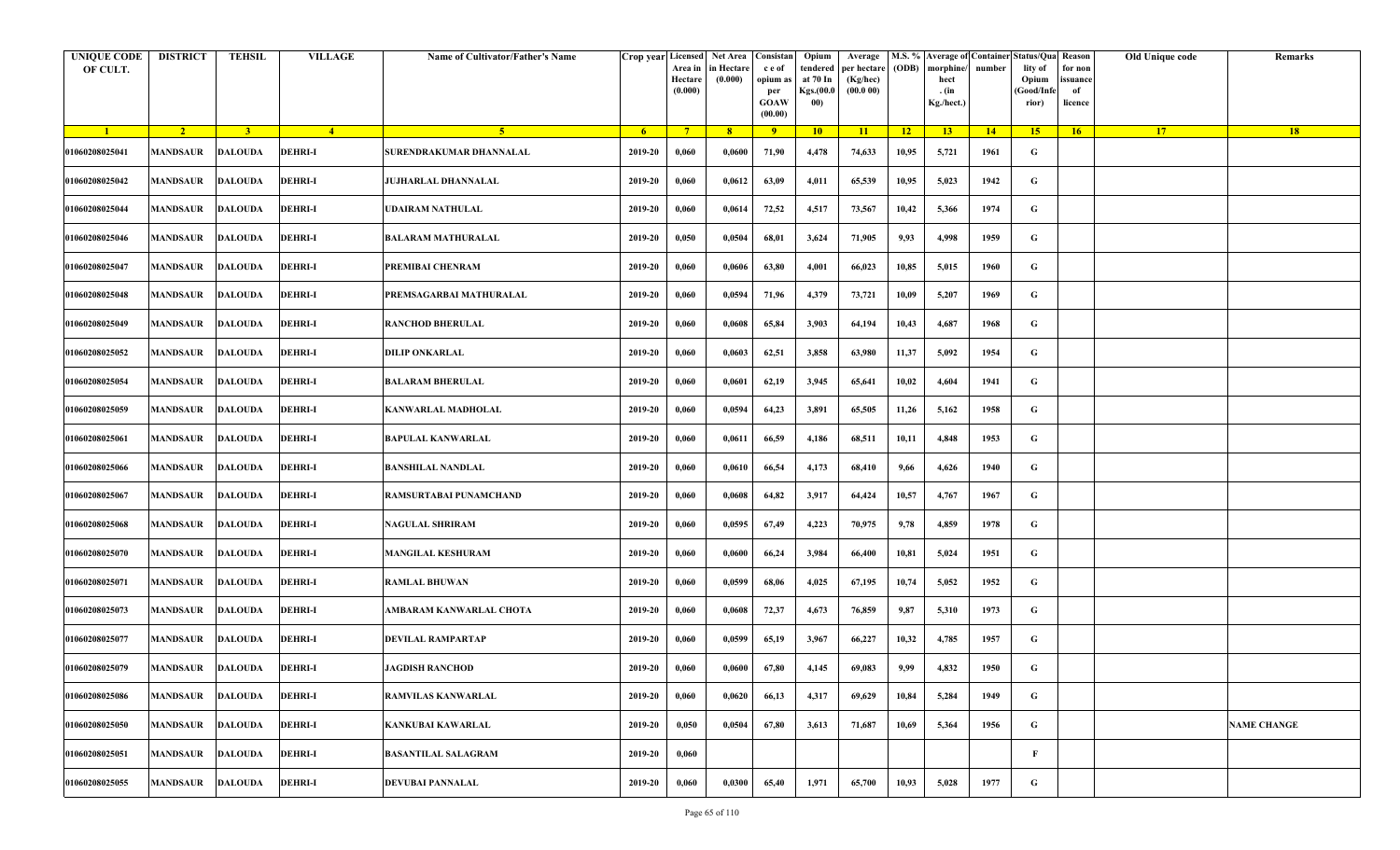| <b>UNIQUE CODE</b><br>OF CULT. | <b>DISTRICT</b>         | <b>TEHSIL</b>  | <b>VILLAGE</b>  | Name of Cultivator/Father's Name | Crop year Licensed | Area in<br>Hectare<br>(0.000) | Net Area   Consistan<br>in Hectare<br>(0.000) | c e of<br>opium as<br>per<br><b>GOAW</b><br>(00.00) | Opium<br>tendered<br>at 70 In<br>Kgs.(00.0<br>00) | Average<br>per hectare<br>(Kg/hec)<br>(00.000) | (ODB) | M.S. % Average of Container Status/Qua Reason<br>morphine/<br>hect<br>. (in<br>Kg./hect.) | number | lity of<br>Opium<br>(Good/Infe<br>rior) | for non<br>ssuance<br>of<br>licence | Old Unique code | Remarks            |
|--------------------------------|-------------------------|----------------|-----------------|----------------------------------|--------------------|-------------------------------|-----------------------------------------------|-----------------------------------------------------|---------------------------------------------------|------------------------------------------------|-------|-------------------------------------------------------------------------------------------|--------|-----------------------------------------|-------------------------------------|-----------------|--------------------|
| $\blacksquare$                 | $\sqrt{2}$              | $\overline{3}$ | $\sqrt{4}$      | $\sqrt{5}$                       | - 6                | $7^{\circ}$                   | 8 <sup>°</sup>                                | $\overline{9}$                                      | 10                                                | 11                                             | $-12$ | 13                                                                                        | $-14$  | 15 <sup>2</sup>                         | 16                                  | <b>17</b>       | <b>18</b>          |
| 01060208025085                 | <b>MANDSAUR</b>         | <b>DALOUDA</b> | <b>DEHRI-II</b> | <b>MANGIBAI RAMBHAJAN</b>        | 2019-20            | 0,060                         | 0,0605                                        | 67,42                                               | 4,026                                             | 66,545                                         | 9,73  | 4,532                                                                                     | 2017   | G                                       |                                     |                 |                    |
| 01060208025088                 | MANDSAUR                | <b>DALOUDA</b> | <b>DEHRI-II</b> | RAJESH RAMESHWAR                 | 2019-20            | 0,060                         | 0,0585                                        | 62,24                                               | 3,806                                             | 65,060                                         | 10,35 | 4,713                                                                                     | 1990   | G                                       |                                     |                 |                    |
| 01060208025095                 | <b>MANDSAUR</b>         | <b>DALOUDA</b> | <b>DEHRI-II</b> | <b>JAGDISH DOLATRAM</b>          | 2019-20            | 0,060                         | 0,0564                                        | 69,39                                               | 4,243                                             | 75,230                                         | 9,83  | 5,176                                                                                     | 2015   | G                                       |                                     |                 |                    |
| 01060208025098                 | MANDSAUR                | <b>DALOUDA</b> | <b>DEHRI-II</b> | RAMSURAT VANIRAM                 | 2019-20            | 0,060                         | 0,0611                                        | 66,20                                               | 4,057                                             | 66,399                                         | 10,82 | 5,029                                                                                     | 1989   | G                                       |                                     |                 |                    |
| 01060208025099                 | MANDSAUR                | <b>DALOUDA</b> | <b>DEHRI-II</b> | PUNAMCHAND PANNALAL              | 2019-20            | 0,060                         | 0,0608                                        | 64,01                                               | 4,078                                             | 67,072                                         | 10,34 | 4,855                                                                                     | 2006   | G                                       |                                     |                 |                    |
| 01060208025100                 | <b>MANDSAUR</b>         | <b>DALOUDA</b> | <b>DEHRI-II</b> | <b>CHENRAM RATANLAL</b>          | 2019-20            | 0,060                         | 0,0602                                        | 72,10                                               | 4,450                                             | 73,920                                         | 9,40  | 4,864                                                                                     | 2014   | G                                       |                                     |                 |                    |
| 01060208025105                 | MANDSAUR                | <b>DALOUDA</b> | <b>DEHRI-II</b> | SNEHLATA DINESHKUMAR             | 2019-20            | 0,060                         | 0,0600                                        | 65,32                                               | 4,031                                             | 67,183                                         | 10,03 | 4,717                                                                                     | 2000   | G                                       |                                     |                 |                    |
| 01060208025107                 | MANDSAUR                | <b>DALOUDA</b> | <b>DEHRI-II</b> | RADHESHYAM MAGNIRAM              | 2019-20            | 0,060                         | 0,0600                                        | 67,42                                               | 4,093                                             | 68,217                                         | 9,54  | 4,556                                                                                     | 2016   | G                                       |                                     |                 |                    |
| 01060208025111                 | MANDSAUR                | <b>DALOUDA</b> | <b>DEHRI-II</b> | MOHANLAL RAMNARAYAN              | 2019-20            | 0,060                         | 0,0600                                        | 62,56                                               | 3,709                                             | 61,817                                         | 10,04 | 4,344                                                                                     | 1996   | G                                       |                                     |                 |                    |
| 01060208025114                 | <b>MANDSAUR</b>         | <b>DALOUDA</b> | <b>DEHRI-II</b> | RATANBAI MOTILAL                 | 2019-20            | 0,060                         | 0,0610                                        | 69,06                                               | 4,331                                             | 71,000                                         | 9,82  | 4,881                                                                                     | 1997   | G                                       |                                     |                 |                    |
| 01060208025118                 | MANDSAUR                | <b>DALOUDA</b> | <b>DEHRI-II</b> | KACHRULAL MANGILAL               | 2019-20            | 0,060                         | 0,0612                                        | 68,60                                               | 4,253                                             | 69,493                                         | 10,04 | 4,884                                                                                     | 2005   | G                                       |                                     |                 | <b>NAME CHANGE</b> |
| 01060208025120                 | <b>MANDSAUR</b>         | <b>DALOUDA</b> | <b>DEHRI-II</b> | AMBARAM KANA                     | 2019-20            | 0,100                         | 0,1000                                        | 64,26                                               | 6,325                                             | 63,250                                         | 11,45 | 5,070                                                                                     | 1999   | G                                       |                                     |                 |                    |
| 01060208025053                 | MANDSAUR                | <b>DALOUDA</b> | <b>DEHRI-II</b> | VARDICHAND SHOBHARAM             | 2019-20            | 0,060                         | 0,0585                                        | 67,23                                               | 3,986                                             | 68,137                                         | 9,33  | 4,450                                                                                     | 2004   | G                                       |                                     |                 |                    |
| 01060208025122                 | MANDSAUR                | <b>DALOUDA</b> | <b>DEHRI-II</b> | BALAKDAS NARSINGHDAS             | 2019-20            | 0,060                         | 0,0600                                        | 67,56                                               | 4,083                                             | 68,050                                         | 9,64  | 4,592                                                                                     | 2013   | G                                       |                                     |                 |                    |
| 01060208025124                 | <b>MANDSAUR</b>         | <b>DALOUDA</b> | <b>DEHRI-II</b> | <b>RAMESHWAR BHUWANILAL</b>      | 2019-20            | 0,060                         | 0,0600                                        | 65,28                                               | 4,029                                             | 67,150                                         | 9,71  | 4,564                                                                                     | 2002   | G                                       |                                     |                 |                    |
| 01060208025102                 | MANDSAUR                | <b>DALOUDA</b> | <b>DEHRI-II</b> | <b>MAANKUWAR SHANKARLAL</b>      | 2019-20            | 0,060                         | 0,0614                                        | 68,36                                               | 4,209                                             | 68,550                                         | 9,64  | 4,626                                                                                     | 2003   | G                                       |                                     |                 |                    |
| 01060208025143                 | MANDSAUR                | <b>DALOUDA</b> | <b>DEHRI-II</b> | <b>GOPAL BALARAM</b>             | 2019-20            | 0,060                         | 0,0606                                        | 61,81                                               | 3,947                                             | 65,132                                         | 10,08 | 4,596                                                                                     | 1987   | G                                       |                                     |                 |                    |
| 01060208025137                 | MANDSAUR                | <b>DALOUDA</b> | <b>DEHRI-II</b> | SHIVKANYABAI BAPULAL             | 2019-20            | 0,060                         | 0,0600                                        | 55,71                                               | 3,526                                             | 58,767                                         | 11,25 | 4,627                                                                                     | 1988   | G                                       |                                     |                 |                    |
| 01060208025110                 | <b>MANDSAUR DALOUDA</b> |                | <b>DEHRI-II</b> | <b>GANGABAI RAMLAL</b>           | 2019-20            | 0,060                         | 0,0611                                        | 65,18                                               | 3,995                                             | 65,385                                         | 10,56 | 4,833                                                                                     | 1998   | G                                       |                                     |                 |                    |
| 01060208025169                 | MANDSAUR                | <b>DALOUDA</b> | <b>DEHRI-II</b> | <b>SHANTILAL PANNALAL</b>        | 2019-20            | 0,060                         | 0,0604                                        | 70,50                                               | 4,301                                             | 71,209                                         | 9,65  | 4,810                                                                                     | 2009   | $\mathbf G$                             |                                     |                 |                    |
| 01060208025125                 | MANDSAUR                | <b>DALOUDA</b> | <b>DEHRI-II</b> | NANDRAM ONKARLAL                 | 2019-20            | 0,060                         | 0,0590                                        | 65,92                                               | 4,002                                             | 67,831                                         | 10,83 | 5,143                                                                                     | 1986   | G                                       |                                     |                 |                    |
| 01060208025132                 | <b>MANDSAUR</b>         | <b>DALOUDA</b> | <b>DEHRI-II</b> | RADHESHYAM BHAGATRAM             | 2019-20            | 0,060                         | 0,0603                                        | 70,60                                               | 4,276                                             | 70,912                                         | 10,17 | 5,049                                                                                     | 1994   | G                                       |                                     |                 |                    |
| 01060208025133                 | MANDSAUR                | <b>DALOUDA</b> | <b>DEHRI-II</b> | <b>JAGDISH RAMLAL</b>            | 2019-20            | 0,060                         | 0,0610                                        | 67,50                                               | 4,310                                             | 70,656                                         | 10,21 | 5,050                                                                                     | 1995   | G                                       |                                     |                 |                    |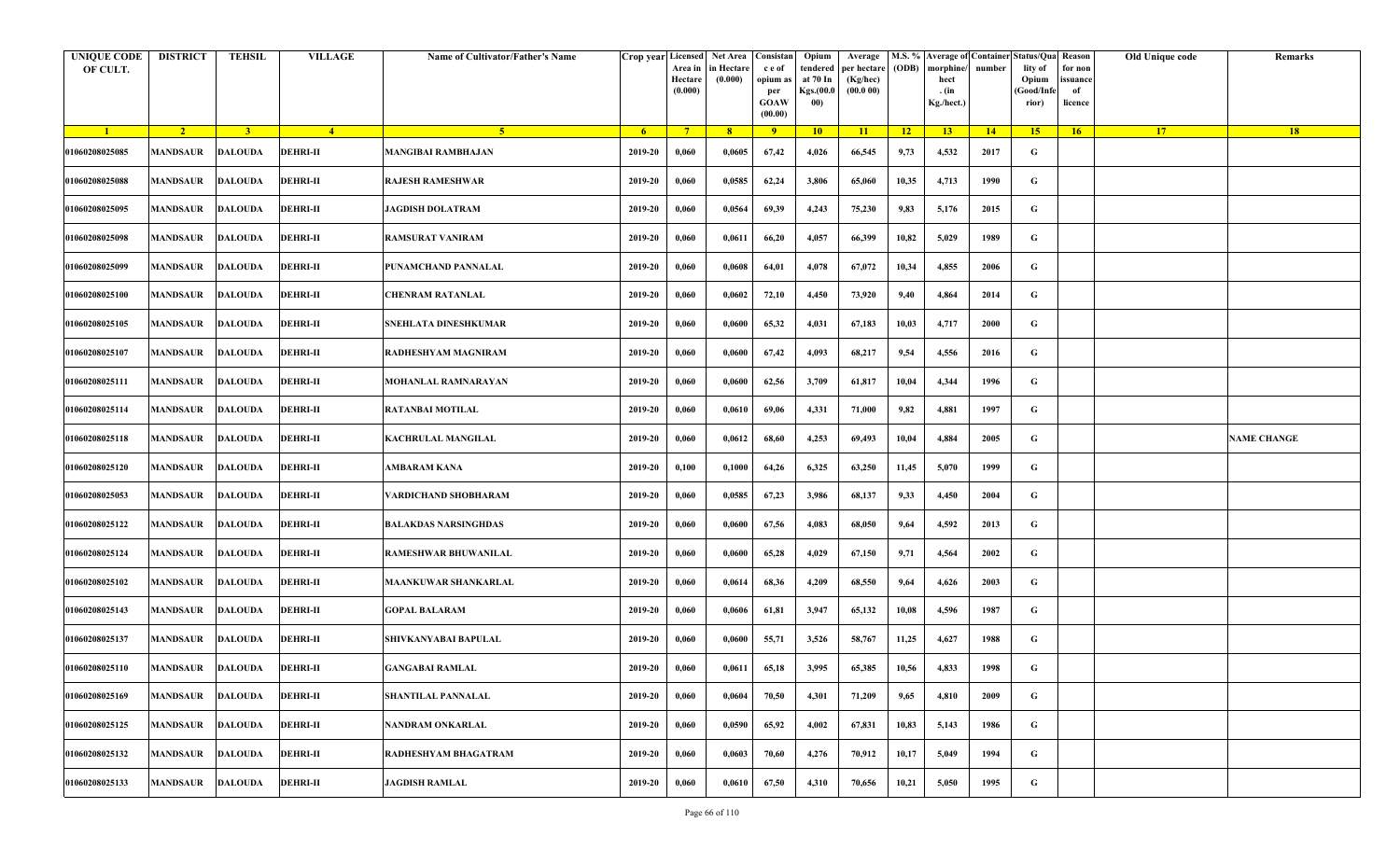| <b>UNIQUE CODE</b><br>OF CULT. | <b>DISTRICT</b>         | TEHSIL         | <b>VILLAGE</b>   | Name of Cultivator/Father's Name | Crop year Licensed | Area in<br>Hectare<br>(0.000) | Net Area   Consistan<br>n Hectare<br>(0.000) | c e of<br>opium as<br>per<br><b>GOAW</b><br>(00.00) | Opium<br>tendered<br>at 70 In<br>Kgs.(00.0<br>00) | Average<br>per hectare<br>(Kg/hec)<br>(00.000) | (ODB) | M.S. % Average of Container Status/Qua Reason<br>morphine/<br>hect<br>. (in<br>Kg./hect.) | number      | lity of<br>Opium<br>(Good/Info<br>rior) | for non<br>ssuance<br>of<br>licence | Old Unique code | Remarks |
|--------------------------------|-------------------------|----------------|------------------|----------------------------------|--------------------|-------------------------------|----------------------------------------------|-----------------------------------------------------|---------------------------------------------------|------------------------------------------------|-------|-------------------------------------------------------------------------------------------|-------------|-----------------------------------------|-------------------------------------|-----------------|---------|
| $\blacksquare$                 | $\sqrt{2}$              | $\overline{3}$ | $-4$             | $-5$                             | 6 <sup>1</sup>     | $\sqrt{7}$                    | 8 <sup>°</sup>                               | 9                                                   | 10                                                | 11                                             | 12    | 13 <sup>7</sup>                                                                           | $\sqrt{14}$ | 15                                      | 16                                  | 17 <sup>2</sup> | 18      |
| 01060208025134                 | MANDSAUR                | <b>DALOUDA</b> | <b>DEHRI-II</b>  | PUNAMCHAND BALARAM               | 2019-20            | 0,060                         | 0,0595                                       | 61,08                                               | 3,857                                             | 64,824                                         | 10,27 | 4,660                                                                                     | 1985        | G                                       |                                     |                 |         |
| 01060208025135                 | <b>MANDSAUR</b>         | <b>DALOUDA</b> | <b>DEHRI-II</b>  | AXMINARAYAN CHENRAM              | 2019-20            | 0,060                         | 0,0602                                       | 72,42                                               | 4,552                                             | 75,615                                         | 9,35  | 4,949                                                                                     | 2018        | G                                       |                                     |                 |         |
| 01060208025145                 | MANDSAUR                | <b>DALOUDA</b> | <b>DEHRI-II</b>  | PUNAMCHAND RAMNARAYAN            | 2019-20            | 0,060                         | 0,0607                                       | 68,40                                               | 4,319                                             | 71,153                                         | 9,40  | 4,682                                                                                     | 2008        | G                                       |                                     |                 |         |
| 01060208025146                 | MANDSAUR                | <b>DALOUDA</b> | <b>DEHRI-II</b>  | PARMANAND MOTILAL                | 2019-20            | 0,060                         | 0,0616                                       | 67,70                                               | 4,159                                             | 67,516                                         | 9,51  | 4,494                                                                                     | 2001        | G                                       |                                     |                 |         |
| 01060208025148                 | <b>MANDSAUR</b>         | <b>DALOUDA</b> | <b>DEHRI-II</b>  | NANALAL RAMCHARAN                | 2019-20            | 0,060                         | 0,0600                                       | 67,44                                               | 4,114                                             | 68,567                                         | 10,13 | 4,862                                                                                     | 1992        | G                                       |                                     |                 |         |
| 01060208025149                 | <b>MANDSAUR</b>         | <b>DALOUDA</b> | <b>DEHRI-II</b>  | <b>SURATRAM BANSHILAL</b>        | 2019-20            | 0,060                         | 0,0608                                       | 69,72                                               | 4,293                                             | 70,609                                         | 9,32  | 4,606                                                                                     | 1993        | G                                       |                                     |                 |         |
| 01060208025150                 | MANDSAUR                | <b>DALOUDA</b> | <b>DEHRI-II</b>  | PREMBAI GOTAMLAL                 | 2019-20            | 0,060                         | 0,0600                                       | 72,32                                               | 4,484                                             | 74,733                                         | 9,26  | 4,844                                                                                     | 2012        | G                                       |                                     |                 |         |
| 01060208025151                 | MANDSAUR                | <b>DALOUDA</b> | <b>DEHRI-II</b>  | <b>GOPAL BHAWARLAL</b>           | 2019-20            | 0,060                         | 0,0596                                       | 68,61                                               | 4,352                                             | 73,020                                         | 9,97  | 5,096                                                                                     | 2011        | G                                       |                                     |                 |         |
| 01060208025152                 | MANDSAUR                | <b>DALOUDA</b> | <b>DEHRI-II</b>  | KANTABAI SHANKARLAL              | 2019-20            | 0,060                         | 0,0620                                       | 70,07                                               | 4,484                                             | 72,323                                         | 9,53  | 4,825                                                                                     | 2007        | G                                       |                                     |                 |         |
| 01060208025160                 | MANDSAUR                | <b>DALOUDA</b> | <b>DEHRI-II</b>  | <b>BANSHILAL MOTILAL</b>         | 2019-20            | 0,060                         | 0,0615                                       | 64,70                                               | 4,095                                             | 66,585                                         | 10,53 | 4,908                                                                                     | 1991        | G                                       |                                     |                 |         |
| 01060208025012                 | <b>MANDSAUR</b>         | <b>DALOUDA</b> | <b>DEHRI-II</b>  | <b>MANNALAL MODIRAM</b>          | 2019-20            | 0,060                         |                                              |                                                     |                                                   |                                                |       |                                                                                           |             | F                                       |                                     |                 |         |
| 01060208025136                 | MANDSAUR                | <b>DALOUDA</b> | <b>DEHRI-II</b>  | NANDLAL MOTILAL                  | 2019-20            | 0,060                         | 0,0500                                       | 67,42                                               | 3,438                                             | 68,760                                         | 9,77  | 4,703                                                                                     | 2010        | G                                       |                                     |                 |         |
| 01060208025140                 | MANDSAUR                | <b>DALOUDA</b> | <b>DEHRI-II</b>  | AMBARAM MOTILAL                  | 2019-20            | 0,060                         |                                              |                                                     |                                                   |                                                |       |                                                                                           |             | F                                       |                                     |                 |         |
| 01060208025142                 | MANDSAUR                | <b>DALOUDA</b> | <b>DEHRI-II</b>  | <b>BADRIDAS NARSINGHDAS</b>      | 2019-20            | 0,060                         |                                              |                                                     |                                                   |                                                |       |                                                                                           |             | F                                       |                                     |                 |         |
| 01060208025144                 | <b>MANDSAUR</b>         | <b>DALOUDA</b> | <b>DEHRI-II</b>  | <b>BHAGIRATH RANCHOD</b>         | 2019-20            | 0,060                         |                                              |                                                     |                                                   |                                                |       |                                                                                           |             | F                                       |                                     |                 |         |
| 01060208025154                 | MANDSAUR                | <b>DALOUDA</b> | <b>DEHRI-II</b>  | RAMESHCHANDRA RAMCHANDRA         | 2019-20            | 0,060                         |                                              |                                                     |                                                   |                                                |       |                                                                                           |             | F                                       |                                     |                 |         |
| 01060208025158                 | MANDSAUR                | <b>DALOUDA</b> | <b>DEHRI-II</b>  | MOHANLAL BANSHILAL               | 2019-20            | 0,060                         |                                              |                                                     |                                                   |                                                |       |                                                                                           |             | F                                       |                                     |                 |         |
| 01060208025161                 | MANDSAUR                | <b>DALOUDA</b> | <b>DEHRI-II</b>  | NATHIBAI RAMLAL                  | 2019-20            | 0,060                         |                                              |                                                     |                                                   |                                                |       |                                                                                           |             | F                                       |                                     |                 |         |
| 01060208025162                 | <b>MANDSAUR DALOUDA</b> |                | <b>DEHRI-III</b> | <b>BHABHUTRAM ONKARLAL</b>       | 2019-20            | 0,060                         | 0,0600                                       | 67,08                                               | 4,025                                             | 67,083                                         | 9,78  | 4,592                                                                                     | 2055        | G                                       |                                     |                 |         |
| 01060208025030                 | <b>MANDSAUR</b>         | <b>DALOUDA</b> | <b>DEHRI-III</b> | <b>BHANWARLAL RAMESHWAR</b>      | 2019-20            | 0,060                         | 0,0610                                       | 61,95                                               | 3,929                                             | 64,410                                         | 9,72  | 4,383                                                                                     | 2025        | $\mathbf G$                             |                                     |                 |         |
| 01060208025063                 | MANDSAUR                | <b>DALOUDA</b> | <b>DEHRI-III</b> | <b>SHIVNARAYAN BHAGATRAM</b>     | 2019-20            | 0,060                         | 0,0600                                       | 75,67                                               | 4,573                                             | 76,217                                         | 9,55  | 5,095                                                                                     | 2052        | $\mathbf G$                             |                                     |                 |         |
| 01060208025168                 | <b>MANDSAUR</b>         | <b>DALOUDA</b> | <b>DEHRI-III</b> | <b>NANALAL GIRDHARI</b>          | 2019-20            | 0,060                         | 0,0615                                       | 68,19                                               | 4,413                                             | 71,756                                         | 9,02  | 4,531                                                                                     | 2038        | $\mathbf G$                             |                                     |                 |         |
| 01060208025007                 | MANDSAUR                | <b>DALOUDA</b> | <b>DEHRI-III</b> | <b>SHANIBAI NARSINGHDAS</b>      | 2019-20            | 0,060                         | 0,0600                                       | 62,09                                               | 3,752                                             | 62,533                                         | 9,28  | 4,062                                                                                     | 2026        | G                                       | 04                                  |                 |         |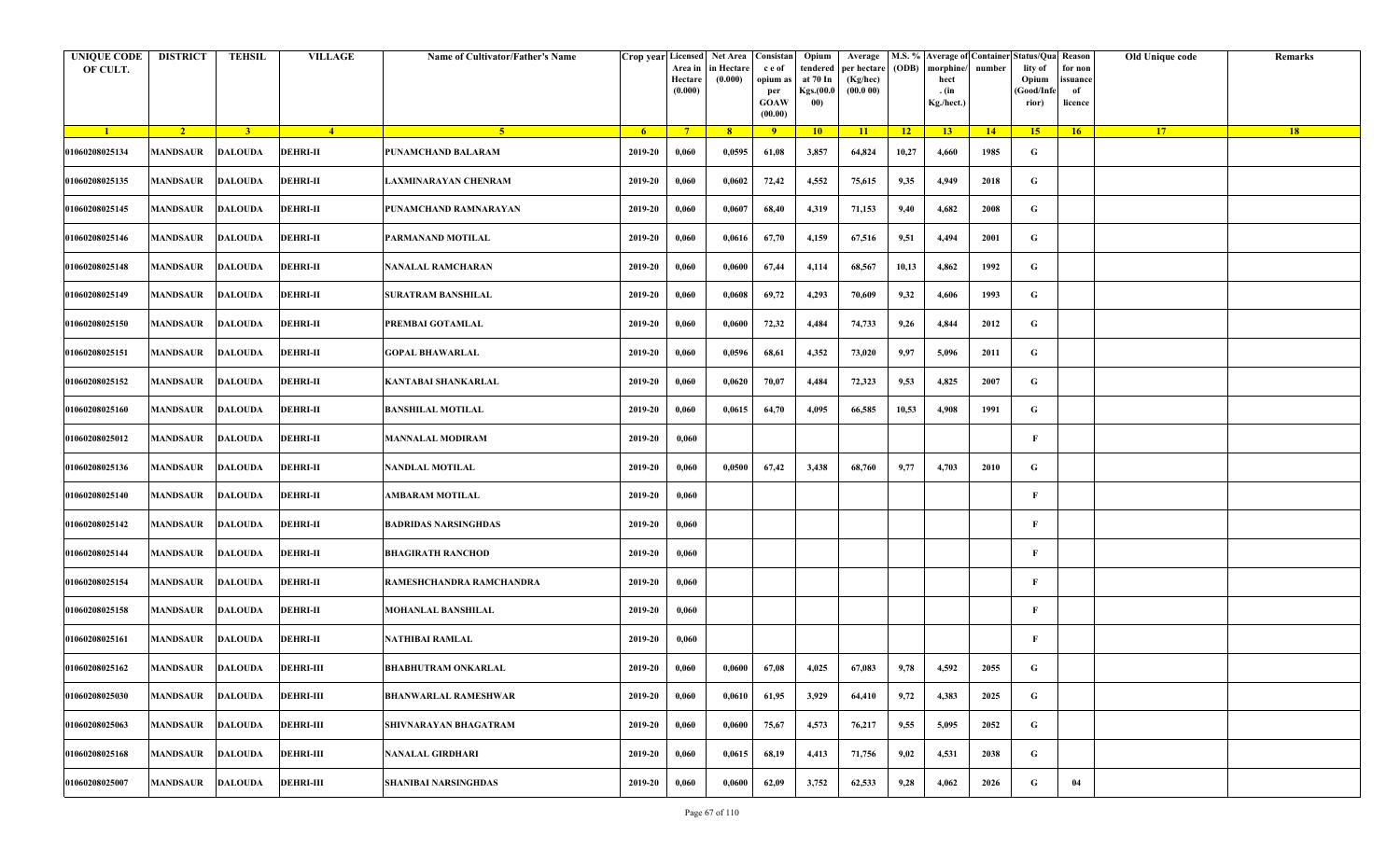| <b>UNIQUE CODE</b><br>OF CULT. | <b>DISTRICT</b>         | <b>TEHSIL</b>  | <b>VILLAGE</b>   | Name of Cultivator/Father's Name |         | Crop year Licensed Net Area Consistan<br>Area in<br>Hectare<br>(0.000) | in Hectare<br>(0.000) | c e of<br>opium as<br>per<br><b>GOAW</b><br>(00.00) | Opium<br>tendered<br>at 70 In<br>Kgs.(00.0<br>00) | Average<br>per hectare<br>(Kg/hec)<br>(00.000) | (ODB) | M.S. % Average of Container Status/Qua Reason<br>morphine/<br>hect<br>. (in<br>Kg./hect.) | number | lity of<br>Opium<br>(Good/Infe<br>rior) | for non<br>ssuance<br>of<br>licence | Old Unique code | Remarks |
|--------------------------------|-------------------------|----------------|------------------|----------------------------------|---------|------------------------------------------------------------------------|-----------------------|-----------------------------------------------------|---------------------------------------------------|------------------------------------------------|-------|-------------------------------------------------------------------------------------------|--------|-----------------------------------------|-------------------------------------|-----------------|---------|
| $\blacksquare$                 | $\sqrt{2}$              | 3 <sup>1</sup> | $\sqrt{4}$       | 5 <sup>1</sup>                   | $-6$    | $7^{\circ}$                                                            | 8 <sup>°</sup>        | $\overline{9}$                                      | 10                                                | 11                                             | $-12$ | 13                                                                                        | 14     | 15                                      | 16                                  | <b>17</b>       | 18      |
| 01060208025002                 | <b>MANDSAUR</b>         | <b>DALOUDA</b> | <b>DEHRI-III</b> | <b>RAMESHWAR NATHULAL</b>        | 2019-20 | 0,060                                                                  | 0,0585                | 67,57                                               | 4,054                                             | 69,299                                         | 9,77  | 4,740                                                                                     | 2051   | G                                       |                                     |                 |         |
| 01060208025123                 | MANDSAUR                | <b>DALOUDA</b> | <b>DEHRI-III</b> | RADHESHYAM RAMCHARANJI           | 2019-20 | 0,060                                                                  | 0,0600                | 68,67                                               | 4,267                                             | 71,117                                         | 10,19 | 5,073                                                                                     | 2037   | G                                       |                                     |                 |         |
| 01060208025082                 | <b>MANDSAUR</b>         | <b>DALOUDA</b> | <b>DEHRI-III</b> | NARSINGH JAISINGH                | 2019-20 | 0,060                                                                  | 0,0605                | 67,93                                               | 4,183                                             | 69,140                                         | 9,58  | 4,636                                                                                     | 2036   | G                                       |                                     |                 |         |
| 01060208025013                 | MANDSAUR                | <b>DALOUDA</b> | <b>DEHRI-III</b> | RAMDAYAL ASHARAM                 | 2019-20 | 0,060                                                                  | 0,0606                | 71,88                                               | 4,446                                             | 73,366                                         | 9,31  | 4,782                                                                                     | 2044   | G                                       |                                     |                 |         |
| 01060208025026                 | <b>MANDSAUR</b>         | <b>DALOUDA</b> | <b>DEHRI-III</b> | <b>VISHNULAL DEVRAM</b>          | 2019-20 | 0,060                                                                  | 0,0603                | 76,17                                               | 4,788                                             | 79,403                                         | 9,06  | 5,036                                                                                     | 2050   | G                                       |                                     |                 |         |
| 01060208025056                 | MANDSAUR                | <b>DALOUDA</b> | <b>DEHRI-III</b> | <b>KAMLABAI RAMPRASAD</b>        | 2019-20 | 0,060                                                                  | 0,0600                | 64,22                                               | 3,945                                             | 65,750                                         | 9,37  | 4,312                                                                                     | 2024   | G                                       |                                     |                 |         |
| 01060208025084                 | MANDSAUR                | <b>DALOUDA</b> | <b>DEHRI-III</b> | <b>BANSHILAL KANWARLAL</b>       | 2019-20 | 0,060                                                                  | 0,0600                | 70,65                                               | 4,310                                             | 71,833                                         | 9,91  | 4,983                                                                                     | 2049   | G                                       |                                     |                 |         |
| 01060208025141                 | MANDSAUR                | <b>DALOUDA</b> | <b>DEHRI-III</b> | PREMNARAYAN BHARATRAM            | 2019-20 | 0,060                                                                  | 0,0609                | 75,35                                               | 4,898                                             | 80,427                                         | 10,17 | 5,725                                                                                     | 2048   | G                                       |                                     |                 |         |
| 01060208025130                 | <b>MANDSAUR</b>         | <b>DALOUDA</b> | <b>DEHRI-III</b> | <b>BHUWANIRAM UMMEDRAM</b>       | 2019-20 | 0,060                                                                  | 0,0606                | 68,65                                               | 4,443                                             | 73,317                                         | 9,44  | 4,844                                                                                     | 2035   | G                                       |                                     |                 |         |
| 01060208025035                 | <b>MANDSAUR</b>         | <b>DALOUDA</b> | <b>DEHRI-III</b> | <b>RUPRAM GIRDHARILAL</b>        | 2019-20 | 0,060                                                                  | 0,0600                | 68,05                                               | 4,190                                             | 69,833                                         | 9,70  | 4,742                                                                                     | 2043   | G                                       |                                     |                 |         |
| 01060208025075                 | MANDSAUR                | <b>DALOUDA</b> | <b>DEHRI-III</b> | <b>MAHESHKUMAR NANALAL</b>       | 2019-20 | 0,060                                                                  | 0,0608                | 68,02                                               | 4,402                                             | 72,401                                         | 9,20  | 4,663                                                                                     | 2034   | G                                       |                                     |                 |         |
| 01060208025113                 | <b>MANDSAUR</b>         | <b>DALOUDA</b> | <b>DEHRI-III</b> | DHAPUBAI GANESHRAM               | 2019-20 | 0,060                                                                  | 0,0600                | 63,75                                               | 3,852                                             | 64,200                                         | 10,82 | 4,863                                                                                     | 2023   | G                                       |                                     |                 |         |
| 01060208025163                 | MANDSAUR                | <b>DALOUDA</b> | <b>DEHRI-III</b> | <b>MULCHAND BHAGATRAM</b>        | 2019-20 | 0,060                                                                  | 0,0612                | 69,70                                               | 4,461                                             | 72,892                                         | 9,45  | 4,822                                                                                     | 2033   | G                                       |                                     |                 |         |
| 01060208025045                 | <b>MANDSAUR</b>         | <b>DALOUDA</b> | <b>DEHRI-III</b> | <b>RAMLAL NATHULAL</b>           | 2019-20 | 0,060                                                                  | 0,0613                | 68,03                                               | 4,208                                             | 68,646                                         | 9,66  | 4,642                                                                                     | 2032   | G                                       |                                     |                 |         |
| 01060208025065                 | MANDSAUR                | <b>DALOUDA</b> | <b>DEHRI-III</b> | <b>RAMLAL RADHAKISHAN</b>        | 2019-20 | 0,060                                                                  | 0,0597                | 73,31                                               | 4,535                                             | 75,963                                         | 9,70  | 5,158                                                                                     | 2047   | G                                       |                                     |                 |         |
| 01060208025126                 | <b>MANDSAUR</b>         | <b>DALOUDA</b> | <b>DEHRI-III</b> | NATHULAL RAMLAL                  | 2019-20 | 0,060                                                                  | 0,0608                | 58,02                                               | 3,589                                             | 59,030                                         | 9,70  | 4,008                                                                                     | 2022   | G                                       | 04                                  |                 |         |
| 01060208025121                 | <b>MANDSAUR</b>         | <b>DALOUDA</b> | <b>DEHRI-III</b> | LALUBAI LAXMINARAYAN             | 2019-20 | 0,060                                                                  | 0,0598                | 68,65                                               | 4,188                                             | 70,033                                         | 10,18 | 4,990                                                                                     | 2031   | G                                       |                                     |                 |         |
| 01060208025108                 | MANDSAUR                | <b>DALOUDA</b> | <b>DEHRI-III</b> | MANNALAL NATHULAL PATIDAR        | 2019-20 | 0,060                                                                  | 0,0608                | 70,93                                               | 4,327                                             | 71,168                                         | 9,53  | 4,747                                                                                     | 2042   | G                                       |                                     |                 |         |
| 01060208025014                 | <b>MANDSAUR DALOUDA</b> |                | <b>DEHRI-III</b> | <b>MOTILAL JAGANNATH</b>         | 2019-20 | 0,060                                                                  | 0,0612                | 79,13                                               | 5,042                                             | 82,386                                         | 9,93  | 5,726                                                                                     | 2054   | G                                       |                                     |                 |         |
| 01060208025062                 | <b>MANDSAUR</b>         | <b>DALOUDA</b> | <b>DEHRI-III</b> | <b>KACHRULAL NATHULAL</b>        | 2019-20 | 0,060                                                                  | 0,0539                | 66,56                                               | 3,870                                             | 71,800                                         | 10,16 | 5,106                                                                                     | 2030   | $\mathbf G$                             |                                     |                 |         |
| 01060208025081                 | <b>MANDSAUR</b>         | <b>DALOUDA</b> | <b>DEHRI-III</b> | <b>KESHURAM BHERULAL</b>         | 2019-20 | 0,060                                                                  | 0,0612                | 72,01                                               | 4,310                                             | 70,425                                         | 8,07  | 3,979                                                                                     | 2041   |                                         | 04                                  |                 |         |
| 01060208025128                 | MANDSAUR                | <b>DALOUDA</b> | <b>DEHRI-III</b> | <b>MOHANBAI DALURAM</b>          | 2019-20 | 0,060                                                                  | 0,0615                | 77,07                                               | 4,624                                             | 75,187                                         | 9,19  | 4,837                                                                                     | 2053   | G                                       |                                     |                 |         |
| 01060208025001                 | <b>MANDSAUR</b>         | <b>DALOUDA</b> | <b>DEHRI-III</b> | <b>KANWARLAL NATHULAL</b>        | 2019-20 | 0,060                                                                  | 0,0606                | 61,95                                               | 3,823                                             | 63,086                                         | 9,83  | 4,341                                                                                     | 2029   | G                                       |                                     |                 |         |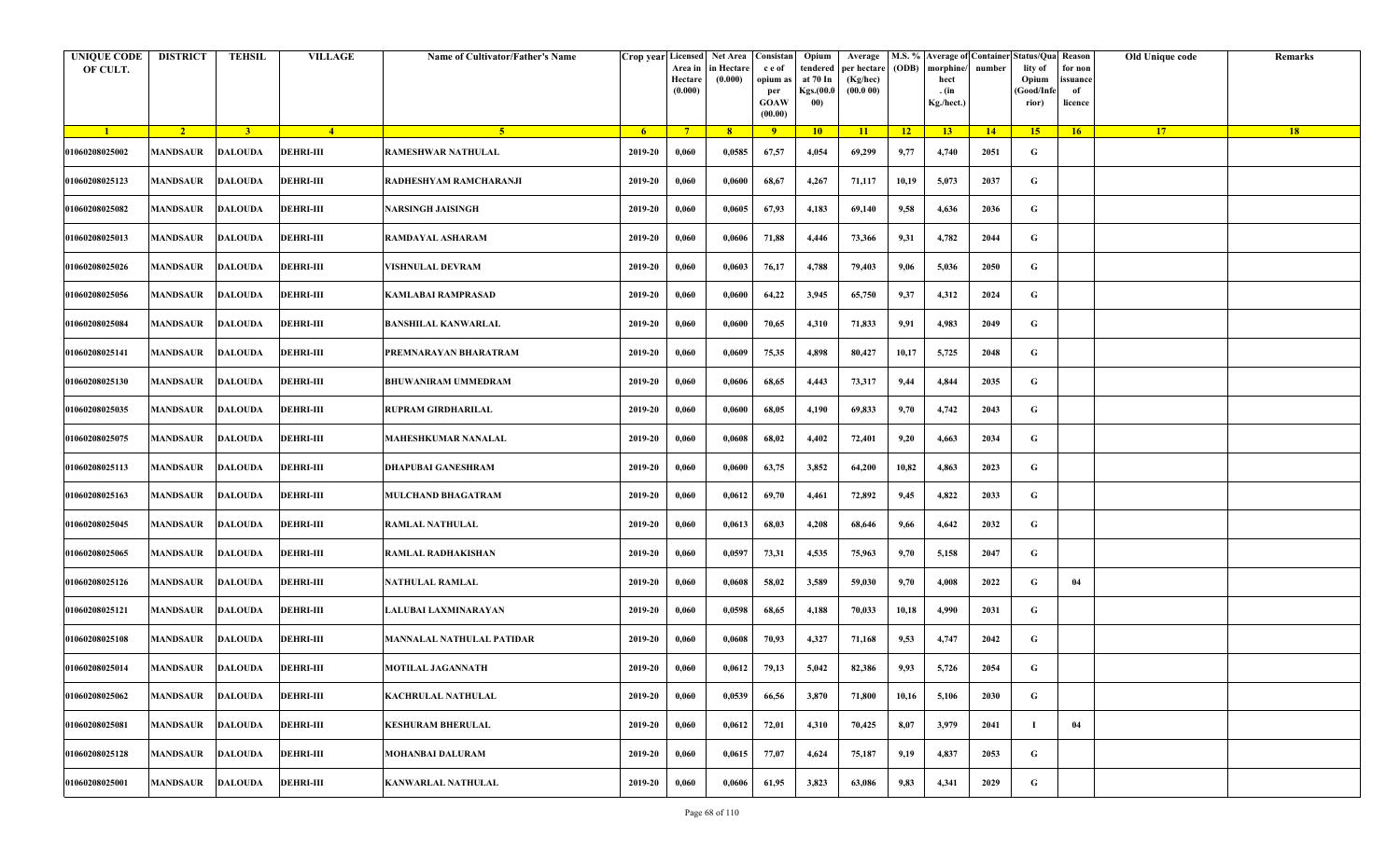| <b>UNIQUE CODE</b><br>OF CULT. | <b>DISTRICT</b>         | TEHSIL         | <b>VILLAGE</b>                    | Name of Cultivator/Father's Name            | Crop year Licensed | Area in<br>Hectare<br>(0.000) | Net Area Consistan<br>in Hectare<br>(0.000) | c e of<br>opium as<br>per<br><b>GOAW</b><br>(00.00) | Opium<br>tendered<br>at 70 In<br>Kgs.(00.0<br>00) | Average<br>per hectare<br>(Kg/hec)<br>(00.000) | (ODB) | M.S. % Average of Container Status/Qua Reason<br>morphine/<br>hect<br>. (in<br>Kg./hect.) | number | lity of<br>Opium<br>(Good/Infe<br>rior) | for non<br>ssuance<br>of<br>licence | Old Unique code | Remarks            |
|--------------------------------|-------------------------|----------------|-----------------------------------|---------------------------------------------|--------------------|-------------------------------|---------------------------------------------|-----------------------------------------------------|---------------------------------------------------|------------------------------------------------|-------|-------------------------------------------------------------------------------------------|--------|-----------------------------------------|-------------------------------------|-----------------|--------------------|
| $\blacksquare$                 | $\sqrt{2}$              | 3 <sup>1</sup> | $\sqrt{4}$                        | -5.                                         | - 6                | $7^{\circ}$                   | 8 <sup>°</sup>                              | $\overline{9}$                                      | 10                                                | 11                                             | $-12$ | 13                                                                                        | 14     | 15                                      | 16                                  | <b>17</b>       | <b>18</b>          |
| 01060208025032                 | <b>MANDSAUR</b>         | <b>DALOUDA</b> | <b>DEHRI-III</b>                  | DENESH RAMBHAJAN                            | 2019-20            | 0,060                         | 0,0607                                      | 67,40                                               | 4,198                                             | 69,160                                         | 9,60  | 4,648                                                                                     | 2046   | G                                       |                                     |                 |                    |
| 01060208025078                 | <b>MANDSAUR</b>         | <b>DALOUDA</b> | <b>DEHRI-III</b>                  | BALARAM RAMESHWAR                           | 2019-20            | 0,060                         | 0,0588                                      | 66,99                                               | 4,029                                             | 68,520                                         | 9,73  | 4,667                                                                                     | 2045   | G                                       |                                     |                 |                    |
| 01060208025076                 | <b>MANDSAUR</b>         | DALOUDA        | <b>DEHRI-III</b>                  | PANNALAL MADHAWLAL                          | 2019-20            | 0,100                         | 0,0995                                      | 66,47                                               | 6,951                                             | 69,859                                         | 9,84  | 4,812                                                                                     | 2040   | G                                       |                                     |                 |                    |
| 01060208025129                 | <b>MANDSAUR</b>         | <b>DALOUDA</b> | <b>DEHRI-III</b>                  | SITABAI MANGILAL                            | 2019-20            | 0,050                         | 0,0507                                      | 66,81                                               | 3,264                                             | 64,379                                         | 9,37  | 4,223                                                                                     | 2028   | G                                       |                                     |                 |                    |
| 01060208025116                 | MANDSAUR                | <b>DALOUDA</b> | <b>DEHRI-III</b>                  | JAGDISH KACHRULAL                           | 2019-20            | 0,050                         | 0,0480                                      | 64,84                                               | 3,251                                             | 67,729                                         | 10,10 | 4,789                                                                                     | 2027   | G                                       |                                     |                 | <b>NAME CHANGE</b> |
| 01060208025029                 | <b>MANDSAUR</b>         | <b>DALOUDA</b> | <b>DEHRI-III</b>                  | DHARAMCHAND BAPULAL                         | 2019-20            | 0,050                         | 0,0500                                      | 72,97                                               | 3,690                                             | 73,800                                         | 9,29  | 4,799                                                                                     | 2039   | G                                       |                                     |                 | <b>NAME CHANGE</b> |
| 01060208025072                 | <b>MANDSAUR</b>         | <b>DALOUDA</b> | <b>DEHRI-III</b>                  | KANCHANBAI RATANLAL                         | 2019-20            | 0,060                         |                                             |                                                     |                                                   |                                                |       |                                                                                           |        | F                                       |                                     |                 |                    |
| 01060208025119                 | MANDSAUR                | <b>DALOUDA</b> | <b>DEHRI-III</b>                  | <b>BANSHILAL NANDLAL</b>                    | 2019-20            | 0,060                         |                                             |                                                     |                                                   |                                                |       |                                                                                           |        | F                                       |                                     |                 |                    |
| 01060208025080                 | MANDSAUR                | <b>DALOUDA</b> | <b>DEHRI-III</b>                  | SHANKARLAL PANNALAL                         | 2019-20            | 0,060                         |                                             |                                                     |                                                   |                                                |       |                                                                                           |        | F                                       |                                     |                 |                    |
| 01060208025043                 | <b>MANDSAUR</b>         | <b>DALOUDA</b> | <b>DEHRI-III</b>                  | KALAWATIBAI PRABHULAL                       | 2019-20            | 0,060                         |                                             |                                                     |                                                   |                                                |       |                                                                                           |        | F                                       |                                     |                 |                    |
| 01060208025016                 | <b>MANDSAUR</b>         | <b>DALOUDA</b> | <b>DEHRI-III</b>                  | RAMDAYAL SHRIRAM                            | 2019-20            | 0,060                         |                                             |                                                     |                                                   |                                                |       |                                                                                           |        | F                                       |                                     |                 |                    |
| 01060208025087                 | <b>MANDSAUR</b>         | <b>DALOUDA</b> | <b>DEHRI-III</b>                  | PRABHULAL BHAGIRATH                         | 2019-20            | 0,060                         |                                             |                                                     |                                                   |                                                |       |                                                                                           |        | F                                       |                                     |                 |                    |
| 01060208025101                 | <b>MANDSAUR</b>         | <b>DALOUDA</b> | <b>DEHRI-III</b>                  | <b>BAGDIRAM SALAGRAM</b>                    | 2019-20            | 0,060                         |                                             |                                                     |                                                   |                                                |       |                                                                                           |        | F                                       |                                     |                 |                    |
| 01060208025015                 | MANDSAUR                | <b>DALOUDA</b> | <b>DEHRI-III</b>                  | RUPCHANDRA NANALAL                          | 2019-20            | 0,060                         |                                             |                                                     |                                                   |                                                |       |                                                                                           |        | $\mathbf{F}$                            |                                     |                 |                    |
| 01060208040001                 | <b>MANDSAUR</b>         | DALOUDA        |                                   | KHAJURIYASARANG-I RAMPRASAD SHIVNARAYAN     | 2019-20            | 0,060                         | 0,0596                                      | 71,77                                               | 4,450                                             | 74,664                                         | 10,02 | 5,237                                                                                     | 555    | G                                       |                                     |                 |                    |
| 01060208040007                 | MANDSAUR                | <b>DALOUDA</b> | KHAJURIYASARANG-I RANGLAL DEVRAM  |                                             | 2019-20            | 0,060                         | 0,0590                                      | 68,23                                               | 4,152                                             | 70,373                                         | 11,04 | 5,439                                                                                     | 564    | G                                       |                                     |                 |                    |
| 01060208040009                 | MANDSAUR                | <b>DALOUDA</b> | KHAJURIYASARANG-I RAMPRASAD NATHU |                                             | 2019-20            | 0,060                         | 0,0593                                      | 71,76                                               | 4,388                                             | 73,997                                         | 10,83 | 5,609                                                                                     | 571    | G                                       |                                     |                 |                    |
| 01060208040027                 | MANDSAUR                | <b>DALOUDA</b> | KHAJURIYASARANG-I RODILAL BHUWAN  |                                             | 2019-20            | 0,060                         | 0,0559                                      | 70,87                                               | 4,374                                             | 78,247                                         | 10,70 | 5,860                                                                                     | 577    | G                                       |                                     |                 |                    |
| 01060208040029                 | <b>MANDSAUR DALOUDA</b> |                |                                   | KHAJURIYASARANG-I NANDKISHOR D.P. BHAWARLAL | 2019-20            | 0,060                         | 0,0590                                      | 71,88                                               | 4,477                                             | 75,881                                         | 10,66 | 5,662                                                                                     | 563    | G                                       |                                     |                 |                    |
| 01060208040037                 | MANDSAUR                | <b>DALOUDA</b> |                                   | KHAJURIYASARANG-I KAILASHBAI RAMPRASAD      | 2019-20            | 0,100                         | 0,0994                                      | 70,10                                               | 7,240                                             | 72,837                                         | 11,48 | 5,853                                                                                     | 576    | $\mathbf G$                             |                                     |                 |                    |
| 01060208040039                 | <b>MANDSAUR</b>         | <b>DALOUDA</b> | KHAJURIYASARANG-I DEVRAM NANDRAM  |                                             | 2019-20            | 0,060                         | 0,0599                                      | 71,19                                               | 4,465                                             | 74,541                                         | 10,38 | 5,416                                                                                     | 575    | G                                       |                                     |                 |                    |
| 01060208040040                 | <b>MANDSAUR</b>         | <b>DALOUDA</b> |                                   | KHAJURIYASARANG-I NANDGIR SHANKARGIR        | 2019-20            | 0,060                         | 0,0600                                      | 70,38                                               | 4,092                                             | 68,200                                         | 10,44 | 4,984                                                                                     | 554    | G                                       |                                     |                 |                    |
| 01060208040049                 | MANDSAUR                | <b>DALOUDA</b> | KHAJURIYASARANG-I BAGDIRAM TEKA   |                                             | 2019-20            | 0,060                         | 0,0585                                      | 72,77                                               | 4,501                                             | 76,940                                         | 10,83 | 5,833                                                                                     | 574    | G                                       |                                     |                 |                    |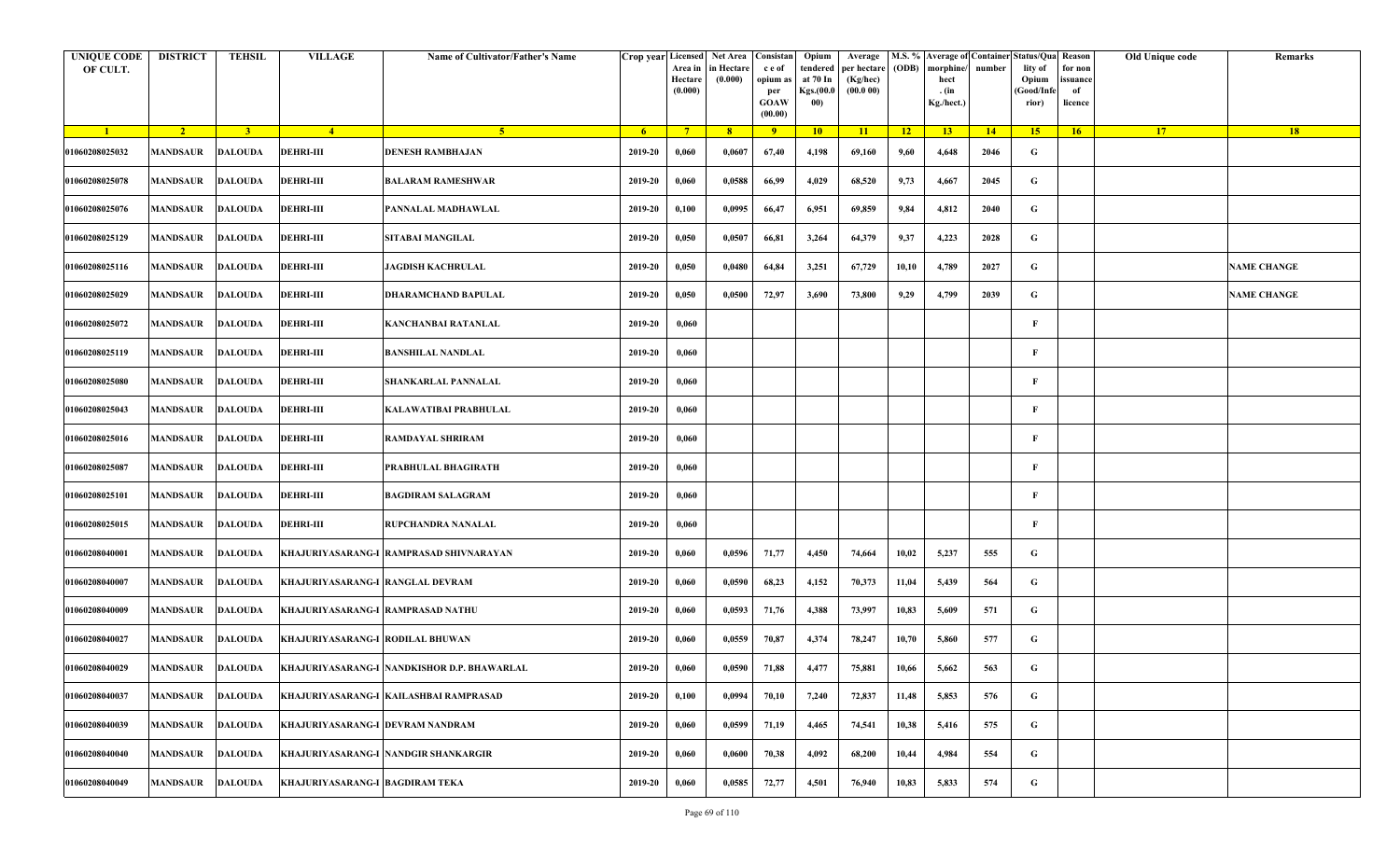| <b>UNIQUE CODE</b><br>OF CULT. | <b>DISTRICT</b>         | <b>TEHSIL</b>  | <b>VILLAGE</b>                    | Name of Cultivator/Father's Name                      | Crop year Licensed | Area in<br>Hectare<br>(0.000) | Net Area   Consistan<br>in Hectare<br>(0.000) | c e of<br>opium as<br>per<br><b>GOAW</b><br>(00.00) | Opium<br>tendered<br>at 70 In<br>Kgs.(00.0<br>00) | Average<br>per hectare<br>(Kg/hec)<br>(00.000) | (ODB) | M.S. % Average of Container Status/Qua Reason<br>morphine/<br>hect<br>. (in<br>Kg./hect.) | number      | lity of<br>Opium<br>(Good/Infe<br>rior) | for non<br>ssuance<br>of<br>licence | Old Unique code | Remarks            |
|--------------------------------|-------------------------|----------------|-----------------------------------|-------------------------------------------------------|--------------------|-------------------------------|-----------------------------------------------|-----------------------------------------------------|---------------------------------------------------|------------------------------------------------|-------|-------------------------------------------------------------------------------------------|-------------|-----------------------------------------|-------------------------------------|-----------------|--------------------|
| $\blacksquare$                 | $\sqrt{2}$              | $\overline{3}$ | $\sqrt{4}$                        | -5.                                                   | - 6                | $7^{\circ}$                   | 8 <sup>°</sup>                                | $\overline{9}$                                      | 10                                                | 11                                             | $-12$ | 13                                                                                        | $\sqrt{14}$ | 15 <sup>2</sup>                         | 16                                  | <b>17</b>       | <b>18</b>          |
| 01060208040063                 | <b>MANDSAUR</b>         | <b>DALOUDA</b> |                                   | KHAJURIYASARANG-I GENDALAL MOHANLAL                   | 2019-20            | 0,060                         | 0,0603                                        | 69,83                                               | 4,240                                             | 70,315                                         | 10,02 | 4,932                                                                                     | 562         | G                                       |                                     |                 |                    |
| 01060208040070                 | MANDSAUR                | <b>DALOUDA</b> |                                   | KHAJURIYASARANG-I  JASKUWAR BHANWARLAL                | 2019-20            | 0,050                         | 0,0503                                        | 73,73                                               | 3,992                                             | 79,364                                         | 10,61 | 5,894                                                                                     | 570         | G                                       |                                     |                 | <b>NAME CHANGE</b> |
| 01060208040072                 | MANDSAUR                | <b>DALOUDA</b> |                                   | KHAJURIYASARANG-I  MADANLAL BAGDIRAM                  | 2019-20            | 0,060                         | 0,0602                                        | 72,91                                               | 4,448                                             | 73,887                                         | 9,63  | 4,980                                                                                     | 573         | G                                       |                                     |                 |                    |
| 01060208040073                 | MANDSAUR                | <b>DALOUDA</b> |                                   | KHAJURIYASARANG-I MANGILAL SHOBHARAM                  | 2019-20            | 0,100                         | 0,1001                                        | 67,45                                               | 7,140                                             | 71,329                                         | 10,01 | 4,998                                                                                     | 569         | G                                       |                                     |                 |                    |
| 01060208040078                 | MANDSAUR                | <b>DALOUDA</b> | KHAJURIYASARANG-I  RAMNIVAS GHASI |                                                       | 2019-20            | 0,100                         | 0,0986                                        | 69,10                                               | 7,088                                             | 71,886                                         | 10,85 | 5,460                                                                                     | 561         | G                                       |                                     |                 |                    |
| 01060208040087                 | <b>MANDSAUR</b>         | <b>DALOUDA</b> |                                   | KHAJURIYASARANG-I PREMCHAND RAMCHAND PATIDAR          | 2019-20            | 0,060                         | 0,0616                                        | 72,92                                               | 4,531                                             | 73,555                                         | 10,08 | 5,191                                                                                     | 568         | G                                       |                                     |                 |                    |
| 01060208040098                 | <b>MANDSAUR</b>         | <b>DALOUDA</b> |                                   | KHAJURIYASARANG-I  RAMESHWAR NATHULAL                 | 2019-20            | 0,100                         | 0,1016                                        | 72,32                                               | 7,563                                             | 74,439                                         | 10,54 | 5,492                                                                                     | 567         | G                                       |                                     |                 |                    |
| 01060208040099                 | <b>MANDSAUR</b>         | <b>DALOUDA</b> |                                   | KHAJURIYASARANG-I KANWARLAL VENIRAM                   | 2019-20            | 0,060                         | 0,0589                                        | 68,22                                               | 4,230                                             | 71,817                                         | 9,62  | 4,836                                                                                     | 560         | G                                       |                                     |                 |                    |
| 01060208040100                 | <b>MANDSAUR</b>         | <b>DALOUDA</b> |                                   | KHAJURIYASARANG-I  KOSHALLYABAI BHANWARLAL            | 2019-20            | 0,060                         | 0,0598                                        | 63,59                                               | 3,679                                             | 61,522                                         | 11,72 | 5,047                                                                                     | 553         | G                                       |                                     |                 |                    |
| 01060208040118                 | MANDSAUR                | <b>DALOUDA</b> |                                   | KHAJURIYASARANG-I KAMLABAI MOHANLAL                   | 2019-20            | 0,060                         | 0,0581                                        | 66,22                                               | 4,011                                             | 69,036                                         | 10,75 | 5,195                                                                                     | 552         | G                                       |                                     |                 |                    |
| 01060208040122                 | MANDSAUR                | <b>DALOUDA</b> |                                   | KHAJURIYASARANG-I  NAGUDAS BAIRAGI SHYAMDAS           | 2019-20            | 0,100                         | 0,0989                                        | 76,38                                               | 7,791                                             | 78,777                                         | 10,98 | 6,055                                                                                     | 566         | G                                       |                                     |                 |                    |
| 01060208040135                 | MANDSAUR                | DALOUDA        |                                   | KHAJURIYASARANG-I  RADHESHYAM PRABHULAL               | 2019-20            | 0,060                         | 0,0600                                        | 69,09                                               | 4,422                                             | 73,700                                         | 10,61 | 5,473                                                                                     | 565         | G                                       |                                     |                 |                    |
| 01060208040143                 | <b>MANDSAUR</b>         | <b>DALOUDA</b> |                                   | KHAJURIYASARANG-I SHANTILAL RAMESHWAR                 | 2019-20            | 0,060                         | 0,0627                                        | 62,26                                               | 4,180                                             | 66,667                                         | 10,30 | 4,807                                                                                     | 551         | G                                       |                                     |                 |                    |
| 01060208040144                 | MANDSAUR                | <b>DALOUDA</b> |                                   | KHAJURIYASARANG-I SHANTIBAI MANNALAL                  | 2019-20            | 0,060                         | 0,0594                                        | 69,57                                               | 4,144                                             | 69,764                                         | 10,28 | 5,021                                                                                     | 559         | G                                       |                                     |                 | <b>NAME CHANGE</b> |
| 01060208040059                 | <b>MANDSAUR</b>         | <b>DALOUDA</b> |                                   | KHAJURIYASARANG-I SUGANBAI BHERUSHANKAR ALIS BHERULAL | 2019-20            | 0,060                         | 0,0608                                        | 69,73                                               | 4,323                                             | 71,102                                         | 10,37 | 5,162                                                                                     | 548         | G                                       |                                     |                 |                    |
| 01060208040022                 | MANDSAUR                | <b>DALOUDA</b> |                                   | KHAJURIYASARANG-I  PARASRAM CHAMPALAL                 | 2019-20            | 0,060                         | 0,0590                                        | 72,67                                               | 4,371                                             | 74,085                                         | 11,59 | 6,010                                                                                     | 558         | G                                       |                                     |                 |                    |
| 01060208040020                 | MANDSAUR                | <b>DALOUDA</b> |                                   | KHAJURIYASARANG-I RANCHOD CHANWARLAL                  | 2019-20            | 0,100                         | 0,1013                                        | 70,43                                               | 7,274                                             | 71,807                                         | 11,03 | 5,544                                                                                     | 572         | G                                       |                                     |                 |                    |
| 01060208040160                 | MANDSAUR                | <b>DALOUDA</b> |                                   | KHAJURIYASARANG-I DHAPUBAI KESHURAM                   | 2019-20            | 0,060                         | 0,0602                                        | 70,64                                               | 4,450                                             | 73,920                                         | 9,71  | 5,025                                                                                     | 550         | G                                       |                                     |                 |                    |
| 01060208040157                 | <b>MANDSAUR DALOUDA</b> |                |                                   | KHAJURIYASARANG-I LAXMINARAYAN RAMCHANDRA             | 2019-20            | 0,060                         | 0,0592                                        | 72,15                                               | 4,422                                             | 74,696                                         | 9,56  | 4,998                                                                                     | 549         | G                                       |                                     |                 |                    |
| 01060208040125                 | MANDSAUR                | <b>DALOUDA</b> |                                   | KHAJURIYASARANG-I  JUJHARLAL GANESHRAM                | 2019-20            | 0,100                         | 0,1001                                        | 68,80                                               | 7,018                                             | 70,110                                         | 10,51 | 5,158                                                                                     | 557         | $\mathbf G$                             |                                     |                 |                    |
| 01060208040058                 | MANDSAUR                | <b>DALOUDA</b> |                                   | KHAJURIYASARANG-I BABULAL CHENRAM                     | 2019-20            | 0,060                         | 0,0617                                        | 67,46                                               | 4,125                                             | 66,856                                         | 9,98  | 4,670                                                                                     | 547         | G                                       |                                     |                 |                    |
| 01060208040045                 | MANDSAUR                | <b>DALOUDA</b> |                                   | KHAJURIYASARANG-I BHAWARBAI BHANWARLAL                | 2019-20            | 0,060                         | 0,0585                                        | 74,05                                               | 4,506                                             | 77,026                                         | 10,22 | 5,511                                                                                     | 556         | G                                       |                                     |                 | <b>NAME CHANGE</b> |
| 01060208040062                 | MANDSAUR                | <b>DALOUDA</b> |                                   | KHAJURIYASARANG-II MOHANGIR KELASHGIR                 | 2019-20            | 0,060                         | 0,0611                                        | 67,51                                               | 4,157                                             | 68,036                                         | 9,39  | 4,472                                                                                     | 595         | G                                       |                                     |                 |                    |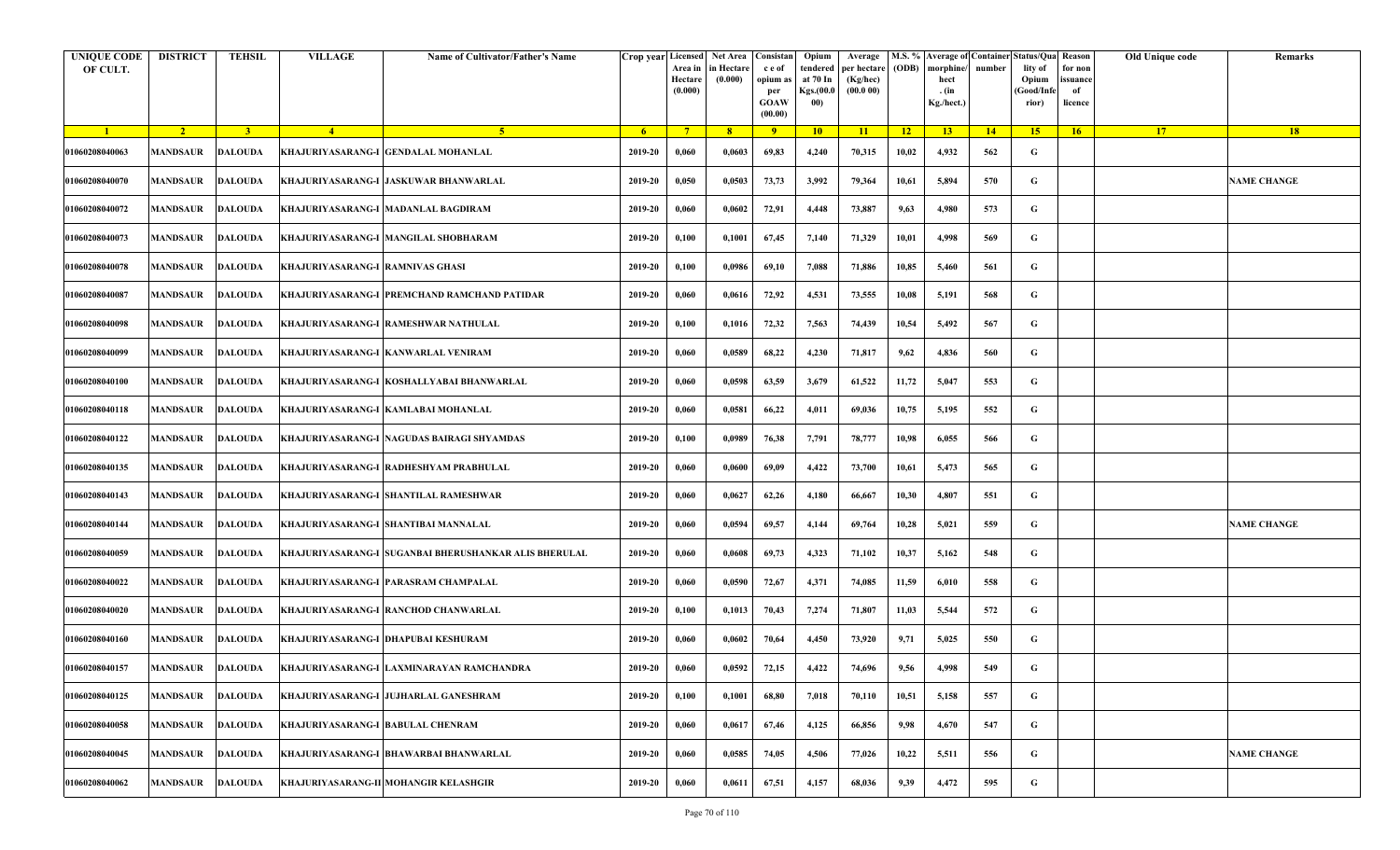| <b>UNIQUE CODE</b><br>OF CULT. | <b>DISTRICT</b> | <b>TEHSIL</b>  | <b>VILLAGE</b>                      | Name of Cultivator/Father's Name                        | Crop year Licensed Net Area Consistan | Area in<br>Hectare<br>(0.000) | in Hectare<br>(0.000) | c e of<br>opium as<br>per<br><b>GOAW</b><br>(00.00) | Opium<br>tendered<br>at 70 In<br>Kgs.(00.0<br>00) | Average<br>per hectare<br>(Kg/hec)<br>(00.000) | (ODB) | M.S. % Average of Container Status/Qua Reason<br>morphine/<br>hect<br>. (in<br>Kg./hect.) | number | lity of<br>Opium<br>(Good/Infe<br>rior) | for non<br>ssuance<br>of<br>licence | Old Unique code | Remarks |
|--------------------------------|-----------------|----------------|-------------------------------------|---------------------------------------------------------|---------------------------------------|-------------------------------|-----------------------|-----------------------------------------------------|---------------------------------------------------|------------------------------------------------|-------|-------------------------------------------------------------------------------------------|--------|-----------------------------------------|-------------------------------------|-----------------|---------|
| $\blacksquare$                 | $\sqrt{2}$      | 3 <sup>1</sup> | $\sqrt{4}$                          | 5 <sup>1</sup>                                          | - 6                                   | $7^{\circ}$                   | 8 <sup>°</sup>        | $\overline{9}$                                      | 10                                                | 11                                             | $-12$ | 13                                                                                        | 14     | 15                                      | 16                                  | <b>17</b>       | 18      |
| 01060208040002                 | <b>MANDSAUR</b> | <b>DALOUDA</b> |                                     | KHAJURIYASARANG-II MOHANLAL SHIVNARAYAN                 | 2019-20                               | 0,060                         | 0,0584                | 70,17                                               | 4,220                                             | 72,260                                         | 10,56 | 5,342                                                                                     | 626    | G                                       |                                     |                 |         |
| 01060208040031                 | MANDSAUR        | <b>DALOUDA</b> |                                     | KHAJURIYASARANG-II BHANWARLAL DHANRAJ ALIS DHANNA       | 2019-20                               | 0,060                         | 0,0590                | 69,51                                               | 4,220                                             | 71,525                                         | 9,37  | 4,692                                                                                     | 583    | G                                       |                                     |                 |         |
| 01060208040060                 | <b>MANDSAUR</b> | <b>DALOUDA</b> |                                     | KHAJURIYASARANG-II MANGILAL PRABHULAL                   | 2019-20                               | 0,060                         | 0,0603                | 66,15                                               | 4,016                                             | 66,600                                         | 10,28 | 4,793                                                                                     | 616    | G                                       |                                     |                 |         |
| 01060208040110                 | MANDSAUR        | <b>DALOUDA</b> | KHAJURIYASARANG-II GITABAI RAMA     |                                                         | 2019-20                               | 0,060                         | 0,0590                | 70,23                                               | 4,374                                             | 74,136                                         | 9,50  | 4,930                                                                                     | 582    | G                                       |                                     |                 |         |
| 01060208040132                 | <b>MANDSAUR</b> | <b>DALOUDA</b> | KHAJURIYASARANG-II NANIBAI UMRAVGIR |                                                         | 2019-20                               | 0,060                         | 0,0566                | 66,10                                               | 3,796                                             | 67,067                                         | 10,79 | 5,066                                                                                     | 594    | G                                       |                                     |                 |         |
| 01060208040133                 | MANDSAUR        | <b>DALOUDA</b> | KHAJURIYASARANG-II GOPILAL AMBARAM  |                                                         | 2019-20                               | 0,060                         | 0,0601                | 66,66                                               | 4,076                                             | 67,820                                         | 10,19 | 4,837                                                                                     | 608    | G                                       |                                     |                 |         |
| 01060208040134                 | MANDSAUR        | <b>DALOUDA</b> |                                     | KHAJURIYASARANG-II RAJKUWAR KALURAM DHURIBAI            | 2019-20                               | 0,060                         | 0,0606                | 70,86                                               | 4,353                                             | 71,832                                         | 11,35 | 5,707                                                                                     | 607    | G                                       |                                     |                 |         |
| 01060208040113                 | <b>MANDSAUR</b> | <b>DALOUDA</b> |                                     | KHAJURIYASARANG-II MANGUBAI BHERULAL                    | 2019-20                               | 0,100                         | 0,1001                | 65,70                                               | 6,523                                             | 65,165                                         | 11,57 | 5,278                                                                                     | 581    | G                                       |                                     |                 |         |
| 01060208040043                 | <b>MANDSAUR</b> | <b>DALOUDA</b> | KHAJURIYASARANG-II BADRILAL NANDA   |                                                         | 2019-20                               | 0,060                         | 0,0584                | 73,66                                               | 4,525                                             | 77,483                                         | 10,85 | 5,885                                                                                     | 593    | G                                       |                                     |                 |         |
| 01060208040019                 | <b>MANDSAUR</b> | <b>DALOUDA</b> |                                     | KHAJURIYASARANG-II RAMPRASAD NARAYAN                    | 2019-20                               | 0,060                         | 0,0583                | 67,46                                               | 4,125                                             | 70,755                                         | 10,08 | 4,992                                                                                     | 606    | G                                       |                                     |                 |         |
| 01060208040023                 | MANDSAUR        | <b>DALOUDA</b> |                                     | KHAJURIYASARANG-II KAMLABAI CHATARLAL                   | 2019-20                               | 0,060                         | 0,0601                | 65,93                                               | 4,012                                             | 66,755                                         | 10,51 | 4,912                                                                                     | 615    | G                                       |                                     |                 |         |
| 01060208040089                 | <b>MANDSAUR</b> | <b>DALOUDA</b> |                                     | KHAJURIYASARANG-II NAGULAL JAGANNATH                    | 2019-20                               | 0,060                         | 0,0591                | 70,21                                               | 4,343                                             | 73,486                                         | 10,03 | 5,159                                                                                     | 605    | G                                       |                                     |                 |         |
| 01060208040088                 | <b>MANDSAUR</b> | <b>DALOUDA</b> |                                     | KHAJURIYASARANG-II NANDKISHOR BHERULAL                  | 2019-20                               | 0,060                         | 0,0585                | 59,62                                               | 3,535                                             | 60,427                                         | 11,30 | 4,779                                                                                     | 580    | G                                       |                                     |                 |         |
| 01060208040077                 | MANDSAUR        | <b>DALOUDA</b> | KHAJURIYASARANG-II RAMESH MOHANLAL  |                                                         | 2019-20                               | 0,060                         | 0,0603                | 61,89                                               | 3,890                                             | 64,511                                         | 10,57 | 4,773                                                                                     | 579    | G                                       |                                     |                 |         |
| 01060208040053                 | MANDSAUR        | DALOUDA        |                                     | KHAJURIYASARANG-II SURATRAM KASHIRAM                    | 2019-20                               | 0,060                         | 0,0597                | 72,18                                               | 4,403                                             | 73,752                                         | 10,60 | 5,472                                                                                     | 625    | G                                       |                                     |                 |         |
| 01060208040003                 | MANDSAUR        | DALOUDA        |                                     | KHAJURIYASARANG-II  INDARMAL CHAMPALAL                  | 2019-20                               | 0,060                         | 0,0612                | 72,46                                               | 4,637                                             | 75,768                                         | 9,72  | 5,156                                                                                     | 592    | G                                       |                                     |                 |         |
| 01060208040149                 | <b>MANDSAUR</b> | <b>DALOUDA</b> |                                     | KHAJURIYASARANG-II PRABHULAL NIRBHAYRAM                 | 2019-20                               | 0,060                         | 0,0593                | 65,29                                               | 3,889                                             | 65,582                                         | 10,12 | 4,646                                                                                     | 578    | G                                       |                                     |                 |         |
| 01060208040108                 | MANDSAUR        | <b>DALOUDA</b> |                                     | KHAJURIYASARANG-II BADRILAL BAGDIRAM                    | 2019-20                               | 0,060                         | 0,0590                | 68,63                                               | 4,235                                             | 71,780                                         | 11,23 | 5,643                                                                                     | 604    | G                                       |                                     |                 |         |
| 01060208040093                 |                 |                |                                     | MANDSAUR DALOUDA KHAJURIYASARANG-II BHERULAL SHANKARLAL | 2019-20                               | 0,060                         | 0,0588                | 67,74                                               | 4,103                                             | 69,779                                         | 9,46  | 4,621                                                                                     | 591    | G                                       |                                     |                 |         |
| 01060208040092                 | <b>MANDSAUR</b> | <b>DALOUDA</b> | KHAJURIYASARANG-II SAMPATBAI SUKHA  |                                                         | 2019-20                               | 0,060                         | 0,0594                | 72,46                                               | 4,358                                             | 73,367                                         | 10,49 | 5,387                                                                                     | 590    | $\mathbf G$                             |                                     |                 |         |
| 01060208040109                 | <b>MANDSAUR</b> | <b>DALOUDA</b> | KHAJURIYASARANG-II NATIBAI BHERULAL |                                                         | 2019-20                               | 0,060                         | 0,0600                | 69,98                                               | 4,299                                             | 71,650                                         | 10,47 | 5,251                                                                                     | 614    | G                                       |                                     |                 |         |
| 01060208040136                 | MANDSAUR        | <b>DALOUDA</b> | KHAJURIYASARANG-II MOHANLAL DEVA    |                                                         | 2019-20                               | 0,060                         | 0,0581                | 66,65                                               | 4,113                                             | 70,792                                         | 10,95 | 5,427                                                                                     | 603    | G                                       |                                     |                 |         |
| 01060208040014                 | MANDSAUR        | <b>DALOUDA</b> | KHAJURIYASARANG-II KASTURIBAI DHURA |                                                         | 2019-20                               | 0,060                         | 0,0608                | 68,72                                               | 4,310                                             | 70,888                                         | 10,22 | 5,071                                                                                     | 589    | G                                       |                                     |                 |         |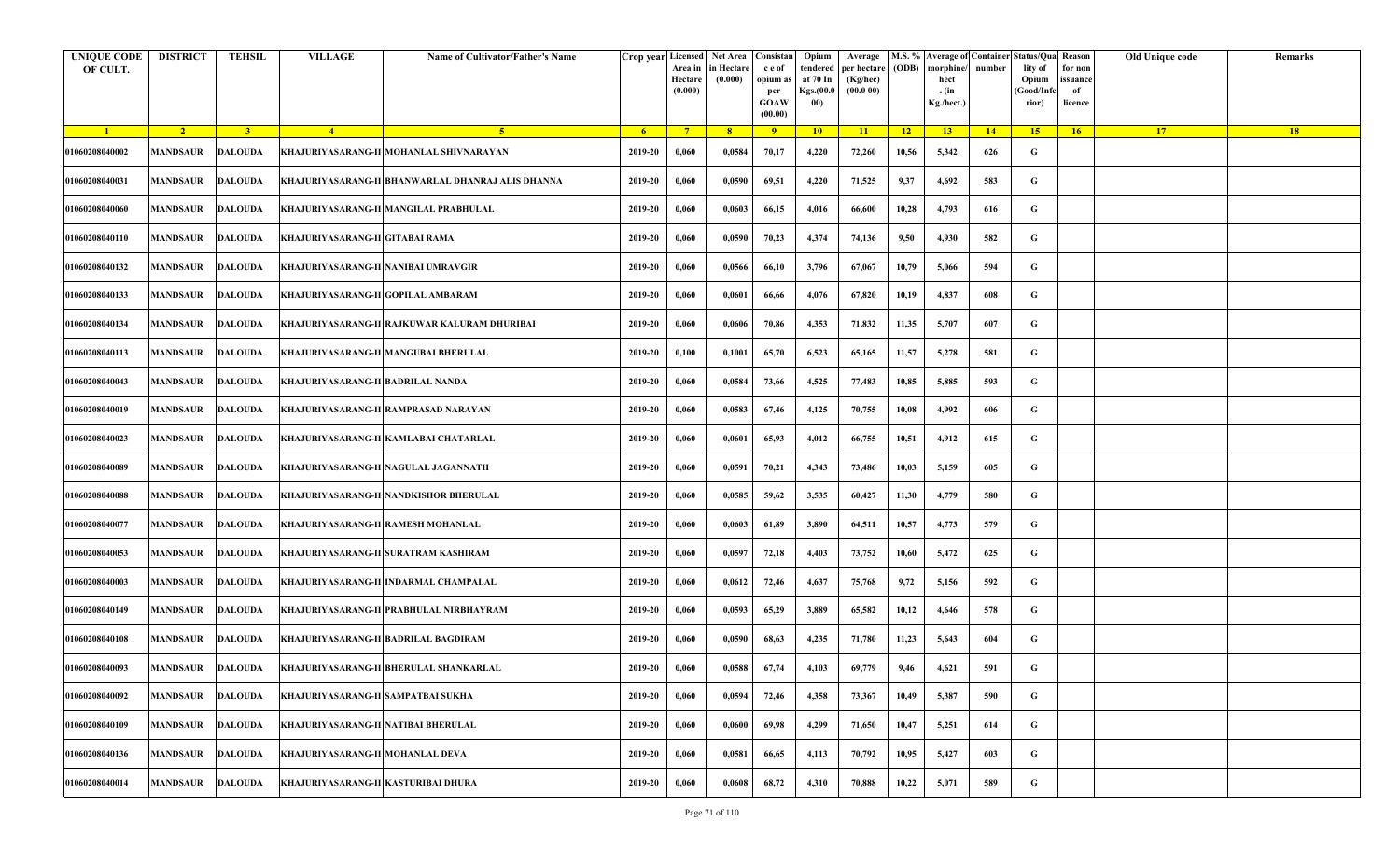| <b>UNIQUE CODE</b><br>OF CULT. | <b>DISTRICT</b> | <b>TEHSIL</b>  | <b>VILLAGE</b>                                     | Name of Cultivator/Father's Name              | Crop year Licensed Net Area Consistan | Area in<br>Hectare<br>(0.000) | in Hectare<br>(0.000) | c e of<br>opium as<br>per<br><b>GOAW</b><br>(00.00) | Opium<br>tendered<br>at 70 In<br>Kgs.(00.0<br>00) | Average<br>per hectare<br>(Kg/hec)<br>(00.000) | (ODB) | M.S. % Average of Container Status/Qua Reason<br>morphine/<br>hect<br>. (in<br>Kg./hect.) | number | lity of<br>Opium<br>(Good/Infe<br>rior) | for non<br>ssuance<br>of<br>licence | Old Unique code | Remarks            |
|--------------------------------|-----------------|----------------|----------------------------------------------------|-----------------------------------------------|---------------------------------------|-------------------------------|-----------------------|-----------------------------------------------------|---------------------------------------------------|------------------------------------------------|-------|-------------------------------------------------------------------------------------------|--------|-----------------------------------------|-------------------------------------|-----------------|--------------------|
| $\blacksquare$                 | $\sqrt{2}$      | 3 <sup>1</sup> | $\sqrt{4}$                                         | 5 <sup>1</sup>                                | - 6 -                                 | $7^{\circ}$                   | 8 <sup>°</sup>        | $\overline{9}$                                      | 10                                                | 11                                             | $-12$ | 13                                                                                        | 14     | 15                                      | 16                                  | <b>17</b>       | 18                 |
| 01060208040008                 | <b>MANDSAUR</b> | <b>DALOUDA</b> |                                                    | KHAJURIYASARANG-II CHATARLAL RUKMANIBAI       | 2019-20                               | 0,060                         | 0,0595                | 68,22                                               | 4,093                                             | 68,790                                         | 11,59 | 5,581                                                                                     | 613    | G                                       |                                     |                 |                    |
| 01060208040064                 | MANDSAUR        | <b>DALOUDA</b> | KHAJURIYASARANG-II HEMRAJ NATHU                    |                                               | 2019-20                               | 0,060                         | 0,0605                | 65,87                                               | 4,093                                             | 67,653                                         | 10,13 | 4,798                                                                                     | 588    | G                                       |                                     |                 |                    |
| 01060208040148                 | <b>MANDSAUR</b> | <b>DALOUDA</b> | KHAJURIYASARANG-II SHIVLAL VAJERAM                 |                                               | 2019-20                               | 0,060                         | 0,0593                | 64,57                                               | 3,948                                             | 66,577                                         | 10,87 | 5,066                                                                                     | 602    | G                                       |                                     |                 |                    |
| 01060208040156                 | MANDSAUR        | <b>DALOUDA</b> |                                                    | KHAJURIYASARANG-II NOORBEGAM VALIMOHAMMAD     | 2019-20                               | 0,060                         | 0,0605                | 74,14                                               | 4,618                                             | 76,331                                         | 10,13 | 5,412                                                                                     | 624    | G                                       |                                     |                 |                    |
| 01060208040104                 | <b>MANDSAUR</b> | <b>DALOUDA</b> | KHAJURIYASARANG-II BABULAL NANDRAM                 |                                               | 2019-20                               | 0,060                         | 0,0594                | 67,61                                               | 4,153                                             | 69,916                                         | 10,84 | 5,305                                                                                     | 623    | G                                       |                                     |                 |                    |
| 01060208040012                 | MANDSAUR        | <b>DALOUDA</b> |                                                    | KHAJURIYASARANG-II KANTILAL SUKHLAL CHAGANLAL | 2019-20                               | 0,050                         | 0,0502                | 71,22                                               | 3,653                                             | 72,769                                         | 10,40 | 5,297                                                                                     | 617    | G                                       |                                     |                 |                    |
| 01060208040015                 | MANDSAUR        | <b>DALOUDA</b> |                                                    | KHAJURIYASARANG-II SITABAI SHANKARGIRI        | 2019-20                               | 0,050                         | 0,0516                | 65,33                                               | 3,341                                             | 64,748                                         | 11,13 | 5,045                                                                                     | 601    | G                                       |                                     |                 |                    |
| 01060208040026                 | <b>MANDSAUR</b> | <b>DALOUDA</b> |                                                    | KHAJURIYASARANG-II KOMALCHAND CHAMPALAL       | 2019-20                               | 0,050                         | 0,0505                | 67,53                                               | 3,512                                             | 69,545                                         | 10,57 | 5,145                                                                                     | 622    | G                                       |                                     |                 |                    |
| 01060208040046                 | <b>MANDSAUR</b> | <b>DALOUDA</b> |                                                    | KHAJURIYASARANG-II GOPAL NIRBHAYRAM           | 2019-20                               | 0,050                         | 0,0507                | 61,42                                               | 3,475                                             | 68,540                                         | 10,78 | 5,171                                                                                     | 587    | G                                       |                                     |                 |                    |
| 01060208040050                 | <b>MANDSAUR</b> | <b>DALOUDA</b> | KHAJURIYASARANG-II MENABAI BADRILAL                |                                               | 2019-20                               | 0,050                         | 0,0503                | 73,02                                               | 3,849                                             | 76,521                                         | 9,56  | 5,121                                                                                     | 621    | G                                       |                                     |                 |                    |
| 01060208040066                 | MANDSAUR        | <b>DALOUDA</b> | KHAJURIYASARANG-II CHENRAM SUDDIBAI                |                                               | 2019-20                               | 0,050                         | 0,0504                | 66,06                                               | 3,407                                             | 67,599                                         | 9,60  | 4,542                                                                                     | 600    | G                                       |                                     |                 |                    |
| 01060208040081                 | <b>MANDSAUR</b> | <b>DALOUDA</b> | KHAJURIYASARANG-II GHISIBAI DEVRAM                 |                                               | 2019-20                               | 0,050                         | 0,0523                | 70,20                                               | 3,841                                             | 73,442                                         | 10,94 | 5,624                                                                                     | 630    | G                                       |                                     |                 |                    |
| 01060208040084                 | <b>MANDSAUR</b> | <b>DALOUDA</b> |                                                    | KHAJURIYASARANG-II BARDIBAI RADHESHYAM        | 2019-20                               | 0,050                         | 0,0504                | 71,34                                               | 4,036                                             | 80,079                                         | 10,12 | 5,673                                                                                     | 629    | G                                       |                                     |                 |                    |
| 01060208040090                 | MANDSAUR        | <b>DALOUDA</b> |                                                    | KHAJURIYASARANG-II GOPAL RAMCHANDRA           | 2019-20                               | 0,050                         | 0,0505                | 65,88                                               | 3,360                                             | 66,535                                         | 10,50 | 4,890                                                                                     | 599    | G                                       |                                     |                 | <b>NAME CHANGE</b> |
| 01060208040105                 | MANDSAUR        | DALOUDA        | KHAJURIYASARANG-II RAJMAL BHERULAL                 |                                               | 2019-20                               | 0,050                         | 0,0516                | 65,26                                               | 3,561                                             | 69,012                                         | 11,59 | 5,599                                                                                     | 612    | G                                       |                                     |                 |                    |
| 01060208040116                 | MANDSAUR        | <b>DALOUDA</b> |                                                    | KHAJURIYASARANG-II NANDRAM RATANLAL           | 2019-20                               | 0,050                         | 0,0469                | 66,26                                               | 3,379                                             | 72,047                                         | 10,72 | 5,407                                                                                     | 628    | G                                       |                                     |                 |                    |
| 01060208040121                 | <b>MANDSAUR</b> | <b>DALOUDA</b> | KHAJURIYASARANG-II MENABAI VAJERAM                 |                                               | 2019-20                               | 0,050                         | 0,0498                | 64,51                                               | 3,308                                             | 66,426                                         | 11,04 | 5,134                                                                                     | 611    | G                                       |                                     |                 |                    |
| 01060208040130                 | MANDSAUR        | <b>DALOUDA</b> |                                                    | KHAJURIYASARANG-II VARDICHAND NATHU           | 2019-20                               | 0,050                         | 0,0487                | 67,80                                               | 3,409                                             | 70,000                                         | 10,44 | 5,116                                                                                     | 627    | G                                       |                                     |                 |                    |
| 01060208040139                 |                 |                | MANDSAUR DALOUDA KHAJURIYASARANG-II BABULAL DEVRAM |                                               | 2019-20                               | 0,050                         | 0,0502                | 71,51                                               | 3,708                                             | 73,865                                         | 10,42 | 5,388                                                                                     | 620    | G                                       |                                     |                 |                    |
| 01060208040006                 | <b>MANDSAUR</b> | <b>DALOUDA</b> |                                                    | KHAJURIYASARANG-II GOPILAL BHAGATRAM          | 2019-20                               | 0,050                         | 0,0493                | 69,58                                               | 3,598                                             | 72,982                                         | 10,97 | 5,605                                                                                     | 619    | $\mathbf G$                             |                                     |                 | <b>NAME CHANGE</b> |
| 01060208040038                 | <b>MANDSAUR</b> | <b>DALOUDA</b> | KHAJURIYASARANG-II SITABAI BHERULAL                |                                               | 2019-20                               | 0,050                         | 0,0494                | 64,84                                               | 3,057                                             | 61,883                                         | 11,01 | 4,769                                                                                     | 598    | G                                       |                                     |                 | <b>NAME CHANGE</b> |
| 01060208040057                 | <b>MANDSAUR</b> | <b>DALOUDA</b> | KHAJURIYASARANG-II AMBARAM NANDA                   |                                               | 2019-20                               | 0,050                         | 0,0513                | 67,59                                               | 3,563                                             | 69,454                                         | 10,58 | 5,144                                                                                     | 586    | G                                       |                                     |                 | <b>NAME CHANGE</b> |
| 01060208040071                 | <b>MANDSAUR</b> | <b>DALOUDA</b> |                                                    | KHAJURIYASARANG-II BHUWANILAL GOTAM           | 2019-20                               | 0,050                         | 0,0507                | 71,65                                               | 3,726                                             | 73,491                                         | 10,72 | 5,514                                                                                     | 610    | G                                       |                                     |                 | <b>NAME CHANGE</b> |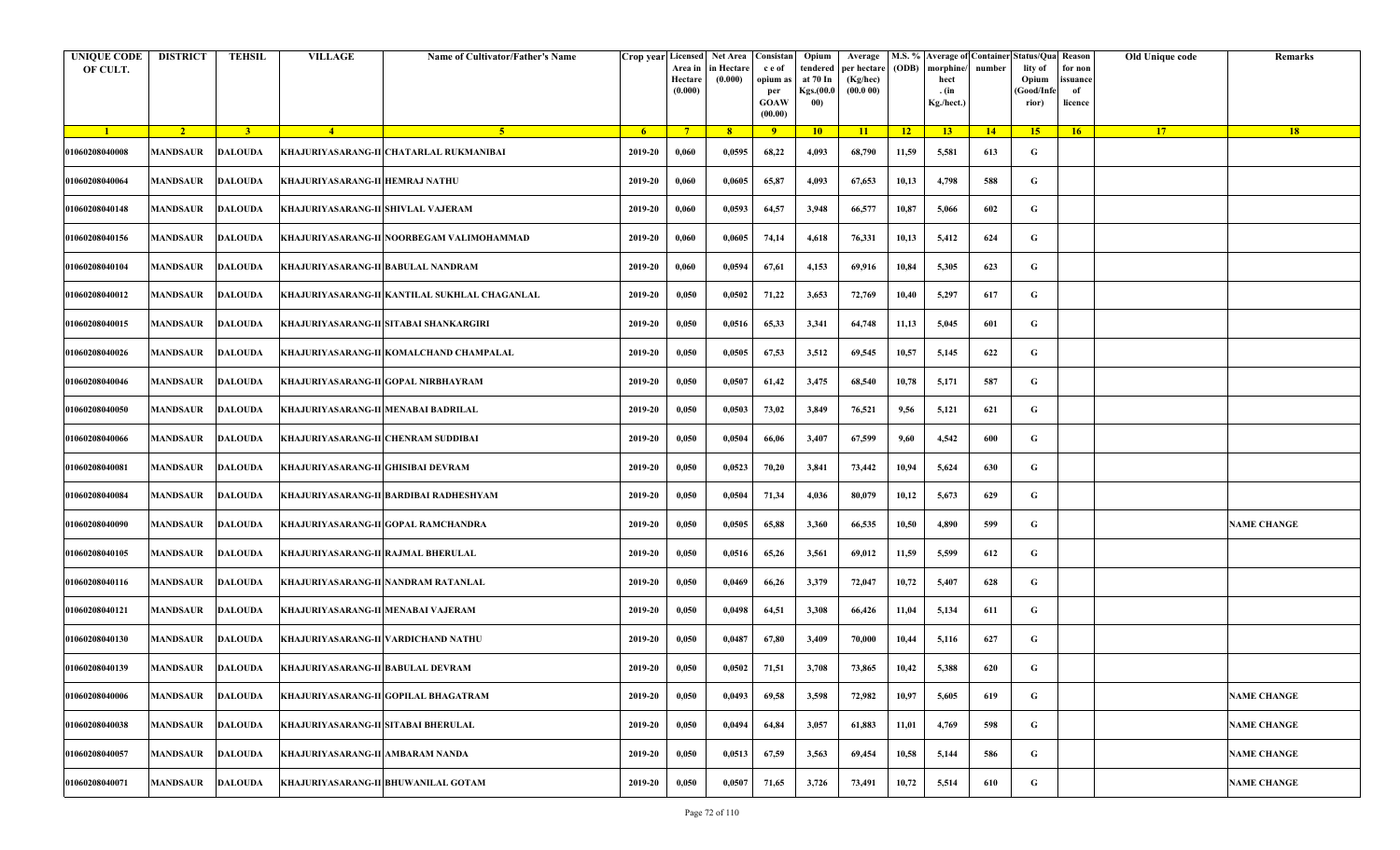| <b>UNIQUE CODE</b><br>OF CULT. | <b>DISTRICT</b>          | <b>TEHSIL</b>  | <b>VILLAGE</b>                     | Name of Cultivator/Father's Name        |         | Crop year Licensed<br>Area in<br>Hectare<br>(0.000) | Net Area   Consistan<br>in Hectare<br>(0.000) | c e of<br>opium as<br>per<br><b>GOAW</b><br>(00.00) | Opium<br>tendered<br>at 70 In<br>Kgs.(00.0<br>00) | Average<br>per hectare<br>(Kg/hec)<br>(00.000) | (ODB) | M.S. % Average of Container Status/Qua Reason<br>morphine/<br>hect<br>. (in<br>Kg./hect.) | number | lity of<br>Opium<br>(Good/Infe<br>rior) | for non<br>ssuance<br>of<br>licence | Old Unique code | Remarks            |
|--------------------------------|--------------------------|----------------|------------------------------------|-----------------------------------------|---------|-----------------------------------------------------|-----------------------------------------------|-----------------------------------------------------|---------------------------------------------------|------------------------------------------------|-------|-------------------------------------------------------------------------------------------|--------|-----------------------------------------|-------------------------------------|-----------------|--------------------|
| $\blacksquare$                 | $\sqrt{2}$               | 3 <sup>1</sup> | $\sqrt{4}$                         | -5.                                     | $-6$    | $7^{\circ}$                                         | 8 <sup>°</sup>                                | $\overline{9}$                                      | 10                                                | 11                                             | $-12$ | 13                                                                                        | 14     | 15                                      | 16                                  | <b>17</b>       | <b>18</b>          |
| 01060208040102                 | <b>MANDSAUR</b>          | <b>DALOUDA</b> | KHAJURIYASARANG-II RAMLAL DHURALAL |                                         | 2019-20 | 0,050                                               | 0,0500                                        | 73,94                                               | 3,898                                             | 77,960                                         | 10,04 | 5,479                                                                                     | 609    | G                                       |                                     |                 | <b>NAME CHANGE</b> |
| 01060208040127                 | <b>MANDSAUR</b>          | <b>DALOUDA</b> |                                    | KHAJURIYASARANG-II BANSHILAL DHANRAJ    | 2019-20 | 0,050                                               | 0,0491                                        | 72,87                                               | 3,841                                             | 78,228                                         | 10,35 | 5,668                                                                                     | 597    | G                                       |                                     |                 | <b>NAME CHANGE</b> |
| 01060208040086                 | <b>MANDSAUR</b>          | <b>DALOUDA</b> |                                    | KHAJURIYASARANG-II NANDIBAI SHIVNARAYAN | 2019-20 | 0,050                                               | 0,0498                                        | 73,50                                               | 3,843                                             | 77,169                                         | 10,69 | 5,775                                                                                     | 618    | G                                       |                                     |                 | <b>NAME CHANGE</b> |
| 01060208040147                 | MANDSAUR                 | <b>DALOUDA</b> |                                    | KHAJURIYASARANG-II MANNALAL BHERULAL    | 2019-20 | 0,050                                               | 0,0500                                        | 68,11                                               | 3,386                                             | 67,720                                         | 10,73 | 5,087                                                                                     | 585    | G                                       |                                     |                 |                    |
| 01060208040115                 | <b>MANDSAUR</b>          | <b>DALOUDA</b> |                                    | KHAJURIYASARANG-II SAMPATBAI SHRILAL    | 2019-20 | 0,060                                               | 0,0586                                        | 66,97                                               | 4,104                                             | 70,034                                         | 9,96  | 4,883                                                                                     | 596    | G                                       |                                     |                 |                    |
| 01060208040044                 | <b>MANDSAUR</b>          | <b>DALOUDA</b> |                                    | KHAJURIYASARANG-II BHERULAL NANURAM     | 2019-20 | 0,060                                               | 0,0559                                        | 61,06                                               | 3,306                                             | 59,141                                         | 10,92 | 4,521                                                                                     | 584    | G                                       |                                     |                 |                    |
| 01060208030001                 | MANDSAUR                 | DALOUDA        | <b>KARJU-I</b>                     | RAMPRASAD KANWARLAL                     | 2019-20 | 0,060                                               | 0,0604                                        | 69,08                                               | 4,313                                             | 71,407                                         | 10,16 | 5,078                                                                                     | 1347   | G                                       |                                     |                 |                    |
| 01060208030008                 | <b>MANDSAUR</b>          | <b>DALOUDA</b> | <b>KARJU-I</b>                     | RAMKUNWARBAI BAHADURSINGH               | 2019-20 | 0,060                                               | 0,0597                                        | 71,42                                               | 4,326                                             | 72,462                                         | 10,38 | 5,265                                                                                     | 1357   | G                                       |                                     |                 |                    |
| 01060208030010                 | <b>MANDSAUR</b>          | <b>DALOUDA</b> | <b>KARJU-I</b>                     | <b>DEVELAL KANAJI</b>                   | 2019-20 | 0,060                                               | 0,0613                                        | 65,08                                               | 4,081                                             | 66,574                                         | 10,28 | 4,791                                                                                     | 1333   | G                                       |                                     |                 |                    |
| 01060208030013                 | <b>MANDSAUR</b>          | <b>DALOUDA</b> | <b>KARJU-I</b>                     | BAPULAL KANWARLAL D.P. SAMANDARLAL      | 2019-20 | 0,060                                               | 0,0587                                        | 72,41                                               | 4,458                                             | 75,945                                         | 10,29 | 5,471                                                                                     | 1364   | G                                       |                                     |                 |                    |
| 01060208030017                 | <b>MANDSAUR</b>          | <b>DALOUDA</b> | <b>KARJU-I</b>                     | <b>BHAGWANSINGH HIRALAL</b>             | 2019-20 | 0,060                                               | 0,0596                                        | 69,82                                               | 4,139                                             | 69,446                                         | 11,50 | 5,591                                                                                     | 1356   | G                                       |                                     |                 |                    |
| 01060208030018                 | <b>MANDSAUR</b>          | <b>DALOUDA</b> | <b>KARJU-I</b>                     | ASHOK BALARAM                           | 2019-20 | 0,060                                               | 0,0616                                        | 67,99                                               | 4,400                                             | 71,429                                         | 11,35 | 5,675                                                                                     | 1355   | G                                       |                                     |                 |                    |
| 01060208030019                 | <b>MANDSAUR</b>          | <b>DALOUDA</b> | <b>KARJU-I</b>                     | <b>JAMNABAI MANNALAL</b>                | 2019-20 | 0,060                                               | 0,0602                                        | 66,22                                               | 4,039                                             | 67,093                                         | 10,54 | 4,951                                                                                     | 1332   | G                                       |                                     |                 |                    |
| 01060208030020                 | <b>MANDSAUR</b>          | <b>DALOUDA</b> | <b>KARJU-I</b>                     | NATHIBAI KANWARLAL                      | 2019-20 | 0,060                                               | 0,0594                                        | 69,93                                               | 4,306                                             | 72,492                                         | 10,64 | 5,399                                                                                     | 1354   | G                                       |                                     |                 |                    |
| 01060208030025                 | <b>MANDSAUR</b>          | DALOUDA        | <b>KARJU-I</b>                     | <b>RAMPRASAD BAGDIRAM</b>               | 2019-20 | 0,060                                               | 0,0585                                        | 66,19                                               | 3,971                                             | 67,880                                         | 11,35 | 5,394                                                                                     | 1346   | G                                       |                                     |                 |                    |
| 01060208030026                 | MANDSAUR                 | <b>DALOUDA</b> | <b>KARJU-I</b>                     | MOTYABAI MANNALAL                       | 2019-20 | 0,060                                               | 0,0611                                        | 68,58                                               | 4,017                                             | 65,745                                         | 10,59 | 4,873                                                                                     | 1345   | G                                       |                                     |                 |                    |
| 01060208030031                 | <b>MANDSAUR</b>          | <b>DALOUDA</b> | <b>KARJU-I</b>                     | <b>KAWERIBAI NATHU</b>                  | 2019-20 | 0,060                                               | 0,0620                                        | 64,32                                               | 4,135                                             | 66,694                                         | 11,44 | 5,341                                                                                     | 1344   | G                                       |                                     |                 |                    |
| 01060208030032                 | MANDSAUR                 | <b>DALOUDA</b> | <b>KARJU-I</b>                     | JUJHARLAL SURATRAM                      | 2019-20 | 0,060                                               | 0,0604                                        | 65,05                                               | 4,024                                             | 66,623                                         | 11,61 | 5,414                                                                                     | 1353   | G                                       |                                     |                 |                    |
| 01060208030044                 | MANDSAUR DALOUDA KARJU-I |                |                                    | <b>BALARAM KARULAL ALIS KALU</b>        | 2019-20 | 0,100                                               | 0,1014                                        | 66,30                                               | 6,990                                             | 68,935                                         | 11,75 | 5,670                                                                                     | 1343   | G                                       |                                     |                 |                    |
| 01060208030045                 | <b>MANDSAUR</b>          | <b>DALOUDA</b> | <b>KARJU-I</b>                     | RAMKANYABAI RAMRATAN                    | 2019-20 | 0,060                                               | 0,0600                                        | 77,05                                               | 4,733                                             | 78,883                                         | 10,40 | 5,743                                                                                     | 1367   | $\mathbf G$                             |                                     |                 |                    |
| 01060208030046                 | <b>MANDSAUR</b>          | <b>DALOUDA</b> | <b>KARJU-I</b>                     | <b>BAPULAL DEVRAM</b>                   | 2019-20 | 0,060                                               | 0,0583                                        | 69,93                                               | 4,515                                             | 77,444                                         | 10,10 | 5,476                                                                                     | 1363   | G                                       |                                     |                 |                    |
| 01060208030049                 | MANDSAUR                 | <b>DALOUDA</b> | <b>KARJU-I</b>                     | <b>MANGILAL NATHU</b>                   | 2019-20 | 0,060                                               | 0,0590                                        | 69,43                                               | 4,364                                             | 73,966                                         | 10,47 | 5,421                                                                                     | 1342   | G                                       |                                     |                 |                    |
| 01060208030055                 | MANDSAUR                 | <b>DALOUDA</b> | <b>KARJU-I</b>                     | <b>NATHU NANDA</b>                      | 2019-20 | 0,060                                               | 0,0599                                        | 67,44                                               | 4,172                                             | 69,649                                         | 10,28 | 5,012                                                                                     | 1352   | G                                       |                                     |                 |                    |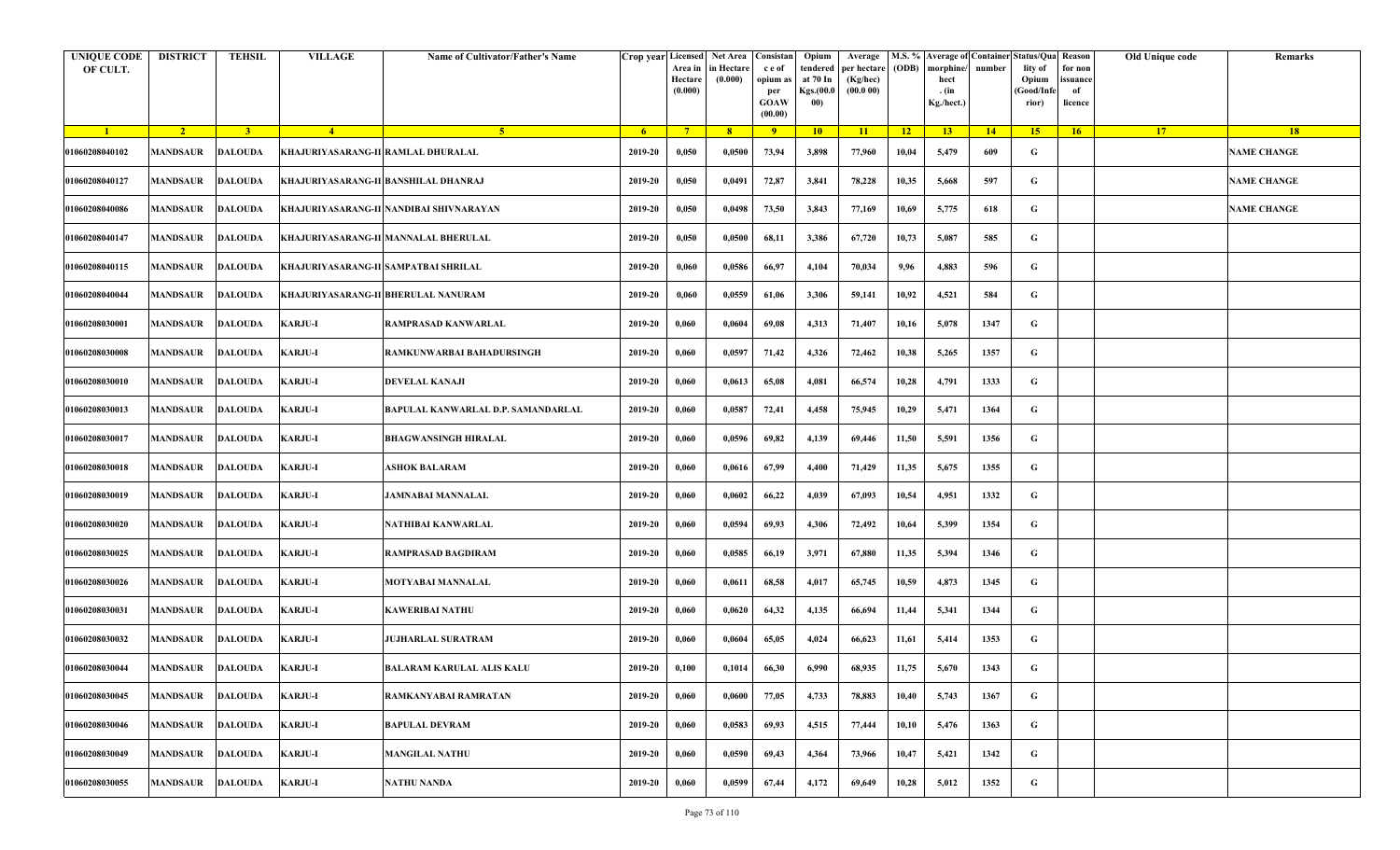| <b>UNIQUE CODE</b><br>OF CULT. | <b>DISTRICT</b>         | <b>TEHSIL</b>  | <b>VILLAGE</b> | Name of Cultivator/Father's Name | Crop year Licensed | Area in<br>Hectare<br>(0.000) | Net Area   Consistan<br>in Hectare<br>(0.000) | c e of<br>opium as<br>per<br><b>GOAW</b><br>(00.00) | Opium<br>tendered<br>at 70 In<br>Kgs.(00.0<br>00) | Average<br>per hectare<br>(Kg/hec)<br>(00.000) | (ODB) | M.S. % Average of Container Status/Qua Reason<br>morphine/<br>hect<br>. (in<br>Kg./hect.) | number | lity of<br>Opium<br>(Good/Infe<br>rior) | for non<br>ssuance<br>of<br>licence | Old Unique code | Remarks   |
|--------------------------------|-------------------------|----------------|----------------|----------------------------------|--------------------|-------------------------------|-----------------------------------------------|-----------------------------------------------------|---------------------------------------------------|------------------------------------------------|-------|-------------------------------------------------------------------------------------------|--------|-----------------------------------------|-------------------------------------|-----------------|-----------|
| $\blacksquare$                 | $\sqrt{2}$              | 3 <sup>1</sup> | $\sqrt{4}$     | $\sqrt{5}$                       | - 6                | $7^{\circ}$                   | 8 <sup>°</sup>                                | $\overline{9}$                                      | 10                                                | 11                                             | $-12$ | 13                                                                                        | 14     | 15                                      | 16                                  | <b>17</b>       | <b>18</b> |
| 01060208030059                 | <b>MANDSAUR</b>         | <b>DALOUDA</b> | <b>KARJU-I</b> | <b>JIWANKUMAR CHAINRAM</b>       | 2019-20            | 0,060                         | 0,0605                                        | 63,94                                               | 3,736                                             | 61,752                                         | 12,20 | 5,274                                                                                     | 1331   | G                                       |                                     |                 |           |
| 01060208030235                 | MANDSAUR                | <b>DALOUDA</b> | <b>KARJU-I</b> | RADHESHYAM GOTAMLAL              | 2019-20            | 0,060                         | 0,0580                                        | 67,24                                               | 3,813                                             | 65,741                                         | 11,66 | 5,366                                                                                     | 1351   | G                                       |                                     |                 |           |
| 01060208030070                 | <b>MANDSAUR</b>         | DALOUDA        | KARJU-I        | VIKRAMSINGH RATANLAL             | 2019-20            | 0,060                         | 0,0571                                        | 71,84                                               | 4,033                                             | 70,630                                         | 10,59 | 5,236                                                                                     | 1362   | G                                       |                                     |                 |           |
| 01060208030075                 | MANDSAUR                | <b>DALOUDA</b> | <b>KARJU-I</b> | <b>BAPULAL LALAJI</b>            | 2019-20            | 0,060                         | 0,0606                                        | 64,48                                               | 3,989                                             | 65,825                                         | 11,80 | 5,437                                                                                     | 1324   | G                                       |                                     |                 |           |
| 01060208030085                 | MANDSAUR                | <b>DALOUDA</b> | <b>KARJU-I</b> | KAWARLAL BHUWANIRAM              | 2019-20            | 0,060                         | 0,0589                                        | 69,89                                               | 4,313                                             | 73,226                                         | 10,62 | 5,444                                                                                     | 1341   | G                                       |                                     |                 |           |
| 01060208030090                 | <b>MANDSAUR</b>         | <b>DALOUDA</b> | <b>KARJU-I</b> | <b>BAPULAL ATMARAM</b>           | 2019-20            | 0,060                         | 0,0619                                        | 66,86                                               | 4,250                                             | 68,659                                         | 11,47 | 5,513                                                                                     | 1340   | G                                       |                                     |                 |           |
| 01060208030094                 | MANDSAUR                | <b>DALOUDA</b> | <b>KARJU-I</b> | KANHAYYALAL MANGILAL             | 2019-20            | 0,060                         | 0,0627                                        | 65,23                                               | 4,175                                             | 66,587                                         | 10,78 | 5,024                                                                                     | 1330   | G                                       |                                     |                 |           |
| 01060208030098                 | MANDSAUR                | <b>DALOUDA</b> | <b>KARJU-I</b> | BAGDIRAM CHUNA                   | 2019-20            | 0,060                         | 0,0600                                        | 62,49                                               | 3,883                                             | 64,717                                         | 10,23 | 4,635                                                                                     | 1329   | G                                       |                                     |                 |           |
| 01060208030099                 | MANDSAUR                | <b>DALOUDA</b> | KARJU-I        | PUNAMCHAND SALAGRAM ALIS SANGA   | 2019-20            | 0,060                         | 0,0612                                        | 71,80                                               | 4,380                                             | 71,569                                         | 10,97 | 5,496                                                                                     | 1361   | G                                       |                                     |                 |           |
| 01060208030108                 | <b>MANDSAUR</b>         | <b>DALOUDA</b> | <b>KARJU-I</b> | <b>KAMLABAI BALU SUTAR</b>       | 2019-20            | 0,060                         | 0,0608                                        | 66,58                                               | 4,090                                             | 67,270                                         | 10,27 | 4,836                                                                                     | 1339   | G                                       |                                     |                 |           |
| 01060208030111                 | MANDSAUR                | <b>DALOUDA</b> | <b>KARJU-I</b> | <b>MANSINGH LALJI</b>            | 2019-20            | 0,060                         | 0,0600                                        | 67,90                                               | 4,132                                             | 68,867                                         | 11,55 | 5,568                                                                                     | 1350   | G                                       |                                     |                 |           |
| 01060208030122                 | <b>MANDSAUR</b>         | <b>DALOUDA</b> | KARJU-I        | SHYAMABAI KAMALSINGH             | 2019-20            | 0,060                         | 0,0616                                        | 66,51                                               | 4,247                                             | 68,945                                         | 10,63 | 5,130                                                                                     | 1366   | G                                       |                                     |                 |           |
| 01060208030129                 | MANDSAUR                | <b>DALOUDA</b> | <b>KARJU-I</b> | PUSHPABAI SHANTILAL              | 2019-20            | 0,100                         | 0,0975                                        | 72,25                                               | 7,359                                             | 75,477                                         | 10,92 | 5,770                                                                                     | 1349   | G                                       |                                     |                 |           |
| 01060208030138                 | MANDSAUR                | <b>DALOUDA</b> | <b>KARJU-I</b> | <b>BHANWARLAL LALJI MOHANLAL</b> | 2019-20            | 0,100                         | 0,1006                                        | 64,12                                               | 6,220                                             | 61,829                                         | 10,84 | 4,691                                                                                     | 1328   | G                                       |                                     |                 |           |
| 01060208030141                 | <b>MANDSAUR</b>         | <b>DALOUDA</b> | <b>KARJU-I</b> | NATHULAL HIRALAL                 | 2019-20            | 0,060                         | 0,0599                                        | 61,98                                               | 3,595                                             | 60,017                                         | 11,96 | 5,024                                                                                     | 1327   | G                                       |                                     |                 |           |
| 01060208030143                 | MANDSAUR                | <b>DALOUDA</b> | <b>KARJU-I</b> | JIWANLAL NATHULAL                | 2019-20            | 0,060                         | 0,0624                                        | 65,82                                               | 4,335                                             | 69,471                                         | 10,41 | 5,062                                                                                     | 1326   | G                                       |                                     |                 |           |
| 01060208030145                 | MANDSAUR                | <b>DALOUDA</b> | <b>KARJU-I</b> | SHRILAL BHAGWANSINGH             | 2019-20            | 0,060                         | 0,0584                                        | 65,32                                               | 3,798                                             | 65,034                                         | 11,27 | 5,130                                                                                     | 1338   | G                                       |                                     |                 |           |
| 01060208030153                 | MANDSAUR                | <b>DALOUDA</b> | <b>KARJU-I</b> | <b>BADRILAL DEVRAM</b>           | 2019-20            | 0,060                         | 0,0594                                        | 72,76                                               | 4,490                                             | 75,589                                         | 11,06 | 5,853                                                                                     | 1348   | G                                       |                                     |                 |           |
| 01060208030157                 | <b>MANDSAUR DALOUDA</b> |                | <b>KARJU-I</b> | RAMCHANDRA KARULAL               | 2019-20            | 0,060                         | 0,0600                                        | 63,47                                               | 3,908                                             | 65,133                                         | 10,89 | 4,965                                                                                     | 1325   | G                                       |                                     |                 |           |
| 01060208030159                 | <b>MANDSAUR</b>         | <b>DALOUDA</b> | KARJU-I        | <b>JAGDISH RATANLAL BADA</b>     | 2019-20            | 0,060                         | 0,0610                                        | 69,57                                               | 4,552                                             | 74,623                                         | 10,69 | 5,584                                                                                     | 1337   | $\mathbf G$                             |                                     |                 |           |
| 01060208030162                 | <b>MANDSAUR</b>         | <b>DALOUDA</b> | KARJU-I        | SUGANBAI LAXMINARAYAN            | 2019-20            | 0,060                         | 0,0583                                        | 73,14                                               | 4,388                                             | 75,266                                         | 10,51 | 5,538                                                                                     | 1360   | $\mathbf G$                             |                                     |                 |           |
| 01060208030169                 | <b>MANDSAUR</b>         | <b>DALOUDA</b> | <b>KARJU-I</b> | <b>BASANTILAL KISHANLAL</b>      | 2019-20            | 0,060                         | 0,0608                                        | 66,65                                               | 4,170                                             | 68,586                                         | 10,52 | 5,051                                                                                     | 1336   | G                                       |                                     |                 |           |
| 01060208030173                 | <b>MANDSAUR</b>         | <b>DALOUDA</b> | <b>KARJU-I</b> | <b>BAPULAL KISHANLAL</b>         | 2019-20            | 0,060                         | 0,0594                                        | 68,80                                               | 4,138                                             | 69,663                                         | 10,41 | 5,076                                                                                     | 1359   | G                                       |                                     |                 |           |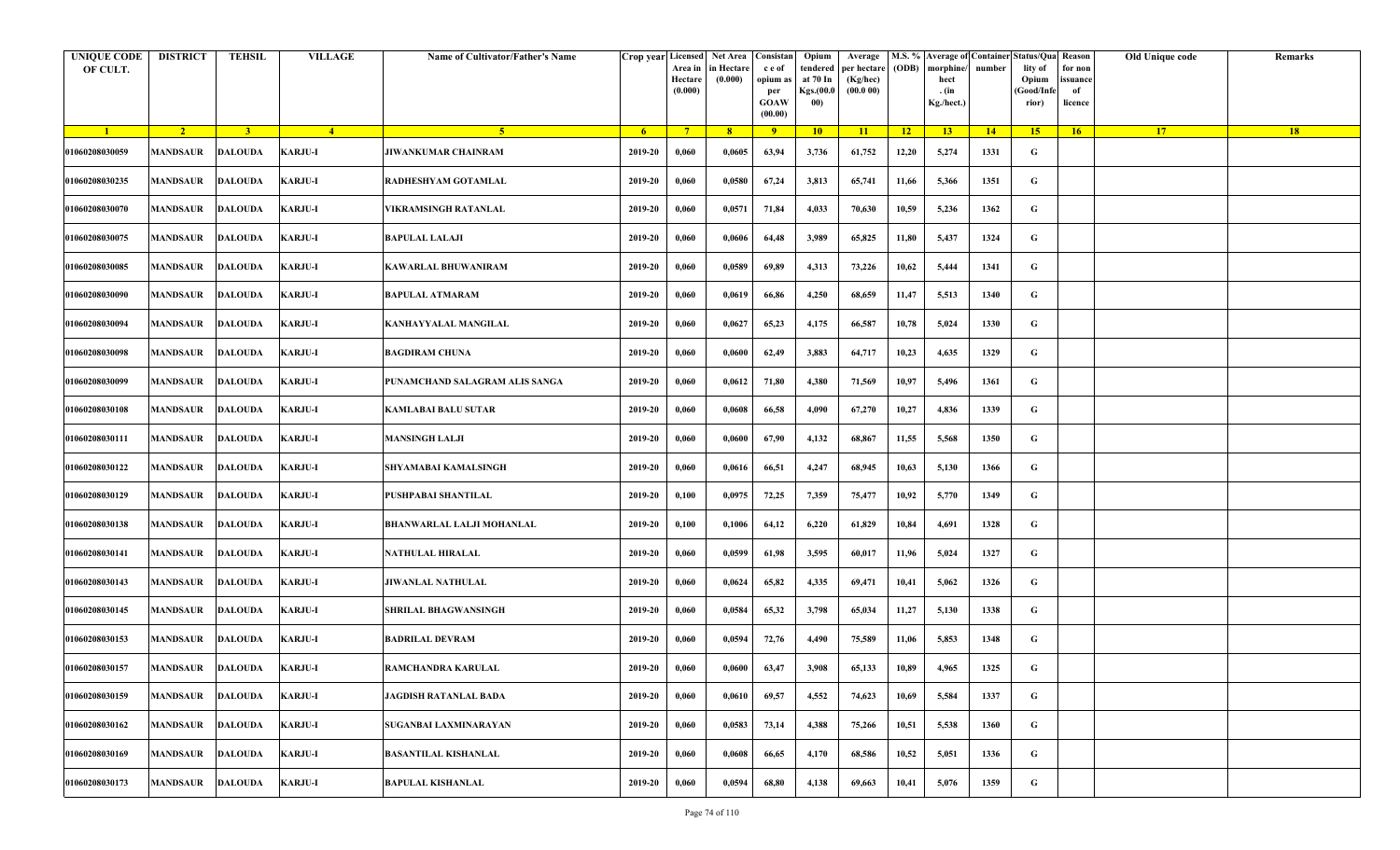| <b>UNIQUE CODE</b><br>OF CULT. | <b>DISTRICT</b>         | TEHSIL         | <b>VILLAGE</b>  | Name of Cultivator/Father's Name | Crop year Licensed | Area in<br>Hectare<br>(0.000) | Net Area   Consistan<br>n Hectare<br>(0.000) | c e of<br>opium as<br>per<br><b>GOAW</b><br>(00.00) | Opium<br>tendered<br>at 70 In<br>Kgs.(00.0<br>00) | Average<br>per hectare<br>(Kg/hec)<br>(00.000) | (ODB) | M.S. % Average of Container Status/Qua Reason<br>morphine/<br>hect<br>. (in<br>Kg./hect.) | number      | lity of<br>Opium<br>(Good/Info<br>rior) | for non<br>ssuance<br>of<br>licence | Old Unique code | Remarks            |
|--------------------------------|-------------------------|----------------|-----------------|----------------------------------|--------------------|-------------------------------|----------------------------------------------|-----------------------------------------------------|---------------------------------------------------|------------------------------------------------|-------|-------------------------------------------------------------------------------------------|-------------|-----------------------------------------|-------------------------------------|-----------------|--------------------|
| $\blacksquare$                 | $\sqrt{2}$              | $\overline{3}$ | $-4$            | 5 <sup>1</sup>                   | 6 <sup>1</sup>     | $7^{\circ}$                   | 8 <sup>°</sup>                               | 9                                                   | 10                                                | 11                                             | 12    | 13 <sup>7</sup>                                                                           | $\sqrt{14}$ | 15                                      | 16                                  | 17 <sup>2</sup> | 18                 |
| 01060208030174                 | MANDSAUR                | <b>DALOUDA</b> | KARJU-I         | <b>BHERULAL JAGDISH</b>          | 2019-20            | 0,060                         | 0,0575                                       | 67,31                                               | 3,962                                             | 68,904                                         | 11,22 | 5,411                                                                                     | 1335        | G                                       |                                     |                 |                    |
| 01060208030178                 | MANDSAUR                | <b>DALOUDA</b> | <b>KARJU-I</b>  | SHANKARLAL GOTAMLAL              | 2019-20            | 0,100                         | 0,0947                                       | 70,95                                               | 7,379                                             | 77,920                                         | 9,85  | 5,372                                                                                     | 1365        | G                                       |                                     |                 |                    |
| 01060208030182                 | MANDSAUR                | <b>DALOUDA</b> | <b>KARJU-I</b>  | SUMITRABAI KANHAYYALAL           | 2019-20            | 0,060                         | 0,0590                                       | 66,48                                               | 4,122                                             | 69,864                                         | 11,78 | 5,761                                                                                     | 1358        | G                                       |                                     |                 | <b>NAME CHANGE</b> |
| 01060208030005                 | MANDSAUR                | <b>DALOUDA</b> | <b>KARJU-I</b>  | <b>BAHADURSINGH BHAGWANSINGH</b> | 2019-20            | 0,060                         |                                              |                                                     |                                                   |                                                |       |                                                                                           |             | $\mathbf N$                             |                                     |                 |                    |
| 01060208030039                 | <b>MANDSAUR</b>         | <b>DALOUDA</b> | <b>KARJU-I</b>  | <b>GITABAI CHAGANLAL</b>         | 2019-20            | 0,060                         |                                              |                                                     |                                                   |                                                |       |                                                                                           |             | N                                       |                                     |                 |                    |
| 01060208030041                 | <b>MANDSAUR</b>         | <b>DALOUDA</b> | <b>KARJU-I</b>  | KESHARBAI AMRATRAM               | 2019-20            | 0,060                         |                                              |                                                     |                                                   |                                                |       |                                                                                           |             | F                                       |                                     |                 |                    |
| 01060208030102                 | MANDSAUR                | <b>DALOUDA</b> | <b>KARJU-I</b>  | JAGDISH DEVRAM                   | 2019-20            | 0,060                         |                                              |                                                     |                                                   |                                                |       |                                                                                           |             | F                                       |                                     |                 |                    |
| 01060208030146                 | MANDSAUR                | <b>DALOUDA</b> | <b>KARJU-I</b>  | RAMESHWAR MANNALAL               | 2019-20            | 0,060                         | 0,0480                                       | 64,75                                               | 3,247                                             | 67,646                                         | 10,47 | 4,957                                                                                     | 1334        | G                                       |                                     |                 |                    |
| 01060208030183                 | MANDSAUR                | <b>DALOUDA</b> | <b>KARJU-II</b> | KOMAL RAMKISHAN                  | 2019-20            | 0,060                         | 0,0607                                       | 61,27                                               | 3,650                                             | 60,132                                         | 12,58 | 5,295                                                                                     | 1376        | G                                       |                                     |                 |                    |
| 01060208030184                 | MANDSAUR                | <b>DALOUDA</b> | <b>KARJU-II</b> | <b>GANESHRAM RAJARAM</b>         | 2019-20            | 0,060                         | 0,0608                                       | 65,52                                               | 3,978                                             | 65,428                                         | 11,60 | 5,313                                                                                     | 1399        | G                                       |                                     |                 |                    |
| 01060208030186                 | MANDSAUR                | <b>DALOUDA</b> | <b>KARJU-II</b> | <b>RAMLAL NANDA</b>              | 2019-20            | 0,060                         | 0,0537                                       | 69,20                                               | 3,687                                             | 68,659                                         | 11,23 | 5,398                                                                                     | 1392        | G                                       |                                     |                 |                    |
| 01060208030189                 | MANDSAUR                | <b>DALOUDA</b> | <b>KARJU-II</b> | SHANTILAL GOTAMLAL               | 2019-20            | 0,060                         | 0,0599                                       | 72,48                                               | 4,390                                             | 73,289                                         | 10,61 | 5,443                                                                                     | 1407        | G                                       |                                     |                 |                    |
| 01060208030190                 | MANDSAUR                | <b>DALOUDA</b> | <b>KARJU-II</b> | <b>MANGILAL GOBARLAL</b>         | 2019-20            | 0,060                         | 0,0593                                       | 65,07                                               | 4,183                                             | 70,540                                         | 12,05 | 5,950                                                                                     | 1391        | G                                       |                                     |                 |                    |
| 01060208030191                 | <b>MANDSAUR</b>         | <b>DALOUDA</b> | <b>KARJU-II</b> | <b>BALWANTSINGH SHANTILAL</b>    | 2019-20            | 0,060                         | 0,0606                                       | 70,67                                               | 4,442                                             | 73,300                                         | 10,94 | 5,613                                                                                     | 1390        | G                                       |                                     |                 |                    |
| 01060208030193                 | <b>MANDSAUR</b>         | <b>DALOUDA</b> | <b>KARJU-II</b> | KAMLABAI KACHRULAL               | 2019-20            | 0,060                         | 0,0578                                       | 66,83                                               | 3,962                                             | 68,547                                         | 11,18 | 5,365                                                                                     | 1389        | G                                       |                                     |                 |                    |
| 01060208030207                 | MANDSAUR                | <b>DALOUDA</b> | <b>KARJU-II</b> | DHAPUBAI RAMLAL                  | 2019-20            | 0,060                         | 0,0590                                       | 65,74                                               | 3,982                                             | 67,492                                         | 11,00 | 5,197                                                                                     | 1388        | G                                       |                                     |                 | <b>NAME CHANGE</b> |
| 01060208030208                 | MANDSAUR                | <b>DALOUDA</b> | <b>KARJU-II</b> | RAMKANYABAI MANGILAL             | 2019-20            | 0,060                         | 0,0605                                       | 73,61                                               | 4,574                                             | 75,603                                         | 10,22 | 5,409                                                                                     | 1398        | G                                       |                                     |                 |                    |
| 01060208030211                 | MANDSAUR                | <b>DALOUDA</b> | <b>KARJU-II</b> | BHAGIRATH DALU                   | 2019-20            | 0,060                         | 0,0593                                       | 74,35                                               | 4,652                                             | 78,449                                         | 10,60 | 5,821                                                                                     | 1406        | G                                       |                                     |                 |                    |
| 01060208030218                 | <b>MANDSAUR DALOUDA</b> |                | <b>KARJU-II</b> | RAMPRASAD ONKARLAL               | 2019-20            | 0,060                         | 0,0595                                       | 68,47                                               | 4,265                                             | 71,681                                         | 9,93  | 4,982                                                                                     | 1397        | G                                       |                                     |                 |                    |
| 01060208030219                 | MANDSAUR                | <b>DALOUDA</b> | <b>KARJU-II</b> | GIRDHARI HIRALAL                 | 2019-20            | 0,060                         | 0,0598                                       | 63,16                                               | 3,997                                             | 66,839                                         | 11,65 | 5,451                                                                                     | 1387        | $\mathbf G$                             |                                     |                 |                    |
| 01060208030224                 | MANDSAUR                | <b>DALOUDA</b> | KARJU-II        | KAMLABAI PANNALAL                | 2019-20            | 0,060                         | 0,0603                                       | 66,73                                               | 4,271                                             | 70,829                                         | 11,51 | 5,706                                                                                     | 1386        | $\mathbf G$                             |                                     |                 |                    |
| 01060208030233                 | <b>MANDSAUR</b>         | <b>DALOUDA</b> | <b>KARJU-II</b> | <b>BHAGWANSINGH RATANLAL</b>     | 2019-20            | 0,060                         | 0,0585                                       | 68,54                                               | 4,122                                             | 70,462                                         | 9,75  | 4,809                                                                                     | 1375        | G                                       |                                     |                 |                    |
| 01060208030236                 | MANDSAUR                | <b>DALOUDA</b> | <b>KARJU-II</b> | <b>JAGDISH NATHULAL</b>          | 2019-20            | 0,060                         | 0,0612                                       | 59,10                                               | 3,647                                             | 59,592                                         | 12,17 | 5,077                                                                                     | 1373        | G                                       |                                     |                 |                    |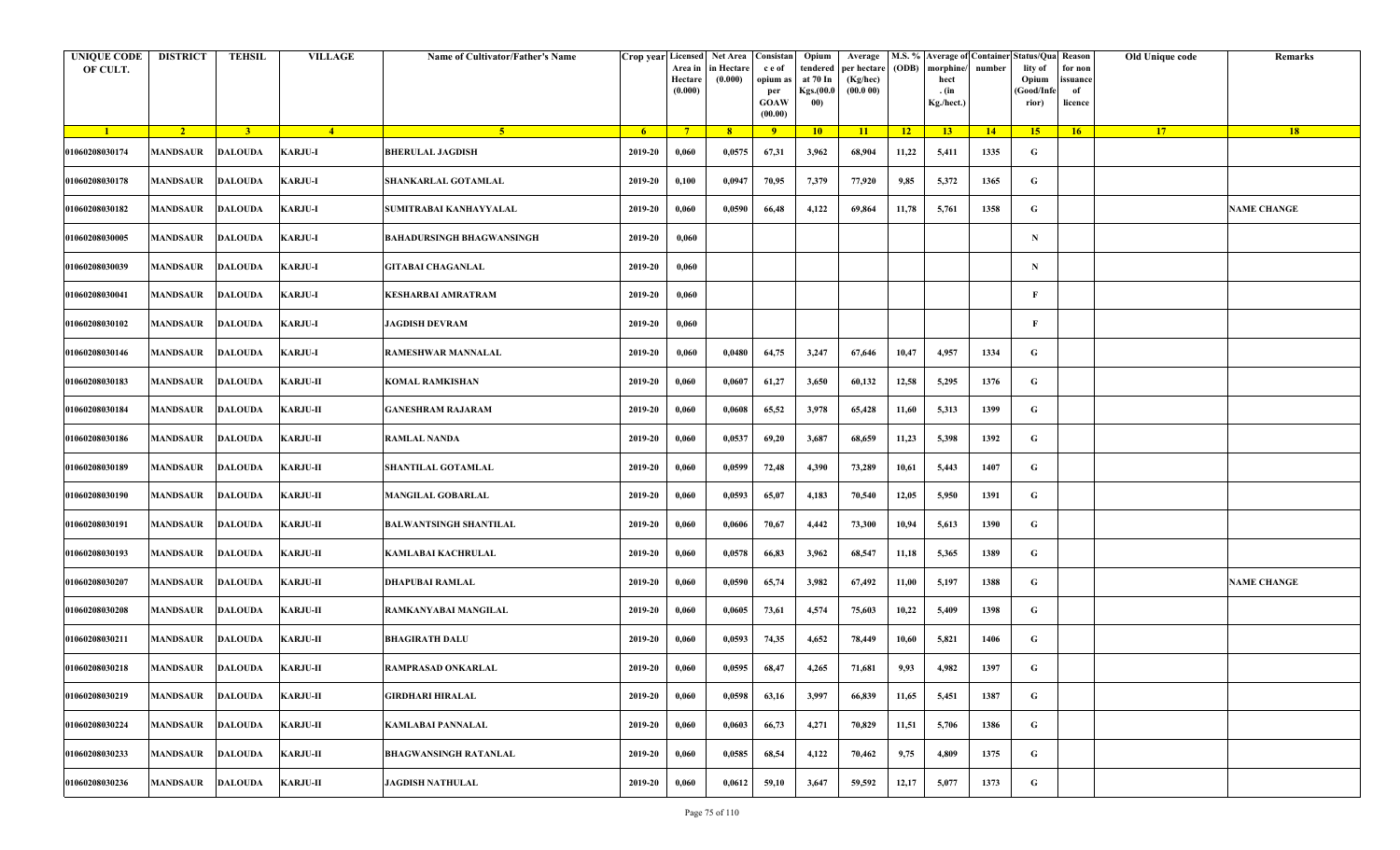| <b>UNIQUE CODE</b><br>OF CULT. | <b>DISTRICT</b>         | TEHSIL         | <b>VILLAGE</b>  | Name of Cultivator/Father's Name           | Crop year Licensed | Area in<br>Hectare<br>(0.000) | Net Area   Consistan<br>n Hectare<br>(0.000) | c e of<br>opium as<br>per<br><b>GOAW</b><br>(00.00) | Opium<br>tendered<br>at 70 In<br>Kgs.(00.0<br>00) | Average<br>per hectare<br>(Kg/hec)<br>(00.000) | (ODB) | M.S. % Average of Container Status/Qua Reason<br>morphine/<br>hect<br>. (in<br>Kg./hect.) | number      | lity of<br>Opium<br>(Good/Info<br>rior) | for non<br>ssuance<br>of<br>licence | Old Unique code | Remarks            |
|--------------------------------|-------------------------|----------------|-----------------|--------------------------------------------|--------------------|-------------------------------|----------------------------------------------|-----------------------------------------------------|---------------------------------------------------|------------------------------------------------|-------|-------------------------------------------------------------------------------------------|-------------|-----------------------------------------|-------------------------------------|-----------------|--------------------|
| $\blacksquare$                 | $\sqrt{2}$              | $\overline{3}$ | $-4$            | 5 <sup>1</sup>                             | 6 <sup>1</sup>     | $7^{\circ}$                   | 8 <sup>°</sup>                               | 9                                                   | 10                                                | 11                                             | 12    | 13 <sup>7</sup>                                                                           | $\sqrt{14}$ | 15                                      | 16                                  | 17 <sup>2</sup> | 18                 |
| 01060208030239                 | MANDSAUR                | <b>DALOUDA</b> | <b>KARJU-II</b> | <b>JAGDISH KANAJI</b>                      | 2019-20            | 0,060                         | 0,0615                                       | 66,08                                               | 4,031                                             | 65,545                                         | 10,70 | 4,909                                                                                     | 1385        | G                                       |                                     |                 |                    |
| 01060208030265                 | MANDSAUR                | <b>DALOUDA</b> | <b>KARJU-II</b> | <b>MUKESH KANWARLAL</b>                    | 2019-20            | 0,060                         | 0,0585                                       | 68,65                                               | 4,276                                             | 73,094                                         | 11,00 | 5,628                                                                                     | 1396        | G                                       |                                     |                 |                    |
| 01060208030266                 | MANDSAUR                | <b>DALOUDA</b> | <b>KARJU-II</b> | GOPALKRISHNA MANGILAL                      | 2019-20            | 0,100                         | 0,0997                                       | 69,74                                               | 7,273                                             | 72,949                                         | 11,27 | 5,755                                                                                     | 1384        | G                                       |                                     |                 |                    |
| 01060208030269                 | MANDSAUR                | <b>DALOUDA</b> | <b>KARJU-II</b> | PUNAMCHAND ATMARAM                         | 2019-20            | 0,100                         | 0,0998                                       | 68,49                                               | 7,348                                             | 73,627                                         | 10,35 | 5,334                                                                                     | 1383        | G                                       |                                     |                 |                    |
| 01060208030272                 | MANDSAUR                | <b>DALOUDA</b> | <b>KARJU-II</b> | SHIVNARAYAN BHAGIRATH                      | 2019-20            | 0,060                         | 0,0607                                       | 76,58                                               | 4,857                                             | 80,016                                         | 10,67 | 5,977                                                                                     | 1405        | G                                       |                                     |                 |                    |
| 01060208030281                 | <b>MANDSAUR</b>         | <b>DALOUDA</b> | <b>KARJU-II</b> | <b>GOPALSINGH MODSINGH</b>                 | 2019-20            | 0,060                         | 0,0619                                       | 69,42                                               | 4,403                                             | 71,131                                         | 10,07 | 5,014                                                                                     | 1395        | G                                       |                                     |                 |                    |
| 01060208030188                 | MANDSAUR                | <b>DALOUDA</b> | <b>KARJU-II</b> | BAHADURSINGH RATANLAL                      | 2019-20            | 0,060                         | 0,0616                                       | 67,00                                               | 4,192                                             | 68,052                                         | 10,51 | 5,007                                                                                     | 1382        | G                                       |                                     |                 |                    |
| 01060208030237                 | MANDSAUR                | <b>DALOUDA</b> | <b>KARJU-II</b> | <b>MANOHARLAL MANGILAL</b>                 | 2019-20            | 0,060                         | 0,0585                                       | 66,43                                               | 4,242                                             | 72,513                                         | 9,86  | 5,005                                                                                     | 1380        | G                                       |                                     |                 |                    |
| 01060208030251                 | MANDSAUR                | <b>DALOUDA</b> | <b>KARJU-II</b> | <b>MANGILAL SALAGRAM</b>                   | 2019-20            | 0,060                         | 0,0610                                       | 71,07                                               | 4,335                                             | 71,066                                         | 10,40 | 5,174                                                                                     | 1381        | G                                       |                                     |                 |                    |
| 01060208030120                 | MANDSAUR                | <b>DALOUDA</b> | <b>KARJU-II</b> | <b>BAGMAL MANNALAL</b>                     | 2019-20            | 0,100                         | 0,0998                                       | 77,37                                               | 7,958                                             | 79,739                                         | 10,08 | 5,626                                                                                     | 1404        | G                                       |                                     |                 |                    |
| 01060208030210                 | MANDSAUR                | <b>DALOUDA</b> | <b>KARJU-II</b> | NANDLAL HIRALAL                            | 2019-20            | 0,060                         | 0,0619                                       | 66,29                                               | 4,072                                             | 65,784                                         | 12,16 | 5,600                                                                                     | 1374        | G                                       |                                     |                 |                    |
| 01060208030002                 | <b>MANDSAUR</b>         | <b>DALOUDA</b> | <b>KARJU-II</b> | BADRILAL BHANWARLAL                        | 2019-20            | 0,060                         | 0,0560                                       | 70,39                                               | 4,113                                             | 73,446                                         | 10,02 | 5,151                                                                                     | 1410        | G                                       |                                     |                 |                    |
| 01060208030011                 | MANDSAUR                | <b>DALOUDA</b> | <b>KARJU-II</b> | <b>JAWAHARLAL GOTAM</b>                    | 2019-20            | 0,060                         | 0,0590                                       | 69,90                                               | 4,334                                             | 73,458                                         | 10,03 | 5,157                                                                                     | 1379        | G                                       |                                     |                 |                    |
| 01060208030012                 | MANDSAUR                | <b>DALOUDA</b> | <b>KARJU-II</b> | <b>SHANKARLAL MOTI</b>                     | 2019-20            | 0,060                         | 0,0600                                       | 71,43                                               | 4,602                                             | 76,700                                         | 10,12 | 5,434                                                                                     | 1409        | G                                       |                                     |                 |                    |
| 01060208030021                 | <b>MANDSAUR</b>         | <b>DALOUDA</b> | <b>KARJU-II</b> | KAMLABAI JAGDISH                           | 2019-20            | 0,060                         | 0,0602                                       | 63,38                                               | 3,911                                             | 64,967                                         | 11,64 | 5,294                                                                                     | 1372        | G                                       |                                     |                 |                    |
| 01060208030027                 | MANDSAUR                | <b>DALOUDA</b> | <b>KARJU-II</b> | DHAPUBAI AMBARAM                           | 2019-20            | 0,060                         | 0,0576                                       | 67,75                                               | 4,094                                             | 71,076                                         | 9,45  | 4,702                                                                                     | 1394        | G                                       |                                     |                 | <b>NAME CHANGE</b> |
| 01060208030051                 | MANDSAUR                | <b>DALOUDA</b> | <b>KARJU-II</b> | KESHARBAI NATHULAL                         | 2019-20            | 0,060                         | 0,0616                                       | 68,75                                               | 4,371                                             | 70,958                                         | 11,21 | 5,567                                                                                     | 1393        | G                                       |                                     |                 |                    |
| 01060208030052                 | MANDSAUR                | <b>DALOUDA</b> | <b>KARJU-II</b> | <b>SOHANBAI BADRILAL</b>                   | 2019-20            | 0,100                         | 0,0996                                       | 72,57                                               | 7,423                                             | 74,528                                         | 10,82 | 5,645                                                                                     | 1403        | G                                       |                                     |                 |                    |
| 01060208030062                 | <b>MANDSAUR DALOUDA</b> |                | <b>KARJU-II</b> | BAGDIBAI SAGA                              | 2019-20            | 0,060                         | 0,0564                                       | 65,03                                               | 3,958                                             | 70,177                                         | 10,69 | 5,251                                                                                     | 1378        | G                                       |                                     |                 |                    |
| 01060208030089                 | MANDSAUR                | <b>DALOUDA</b> | <b>KARJU-II</b> | <b>KACHRU DEVRAM</b>                       | 2019-20            | 0,060                         | 0,0591                                       | 73,51                                               | 4,652                                             | 78,714                                         | 9,92  | 5,466                                                                                     | 1402        | $\mathbf G$                             |                                     |                 |                    |
| 01060208030065                 | MANDSAUR                | <b>DALOUDA</b> | KARJU-II        | <b>MANGILAL GANPAT</b>                     | 2019-20            | 0,060                         | 0,0588                                       | 75,48                                               | 4,486                                             | 76,293                                         | 10,45 | 5,580                                                                                     | 1408        | $\mathbf G$                             |                                     |                 |                    |
| 01060208030068                 | <b>MANDSAUR</b>         | <b>DALOUDA</b> | <b>KARJU-II</b> | <b>KARULAL NANURAM</b>                     | 2019-20            | 0,060                         | 0,0415                                       | 70,22                                               | 3,029                                             | 72,988                                         | 10,08 | 5,151                                                                                     | 1401        | G                                       |                                     |                 |                    |
| 01060208030071                 | <b>MANDSAUR</b>         | <b>DALOUDA</b> | <b>KARJU-II</b> | <b>BASANTIBAI KACHRULAL MATA SUNDARBAI</b> | 2019-20            | 0,060                         | 0,0622                                       | 66,36                                               | 4,181                                             | 67,219                                         | 11,65 | 5,481                                                                                     | 1377        | G                                       |                                     |                 |                    |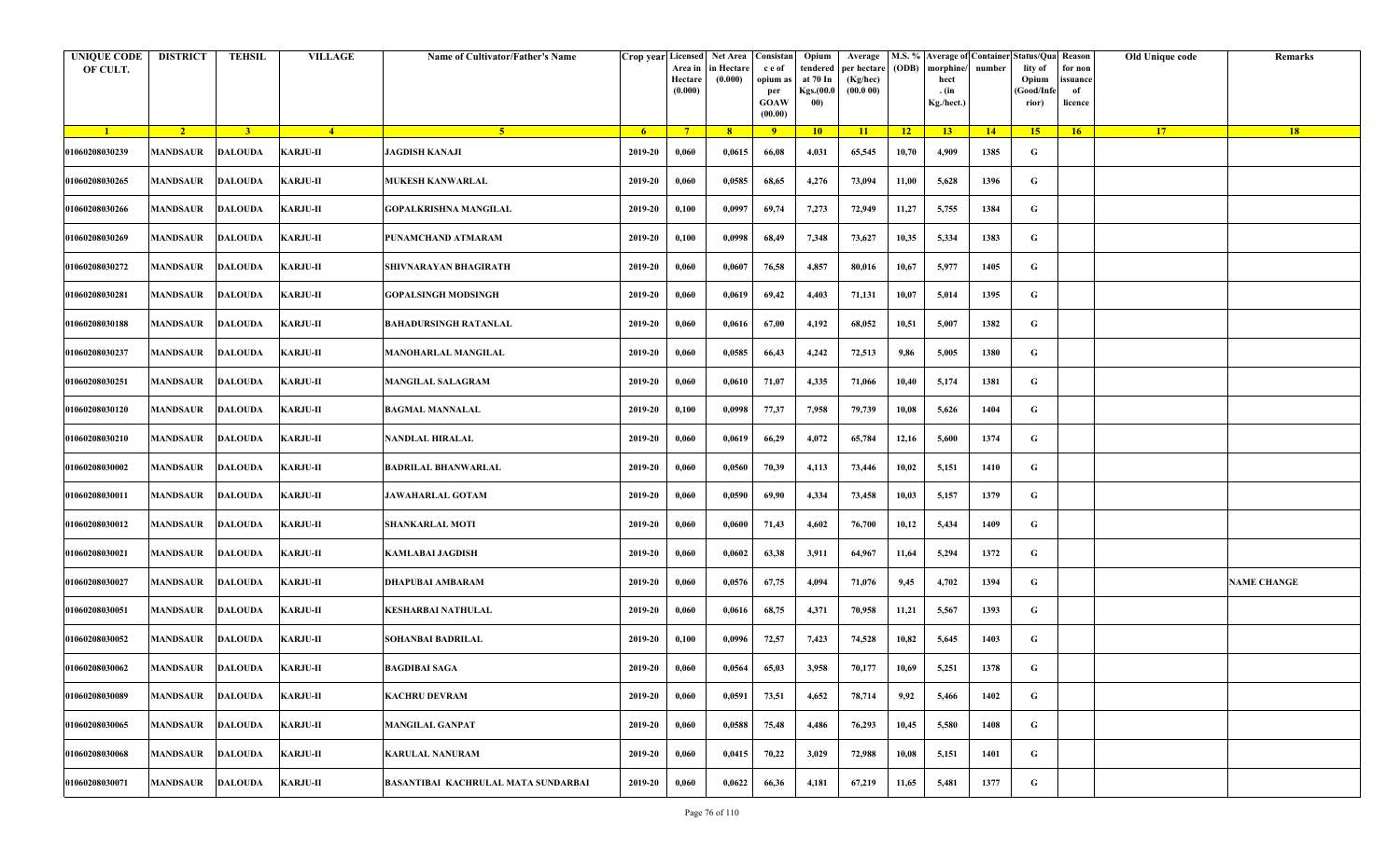| <b>UNIQUE CODE</b><br>OF CULT. | <b>DISTRICT</b>         | <b>TEHSIL</b>  | <b>VILLAGE</b>   | Name of Cultivator/Father's Name    | Crop year Licensed | Area in<br>Hectare<br>(0.000) | Net Area   Consistan<br>n Hectare<br>(0.000) | c e of<br>opium as<br>per<br><b>GOAW</b><br>(00.00) | Opium<br>tendered<br>at 70 In<br>Kgs.(00.0<br>00) | Average<br>per hectare<br>(Kg/hec)<br>(00.000) | (ODB) | M.S. % Average of Container Status/Qua Reason<br>morphine/<br>hect<br>. (in<br>Kg./hect.) | number      | lity of<br>Opium<br>(Good/Info<br>rior) | for non<br>ssuance<br>of<br>licence | Old Unique code | Remarks            |
|--------------------------------|-------------------------|----------------|------------------|-------------------------------------|--------------------|-------------------------------|----------------------------------------------|-----------------------------------------------------|---------------------------------------------------|------------------------------------------------|-------|-------------------------------------------------------------------------------------------|-------------|-----------------------------------------|-------------------------------------|-----------------|--------------------|
| $\blacksquare$                 | $\sqrt{2}$              | $\overline{3}$ | $-4$             | $-5$                                | 6 <sup>1</sup>     | $7^{\circ}$                   | 8                                            | 9                                                   | 10                                                | 11                                             | 12    | 13 <sup>7</sup>                                                                           | $\sqrt{14}$ | 15                                      | 16                                  | 17 <sup>2</sup> | 18                 |
| 01060208030077                 | MANDSAUR                | <b>DALOUDA</b> | <b>KARJU-II</b>  | SHIVNARAYAN MANGILAL                | 2019-20            | 0,060                         | 0,0589                                       | 59,55                                               | 3,905                                             | 66,299                                         | 11,94 | 5,541                                                                                     | 1371        | G                                       |                                     |                 |                    |
| 01060208030185                 | <b>MANDSAUR</b>         | <b>DALOUDA</b> | <b>KARJU-II</b>  | GANPATSINGH KISHANLAL               | 2019-20            | 0,060                         |                                              |                                                     |                                                   |                                                |       |                                                                                           |             | F                                       |                                     |                 |                    |
| 01060208030192                 | MANDSAUR                | <b>DALOUDA</b> | <b>KARJU-II</b>  | <b>MOHANLAL HIRALAL</b>             | 2019-20            | 0,060                         |                                              |                                                     |                                                   |                                                |       |                                                                                           |             | $\mathbf N$                             |                                     |                 |                    |
| 01060208030196                 | MANDSAUR                | <b>DALOUDA</b> | <b>KARJU-II</b>  | SOHANBAI BALARAM                    | 2019-20            | 0,060                         |                                              |                                                     |                                                   |                                                |       |                                                                                           |             | F                                       |                                     |                 |                    |
| 01060208030201                 | <b>MANDSAUR</b>         | <b>DALOUDA</b> | <b>KARJU-II</b>  | KAUSHALYABAI SHANTIDAS              | 2019-20            | 0,060                         |                                              |                                                     |                                                   |                                                |       |                                                                                           |             | N                                       |                                     |                 |                    |
| 01060208030231                 | <b>MANDSAUR</b>         | <b>DALOUDA</b> | <b>KARJU-II</b>  | <b>GITABAI KACHRUDAS</b>            | 2019-20            | 0,060                         |                                              |                                                     |                                                   |                                                |       |                                                                                           |             | $\mathbf N$                             |                                     |                 |                    |
| 01060208030263                 | MANDSAUR                | <b>DALOUDA</b> | <b>KARJU-II</b>  | <b>GUDDIBAI AMRATRAM</b>            | 2019-20            | 0,060                         |                                              |                                                     |                                                   |                                                |       |                                                                                           |             | $\mathbf N$                             |                                     |                 |                    |
| 01060208030047                 | MANDSAUR                | <b>DALOUDA</b> | <b>KARJU-II</b>  | <b>GOPAL BALARAM</b>                | 2019-20            | 0,060                         | 0,0288                                       | 71,61                                               | 2,210                                             | 76,736                                         | 10,99 | 5,902                                                                                     | 1400        | G                                       |                                     |                 |                    |
| 01060208030048                 | MANDSAUR                | <b>DALOUDA</b> | <b>KARJU-II</b>  | MANGIBAI DHANNA BALAI               | 2019-20            | 0,060                         |                                              |                                                     |                                                   |                                                |       |                                                                                           |             | F                                       |                                     |                 |                    |
| 01060208030215                 | MANDSAUR                | <b>DALOUDA</b> | <b>KARJU-II</b>  | <b>RATANBAI AMARSINGH</b>           | 2019-20            | 0,060                         |                                              |                                                     |                                                   |                                                |       |                                                                                           |             | N                                       |                                     |                 |                    |
| 01060208030064                 | <b>MANDSAUR</b>         | <b>DALOUDA</b> | <b>KARJU-III</b> | BHERULAL SHANKARLAL                 | 2019-20            | 0,060                         | 0,0572                                       | 61,04                                               | 3,610                                             | 63,112                                         | 11,81 | 5,218                                                                                     | 1566        | G                                       |                                     |                 |                    |
| 01060208030095                 | MANDSAUR                | <b>DALOUDA</b> | <b>KARJU-III</b> | DEVILAL RATANLAL MATA BHAWARBAI     | 2019-20            | 0,060                         | 0,0598                                       | 70,08                                               | 4,245                                             | 70,987                                         | 11,53 | 5,729                                                                                     | 1554        | G                                       |                                     |                 |                    |
| 01060208030104                 | MANDSAUR                | <b>DALOUDA</b> | <b>KARJU-III</b> | <b>GITABAI RAJARAM</b>              | 2019-20            | 0,060                         | 0,0600                                       | 76,28                                               | 4,555                                             | 75,917                                         | 10,16 | 5,399                                                                                     | 1585        | G                                       |                                     |                 | <b>NAME CHANGE</b> |
| 01060208030117                 | MANDSAUR                | <b>DALOUDA</b> | <b>KARJU-III</b> | CHAMANBAI ALIS SAMBANDHBAI GANGARAM | 2019-20            | 0,060                         | 0,0605                                       | 70,31                                               | 4,490                                             | 74,215                                         | 10,88 | 5,652                                                                                     | 1577        | G                                       |                                     |                 |                    |
| 01060208030176                 | <b>MANDSAUR</b>         | <b>DALOUDA</b> | <b>KARJU-III</b> | KANCHANBAI RAMESHWAR                | 2019-20            | 0,060                         | 0,0605                                       | 72,46                                               | 4,296                                             | 71,008                                         | 11,21 | 5,572                                                                                     | 1575        | G                                       |                                     |                 |                    |
| 01060208030177                 | MANDSAUR                | <b>DALOUDA</b> | <b>KARJU-III</b> | BADRILAL HIRALAL                    | 2019-20            | 0,100                         | 0,1027                                       | 71,34                                               | 7,562                                             | 73,632                                         | 11,07 | 5,706                                                                                     | 1576        | G                                       |                                     |                 |                    |
| 01060208030187                 | MANDSAUR                | <b>DALOUDA</b> | <b>KARJU-III</b> | NATHULAL RATANLAL                   | 2019-20            | 0,060                         | 0,0608                                       | 65,78                                               | 4,248                                             | 69,868                                         | 11,08 | 5,418                                                                                     | 1555        | G                                       |                                     |                 |                    |
| 01060208030197                 | MANDSAUR                | <b>DALOUDA</b> | <b>KARJU-III</b> | BAPULAL RAMLAL                      | 2019-20            | 0,060                         | 0,0609                                       | 69,76                                               | 4,415                                             | 72,496                                         | 11,10 | 5,633                                                                                     | 1584        | G                                       |                                     |                 |                    |
| 01060208030202                 | <b>MANDSAUR DALOUDA</b> |                | KARJU-III        | VARDICHAND MAGNIRAM                 | 2019-20            | 0,060                         | 0,0602                                       | 65,18                                               | 3,901                                             | 64,801                                         | 10,63 | 4,822                                                                                     | 1565        | G                                       |                                     |                 |                    |
| 01060208030072                 | MANDSAUR                | <b>DALOUDA</b> | <b>KARJU-III</b> | RAMRATANBAI SHANTILAL               | 2019-20            | 0,060                         | 0,0622                                       | 66,24                                               | 4,107                                             | 66,029                                         | 11,65 | 5,385                                                                                     | 1583        | $\mathbf G$                             |                                     |                 |                    |
| 01060208030217                 | <b>MANDSAUR</b>         | <b>DALOUDA</b> | <b>KARJU-III</b> | RAMDAYAL BAHADURLAL                 | 2019-20            | 0,060                         | 0,0596                                       | 66,65                                               | 4,104                                             | 68,859                                         | 11,48 | 5,533                                                                                     | 1553        | $\mathbf G$                             |                                     |                 |                    |
| 01060208030222                 | <b>MANDSAUR</b>         | <b>DALOUDA</b> | <b>KARJU-III</b> | LILABAI GIRDHARI                    | 2019-20            | 0,060                         | 0,0610                                       | 66,33                                               | 4,141                                             | 67,885                                         | 10,52 | 4,999                                                                                     | 1552        | $\mathbf G$                             |                                     |                 |                    |
| 01060208030228                 | MANDSAUR                | <b>DALOUDA</b> | <b>KARJU-III</b> | <b>SHANTIBAI BADRILAL</b>           | 2019-20            | 0,060                         | 0,0618                                       | 69,35                                               | 4,528                                             | 73,269                                         | 11,71 | 6,005                                                                                     | 1574        | G                                       |                                     |                 |                    |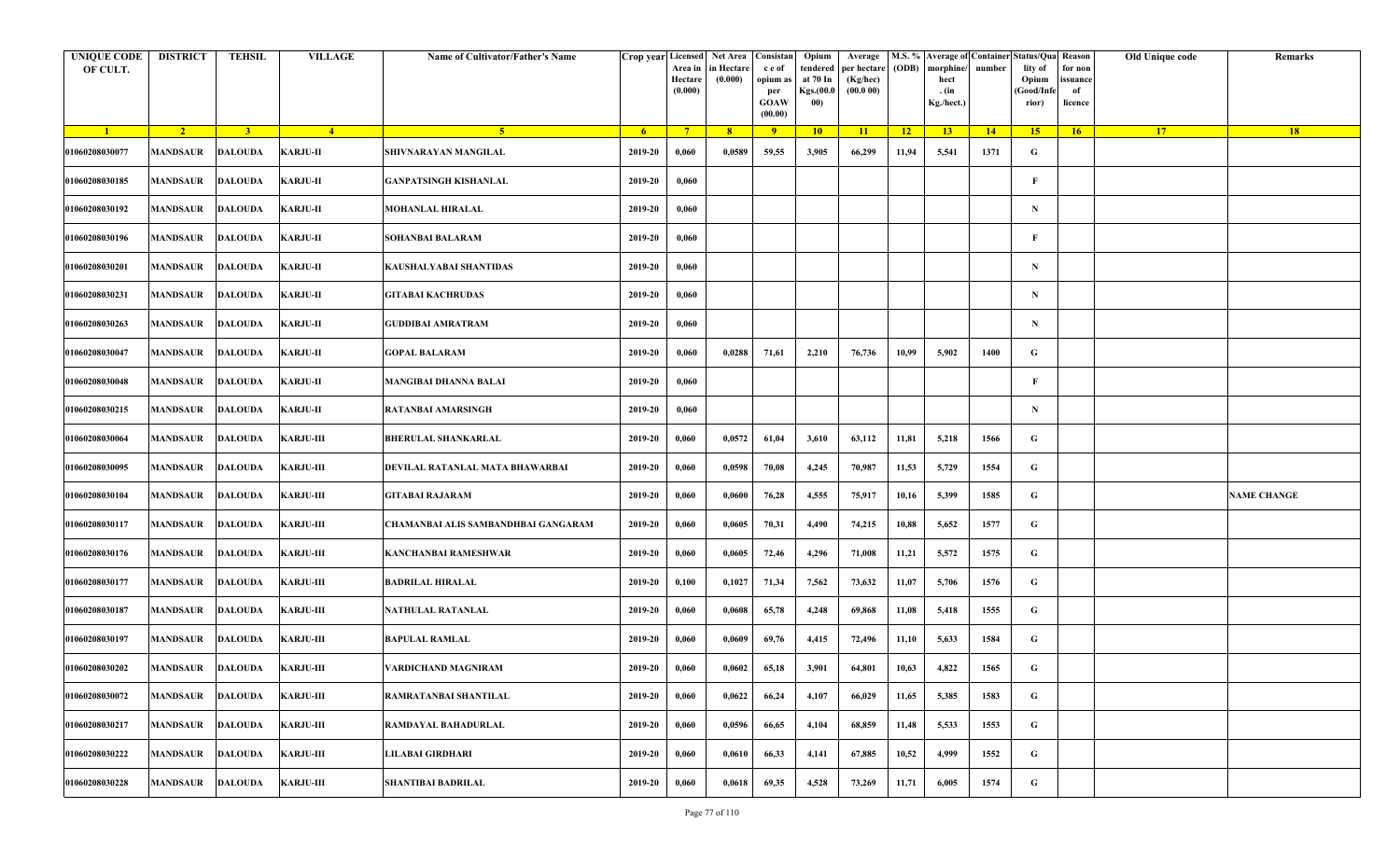| <b>UNIQUE CODE</b><br>OF CULT. | <b>DISTRICT</b>            | <b>TEHSIL</b>  | <b>VILLAGE</b>   | Name of Cultivator/Father's Name  |         | Crop year Licensed Net Area Consistan<br>Area in<br>Hectare<br>(0.000) | in Hectare<br>(0.000) | c e of<br>opium as<br>per<br><b>GOAW</b><br>(00.00) | Opium<br>tendered<br>at 70 In<br>Kgs.(00.0<br>00) | Average<br>per hectare<br>(Kg/hec)<br>(00.000) | (ODB) | M.S. % Average of Container Status/Qua Reason<br>morphine/<br>hect<br>. (in<br>Kg./hect.) | number | lity of<br>Opium<br>(Good/Infe<br>rior) | for non<br>ssuance<br>of<br>licence | Old Unique code | Remarks            |
|--------------------------------|----------------------------|----------------|------------------|-----------------------------------|---------|------------------------------------------------------------------------|-----------------------|-----------------------------------------------------|---------------------------------------------------|------------------------------------------------|-------|-------------------------------------------------------------------------------------------|--------|-----------------------------------------|-------------------------------------|-----------------|--------------------|
| $\blacksquare$                 | $\sqrt{2}$                 | 3 <sup>1</sup> | $-4$             | 5 <sup>1</sup>                    | $-6$    | $7^{\circ}$                                                            | 8 <sup>°</sup>        | $\overline{9}$                                      | 10                                                | 11                                             | $-12$ | 13                                                                                        | 14     | 15                                      | 16                                  | <b>17</b>       | 18                 |
| 01060208030229                 | <b>MANDSAUR</b>            | <b>DALOUDA</b> | <b>KARJU-III</b> | <b>JIWANKUMAR BHAWARLAL</b>       | 2019-20 | 0,060                                                                  | 0,0624                | 68,25                                               | 4,115                                             | 65,946                                         | 11,82 | 5,456                                                                                     | 1536   | G                                       |                                     |                 |                    |
| 01060208030230                 | MANDSAUR                   | <b>DALOUDA</b> | <b>KARJU-III</b> | <b>NANIBAI BHUWAN</b>             | 2019-20 | 0,060                                                                  | 0,0598                | 65,72                                               | 4,046                                             | 67,659                                         | 12,42 | 5,883                                                                                     | 1542   | G                                       |                                     |                 |                    |
| 01060208030061                 | <b>MANDSAUR</b>            | <b>DALOUDA</b> | <b>KARJU-III</b> | <b>BALURAM RATANLAL</b>           | 2019-20 | 0,060                                                                  | 0,0616                | 67,84                                               | 4,390                                             | 71,266                                         | 10,63 | 5,303                                                                                     | 1564   | G                                       |                                     |                 |                    |
| 01060208030243                 | MANDSAUR                   | <b>DALOUDA</b> | <b>KARJU-III</b> | AMARSINGH SHANTILAL               | 2019-20 | 0,060                                                                  | 0,0614                | 66,61                                               | 4,092                                             | 66,645                                         | 10,52 | 4,907                                                                                     | 1573   | G                                       |                                     |                 |                    |
| 01060208030247                 | <b>MANDSAUR</b>            | <b>DALOUDA</b> | <b>KARJU-III</b> | DEVRAM MANGILAL                   | 2019-20 | 0,060                                                                  | 0,0600                | 66,72                                               | 4,232                                             | 70,533                                         | 12,02 | 5,935                                                                                     | 1582   | G                                       |                                     |                 |                    |
| 01060208030254                 | MANDSAUR                   | <b>DALOUDA</b> | <b>KARJU-III</b> | <b>NAGULAL RAJARAM</b>            | 2019-20 | 0,060                                                                  | 0,0597                | 70,05                                               | 4,333                                             | 72,580                                         | 10,62 | 5,396                                                                                     | 1572   | G                                       |                                     |                 |                    |
| 01060208030262                 | MANDSAUR                   | <b>DALOUDA</b> | <b>KARJU-III</b> | SATYANARAYAN BAPULAL D.P. NARAYAN | 2019-20 | 0,050                                                                  | 0,0499                | 72,48                                               | 3,665                                             | 73,447                                         | 10,60 | 5,450                                                                                     | 1579   | G                                       |                                     |                 | <b>NAME CHANGE</b> |
| 01060208030267                 | MANDSAUR                   | <b>DALOUDA</b> | <b>KARJU-III</b> | NANDLAL BAGDIRAM                  | 2019-20 | 0,100                                                                  | 0,0982                | 65,87                                               | 6,512                                             | 66,314                                         | 11,46 | 5,319                                                                                     | 1551   | G                                       |                                     |                 |                    |
| 01060208030270                 | <b>MANDSAUR</b>            | <b>DALOUDA</b> | <b>KARJU-III</b> | <b>BHAGWANSINGH BAHADURSINGH</b>  | 2019-20 | 0,060                                                                  | 0,0616                | 64,36                                               | 3,908                                             | 63,442                                         | 11,30 | 5,018                                                                                     | 1541   | G                                       |                                     |                 |                    |
| 01060208030274                 | <b>MANDSAUR</b>            | <b>DALOUDA</b> | <b>KARJU-III</b> | <b>RAMLAL BHAGCHAND</b>           | 2019-20 | 0,100                                                                  | 0,1001                | 70,60                                               | 7,352                                             | 73,447                                         | 11,10 | 5,707                                                                                     | 1581   | G                                       |                                     |                 |                    |
| 01060208030280                 | MANDSAUR                   | <b>DALOUDA</b> | <b>KARJU-III</b> | <b>JASPAL BHERULAL</b>            | 2019-20 | 0,060                                                                  | 0,0612                | 62,81                                               | 4,011                                             | 65,539                                         | 12,39 | 5,684                                                                                     | 1540   | G                                       |                                     |                 |                    |
| 01060208030006                 | <b>MANDSAUR</b>            | <b>DALOUDA</b> | <b>KARJU-III</b> | <b>ISHWARLAL NATHULAL</b>         | 2019-20 | 0,060                                                                  | 0,0604                | 74,02                                               | 4,431                                             | 73,361                                         | 10,34 | 5,309                                                                                     | 1580   | G                                       |                                     |                 |                    |
| 01060208030132                 | MANDSAUR                   | <b>DALOUDA</b> | <b>KARJU-III</b> | <b>BHANWARLAL HIRALAL</b>         | 2019-20 | 0,060                                                                  | 0,0616                | 68,48                                               | 4,177                                             | 67,808                                         | 11,73 | 5,568                                                                                     | 1556   | G                                       |                                     |                 |                    |
| 01060208030086                 | MANDSAUR                   | <b>DALOUDA</b> | <b>KARJU-III</b> | MOHANBAI GIRDHARILAL              | 2019-20 | 0,060                                                                  | 0,0621                | 69,69                                               | 4,361                                             | 70,225                                         | 11,52 | 5,662                                                                                     | 1550   | G                                       |                                     |                 |                    |
| 01060208030103                 | MANDSAUR                   | DALOUDA        | <b>KARJU-III</b> | DEVRAM DALUJI D.P. BHERA          | 2019-20 | 0,100                                                                  | 0,0964                | 72,69                                               | 7,466                                             | 77,448                                         | 11,14 | 6,040                                                                                     | 1571   | G                                       |                                     |                 |                    |
| 01060208030198                 | <b>MANDSAUR</b>            | <b>DALOUDA</b> | <b>KARJU-III</b> | SHANKARLAL DEVRAM CHOTA           | 2019-20 | 0,060                                                                  | 0,0609                | 64,77                                               | 4,025                                             | 66,092                                         | 12,12 | 5,607                                                                                     | 1549   | G                                       |                                     |                 |                    |
| 01060208030130                 | <b>MANDSAUR</b>            | <b>DALOUDA</b> | <b>KARJU-III</b> | <b>BALARAM CHENRAM</b>            | 2019-20 | 0,060                                                                  | 0,0613                | 67,68                                               | 4,109                                             | 67,031                                         | 13,06 | 6,128                                                                                     | 1563   | G                                       |                                     |                 |                    |
| 01060208030181                 | MANDSAUR                   | <b>DALOUDA</b> | <b>KARJU-III</b> | PREMBAI BHERULAL                  | 2019-20 | 0,060                                                                  | 0,0612                | 63,73                                               | 4,079                                             | 66,650                                         | 12,41 | 5,790                                                                                     | 1548   | G                                       |                                     |                 |                    |
| 01060208030125                 | MANDSAUR DALOUDA KARJU-III |                |                  | <b>MANJI BHERULAL</b>             | 2019-20 | 0,060                                                                  | 0,0609                | 62,48                                               | 3,802                                             | 62,430                                         | 12,18 | 5,323                                                                                     | 1547   | G                                       |                                     |                 |                    |
| 01060208030283                 | <b>MANDSAUR</b>            | <b>DALOUDA</b> | <b>KARJU-III</b> | <b>DEVRAM CHAMPALAL</b>           | 2019-20 | 0,060                                                                  | 0,0608                | 76,20                                               | 4,844                                             | 79,671                                         | 10,09 | 5,627                                                                                     | 1562   | $\mathbf G$                             |                                     |                 |                    |
| 01060208030276                 | <b>MANDSAUR</b>            | <b>DALOUDA</b> | <b>KARJU-III</b> | <b>BALARAM ONKARLAL</b>           | 2019-20 | 0,060                                                                  | 0,0613                | 71,82                                               | 4,237                                             | 69,119                                         | 10,69 | 5,173                                                                                     | 1570   | G                                       |                                     |                 |                    |
| 01060208030054                 | MANDSAUR                   | <b>DALOUDA</b> | <b>KARJU-III</b> | <b>BARDIBAI KISHANLAL</b>         | 2019-20 | 0,060                                                                  | 0,0617                | 67,94                                               | 4,241                                             | 68,736                                         | 11,41 | 5,490                                                                                     | 1561   | G                                       |                                     |                 |                    |
| 01060208030291                 | MANDSAUR                   | <b>DALOUDA</b> | <b>KARJU-III</b> | <b>GOPAL BHERULAL D.P. KANJI</b>  | 2019-20 | 0,060                                                                  | 0,0609                | 65,41                                               | 4,214                                             | 69,195                                         | 12,48 | 6,045                                                                                     | 1569   | G                                       |                                     |                 |                    |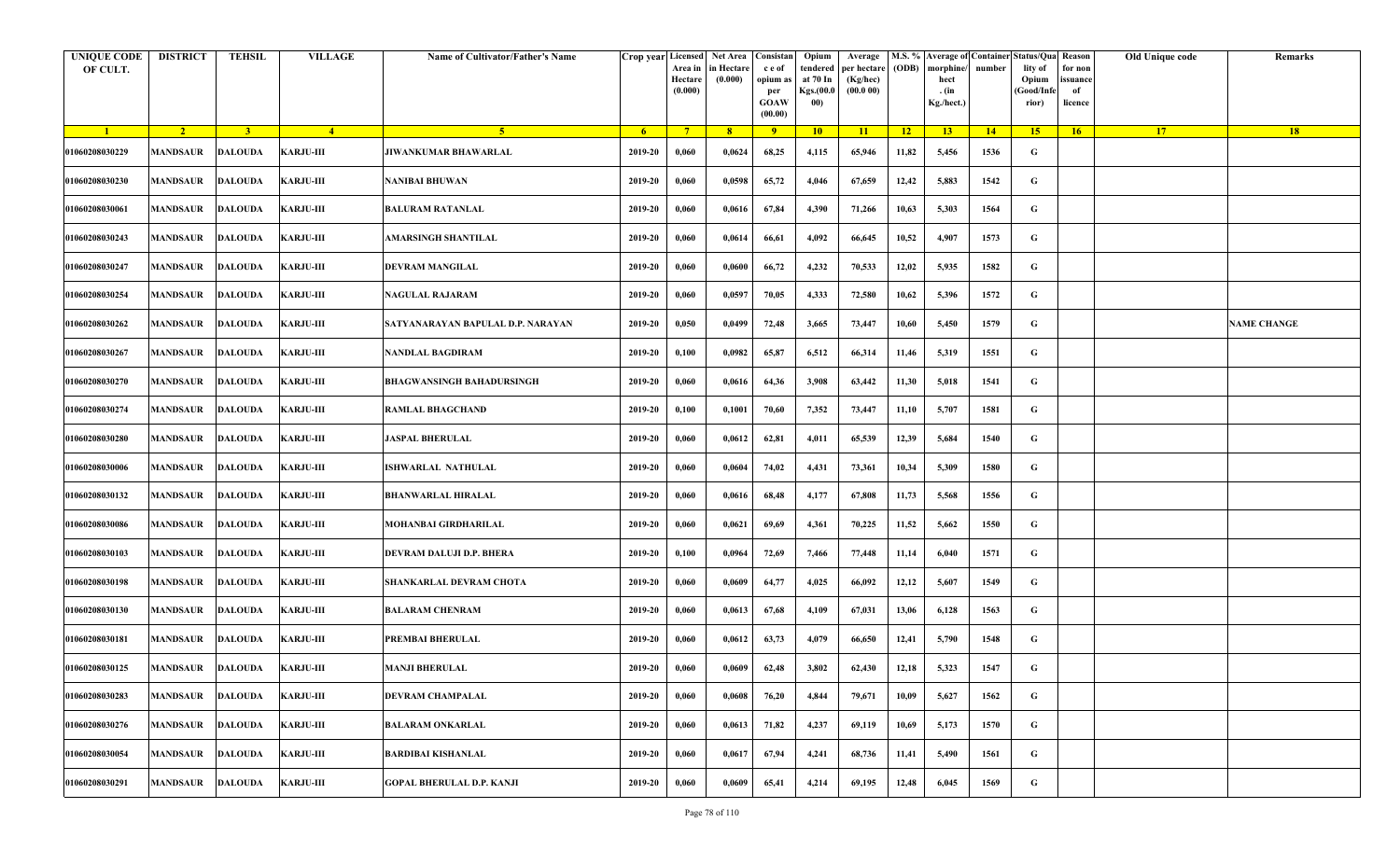| <b>UNIQUE CODE</b><br>OF CULT. | <b>DISTRICT</b>           | <b>TEHSIL</b>  | <b>VILLAGE</b>   | Name of Cultivator/Father's Name |         | Crop year Licensed Net Area Consistan<br>Area in<br>Hectare<br>(0.000) | in Hectare<br>(0.000) | c e of<br>opium as<br>per<br><b>GOAW</b><br>(00.00) | Opium<br>tendered<br>at 70 In<br>Kgs.(00.0<br>00) | Average<br>per hectare<br>(Kg/hec)<br>(00.000) | (ODB) | M.S. % Average of Container Status/Qua Reason<br>morphine/<br>hect<br>. (in<br>Kg./hect.) | number | lity of<br>Opium<br>(Good/Infe<br>rior) | for non<br>ssuance<br>of<br>licence | Old Unique code | Remarks |
|--------------------------------|---------------------------|----------------|------------------|----------------------------------|---------|------------------------------------------------------------------------|-----------------------|-----------------------------------------------------|---------------------------------------------------|------------------------------------------------|-------|-------------------------------------------------------------------------------------------|--------|-----------------------------------------|-------------------------------------|-----------------|---------|
| $\blacksquare$                 | $\sqrt{2}$                | 3 <sup>1</sup> | $\frac{4}{ }$    | $-5$                             | $-6$    | $7^{\circ}$                                                            | 8 <sup>°</sup>        | $\overline{9}$                                      | 10                                                | 11                                             | $-12$ | 13                                                                                        | 14     | 15                                      | 16                                  | <b>17</b>       | 18      |
| 01060208030097                 | <b>MANDSAUR</b>           | <b>DALOUDA</b> | <b>KARJU-III</b> | <b>BHUWAN MAGNIRAM</b>           | 2019-20 | 0,060                                                                  | 0,0605                | 67,35                                               | 4,397                                             | 72,678                                         | 11,06 | 5,627                                                                                     | 1546   | G                                       |                                     |                 |         |
| 01060208030151                 | MANDSAUR                  | <b>DALOUDA</b> | <b>KARJU-III</b> | <b>BHUWANISINGH BHAWARLAL</b>    | 2019-20 | 0,060                                                                  | 0,0607                | 60,14                                               | 3,548                                             | 58,451                                         | 11,99 | 4,906                                                                                     | 1535   | G                                       |                                     |                 |         |
| 01060208030154                 | <b>MANDSAUR</b>           | <b>DALOUDA</b> | <b>KARJU-III</b> | PARWATSINGH KISHANSINGH          | 2019-20 | 0,060                                                                  | 0,0628                | 61,82                                               | 3,665                                             | 58,360                                         | 11,99 | 4,898                                                                                     | 1539   | G                                       |                                     |                 |         |
| 01060208030161                 | MANDSAUR                  | <b>DALOUDA</b> | <b>KARJU-III</b> | PANNALAL KISHANLAL               | 2019-20 | 0,060                                                                  | 0,0602                | 62,54                                               | 3,797                                             | 63,073                                         | 10,98 | 4,848                                                                                     | 1568   | G                                       |                                     |                 |         |
| 01060208030170                 | <b>MANDSAUR</b>           | <b>DALOUDA</b> | <b>KARJU-III</b> | GABRILAL NAHARJI                 | 2019-20 | 0,060                                                                  | 0,0600                | 70,46                                               | 4,258                                             | 70,967                                         | 10,72 | 5,325                                                                                     | 1560   | G                                       |                                     |                 |         |
| 01060208030175                 | MANDSAUR                  | <b>DALOUDA</b> | <b>KARJU-III</b> | JIWANSINGH KACHRULAL             | 2019-20 | 0,060                                                                  | 0,0572                | 65,95                                               | 3,948                                             | 69,021                                         | 11,46 | 5,536                                                                                     | 1545   | G                                       |                                     |                 |         |
| 01060208030195                 | MANDSAUR                  | <b>DALOUDA</b> | <b>KARJU-III</b> | PRAKASH BAGDIRAM                 | 2019-20 | 0,060                                                                  | 0,0599                | 66,83                                               | 4,105                                             | 68,531                                         | 12,20 | 5,853                                                                                     | 1557   | G                                       |                                     |                 |         |
| 01060208030212                 | MANDSAUR                  | <b>DALOUDA</b> | <b>KARJU-III</b> | <b>RAMLAL DOLA</b>               | 2019-20 | 0,060                                                                  | 0,0614                | 66,76                                               | 4,206                                             | 68,502                                         | 12,15 | 5,826                                                                                     | 1558   | G                                       |                                     |                 |         |
| 01060208030260                 | <b>MANDSAUR</b>           | <b>DALOUDA</b> | <b>KARJU-III</b> | <b>MANJUBAI RATANLAL</b>         | 2019-20 | 0,060                                                                  | 0,0581                | 66,53                                               | 4,011                                             | 69,036                                         | 11,99 | 5,794                                                                                     | 1559   | G                                       |                                     |                 |         |
| 01060208030088                 | <b>MANDSAUR</b>           | <b>DALOUDA</b> | <b>KARJU-III</b> | JIWANSINGH RAGHUVIRSINGH         | 2019-20 | 0,060                                                                  | 0,0601                | 65,65                                               | 3,883                                             | 64,609                                         | 11,20 | 5,065                                                                                     | 1544   | G                                       |                                     |                 |         |
| 01060208030105                 | MANDSAUR                  | <b>DALOUDA</b> | <b>KARJU-III</b> | <b>RAJARAM HIRA BALAI</b>        | 2019-20 | 0,060                                                                  | 0,0614                | 63,35                                               | 4,000                                             | 65,147                                         | 11,97 | 5,459                                                                                     | 1567   | G                                       |                                     |                 |         |
| 01060208030294                 | <b>MANDSAUR</b>           | <b>DALOUDA</b> | <b>KARJU-III</b> | MOHANBAI BHERULAL W/O MUKESH     | 2019-20 | 0,050                                                                  | 0,0504                | 59,20                                               | 3,011                                             | 59,742                                         | 12,72 | 5,319                                                                                     | 1537   | G                                       |                                     | 01030207013056  |         |
| 01060208030295                 | MANDSAUR                  | <b>DALOUDA</b> | <b>KARJU-III</b> | SANGITABAI SURESH DHAPUBAI       | 2019-20 | 0,050                                                                  | 0,0515                | 63,20                                               | 3,404                                             | 66,097                                         | 11,34 | 5,246                                                                                     | 1538   | G                                       |                                     | 01050210013056  |         |
| 01060208030150                 | <b>MANDSAUR</b>           | <b>DALOUDA</b> | <b>KARJU-III</b> | <b>BHERULAL MOTIJI</b>           | 2019-20 | 0,050                                                                  | 0,0510                | 69,60                                               | 3,629                                             | 71,157                                         | 11,22 | 5,589                                                                                     | 1543   | G                                       |                                     |                 |         |
| 01060208030165                 | MANDSAUR                  | DALOUDA        | <b>KARJU-III</b> | PARASRAM HIRALAL                 | 2019-20 | 0,060                                                                  |                       |                                                     |                                                   |                                                |       |                                                                                           |        | F                                       |                                     |                 |         |
| 01060208030250                 | <b>MANDSAUR</b>           | <b>DALOUDA</b> | <b>KARJU-III</b> | CHAGANLAL SHOBHARAM              | 2019-20 | 0,060                                                                  | 0,0505                | 69,92                                               | 3,706                                             | 73,386                                         | 10,48 | 5,383                                                                                     | 1586   | G                                       |                                     |                 |         |
| 01060208030028                 | <b>MANDSAUR</b>           | <b>DALOUDA</b> | <b>KARJU-III</b> | <b>SHANKERLAL NAHARJI</b>        | 2019-20 | 0,060                                                                  | 0,0579                | 65,38                                               | 3,829                                             | 66,131                                         | 11,53 | 5,338                                                                                     | 1578   | G                                       |                                     |                 |         |
| 01060208030093                 | MANDSAUR                  | <b>DALOUDA</b> | <b>KARJU-IV</b>  | SHANKARLAL BAGDIRAM              | 2019-20 | 0,060                                                                  | 0,0598                | 61,84                                               | 3,808                                             | 63,679                                         | 11,21 | 4,996                                                                                     | 1608   | G                                       |                                     |                 |         |
| 01060208030286                 | MANDSAUR DALOUDA KARJU-IV |                |                  | <b>RATANBAI RAMSINGH</b>         | 2019-20 | 0,060                                                                  | 0,0600                | 67,55                                               | 4,236                                             | 70,600                                         | 11,25 | 5,560                                                                                     | 1627   | G                                       |                                     |                 |         |
| 01060208030287                 | <b>MANDSAUR</b>           | <b>DALOUDA</b> | <b>KARJU-IV</b>  | SAMPATBAI BHAGWANSINGH           | 2019-20 | 0,060                                                                  | 0,0597                | 70,03                                               | 4,252                                             | 71,223                                         | 10,91 | 5,439                                                                                     | 1644   | $\mathbf G$                             |                                     |                 |         |
| 01060208030148                 | <b>MANDSAUR</b>           | <b>DALOUDA</b> | <b>KARJU-IV</b>  | <b>DASHRATH MANGILAL</b>         | 2019-20 | 0,100                                                                  | 0,1023                | 61,49                                               | 6,606                                             | 64,575                                         | 12,52 | 5,659                                                                                     | 1626   | G                                       |                                     |                 |         |
| 01060208030016                 | MANDSAUR                  | <b>DALOUDA</b> | <b>KARJU-IV</b>  | KOMALCHANDRA BAHADURLAL          | 2019-20 | 0,060                                                                  | 0,0586                | 64,76                                               | 3,932                                             | 67,099                                         | 12,11 | 5,688                                                                                     | 1641   | G                                       |                                     |                 |         |
| 01060208030241                 | MANDSAUR                  | <b>DALOUDA</b> | <b>KARJU-IV</b>  | ASHUTOSH BHAWARLAL               | 2019-20 | 0,060                                                                  | 0,0615                | 62,44                                               | 3,559                                             | 57,870                                         | 13,37 | 5,416                                                                                     | 1625   | G                                       |                                     |                 |         |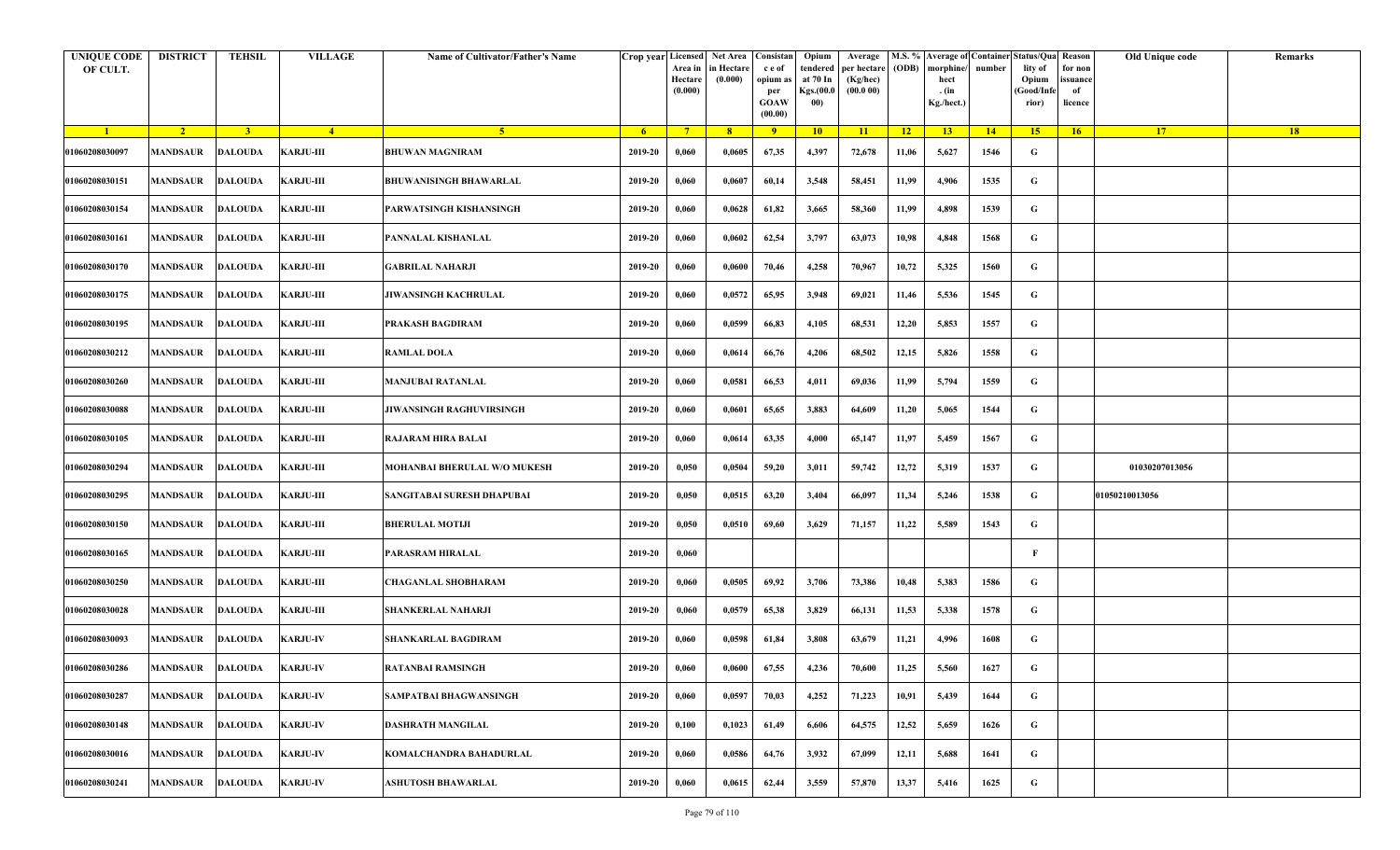| <b>UNIQUE CODE</b><br>OF CULT. | <b>DISTRICT</b>           | <b>TEHSIL</b>  | <b>VILLAGE</b>  | Name of Cultivator/Father's Name    |         | Crop year Licensed Net Area Consistan<br>Area in<br>Hectare<br>(0.000) | in Hectare<br>(0.000) | c e of<br>opium as<br>per<br><b>GOAW</b><br>(00.00) | Opium<br>tendered<br>at 70 In<br>Kgs.(00.0<br>00) | Average<br>per hectare<br>(Kg/hec)<br>(00.000) | (ODB) | M.S. % Average of Container Status/Qua Reason<br>morphine/<br>hect<br>. (in<br>Kg./hect.) | number | lity of<br>Opium<br>(Good/Infe<br>rior) | for non<br>ssuance<br>of<br>licence | Old Unique code | Remarks            |
|--------------------------------|---------------------------|----------------|-----------------|-------------------------------------|---------|------------------------------------------------------------------------|-----------------------|-----------------------------------------------------|---------------------------------------------------|------------------------------------------------|-------|-------------------------------------------------------------------------------------------|--------|-----------------------------------------|-------------------------------------|-----------------|--------------------|
| $\blacksquare$                 | $\sqrt{2}$                | 3 <sup>1</sup> | $-4$            | 5 <sup>1</sup>                      | $-6$    | $7^{\circ}$                                                            | 8 <sup>°</sup>        | $\overline{9}$                                      | 10                                                | 11                                             | $-12$ | 13                                                                                        | 14     | 15                                      | 16                                  | <b>17</b>       | 18                 |
| 01060208030066                 | <b>MANDSAUR</b>           | <b>DALOUDA</b> | <b>KARJU-IV</b> | PRABHULAL MANGILAL                  | 2019-20 | 0,060                                                                  | 0,0598                | 62,75                                               | 3,873                                             | 64,766                                         | 11,25 | 5,100                                                                                     | 1607   | G                                       |                                     |                 |                    |
| 01060208030035                 | MANDSAUR                  | <b>DALOUDA</b> | <b>KARJU-IV</b> | LACHHIRAM RATANLAL                  | 2019-20 | 0,060                                                                  | 0,0610                | 63,08                                               | 4,046                                             | 66,328                                         | 10,23 | 4,750                                                                                     | 1606   | G                                       |                                     |                 |                    |
| 01060208030087                 | <b>MANDSAUR</b>           | <b>DALOUDA</b> | <b>KARJU-IV</b> | RAMKUNWARBAI JAWAHARLAL             | 2019-20 | 0,060                                                                  | 0,0612                | 63,31                                               | 3,808                                             | 62,222                                         | 10,58 | 4,608                                                                                     | 1599   | G                                       |                                     |                 |                    |
| 01060208030030                 | MANDSAUR                  | <b>DALOUDA</b> | <b>KARJU-IV</b> | <b>BHERULAL NANURAM</b>             | 2019-20 | 0,060                                                                  | 0,0566                | 57,26                                               | 3,166                                             | 55,936                                         | 12,70 | 4,972                                                                                     | 1640   | G                                       |                                     |                 |                    |
| 01060208030204                 | <b>MANDSAUR</b>           | <b>DALOUDA</b> | <b>KARJU-IV</b> | NANDIBAI SHANTILAL                  | 2019-20 | 0,060                                                                  | 0,0606                | 58,21                                               | 3,609                                             | 59,554                                         | 13,18 | 5,495                                                                                     | 1624   | G                                       |                                     |                 |                    |
| 01060208030200                 | MANDSAUR                  | <b>DALOUDA</b> | <b>KARJU-IV</b> | <b>BAPULAL DEVILAL</b>              | 2019-20 | 0,060                                                                  | 0,0617                | 64,14                                               | 4,059                                             | 65,786                                         | 12,83 | 5,908                                                                                     | 1623   | G                                       |                                     |                 |                    |
| 01060208030172                 | MANDSAUR                  | <b>DALOUDA</b> | <b>KARJU-IV</b> | <b>BADARLAL NAHARJI</b>             | 2019-20 | 0,060                                                                  |                       |                                                     |                                                   |                                                |       |                                                                                           |        | F                                       | 08                                  |                 |                    |
| 01060208030164                 | MANDSAUR                  | <b>DALOUDA</b> | <b>KARJU-IV</b> | <b>SITABAI BIHARILAL</b>            | 2019-20 | 0,060                                                                  | 0,0622                | 60,28                                               | 3,798                                             | 61,061                                         | 13,17 | 5,629                                                                                     | 1622   | G                                       |                                     |                 |                    |
| 01060208030155                 | <b>MANDSAUR</b>           | <b>DALOUDA</b> | <b>KARJU-IV</b> | <b>MANSINGH DEVRAM</b>              | 2019-20 | 0,060                                                                  | 0,0618                | 62,79                                               | 3,776                                             | 61,100                                         | 12,44 | 5,321                                                                                     | 1639   | G                                       |                                     |                 |                    |
| 01060208030114                 | <b>MANDSAUR</b>           | <b>DALOUDA</b> | <b>KARJU-IV</b> | <b>BHUWAN RATANLAL</b>              | 2019-20 | 0,060                                                                  | 0,0612                | 57,83                                               | 3,420                                             | 55,882                                         | 13,95 | 5,457                                                                                     | 1605   | G                                       |                                     |                 |                    |
| 01060208030273                 | MANDSAUR                  | <b>DALOUDA</b> | <b>KARJU-IV</b> | <b>KARULAL RATANLAL</b>             | 2019-20 | 0,060                                                                  | 0,0615                | 55,32                                               | 3,256                                             | 52,943                                         | 11,32 | 4,195                                                                                     | 1598   | G                                       | 04                                  |                 |                    |
| 01060208030168                 | <b>MANDSAUR</b>           | <b>DALOUDA</b> | <b>KARJU-IV</b> | <b>GOPAL RAMCHARNDRA</b>            | 2019-20 | 0,060                                                                  | 0,0611                | 63,51                                               | 4,074                                             | 66,678                                         | 11,84 | 5,526                                                                                     | 1638   | G                                       |                                     |                 | <b>NAME CHANGE</b> |
| 01060208030255                 | MANDSAUR                  | <b>DALOUDA</b> | <b>KARJU-IV</b> | HIRALAL CHATARBHUJ                  | 2019-20 | 0,060                                                                  | 0,0589                | 59,02                                               | 3,432                                             | 58,268                                         | 13,05 | 5,322                                                                                     | 1621   | G                                       |                                     |                 |                    |
| 01060208030003                 | MANDSAUR                  | <b>DALOUDA</b> | <b>KARJU-IV</b> | NANDIBAI RATANLAL                   | 2019-20 | 0,060                                                                  | 0,0612                | 55,85                                               | 3,439                                             | 56,193                                         | 13,75 | 5,408                                                                                     | 1620   | G                                       |                                     |                 |                    |
| 01060208030079                 | MANDSAUR                  | DALOUDA        | <b>KARJU-IV</b> | <b>MANGUBAI NANDAJI</b>             | 2019-20 | 0,100                                                                  | 0,0963                | 64,48                                               | 6,697                                             | 69,543                                         | 13,80 | 6,718                                                                                     | 1655   | G                                       |                                     |                 |                    |
| 01060208030057                 | MANDSAUR                  | <b>DALOUDA</b> | <b>KARJU-IV</b> | GAUTAM AMARA                        | 2019-20 | 0,100                                                                  | 0,0994                | 63,79                                               | 6,698                                             | 67,384                                         | 12,45 | 5,872                                                                                     | 1654   | G                                       |                                     |                 |                    |
| 01060208030073                 | <b>MANDSAUR</b>           | <b>DALOUDA</b> | <b>KARJU-IV</b> | PYARCHAND KALU ALIS BALU            | 2019-20 | 0,060                                                                  | 0,0591                | 65,68                                               | 3,960                                             | 67,005                                         | 12,00 | 5,628                                                                                     | 1619   | G                                       |                                     |                 |                    |
| 01060208030106                 | MANDSAUR                  | <b>DALOUDA</b> | <b>KARJU-IV</b> | <b>DEVRAM UDA</b>                   | 2019-20 | 0,060                                                                  | 0,0617                | 58,19                                               | 3,816                                             | 61,848                                         | 11,77 | 5,095                                                                                     | 1618   | G                                       |                                     |                 |                    |
| 01060208030216                 | MANDSAUR DALOUDA KARJU-IV |                |                 | <b>BAPULAL RATANLAL</b>             | 2019-20 | 0,060                                                                  | 0,0606                | 58,64                                               | 3,879                                             | 64,010                                         | 12,38 | 5,547                                                                                     | 1617   | G                                       |                                     |                 |                    |
| 01060208030121                 | <b>MANDSAUR</b>           | <b>DALOUDA</b> | <b>KARJU-IV</b> | <b>BHAWANIRAM BAGDIRAM PRAJAPAT</b> | 2019-20 | 0,060                                                                  | 0,0568                | 61,24                                               | 3,674                                             | 64,683                                         | 11,84 | 5,362                                                                                     | 1637   | $\mathbf G$                             |                                     |                 |                    |
| 01060208030288                 | <b>MANDSAUR</b>           | <b>DALOUDA</b> | <b>KARJU-IV</b> | <b>KANWARLAL NANURAM</b>            | 2019-20 | 0,060                                                                  | 0,0607                | 68,31                                               | 4,206                                             | 69,292                                         | 10,99 | 5,331                                                                                     | 1645   | G                                       |                                     |                 |                    |
| 01060208030289                 | MANDSAUR                  | <b>DALOUDA</b> | <b>KARJU-IV</b> | <b>RAMLAL MANGILAL</b>              | 2019-20 | 0,060                                                                  | 0,0605                | 65,72                                               | 3,934                                             | 65,025                                         | 12,49 | 5,685                                                                                     | 1646   | G                                       |                                     |                 |                    |
| 01060208030290                 | MANDSAUR                  | <b>DALOUDA</b> | <b>KARJU-IV</b> | <b>SHANKARLAL BHERULAL</b>          | 2019-20 | 0,060                                                                  | 0,0605                | 63,04                                               | 3,737                                             | 61,769                                         | 11,85 | 5,124                                                                                     | 1636   | G                                       |                                     |                 |                    |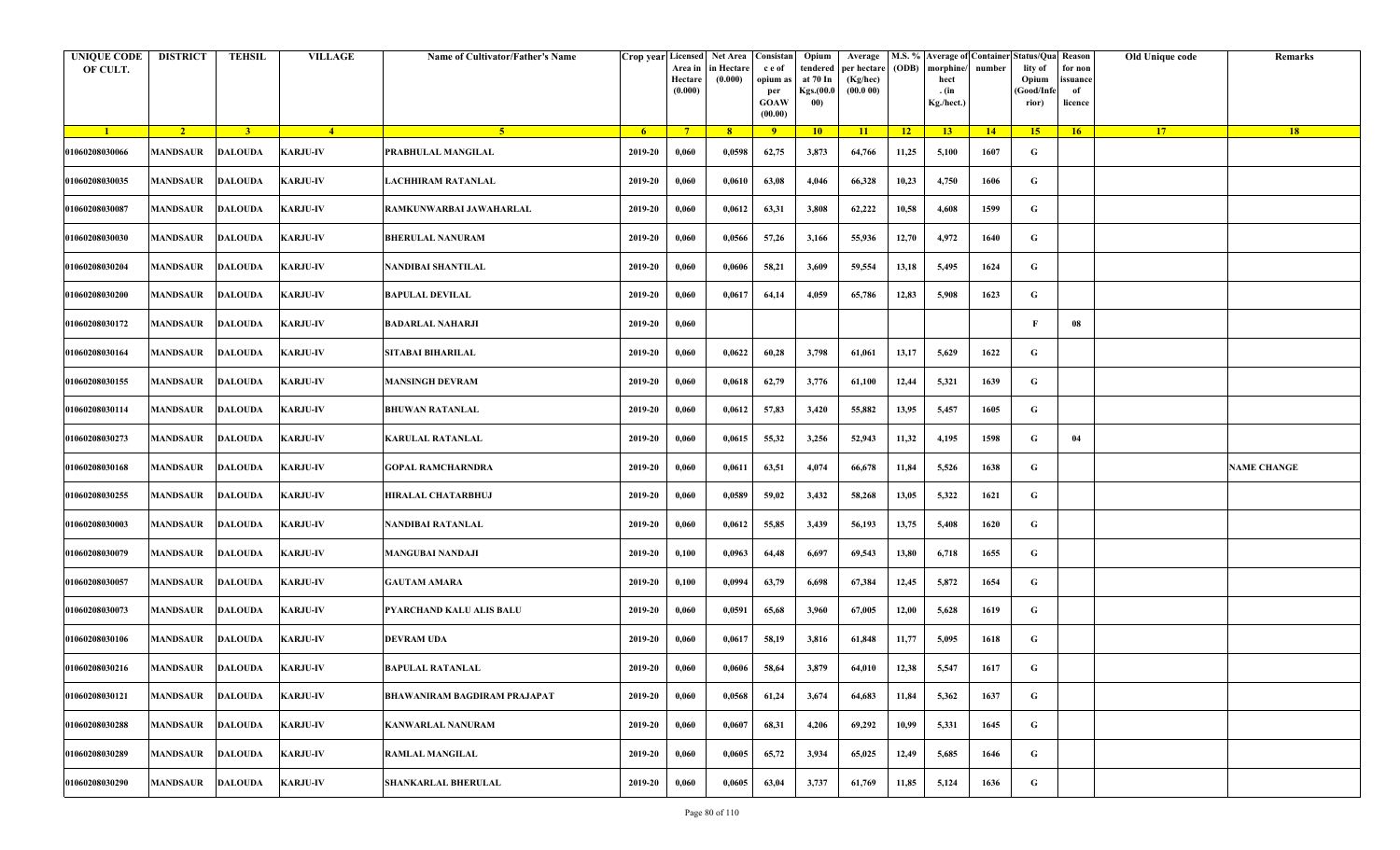| <b>UNIQUE CODE</b><br>OF CULT. | <b>DISTRICT</b>         | <b>TEHSIL</b>  | <b>VILLAGE</b>  | Name of Cultivator/Father's Name | Crop year Licensed | Area in<br>Hectare<br>(0.000) | Net Area Consistan<br>in Hectare<br>(0.000) | c e of<br>opium as<br>per<br><b>GOAW</b><br>(00.00) | Opium<br>tendered<br>at 70 In<br>Kgs.(00.0<br>00) | Average<br>per hectare<br>(Kg/hec)<br>(00.000) | (ODB) | M.S. % Average of Container Status/Qua Reason<br>morphine/<br>hect<br>. (in<br>Kg./hect.) | number | lity of<br>Opium<br>(Good/Infe<br>rior) | for non<br>ssuance<br>of<br>licence | Old Unique code | Remarks            |
|--------------------------------|-------------------------|----------------|-----------------|----------------------------------|--------------------|-------------------------------|---------------------------------------------|-----------------------------------------------------|---------------------------------------------------|------------------------------------------------|-------|-------------------------------------------------------------------------------------------|--------|-----------------------------------------|-------------------------------------|-----------------|--------------------|
| $\blacksquare$                 | $\sqrt{2}$              | 3 <sup>1</sup> | $\sqrt{4}$      | $\sqrt{5}$                       | - 6                | $7^{\circ}$                   | 8 <sup>°</sup>                              | $\overline{9}$                                      | 10                                                | 11                                             | $-12$ | 13                                                                                        | 14     | 15                                      | 16                                  | <b>17</b>       | 18                 |
| 01060208030084                 | <b>MANDSAUR</b>         | <b>DALOUDA</b> | <b>KARJU-IV</b> | <b>JIWANSINGH BADRILAL</b>       | 2019-20            | 0,060                         | 0,0562                                      | 65,02                                               | 3,845                                             | 68,416                                         | 11,07 | 5,302                                                                                     | 1647   | G                                       |                                     |                 |                    |
| 01060208030292                 | MANDSAUR                | <b>DALOUDA</b> | <b>KARJU-IV</b> | <b>MANGIBAI RAMLAL</b>           | 2019-20            | 0,100                         | 0,1000                                      | 63,58                                               | 6,340                                             | 63,400                                         | 13,09 | 5,809                                                                                     | 1616   | G                                       |                                     |                 |                    |
| 01060208030101                 | <b>MANDSAUR</b>         | <b>DALOUDA</b> | <b>KARJU-IV</b> | RAMDAYAL RADHESHYAM              | 2019-20            | 0,100                         | 0,0970                                      | 64,55                                               | 6,584                                             | 67,876                                         | 13,00 | 6,177                                                                                     | 1635   | G                                       |                                     |                 |                    |
| 01060208030136                 | <b>MANDSAUR</b>         | <b>DALOUDA</b> | <b>KARJU-IV</b> | SHANKARLAL DA. PU. UDA           | 2019-20            | 0,060                         | 0,0607                                      | 63,15                                               | 3,888                                             | 64,053                                         | 12,48 | 5,596                                                                                     | 1634   | G                                       |                                     |                 |                    |
| 01060208030248                 | MANDSAUR                | <b>DALOUDA</b> | <b>KARJU-IV</b> | SANJAY D.P. RAMNARAYAN           | 2019-20            | 0,050                         | 0,0491                                      | 62,33                                               | 3,330                                             | 67,821                                         | 13,70 | 6,504                                                                                     | 1653   | G                                       |                                     |                 | <b>NAME CHANGE</b> |
| 01060208030242                 | <b>MANDSAUR</b>         | <b>DALOUDA</b> | <b>KARJU-IV</b> | KARULAL DEVILAL                  | 2019-20            | 0,100                         | 0,0990                                      | 63,15                                               | 6,874                                             | 69,434                                         | 12,70 | 6,173                                                                                     | 1632   | G                                       |                                     |                 |                    |
| 01060208030206                 | MANDSAUR                | <b>DALOUDA</b> | <b>KARJU-IV</b> | NAGULAL KARUJI                   | 2019-20            | 0,100                         | 0,1000                                      | 59,68                                               | 6,062                                             | 60,620                                         | 14,18 | 6,017                                                                                     | 1633   | G                                       |                                     |                 |                    |
| 01060208030167                 | MANDSAUR                | <b>DALOUDA</b> | <b>KARJU-IV</b> | RADHIBAI PUNAMCHAND              | 2019-20            | 0,060                         | 0,0623                                      | 56,77                                               | 3,763                                             | 60,401                                         | 12,95 | 5,475                                                                                     | 1615   | G                                       |                                     |                 |                    |
| 01060208030205                 | MANDSAUR                | <b>DALOUDA</b> | <b>KARJU-IV</b> | RADHESHYAM NARAYAN               | 2019-20            | 0,060                         | 0,0600                                      | 60,36                                               | 3,725                                             | 62,083                                         | 13,25 | 5,758                                                                                     | 1614   | G                                       |                                     |                 |                    |
| 01060208030238                 | <b>MANDSAUR</b>         | <b>DALOUDA</b> | <b>KARJU-IV</b> | <b>JAGDISH MAGNIRAM</b>          | 2019-20            | 0,100                         | 0,0992                                      | 64,95                                               | 6,504                                             | 65,565                                         | 11,98 | 5,498                                                                                     | 1643   | G                                       |                                     |                 |                    |
| 01060208030126                 | <b>MANDSAUR</b>         | <b>DALOUDA</b> | <b>KARJU-IV</b> | <b>MANGUBAI BAGDIRAM</b>         | 2019-20            | 0,060                         | 0,0606                                      | 57,62                                               | 3,778                                             | 62,343                                         | 13,19 | 5,756                                                                                     | 1610   | G                                       |                                     |                 | <b>NAME CHANGE</b> |
| 01060208030038                 | <b>MANDSAUR</b>         | DALOUDA        | <b>KARJU-IV</b> | SOHANBAI KISHANALAL              | 2019-20            | 0,060                         | 0,0611                                      | 59,22                                               | 3,629                                             | 59,394                                         | 12,83 | 5,335                                                                                     | 1628   | G                                       |                                     |                 |                    |
| 01060208030142                 | MANDSAUR                | <b>DALOUDA</b> | <b>KARJU-IV</b> | <b>TIBUBAI DEVRAM</b>            | 2019-20            | 0,060                         | 0,0607                                      | 59,80                                               | 3,725                                             | 61,367                                         | 11,82 | 5,077                                                                                     | 1642   | G                                       |                                     |                 |                    |
| 01060208030124                 | MANDSAUR                | <b>DALOUDA</b> | <b>KARJU-IV</b> | ONKARLAL KANA                    | 2019-20            | 0,060                         | 0,0625                                      | 61,20                                               | 3,628                                             | 58,048                                         | 11,98 | 4,868                                                                                     | 1609   | G                                       |                                     |                 |                    |
| 01060208030223                 | <b>MANDSAUR</b>         | DALOUDA        | <b>KARJU-IV</b> | <b>SAMPATBAI BHAGWAN</b>         | 2019-20            | 0,060                         | 0,0620                                      | 55,79                                               | 3,451                                             | 55,661                                         | 13,55 | 5,279                                                                                     | 1604   | G                                       |                                     |                 |                    |
| 01060208030074                 | MANDSAUR                | <b>DALOUDA</b> | <b>KARJU-IV</b> | NANDRAM ONKAR                    | 2019-20            | 0,060                         | 0,0623                                      | 63,87                                               | 4,060                                             | 65,169                                         | 11,26 | 5,137                                                                                     | 1613   | G                                       |                                     |                 |                    |
| 01060208030264                 | MANDSAUR                | <b>DALOUDA</b> | <b>KARJU-IV</b> | DEVRAM KACHRULAL                 | 2019-20            | 0,100                         | 0,1020                                      | 62,05                                               | 6,524                                             | 63,961                                         | 13,73 | 6,147                                                                                     | 1631   | G                                       |                                     |                 |                    |
| 01060208030144                 | MANDSAUR                | <b>DALOUDA</b> | <b>KARJU-IV</b> | BAPULAL MODJI                    | 2019-20            | 0,120                         | 0,1200                                      | 61,52                                               | 7,699                                             | 64,158                                         | 10,96 | 4,922                                                                                     | 1612   | G                                       |                                     |                 |                    |
| 01060208030123                 | <b>MANDSAUR DALOUDA</b> |                | <b>KARJU-IV</b> | <b>BALARAM RATANLAL</b>          | $2019 - 20$        | 0,100                         | 0,1023                                      | 61,33                                               | 6,624                                             | 64,751                                         | 13,35 | 6,051                                                                                     | 1648   | G                                       |                                     |                 |                    |
| 01060208030293                 | MANDSAUR                | <b>DALOUDA</b> | <b>KARJU-IV</b> | <b>BHERULAL RATANLAL</b>         | 2019-20            | 0,100                         | 0,1010                                      | 57,60                                               | 5,925                                             | 58,663                                         | 14,10 | 5,790                                                                                     | 1603   | $\mathbf G$                             |                                     |                 |                    |
| 01060208030067                 | <b>MANDSAUR</b>         | <b>DALOUDA</b> | <b>KARJU-IV</b> | <b>AMRATRAM MOTI</b>             | 2019-20            | 0,050                         | 0,0513                                      | 60,21                                               | 3,062                                             | 59,688                                         | 11,36 | 4,747                                                                                     | 1611   | G                                       |                                     |                 |                    |
| 01060208030107                 | <b>MANDSAUR</b>         | <b>DALOUDA</b> | <b>KARJU-IV</b> | <b>KESHARBAI GANESHRAM</b>       | 2019-20            | 0,050                         | 0,0513                                      | 56,63                                               | 2,993                                             | 58,343                                         | 13,31 | 5,436                                                                                     | 1602   | G                                       |                                     |                 | <b>NAME CHANGE</b> |
| 01060208030179                 | MANDSAUR                | <b>DALOUDA</b> | <b>KARJU-IV</b> | PREMBAI LAXMINARAYAN             | 2019-20            | 0,050                         | 0,0490                                      | 62,68                                               | 3,188                                             | 65,061                                         | 13,47 | 6,134                                                                                     | 1649   | G                                       |                                     |                 | <b>NAME CHANGE</b> |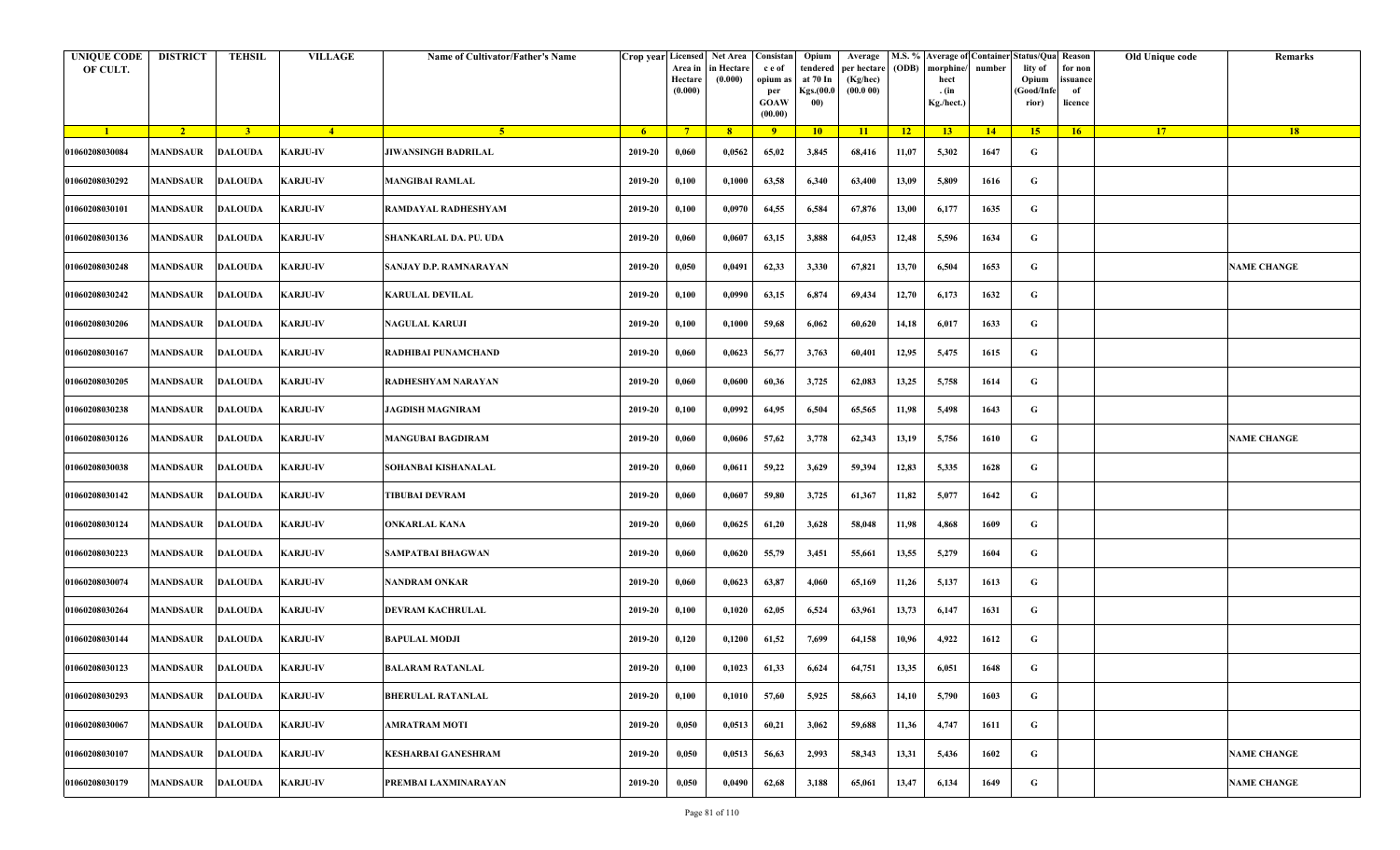| <b>UNIQUE CODE</b><br>OF CULT. | <b>DISTRICT</b> | <b>TEHSIL</b>  | <b>VILLAGE</b>                | Name of Cultivator/Father's Name | Crop year Licensed | Area in<br>Hectare<br>(0.000) | <b>Net Area</b><br>in Hectare<br>(0.000) | Consistan<br>c e of<br>opium a<br>per<br><b>GOAW</b><br>(00.00) | Opium<br>tendered<br>at 70 In<br>Kgs.(00.0<br>00) | Average<br>per hectare<br>(Kg/hec)<br>(00.000) | M.S. %<br>(ODB) | morphine<br>hect<br>. (in<br>Kg./hect.) | number | <b>Average of Container Status/Qua Reason</b><br>lity of<br>Opium<br>Good/Info<br>rior) | for non<br>issuance<br>of<br>licence | Old Unique code | Remarks            |
|--------------------------------|-----------------|----------------|-------------------------------|----------------------------------|--------------------|-------------------------------|------------------------------------------|-----------------------------------------------------------------|---------------------------------------------------|------------------------------------------------|-----------------|-----------------------------------------|--------|-----------------------------------------------------------------------------------------|--------------------------------------|-----------------|--------------------|
| $\blacksquare$                 | $\sqrt{2}$      | $\overline{3}$ | $-4$                          | -5.                              | $6^{\circ}$        | $7^{\circ}$                   | 8 <sup>2</sup>                           | $-9$                                                            | 10                                                | 11                                             | $\overline{12}$ | 13                                      | 14     | 15 <sup>2</sup>                                                                         | 16                                   | 17              | 18                 |
| 01060208030166                 | <b>MANDSAUR</b> | <b>DALOUDA</b> | <b>KARJU-IV</b>               | RAMKUWARBAI PANNALAL             | 2019-20            | 0,050                         | 0,0483                                   | 54,94                                                           | 2,716                                             | 56,232                                         | 13,80           | 5,431                                   | 1601   | G                                                                                       |                                      |                 |                    |
| 01060208030234                 | <b>MANDSAUR</b> | <b>DALOUDA</b> | <b>KARJU-IV</b>               | KAMALSINGH KACHRULAL             | 2019-20            | 0,050                         | 0,0495                                   | 61,51                                                           | 3,076                                             | 62,141                                         | 11,09           | 4,823                                   | 1600   | G                                                                                       |                                      |                 |                    |
| 01060208030042                 | <b>MANDSAUR</b> | <b>DALOUDA</b> | <b>KARJU-IV</b>               | <b>DEVILAL BHAGIRATH</b>         | 2019-20            | 0,050                         | 0,0512                                   | 65,20                                                           | 3,307                                             | 64,590                                         | 13,13           | 5,936                                   | 1650   | G                                                                                       |                                      |                 | <b>NAME CHANGE</b> |
| 01060208030226                 | <b>MANDSAUR</b> | <b>DALOUDA</b> | <b>KARJU-IV</b>               | PARWATIBAI RAMKISHAN             | 2019-20            | 0,050                         | 0,0498                                   | 62,05                                                           | 3,191                                             | 64,076                                         | 13,57           | 6,087                                   | 1630   | G                                                                                       |                                      |                 | <b>NAME CHANGE</b> |
| 01060208030053                 | <b>MANDSAUR</b> | <b>DALOUDA</b> | <b>KARJU-IV</b>               | RUKMANIBAI SHOBHARAM             | 2019-20            | 0,050                         | 0,0505                                   | 67,20                                                           | 3,715                                             | 73,564                                         | 12,51           | 6,442                                   | 1651   | G                                                                                       |                                      |                 | <b>NAME CHANGE</b> |
| 01060208030171                 | MANDSAUR        | <b>DALOUDA</b> | <b>KARJU-IV</b>               | <b>KARULAL RAMESHWAR</b>         | 2019-20            | 0,050                         | 0,0513                                   | 66,20                                                           | 3,471                                             | 67,661                                         | 12,76           | 6,043                                   | 1629   | G                                                                                       |                                      |                 | <b>NAME CHANGE</b> |
| 01060208030036                 | <b>MANDSAUR</b> | <b>DALOUDA</b> | <b>KARJU-IV</b>               | SHARDABAI BHAWARLAL              | 2019-20            | 0,050                         | 0,0503                                   | 65,25                                                           | 3,496                                             | 69,503                                         | 13,12           | 6,382                                   | 1652   | G                                                                                       |                                      |                 | <b>NAME CHANGE</b> |
| 01060208027038                 | <b>MANDSAUR</b> | <b>DALOUDA</b> | <b>BHANDARIYA</b>             | HIRABAI KANWARLAL                | 2019-20            | 0,100                         | 0,1019                                   | 67,12                                                           | 6,789                                             | 66,624                                         | 11,47           | 5,349                                   | 313    | G                                                                                       |                                      |                 |                    |
| 01060208036025                 | MANDSAUR        | DALOUDA        | <b>HARCHANDI</b>              | <b>MAHIPALSINGH GUMANSINGH</b>   | 2019-20            | 0,060                         | 0,0590                                   | 54,11                                                           | 3,378                                             | 57,254                                         | 10,92           | 4,377                                   | 314    | G                                                                                       |                                      |                 |                    |
| 01060208037005                 | <b>MANDSAUR</b> | <b>DALOUDA</b> | <b>KHERODA</b>                | <b>JHAMKUBAI JAGNATH</b>         | 2019-20            | 0,050                         | 0,0491                                   | 50,23                                                           | 2,971                                             | 60,509                                         | 11,33           | 4,799                                   | 315    | G                                                                                       |                                      |                 | <b>NAME CHANGE</b> |
| 01060208044020                 | <b>MANDSAUR</b> | <b>DALOUDA</b> | <b>GURADIYASHAH</b>           | <b>BHUWANILAL BHERULAL</b>       | 2019-20            | 0,060                         | 0,0588                                   | 67,21                                                           | 4,225                                             | 71,854                                         | 11,20           | 5,633                                   | 972    | G                                                                                       |                                      |                 |                    |
| 01060208044024                 | <b>MANDSAUR</b> | <b>DALOUDA</b> | <b>GURADIYASHAH</b>           | RAMCHADRA BHAGIRATH              | 2019-20            | 0,060                         | 0,0594                                   | 62,36                                                           | 3,813                                             | 64,192                                         | 11,13           | 5,001                                   | 962    | G                                                                                       |                                      |                 |                    |
| 01060208044029                 | <b>MANDSAUR</b> | <b>DALOUDA</b> | <b>GURADIYASHAH</b>           | KAMLABAI BHARATRAM               | 2019-20            | 0,060                         | 0,0619                                   | 69,60                                                           | 4,325                                             | 69,871                                         | 10,72           | 5,243                                   | 981    | G                                                                                       |                                      |                 |                    |
| 01060208044051                 | <b>MANDSAUR</b> | <b>DALOUDA</b> | <b>GURADIYASHAH</b>           | <b>RAMNIVAS GANESHRAM</b>        | 2019-20            | 0,060                         | 0,0571                                   | 61,92                                                           | 3,671                                             | 64,291                                         | 11,05           | 4,973                                   | 960    | G                                                                                       |                                      |                 |                    |
| 01060208044055                 | MANDSAUR        | <b>DALOUDA</b> | <b>GURADIYASHAH</b>           | <b>BHULIBAI UMMEDRAM</b>         | 2019-20            | 0,060                         | 0,0595                                   | 64,31                                                           | 4,116                                             | 69,176                                         | 10,48           | 5,075                                   | 978    | G                                                                                       |                                      |                 |                    |
| 01060208044013                 | <b>MANDSAUR</b> | <b>DALOUDA</b> | <b>GURADIYASHAH</b>           | KISHORSINGH BHUWANISINGH         | 2019-20            | 0,100                         | 0,1000                                   | 64,23                                                           | 6,790                                             | 67,900                                         | 11,63           | 5,528                                   | 971    | G                                                                                       |                                      |                 |                    |
| 01060208044052                 | <b>MANDSAUR</b> | <b>DALOUDA</b> | <b>GURADIYASHAH</b>           | <b>ISHWARLAL RAMNARAYAN</b>      | 2019-20            | 0,060                         | 0,0610                                   | 66,82                                                           | 4,267                                             | 69,951                                         | 11,19           | 5,479                                   | 970    | G                                                                                       |                                      |                 |                    |
| 01060208044011                 | MANDSAUR        | DALOUDA        | <b>GURADIYASHAH</b>           | <b>MANGILAL BHERULAL</b>         | 2019-20            | 0,060                         | 0,0605                                   | 67,70                                                           | 4,362                                             | 72,099                                         | 9,54            | 4,815                                   | 969    | G                                                                                       |                                      |                 |                    |
| 01060208044046                 |                 |                | MANDSAUR DALOUDA GURADIYASHAH | AMBARAM NANALAL                  | $2019 - 20$        | 0,060                         | 0,0595                                   | 61,22                                                           | 3,778                                             | 63,496                                         | 11,99           | 5,329                                   | 977    | G                                                                                       |                                      |                 |                    |
| 01060208044040                 | <b>MANDSAUR</b> | <b>DALOUDA</b> | <b>GURADIYASHAH</b>           | <b>BHUWAN LACHIRAM</b>           | 2019-20            | 0,060                         | 0,0529                                   | 66,30                                                           | 3,883                                             | 73,403                                         | 10,86           | 5,580                                   | 968    | G                                                                                       |                                      |                 |                    |
| 01060208044044                 | <b>MANDSAUR</b> | DALOUDA        | <b>GURADIYASHAH</b>           | BHAGWANSINGH VIJAYSINGH          | 2019-20            | 0,060                         | 0,0590                                   | 63,39                                                           | 4,084                                             | 69,220                                         | 11,34           | 5,495                                   | 967    | G                                                                                       |                                      |                 |                    |
| 01060208044022                 | <b>MANDSAUR</b> | <b>DALOUDA</b> | <b>GURADIYASHAH</b>           | <b>KESHRIMAL JAGANNATH</b>       | 2019-20            | 0,050                         | 0,0483                                   | 62,86                                                           | 3,341                                             | 69,172                                         | 11,74           | 5,684                                   | 966    | G                                                                                       |                                      |                 |                    |
| 01060208044062                 | <b>MANDSAUR</b> | <b>DALOUDA</b> | <b>GURADIYASHAH</b>           | JUJHARLAL MANGILAL               | 2019-20            | 0,060                         | 0,0600                                   | 60,72                                                           | 3,912                                             | 65,200                                         | 10,03           | 4,578                                   | 965    | G                                                                                       |                                      |                 |                    |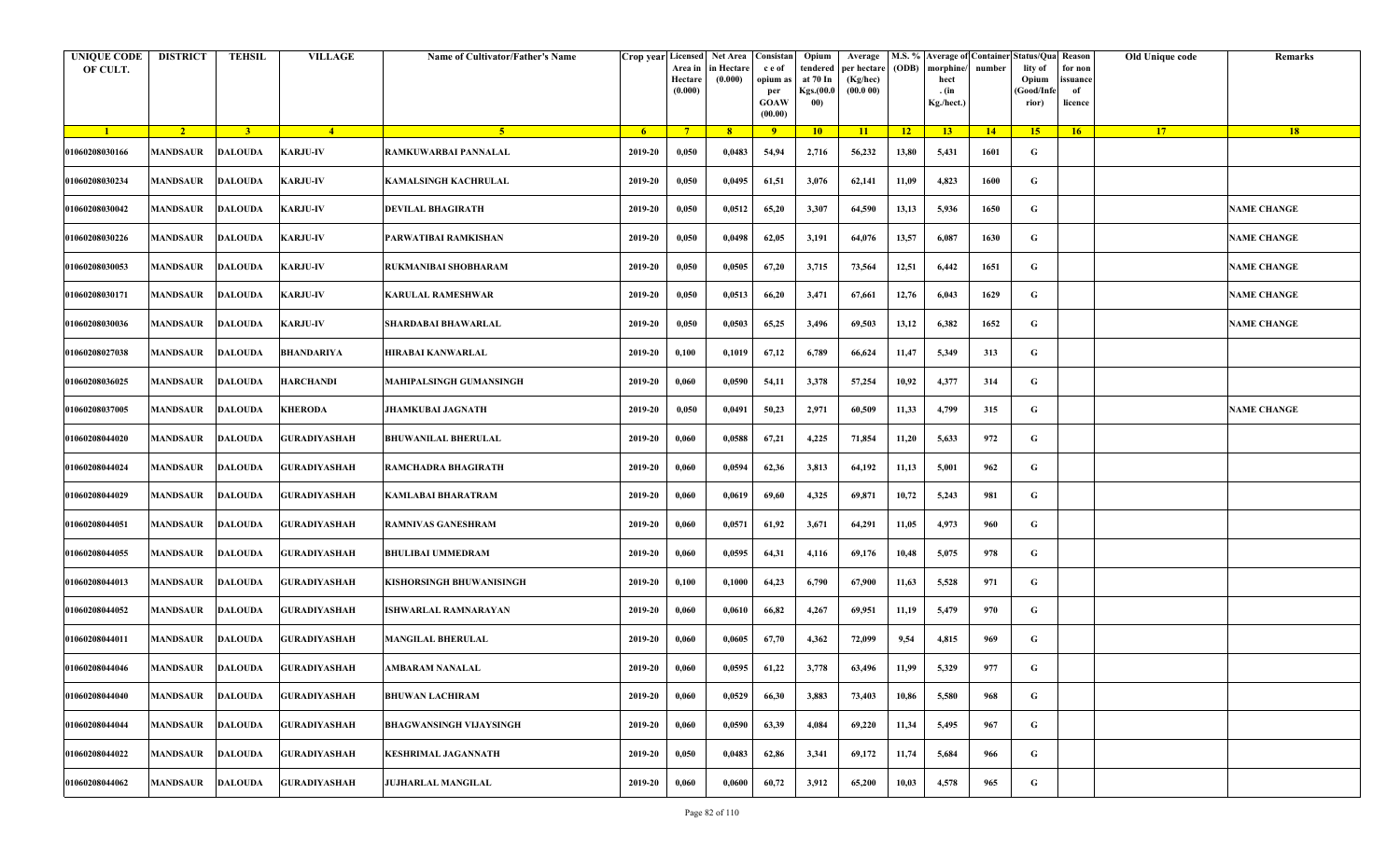| <b>UNIQUE CODE</b><br>OF CULT. | <b>DISTRICT</b>         | <b>TEHSIL</b>  | <b>VILLAGE</b>      | Name of Cultivator/Father's Name |         | Crop year Licensed Net Area Consistan<br>Area in<br>Hectare<br>(0.000) | in Hectare<br>(0.000) | c e of<br>opium as<br>per<br><b>GOAW</b><br>(00.00) | Opium<br>tendered<br>at 70 In<br>Kgs.(00.0<br>00) | Average<br>per hectare<br>(Kg/hec)<br>(00.000) | (ODB) | M.S. % Average of Container Status/Qua Reason<br>morphine/<br>hect<br>. (in<br>Kg./hect.) | number | lity of<br>Opium<br>(Good/Infe<br>rior) | for non<br>ssuance<br>of<br>licence | Old Unique code | Remarks            |
|--------------------------------|-------------------------|----------------|---------------------|----------------------------------|---------|------------------------------------------------------------------------|-----------------------|-----------------------------------------------------|---------------------------------------------------|------------------------------------------------|-------|-------------------------------------------------------------------------------------------|--------|-----------------------------------------|-------------------------------------|-----------------|--------------------|
| $\blacksquare$                 | $\sqrt{2}$              | 3 <sup>1</sup> | $-4$                | 5 <sup>1</sup>                   | - 6 -   | $7^{\circ}$                                                            | 8 <sup>°</sup>        | 9                                                   | 10                                                | 11                                             | $-12$ | 13                                                                                        | 14     | 15                                      | 16                                  | <b>17</b>       | 18                 |
| 01060208044068                 | <b>MANDSAUR</b>         | <b>DALOUDA</b> | <b>GURADIYASHAH</b> | <b>GOPAL BALARAM</b>             | 2019-20 | 0,060                                                                  | 0,0601                | 64,23                                               | 3,863                                             | 64,276                                         | 11,15 | 5,017                                                                                     | 976    | G                                       |                                     |                 |                    |
| 01060208044017                 | MANDSAUR                | <b>DALOUDA</b> | <b>GURADIYASHAH</b> | <b>MANGU NATHU</b>               | 2019-20 | 0,060                                                                  | 0,0600                | 64,86                                               | 3,660                                             | 61,000                                         | 11,36 | 4,851                                                                                     | 980    | G                                       |                                     |                 |                    |
| 01060208044027                 | <b>MANDSAUR</b>         | <b>DALOUDA</b> | <b>GURADIYASHAH</b> | <b>MANGILAL GAMERA</b>           | 2019-20 | 0,060                                                                  | 0,0594                | 68,75                                               | 4,174                                             | 70,269                                         | 11,19 | 5,504                                                                                     | 964    | G                                       |                                     |                 |                    |
| 01060208044057                 | MANDSAUR                | <b>DALOUDA</b> | GURADIYASHAH        | <b>HARIRAM PYARA</b>             | 2019-20 | 0,060                                                                  | 0,0612                | 59,38                                               | 3,665                                             | 59,886                                         | 12,48 | 5,231                                                                                     | 975    | G                                       |                                     |                 |                    |
| 01060208044034                 | <b>MANDSAUR</b>         | <b>DALOUDA</b> | <b>GURADIYASHAH</b> | MANGUBAI GOPAL MATA PRABHUBAI    | 2019-20 | 0,050                                                                  | 0,0499                | 70,36                                               | 3,689                                             | 73,928                                         | 11,24 | 5,816                                                                                     | 979    | G                                       |                                     |                 |                    |
| 01060208044012                 | MANDSAUR                | <b>DALOUDA</b> | <b>GURADIYASHAH</b> | <b>MANGILAL HARIRAM</b>          | 2019-20 | 0,050                                                                  | 0,0485                | 59,70                                               | 2,934                                             | 60,495                                         | 11,69 | 4,950                                                                                     | 961    | G                                       |                                     |                 | <b>NAME CHANGE</b> |
| 01060208044050                 | MANDSAUR                | <b>DALOUDA</b> | <b>GURADIYASHAH</b> | <b>KELASHKUWAR RUGHNATH</b>      | 2019-20 | 0,050                                                                  | 0,0500                | 70,78                                               | 3,579                                             | 71,580                                         | 10,84 | 5,432                                                                                     | 974    | G                                       |                                     |                 | <b>NAME CHANGE</b> |
| 01060208044032                 | MANDSAUR                | <b>DALOUDA</b> | <b>GURADIYASHAH</b> | <b>KAMLABAI BHERULAL</b>         | 2019-20 | 0,050                                                                  | 0,0484                | 64,59                                               | 3,405                                             | 70,351                                         | 9,92  | 4,885                                                                                     | 963    | G                                       |                                     |                 | <b>NAME CHANGE</b> |
| 01060208044025                 | <b>MANDSAUR</b>         | <b>DALOUDA</b> | <b>GURADIYASHAH</b> | <b>MOHANLAL NANURAM</b>          | 2019-20 | 0,050                                                                  | 0,0476                | 62,81                                               | 3,517                                             | 73,887                                         | 11,51 | 5,954                                                                                     | 973    | G                                       |                                     |                 | <b>NAME CHANGE</b> |
| 01060208044007                 | <b>MANDSAUR</b>         | <b>DALOUDA</b> | <b>GURADIYASHAH</b> | <b>KUSHALBAI DEVILAL</b>         | 2019-20 | 0,060                                                                  |                       |                                                     |                                                   |                                                |       |                                                                                           |        | F                                       |                                     |                 |                    |
| 01060208044021                 | MANDSAUR                | <b>DALOUDA</b> | <b>GURADIYASHAH</b> | <b>MANGILAL DEVA</b>             | 2019-20 | 0,060                                                                  |                       |                                                     |                                                   |                                                |       |                                                                                           |        | F                                       |                                     |                 |                    |
| 01060208044026                 | <b>MANDSAUR</b>         | <b>DALOUDA</b> | <b>GURADIYASHAH</b> | NANDIBAI RODA                    | 2019-20 | 0,060                                                                  |                       |                                                     |                                                   |                                                |       |                                                                                           |        | F                                       |                                     |                 |                    |
| 01060208044037                 | MANDSAUR                | <b>DALOUDA</b> | <b>GURADIYASHAH</b> | <b>SHAMBHUSINGH KARANSINGH</b>   | 2019-20 | 0,060                                                                  | 0,0559                | 65,01                                               | 3,826                                             | 68,444                                         | 9,89  | 4,739                                                                                     | 982    | G                                       |                                     |                 |                    |
| 01060208044043                 | <b>MANDSAUR</b>         | <b>DALOUDA</b> | <b>GURADIYASHAH</b> | <b>RAMSUKH AMBARAM</b>           | 2019-20 | 0,060                                                                  |                       |                                                     |                                                   |                                                |       |                                                                                           |        | F                                       |                                     |                 |                    |
| 01060208044060                 | MANDSAUR                | <b>DALOUDA</b> | <b>GURADIYASHAH</b> | PRABHUBAI BHAGIRATH              | 2019-20 | 0,060                                                                  |                       |                                                     |                                                   |                                                |       |                                                                                           |        | F                                       |                                     |                 |                    |
| 01060208044005                 | MANDSAUR                | DALOUDA        | <b>GURADIYASHAH</b> | SAMPATBAI BHERULAL               | 2019-20 | 0,060                                                                  |                       |                                                     |                                                   |                                                |       |                                                                                           |        | F                                       |                                     |                 |                    |
| 01060208044039                 | <b>MANDSAUR</b>         | <b>DALOUDA</b> | <b>GURADIYASHAH</b> | PARASRAM BHANWARLAL              | 2019-20 | 0,060                                                                  | 0,0423                | 62,71                                               | 2,804                                             | 66,288                                         | 10,68 | 4,956                                                                                     | 983    | G                                       |                                     |                 |                    |
| 01060208038005                 | MANDSAUR                | <b>DALOUDA</b> | <b>NIMBOD-I</b>     | <b>ONKARLAL RAMLAL</b>           | 2019-20 | 0,060                                                                  | 0,0605                | 56,40                                               | 3,416                                             | 56,463                                         | 13,17 | 5,206                                                                                     | 1165   | G                                       |                                     |                 |                    |
| 01060208038007                 | <b>MANDSAUR DALOUDA</b> |                | <b>NIMBOD-I</b>     | <b>KAMERIBAI KESHURAM</b>        | 2019-20 | 0,060                                                                  | 0,0600                | 63,57                                               | 3,860                                             | 64,333                                         | 9,94  | 4,476                                                                                     | 1169   | G                                       |                                     |                 |                    |
| 01060208038025                 | <b>MANDSAUR</b>         | <b>DALOUDA</b> | <b>NIMBOD-I</b>     | <b>MANGIBAI JITMAL</b>           | 2019-20 | 0,060                                                                  | 0,0620                | 66,08                                               | 4,031                                             | 65,016                                         | 11,02 | 5,015                                                                                     | 1188   | $\mathbf G$                             |                                     |                 |                    |
| 01060208038035                 | <b>MANDSAUR</b>         | <b>DALOUDA</b> | <b>NIMBOD-I</b>     | <b>KISHANLAL NANURAM</b>         | 2019-20 | 0,060                                                                  | 0,0596                | 70,28                                               | 4,468                                             | 74,966                                         | 11,27 | 5,914                                                                                     | 1187   | G                                       |                                     |                 |                    |
| 01060208038053                 | MANDSAUR                | <b>DALOUDA</b> | <b>NIMBOD-I</b>     | PUNAMCHAND HAKKA JI              | 2019-20 | 0,060                                                                  | 0,0600                | 66,34                                               | 4,189                                             | 69,817                                         | 10,48 | 5,122                                                                                     | 1192   | G                                       |                                     |                 |                    |
| 01060208038057                 | <b>MANDSAUR</b>         | <b>DALOUDA</b> | <b>NIMBOD-I</b>     | RAMCHANDRA CHAMPALAL             | 2019-20 | 0,060                                                                  | 0,0600                | 67,90                                               | 4,307                                             | 71,783                                         | 11,03 | 5,542                                                                                     | 1191   | G                                       |                                     |                 |                    |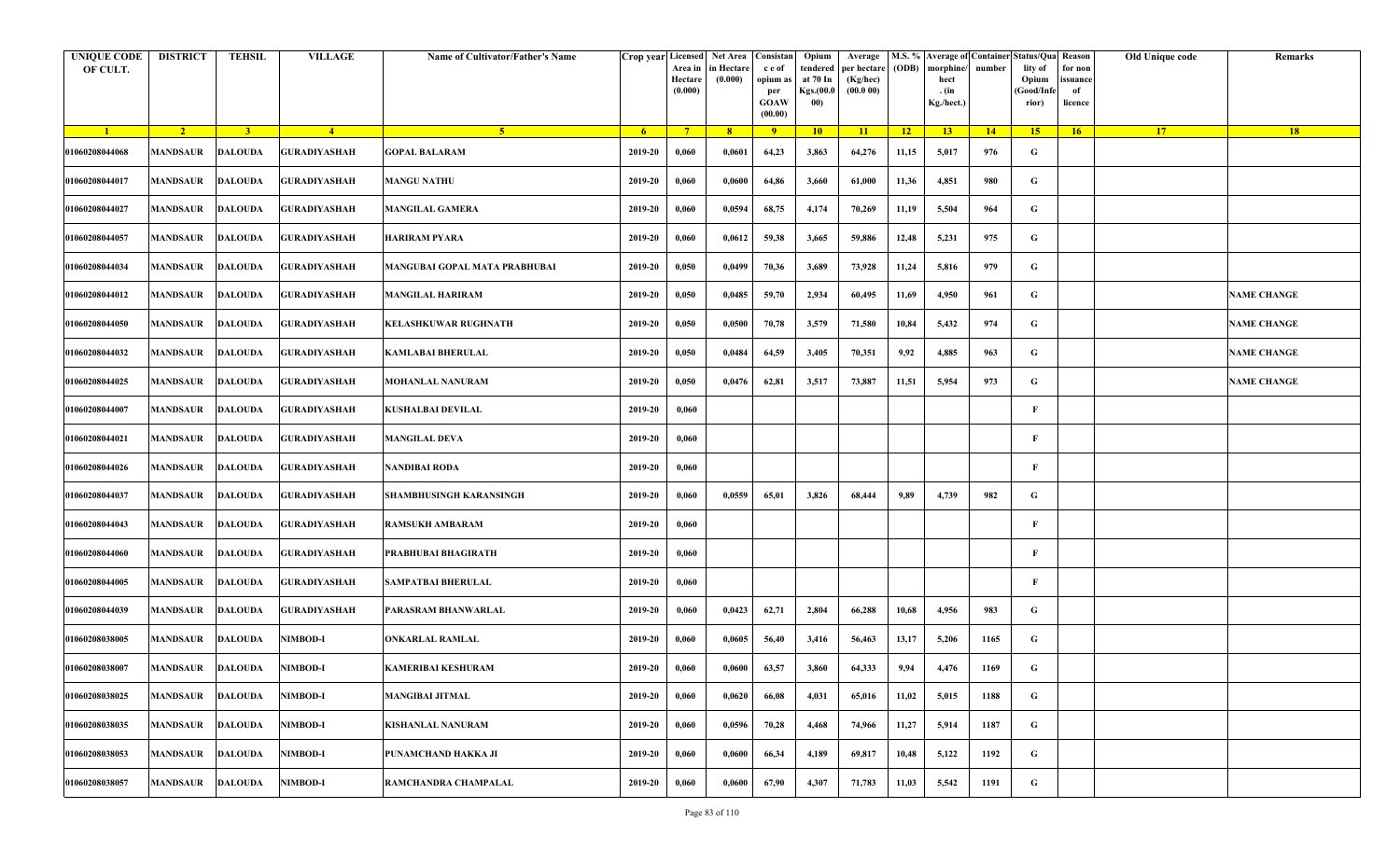| <b>UNIQUE CODE</b><br>OF CULT. | <b>DISTRICT</b>         | <b>TEHSIL</b>  | <b>VILLAGE</b>  | Name of Cultivator/Father's Name |         | Crop year Licensed<br>Area in<br>Hectare<br>(0.000) | Net Area   Consistan<br>in Hectare<br>(0.000) | c e of<br>opium as<br>per<br><b>GOAW</b><br>(00.00) | Opium<br>tendered<br>at 70 In<br>Kgs.(00.0<br>00) | Average<br>per hectare<br>(Kg/hec)<br>(00.000) | (ODB) | M.S. % Average of Container Status/Qua Reason<br>morphine/<br>hect<br>. (in<br>Kg./hect.) | number | lity of<br>Opium<br>(Good/Infe<br>rior) | for non<br>ssuance<br>of<br>licence | Old Unique code | Remarks            |
|--------------------------------|-------------------------|----------------|-----------------|----------------------------------|---------|-----------------------------------------------------|-----------------------------------------------|-----------------------------------------------------|---------------------------------------------------|------------------------------------------------|-------|-------------------------------------------------------------------------------------------|--------|-----------------------------------------|-------------------------------------|-----------------|--------------------|
| $\blacksquare$                 | $\sqrt{2}$              | 3 <sup>1</sup> | $\frac{4}{ }$   | 5 <sup>1</sup>                   | $-6$    | $7^{\circ}$                                         | 8 <sup>°</sup>                                | $\overline{9}$                                      | 10                                                | 11                                             | $-12$ | 13                                                                                        | 14     | 15                                      | 16                                  | <b>17</b>       | 18                 |
| 01060208038059                 | <b>MANDSAUR</b>         | <b>DALOUDA</b> | <b>NIMBOD-I</b> | CHATARKUNWAR BHARATSINGH         | 2019-20 | 0,100                                               | 0,0983                                        | 68,36                                               | 6,992                                             | 71,129                                         | 10,33 | 5,144                                                                                     | 1186   | G                                       |                                     |                 |                    |
| 01060208038175                 | MANDSAUR                | <b>DALOUDA</b> | <b>NIMBOD-I</b> | <b>GOPAL KACHRU</b>              | 2019-20 | 0,100                                               | 0,0971                                        | 70,58                                               | 7,199                                             | 74,140                                         | 11,02 | 5,719                                                                                     | 1194   | G                                       |                                     |                 |                    |
| 01060208038139                 | <b>MANDSAUR</b>         | <b>DALOUDA</b> | <b>NIMBOD-I</b> | DASHRATH SAGARMAL                | 2019-20 | 0,060                                               | 0,0600                                        | 67,87                                               | 4,101                                             | 68,350                                         | 10,90 | 5,215                                                                                     | 1185   | G                                       |                                     |                 |                    |
| 01060208038147                 | MANDSAUR                | <b>DALOUDA</b> | <b>NIMBOD-I</b> | ONKARLAL KANHAYYALAL             | 2019-20 | 0,060                                               | 0,0612                                        | 64,17                                               | 4,208                                             | 68,758                                         | 11,03 | 5,308                                                                                     | 1178   | G                                       |                                     |                 |                    |
| 01060208038148                 | <b>MANDSAUR</b>         | <b>DALOUDA</b> | <b>NIMBOD-I</b> | RADHESHYAM RAMNIVAS              | 2019-20 | 0,060                                               | 0,0586                                        | 65,48                                               | 3,835                                             | 65,444                                         | 11,35 | 5,200                                                                                     | 1184   | G                                       |                                     |                 |                    |
| 01060208038150                 | MANDSAUR                | <b>DALOUDA</b> | <b>NIMBOD-I</b> | <b>RANCHOD KACHRU</b>            | 2019-20 | 0,060                                               | 0,0602                                        | 65,24                                               | 4,119                                             | 68,422                                         | 10,82 | 5,183                                                                                     | 1177   | G                                       |                                     |                 |                    |
| 01060208038149                 | MANDSAUR                | <b>DALOUDA</b> | <b>NIMBOD-I</b> | KANHAYYALAL RATANLAL             | 2019-20 | 0,060                                               | 0,0610                                        | 72,46                                               | 4,493                                             | 73,656                                         | 10,52 | 5,423                                                                                     | 1193   | G                                       |                                     |                 |                    |
| 01060208038152                 | MANDSAUR                | <b>DALOUDA</b> | <b>NIMBOD-I</b> | <b>RASUL SHUBHANJI</b>           | 2019-20 | 0,060                                               | 0,0595                                        | 67,18                                               | 4,194                                             | 70,487                                         | 10,93 | 5,393                                                                                     | 1176   | G                                       |                                     |                 |                    |
| 01060208038157                 | <b>MANDSAUR</b>         | <b>DALOUDA</b> | <b>NIMBOD-I</b> | VARDIBAI GOPAL                   | 2019-20 | 0,060                                               | 0,0608                                        | 66,66                                               | 3,942                                             | 64,836                                         | 10,08 | 4,575                                                                                     | 1183   | G                                       |                                     |                 | <b>NAME CHANGE</b> |
| 01060208038160                 | <b>MANDSAUR</b>         | <b>DALOUDA</b> | <b>NIMBOD-I</b> | <b>BHUWANIRAM MANGILAL</b>       | 2019-20 | 0,060                                               | 0,0595                                        | 64,19                                               | 3,961                                             | 66,571                                         | 10,16 | 4,735                                                                                     | 1182   | G                                       |                                     |                 |                    |
| 01060208038161                 | MANDSAUR                | <b>DALOUDA</b> | <b>NIMBOD-I</b> | PUNAMCHAND RAMNARAYAN            | 2019-20 | 0,060                                               | 0,0584                                        | 64,45                                               | 3,895                                             | 66,695                                         | 10,33 | 4,822                                                                                     | 1175   | G                                       |                                     |                 |                    |
| 01060208038165                 | <b>MANDSAUR</b>         | <b>DALOUDA</b> | <b>NIMBOD-I</b> | SHOBHARAM MANGILAL               | 2019-20 | 0,060                                               | 0,0616                                        | 65,58                                               | 4,488                                             | 72,857                                         | 10,73 | 5,472                                                                                     | 1174   | G                                       |                                     |                 |                    |
| 01060208038166                 | MANDSAUR                | <b>DALOUDA</b> | NIMBOD-I        | <b>SAGARMAL BALURAM</b>          | 2019-20 | 0,060                                               | 0,0605                                        | 68,56                                               | 4,055                                             | 67,025                                         | 10,62 | 4,982                                                                                     | 1173   | G                                       |                                     |                 |                    |
| 01060208038061                 | <b>MANDSAUR</b>         | <b>DALOUDA</b> | <b>NIMBOD-I</b> | KUSHALBAI KACHRU                 | 2019-20 | 0,060                                               | 0,0582                                        | 72,04                                               | 4,528                                             | 77,801                                         | 11,13 | 6,062                                                                                     | 1195   | G                                       |                                     |                 |                    |
| 01060208038085                 | MANDSAUR                | <b>DALOUDA</b> | <b>NIMBOD-I</b> | <b>MOHANLAL BAGDIRAM</b>         | 2019-20 | 0,060                                               | 0,0600                                        | 60,94                                               | 3,831                                             | 63,850                                         | 10,81 | 4,831                                                                                     | 1168   | G                                       |                                     |                 |                    |
| 01060208038027                 | MANDSAUR                | <b>DALOUDA</b> | <b>NIMBOD-I</b> | VARDICHAND BHAGWAN               | 2019-20 | 0,060                                               | 0,0600                                        | 63,75                                               | 3,861                                             | 64,350                                         | 11,55 | 5,203                                                                                     | 1181   | G                                       |                                     |                 |                    |
| 01060208038170                 | <b>MANDSAUR</b>         | <b>DALOUDA</b> | <b>NIMBOD-I</b> | CHUNNILAL BHAGGA                 | 2019-20 | 0,050                                               | 0,0482                                        | 56,37                                               | 2,923                                             | 60,643                                         | 11,66 | 4,950                                                                                     | 1164   | G                                       |                                     |                 |                    |
| 01060208038181                 | MANDSAUR                | <b>DALOUDA</b> | <b>NIMBOD-I</b> | <b>RUGHNATH KACHRULAL</b>        | 2019-20 | 0,060                                               | 0,0600                                        | 64,63                                               | 4,062                                             | 67,700                                         | 12,39 | 5,872                                                                                     | 1180   | G                                       |                                     |                 |                    |
| 01060208038146                 | <b>MANDSAUR DALOUDA</b> |                | <b>NIMBOD-I</b> | MOHANLAL KANHAYYALAL             | 2019-20 | 0,060                                               | 0,0622                                        | 63,74                                               | 3,988                                             | 64,116                                         | 11,67 | 5,238                                                                                     | 1172   | G                                       |                                     |                 |                    |
| 01060208038026                 | <b>MANDSAUR</b>         | <b>DALOUDA</b> | <b>NIMBOD-I</b> | <b>IBRAHIM SHUBHANKAHN</b>       | 2019-20 | 0,060                                               | 0,0600                                        | 62,32                                               | 3,873                                             | 64,550                                         | 10,86 | 4,907                                                                                     | 1171   | $\mathbf G$                             |                                     |                 |                    |
| 01060208038067                 | <b>MANDSAUR</b>         | <b>DALOUDA</b> | <b>NIMBOD-I</b> | <b>KAMLABAI NANDA</b>            | 2019-20 | 0,100                                               | 0,0989                                        | 68,43                                               | 6,902                                             | 69,788                                         | 10,49 | 5,124                                                                                     | 1190   | G                                       |                                     |                 |                    |
| 01060208038189                 | MANDSAUR                | <b>DALOUDA</b> | <b>NIMBOD-I</b> | <b>MANGUBAI RAMNIWAS</b>         | 2019-20 | 0,100                                               | 0,0965                                        | 67,15                                               | 6,725                                             | 69,689                                         | 10,39 | 5,068                                                                                     | 1189   | G                                       |                                     |                 |                    |
| 01060208038151                 | <b>MANDSAUR</b>         | <b>DALOUDA</b> | <b>NIMBOD-I</b> | SHANKARLAL CHODHRAM              | 2019-20 | 0,060                                               | 0,0590                                        | 64,18                                               | 3,942                                             | 66,814                                         | 11,42 | 5,342                                                                                     | 1179   | G                                       |                                     |                 |                    |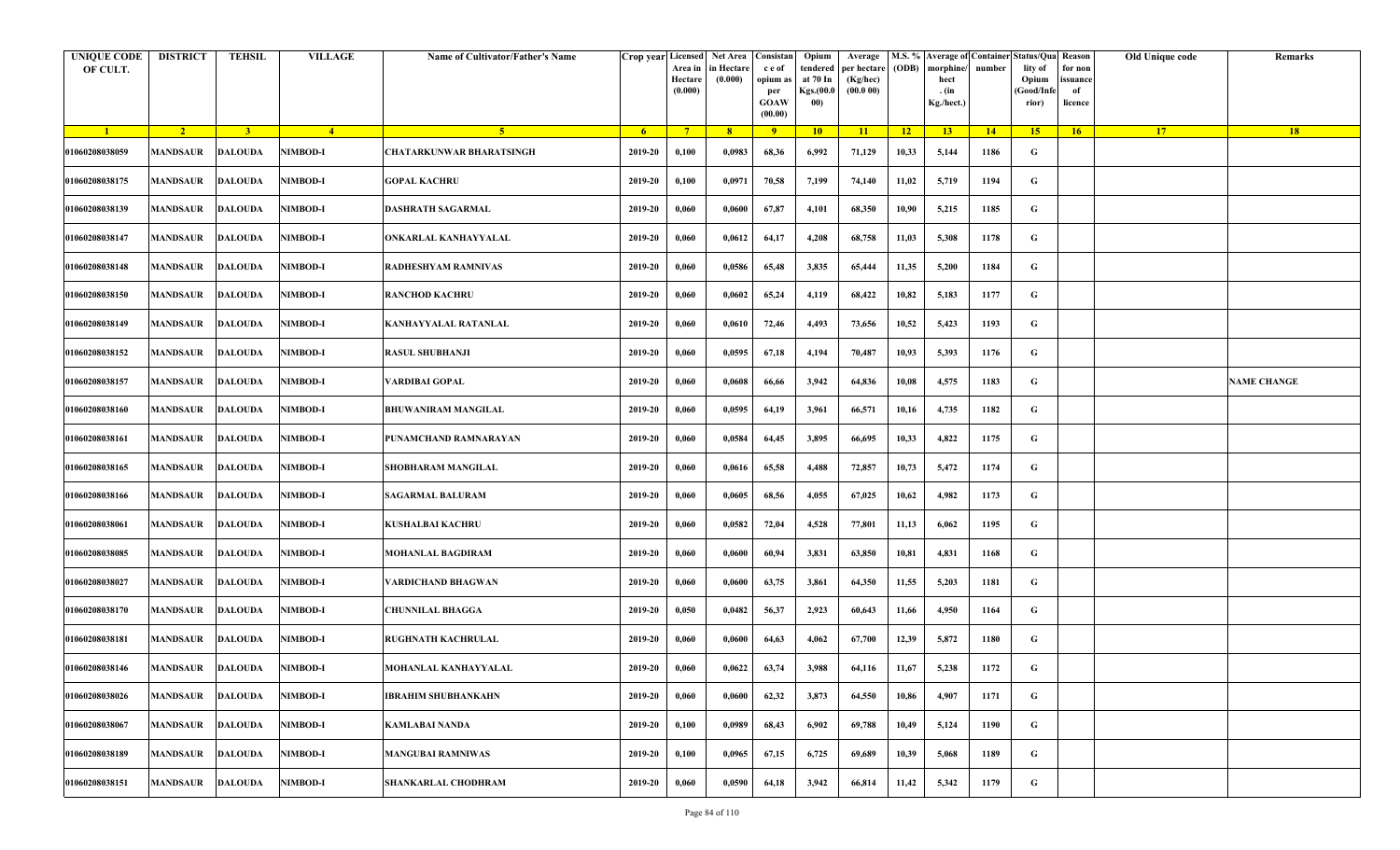| <b>UNIQUE CODE</b><br>OF CULT. | <b>DISTRICT</b>         | TEHSIL         | <b>VILLAGE</b>   | Name of Cultivator/Father's Name | Crop year Licensed | Area in<br>Hectare<br>(0.000) | Net Area Consistan<br>in Hectare<br>(0.000) | c e of<br>opium as<br>per<br><b>GOAW</b><br>(00.00) | Opium<br>tendered<br>at 70 In<br>Kgs.(00.0<br>00) | Average<br>per hectare<br>(Kg/hec)<br>(00.000) | (ODB) | M.S. % Average of Container Status/Qua Reason<br>morphine/<br>hect<br>. (in<br>Kg./hect.) | number | lity of<br>Opium<br>(Good/Infe<br>rior) | for non<br>ssuance<br>of<br>licence | Old Unique code | Remarks            |
|--------------------------------|-------------------------|----------------|------------------|----------------------------------|--------------------|-------------------------------|---------------------------------------------|-----------------------------------------------------|---------------------------------------------------|------------------------------------------------|-------|-------------------------------------------------------------------------------------------|--------|-----------------------------------------|-------------------------------------|-----------------|--------------------|
| $\blacksquare$                 | $\sqrt{2}$              | 3 <sup>1</sup> | $\sqrt{4}$       | -5.                              | - 6                | $7^{\circ}$                   | 8 <sup>°</sup>                              | $\overline{9}$                                      | 10                                                | 11                                             | $-12$ | 13                                                                                        | 14     | 15                                      | 16                                  | <b>17</b>       | <b>18</b>          |
| 01060208038185                 | <b>MANDSAUR</b>         | <b>DALOUDA</b> | <b>NIMBOD-I</b>  | <b>JAGDISH ONKAR</b>             | 2019-20            | 0,060                         | 0,0607                                      | 64,13                                               | 4,040                                             | 66,557                                         | 11,71 | 5,456                                                                                     | 1167   | G                                       |                                     |                 |                    |
| 01060208038137                 | <b>MANDSAUR</b>         | <b>DALOUDA</b> | <b>NIMBOD-I</b>  | HIRABAI JAGANNATH                | 2019-20            | 0,060                         | 0,0600                                      | 64,41                                               | 3,920                                             | 65,333                                         | 10,93 | 4,998                                                                                     | 1170   | G                                       |                                     |                 |                    |
| 01060208038174                 | <b>MANDSAUR</b>         | DALOUDA        | NIMBOD-I         | <b>JDDEYKUNWAR RAMSINGH</b>      | 2019-20            | 0,060                         | 0,0606                                      | 63,30                                               | 3,943                                             | 65,066                                         | 10,95 | 4,987                                                                                     | 1166   | G                                       |                                     |                 |                    |
| 01060208038054                 | <b>MANDSAUR</b>         | <b>DALOUDA</b> | <b>NIMBOD-I</b>  | <b>JUJHAR SUKKHA</b>             | 2019-20            | 0,060                         |                                             |                                                     |                                                   |                                                |       |                                                                                           |        | F                                       |                                     |                 |                    |
| 01060208038111                 | MANDSAUR                | <b>DALOUDA</b> | <b>NIMBOD-I</b>  | KANWARLAL NATHULAL               | 2019-20            | 0,060                         |                                             |                                                     |                                                   |                                                |       |                                                                                           |        | F                                       |                                     |                 |                    |
| 01060208038047                 | <b>MANDSAUR</b>         | <b>DALOUDA</b> | <b>NIMBOD-I</b>  | YASHWANTLAL VARDICHAND           | 2019-20            | 0,060                         |                                             |                                                     |                                                   |                                                |       |                                                                                           |        | F                                       |                                     |                 |                    |
| 01060208038068                 | MANDSAUR                | <b>DALOUDA</b> | <b>NIMBOD-I</b>  | CHADAMBAI AMRITRAM               | 2019-20            | 0,060                         |                                             |                                                     |                                                   |                                                |       |                                                                                           |        | F                                       |                                     |                 |                    |
| 01060208038086                 | MANDSAUR                | <b>DALOUDA</b> | <b>NIMBOD-I</b>  | <b>LAXMAN BAGDIRAM</b>           | 2019-20            | 0,060                         |                                             |                                                     |                                                   |                                                |       |                                                                                           |        | F                                       |                                     |                 |                    |
| 01060208038010                 | MANDSAUR                | <b>DALOUDA</b> | <b>NIMBOD-I</b>  | KESHRIBAI BHAGIRATH              | 2019-20            | 0,060                         |                                             |                                                     |                                                   |                                                |       |                                                                                           |        | F                                       |                                     |                 |                    |
| 01060208038115                 | <b>MANDSAUR</b>         | <b>DALOUDA</b> | NIMBOD-II        | <b>GHANSHYAM BHERULAL</b>        | 2019-20            | 0,060                         | 0,0580                                      | 71,98                                               | 4,144                                             | 71,448                                         | 10,46 | 5,231                                                                                     | 1236   | G                                       |                                     |                 |                    |
| 01060208038186                 | <b>MANDSAUR</b>         | <b>DALOUDA</b> | <b>NIMBOD-II</b> | HARIRAM GAMERA                   | 2019-20            | 0,060                         | 0,0614                                      | 61,61                                               | 3,837                                             | 62,492                                         | 10,62 | 4,646                                                                                     | 1232   | G                                       |                                     |                 |                    |
| 01060208038087                 | <b>MANDSAUR</b>         | <b>DALOUDA</b> | NIMBOD-II        | GITABAI VANIRAM                  | 2019-20            | 0,060                         | 0,0600                                      | 66,56                                               | 3,623                                             | 60,383                                         | 12,61 | 5,330                                                                                     | 1213   | G                                       |                                     |                 |                    |
| 01060208038173                 | MANDSAUR                | <b>DALOUDA</b> | NIMBOD-II        | LEELABAI RAMKISHAN               | 2019-20            | 0,050                         | 0,0509                                      | 61,43                                               | 3,045                                             | 59,823                                         | 10,48 | 4,389                                                                                     | 1212   | G                                       |                                     |                 | <b>NAME CHANGE</b> |
| 01060208038177                 | MANDSAUR                | <b>DALOUDA</b> | NIMBOD-II        | RAMKISHAN AMRATRAM               | 2019-20            | 0,060                         | 0,0600                                      | 61,46                                               | 4,250                                             | 70,833                                         | 10,85 | 5,379                                                                                     | 1231   | G                                       |                                     |                 |                    |
| 01060208038058                 | <b>MANDSAUR</b>         | <b>DALOUDA</b> | <b>NIMBOD-II</b> | <b>BHERULAL BAGDIRAM</b>         | 2019-20            | 0,060                         | 0,0590                                      | 71,17                                               | 4,636                                             | 78,576                                         | 10,14 | 5,578                                                                                     | 1223   | G                                       |                                     |                 |                    |
| 01060208038078                 | MANDSAUR                | <b>DALOUDA</b> | NIMBOD-II        | RAMKISHAN HARIRAM                | 2019-20            | 0,060                         | 0,0588                                      | 63,32                                               | 3,826                                             | 65,068                                         | 10,68 | 4,865                                                                                     | 1211   | G                                       |                                     |                 |                    |
| 01060208038092                 | MANDSAUR                | <b>DALOUDA</b> | NIMBOD-II        | PARMANAND TULSIRAM               | 2019-20            | 0,060                         | 0,0600                                      | 65,88                                               | 4,009                                             | 66,817                                         | 10,23 | 4,785                                                                                     | 1230   | G                                       |                                     |                 |                    |
| 01060208038114                 | MANDSAUR                | <b>DALOUDA</b> | NIMBOD-II        | TULSIRAM HARIRAM                 | 2019-20            | 0,060                         | 0,0612                                      | 63,46                                               | 4,234                                             | 69,183                                         | 10,42 | 5,046                                                                                     | 1222   | G                                       |                                     |                 |                    |
| 01060208038117                 | <b>MANDSAUR DALOUDA</b> |                | <b>NIMBOD-II</b> | DEVRAM BADRILAL                  | 2019-20            | 0,060                         | 0,0603                                      | 70,88                                               | 4,455                                             | 73,881                                         | 10,26 | 5,306                                                                                     | 1239   | G                                       |                                     |                 |                    |
| 01060208038110                 | MANDSAUR                | <b>DALOUDA</b> | NIMBOD-II        | <b>MANGUBAI BAGDIRAM</b>         | 2019-20            | 0,100                         | 0,1011                                      | 64,93                                               | 6,586                                             | 65,143                                         | 10,63 | 4,847                                                                                     | 1221   | $\mathbf G$                             |                                     |                 |                    |
| 01060208038072                 | <b>MANDSAUR</b>         | <b>DALOUDA</b> | <b>NIMBOD-II</b> | <b>AMBARAM MODIRAM</b>           | 2019-20            | 0,060                         | 0,0600                                      | 66,38                                               | 3,935                                             | 65,583                                         | 10,56 | 4,848                                                                                     | 1235   | G                                       |                                     |                 |                    |
| 01060208038076                 | <b>MANDSAUR</b>         | <b>DALOUDA</b> | NIMBOD-II        | <b>SHANTIBAI HIRALAL</b>         | 2019-20            | 0,060                         | 0,0600                                      | 74,62                                               | 4,467                                             | 74,450                                         | 10,56 | 5,503                                                                                     | 1238   | G                                       |                                     |                 |                    |
| 01060208038003                 | MANDSAUR                | <b>DALOUDA</b> | NIMBOD-II        | <b>TULSIRAM PANNALAL</b>         | 2019-20            | 0,060                         | 0,0597                                      | 61,39                                               | 3,710                                             | 62,144                                         | 10,07 | 4,380                                                                                     | 1210   | G                                       |                                     |                 |                    |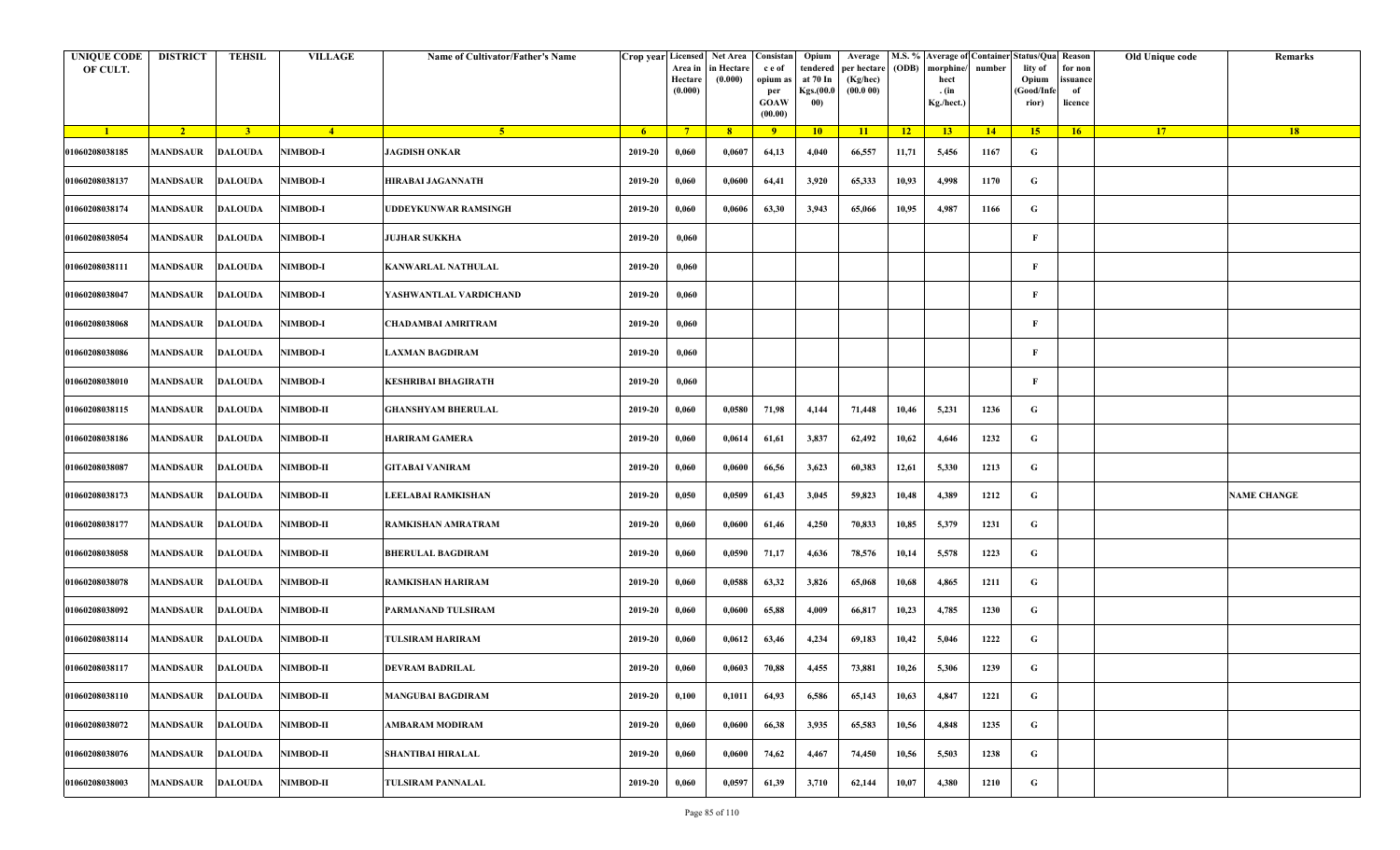| <b>UNIQUE CODE</b><br>OF CULT. | <b>DISTRICT</b>  | <b>TEHSIL</b>  | <b>VILLAGE</b>   | Name of Cultivator/Father's Name       |                | Crop year Licensed<br>Area in<br>Hectare<br>(0.000) | Net Area   Consistan  <br>in Hectare<br>(0.000) | c e of<br>opium as<br>per<br><b>GOAW</b><br>(00.00) | Opium<br>tendered<br>at 70 In<br>Kgs.(00.0<br>00) | Average<br>per hectare<br>(Kg/hec)<br>(00.000) | (ODB) | M.S. % Average of Container Status/Qua Reason<br>morphine/<br>hect<br>. (in<br>Kg./hect.) | number | lity of<br>Opium<br>(Good/Info<br>rior) | for non<br>ssuance<br>of<br>licence | Old Unique code | Remarks            |
|--------------------------------|------------------|----------------|------------------|----------------------------------------|----------------|-----------------------------------------------------|-------------------------------------------------|-----------------------------------------------------|---------------------------------------------------|------------------------------------------------|-------|-------------------------------------------------------------------------------------------|--------|-----------------------------------------|-------------------------------------|-----------------|--------------------|
| $\blacksquare$                 | $\sqrt{2}$       | $\overline{3}$ | $\frac{4}{ }$    | -5 -                                   | 6 <sup>6</sup> | $7^{\circ}$                                         | 8                                               | $\overline{9}$                                      | 10                                                | 11                                             | $-12$ | 13                                                                                        | 14     | 15                                      | 16                                  | 17 <sup>2</sup> | 18                 |
| 01060208038004                 | <b>MANDSAUR</b>  | <b>DALOUDA</b> | NIMBOD-II        | <b>BALMUKUND RAMLAL</b>                | 2019-20        | 0,060                                               | 0,0606                                          | 66,01                                               | 3,942                                             | 65,050                                         | 10,98 | 4,999                                                                                     | 1228   | G                                       |                                     |                 |                    |
| 01060208038038                 | <b>MANDSAUR</b>  | <b>DALOUDA</b> | NIMBOD-II        | RAMKISHAN BHAGIRATH                    | 2019-20        | 0,060                                               | 0,0595                                          | 64,43                                               | 3,709                                             | 62,336                                         | 10,86 | 4,739                                                                                     | 1229   | G                                       |                                     |                 |                    |
| 01060208038124                 | <b>MANDSAUR</b>  | <b>DALOUDA</b> | NIMBOD-II        | <b>KULDEEP PREMCHANDRA</b>             | 2019-20        | 0,100                                               | 0,0645                                          | 66,40                                               | 4,534                                             | 70,295                                         | 10,17 | 5,004                                                                                     | 1237   | G                                       |                                     |                 | <b>NAME CHANGE</b> |
| 01060208038024                 | MANDSAUR         | <b>DALOUDA</b> | NIMBOD-II        | ANIL KUMAR GORDHAN                     | 2019-20        | 0,060                                               | 0,0585                                          | 66,59                                               | 3,881                                             | 66,342                                         | 10,51 | 4,881                                                                                     | 1227   | G                                       |                                     |                 |                    |
| 01060208038182                 | <b>MANDSAUR</b>  | <b>DALOUDA</b> | NIMBOD-II        | LAXMINARAYAN BHAGWAN                   | 2019-20        | 0,060                                               | 0,0600                                          | 62,34                                               | 3,927                                             | 65,450                                         | 11,49 | 5,265                                                                                     | 1220   | G                                       |                                     |                 |                    |
| 01060208038130                 | MANDSAUR         | <b>DALOUDA</b> | NIMBOD-II        | <b>ONKARLAL DHURAJI</b>                | 2019-20        | 0,060                                               | 0,0601                                          | 60,25                                               | 3,856                                             | 64,160                                         | 11,25 | 5,053                                                                                     | 1209   | G                                       |                                     |                 |                    |
| 01060208038156                 | MANDSAUR         | <b>DALOUDA</b> | NIMBOD-II        | DASHRATH AMRATRAM                      | 2019-20        | 0,060                                               | 0,0611                                          | 61,86                                               | 3,933                                             | 64,370                                         | 10,98 | 4,947                                                                                     | 1208   | G                                       |                                     |                 |                    |
| 01060208038104                 | MANDSAUR         | <b>DALOUDA</b> | NIMBOD-II        | <b>GUNMALABAI ALIS GUNMALA GORDHAN</b> | 2019-20        | 0,060                                               | 0,0583                                          | 56,52                                               | 3,189                                             | 54,700                                         | 11,36 | 4,350                                                                                     | 1200   | G                                       |                                     |                 |                    |
| 01060208038070                 | MANDSAUR         | <b>DALOUDA</b> | NIMBOD-II        | SANJAY HIRALAL                         | 2019-20        | 0,060                                               | 0,0588                                          | 71,16                                               | 4,473                                             | 76,071                                         | 10,15 | 5,405                                                                                     | 1234   | G                                       |                                     |                 | <b>NAME CHANGE</b> |
| 01060208038120                 | <b>MANDSAUR</b>  | <b>DALOUDA</b> | NIMBOD-II        | CHANDRAPRATAPSINGH KESARSINGH          | 2019-20        | 0,060                                               | 0,0600                                          | 64,07                                               | 3,991                                             | 66,517                                         | 10,33 | 4,809                                                                                     | 1207   | G                                       |                                     |                 |                    |
| 01060208038168                 | <b>MANDSAUR</b>  | <b>DALOUDA</b> | NIMBOD-II        | RAMNARAYAN CHAMPA                      | 2019-20        | 0,060                                               | 0,0606                                          | 63,74                                               | 4,207                                             | 69,422                                         | 11,09 | 5,389                                                                                     | 1206   | G                                       |                                     |                 |                    |
| 01060208038073                 | <b>MANDSAUR</b>  | <b>DALOUDA</b> | NIMBOD-II        | JAMNASHANKAR MOTILAL                   | 2019-20        | 0,060                                               | 0,0593                                          | 61,06                                               | 3,550                                             | 59,865                                         | 11,25 | 4,715                                                                                     | 1219   | G                                       |                                     |                 |                    |
| 01060208038141                 | MANDSAUR         | <b>DALOUDA</b> | NIMBOD-II        | RAJPALSINGH RAJENDRASINGH              | 2019-20        | 0,100                                               | 0,1002                                          | 70,01                                               | 7,371                                             | 73,563                                         | 10,41 | 5,361                                                                                     | 1226   | G                                       |                                     |                 |                    |
| 01060208038036                 | <b>MANDSAUR</b>  | <b>DALOUDA</b> | NIMBOD-II        | NATHULAL SHANKARLAL                    | 2019-20        | 0,060                                               | 0,0583                                          | 63,61                                               | 3,826                                             | 65,626                                         | 10,20 | 4,685                                                                                     | 1205   | G                                       |                                     |                 |                    |
| 01060208038075                 | MANDSAUR         | <b>DALOUDA</b> | NIMBOD-II        | <b>KACHRU DHANNA</b>                   | 2019-20        | 0,060                                               | 0,0624                                          | 63,59                                               | 4,006                                             | 64,199                                         | 10,80 | 4,854                                                                                     | 1218   | G                                       |                                     |                 |                    |
| 01060208038091                 | <b>MANDSAUR</b>  | <b>DALOUDA</b> | NIMBOD-II        | <b>RAMALAL NATHU</b>                   | 2019-20        | 0,060                                               | 0,0600                                          | 62,14                                               | 3,746                                             | 62,433                                         | 10,78 | 4,711                                                                                     | 1204   | G                                       |                                     |                 |                    |
| 01060208038112                 | MANDSAUR         | <b>DALOUDA</b> | NIMBOD-II        | MANGILAL KANHAYYALAL MATA DHAPUBAI     | 2019-20        | 0,060                                               | 0,0595                                          | 67,56                                               | 4,314                                             | 72,504                                         | 10,11 | 5,131                                                                                     | 1225   | G                                       |                                     |                 |                    |
| 01060208038121                 | MANDSAUR         | <b>DALOUDA</b> | NIMBOD-II        | GIRDHARILAL NANDA                      | 2019-20        | 0,060                                               | 0,0600                                          | 64,55                                               | 3,919                                             | 65,317                                         | 11,05 | 5,052                                                                                     | 1203   | G                                       |                                     |                 |                    |
| 01060208038134                 | MANDSAUR DALOUDA |                | <b>NIMBOD-II</b> | <b>MAANKUWAR BHAWARLAL</b>             | 2019-20        | 0,060                                               | 0,0605                                          | 65,34                                               | 3,976                                             | 65,719                                         | 10,16 | 4,674                                                                                     | 1217   | G                                       |                                     |                 |                    |
| 01060208038143                 | <b>MANDSAUR</b>  | <b>DALOUDA</b> | NIMBOD-II        | <b>KAMALDAS RATANDAS</b>               | 2019-20        | 0,060                                               | 0,0612                                          | 62,65                                               | 3,920                                             | 64,052                                         | 9,99  | 4,479                                                                                     | 1216   | $\mathbf G$                             |                                     |                 |                    |
| 01060208038002                 | <b>MANDSAUR</b>  | <b>DALOUDA</b> | NIMBOD-II        | SHANKARLAL KASHIRAM                    | 2019-20        | 0,050                                               | 0,0465                                          | 68,55                                               | 3,437                                             | 73,914                                         | 10,55 | 5,459                                                                                     | 1233   | G                                       |                                     |                 |                    |
| 01060208038009                 | <b>MANDSAUR</b>  | <b>DALOUDA</b> | NIMBOD-II        | <b>HIRALAL KANA</b>                    | 2019-20        | 0,050                                               | 0,0502                                          | 62,62                                               | 3,077                                             | 61,295                                         | 10,52 | 4,514                                                                                     | 1202   | G                                       |                                     |                 | <b>NAME CHANGE</b> |
| 01060208038127                 | <b>MANDSAUR</b>  | <b>DALOUDA</b> | NIMBOD-II        | <b>MADANLAL BHAGIRATH</b>              | 2019-20        | 0,050                                               | 0,0500                                          | 66,71                                               | 3,402                                             | 68,040                                         | 10,48 | 4,992                                                                                     | 1214   | G                                       |                                     |                 | <b>NAME CHANGE</b> |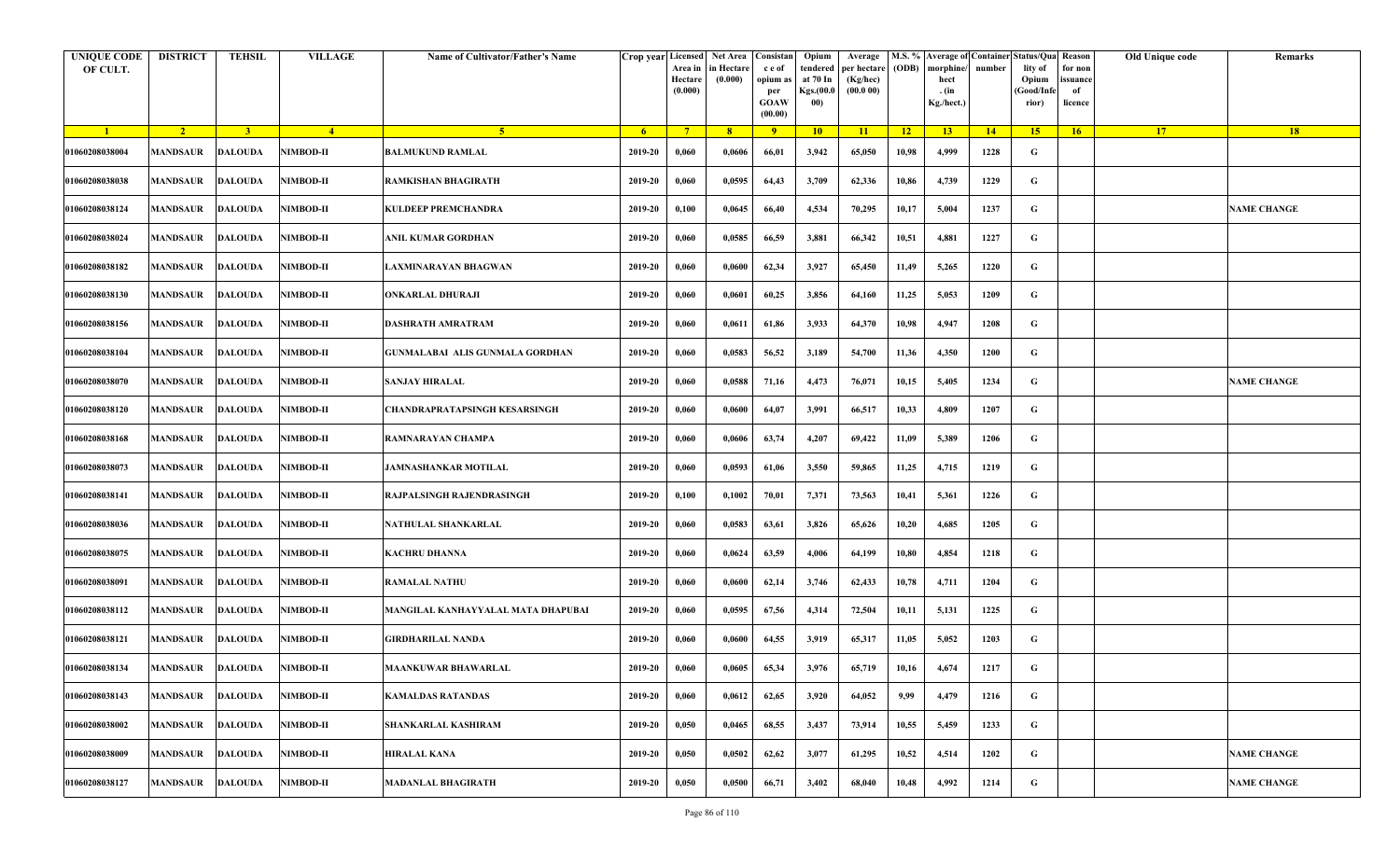| <b>UNIQUE CODE</b><br>OF CULT. | <b>DISTRICT</b>         | <b>TEHSIL</b>  | <b>VILLAGE</b>        | Name of Cultivator/Father's Name | Crop year Licensed | Area in<br>Hectare<br>(0.000) | Net Area   Consistan<br>in Hectare<br>(0.000) | c e of<br>opium as<br>per<br><b>GOAW</b><br>(00.00) | Opium<br>tendered<br>at 70 In<br>Kgs.(00.0<br>00) | Average<br>per hectare<br>(Kg/hec)<br>(00.000) | (ODB) | M.S. % Average of Container Status/Qua Reason<br>morphine/<br>hect<br>. (in<br>Kg./hect.) | number | lity of<br>Opium<br>(Good/Infe<br>rior) | for non<br>issuance<br>of<br>licence | Old Unique code | Remarks            |
|--------------------------------|-------------------------|----------------|-----------------------|----------------------------------|--------------------|-------------------------------|-----------------------------------------------|-----------------------------------------------------|---------------------------------------------------|------------------------------------------------|-------|-------------------------------------------------------------------------------------------|--------|-----------------------------------------|--------------------------------------|-----------------|--------------------|
| $\blacksquare$                 | $\sqrt{2}$              | $\overline{3}$ | $-4$                  | $\sqrt{5}$                       | -6                 | $7^{\circ}$                   | 8 <sup>°</sup>                                | $\overline{9}$                                      | 10                                                | 11                                             | $-12$ | 13                                                                                        | 14     | 15                                      | 16                                   | <b>17</b>       | <b>18</b>          |
| 01060208038008                 | <b>MANDSAUR</b>         | <b>DALOUDA</b> | NIMBOD-II             | <b>RUGHNATH BAGDIRAM</b>         | 2019-20            | 0,050                         | 0,0496                                        | 65,52                                               | 3,323                                             | 66,996                                         | 10,88 | 5,102                                                                                     | 1201   | G                                       |                                      |                 | <b>NAME CHANGE</b> |
| 01060208038040                 | MANDSAUR                | <b>DALOUDA</b> | <b>NIMBOD-II</b>      | RAJKUWAR SURAJMAL                | 2019-20            | 0,050                         | 0,0484                                        | 71,87                                               | 3,881                                             | 80,186                                         | 10,38 | 5,826                                                                                     | 1224   | G                                       |                                      |                 | <b>NAME CHANGE</b> |
| 01060208038133                 | MANDSAUR                | <b>DALOUDA</b> | NIMBOD-II             | <b>JAGDISH KACHRU</b>            | 2019-20            | 0,050                         | 0,0508                                        | 64,92                                               | 3,376                                             | 66,457                                         | 11,14 | 5,182                                                                                     | 1215   | G                                       |                                      |                 |                    |
| 01060208038074                 | MANDSAUR                | <b>DALOUDA</b> | NIMBOD-II             | DHAPUBAI BHERULAL                | 2019-20            | 0,050                         |                                               |                                                     |                                                   |                                                |       |                                                                                           |        | F                                       |                                      |                 | <b>NAME CHANGE</b> |
| 01060208038155                 | MANDSAUR                | <b>DALOUDA</b> | NIMBOD-II             | RAMLAL BHERULAL                  | 2019-20            | 0,060                         |                                               |                                                     |                                                   |                                                |       |                                                                                           |        | F                                       |                                      |                 |                    |
| 01060208038154                 | <b>MANDSAUR</b>         | DALOUDA        | <b>NIMBOD-II</b>      | <b>MANGILAL NIRBHAYRAM</b>       | 2019-20            | 0,060                         |                                               |                                                     |                                                   |                                                |       |                                                                                           |        | F                                       |                                      |                 |                    |
| 01060208049005                 | MANDSAUR                | <b>DALOUDA</b> | DALODASANGRA-I        | BALARAM DEVRAM                   | 2019-20            | 0,100                         | 0,0981                                        | 68,29                                               | 6,995                                             | 71,305                                         | 10,48 | 5,231                                                                                     | 282    | G                                       |                                      |                 |                    |
| 01060208049019                 | MANDSAUR                | <b>DALOUDA</b> | DALODASANGRA-I        | <b>NAGURAM RATANLAL</b>          | 2019-20            | 0,060                         | 0,0586                                        | 68,31                                               | 4,225                                             | 72,099                                         | 9,63  | 4,861                                                                                     | 274    | G                                       |                                      |                 |                    |
| 01060208049025                 | MANDSAUR                | <b>DALOUDA</b> | DALODASANGRA-I        | JAGDISHCHANDRA SURATRAM          | 2019-20            | 0,060                         | 0,0605                                        | 69,77                                               | 4,336                                             | 71,669                                         | 10,49 | 5,262                                                                                     | 268    | G                                       |                                      |                 |                    |
| 01060208049026                 | <b>MANDSAUR</b>         | <b>DALOUDA</b> | DALODASANGRA-I        | <b>SAHELIBAI BHUWANIRAM</b>      | 2019-20            | 0,060                         | 0,0607                                        | 65,66                                               | 3,893                                             | 64,135                                         | 10,49 | 4,709                                                                                     | 260    | G                                       |                                      |                 |                    |
| 01060208049033                 | MANDSAUR                | <b>DALOUDA</b> | DALODASANGRA-I        | MOHANBAI LAXMINARAYAN            | 2019-20            | 0,100                         | 0,0961                                        | 69,71                                               | 7,150                                             | 74,402                                         | 9,25  | 4,818                                                                                     | 259    | G                                       |                                      |                 |                    |
| 01060208049036                 | MANDSAUR                | DALOUDA        | <b>DALODASANGRA-I</b> | PANNALAL MOTILAL                 | 2019-20            | 0,060                         | 0,0598                                        | 70,44                                               | 4,267                                             | 71,355                                         | 9,58  | 4,785                                                                                     | 273    | G                                       |                                      |                 |                    |
| 01060208049047                 | MANDSAUR                | <b>DALOUDA</b> | DALODASANGRA-I        | <b>SAMANBAI AMBARAM</b>          | 2019-20            | 0,060                         | 0,0606                                        | 68,36                                               | 4,189                                             | 69,125                                         | 10,58 | 5,120                                                                                     | 272    | G                                       |                                      |                 |                    |
| 01060208049048                 | MANDSAUR                | <b>DALOUDA</b> | <b>DALODASANGRA-I</b> | <b>NAGU SALAGRAM</b>             | 2019-20            | 0,060                         | 0,0597                                        | 68,34                                               | 4,237                                             | 70,972                                         | 9,67  | 4,804                                                                                     | 281    | G                                       |                                      |                 |                    |
| 01060208049073                 | <b>MANDSAUR</b>         | <b>DALOUDA</b> | <b>DALODASANGRA-I</b> | <b>JDERAM GOTAM</b>              | 2019-20            | 0,060                         | 0,0608                                        | 67,08                                               | 4,446                                             | 73,125                                         | 10,78 | 5,519                                                                                     | 271    | G                                       |                                      |                 |                    |
| 01060208049083                 | MANDSAUR                | <b>DALOUDA</b> | DALODASANGRA-I        | <b>GITABAI NATHULAL</b>          | 2019-20            | 0,050                         | 0,0500                                        | 69,86                                               | 3,563                                             | 71,260                                         | 9,19  | 4,584                                                                                     | 267    | G                                       |                                      |                 |                    |
| 01060208049085                 | MANDSAUR                | <b>DALOUDA</b> | <b>DALODASANGRA-I</b> | PRABHULAL HIRALAL                | 2019-20            | 0,100                         | 0,1000                                        | 73,18                                               | 7,611                                             | 76,110                                         | 10,60 | 5,647                                                                                     | 280    | G                                       |                                      |                 |                    |
| 01060208049090                 | MANDSAUR                | <b>DALOUDA</b> | <b>DALODASANGRA-I</b> | <b>GANGABAI KELASHCHAND</b>      | 2019-20            | 0,060                         | 0,0599                                        | 67,12                                               | 4,229                                             | 70,601                                         | 10,32 | 5,100                                                                                     | 270    | G                                       |                                      |                 |                    |
| 01060208049052                 | <b>MANDSAUR DALOUDA</b> |                | <b>DALODASANGRA-I</b> | <b>DOLIBAI PANNALAL</b>          | 2019-20            | 0,060                         | 0,0600                                        | 67,97                                               | 4,224                                             | 70,400                                         | 10,18 | 5,017                                                                                     | 264    | G                                       |                                      |                 |                    |
| 01060208049080                 | MANDSAUR                | <b>DALOUDA</b> | DALODASANGRA-I        | YASHWANTSINGH CHATTARSINGH       | 2019-20            | 0,060                         | 0,0605                                        | 63,73                                               | 3,869                                             | 63,950                                         | 9,92  | 4,441                                                                                     | 258    | $\mathbf G$                             |                                      |                 |                    |
| 01060208049098                 | <b>MANDSAUR</b>         | <b>DALOUDA</b> | DALODASANGRA-I        | PARWATSINGH BHANWARSINGH         | 2019-20            | 0,060                         | 0,0597                                        | 71,27                                               | 4,643                                             | 77,772                                         | 9,77  | 5,319                                                                                     | 266    | G                                       |                                      |                 |                    |
| 01060208049003                 | MANDSAUR                | <b>DALOUDA</b> | DALODASANGRA-I        | KAMLABAI RAMESHWAR               | 2019-20            | 0,100                         | 0,1005                                        | 71,36                                               | 7,595                                             | 75,572                                         | 10,03 | 5,306                                                                                     | 269    | G                                       |                                      |                 |                    |
| 01060208049006                 | MANDSAUR                | <b>DALOUDA</b> | DALODASANGRA-I        | RAMCHANDRA PANNALAL              | 2019-20            | 0,060                         | 0,0616                                        | 74,36                                               | 4,621                                             | 75,016                                         | 9,82  | 5,157                                                                                     | 279    | G                                       |                                      |                 |                    |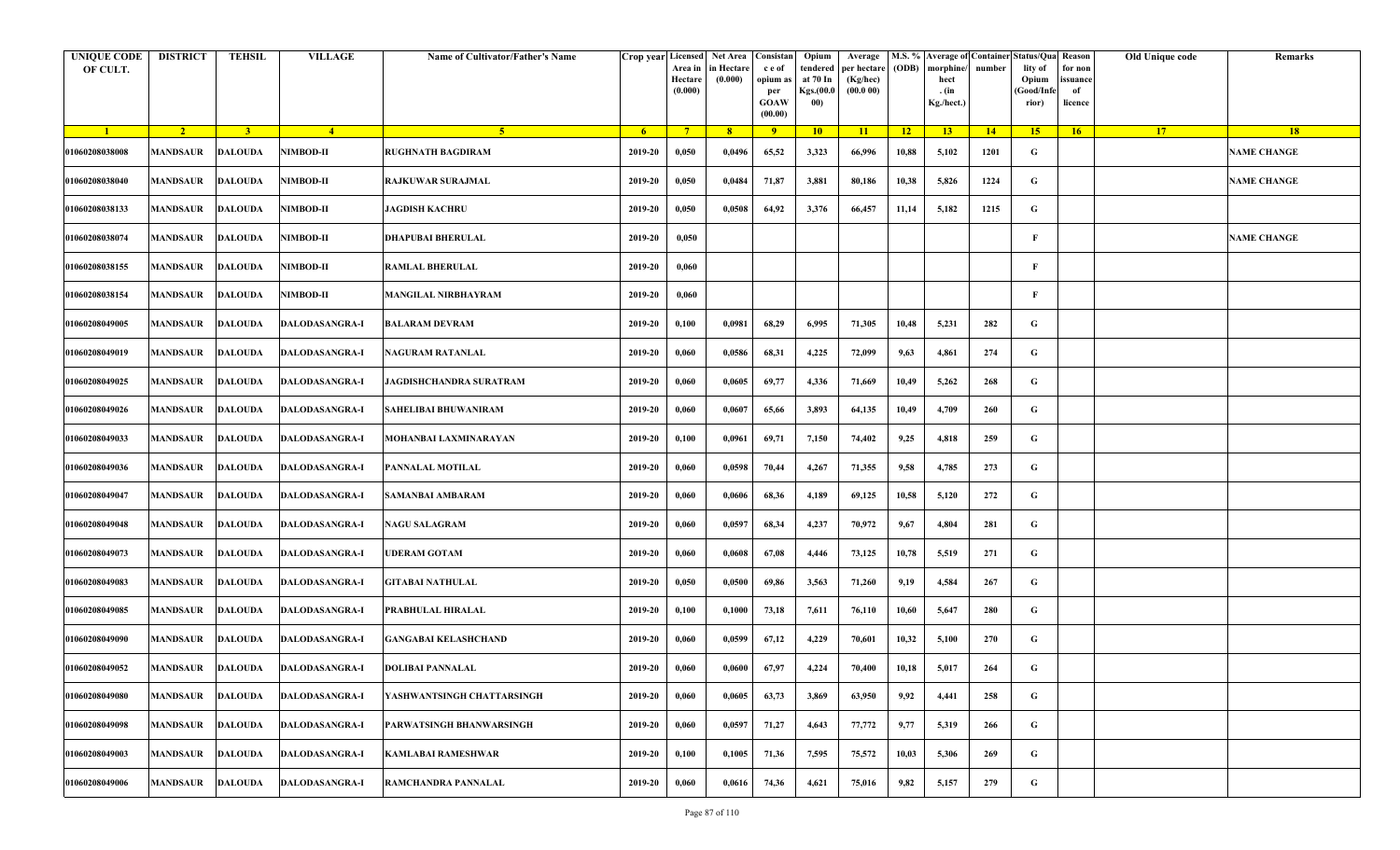| <b>UNIQUE CODE</b><br>OF CULT. | <b>DISTRICT</b>         | <b>TEHSIL</b>           | <b>VILLAGE</b>         | Name of Cultivator/Father's Name | Crop year Licensed | Area in<br>Hectare<br>(0.000) | Net Area   Consistan<br>in Hectare<br>(0.000) | c e of<br>opium as<br>per<br><b>GOAW</b><br>(00.00) | Opium<br>tendered<br>at 70 In<br>Kgs.(00.0<br>00) | Average<br>per hectare<br>(Kg/hec)<br>(00.000) | (ODB) | M.S. % Average of Container Status/Qua Reason<br>morphine/<br>hect<br>. (in<br>Kg./hect.) | number | lity of<br>Opium<br>(Good/Infe<br>rior) | for non<br>issuance<br>of<br>licence | Old Unique code | Remarks |
|--------------------------------|-------------------------|-------------------------|------------------------|----------------------------------|--------------------|-------------------------------|-----------------------------------------------|-----------------------------------------------------|---------------------------------------------------|------------------------------------------------|-------|-------------------------------------------------------------------------------------------|--------|-----------------------------------------|--------------------------------------|-----------------|---------|
| $\blacksquare$                 | $\sqrt{2}$              | $\overline{\mathbf{3}}$ | $\sqrt{4}$             | -5.                              | - 6                | $7^{\circ}$                   | 8 <sup>°</sup>                                | $\overline{9}$                                      | 10                                                | 11                                             | $-12$ | 13                                                                                        | 14     | 15                                      | 16                                   | <b>17</b>       | 18      |
| 01060208049045                 | <b>MANDSAUR</b>         | <b>DALOUDA</b>          | <b>DALODASANGRA-I</b>  | RAMESHWAR BALARAM                | 2019-20            | 0,120                         | 0,1223                                        | 66,54                                               | 8,099                                             | 66,222                                         | 10,28 | 4,765                                                                                     | 263    | G                                       |                                      |                 |         |
| 01060208049069                 | MANDSAUR                | <b>DALOUDA</b>          | <b>DALODASANGRA-I</b>  | <b>GENDALAL BHAGIRATH</b>        | 2019-20            | 0,060                         | 0,0576                                        | 63,25                                               | 3,967                                             | 68,872                                         | 9,15  | 4,411                                                                                     | 257    | G                                       |                                      |                 |         |
| 01060208049078                 | MANDSAUR                | <b>DALOUDA</b>          | <b>DALODASANGRA-I</b>  | RATANLAL PANNALAL                | 2019-20            | 0,060                         | 0,0600                                        | 71,56                                               | 4,539                                             | 75,650                                         | 9,13  | 4,835                                                                                     | 278    | G                                       |                                      |                 |         |
| 01060208049096                 | MANDSAUR                | <b>DALOUDA</b>          | DALODASANGRA-I         | <b>BHANWARLAL NANDA</b>          | 2019-20            | 0,060                         | 0,0576                                        | 72,88                                               | 4,748                                             | 82,431                                         | 10,78 | 6,220                                                                                     | 276    | G                                       |                                      |                 |         |
| 01060208049100                 | MANDSAUR                | <b>DALOUDA</b>          | DALODASANGRA-I         | AMARCHAND BHANWARLAL             | 2019-20            | 0,060                         | 0,0602                                        | 73,91                                               | 4,572                                             | 75,947                                         | 10,62 | 5,646                                                                                     | 277    | G                                       |                                      |                 |         |
| 01060208049072                 | <b>MANDSAUR</b>         | <b>DALOUDA</b>          | <b>DALODASANGRA-I</b>  | <b>AMBARAM BHUWAN</b>            | 2019-20            | 0,060                         | 0,0608                                        | 74,06                                               | 4,433                                             | 72,911                                         | 10,05 | 5,129                                                                                     | 275    | G                                       |                                      |                 |         |
| 01060208049089                 | MANDSAUR                | <b>DALOUDA</b>          | DALODASANGRA-I         | <b>MANGILAL ONKARLAL</b>         | 2019-20            | 0,060                         | 0,0600                                        | 63,30                                               | 4,015                                             | 66,917                                         | 11,25 | 5,270                                                                                     | 265    | G                                       |                                      |                 |         |
| 01060208049056                 | MANDSAUR                | <b>DALOUDA</b>          | DALODASANGRA-I         | <b>RAMIBAI VAJERAM</b>           | 2019-20            | 0,060                         | 0,0608                                        | 67,42                                               | 4,199                                             | 69,063                                         | 10,15 | 4,907                                                                                     | 262    | G                                       |                                      |                 |         |
| 01060208049062                 | MANDSAUR                | <b>DALOUDA</b>          | DALODASANGRA-I         | DASHRATHLAL SHIVNARAYAN          | 2019-20            | 0,060                         | 0,0592                                        | 60,65                                               | 3,942                                             | 66,588                                         | 9,96  | 4,643                                                                                     | 256    | G                                       |                                      |                 |         |
| 01060208049051                 | <b>MANDSAUR</b>         | <b>DALOUDA</b>          | DALODASANGRA-I         | <b>JAMNABAI KACHRU</b>           | 2019-20            | 0,060                         |                                               |                                                     |                                                   |                                                |       |                                                                                           |        | $\mathbf N$                             |                                      |                 |         |
| 01060208049011                 | MANDSAUR                | <b>DALOUDA</b>          | DALODASANGRA-I         | KAMLABAI MANGILAL                | 2019-20            | 0,060                         | 0,0323                                        | 62,32                                               | 2,012                                             | 62,291                                         | 10,59 | 4,618                                                                                     | 261    | G                                       |                                      |                 |         |
| 01060208049061                 | MANDSAUR                | <b>DALOUDA</b>          | DALODASANGRA-II        | KALABAI MANGU                    | 2019-20            | 0,100                         | 0,0961                                        | 56,83                                               | 5,983                                             | 62,258                                         | 11,21 | 4,886                                                                                     | 306    | G                                       |                                      |                 |         |
| 01060208049018                 | MANDSAUR                | <b>DALOUDA</b>          | <b>DALODASANGRA-II</b> | <b>GANESHRAM JAGANNATH</b>       | 2019-20            | 0,060                         | 0,0600                                        | 64,56                                               | 3,993                                             | 66,550                                         | 10,07 | 4,692                                                                                     | 305    | G                                       |                                      |                 |         |
| 01060208049012                 | MANDSAUR                | <b>DALOUDA</b>          | <b>DALODASANGRA-II</b> | BHULIBAI VARDA                   | 2019-20            | 0,050                         | 0,0495                                        | 71,35                                               | 3,812                                             | 77,010                                         | 10,82 | 5,833                                                                                     | 312    | G                                       |                                      |                 |         |
| 01060208049015                 | <b>MANDSAUR</b>         | <b>DALOUDA</b>          | <b>DALODASANGRA-II</b> | BHULIBAI RAMESHWAR               | 2019-20            | 0,100                         | 0,0930                                        | 64,64                                               | 6,593                                             | 70,892                                         | 10,78 | 5,350                                                                                     | 291    | G                                       |                                      |                 |         |
| 01060208049016                 | MANDSAUR                | <b>DALOUDA</b>          | DALODASANGRA-II        | AMRATRAM BHAGIRATH               | 2019-20            | 0,060                         | 0,0613                                        | 67,35                                               | 4,060                                             | 66,232                                         | 10,85 | 5,031                                                                                     | 299    | G                                       |                                      |                 |         |
| 01060208049017                 | MANDSAUR                | <b>DALOUDA</b>          | DALODASANGRA-II        | <b>BALWANTSINGH JUJHARSINGH</b>  | 2019-20            | 0,060                         | 0,0605                                        | 65,35                                               | 4,145                                             | 68,512                                         | 11,72 | 5,621                                                                                     | 296    | G                                       |                                      |                 |         |
| 01060208049042                 | MANDSAUR                | <b>DALOUDA</b>          | DALODASANGRA-II        | BAPULAL ONKARLAL MATA DHANNIBAI  | 2019-20            | 0,060                         | 0,0601                                        | 65,20                                               | 4,275                                             | 71,131                                         | 9,74  | 4,850                                                                                     | 304    | G                                       |                                      |                 |         |
| 01060208049071                 | <b>MANDSAUR DALOUDA</b> |                         | <b>DALODASANGRA-II</b> | LAXMINARAYAN BHAGATRAM           | 2019-20            | 0,060                         | 0,0600                                        | 72,31                                               | 4,411                                             | 73,517                                         | 10,10 | 5,198                                                                                     | 311    | G                                       |                                      |                 |         |
| 01060208049077                 | MANDSAUR                | <b>DALOUDA</b>          | <b>DALODASANGRA-II</b> | RADHESHYAM CHUNNILAL             | 2019-20            | 0,060                         | 0,0604                                        | 64,58                                               | 4,105                                             | 67,964                                         | 10,90 | 5,186                                                                                     | 303    | $\mathbf G$                             |                                      |                 |         |
| 01060208049092                 | MANDSAUR                | <b>DALOUDA</b>          | <b>DALODASANGRA-II</b> | RAMNIWAS LAKHMIRAM               | 2019-20            | 0,060                         | 0,0586                                        | 58,44                                               | 3,515                                             | 59,983                                         | 10,85 | 4,555                                                                                     | 295    | G                                       |                                      |                 |         |
| 01060208049076                 | MANDSAUR                | <b>DALOUDA</b>          | <b>DALODASANGRA-II</b> | <b>SARJUBAI ANANDILAL</b>        | 2019-20            | 0,060                         | 0,0608                                        | 70,94                                               | 4,256                                             | 70,000                                         | 10,66 | 5,224                                                                                     | 298    | G                                       |                                      |                 |         |
| 01060208049029                 | MANDSAUR                | <b>DALOUDA</b>          | DALODASANGRA-II        | VARDIBAI HARIRAM                 | 2019-20            | 0,060                         | 0,0603                                        | 65,56                                               | 3,999                                             | 66,318                                         | 11,00 | 5,107                                                                                     | 302    | G                                       |                                      |                 |         |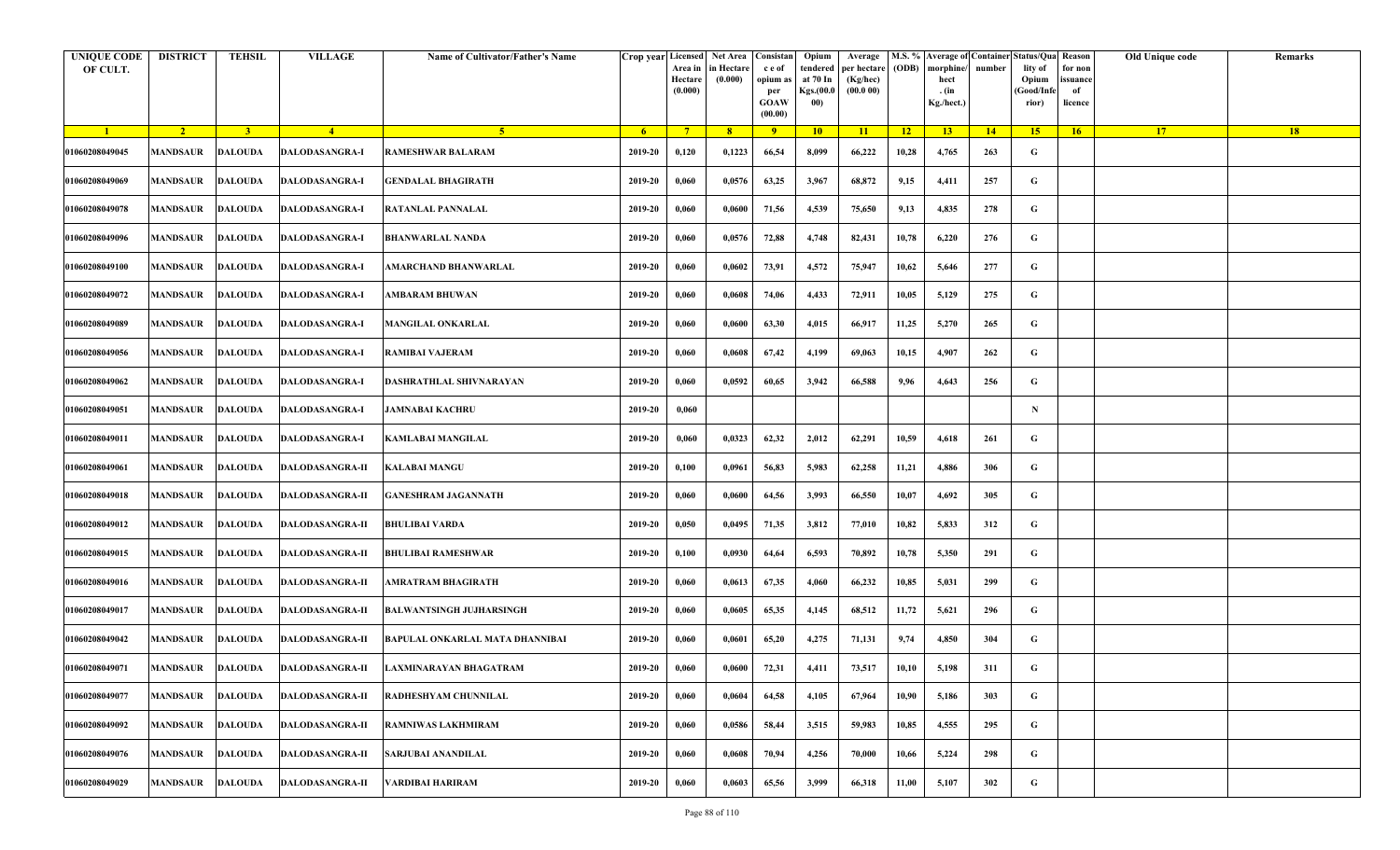| <b>UNIQUE CODE</b><br>OF CULT. | <b>DISTRICT</b> | <b>TEHSIL</b>  | <b>VILLAGE</b>                 | Name of Cultivator/Father's Name  | Crop year Licensed | Area in<br>Hectare<br>(0.000) | Net Area   Consistan<br>in Hectare<br>(0.000) | c e of<br>opium as<br>per<br><b>GOAW</b><br>(00.00) | Opium<br>tendered<br>at 70 In<br>Kgs.(00.0<br>00) | Average<br>per hectare<br>(Kg/hec)<br>(00.000) | (ODB) | M.S. % Average of Container Status/Qua Reason<br>morphine/<br>hect<br>. (in<br>Kg./hect.) | number | lity of<br>Opium<br>(Good/Infe<br>rior) | for non<br>ssuance<br>of<br>licence | Old Unique code | Remarks            |
|--------------------------------|-----------------|----------------|--------------------------------|-----------------------------------|--------------------|-------------------------------|-----------------------------------------------|-----------------------------------------------------|---------------------------------------------------|------------------------------------------------|-------|-------------------------------------------------------------------------------------------|--------|-----------------------------------------|-------------------------------------|-----------------|--------------------|
| $\blacksquare$                 | $\sqrt{2}$      | 3 <sup>1</sup> | $\sqrt{4}$                     | 5 <sup>1</sup>                    | - 6 -              | $7^{\circ}$                   | 8 <sup>°</sup>                                | $\overline{9}$                                      | 10                                                | 11                                             | $-12$ | 13                                                                                        | 14     | 15                                      | 16                                  | <b>17</b>       | 18                 |
| 01060208049013                 | <b>MANDSAUR</b> | <b>DALOUDA</b> | <b>DALODASANGRA-II</b>         | SATYANARAYAN BHERULAL KANCHANBAI  | 2019-20            | 0,060                         | 0,0600                                        | 64,27                                               | 4,040                                             | 67,333                                         | 10,58 | 4,986                                                                                     | 290    | G                                       |                                     |                 |                    |
| 01060208049055                 | MANDSAUR        | <b>DALOUDA</b> | <b>DALODASANGRA-II</b>         | HARIPRASAD PROSHOTTAM             | 2019-20            | 0,060                         | 0,0586                                        | 66,01                                               | 3,942                                             | 67,270                                         | 10,83 | 5,099                                                                                     | 310    | G                                       |                                     |                 |                    |
| 01060208049007                 | <b>MANDSAUR</b> | <b>DALOUDA</b> | <b>DALODASANGRA-II</b>         | RAMKUWARBAI BHAGATRAM             | 2019-20            | 0,050                         | 0,0497                                        | 64,42                                               | 3,295                                             | 66,298                                         | 11,56 | 5,364                                                                                     | 309    | G                                       |                                     |                 | <b>NAME CHANGE</b> |
| 01060208049067                 | MANDSAUR        | <b>DALOUDA</b> | <b>DALODASANGRA-II</b>         | <b>DEVRAM BHERA</b>               | 2019-20            | 0,100                         | 0,0983                                        | 67,24                                               | 6,753                                             | 68,698                                         | 9,50  | 4,568                                                                                     | 289    | G                                       |                                     |                 |                    |
| 01060208049095                 | <b>MANDSAUR</b> | <b>DALOUDA</b> | <b>DALODASANGRA-II</b>         | <b>JDERAM BHUWAN</b>              | 2019-20            | 0,060                         | 0,0607                                        | 74,63                                               | 4,819                                             | 79,390                                         | 10,16 | 5,646                                                                                     | 308    | G                                       |                                     |                 |                    |
| 01060208049020                 | MANDSAUR        | <b>DALOUDA</b> | <b>DALODASANGRA-II</b>         | KELASHCHAND RATANLAL MATA GITABAI | 2019-20            | 0,060                         | 0,0590                                        | 59,48                                               | 3,569                                             | 60,492                                         | 11,23 | 4,755                                                                                     | 288    | G                                       |                                     |                 |                    |
| 01060208049099                 | MANDSAUR        | <b>DALOUDA</b> | <b>DALODASANGRA-II</b>         | <b>MANGILAL BIHARILAL</b>         | 2019-20            | 0,060                         | 0,0600                                        | 68,10                                               | 4,485                                             | 74,750                                         | 10,44 | 5,463                                                                                     | 301    | G                                       |                                     |                 |                    |
| 01060208049035                 | MANDSAUR        | <b>DALOUDA</b> | <b>DALODASANGRA-II</b>         | <b>SURAJMAL BHAWARLAL</b>         | 2019-20            | 0,060                         | 0,0600                                        | 64,21                                               | 3,963                                             | 66,050                                         | 10,47 | 4,840                                                                                     | 287    | G                                       |                                     |                 |                    |
| 01060208049001                 | MANDSAUR        | <b>DALOUDA</b> | <b>DALODASANGRA-II</b>         | PRAHLAAD MODIRAM                  | 2019-20            | 0,060                         | 0,0603                                        | 63,53                                               | 3,676                                             | 60,962                                         | 10,94 | 4,668                                                                                     | 294    | G                                       |                                     |                 |                    |
| 01060208049008                 | <b>MANDSAUR</b> | <b>DALOUDA</b> | <b>DALODASANGRA-II</b>         | <b>BHAGATRAM NANURAM</b>          | 2019-20            | 0,060                         | 0,0600                                        | 67,98                                               | 4,147                                             | 69,117                                         | 10,22 | 4,944                                                                                     | 293    | G                                       |                                     |                 |                    |
| 01060208049040                 | MANDSAUR        | <b>DALOUDA</b> | <b>DALODASANGRA-II</b>         | RADHESHYAM DHANRAJ                | 2019-20            | 0,060                         | 0,0615                                        | 68,05                                               | 4,200                                             | 68,293                                         | 9,79  | 4,680                                                                                     | 292    | G                                       |                                     |                 |                    |
| 01060208049082                 | <b>MANDSAUR</b> | <b>DALOUDA</b> | <b>DALODASANGRA-II</b>         | ATMARAM BHAWARLAL                 | 2019-20            | 0,060                         | 0,0588                                        | 62,15                                               | 4,155                                             | 70,663                                         | 10,30 | 5,095                                                                                     | 286    | G                                       |                                     |                 |                    |
| 01060208049086                 | MANDSAUR        | <b>DALOUDA</b> | <b>DALODASANGRA-II</b>         | <b>BHERULAL BHAWARLAL</b>         | 2019-20            | 0,060                         | 0,0599                                        | 73,01                                               | 4,600                                             | 76,795                                         | 10,19 | 5,477                                                                                     | 307    | G                                       |                                     |                 |                    |
| 01060208049093                 | <b>MANDSAUR</b> | <b>DALOUDA</b> | <b>DALODASANGRA-II</b>         | RADHESHYAM AMBARAM                | 2019-20            | 0,060                         | 0,0601                                        | 69,80                                               | 4,437                                             | 73,827                                         | 9,64  | 4,982                                                                                     | 300    | G                                       |                                     |                 |                    |
| 01060208049043                 | MANDSAUR        | DALOUDA        | <b>DALODASANGRA-II</b>         | RAMESHCHANDR RADHAKISHAN          | 2019-20            | 0,050                         | 0,0502                                        | 62,85                                               | 3,538                                             | 70,478                                         | 10,39 | 5,125                                                                                     | 297    | G                                       |                                     |                 |                    |
| 01060208049050                 | MANDSAUR        | DALOUDA        | <b>DALODASANGRA-II</b>         | KARUSINGH BHUWANISINGH            | 2019-20            | 0,060                         | 0,0395                                        | 63,38                                               | 2,553                                             | 64,633                                         | 10,29 | 4,656                                                                                     | 285    | G                                       |                                     |                 |                    |
| 01060208049054                 | <b>MANDSAUR</b> | <b>DALOUDA</b> | <b>DALODASANGRA-II</b>         | KACHRIBAI AMRITRAM                | 2019-20            | 0,060                         |                                               |                                                     |                                                   |                                                |       |                                                                                           |        | F                                       |                                     |                 |                    |
| 01060208049075                 | MANDSAUR        | <b>DALOUDA</b> | <b>DALODASANGRA-II</b>         | <b>DASHRATHLAL RATANLAL</b>       | 2019-20            | 0,060                         |                                               |                                                     |                                                   |                                                |       |                                                                                           |        | F                                       |                                     |                 |                    |
| 01060208045002                 |                 |                | MANDSAUR DALOUDA CHANDAKHEDI-I | <b>BHULIBAI GOVARDHANLAL</b>      | 2019-20            | 0,060                         | 0,0612                                        | 72,54                                               | 4,415                                             | 72,141                                         | 9,68  | 4,888                                                                                     | 715    | G                                       |                                     |                 |                    |
| 01060208045015                 | <b>MANDSAUR</b> | <b>DALOUDA</b> | CHANDAKHEDI-I                  | <b>RUGHNATH BHERULAL</b>          | 2019-20            | 0,060                         | 0,0599                                        | 63,46                                               | 3,581                                             | 59,783                                         | 11,24 | 4,704                                                                                     | 714    | $\mathbf G$                             |                                     |                 |                    |
| 01060208045016                 | <b>MANDSAUR</b> | <b>DALOUDA</b> | <b>CHANDAKHEDI-I</b>           | DIPENDRASINGH KODARSINGH          | 2019-20            | 0,060                         | 0,0618                                        | 70,93                                               | 4,084                                             | 66,084                                         | 11,25 | 5,204                                                                                     | 725    | G                                       |                                     |                 |                    |
| 01060208045018                 | MANDSAUR        | <b>DALOUDA</b> | <b>CHANDAKHEDI-I</b>           | <b>RAJKUNWAR KANSINGH</b>         | 2019-20            | 0,060                         | 0,0626                                        | 67,20                                               | 4,042                                             | 64,569                                         | 10,27 | 4,641                                                                                     | 703    | G                                       |                                     |                 |                    |
| 01060208045019                 | MANDSAUR        | <b>DALOUDA</b> | <b>CHANDAKHEDI-I</b>           | <b>BAHADURSINGH MADHOSINGH</b>    | 2019-20            | 0,060                         | 0,0626                                        | 68,89                                               | 4,192                                             | 66,965                                         | 10,64 | 4,988                                                                                     | 721    | G                                       |                                     |                 |                    |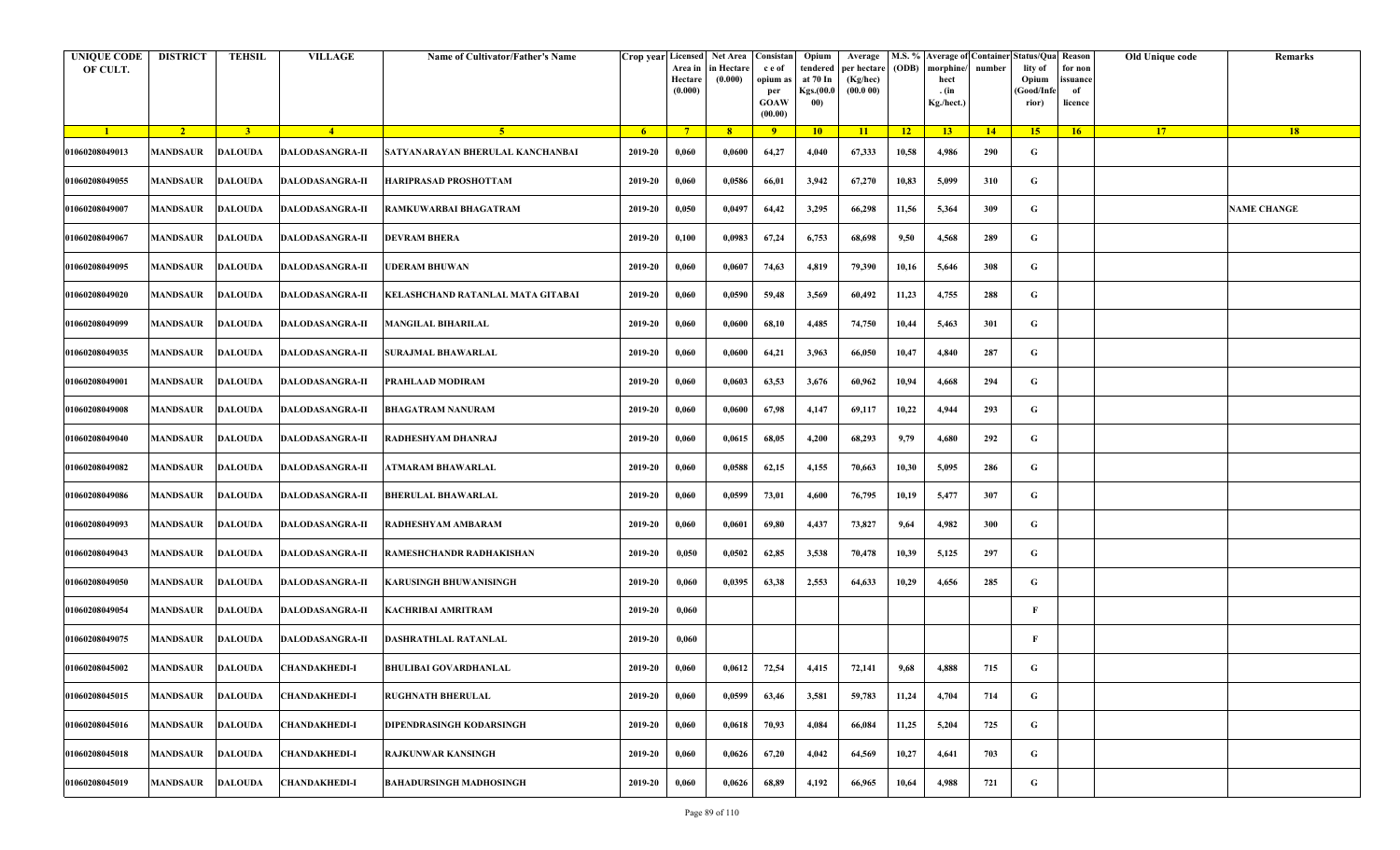| <b>UNIQUE CODE</b><br>OF CULT. | <b>DISTRICT</b> | <b>TEHSIL</b>  | <b>VILLAGE</b>                 | Name of Cultivator/Father's Name |         | Area in<br>Hectare<br>(0.000) | Crop year Licensed Net Area Consistan<br>in Hectare<br>(0.000) | c e of<br>opium as<br>per<br><b>GOAW</b><br>(00.00) | Opium<br>tendered<br>at 70 In<br>Kgs.(00.0<br>00) | Average<br>per hectare<br>(Kg/hec)<br>(00.000) | (ODB) | M.S. % Average of Container Status/Qua Reason<br>morphine/<br>hect<br>. (in<br>Kg./hect.) | number | lity of<br>Opium<br>(Good/Infe<br>rior) | for non<br>ssuance<br>of<br>licence | Old Unique code | Remarks |
|--------------------------------|-----------------|----------------|--------------------------------|----------------------------------|---------|-------------------------------|----------------------------------------------------------------|-----------------------------------------------------|---------------------------------------------------|------------------------------------------------|-------|-------------------------------------------------------------------------------------------|--------|-----------------------------------------|-------------------------------------|-----------------|---------|
| $\blacksquare$                 | $\sqrt{2}$      | 3 <sup>1</sup> | $\sqrt{4}$                     | 5 <sup>1</sup>                   | - 6     | $7^{\circ}$                   | 8 <sup>°</sup>                                                 | $\overline{9}$                                      | 10                                                | 11                                             | $-12$ | 13                                                                                        | 14     | 15                                      | 16                                  | <b>17</b>       | 18      |
| 01060208045022                 | <b>MANDSAUR</b> | <b>DALOUDA</b> | <b>CHANDAKHEDI-I</b>           | <b>BULAKBAI MANGILAL</b>         | 2019-20 | 0,060                         | 0,0603                                                         | 76,90                                               | 4,669                                             | 77,430                                         | 10,55 | 5,718                                                                                     | 728    | G                                       |                                     |                 |         |
| 01060208045027                 | MANDSAUR        | <b>DALOUDA</b> | <b>CHANDAKHEDI-I</b>           | KANCHANBAI DEVKARAN              | 2019-20 | 0,060                         | 0,0600                                                         | 64,47                                               | 3,877                                             | 64,617                                         | 11,32 | 5,121                                                                                     | 713    | G                                       |                                     |                 |         |
| 01060208045030                 | <b>MANDSAUR</b> | <b>DALOUDA</b> | <b>CHANDAKHEDI-I</b>           | <b>BHARATRAM BHANWARLAL</b>      | 2019-20 | 0,060                         | 0,0613                                                         | 77,28                                               | 4,714                                             | 76,900                                         | 9,89  | 5,324                                                                                     | 727    | G                                       |                                     |                 |         |
| 01060208045033                 | MANDSAUR        | <b>DALOUDA</b> | <b>CHANDAKHEDI-I</b>           | <b>BHARATSINGH BHERUSINGH</b>    | 2019-20 | 0,060                         | 0,0608                                                         | 64,17                                               | 3,969                                             | 65,280                                         | 10,22 | 4,671                                                                                     | 702    | G                                       |                                     |                 |         |
| 01060208045046                 | <b>MANDSAUR</b> | <b>DALOUDA</b> | <b>CHANDAKHEDI-I</b>           | DURGABAI GORDHANLAL              | 2019-20 | 0,060                         | 0,0620                                                         | 69,32                                               | 4,229                                             | 68,210                                         | 11,61 | 5,543                                                                                     | 712    | G                                       |                                     |                 |         |
| 01060208045055                 | MANDSAUR        | <b>DALOUDA</b> | <b>CHANDAKHEDI-I</b>           | <b>BHERULAL RAMA</b>             | 2019-20 | 0,060                         | 0,0606                                                         | 66,26                                               | 3,909                                             | 64,505                                         | 9,86  | 4,453                                                                                     | 711    | G                                       |                                     |                 |         |
| 01060208045065                 | MANDSAUR        | <b>DALOUDA</b> | <b>CHANDAKHEDI-I</b>           | <b>BADRILAL RANCHODDAS</b>       | 2019-20 | 0,060                         | 0,0604                                                         | 71,38                                               | 4,324                                             | 71,589                                         | 9,75  | 4,886                                                                                     | 724    | G                                       |                                     |                 |         |
| 01060208045067                 | MANDSAUR        | <b>DALOUDA</b> | <b>CHANDAKHEDI-I</b>           | <b>SALIM KHAN NAZIR KHAN</b>     | 2019-20 | 0,060                         | 0,0619                                                         | 60,51                                               | 3,734                                             | 60,323                                         | 11,39 | 4,810                                                                                     | 699    | G                                       |                                     |                 |         |
| 01060208045071                 | MANDSAUR        | <b>DALOUDA</b> | <b>CHANDAKHEDI-I</b>           | <b>MUNNIKUWAR VIKRAMSINGH</b>    | 2019-20 | 0,050                         | 0,0515                                                         | 59,86                                               | 2,813                                             | 54,621                                         | 11,29 | 4,317                                                                                     | 698    | G                                       |                                     |                 |         |
| 01060208045076                 | <b>MANDSAUR</b> | <b>DALOUDA</b> | <b>CHANDAKHEDI-I</b>           | GIRDHARI HIRALAL                 | 2019-20 | 0,060                         | 0,0614                                                         | 69,13                                               | 4,069                                             | 66,270                                         | 10,24 | 4,750                                                                                     | 701    | G                                       |                                     |                 |         |
| 01060208045080                 | MANDSAUR        | <b>DALOUDA</b> | <b>CHANDAKHEDI-I</b>           | JAYANDRASINGH KODARSINGH         | 2019-20 | 0,060                         | 0,0621                                                         | 69,81                                               | 4,199                                             | 67,617                                         | 10,60 | 5,017                                                                                     | 710    | G                                       |                                     |                 |         |
| 01060208045083                 | <b>MANDSAUR</b> | <b>DALOUDA</b> | <b>CHANDAKHEDI-I</b>           | RAMDAYAL MANGILAL                | 2019-20 | 0,060                         | 0,0606                                                         | 69,02                                               | 4,003                                             | 66,056                                         | 9,21  | 4,259                                                                                     | 709    | G                                       |                                     |                 |         |
| 01060208045084                 | MANDSAUR        | <b>DALOUDA</b> | <b>CHANDAKHEDI-I</b>           | AIMANKUNWAR JUJHARSINGH          | 2019-20 | 0,060                         | 0,0612                                                         | 67,89                                               | 4,035                                             | 65,931                                         | 10,43 | 4,813                                                                                     | 720    | G                                       |                                     |                 |         |
| 01060208045086                 | <b>MANDSAUR</b> | <b>DALOUDA</b> | <b>CHANDAKHEDI-I</b>           | SHANKARLAL RAMKARAN              | 2019-20 | 0,060                         | 0,0615                                                         | 68,99                                               | 4,208                                             | 68,423                                         | 9,93  | 4,757                                                                                     | 719    | G                                       |                                     |                 |         |
| 01060208045092                 | MANDSAUR        | <b>DALOUDA</b> | <b>CHANDAKHEDI-I</b>           | <b>MANGUSINGH KODARSINGH</b>     | 2019-20 | 0,060                         | 0,0611                                                         | 70,55                                               | 4,243                                             | 69,444                                         | 10,12 | 4,919                                                                                     | 718    | G                                       |                                     |                 |         |
| 01060208045094                 | MANDSAUR        | <b>DALOUDA</b> | <b>CHANDAKHEDI-I</b>           | <b>BHAGWANSINGH HARESINGH</b>    | 2019-20 | 0,060                         | 0,0600                                                         | 67,55                                               | 4,111                                             | 68,517                                         | 10,66 | 5,113                                                                                     | 708    | G                                       |                                     |                 |         |
| 01060208045097                 | MANDSAUR        | <b>DALOUDA</b> | <b>CHANDAKHEDI-I</b>           | <b>KARULAL NANURAM</b>           | 2019-20 | 0,060                         | 0,0612                                                         | 70,10                                               | 4,156                                             | 67,908                                         | 10,29 | 4,891                                                                                     | 726    | G                                       |                                     |                 |         |
| 01060208045096                 | MANDSAUR        | <b>DALOUDA</b> | <b>CHANDAKHEDI-I</b>           | FATEHSINGH HARESINGH             | 2019-20 | 0,060                         | 0,0609                                                         | 68,09                                               | 4,134                                             | 67,882                                         | 11,69 | 5,555                                                                                     | 700    | G                                       |                                     |                 |         |
| 01060208045098                 |                 |                | MANDSAUR DALOUDA CHANDAKHEDI-I | <b>TULSIBAI BAGDIRAM</b>         | 2019-20 | 0,060                         | 0,0608                                                         | 73,32                                               | 4,169                                             | 68,569                                         | 10,17 | 4,881                                                                                     | 723    | G                                       |                                     |                 |         |
| 01060208045100                 | <b>MANDSAUR</b> | <b>DALOUDA</b> | <b>CHANDAKHEDI-I</b>           | <b>BHARATSINGH VAKTAWARSINGH</b> | 2019-20 | 0,060                         | 0,0605                                                         | 71,16                                               | 4,402                                             | 72,760                                         | 9,19  | 4,680                                                                                     | 722    | $\mathbf G$                             |                                     |                 |         |
| 01060208045070                 | <b>MANDSAUR</b> | <b>DALOUDA</b> | <b>CHANDAKHEDI-I</b>           | <b>KRASHNKUNWAR MANSINGH</b>     | 2019-20 | 0,060                         | 0,0605                                                         | 65,88                                               | 3,793                                             | 62,694                                         | 10,44 | 4,581                                                                                     | 707    | G                                       |                                     |                 |         |
| 01060208045091                 | MANDSAUR        | <b>DALOUDA</b> | <b>CHANDAKHEDI-I</b>           | <b>ISHWARLAL RAMKARAN</b>        | 2019-20 | 0,060                         | 0,0608                                                         | 65,13                                               | 4,029                                             | 66,266                                         | 10,52 | 4,880                                                                                     | 706    | G                                       |                                     |                 |         |
| 01060208045005                 | MANDSAUR        | <b>DALOUDA</b> | <b>CHANDAKHEDI-I</b>           | DEVILAL SUNDARLAL                | 2019-20 | 0,060                         | 0,0613                                                         | 65,82                                               | 3,789                                             | 61,811                                         | 10,94 | 4,734                                                                                     | 716    | G                                       |                                     |                 |         |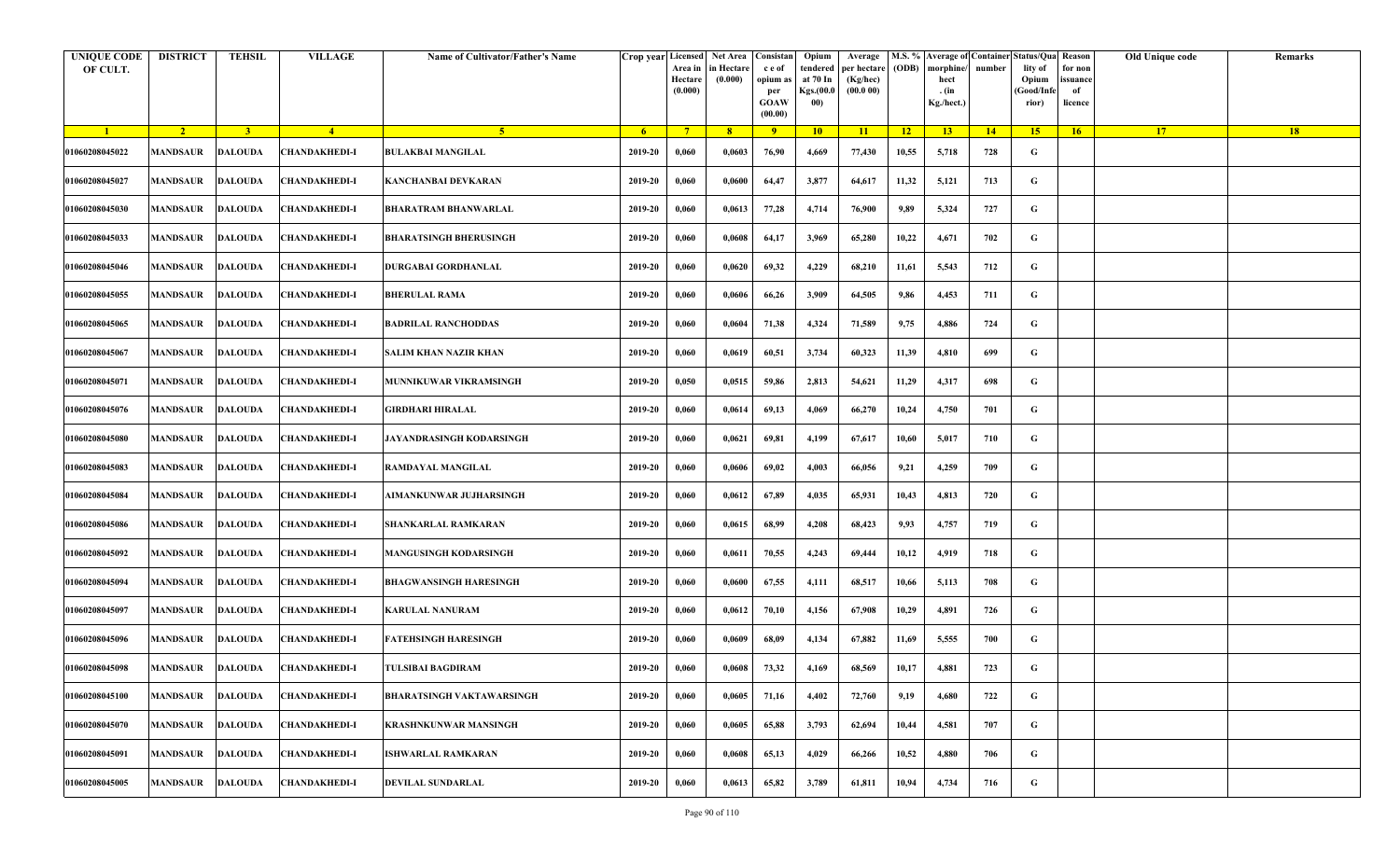| <b>UNIQUE CODE</b><br>OF CULT. | <b>DISTRICT</b>         | <b>TEHSIL</b>           | <b>VILLAGE</b>        | Name of Cultivator/Father's Name | Crop year Licensed | Area in<br>Hectare<br>(0.000) | Net Area   Consistan<br>in Hectare<br>(0.000) | c e of<br>opium as<br>per<br><b>GOAW</b><br>(00.00) | Opium<br>tendered<br>at 70 In<br>Kgs.(00.0<br>00) | Average<br>per hectare<br>(Kg/hec)<br>(00.000) | (ODB) | M.S. % Average of Container Status/Qua Reason<br>morphine/<br>hect<br>. (in<br>Kg./hect.) | number      | lity of<br>Opium<br>(Good/Infe<br>rior) | for non<br>ssuance<br>of<br>licence | Old Unique code | Remarks            |
|--------------------------------|-------------------------|-------------------------|-----------------------|----------------------------------|--------------------|-------------------------------|-----------------------------------------------|-----------------------------------------------------|---------------------------------------------------|------------------------------------------------|-------|-------------------------------------------------------------------------------------------|-------------|-----------------------------------------|-------------------------------------|-----------------|--------------------|
| $\blacksquare$                 | $\sqrt{2}$              | $\overline{\mathbf{3}}$ | $\sqrt{4}$            | -5.                              | -6                 | $7^{\circ}$                   | 8 <sup>°</sup>                                | $\overline{9}$                                      | 10                                                | 11                                             | $-12$ | 13                                                                                        | $\sqrt{14}$ | 15                                      | 16                                  | <b>17</b>       | <b>18</b>          |
| 01060208045041                 | <b>MANDSAUR</b>         | <b>DALOUDA</b>          | <b>CHANDAKHEDI-I</b>  | <b>MOHANLAL HIRA</b>             | 2019-20            | 0,100                         | 0,1021                                        | 67,98                                               | 6,672                                             | 65,348                                         | 10,90 | 4,986                                                                                     | 717         | G                                       |                                     |                 |                    |
| 01060208045042                 | MANDSAUR                | <b>DALOUDA</b>          | <b>CHANDAKHEDI-I</b>  | KELASHBAI MANGILAL               | 2019-20            | 0,060                         | 0,0619                                        | 69,13                                               | 4,286                                             | 69,241                                         | 10,07 | 4,881                                                                                     | 704         | G                                       |                                     |                 |                    |
| 01060208045061                 | MANDSAUR                | DALOUDA                 | <b>CHANDAKHEDI-I</b>  | KANWARLAL UMMEDRAM               | 2019-20            | 0,060                         | 0,0618                                        | 66,58                                               | 3,852                                             | 62,330                                         | 10,66 | 4,651                                                                                     | 705         | G                                       |                                     |                 |                    |
| 01060208045012                 | MANDSAUR                | <b>DALOUDA</b>          | <b>CHANDAKHEDI-I</b>  | NATHULAL MADHOLAL                | 2019-20            | 0,060                         |                                               |                                                     |                                                   |                                                |       |                                                                                           |             | F                                       |                                     |                 |                    |
| 01060208045063                 | MANDSAUR                | <b>DALOUDA</b>          | <b>CHANDAKHEDI-II</b> | AMRATRAM UDAYRAM ALIS UMMEDRAM   | 2019-20            | 0,100                         | 0,1004                                        | 70,43                                               | 6,842                                             | 68,147                                         | 10,12 | 4,827                                                                                     | 754         | G                                       |                                     |                 |                    |
| 01060208045105                 | <b>MANDSAUR</b>         | <b>DALOUDA</b>          | <b>CHANDAKHEDI-II</b> | <b>SURESHCHANDRA RAMESHWAR</b>   | 2019-20            | 0,100                         | 0,1024                                        | 63,90                                               | 6,463                                             | 63,115                                         | 10,53 | 4,652                                                                                     | 730         | G                                       |                                     |                 |                    |
| 01060208045001                 | MANDSAUR                | <b>DALOUDA</b>          | <b>CHANDAKHEDI-II</b> | NANDRAM BAGDIRAM                 | 2019-20            | 0,060                         | 0,0615                                        | 69,12                                               | 4,157                                             | 67,593                                         | 10,29 | 4,869                                                                                     | 755         | G                                       |                                     |                 |                    |
| 01060208045007                 | MANDSAUR                | <b>DALOUDA</b>          | <b>CHANDAKHEDI-II</b> | RAMSURATBAI MANGILAL             | 2019-20            | 0,060                         | 0,0626                                        | 67,14                                               | 3,942                                             | 62,971                                         | 9,76  | 4,302                                                                                     | 753         | G                                       |                                     |                 |                    |
| 01060208045026                 | <b>MANDSAUR</b>         | <b>DALOUDA</b>          | <b>CHANDAKHEDI-II</b> | <b>JAGDISH BHUWANJI</b>          | 2019-20            | 0,060                         | 0,0607                                        | 67,79                                               | 4,116                                             | 67,809                                         | 9,74  | 4,623                                                                                     | 747         | G                                       |                                     |                 |                    |
| 01060208045048                 | <b>MANDSAUR</b>         | <b>DALOUDA</b>          | <b>CHANDAKHEDI-II</b> | <b>KARULAL LAXMAN</b>            | 2019-20            | 0,100                         | 0,1020                                        | 74,36                                               | 7,192                                             | 70,510                                         | 10,49 | 5,177                                                                                     | 763         | G                                       |                                     |                 |                    |
| 01060208045058                 | MANDSAUR                | <b>DALOUDA</b>          | <b>CHANDAKHEDI-II</b> | TAKHATSINGH PADAMSINGH           | 2019-20            | 0,060                         | 0,0622                                        | 62,13                                               | 3,683                                             | 59,212                                         | 11,56 | 4,792                                                                                     | 736         | G                                       |                                     |                 |                    |
| 01060208045078                 | MANDSAUR                | DALOUDA                 | <b>CHANDAKHEDI-II</b> | MOHABBATSINGH UMRAVSINGH         | 2019-20            | 0,060                         | 0,0626                                        | 74,79                                               | 4,594                                             | 73,387                                         | 10,03 | 5,153                                                                                     | 756         | G                                       |                                     |                 |                    |
| 01060208045089                 | MANDSAUR                | <b>DALOUDA</b>          | <b>CHANDAKHEDI-II</b> | <b>GATTUKUWAR KAMALSINGH</b>     | 2019-20            | 0,100                         | 0,1024                                        | 68,78                                               | 6,740                                             | 65,820                                         | 10,32 | 4,755                                                                                     | 758         | G                                       |                                     |                 |                    |
| 01060208045093                 | MANDSAUR                | <b>DALOUDA</b>          | <b>CHANDAKHEDI-II</b> | <b>MAHAVIRSINGH NAGUSINGH</b>    | 2019-20            | 0,060                         | 0,0606                                        | 70,79                                               | 4,116                                             | 67,921                                         | 9,79  | 4,655                                                                                     | 757         | G                                       |                                     |                 |                    |
| 01060208045102                 | <b>MANDSAUR</b>         | DALOUDA                 | <b>CHANDAKHEDI-II</b> | <b>BASANTIBAI KANWARLAL</b>      | 2019-20            | 0,060                         | 0,0613                                        | 69,56                                               | 3,945                                             | 64,356                                         | 10,35 | 4,663                                                                                     | 752         | G                                       |                                     |                 |                    |
| 01060208045104                 | MANDSAUR                | <b>DALOUDA</b>          | <b>CHANDAKHEDI-II</b> | RAMESHWAR PRATHVIRAJ             | 2019-20            | 0,050                         | 0,0507                                        | 65,67                                               | 3,434                                             | 67,732                                         | 10,55 | 5,001                                                                                     | 746         | G                                       |                                     |                 | <b>NAME CHANGE</b> |
| 01060208045020                 | MANDSAUR                | <b>DALOUDA</b>          | <b>CHANDAKHEDI-II</b> | <b>BHAGIRATH DEVA</b>            | 2019-20            | 0,060                         | 0,0612                                        | 69,72                                               | 4,333                                             | 70,801                                         | 10,56 | 5,233                                                                                     | 735         | G                                       |                                     |                 |                    |
| 01060208045056                 | MANDSAUR                | <b>DALOUDA</b>          | <b>CHANDAKHEDI-II</b> | DATARSINGH VAKTAVARSINGH         | 2019-20            | 0,060                         | 0,0600                                        | 69,41                                               | 4,274                                             | 71,233                                         | 9,41  | 4,692                                                                                     | 745         | G                                       |                                     |                 |                    |
| 01060208045073                 | <b>MANDSAUR DALOUDA</b> |                         | <b>CHANDAKHEDI-II</b> | <b>SHANTILAL HIRALAL</b>         | 2019-20            | 0,060                         | 0,0600                                        | 72,70                                               | 4,154                                             | 69,233                                         | 10.00 | 4,847                                                                                     | 751         | G                                       |                                     |                 |                    |
| 01060208045087                 | MANDSAUR                | <b>DALOUDA</b>          | <b>CHANDAKHEDI-II</b> | <b>SURAJBAI BHERULAL</b>         | 2019-20            | 0,060                         | 0,0595                                        | 66,22                                               | 4,002                                             | 67,261                                         | 10,80 | 5,084                                                                                     | 744         | $\mathbf G$                             |                                     |                 |                    |
| 01060208045044                 | <b>MANDSAUR</b>         | <b>DALOUDA</b>          | <b>CHANDAKHEDI-II</b> | <b>MADHULAL GANGARAM</b>         | 2019-20            | 0,060                         | 0,0606                                        | 66,52                                               | 4,115                                             | 67,904                                         | 10,37 | 4,929                                                                                     | 743         | G                                       |                                     |                 |                    |
| 01060208045082                 | MANDSAUR                | <b>DALOUDA</b>          | <b>CHANDAKHEDI-II</b> | <b>GOTAMLAL PANNALAL</b>         | 2019-20            | 0,060                         | 0,0604                                        | 69,26                                               | 3,859                                             | 63,891                                         | 10,86 | 4,857                                                                                     | 742         | G                                       |                                     |                 |                    |
| 01060208045075                 | MANDSAUR                | <b>DALOUDA</b>          | <b>CHANDAKHEDI-II</b> | <b>MADANSINGH PRATAPSINGH</b>    | 2019-20            | 0,060                         | 0,0617                                        | 65,70                                               | 3,942                                             | 63,890                                         | 10,15 | 4,539                                                                                     | 740         | G                                       |                                     |                 |                    |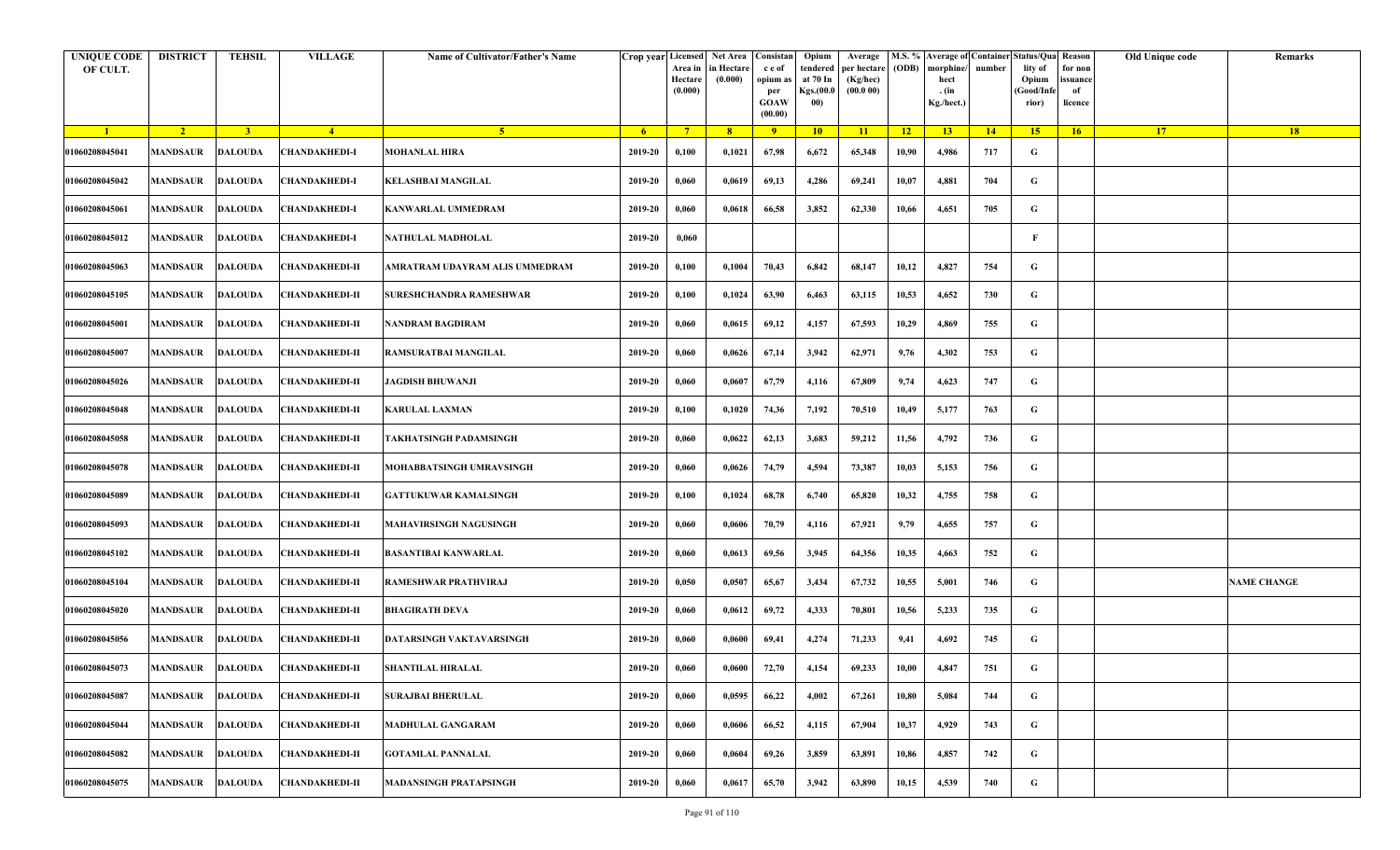| <b>UNIQUE CODE</b><br>OF CULT. | <b>DISTRICT</b> | <b>TEHSIL</b>  | <b>VILLAGE</b>            | Name of Cultivator/Father's Name     | Crop year Licensed | Area in<br>Hectare<br>(0.000) | Net Area   Consistan<br>in Hectare<br>(0.000) | c e of<br>opium as<br>per<br><b>GOAW</b><br>(00.00) | Opium<br>tendered<br>at 70 In<br>Kgs.(00.0<br>00) | Average<br>per hectare<br>(Kg/hec)<br>(00.000) | (ODB) | M.S. % Average of Container Status/Qua Reason<br>morphine/<br>hect<br>. (in<br>Kg./hect.) | number | lity of<br>Opium<br>(Good/Infe<br>rior) | for non<br>ssuance<br>of<br>licence | Old Unique code | Remarks            |
|--------------------------------|-----------------|----------------|---------------------------|--------------------------------------|--------------------|-------------------------------|-----------------------------------------------|-----------------------------------------------------|---------------------------------------------------|------------------------------------------------|-------|-------------------------------------------------------------------------------------------|--------|-----------------------------------------|-------------------------------------|-----------------|--------------------|
| $\blacksquare$                 | $\sqrt{2}$      | 3 <sup>1</sup> | $-4$                      | 5 <sup>1</sup>                       | - 6                | $7^{\circ}$                   | 8 <sup>°</sup>                                | $\overline{9}$                                      | 10                                                | $\overline{11}$                                | $-12$ | 13                                                                                        | 14     | 15                                      | 16                                  | <b>17</b>       | <b>18</b>          |
| 01060208045004                 | <b>MANDSAUR</b> | <b>DALOUDA</b> | <b>CHANDAKHEDI-II</b>     | <b>BHARATRAM RUGHNATH</b>            | 2019-20            | 0,060                         | 0,0627                                        | 66,12                                               | 3,750                                             | 59,809                                         | 10,03 | 4,199                                                                                     | 741    | G                                       | 04                                  |                 |                    |
| 01060208045107                 | MANDSAUR        | <b>DALOUDA</b> | <b>CHANDAKHEDI-II</b>     | PARWATIBAI JAGANNATH                 | 2019-20            | 0,060                         | 0,0624                                        | 69,45                                               | 4,008                                             | 64,231                                         | 10,02 | 4,505                                                                                     | 750    | G                                       |                                     |                 |                    |
| 01060208045077                 | <b>MANDSAUR</b> | <b>DALOUDA</b> | <b>CHANDAKHEDI-II</b>     | <b>KARULAL BHUWAN</b>                | 2019-20            | 0,060                         | 0,0617                                        | 70,47                                               | 4,399                                             | 71,297                                         | 10,71 | 5,346                                                                                     | 759    | G                                       |                                     |                 |                    |
| 01060208045040                 | MANDSAUR        | <b>DALOUDA</b> | <b>CHANDAKHEDI-II</b>     | <b>KESARSINGH JUJHARSINGH</b>        | 2019-20            | 0,060                         | 0,0602                                        | 66,92                                               | 3,977                                             | 66,063                                         | 10,22 | 4,726                                                                                     | 760    | G                                       |                                     |                 |                    |
| 01060208045009                 | <b>MANDSAUR</b> | <b>DALOUDA</b> | <b>CHANDAKHEDI-II</b>     | PUSHPABAI RAMKISHAN                  | 2019-20            | 0,060                         | 0,0619                                        | 66,13                                               | 4,091                                             | 66,090                                         | 10,62 | 4,913                                                                                     | 749    | G                                       |                                     |                 |                    |
| 01060208045108                 | MANDSAUR        | <b>DALOUDA</b> | <b>CHANDAKHEDI-II</b>     | <b>BALARAM KACHRU</b>                | 2019-20            | 0,060                         | 0,0609                                        | 68,00                                               | 3,876                                             | 63,645                                         | 10,18 | 4,535                                                                                     | 739    | G                                       |                                     |                 |                    |
| 01060208045028                 | MANDSAUR        | <b>DALOUDA</b> | <b>CHANDAKHEDI-II</b>     | RAJENDRASINGH MAANSINGH KRISHNAKUWAR | 2019-20            | 0,060                         | 0,0590                                        | 64,53                                               | 3,918                                             | 66,407                                         | 10,46 | 4,862                                                                                     | 734    | G                                       |                                     |                 |                    |
| 01060208045006                 | MANDSAUR        | <b>DALOUDA</b> | <b>CHANDAKHEDI-II</b>     | <b>BHERULAL AMBARAM</b>              | 2019-20            | 0,060                         | 0,0615                                        | 70,18                                               | 4,161                                             | 67,659                                         | 9,82  | 4,650                                                                                     | 761    | G                                       |                                     |                 |                    |
| 01060208045023                 | MANDSAUR        | <b>DALOUDA</b> | <b>CHANDAKHEDI-II</b>     | SAMPATBAI DHANNALAL D.O. JAGANNATH   | 2019-20            | 0,060                         | 0,0585                                        | 66,82                                               | 4,229                                             | 72,291                                         | 10,79 | 5,460                                                                                     | 748    | G                                       |                                     |                 |                    |
| 01060208045010                 | <b>MANDSAUR</b> | <b>DALOUDA</b> | <b>CHANDAKHEDI-II</b>     | LAXMINARAYAN DEVRAM                  | 2019-20            | 0,050                         | 0,0506                                        | 70,16                                               | 3,498                                             | 69,130                                         | 9,88  | 4,781                                                                                     | 738    | G                                       |                                     |                 | <b>NAME CHANGE</b> |
| 01060208045088                 | MANDSAUR        | <b>DALOUDA</b> | <b>CHANDAKHEDI-II</b>     | <b>REHMATBAI FAKHRUUDDIN</b>         | 2019-20            | 0,060                         | 0,0612                                        | 73,53                                               | 4,349                                             | 71,062                                         | 9,04  | 4,497                                                                                     | 762    | G                                       |                                     |                 |                    |
| 01060208045079                 | <b>MANDSAUR</b> | <b>DALOUDA</b> | <b>CHANDAKHEDI-II</b>     | MOHANLAL ONKARLAL                    | 2019-20            | 0,060                         | 0,0621                                        | 66,11                                               | 4,137                                             | 66,618                                         | 10,04 | 4,681                                                                                     | 733    | G                                       |                                     |                 |                    |
| 01060208045074                 | MANDSAUR        | <b>DALOUDA</b> | <b>CHANDAKHEDI-II</b>     | RAGHUVEERSINGH JUJHARSINGH           | 2019-20            | 0,050                         | 0,0519                                        | 67,64                                               | 3,082                                             | 59,383                                         | 11,13 | 4,627                                                                                     | 737    | G                                       |                                     |                 |                    |
| 01060208045090                 | <b>MANDSAUR</b> | <b>DALOUDA</b> | <b>CHANDAKHEDI-II</b>     | <b>BABULAL RATANLAL</b>              | 2019-20            | 0,050                         | 0,0488                                        | 59,11                                               | 2,516                                             | 51,557                                         | 10,44 | 3,768                                                                                     | 729    | G                                       | 04                                  |                 |                    |
| 01060208045008                 | MANDSAUR        | <b>DALOUDA</b> | <b>CHANDAKHEDI-II</b>     | <b>BHULIBAI LACHIRAM</b>             | 2019-20            | 0,050                         | 0,0518                                        | 65,04                                               | 3,233                                             | 62,413                                         | 10,76 | 4,702                                                                                     | 731    | G                                       |                                     |                 | <b>NAME CHANGE</b> |
| 01060208045060                 | MANDSAUR        | <b>DALOUDA</b> | <b>CHANDAKHEDI-II</b>     | GOPALSINGH NAHARSINGH                | 2019-20            | 0,050                         | 0,0504                                        | 61,34                                               | 2,936                                             | 58,254                                         | 11,09 | 4,522                                                                                     | 732    | G                                       |                                     |                 | <b>NAME CHANGE</b> |
| 01060208045039                 | <b>MANDSAUR</b> | <b>DALOUDA</b> | <b>CHANDAKHEDI-II</b>     | <b>RAMNIVAS SHANTILAL</b>            | 2019-20            | 0,060                         |                                               |                                                     |                                                   |                                                |       |                                                                                           |        | F                                       |                                     |                 |                    |
| 01060208045037                 | MANDSAUR        | <b>DALOUDA</b> | <b>CHANDAKHEDI-II</b>     | <b>BALMUKUND DASHRATHLAL</b>         | 2019-20            | 0,060                         |                                               |                                                     |                                                   |                                                |       |                                                                                           |        | F                                       |                                     |                 |                    |
| 01060208050009                 |                 |                | MANDSAUR DALOUDA KACHNARA | <b>DHAPUBAI BHERULAL</b>             | 2019-20            | 0,060                         | 0,0598                                        | 66,95                                               | 4,065                                             | 67,977                                         | 10,49 | 4,991                                                                                     | 441    | G                                       |                                     |                 |                    |
| 01060208050038                 | <b>MANDSAUR</b> | <b>DALOUDA</b> | <b>KACHNARA</b>           | FATEHSINGH BHERULAL                  | 2019-20            | 0,050                         | 0,0501                                        | 71,36                                               | 3,690                                             | 73,653                                         | 9,39  | 4,842                                                                                     | 467    | $\mathbf G$                             |                                     |                 |                    |
| 01060208050057                 | <b>MANDSAUR</b> | <b>DALOUDA</b> | <b>KACHNARA</b>           | BRAJLAL ONKARLAL MATA KOSHALYYABAI   | 2019-20            | 0,050                         | 0,0510                                        | 63,44                                               | 3,344                                             | 65,569                                         | 10,12 | 4,645                                                                                     | 462    | G                                       |                                     |                 |                    |
| 01060208050109                 | MANDSAUR        | <b>DALOUDA</b> | <b>KACHNARA</b>           | <b>SHABBIRKHAN HUSSAIN</b>           | 2019-20            | 0,060                         | 0,0587                                        | 70,75                                               | 4,488                                             | 76,457                                         | 9,75  | 5,218                                                                                     | 463    | G                                       |                                     |                 |                    |
| 01060208050110                 | <b>MANDSAUR</b> | <b>DALOUDA</b> | KACHNARA                  | MANGILAL ALIS MANGU HIRALAL          | 2019-20            | 0,060                         | 0,0579                                        | 70,86                                               | 4,393                                             | 75,872                                         | 7,48  | 3,973                                                                                     | 459    |                                         | 04                                  |                 |                    |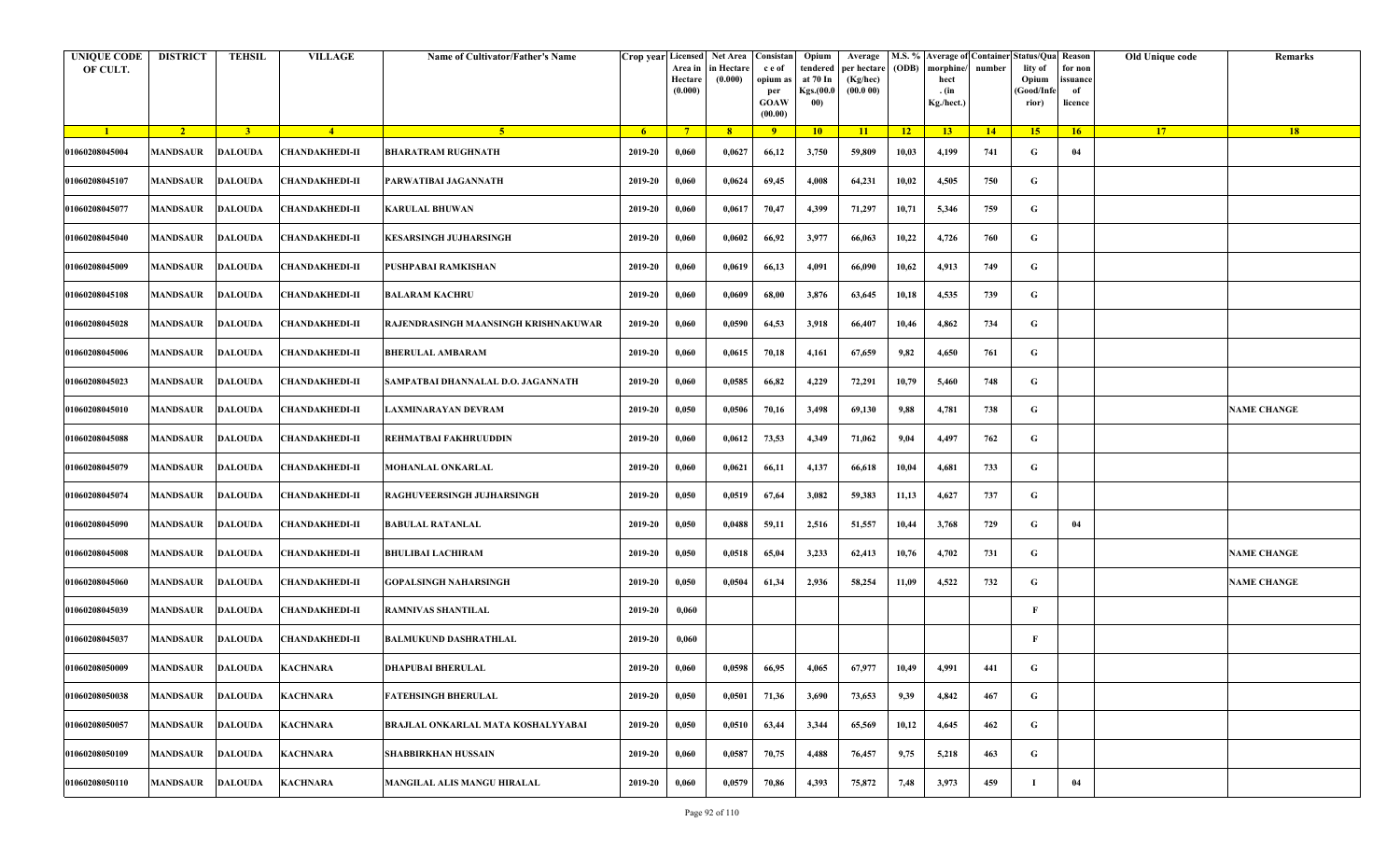| <b>UNIQUE CODE</b><br>OF CULT. | <b>DISTRICT</b> | <b>TEHSIL</b>  | <b>VILLAGE</b>            | Name of Cultivator/Father's Name |                | Crop year Licensed<br>Area in<br>Hectare<br>(0.000) | Net Area   Consistan  <br>in Hectare<br>(0.000) | c e of<br>opium as<br>per<br><b>GOAW</b><br>(00.00) | Opium<br>tendered<br>at 70 In<br>Kgs.(00.0<br>00) | Average<br>per hectare<br>(Kg/hec)<br>(00.000) | (ODB)           | M.S. % Average of Container Status/Qua Reason<br>morphine/<br>hect<br>. (in<br>Kg./hect.) | number | lity of<br>Opium<br>(Good/Info<br>rior) | for non<br>ssuance<br>of<br>licence | Old Unique code | Remarks            |
|--------------------------------|-----------------|----------------|---------------------------|----------------------------------|----------------|-----------------------------------------------------|-------------------------------------------------|-----------------------------------------------------|---------------------------------------------------|------------------------------------------------|-----------------|-------------------------------------------------------------------------------------------|--------|-----------------------------------------|-------------------------------------|-----------------|--------------------|
| $\blacksquare$                 | $\sqrt{2}$      | 3 <sup>1</sup> | $-4$                      | 5 <sup>1</sup>                   | 6 <sup>6</sup> | $7^{\circ}$                                         | 8                                               | $\overline{9}$                                      | 10                                                | 11                                             | $\overline{12}$ | 13                                                                                        | 14     | 15                                      | 16                                  | 17 <sup>2</sup> | 18                 |
| 01060208050052                 | <b>MANDSAUR</b> | DALOUDA        | <b>KACHNARA</b>           | <b>ASLAAM GAFUR</b>              | 2019-20        | 0,060                                               | 0,0605                                          | 63,60                                               | 4,007                                             | 66,231                                         | 10,09           | 4,678                                                                                     | 443    | G                                       |                                     |                 |                    |
| 01060208050081                 | <b>MANDSAUR</b> | <b>DALOUDA</b> | <b>KACHNARA</b>           | YAKUB GAFURKHAN                  | 2019-20        | 0,060                                               | 0,0603                                          | 67,64                                               | 4,155                                             | 68,905                                         | 9,64            | 4,650                                                                                     | 442    | G                                       |                                     |                 |                    |
| 01060208050035                 | <b>MANDSAUR</b> | <b>DALOUDA</b> | <b>KACHNARA</b>           | <b>KANCHANBAI PRABHULAL</b>      | 2019-20        | 0,050                                               | 0,0506                                          | 70,05                                               | 3,773                                             | 74,565                                         | 9,29            | 4,849                                                                                     | 460    | G                                       |                                     |                 |                    |
| 01060208050078                 | MANDSAUR        | <b>DALOUDA</b> | <b>KACHNARA</b>           | SULEMAN VALIMOHAMMAD             | 2019-20        | 0,060                                               | 0,0607                                          | 69,85                                               | 4,291                                             | 70,692                                         | 9,16            | 4,533                                                                                     | 461    | G                                       |                                     |                 |                    |
| 01060208050055                 | <b>MANDSAUR</b> | <b>DALOUDA</b> | <b>KACHNARA</b>           | <b>KASHIRAM KISHAN</b>           | 2019-20        | 0,060                                               | 0,0610                                          | 66,24                                               | 4,429                                             | 72,607                                         | 9,72            | 4,940                                                                                     | 444    | G                                       |                                     |                 |                    |
| 01060208050032                 | MANDSAUR        | <b>DALOUDA</b> | <b>KACHNARA</b>           | <b>MANGILAL RAMACHAMAR</b>       | 2019-20        | 0,050                                               | 0,0384                                          | 65,73                                               | 2,714                                             | 70,677                                         | 9,45            | 4,675                                                                                     | 445    | G                                       |                                     |                 |                    |
| 01060208050012                 | MANDSAUR        | <b>DALOUDA</b> | <b>KACHNARA</b>           | NAJIRMOHAMMAD SHAHIDA            | 2019-20        | 0,060                                               | 0,0609                                          | 67,66                                               | 4,466                                             | 73,333                                         | 9,46            | 4,856                                                                                     | 453    | G                                       |                                     |                 |                    |
| 01060208050080                 | <b>MANDSAUR</b> | <b>DALOUDA</b> | <b>KACHNARA</b>           | <b>CHAINKUWAR JAGDISH</b>        | 2019-20        | 0,050                                               | 0,0490                                          | 64,17                                               | 3,529                                             | 72,020                                         | 9,24            | 4,659                                                                                     | 446    | G                                       |                                     |                 |                    |
| 01060208050073                 | MANDSAUR        | <b>DALOUDA</b> | <b>KACHNARA</b>           | KOSHLYABAI NATHUJI               | 2019-20        | 0,060                                               | 0,0611                                          | 55,35                                               | 3,566                                             | 58,363                                         | 10,64           | 4,347                                                                                     | 440    | G                                       |                                     |                 |                    |
| 01060208050093                 | <b>MANDSAUR</b> | <b>DALOUDA</b> | <b>KACHNARA</b>           | <b>GAJRAJSINGH NANURAM</b>       | 2019-20        | 0,060                                               | 0,0598                                          | 65,22                                               | 3,950                                             | 66,054                                         | 7,18            | 3,320                                                                                     | 447    | -1                                      | 04                                  |                 |                    |
| 01060208050142                 | <b>MANDSAUR</b> | <b>DALOUDA</b> | <b>KACHNARA</b>           | <b>KAMLAKUWAR DAYARAM</b>        | 2019-20        | 0,060                                               | 0,0586                                          | 66,65                                               | 4,018                                             | 68,567                                         | 9,45            | 4,536                                                                                     | 458    | G                                       |                                     |                 |                    |
| 01060208050059                 | <b>MANDSAUR</b> | <b>DALOUDA</b> | <b>KACHNARA</b>           | FAKIRMOHAMMAD NABIBAKSH          | 2019-20        | 0,060                                               | 0,0601                                          | 65,78                                               | 4,154                                             | 69,118                                         | 9,68            | 4,683                                                                                     | 454    | G                                       |                                     |                 |                    |
| 01060208050084                 | MANDSAUR        | <b>DALOUDA</b> | <b>KACHNARA</b>           | <b>RAMESHWAR MOTILAL</b>         | 2019-20        | 0,050                                               | 0,0494                                          | 67,74                                               | 3,939                                             | 79,737                                         | 9,54            | 5,324                                                                                     | 448    | G                                       |                                     |                 |                    |
| 01060208050062                 | <b>MANDSAUR</b> | <b>DALOUDA</b> | <b>KACHNARA</b>           | FAKRU KARIM PINJARA              | 2019-20        | 0,050                                               | 0,0498                                          | 69,50                                               | 3,693                                             | 74,157                                         | 9,63            | 4,999                                                                                     | 464    | G                                       |                                     |                 |                    |
| 01060208050066                 | MANDSAUR        | <b>DALOUDA</b> | <b>KACHNARA</b>           | <b>KODARBAI KACHRU</b>           | 2019-20        | 0,050                                               | 0,0505                                          | 62,58                                               | 3,084                                             | 61,069                                         | 10,07           | 4,305                                                                                     | 455    | G                                       |                                     |                 |                    |
| 01060208050041                 | <b>MANDSAUR</b> | <b>DALOUDA</b> | <b>KACHNARA</b>           | <b>AALAM GULAB</b>               | 2019-20        | 0,060                                               | 0,0590                                          | 68,64                                               | 4,344                                             | 73,627                                         | 9,60            | 4,948                                                                                     | 449    | G                                       |                                     |                 |                    |
| 01060208050008                 | MANDSAUR        | <b>DALOUDA</b> | <b>KACHNARA</b>           | LALMOHAMMAD NATHU                | 2019-20        | 0,060                                               | 0,0604                                          | 68,18                                               | 4,286                                             | 70,960                                         | 9,61            | 4,773                                                                                     | 439    | G                                       |                                     |                 |                    |
| 01060208050058                 | MANDSAUR        | DALOUDA        | KACHNARA                  | <b>HUSSAIN AJMERI</b>            | 2019-20        | 0,050                                               | 0,0509                                          | 68,88                                               | 3,710                                             | 72,888                                         | 9,80            | 5,000                                                                                     | 450    | G                                       |                                     |                 |                    |
| 01060208050075                 |                 |                | MANDSAUR DALOUDA KACHNARA | <b>KAMLABAI BALURAM</b>          | 2019-20        | 0,060                                               | 0,0610                                          | 68,05                                               | 4,015                                             | 65,820                                         | 9,71            | 4,474                                                                                     | 468    | G                                       |                                     |                 |                    |
| 01060208050019                 | <b>MANDSAUR</b> | <b>DALOUDA</b> | <b>KACHNARA</b>           | <b>SAEEDANBEE NAJIRMOHAMMAD</b>  | 2019-20        | 0,060                                               | 0,0601                                          | 68,00                                               | 4,294                                             | 71,448                                         | 8,06            | 4,031                                                                                     | 456    |                                         | 04                                  |                 |                    |
| 01060208050074                 | <b>MANDSAUR</b> | <b>DALOUDA</b> | <b>KACHNARA</b>           | <b>GOVERDHANLAL BHERULAL</b>     | 2019-20        | 0,050                                               | 0,0505                                          | 66,86                                               | 3,467                                             | 68,653                                         | 11,37           | 5,464                                                                                     | 466    | G                                       |                                     |                 |                    |
| 01060208050030                 | <b>MANDSAUR</b> | <b>DALOUDA</b> | <b>KACHNARA</b>           | <b>TEJSINGH DATARSINGH</b>       | 2019-20        | 0,050                                               | 0,0515                                          | 59,80                                               | 2,981                                             | 57,883                                         | 11,05           | 4,478                                                                                     | 438    | G                                       |                                     |                 |                    |
| 01060208050071                 | <b>MANDSAUR</b> | <b>DALOUDA</b> | <b>KACHNARA</b>           | <b>VIKRAMSING RATANLAL</b>       | 2019-20        | 0,050                                               | 0,0503                                          | 65,51                                               | 3,219                                             | 63,996                                         | 7,57            | 3,392                                                                                     | 451    |                                         | 04                                  |                 | <b>NAME CHANGE</b> |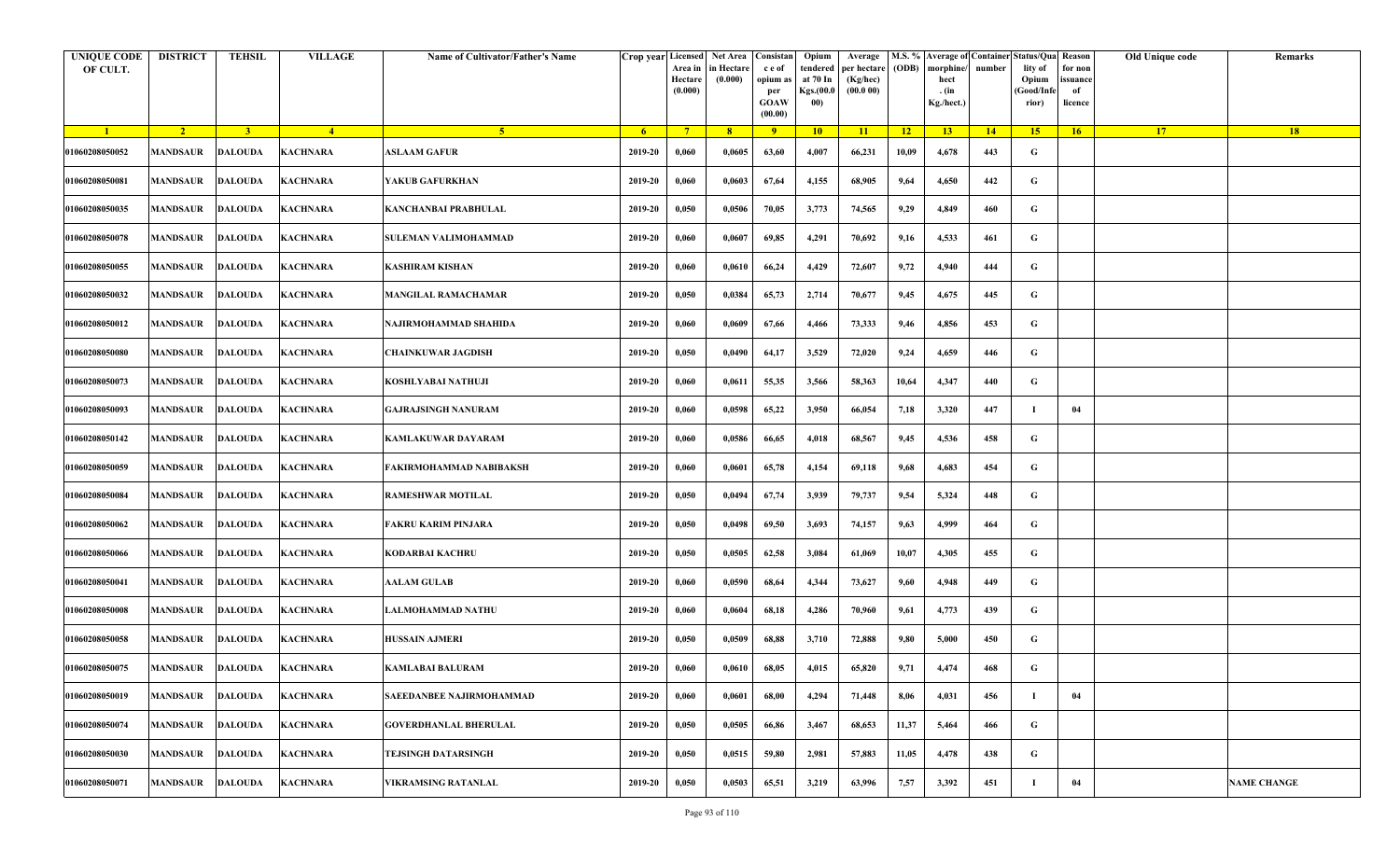| <b>UNIQUE CODE</b><br>OF CULT. | <b>DISTRICT</b>         | TEHSIL         | <b>VILLAGE</b>        | Name of Cultivator/Father's Name | <b>Crop year Licensed</b> | Area in<br>Hectare<br>(0.000) | Net Area   Consistan<br>n Hectare<br>(0.000) | c e of<br>opium as<br>per<br><b>GOAW</b><br>(00.00) | Opium<br>tendered<br>at 70 In<br>Kgs.(00.0<br>00) | Average<br>per hectare<br>(Kg/hec)<br>(00.000) | (ODB) | M.S. % Average of Container Status/Qua Reason<br>morphine/<br>hect<br>. (in<br>Kg./hect.) | number | lity of<br>Opium<br>(Good/Info<br>rior) | Old Unique code<br>for non<br>ssuance<br>of<br>licence | Remarks            |
|--------------------------------|-------------------------|----------------|-----------------------|----------------------------------|---------------------------|-------------------------------|----------------------------------------------|-----------------------------------------------------|---------------------------------------------------|------------------------------------------------|-------|-------------------------------------------------------------------------------------------|--------|-----------------------------------------|--------------------------------------------------------|--------------------|
| $\blacksquare$                 | $\sqrt{2}$              | $\overline{3}$ | $\frac{4}{ }$         | $-5$                             | 6 <sup>1</sup>            | $7^{\circ}$                   | 8 <sup>°</sup>                               | 9                                                   | 10                                                | 11                                             | 12    | 13 <sup>7</sup>                                                                           | 14     | 15                                      | 17 <sup>2</sup><br>16                                  | 18                 |
| 01060208050090                 | <b>MANDSAUR</b>         | <b>DALOUDA</b> | KACHNARA              | MUSHTAQ MOHAMMAD HANIF           | 2019-20                   | 0,050                         | 0,0495                                       | 65,62                                               | 3,384                                             | 68,364                                         | 9,57  | 4,580                                                                                     | 452    | G                                       |                                                        | <b>NAME CHANGE</b> |
| 01060208050002                 | MANDSAUR                | <b>DALOUDA</b> | KACHNARA              | ALIMANBEE NOOR MOHAMMAD          | 2019-20                   | 0,050                         | 0,0497                                       | 73,41                                               | 3,775                                             | 75,956                                         | 7,94  | 4,222                                                                                     | 465    | -1                                      |                                                        | <b>NAME CHANGE</b> |
| 01060208050092                 | <b>MANDSAUR</b>         | <b>DALOUDA</b> | KACHNARA              | ABHAYKUMAR RATANLAL              | 2019-20                   | 0,050                         | 0,0514                                       | 71,75                                               | 3,905                                             | 75,973                                         | 7,82  | 4,159                                                                                     | 457    | - 1                                     | 01060316078053<br>04                                   | <b>NAME CHANGE</b> |
| 01060208050135                 | MANDSAUR                | <b>DALOUDA</b> | KACHNARA              | VIJAYSINGH UMRAVSINGH            | 2019-20                   | 0,060                         |                                              |                                                     |                                                   |                                                |       |                                                                                           |        | $\mathbf N$                             |                                                        |                    |
| 01060208050088                 | MANDSAUR                | <b>DALOUDA</b> | KACHNARA              | <b>JILANI IMAMBAKHASH</b>        | 2019-20                   | 0,060                         |                                              |                                                     |                                                   |                                                |       |                                                                                           |        | $\mathbf N$                             |                                                        |                    |
| 01060208029004                 | <b>MANDSAUR</b>         | <b>DALOUDA</b> | RICHALALMUHA-I        | <b>SHANKARLAL AMBARAM</b>        | 2019-20                   | 0,060                         | 0,0593                                       | 65,58                                               | 4,028                                             | 67,926                                         | 9,87  | 4,694                                                                                     | 941    | G                                       |                                                        |                    |
| 01060208029007                 | MANDSAUR                | <b>DALOUDA</b> | RICHALALMUHA-I        | VISHNULAL SHIVNARAYAN            | 2019-20                   | 0,060                         | 0,0615                                       | 61,20                                               | 3,899                                             | 63,398                                         | 10,88 | 4,829                                                                                     | 940    | G                                       |                                                        |                    |
| 01060208029071                 | <b>MANDSAUR</b>         | <b>DALOUDA</b> | RICHALALMUHA-I        | VIMLABAI FULCHANDRA              | 2019-20                   | 0,060                         | 0,0607                                       | 65,25                                               | 3,952                                             | 65,107                                         | 10,54 | 4,804                                                                                     | 953    | G                                       |                                                        |                    |
| 01060208029078                 | MANDSAUR                | <b>DALOUDA</b> | <b>RICHALALMUHA-I</b> | JMASHANKAR RAMNARAYAN            | 2019-20                   | 0,060                         |                                              |                                                     |                                                   |                                                |       |                                                                                           |        | N                                       |                                                        |                    |
| 01060208029123                 | MANDSAUR                | <b>DALOUDA</b> | RICHALALMUHA-I        | <b>SURESHCHAND CHAMPALAL</b>     | 2019-20                   | 0,060                         | 0,0590                                       | 59,16                                               | 3,389                                             | 57,441                                         | 10,13 | 4,073                                                                                     | 952    | G                                       | 04                                                     |                    |
| 01060208029137                 | MANDSAUR                | <b>DALOUDA</b> | RICHALALMUHA-I        | SURESHCHAND KHYALIRAM            | 2019-20                   | 0,060                         | 0,0599                                       | 68,26                                               | 4,057                                             | 67,730                                         | 10,78 | 5,110                                                                                     | 950    | G                                       |                                                        |                    |
| 01060208029145                 | <b>MANDSAUR</b>         | <b>DALOUDA</b> | RICHALALMUHA-I        | KHEMRAJ RAMPRASAD                | 2019-20                   | 0,060                         | 0,0593                                       | 70,29                                               | 4,328                                             | 72,985                                         | 11,54 | 5,896                                                                                     | 951    | G                                       |                                                        |                    |
| 01060208029196                 | MANDSAUR                | <b>DALOUDA</b> | RICHALALMUHA-I        | KHEMRAJ FAKIRCHAND               | 2019-20                   | 0,060                         | 0,0600                                       | 65,01                                               | 4,161                                             | 69,350                                         | 11,68 | 5,670                                                                                     | 957    | G                                       |                                                        |                    |
| 01060208029075                 | MANDSAUR                | <b>DALOUDA</b> | RICHALALMUHA-I        | SHIVKARAN KHYALIRAM              | 2019-20                   | 0,060                         | 0,0605                                       | 64,05                                               | 3,916                                             | 64,727                                         | 10,68 | 4,839                                                                                     | 931    | G                                       |                                                        |                    |
| 01060208029006                 | MANDSAUR                | <b>DALOUDA</b> | RICHALALMUHA-I        | DURGABAI KELASH                  | 2019-20                   | 0,050                         | 0,0492                                       | 67,86                                               | 3,548                                             | 72,114                                         | 11,23 | 5,669                                                                                     | 949    | G                                       |                                                        | <b>NAME CHANGE</b> |
| 01060208029012                 | MANDSAUR                | <b>DALOUDA</b> | RICHALALMUHA-I        | NANDLAL ANANDILAL                | 2019-20                   | 0,060                         | 0,0592                                       | 64,37                                               | 3,945                                             | 66,639                                         | 11,33 | 5,285                                                                                     | 948    | G                                       |                                                        |                    |
| 01060208029013                 | MANDSAUR                | <b>DALOUDA</b> | RICHALALMUHA-I        | <b>BALU NAGGA</b>                | 2019-20                   | 0,060                         | 0,0600                                       | 66,88                                               | 4,089                                             | 68,150                                         | 10,09 | 4,814                                                                                     | 959    | G                                       |                                                        |                    |
| 01060208029015                 | MANDSAUR                | DALOUDA        | <b>RICHALALMUHA-I</b> | <b>SHIVRAM BHANWARLAL</b>        | 2019-20                   | 0,060                         | 0,0602                                       | 59,99                                               | 3,745                                             | 62,209                                         | 12,02 | 5,234                                                                                     | 930    | G                                       |                                                        |                    |
| 01060208029016                 | <b>MANDSAUR DALOUDA</b> |                | <b>RICHALALMUHA-I</b> | <b>SHIVLAL NATHULAL</b>          | 2019-20                   | 0,060                         | 0,0609                                       | 68,43                                               | 4,243                                             | 69,672                                         | 10,84 | 5,286                                                                                     | 956    | G                                       |                                                        |                    |
| 01060208029018                 | MANDSAUR                | <b>DALOUDA</b> | RICHALALMUHA-I        | PARASRAM GANESHRAM               | 2019-20                   | 0,060                         | 0,0610                                       | 66,62                                               | 4,235                                             | 69,426                                         | 10,70 | 5,200                                                                                     | 947    | $\mathbf G$                             |                                                        |                    |
| 01060208029020                 | MANDSAUR                | <b>DALOUDA</b> | RICHALALMUHA-I        | <b>GANGARAM GANGABAI</b>         | 2019-20                   | 0,060                         | 0,0600                                       | 63,78                                               | 3,790                                             | 63,167                                         | 11,07 | 4,895                                                                                     | 939    | G                                       |                                                        |                    |
| 01060208029022                 | MANDSAUR                | <b>DALOUDA</b> | RICHALALMUHA-I        | <b>RAMESHWAR SHIVRAM</b>         | 2019-20                   | 0,060                         | 0,0612                                       | 59,84                                               | 3,684                                             | 60,196                                         | 11,55 | 4,867                                                                                     | 929    | G                                       |                                                        |                    |
| 01060208029023                 | MANDSAUR                | <b>DALOUDA</b> | RICHALALMUHA-I        | ISHWARLAL KHEMRAJ                | 2019-20                   | 0,060                         | 0,0583                                       | 67,14                                               | 3,942                                             | 67,616                                         | 11,42 | 5,405                                                                                     | 946    | G                                       |                                                        |                    |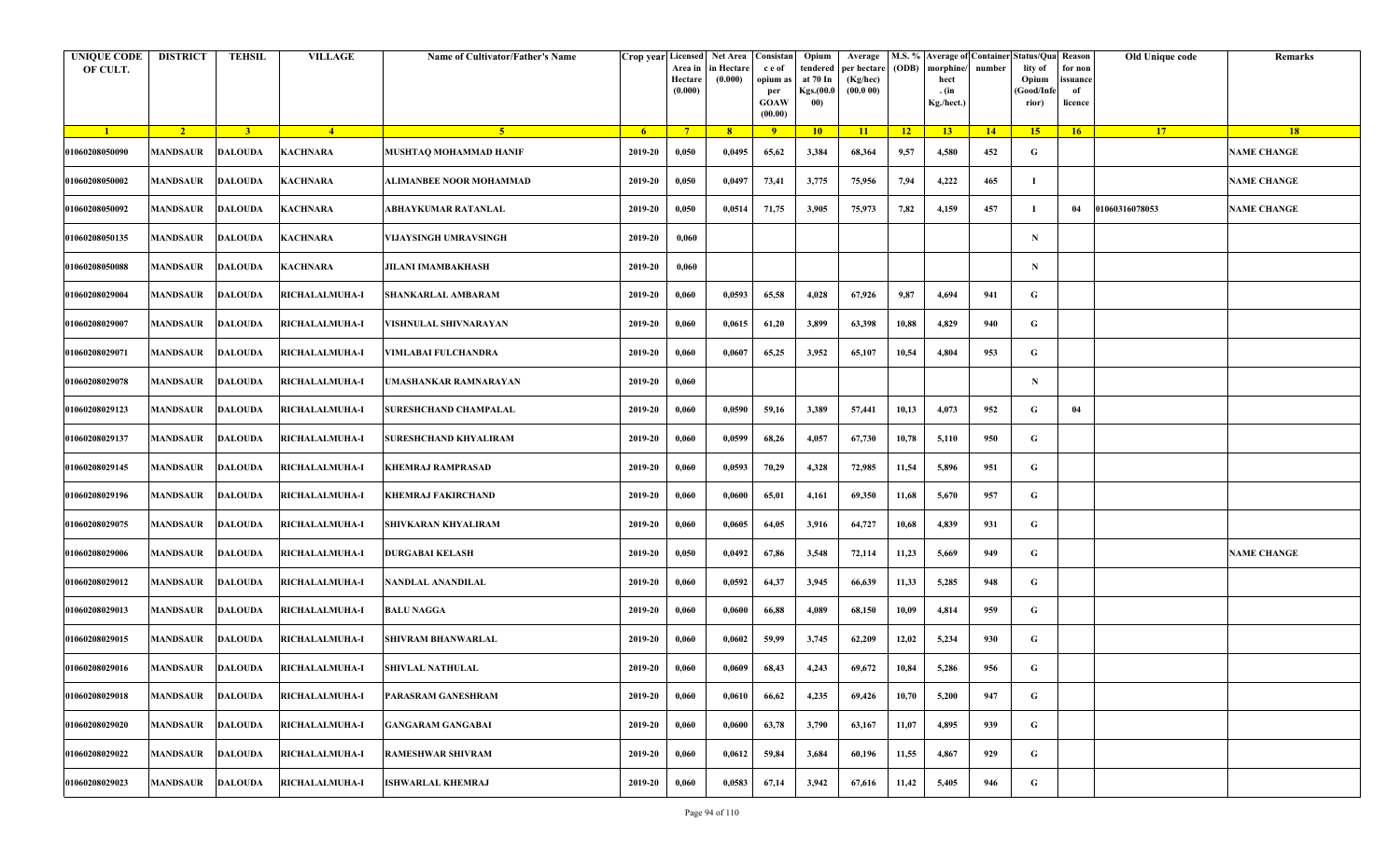| <b>UNIQUE CODE</b><br>OF CULT. | <b>DISTRICT</b>         | <b>TEHSIL</b>  | <b>VILLAGE</b>         | Name of Cultivator/Father's Name | Crop year Licensed | Area in<br>Hectare<br>(0.000) | Net Area   Consistan<br>in Hectare<br>(0.000) | c e of<br>opium as<br>per<br><b>GOAW</b><br>(00.00) | Opium<br>tendered<br>at 70 In<br>Kgs.(00.0<br>00) | Average<br>per hectare<br>(Kg/hec)<br>(00.000) | (ODB) | M.S. % Average of Container Status/Qua Reason<br>morphine/<br>hect<br>. (in<br>Kg./hect.) | number | lity of<br>Opium<br>(Good/Infe<br>rior) | for non<br>issuance<br>of<br>licence | Old Unique code | Remarks            |
|--------------------------------|-------------------------|----------------|------------------------|----------------------------------|--------------------|-------------------------------|-----------------------------------------------|-----------------------------------------------------|---------------------------------------------------|------------------------------------------------|-------|-------------------------------------------------------------------------------------------|--------|-----------------------------------------|--------------------------------------|-----------------|--------------------|
| $\blacksquare$                 | $\sqrt{2}$              | $\overline{3}$ | $\sqrt{4}$             | -5.                              | -6                 | $7^{\circ}$                   | 8 <sup>°</sup>                                | $\overline{9}$                                      | 10                                                | 11                                             | $-12$ | 13                                                                                        | 14     | 15                                      | 16                                   | <b>17</b>       | 18                 |
| 01060208029027                 | <b>MANDSAUR</b>         | <b>DALOUDA</b> | RICHALALMUHA-I         | <b>MADANLAL RANCHOD</b>          | 2019-20            | 0,060                         | 0,0600                                        | 62,12                                               | 3,612                                             | 60,200                                         | 11,48 | 4,837                                                                                     | 958    | G                                       |                                      |                 |                    |
| 01060208029031                 | MANDSAUR                | <b>DALOUDA</b> | RICHALALMUHA-I         | <b>BALARAM PUNAMCHAND</b>        | 2019-20            | 0,060                         | 0,0600                                        | 65,18                                               | 4,032                                             | 67,200                                         | 10,98 | 5,165                                                                                     | 938    | G                                       |                                      |                 |                    |
| 01060208029044                 | MANDSAUR                | <b>DALOUDA</b> | RICHALALMUHA-I         | <b>MADHULAL BALAJI</b>           | 2019-20            | 0,060                         | 0,0606                                        | 67,20                                               | 4,147                                             | 68,432                                         | 10,97 | 5,255                                                                                     | 955    | G                                       |                                      |                 |                    |
| 01060208029045                 | MANDSAUR                | <b>DALOUDA</b> | RICHALALMUHA-I         | <b>BHAGWATILAL HARDEVRAM</b>     | 2019-20            | 0,060                         | 0,0606                                        | 67,93                                               | 4,153                                             | 68,531                                         | 10,79 | 5,177                                                                                     | 937    | G                                       |                                      |                 | <b>NAME CHANGE</b> |
| 01060208029056                 | MANDSAUR                | <b>DALOUDA</b> | RICHALALMUHA-I         | <b>GENDALAL TULSIRAM</b>         | 2019-20            | 0,060                         | 0,0600                                        | 57,40                                               | 3,567                                             | 59,450                                         | 11,69 | 4,865                                                                                     | 936    | G                                       |                                      |                 |                    |
| 01060208029058                 | <b>MANDSAUR</b>         | <b>DALOUDA</b> | RICHALALMUHA-I         | NANDKISHOR SHOBHARAM             | 2019-20            | 0,060                         | 0,0568                                        | 64,81                                               | 4,009                                             | 70,581                                         | 11,46 | 5,662                                                                                     | 928    | G                                       |                                      |                 |                    |
| 01060208029059                 | MANDSAUR                | <b>DALOUDA</b> | <b>RICHALALMUHA-I</b>  | <b>SAMPATBAI NANURAM</b>         | 2019-20            | 0,060                         | 0,0583                                        | 63,75                                               | 3,761                                             | 64,511                                         | 10,59 | 4,783                                                                                     | 927    | G                                       |                                      |                 |                    |
| 01060208029060                 | MANDSAUR                | <b>DALOUDA</b> | RICHALALMUHA-I         | PANNALAL MADHOLAL                | 2019-20            | 0,060                         | 0,0600                                        | 63,75                                               | 3,861                                             | 64,350                                         | 10,76 | 4,847                                                                                     | 935    | G                                       |                                      |                 |                    |
| 01060208029061                 | <b>MANDSAUR</b>         | <b>DALOUDA</b> | <b>RICHALALMUHA-I</b>  | TULSIRAM KASHIRAM                | 2019-20            | 0,060                         | 0,0612                                        | 65,40                                               | 4,102                                             | 67,026                                         | 10,76 | 5,048                                                                                     | 945    | G                                       |                                      |                 |                    |
| 01060208029063                 | <b>MANDSAUR</b>         | <b>DALOUDA</b> | RICHALALMUHA-I         | <b>BANSHILAL ONKARLAL</b>        | 2019-20            | 0,060                         | 0,0609                                        | 64,67                                               | 3,843                                             | 63,103                                         | 11,46 | 5,062                                                                                     | 934    | G                                       |                                      |                 |                    |
| 01060208029064                 | MANDSAUR                | <b>DALOUDA</b> | RICHALALMUHA-I         | <b>ANANNDILAL KESAR</b>          | 2019-20            | 0,060                         | 0,0599                                        | 62,61                                               | 3,944                                             | 65,843                                         | 10,67 | 4,918                                                                                     | 933    | G                                       |                                      |                 |                    |
| 01060208029066                 | MANDSAUR                | <b>DALOUDA</b> | RICHALALMUHA-I         | RAMNARAYAN KASHIRAM              | 2019-20            | 0,060                         | 0,0602                                        | 70,76                                               | 4,448                                             | 73,887                                         | 9,50  | 4,913                                                                                     | 926    | G                                       |                                      |                 |                    |
| 01060208029068                 | MANDSAUR                | <b>DALOUDA</b> | RICHALALMUHA-I         | <b>OKARLAL BHAGWAN</b>           | 2019-20            | 0,060                         | 0,0608                                        | 61,98                                               | 3,542                                             | 58,257                                         | 11,13 | 4,538                                                                                     | 925    | G                                       |                                      |                 |                    |
| 01060208029073                 | MANDSAUR                | <b>DALOUDA</b> | RICHALALMUHA-I         | GHANSHYAM BADRILAL               | 2019-20            | 0,060                         | 0,0560                                        | 67,29                                               | 3,922                                             | 70,036                                         | 11,03 | 5,408                                                                                     | 944    | G                                       |                                      |                 |                    |
| 01060208029081                 | <b>MANDSAUR</b>         | DALOUDA        | RICHALALMUHA-I         | <b>BALMUKAND BHANWARLAL</b>      | 2019-20            | 0,060                         | 0,0603                                        | 65,56                                               | 4,083                                             | 67,711                                         | 10,45 | 4,954                                                                                     | 932    | G                                       |                                      |                 |                    |
| 01060208029082                 | MANDSAUR                | <b>DALOUDA</b> | <b>RICHALALMUHA-I</b>  | BANSHILAL BHERULAL               | 2019-20            | 0,060                         | 0,0600                                        | 68,33                                               | 4,246                                             | 70,767                                         | 10,20 | 5,053                                                                                     | 943    | G                                       |                                      |                 |                    |
| 01060208029085                 | MANDSAUR                | <b>DALOUDA</b> | RICHALALMUHA-I         | PRAHLAAD MANGILAL                | 2019-20            | 0,060                         | 0,0616                                        | 68,53                                               | 4,219                                             | 68,490                                         | 11,38 | 5,457                                                                                     | 954    | G                                       |                                      |                 |                    |
| 01060208029090                 | MANDSAUR                | <b>DALOUDA</b> | RICHALALMUHA-I         | <b>SHANTILAL JAGANNATH</b>       | 2019-20            | 0,060                         | 0,0628                                        | 67,64                                               | 4,377                                             | 69,697                                         | 9,40  | 4,586                                                                                     | 924    | G                                       |                                      |                 |                    |
| 01060208029091                 | <b>MANDSAUR DALOUDA</b> |                | <b>RICHALALMUHA-I</b>  | <b>MANGILAL CHENRAM</b>          | 2019-20            | 0,060                         | 0,0612                                        | 67,83                                               | 4,273                                             | 69,820                                         | 10,97 | 5,362                                                                                     | 942    | G                                       |                                      |                 |                    |
| 01060208029098                 | <b>MANDSAUR</b>         | <b>DALOUDA</b> | RICHALALMUHA-II        | RAMNARAYAN DALURAM               | 2019-20            | 0,060                         | 0,0604                                        | 63,71                                               | 3,905                                             | 64,652                                         | 11,77 | 5,326                                                                                     | 1021   | $\mathbf G$                             |                                      |                 |                    |
| 01060208029100                 | MANDSAUR                | <b>DALOUDA</b> | RICHALALMUHA-II        | RAMKUNWAR BALMUKUND              | 2019-20            | 0,060                         | 0,0600                                        | 66,83                                               | 4,163                                             | 69,383                                         | 10,86 | 5,274                                                                                     | 1025   | G                                       |                                      |                 |                    |
| 01060208029103                 | MANDSAUR                | <b>DALOUDA</b> | <b>RICHALALMUHA-II</b> | DEVRAM SHIVNARAYAN               | 2019-20            | 0,060                         | 0,0598                                        | 70,56                                               | 4,385                                             | 73,328                                         | 10,62 | 5,451                                                                                     | 1024   | G                                       |                                      |                 |                    |
| 01060208029108                 | MANDSAUR                | <b>DALOUDA</b> | RICHALALMUHA-II        | BRAJESHKUMAR RAMGOPAL            | 2019-20            | 0,060                         | 0,0601                                        | 65,31                                               | 4,096                                             | 68,153                                         | 10,34 | 4,933                                                                                     | 1018   | G                                       |                                      |                 |                    |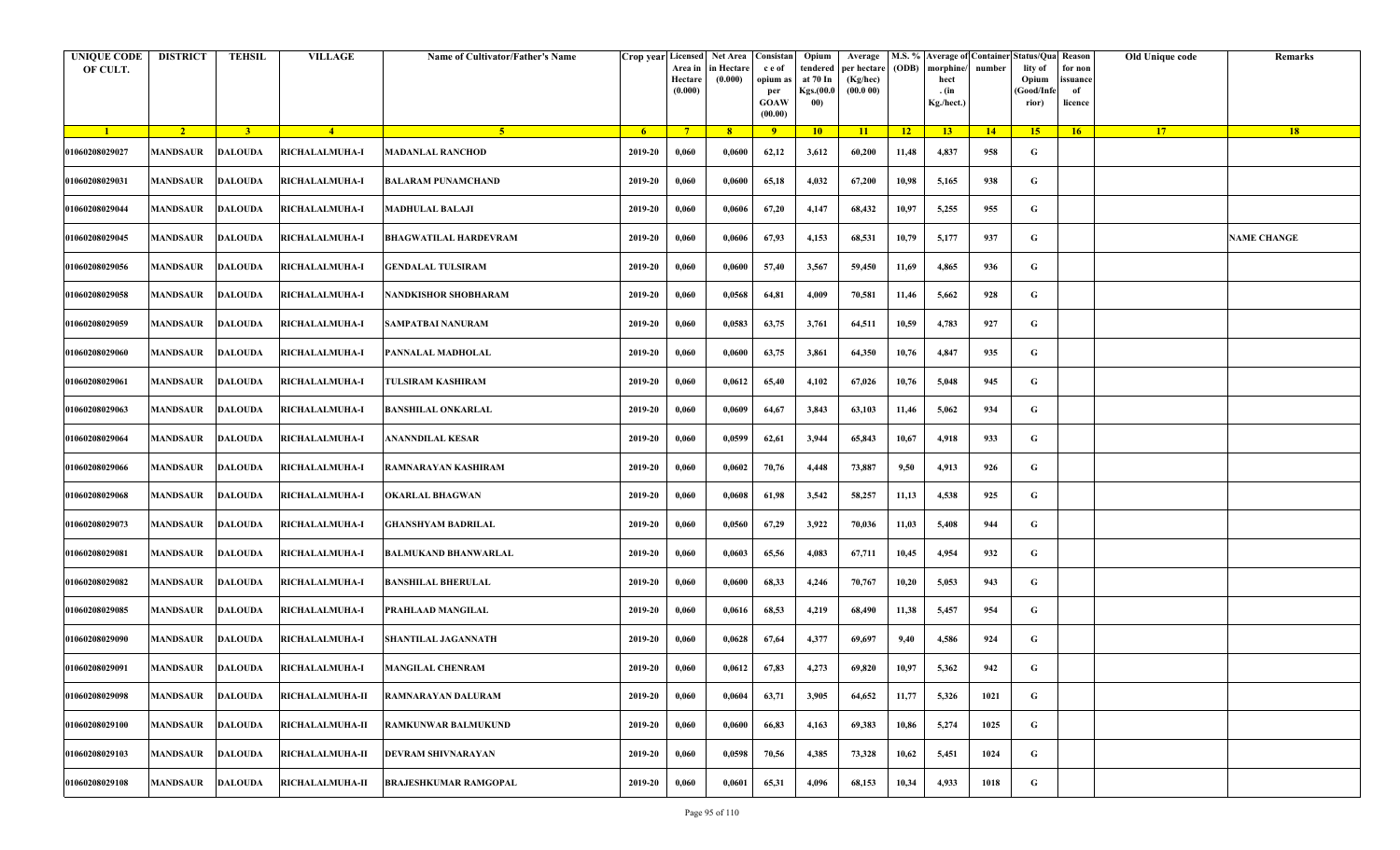| <b>UNIQUE CODE</b><br>OF CULT. | <b>DISTRICT</b> | <b>TEHSIL</b>  | <b>VILLAGE</b>                                    | Name of Cultivator/Father's Name                  |         | Crop year Licensed<br>Area in<br>Hectare<br>(0.000) | Net Area   Consistan<br>in Hectare<br>(0.000) | c e of<br>opium as<br>per<br><b>GOAW</b><br>(00.00) | Opium<br>tendered<br>at 70 In<br>Kgs.(00.0<br>00) | Average<br>per hectare<br>(Kg/hec)<br>(00.000) | (ODB) | M.S. % Average of Container Status/Qua Reason<br>morphine/<br>hect<br>. (in<br>Kg./hect.) | number | lity of<br>Opium<br>(Good/Infe<br>rior) | for non<br>ssuance<br>of<br>licence | Old Unique code | Remarks |
|--------------------------------|-----------------|----------------|---------------------------------------------------|---------------------------------------------------|---------|-----------------------------------------------------|-----------------------------------------------|-----------------------------------------------------|---------------------------------------------------|------------------------------------------------|-------|-------------------------------------------------------------------------------------------|--------|-----------------------------------------|-------------------------------------|-----------------|---------|
| $\blacksquare$                 | $\sqrt{2}$      | 3 <sup>1</sup> | $\sqrt{4}$                                        | -5.                                               | - 6     | $7^{\circ}$                                         | 8 <sup>°</sup>                                | $\overline{9}$                                      | 10                                                | 11                                             | $-12$ | 13                                                                                        | 14     | 15 <sup>2</sup>                         | 16                                  | <b>17</b>       | 18      |
| 01060208029109                 | <b>MANDSAUR</b> | <b>DALOUDA</b> | RICHALALMUHA-II                                   | <b>MANGILAL RAMCHANDRA</b>                        | 2019-20 | 0,060                                               | 0,0610                                        | 63,16                                               | 3,853                                             | 63,164                                         | 10,18 | 4,501                                                                                     | 1019   | G                                       |                                     |                 |         |
| 01060208029119                 | MANDSAUR        | <b>DALOUDA</b> | RICHALALMUHA-II                                   | <b>BASANTILAL LAXMINARAYAN</b>                    | 2019-20 | 0,060                                               | 0,0598                                        | 69,71                                               | 4,193                                             | 70,117                                         | 10,95 | 5,374                                                                                     | 1020   | G                                       |                                     |                 |         |
| 01060208029121                 | <b>MANDSAUR</b> | <b>DALOUDA</b> | RICHALALMUHA-II                                   | ISHAK VALIMOHAMMAD                                | 2019-20 | 0,050                                               | 0,0494                                        | 68,12                                               | 3,455                                             | 69,939                                         | 10,45 | 5,116                                                                                     | 1005   | G                                       |                                     |                 |         |
| 01060208029126                 | MANDSAUR        | <b>DALOUDA</b> | <b>RICHALALMUHA-II</b>                            | BHAGWATIBAI BHAGWANTIBAI DEVICHAND                | 2019-20 | 0,060                                               | 0,0576                                        | 61,50                                               | 3,303                                             | 57,344                                         | 11,50 | 4,617                                                                                     | 997    | G                                       |                                     |                 |         |
| 01060208029133                 | <b>MANDSAUR</b> | <b>DALOUDA</b> | <b>RICHALALMUHA-II</b>                            | SATYANARAYAN VARDICHAND                           | 2019-20 | 0,060                                               | 0,0608                                        | 68,40                                               | 4,231                                             | 69,589                                         | 10,48 | 5,105                                                                                     | 1023   | G                                       |                                     |                 |         |
| 01060208029135                 | MANDSAUR        | <b>DALOUDA</b> | <b>RICHALALMUHA-II</b>                            | DEVRAM MANGILAL NAI                               | 2019-20 | 0,060                                               | 0,0610                                        | 61,21                                               | 3,795                                             | 62,213                                         | 12,04 | 5,243                                                                                     | 1004   | G                                       |                                     |                 |         |
| 01060208029136                 | MANDSAUR        | <b>DALOUDA</b> | <b>RICHALALMUHA-II</b>                            | PARMANAND BHAGIRATH                               | 2019-20 | 0,100                                               | 0,0993                                        | 64,74                                               | 6,428                                             | 64,733                                         | 11,12 | 5,039                                                                                     | 1017   | G                                       |                                     |                 |         |
| 01060208029142                 | <b>MANDSAUR</b> | <b>DALOUDA</b> | RICHALALMUHA-II                                   | <b>ATMARAM DOLATRAM</b>                           | 2019-20 | 0,060                                               | 0,0617                                        | 66,14                                               | 4,233                                             | 68,606                                         | 10,98 | 5,273                                                                                     | 1016   | G                                       |                                     |                 |         |
| 01060208029143                 | <b>MANDSAUR</b> | <b>DALOUDA</b> | RICHALALMUHA-II                                   | SURESHCHANDRA LAXMINARAYAN                        | 2019-20 | 0,060                                               | 0,0600                                        | 69,55                                               | 4,173                                             | 69,550                                         | 10,19 | 4,961                                                                                     | 1003   | G                                       |                                     |                 |         |
| 01060208029148                 | <b>MANDSAUR</b> | <b>DALOUDA</b> | RICHALALMUHA-II                                   | <b>BHERULAL MANGILAL</b>                          | 2019-20 | 0,100                                               | 0,0978                                        | 66,67                                               | 6,410                                             | 65,542                                         | 11,52 | 5,285                                                                                     | 1015   | G                                       |                                     |                 |         |
| 01060208029149                 | MANDSAUR        | <b>DALOUDA</b> | RICHALALMUHA-II                                   | <b>RAMPRAHLAD UDDERAM</b>                         | 2019-20 | 0,060                                               | 0,0600                                        | 66,86                                               | 4,031                                             | 67,183                                         | 11,49 | 5,403                                                                                     | 1014   | G                                       |                                     |                 |         |
| 01060208029150                 | <b>MANDSAUR</b> | <b>DALOUDA</b> | RICHALALMUHA-II                                   | SHANTILAL BHAWARLAL ALIS KAWARLAL                 | 2019-20 | 0,060                                               | 0,0600                                        | 67,73                                               | 4,103                                             | 68,383                                         | 9,63  | 4,609                                                                                     | 1013   | G                                       |                                     |                 |         |
| 01060208029151                 | <b>MANDSAUR</b> | <b>DALOUDA</b> | RICHALALMUHA-II                                   | NABINOOR VAJIRMOHAMMAD                            | 2019-20 | 0,060                                               | 0,0606                                        | 66,19                                               | 4,227                                             | 69,752                                         | 11,50 | 5,615                                                                                     | 1012   | G                                       |                                     |                 |         |
| 01060208029157                 | <b>MANDSAUR</b> | <b>DALOUDA</b> | <b>RICHALALMUHA-II</b>                            | RAVINDRAKUMAR RAMESHWAR                           | 2019-20 | 0,060                                               | 0,0602                                        | 68,52                                               | 4,180                                             | 69,435                                         | 11,33 | 5,507                                                                                     | 1022   | G                                       |                                     |                 |         |
| 01060208029005                 | MANDSAUR        | <b>DALOUDA</b> | RICHALALMUHA-II                                   | HARSHWARDHAN SATYANARAYAN D.P.<br><b>MOHANLAL</b> | 2019-20 | 0,060                                               | 0,0600                                        | 68,24                                               | 4,026                                             | 67,100                                         | 10,57 | 4,965                                                                                     | 1011   | G                                       |                                     |                 |         |
| 01060208029003                 | <b>MANDSAUR</b> | DALOUDA        | RICHALALMUHA-II                                   | RAMESHWAR RAMNARAYAN                              | 2019-20 | 0,060                                               | 0,0597                                        | 70,23                                               | 4,254                                             | 71,256                                         | 7,06  | 3,521                                                                                     | 1002   |                                         | 04                                  |                 |         |
| 01060208029080                 | <b>MANDSAUR</b> | <b>DALOUDA</b> | RICHALALMUHA-II                                   | <b>BALMUKUND PANNALAL</b>                         | 2019-20 | 0,060                                               | 0,0603                                        | 63,17                                               | 3,862                                             | 64,046                                         | 11,21 | 5,026                                                                                     | 1001   | G                                       |                                     |                 |         |
| 01060208029034                 | MANDSAUR        | <b>DALOUDA</b> | <b>RICHALALMUHA-II</b>                            | RAMCHANDRA DHAPUBAI                               | 2019-20 | 0,060                                               | 0,0598                                        | 62,27                                               | 3,665                                             | 61,288                                         | 10,92 | 4,685                                                                                     | 1010   | G                                       |                                     |                 |         |
| 01060208029077                 |                 |                | MANDSAUR DALOUDA RICHALALMUHA-II BADRILAL SHIVRAM |                                                   | 2019-20 | 0,100                                               | 0,0985                                        | 64,51                                               | 6,635                                             | 67,360                                         | 10,53 | 4,965                                                                                     | 1026   | G                                       |                                     |                 |         |
| 01060208029065                 | <b>MANDSAUR</b> | <b>DALOUDA</b> | <b>RICHALALMUHA-II</b>                            | <b>SONABAI KELASH</b>                             | 2019-20 | 0,100                                               | 0,0983                                        | 64,81                                               | 6,509                                             | 66,216                                         | 11,51 | 5,335                                                                                     | 995    | $\mathbf G$                             |                                     |                 |         |
| 01060208029008                 | <b>MANDSAUR</b> | <b>DALOUDA</b> | RICHALALMUHA-II                                   | <b>KISHORKUMAR SALAGRAM</b>                       | 2019-20 | 0,060                                               | 0,0595                                        | 65,76                                               | 3,993                                             | 67,109                                         | 10,19 | 4,786                                                                                     | 996    | G                                       |                                     |                 |         |
| 01060208029021                 | MANDSAUR        | <b>DALOUDA</b> | RICHALALMUHA-II                                   | PRAMODKUMAR BALMUKUND                             | 2019-20 | 0,060                                               | 0,0599                                        | 67,96                                               | 4,301                                             | 71,803                                         | 10,21 | 5,132                                                                                     | 1009   | G                                       |                                     |                 |         |
| 01060208029203                 | MANDSAUR        | <b>DALOUDA</b> | <b>RICHALALMUHA-II</b>                            | <b>MAGNIRAM NATHULAL</b>                          | 2019-20 | 0,060                                               | 0,0607                                        | 58,73                                               | 3,591                                             | 59,160                                         | 9,52  | 3,942                                                                                     | 994    | G                                       | 04                                  |                 |         |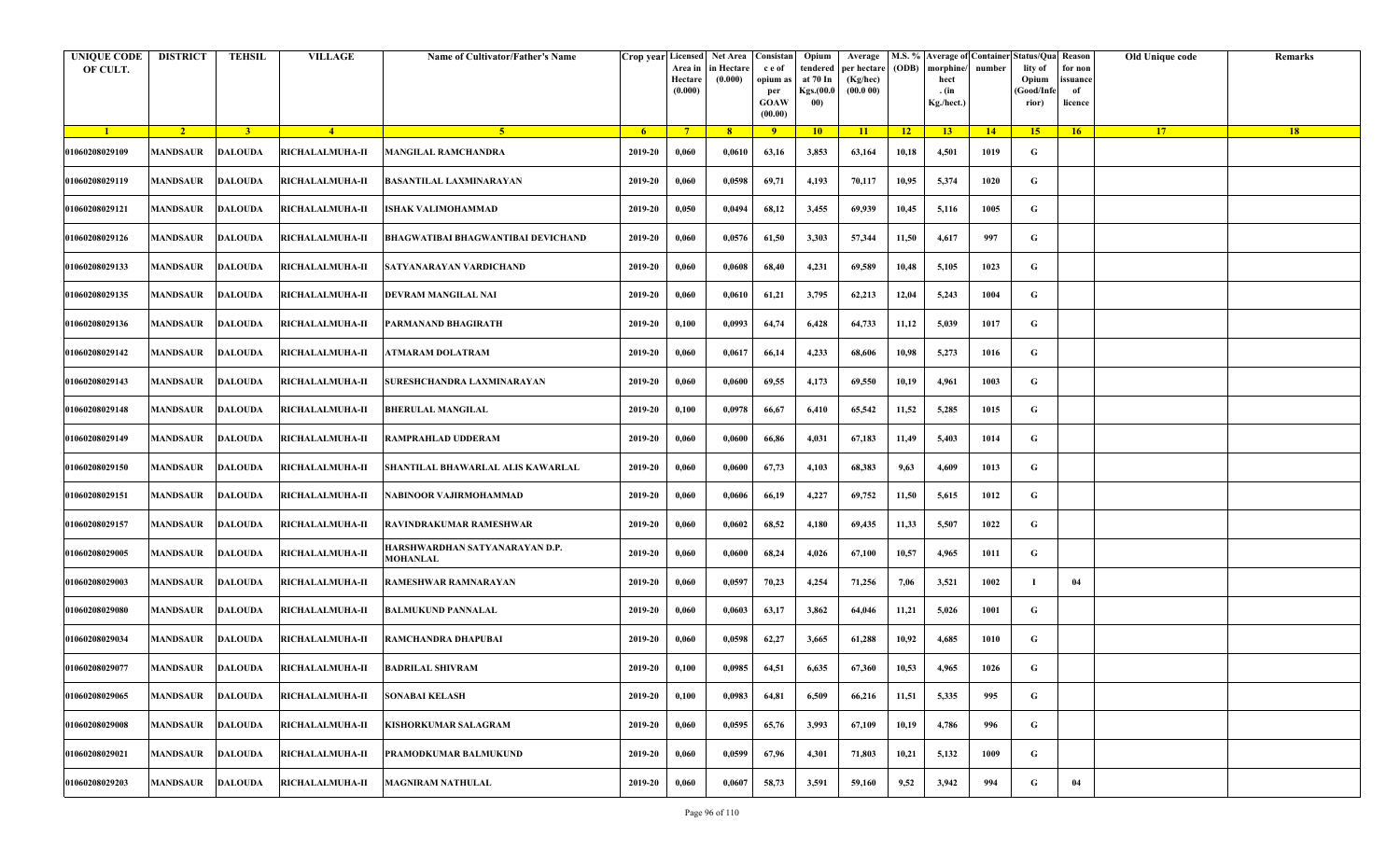| <b>UNIQUE CODE</b><br>OF CULT. | <b>DISTRICT</b> | <b>TEHSIL</b>  | <b>VILLAGE</b>          | Name of Cultivator/Father's Name                          |         | Crop year Licensed Net Area Consistan<br>Area in<br>Hectare<br>(0.000) | in Hectare<br>(0.000) | c e of<br>opium as<br>per<br><b>GOAW</b><br>(00.00) | Opium<br>tendered<br>at 70 In<br>Kgs.(00.0<br>00) | Average<br>per hectare<br>(Kg/hec)<br>(00.000) | (ODB) | M.S. % Average of Container Status/Qua Reason<br>morphine/<br>hect<br>. (in<br>Kg./hect.) | number | lity of<br>Opium<br>(Good/Infe<br>rior) | for non<br>ssuance<br>of<br>licence | Old Unique code | Remarks            |
|--------------------------------|-----------------|----------------|-------------------------|-----------------------------------------------------------|---------|------------------------------------------------------------------------|-----------------------|-----------------------------------------------------|---------------------------------------------------|------------------------------------------------|-------|-------------------------------------------------------------------------------------------|--------|-----------------------------------------|-------------------------------------|-----------------|--------------------|
| $\blacksquare$                 | $\sqrt{2}$      | 3 <sup>1</sup> | $\sqrt{4}$              | 5 <sup>1</sup>                                            | $-6$    | $7^{\circ}$                                                            | 8 <sup>°</sup>        | $\overline{9}$                                      | 10                                                | 11                                             | $-12$ | 13                                                                                        | 14     | 15                                      | 16                                  | <b>17</b>       | 18                 |
| 01060208029204                 | <b>MANDSAUR</b> | <b>DALOUDA</b> | RICHALALMUHA-II         | ANANDILAL SHOBHARAM                                       | 2019-20 | 0,060                                                                  | 0,0605                | 62,14                                               | 3,959                                             | 65,438                                         | 12,28 | 5,625                                                                                     | 991    | G                                       |                                     |                 |                    |
| 01060208029140                 | MANDSAUR        | <b>DALOUDA</b> | <b>RICHALALMUHA-II</b>  | ASHOK MANGILAL                                            | 2019-20 | 0,060                                                                  | 0,0600                | 64,65                                               | 3,759                                             | 62,650                                         | 11,37 | 4,986                                                                                     | 993    | G                                       |                                     |                 |                    |
| 01060208029057                 | <b>MANDSAUR</b> | <b>DALOUDA</b> | RICHALALMUHA-II         | DEVICHAND RAMNARAYAN                                      | 2019-20 | 0,060                                                                  | 0,0588                | 57,45                                               | 3,439                                             | 58,486                                         | 12,10 | 4,953                                                                                     | 990    | G                                       |                                     |                 |                    |
| 01060208029054                 | MANDSAUR        | <b>DALOUDA</b> | <b>RICHALALMUHA-II</b>  | NATHULAL CHATURBHUJ                                       | 2019-20 | 0,100                                                                  | 0,0990                | 62,64                                               | 6,685                                             | 67,525                                         | 11,19 | 5,289                                                                                     | 1000   | G                                       |                                     |                 |                    |
| 01060208029099                 | <b>MANDSAUR</b> | <b>DALOUDA</b> | <b>RICHALALMUHA-II</b>  | KAMLASHANKAR GULABCHAND                                   | 2019-20 | 0,060                                                                  | 0,0597                | 63,34                                               | 4,072                                             | 68,208                                         | 10,18 | 4,860                                                                                     | 999    | G                                       |                                     |                 |                    |
| 01060208029192                 | MANDSAUR        | <b>DALOUDA</b> | <b>RICHALALMUHA-II</b>  | NIRBHAYRAM PANNALAL                                       | 2019-20 | 0,060                                                                  | 0,0598                | 67,33                                               | 4,030                                             | 67,391                                         | 11,08 | 5,227                                                                                     | 1008   | G                                       |                                     |                 |                    |
| 01060208029036                 | MANDSAUR        | <b>DALOUDA</b> | <b>RICHALALMUHA-II</b>  | KACHRULAL RAMCHANDRA                                      | 2019-20 | 0,060                                                                  | 0,0596                | 65,60                                               | 4,489                                             | 75,319                                         | 11,22 | 5,915                                                                                     | 998    | G                                       |                                     |                 |                    |
| 01060208029156                 | MANDSAUR        | <b>DALOUDA</b> | <b>RICHALALMUHA-II</b>  | <b>RAJARAM MANGILAL</b>                                   | 2019-20 | 0,060                                                                  | 0,0611                | 61,19                                               | 3,488                                             | 57,087                                         | 10,51 | 4,200                                                                                     | 992    | G                                       |                                     |                 |                    |
| 01060208029050                 | <b>MANDSAUR</b> | <b>DALOUDA</b> | <b>RICHALALMUHA-II</b>  | ASHOKKUMAR SURATRAM                                       | 2019-20 | 0,060                                                                  | 0,0598                | 64,08                                               | 3,927                                             | 65,669                                         | 11,38 | 5,231                                                                                     | 1007   | G                                       |                                     |                 |                    |
| 01060208029024                 | <b>MANDSAUR</b> | <b>DALOUDA</b> | RICHALALMUHA-II         | <b>OMPRAKASH RAJARAM</b>                                  | 2019-20 | 0,050                                                                  | 0,0500                | 66,94                                               | 3,624                                             | 72,480                                         | 10,59 | 5,373                                                                                     | 1006   | G                                       |                                     |                 |                    |
| 01060208029106                 | MANDSAUR        | <b>DALOUDA</b> | RICHALALMUHA-II         | <b>ONKARLAL RAMNIVAS</b>                                  | 2019-20 | 0,060                                                                  |                       |                                                     |                                                   |                                                |       |                                                                                           |        | F                                       |                                     |                 |                    |
| 01060208029113                 | <b>MANDSAUR</b> | <b>DALOUDA</b> | RICHALALMUHA-II         | LEELASHANKER KANHAYYALAL                                  | 2019-20 | 0,060                                                                  |                       |                                                     |                                                   |                                                |       |                                                                                           |        | N                                       |                                     |                 |                    |
| 01060208029128                 | MANDSAUR        | <b>DALOUDA</b> | <b>RICHALALMUHA-III</b> | <b>ISHWARDAS MANOHARDAS</b>                               | 2019-20 | 0,060                                                                  | 0,0605                | 66,96                                               | 4,123                                             | 68,149                                         | 9,32  | 4,446                                                                                     | 1702   | G                                       |                                     |                 |                    |
| 01060208029183                 | <b>MANDSAUR</b> | <b>DALOUDA</b> | <b>RICHALALMUHA-III</b> | <b>BALARAM MANGILAL</b>                                   | 2019-20 | 0,060                                                                  | 0,0601                | 59,27                                               | 3,717                                             | 61,847                                         | 13,51 | 5,849                                                                                     | 1698   | G                                       |                                     |                 |                    |
| 01060208029019                 | MANDSAUR        | DALOUDA        | <b>RICHALALMUHA-III</b> | <b>BALKRASHNA RAMPRASAD</b>                               | 2019-20 | 0,100                                                                  | 0,0999                | 69,52                                               | 7,339                                             | 73,463                                         | 9,78  | 5,030                                                                                     | 1712   | G                                       |                                     |                 | <b>NAME CHANGE</b> |
| 01060208029166                 | MANDSAUR        | DALOUDA        | <b>RICHALALMUHA-III</b> | <b>BHAGIRATH SUKHLAL</b>                                  | 2019-20 | 0,060                                                                  | 0,0578                | 72,89                                               | 4,488                                             | 77,647                                         | 9,19  | 4,995                                                                                     | 1726   | G                                       |                                     |                 |                    |
| 01060208029195                 | MANDSAUR        | <b>DALOUDA</b> | <b>RICHALALMUHA-III</b> | <b>RAMPRASAD JAGANNATH</b>                                | 2019-20 | 0,060                                                                  | 0,0600                | 69,20                                               | 4,201                                             | 70,017                                         | 8,61  | 4,220                                                                                     | 1727   | -1                                      |                                     |                 |                    |
| 01060208029170                 | MANDSAUR        | <b>DALOUDA</b> | <b>RICHALALMUHA-III</b> | <b>DEVILAL FAKIRCHAND</b>                                 | 2019-20 | 0,060                                                                  | 0,0610                | 67,25                                               | 4,208                                             | 68,984                                         | 10,44 | 5,041                                                                                     | 1711   | G                                       |                                     |                 |                    |
| 01060208029179                 |                 |                |                         | MANDSAUR DALOUDA RICHALALMUHA-III KAMLASHANKER FAKIRCHAND | 2019-20 | 0,060                                                                  | 0,0623                | 65,05                                               | 4,238                                             | 68,026                                         | 9,27  | 4,414                                                                                     | 1701   | G                                       |                                     |                 |                    |
| 01060208029167                 | <b>MANDSAUR</b> | <b>DALOUDA</b> | RICHALALMUHA-III        | CHANDRAKALABAI SITARAM                                    | 2019-20 | 0,060                                                                  | 0,0594                | 70,89                                               | 4,324                                             | 72,795                                         | 9,31  | 4,744                                                                                     | 1721   | $\mathbf G$                             |                                     |                 |                    |
| 01060208029193                 | <b>MANDSAUR</b> | <b>DALOUDA</b> | RICHALALMUHA-III        | RADHEYSHYAM MOTILAL                                       | 2019-20 | 0,060                                                                  | 0,0616                | 57,46                                               | 3,727                                             | 60,503                                         | 13,23 | 5,603                                                                                     | 1697   | G                                       |                                     |                 |                    |
| 01060208029191                 | MANDSAUR        | <b>DALOUDA</b> | <b>RICHALALMUHA-III</b> | <b>NIRANJAN BHAGIRATH</b>                                 | 2019-20 | 0,060                                                                  | 0,0600                | 71,48                                               | 4,319                                             | 71,983                                         | 9,99  | 5,034                                                                                     | 1725   | G                                       |                                     |                 |                    |
| 01060208029001                 | <b>MANDSAUR</b> | <b>DALOUDA</b> | <b>RICHALALMUHA-III</b> | <b>RADHEYSHYAM JAGGANATH</b>                              | 2019-20 | 0,060                                                                  | 0,0600                | 73,31                                               | 4,744                                             | 79,067                                         | 9,15  | 5,064                                                                                     | 1724   | G                                       |                                     |                 |                    |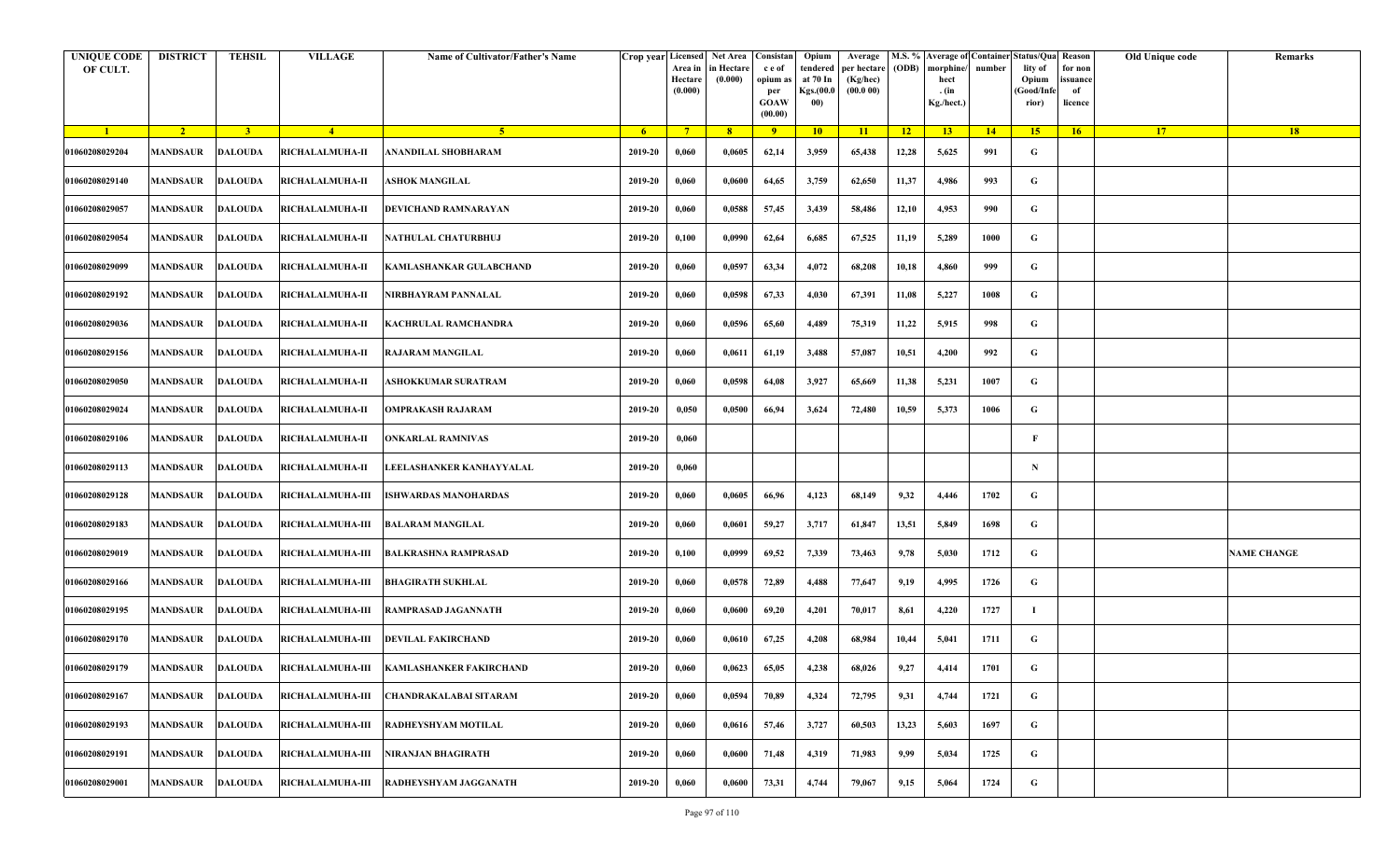| <b>UNIQUE CODE</b><br>OF CULT. | <b>DISTRICT</b>         | <b>TEHSIL</b>  | <b>VILLAGE</b>          | Name of Cultivator/Father's Name     | Crop year Licensed | Area in<br>Hectare<br>(0.000) | Net Area   Consistan<br>in Hectare<br>(0.000) | c e of<br>opium as<br>per<br><b>GOAW</b><br>(00.00) | Opium<br>tendered<br>at 70 In<br>Kgs.(00.0<br>00) | Average<br>per hectare<br>(Kg/hec)<br>(00.000) | (ODB) | M.S. % Average of Container Status/Qua Reason<br>morphine/<br>hect<br>. (in<br>Kg./hect.) | number | lity of<br>Opium<br>(Good/Infe<br>rior) | for non<br>ssuance<br>of<br>licence | Old Unique code | Remarks            |
|--------------------------------|-------------------------|----------------|-------------------------|--------------------------------------|--------------------|-------------------------------|-----------------------------------------------|-----------------------------------------------------|---------------------------------------------------|------------------------------------------------|-------|-------------------------------------------------------------------------------------------|--------|-----------------------------------------|-------------------------------------|-----------------|--------------------|
| $\blacksquare$                 | $\sqrt{2}$              | $\overline{3}$ | $\sqrt{4}$              | -5.                                  | -6                 | $7^{\circ}$                   | 8 <sup>°</sup>                                | $\overline{9}$                                      | 10                                                | 11                                             | $-12$ | 13                                                                                        | 14     | 15                                      | 16                                  | <b>17</b>       | <b>18</b>          |
| 01060208029160                 | <b>MANDSAUR</b>         | <b>DALOUDA</b> | <b>RICHALALMUHA-III</b> | <b>VENIRAM RATANLAL</b>              | 2019-20            | 0,060                         | 0,0604                                        | 62,35                                               | 3,919                                             | 64,884                                         | 9,57  | 4,347                                                                                     | 1710   | G                                       |                                     |                 |                    |
| 01060208029175                 | MANDSAUR                | <b>DALOUDA</b> | <b>RICHALALMUHA-III</b> | MUKESH GHANSHYAM                     | 2019-20            | 0,060                         | 0,0605                                        | 60,47                                               | 3,689                                             | 60,975                                         | 12,44 | 5,309                                                                                     | 1700   | G                                       |                                     |                 | <b>NAME CHANGE</b> |
| 01060208029161                 | MANDSAUR                | <b>DALOUDA</b> | <b>RICHALALMUHA-III</b> | VISHNUPRASAD RAMGOPAL                | 2019-20            | 0,060                         | 0,0605                                        | 66,91                                               | 4,168                                             | 68,893                                         | 9,80  | 4,726                                                                                     | 1720   | G                                       |                                     |                 |                    |
| 01060208029173                 | MANDSAUR                | <b>DALOUDA</b> | <b>RICHALALMUHA-III</b> | <b>GANGARAM VENIRAM</b>              | 2019-20            | 0,060                         | 0,0600                                        | 68,08                                               | 4,240                                             | 70,667                                         | 9,44  | 4,670                                                                                     | 1709   | G                                       |                                     |                 |                    |
| 01060208029186                 | MANDSAUR                | <b>DALOUDA</b> | <b>RICHALALMUHA-III</b> | <b>MANGILAL KHEMRAJ</b>              | 2019-20            | 0,060                         | 0,0608                                        | 68,40                                               | 4,094                                             | 67,336                                         | 10,18 | 4,799                                                                                     | 1708   | G                                       |                                     |                 |                    |
| 01060208029172                 | <b>MANDSAUR</b>         | <b>DALOUDA</b> | <b>RICHALALMUHA-III</b> | DINESH RAMPRASAD                     | 2019-20            | 0,060                         | 0,0605                                        | 66,42                                               | 3,985                                             | 65,868                                         | 9,79  | 4,514                                                                                     | 1729   | G                                       |                                     |                 |                    |
| 01060208029187                 | <b>MANDSAUR</b>         | <b>DALOUDA</b> | <b>RICHALALMUHA-III</b> | <b>MITHUBAI CHAINRAM</b>             | 2019-20            | 0,100                         | 0,1000                                        | 67,36                                               | 7,025                                             | 70,250                                         | 10,23 | 5,030                                                                                     | 1707   | G                                       |                                     |                 |                    |
| 01060208029202                 | MANDSAUR                | <b>DALOUDA</b> | RICHALALMUHA-III        | JAGDISHCHANDRA KHAYALIRAM            | 2019-20            | 0,060                         | 0,0600                                        | 66,87                                               | 4,098                                             | 68,300                                         | 7,19  | 3,438                                                                                     | 1706   | - 1                                     | 04                                  |                 |                    |
| 01060208029177                 | <b>MANDSAUR</b>         | <b>DALOUDA</b> | <b>RICHALALMUHA-III</b> | <b>JAGDISH BANSILAL</b>              | 2019-20            | 0,060                         | 0,0596                                        | 67,44                                               | 4,133                                             | 69,346                                         | 9,50  | 4,612                                                                                     | 1719   | G                                       |                                     |                 |                    |
| 01060208029181                 | <b>MANDSAUR</b>         | <b>DALOUDA</b> | <b>RICHALALMUHA-III</b> | KHEMRAJ RAMKISHAN                    | 2019-20            | 0,060                         | 0,0600                                        | 69,64                                               | 4,278                                             | 71,300                                         | 9,82  | 4,901                                                                                     | 1718   | G                                       |                                     |                 |                    |
| 01060208029190                 | MANDSAUR                | <b>DALOUDA</b> | <b>RICHALALMUHA-III</b> | <b>MULCHAND CHUNILAL</b>             | 2019-20            | 0,060                         | 0,0600                                        | 68,53                                               | 4,219                                             | 70,317                                         | 10,07 | 4,957                                                                                     | 1723   | G                                       |                                     |                 |                    |
| 01060208029165                 | MANDSAUR                | <b>DALOUDA</b> | <b>RICHALALMUHA-III</b> | KAMLABAI BALMUKUND                   | 2019-20            | 0,060                         | 0,0595                                        | 68,46                                               | 4,225                                             | 71,008                                         | 10,04 | 4,990                                                                                     | 1728   | G                                       |                                     |                 |                    |
| 01060208029200                 | MANDSAUR                | <b>DALOUDA</b> | <b>RICHALALMUHA-III</b> | RUPRAM RAMKISHAN                     | 2019-20            | 0,060                         | 0,0607                                        | 66,82                                               | 4,439                                             | 73,130                                         | 9,85  | 5,042                                                                                     | 1705   | G                                       |                                     |                 |                    |
| 01060208029189                 | MANDSAUR                | <b>DALOUDA</b> | <b>RICHALALMUHA-III</b> | MOHANLAL RAMRATAN                    | 2019-20            | 0,060                         | 0,0598                                        | 69,84                                               | 4,689                                             | 78,411                                         | 9,29  | 5,099                                                                                     | 1717   | G                                       |                                     |                 |                    |
| 01060208029162                 | <b>MANDSAUR</b>         | DALOUDA        | <b>RICHALALMUHA-III</b> | SHIVNARAYAN RAMRATAN                 | 2019-20            | 0,060                         | 0,0598                                        | 62,39                                               | 3,850                                             | 64,381                                         | 12,98 | 5,850                                                                                     | 1696   | G                                       |                                     |                 |                    |
| 01060208029163                 | <b>MANDSAUR</b>         | <b>DALOUDA</b> | <b>RICHALALMUHA-III</b> | BALARAM AMRITRAM                     | 2019-20            | 0,100                         | 0,0964                                        | 66,78                                               | 6,716                                             | 69,668                                         | 9,73  | 4,745                                                                                     | 1722   | G                                       |                                     |                 |                    |
| 01060208029168                 | MANDSAUR                | <b>DALOUDA</b> | <b>RICHALALMUHA-III</b> | DAMARLAL CHUNILAL                    | 2019-20            | 0,060                         | 0,0599                                        | 70,76                                               | 4,286                                             | 71,553                                         | 9,92  | 4,969                                                                                     | 1716   | G                                       |                                     |                 |                    |
| 01060208029169                 | MANDSAUR                | <b>DALOUDA</b> | RICHALALMUHA-III        | <b>DEVBAI RAMLAL BALAI</b>           | 2019-20            | 0,060                         | 0,0600                                        | 72,90                                               | 4,603                                             | 76,717                                         | 9,56  | 5,134                                                                                     | 1704   | G                                       |                                     |                 |                    |
| 01060208029188                 | <b>MANDSAUR DALOUDA</b> |                |                         | RICHALALMUHA-III   MOHANBAI UMMEDRAM | 2019-20            | 0,060                         | 0,0605                                        | 62,04                                               | 3,696                                             | 61,091                                         | 11,96 | 5,114                                                                                     | 1699   | G                                       |                                     |                 |                    |
| 01060208029184                 | MANDSAUR                | <b>DALOUDA</b> | <b>RICHALALMUHA-III</b> | AXMINARAYAN BABULAL                  | 2019-20            | 0,060                         | 0,0603                                        | 71,29                                               | 4,481                                             | 74,312                                         | 8,57  | 4,458                                                                                     | 1715   | - 1                                     |                                     |                 |                    |
| 01060208029182                 | <b>MANDSAUR</b>         | <b>DALOUDA</b> | <b>RICHALALMUHA-III</b> | KHUSHALIRAM KESHARLAL                | 2019-20            | 0,060                         | 0,0602                                        | 65,33                                               | 3,920                                             | 65,116                                         | 9,58  | 4,366                                                                                     | 1703   | G                                       |                                     |                 |                    |
| 01060208029032                 | MANDSAUR                | <b>DALOUDA</b> | RICHALALMUHA-III        | <b>AMBARAM NANURAM</b>               | 2019-20            | 0,050                         | 0,0502                                        | 63,46                                               | 3,382                                             | 67,371                                         | 9,68  | 4,564                                                                                     | 1714   | G                                       |                                     |                 |                    |
| 01060208029047                 | MANDSAUR                | <b>DALOUDA</b> | <b>RICHALALMUHA-III</b> | <b>JAYCHAND CHOTELAL</b>             | 2019-20            | 0,060                         | 0,0600                                        | 54,65                                               | 3,318                                             | 55,300                                         | 14,57 | 5,640                                                                                     | 1692   | G                                       |                                     |                 |                    |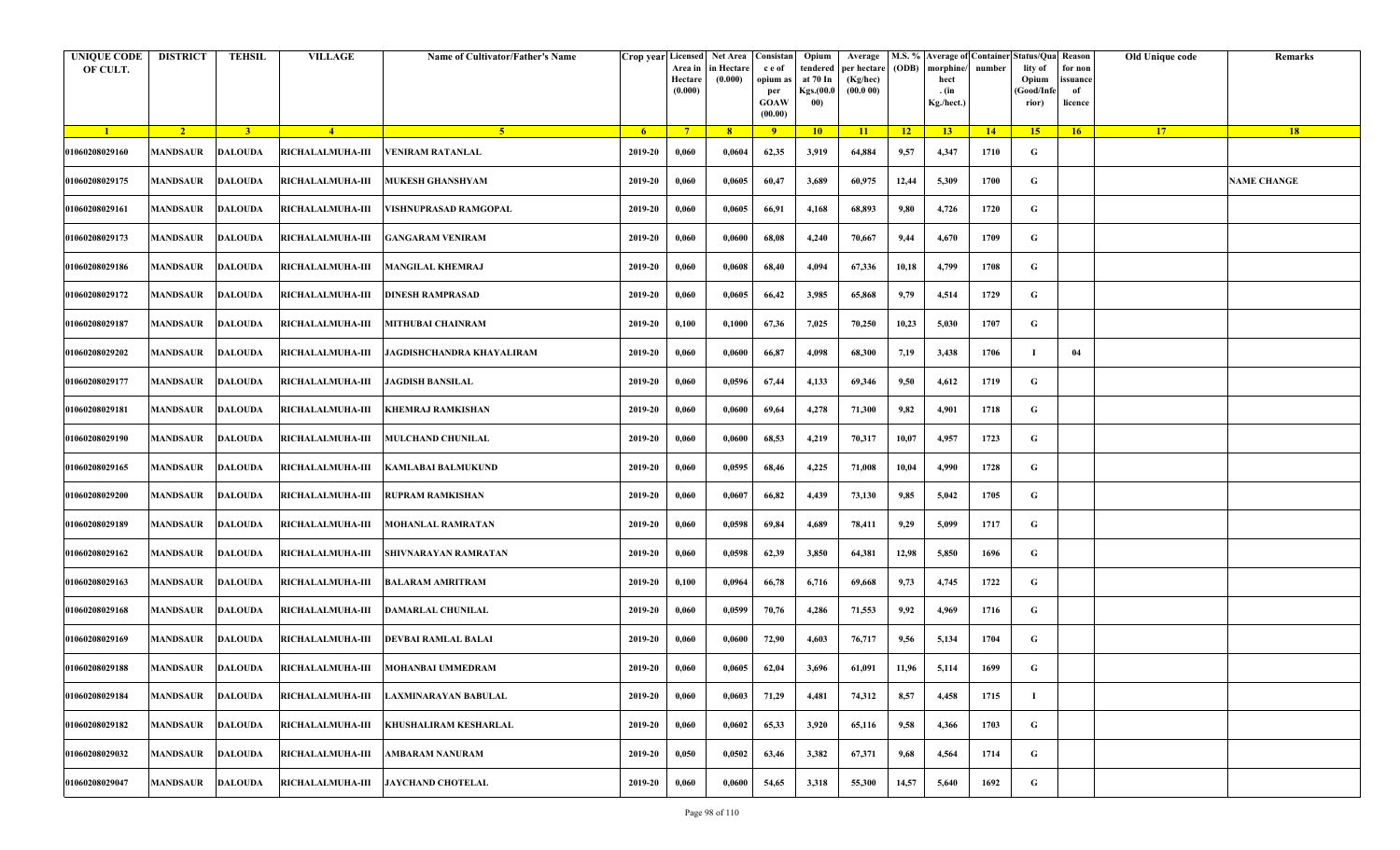| <b>UNIQUE CODE</b><br>OF CULT. | <b>DISTRICT</b> | <b>TEHSIL</b>  | <b>VILLAGE</b>                                     | Name of Cultivator/Father's Name  |         | Area in<br>Hectare<br>(0.000) | Crop year Licensed Net Area Consistan<br>in Hectare<br>(0.000) | c e of<br>opium as<br>per<br><b>GOAW</b><br>(00.00) | Opium<br>tendered<br>at 70 In<br>Kgs.(00.0<br>00) | Average<br>per hectare<br>(Kg/hec)<br>(00.000) | (ODB) | M.S. % Average of Container Status/Qua Reason<br>morphine/<br>hect<br>. (in<br>Kg./hect.) | number | lity of<br>Opium<br>(Good/Infe<br>rior) | for non<br>ssuance<br>of<br>licence | Old Unique code | Remarks            |
|--------------------------------|-----------------|----------------|----------------------------------------------------|-----------------------------------|---------|-------------------------------|----------------------------------------------------------------|-----------------------------------------------------|---------------------------------------------------|------------------------------------------------|-------|-------------------------------------------------------------------------------------------|--------|-----------------------------------------|-------------------------------------|-----------------|--------------------|
| $\blacksquare$                 | $\sqrt{2}$      | 3 <sup>1</sup> | $\sqrt{4}$                                         | 5 <sup>1</sup>                    | - 6 -   | $7^{\circ}$                   | 8 <sup>°</sup>                                                 | $\overline{9}$                                      | 10                                                | 11                                             | $-12$ | 13                                                                                        | 14     | 15                                      | 16                                  | <b>17</b>       | 18                 |
| 01060208029070                 | <b>MANDSAUR</b> | <b>DALOUDA</b> | <b>RICHALALMUHA-III</b>                            | PARMESHWAR VANIRAM                | 2019-20 | 0,060                         | 0,0598                                                         | 55,46                                               | 3,423                                             | 57,241                                         | 12,93 | 5,180                                                                                     | 1695   | G                                       |                                     |                 |                    |
| 01060208029089                 | MANDSAUR        | <b>DALOUDA</b> | <b>RICHALALMUHA-III</b>                            | SHASHIKUMAR DURGASHANKAR          | 2019-20 | 0,060                         | 0,0600                                                         | 59,02                                               | 3,668                                             | 61,133                                         | 13,22 | 5,657                                                                                     | 1693   | G                                       |                                     |                 |                    |
| 01060208029112                 | <b>MANDSAUR</b> | <b>DALOUDA</b> | <b>RICHALALMUHA-III</b>                            | <b>BAGDIRAM BHERULAL</b>          | 2019-20 | 0,060                         | 0,0607                                                         | 59,03                                               | 3,626                                             | 59,736                                         | 12,74 | 5,327                                                                                     | 1694   | G                                       |                                     |                 |                    |
| 01060208029127                 | MANDSAUR        | <b>DALOUDA</b> | <b>RICHALALMUHA-III</b>                            | <b>MANGUBAI RANCHORDAS</b>        | 2019-20 | 0,060                         | 0,0614                                                         | 67,17                                               | 4,126                                             | 67,199                                         | 9,29  | 4,370                                                                                     | 1713   | G                                       |                                     |                 |                    |
| 01060208029132                 | <b>MANDSAUR</b> | <b>DALOUDA</b> | <b>RICHALALMUHA-IV</b>                             | PUSHKARLAL KANHAYYALAL            | 2019-20 | 0,060                         | 0,0600                                                         | 62,68                                               | 3,841                                             | 64,017                                         | 10,74 | 4,813                                                                                     | 1844   | G                                       |                                     |                 |                    |
| 01060208029139                 | MANDSAUR        | <b>DALOUDA</b> | <b>RICHALALMUHA-IV</b>                             | CHANDKHAN KHAJUKHAN               | 2019-20 | 0,060                         | 0,0616                                                         | 65,90                                               | 4,105                                             | 66,640                                         | 12,06 | 5,625                                                                                     | 1847   | G                                       |                                     |                 |                    |
| 01060208029093                 | MANDSAUR        | <b>DALOUDA</b> | <b>RICHALALMUHA-IV</b>                             | <b>MANGILAL ONKARLAL</b>          | 2019-20 | 0,060                         | 0,0603                                                         | 65,46                                               | 4,105                                             | 68,076                                         | 11,73 | 5,590                                                                                     | 1843   | G                                       |                                     |                 |                    |
| 01060208029176                 | MANDSAUR        | <b>DALOUDA</b> | <b>RICHALALMUHA-IV</b>                             | GOURISHANKAR GOBARCHAND           | 2019-20 | 0,060                         | 0,0592                                                         | 66,07                                               | 4,144                                             | 70,000                                         | 11,52 | 5,644                                                                                     | 1848   | G                                       |                                     |                 |                    |
| 01060208029087                 | <b>MANDSAUR</b> | <b>DALOUDA</b> | <b>RICHALALMUHA-IV</b>                             | JAGDISH FAKIRCHADRA               | 2019-20 | 0,060                         | 0,0606                                                         | 69,88                                               | 4,203                                             | 69,356                                         | 10,82 | 5,253                                                                                     | 1849   | G                                       |                                     |                 |                    |
| 01060208029122                 | <b>MANDSAUR</b> | <b>DALOUDA</b> | <b>RICHALALMUHA-IV</b>                             | PRAYAGBAI RAMCHARAN ALIS RAMKARAN | 2019-20 | 0,060                         | 0,0600                                                         | 57,76                                               | 3,457                                             | 57,617                                         | 11,79 | 4,756                                                                                     | 1836   | G                                       |                                     |                 |                    |
| 01060208029185                 | MANDSAUR        | <b>DALOUDA</b> | <b>RICHALALMUHA-IV</b>                             | DEVRAM NIRBHAYRAM                 | 2019-20 | 0,060                         | 0,0606                                                         | 62,19                                               | 3,785                                             | 62,459                                         | 11,80 | 5,159                                                                                     | 1822   | G                                       |                                     |                 |                    |
| 01060208029174                 | <b>MANDSAUR</b> | <b>DALOUDA</b> | <b>RICHALALMUHA-IV</b>                             | <b>GHANSHYAM MOTILAL</b>          | 2019-20 | 0,060                         | 0,0591                                                         | 62,59                                               | 3,854                                             | 65,212                                         | 11,46 | 5,231                                                                                     | 1823   | G                                       |                                     |                 |                    |
| 01060208029180                 | MANDSAUR        | <b>DALOUDA</b> | <b>RICHALALMUHA-IV</b>                             | <b>RAMLAL KANHAYYALAL</b>         | 2019-20 | 0,060                         | 0,0602                                                         | 66,03                                               | 3,990                                             | 66,279                                         | 11,59 | 5,377                                                                                     | 1846   | G                                       |                                     |                 |                    |
| 01060208029201                 | <b>MANDSAUR</b> | <b>DALOUDA</b> | <b>RICHALALMUHA-IV</b>                             | JAGDISH TIKAMCHAND                | 2019-20 | 0,060                         | 0,0584                                                         | 60,72                                               | 3,730                                             | 63,870                                         | 11,63 | 5,200                                                                                     | 1841   | G                                       |                                     |                 |                    |
| 01060208029002                 | MANDSAUR        | DALOUDA        | <b>RICHALALMUHA-IV</b>                             | <b>OMPRAKASH HARDEV</b>           | 2019-20 | 0,060                         | 0,0600                                                         | 65,46                                               | 3,993                                             | 66,550                                         | 12,05 | 5,614                                                                                     | 1842   | G                                       |                                     |                 |                    |
| 01060208029033                 | <b>MANDSAUR</b> | DALOUDA        | <b>RICHALALMUHA-IV</b>                             | <b>GOPAL BALMUKAND</b>            | 2019-20 | 0,060                         | 0,0590                                                         | 66,11                                               | 4,070                                             | 68,983                                         | 12,00 | 5,795                                                                                     | 1834   | G                                       |                                     |                 | <b>NAME CHANGE</b> |
| 01060208029043                 | <b>MANDSAUR</b> | <b>DALOUDA</b> | <b>RICHALALMUHA-IV</b>                             | PRYAGBAI BHUWANIRAM               | 2019-20 | 0,060                         | 0,0585                                                         | 58,82                                               | 3,739                                             | 63,915                                         | 11,90 | 5,324                                                                                     | 1835   | G                                       |                                     |                 |                    |
| 01060208029076                 | MANDSAUR        | <b>DALOUDA</b> | <b>RICHALALMUHA-IV</b>                             | <b>MADHOLAL KASHIRAM</b>          | 2019-20 | 0,060                         | 0,0594                                                         | 63,92                                               | 3,945                                             | 66,414                                         | 11,97 | 5,565                                                                                     | 1821   | G                                       |                                     |                 |                    |
| 01060208029125                 |                 |                | MANDSAUR DALOUDA RICHALALMUHA-IV BANSHILAL HIRALAL |                                   | 2019-20 | 0,060                         | 0,0581                                                         | 59,05                                               | 3,366                                             | 57,935                                         | 12,96 | 5,256                                                                                     | 1833   | G                                       |                                     |                 |                    |
| 01060208029144                 | <b>MANDSAUR</b> | <b>DALOUDA</b> | <b>RICHALALMUHA-IV</b>                             | <b>RAMDAYAL RAMPRASAD</b>         | 2019-20 | 0,060                         | 0,0583                                                         | 62,96                                               | 4,065                                             | 69,726                                         | 11,23 | 5,482                                                                                     | 1840   | $\mathbf G$                             |                                     |                 |                    |
| 01060208029074                 | <b>MANDSAUR</b> | <b>DALOUDA</b> | <b>RICHALALMUHA-IV</b>                             | SATYANARAYAN KANHAYYALAL          | 2019-20 | 0,060                         | 0,0600                                                         | 62,99                                               | 3,995                                             | 66,583                                         | 10,62 | 4,950                                                                                     | 1820   | G                                       |                                     |                 |                    |
| 01060208029134                 | MANDSAUR        | <b>DALOUDA</b> | <b>RICHALALMUHA-IV</b>                             | <b>GOPAL ASHOK KUMAR</b>          | 2019-20 | 0,060                         | 0,0606                                                         | 63,82                                               | 4,012                                             | 66,205                                         | 11,80 | 5,468                                                                                     | 1832   | G                                       |                                     |                 |                    |
| 01060208029197                 | MANDSAUR        | <b>DALOUDA</b> | <b>RICHALALMUHA-IV</b>                             | RAMESHWAR LAXMICHAND              | 2019-20 | 0,060                         | 0,0606                                                         | 62,22                                               | 3,938                                             | 64,983                                         | 10,30 | 4,685                                                                                     | 1845   | G                                       |                                     |                 |                    |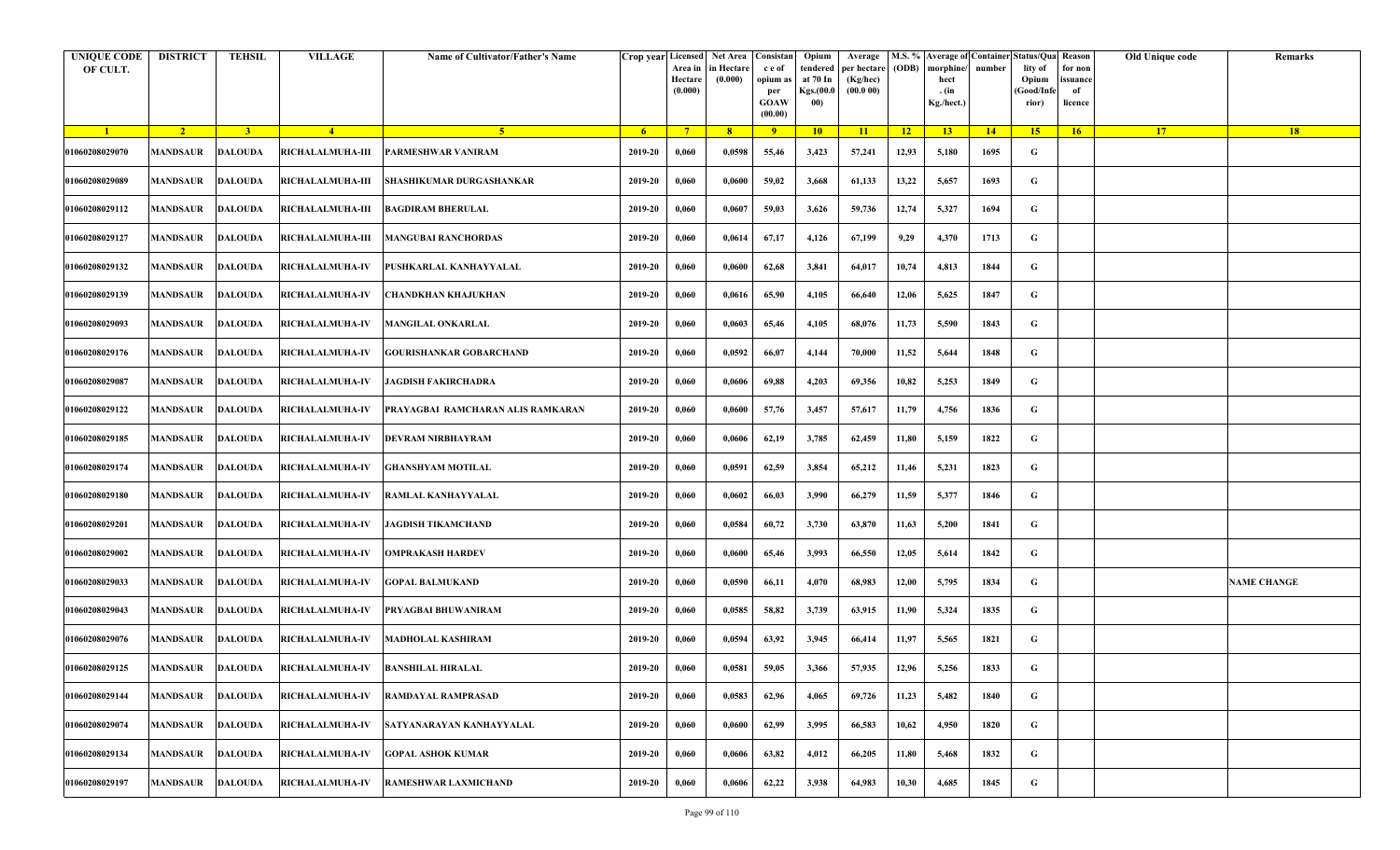| <b>UNIQUE CODE</b><br>OF CULT. | <b>DISTRICT</b>         | TEHSIL         | <b>VILLAGE</b>         | Name of Cultivator/Father's Name | Crop year Licensed | Area in<br>Hectare<br>(0.000) | Net Area   Consistan<br>in Hectare<br>(0.000) | c e of<br>opium as<br>per<br><b>GOAW</b><br>(00.00) | Opium<br>tendered<br>at 70 In<br>Kgs.(00.0<br>00) | Average<br>per hectare<br>(Kg/hec)<br>(00.000) | (ODB) | M.S. % Average of Container Status/Qua Reason<br>morphine/<br>hect<br>. (in<br>Kg./hect.) | number | lity of<br>Opium<br>(Good/Infe<br>rior) | for non<br>issuance<br>of<br>licence | Old Unique code | Remarks |
|--------------------------------|-------------------------|----------------|------------------------|----------------------------------|--------------------|-------------------------------|-----------------------------------------------|-----------------------------------------------------|---------------------------------------------------|------------------------------------------------|-------|-------------------------------------------------------------------------------------------|--------|-----------------------------------------|--------------------------------------|-----------------|---------|
| $\blacksquare$                 | $\sqrt{2}$              | $\overline{3}$ | $\sqrt{4}$             | -5.                              | - 6                | $7^{\circ}$                   | 8 <sup>°</sup>                                | $\overline{9}$                                      | 10                                                | 11                                             | $-12$ | 13                                                                                        | $-14$  | 15                                      | 16                                   | <b>17</b>       | 18      |
| 01060208029095                 | <b>MANDSAUR</b>         | <b>DALOUDA</b> | RICHALALMUHA-IV        | RAMESHWAR MATHURALAL             | 2019-20            | 0,060                         | 0,0604                                        | 61,59                                               | 3,731                                             | 61,772                                         | 12,39 | 5,357                                                                                     | 1831   | G                                       |                                      |                 |         |
| 01060208029039                 | MANDSAUR                | <b>DALOUDA</b> | <b>RICHALALMUHA-IV</b> | VENIRAM BHANWARLAL               | 2019-20            | 0,060                         | 0,0603                                        | 59,25                                               | 3,724                                             | 61,758                                         | 11,49 | 4,968                                                                                     | 1829   | G                                       |                                      |                 |         |
| 01060208029084                 | MANDSAUR                | <b>DALOUDA</b> | <b>RICHALALMUHA-IV</b> | SAMPATBAI MATHRALAL              | 2019-20            | 0,060                         | 0,0583                                        | 60,71                                               | 3,643                                             | 62,487                                         | 11,99 | 5,244                                                                                     | 1830   | G                                       |                                      |                 |         |
| 01060208029053                 | MANDSAUR                | <b>DALOUDA</b> | <b>RICHALALMUHA-IV</b> | <b>SHANTIBAI MANOHARLAL</b>      | 2019-20            | 0,060                         | 0,0610                                        | 63,58                                               | 3,887                                             | 63,721                                         | 12,19 | 5,438                                                                                     | 1819   | G                                       |                                      |                 |         |
| 01060208029116                 | MANDSAUR                | <b>DALOUDA</b> | RICHALALMUHA-IV        | PREMCHAND SHANKARLAL             | 2019-20            | 0,060                         | 0,0582                                        | 60,84                                               | 3,755                                             | 64,519                                         | 12,90 | 5,826                                                                                     | 1828   | G                                       |                                      |                 |         |
| 01060208029055                 | <b>MANDSAUR</b>         | <b>DALOUDA</b> | <b>RICHALALMUHA-IV</b> | BAGDIRAM BHAGIRATH ALIS NANURAM  | 2019-20            | 0,060                         | 0,0588                                        | 57,15                                               | 3,478                                             | 59,150                                         | 11,16 | 4,621                                                                                     | 1818   | G                                       |                                      |                 |         |
| 01060208029129                 | MANDSAUR                | DALOUDA        | <b>RICHALALMUHA-IV</b> | PARMANAND RAMNARAYAN             | 2019-20            | 0,060                         | 0,0614                                        | 67,14                                               | 4,220                                             | 68,730                                         | 11,86 | 5,706                                                                                     | 1839   | G                                       |                                      |                 |         |
| 01060208029138                 | MANDSAUR                | <b>DALOUDA</b> | RICHALALMUHA-IV        | DHANSUKH JASRAJ ALIS JAYRAJ      | 2019-20            | 0,060                         | 0,0603                                        | 66,20                                               | 4,010                                             | 66,501                                         | 10,80 | 5,027                                                                                     | 1827   | G                                       |                                      |                 |         |
| 01060208029171                 | MANDSAUR                | <b>DALOUDA</b> | <b>RICHALALMUHA-IV</b> | DEVKARAN RAMNARAYAN              | 2019-20            | 0,060                         | 0,0608                                        | 62,02                                               | 3,881                                             | 63,832                                         | 11,71 | 5,232                                                                                     | 1826   | G                                       |                                      |                 |         |
| 01060208029083                 | <b>MANDSAUR</b>         | <b>DALOUDA</b> | <b>RICHALALMUHA-IV</b> | RAMESHWAR CHOTELAL               | 2019-20            | 0,060                         | 0,0608                                        | 62,73                                               | 3,952                                             | 65,000                                         | 11,51 | 5,237                                                                                     | 1838   | G                                       |                                      |                 |         |
| 01060208029014                 | MANDSAUR                | <b>DALOUDA</b> | <b>RICHALALMUHA-IV</b> | <b>BAGDIRAM VANIRAM</b>          | 2019-20            | 0,050                         | 0,0487                                        | 56,85                                               | 3,346                                             | 68,706                                         | 11,28 | 5,425                                                                                     | 1816   | G                                       |                                      |                 |         |
| 01060208029117                 | MANDSAUR                | <b>DALOUDA</b> | RICHALALMUHA-IV        | BHUWAN KESHURAM                  | 2019-20            | 0,060                         | 0,0614                                        | 59,69                                               | 3,667                                             | 59,723                                         | 11,53 | 4,820                                                                                     | 1817   | G                                       |                                      |                 |         |
| 01060208029147                 | MANDSAUR                | <b>DALOUDA</b> | <b>RICHALALMUHA-IV</b> | HARIWALLABH SHANKARLAL           | 2019-20            | 0,060                         | 0,0600                                        | 63,92                                               | 3,972                                             | 66,200                                         | 10,40 | 4,820                                                                                     | 1837   | G                                       |                                      |                 |         |
| 01060208029072                 | MANDSAUR                | <b>DALOUDA</b> | <b>RICHALALMUHA-IV</b> | VIKRAM SITARAM                   | 2019-20            | 0,060                         | 0,0600                                        | 61,17                                               | 3,880                                             | 64,667                                         | 11,80 | 5,341                                                                                     | 1825   | G                                       |                                      |                 |         |
| 01060208029207                 | <b>MANDSAUR</b>         | <b>DALOUDA</b> | <b>RICHALALMUHA-IV</b> | CHAGANLAL KISHANLAL              | 2019-20            | 0,060                         | 0,0610                                        | 64,66                                               | 3,953                                             | 64,803                                         | 11,94 | 5,417                                                                                     | 1824   | G                                       |                                      |                 |         |
| 01060208029067                 | MANDSAUR                | <b>DALOUDA</b> | <b>RICHALALMUHA-IV</b> | BHAGWATILAL NANDRAM              | 2019-20            | 0,060                         |                                               |                                                     |                                                   |                                                |       |                                                                                           |        | F                                       |                                      |                 |         |
| 01060208029038                 | MANDSAUR                | <b>DALOUDA</b> | <b>RICHALALMUHA-IV</b> | <b>BAPULAL HARIKISHAN</b>        | 2019-20            | 0,060                         |                                               |                                                     |                                                   |                                                |       |                                                                                           |        | F                                       |                                      |                 |         |
| 01060208029062                 | MANDSAUR                | <b>DALOUDA</b> | <b>RICHALALMUHA-IV</b> | VISHRAM RAMSUKH                  | 2019-20            | 0,060                         |                                               |                                                     |                                                   |                                                |       |                                                                                           |        | F                                       |                                      |                 |         |
| 01060208043022                 | <b>MANDSAUR DALOUDA</b> |                | <b>SARSOD-I</b>        | BHAGWANTABAI HIRALAL             | $2019 - 20$        | 0,060                         | 0,0600                                        | 68,44                                               | 4,185                                             | 69,750                                         | 9,94  | 4,853                                                                                     | 211    | G                                       |                                      |                 |         |
| 01060208043050                 | MANDSAUR                | <b>DALOUDA</b> | <b>SARSOD-I</b>        | <b>RAMESHWAR MANGILAL</b>        | 2019-20            | 0,060                         | 0,0605                                        | 67,31                                               | 4,096                                             | 67,702                                         | 9,85  | 4,668                                                                                     | 210    | $\mathbf G$                             |                                      |                 |         |
| 01060208043110                 | <b>MANDSAUR</b>         | <b>DALOUDA</b> | <b>SARSOD-I</b>        | <b>SUHAGBAI ONKARLAL</b>         | 2019-20            | 0,060                         | 0,0601                                        | 70,31                                               | 4,168                                             | 69,351                                         | 9,33  | 4,530                                                                                     | 204    | G                                       |                                      |                 |         |
| 01060208043071                 | <b>MANDSAUR</b>         | <b>DALOUDA</b> | <b>SARSOD-I</b>        | RAMCHANDRA MANGILAL              | 2019-20            | 0,060                         | 0,0588                                        | 68,73                                               | 4,281                                             | 72,806                                         | 7,52  | 3,832                                                                                     | 209    | -1                                      | 04                                   |                 |         |
| 01060208043080                 | MANDSAUR                | <b>DALOUDA</b> | <b>SARSOD-I</b>        | <b>BASANTILAL MOTILAL</b>        | 2019-20            | 0,060                         | 0,0605                                        | 70,74                                               | 4,366                                             | 72,165                                         | 9,87  | 4,986                                                                                     | 214    | G                                       |                                      |                 |         |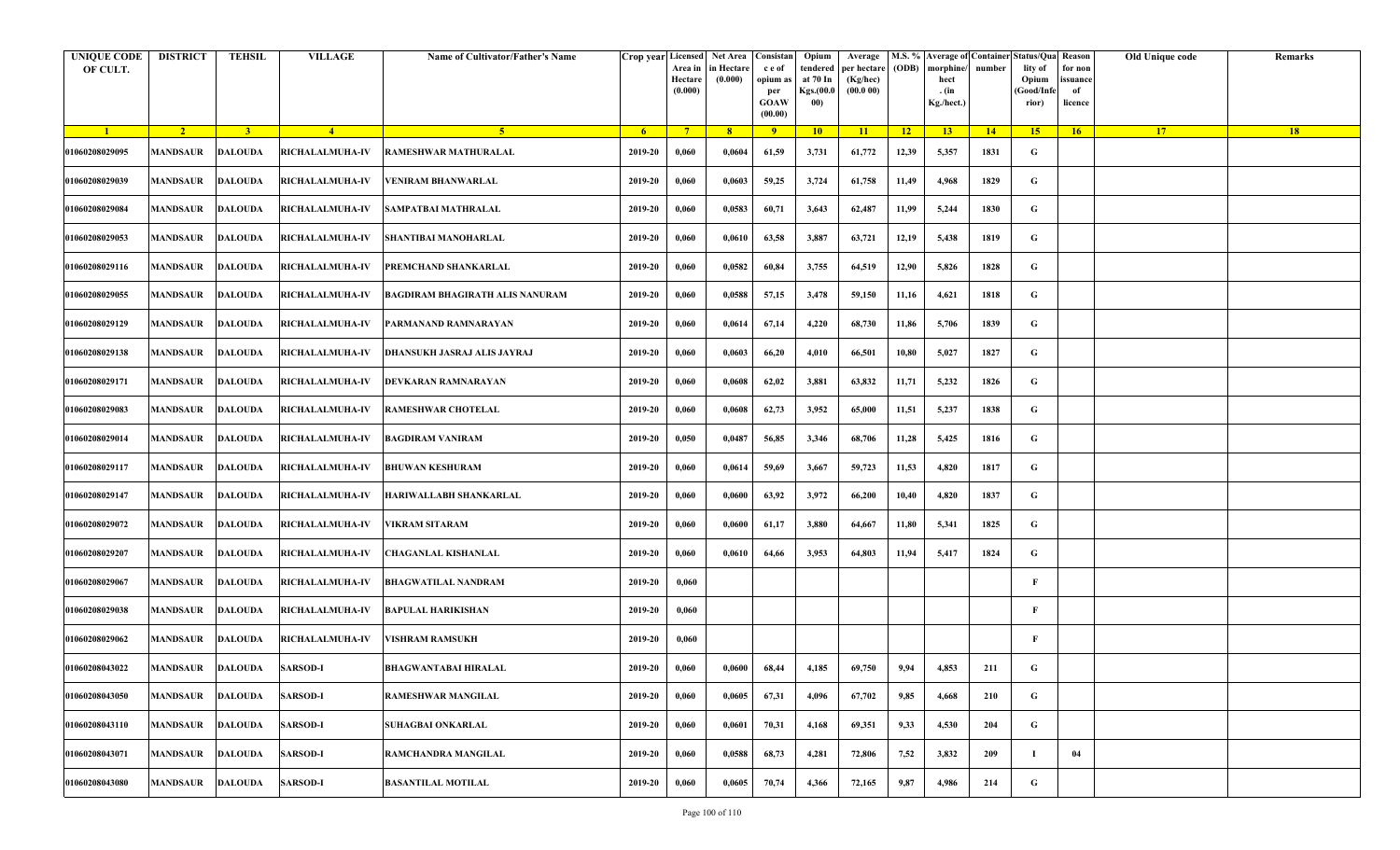| <b>UNIQUE CODE</b><br>OF CULT. | <b>DISTRICT</b>         | TEHSIL         | <b>VILLAGE</b>  | Name of Cultivator/Father's Name | Crop year Licensed | Area in<br>Hectare<br>(0.000) | Net Area   Consistan<br>n Hectare<br>(0.000) | c e of<br>opium as<br>per<br><b>GOAW</b><br>(00.00) | Opium<br>tendered<br>at 70 In<br>Kgs.(00.0<br>00) | Average<br>per hectare<br>(Kg/hec)<br>(00.000) | (ODB) | M.S. % Average of Container Status/Qua Reason<br>morphine/<br>hect<br>. (in<br>Kg./hect.) | number      | lity of<br>Opium<br>(Good/Info<br>rior) | for non<br>ssuance<br>of<br>licence | Old Unique code | Remarks |
|--------------------------------|-------------------------|----------------|-----------------|----------------------------------|--------------------|-------------------------------|----------------------------------------------|-----------------------------------------------------|---------------------------------------------------|------------------------------------------------|-------|-------------------------------------------------------------------------------------------|-------------|-----------------------------------------|-------------------------------------|-----------------|---------|
| $\blacksquare$                 | $\sqrt{2}$              | 3 <sup>1</sup> | $-4$            | $-5$                             | 6 <sup>1</sup>     | $7^{\circ}$                   | 8 <sup>°</sup>                               | 9                                                   | 10                                                | 11                                             | $-12$ | 13 <sup>7</sup>                                                                           | $\sqrt{14}$ | 15                                      | 16                                  | 17 <sup>2</sup> | 18      |
| 01060208043096                 | MANDSAUR                | <b>DALOUDA</b> | <b>SARSOD-I</b> | <b>BALARAM CHUNNILAL</b>         | 2019-20            | 0,060                         | 0,0595                                       | 59,80                                               | 3,648                                             | 61,311                                         | 10,77 | 4,622                                                                                     | 202         | G                                       |                                     |                 |         |
| 01060208043111                 | MANDSAUR                | <b>DALOUDA</b> | <b>SARSOD-I</b> | ASHARAM NANDRAM                  | 2019-20            | 0,060                         | 0,0564                                       | 72,79                                               | 4,097                                             | 72,642                                         | 10,73 | 5,456                                                                                     | 215         | G                                       |                                     |                 |         |
| 01060208043135                 | MANDSAUR                | <b>DALOUDA</b> | <b>SARSOD-I</b> | <b>NANALAL BHERULAL</b>          | 2019-20            | 0,060                         | 0,0564                                       | 63,62                                               | 3,635                                             | 64,450                                         | 10,58 | 4,774                                                                                     | 213         | G                                       |                                     |                 |         |
| 01060208043144                 | MANDSAUR                | <b>DALOUDA</b> | <b>SARSOD-I</b> | RAMGOPAL GENDALAL                | 2019-20            | 0,060                         | 0,0600                                       | 64,38                                               | 4,038                                             | 67,300                                         | 10,25 | 4,828                                                                                     | 208         | G                                       |                                     |                 |         |
| 01060208043115                 | MANDSAUR                | <b>DALOUDA</b> | <b>SARSOD-I</b> | <b>BALARAM RAMCHANDRA</b>        | 2019-20            | 0,060                         | 0,0601                                       | 63,47                                               | 3,854                                             | 64,126                                         | 10,12 | 4,542                                                                                     | 201         | G                                       |                                     |                 |         |
| 01060208043118                 | <b>MANDSAUR</b>         | <b>DALOUDA</b> | <b>SARSOD-I</b> | <b>BHERULAL PRATHVIRAJ</b>       | 2019-20            | 0,060                         | 0,0599                                       | 61,17                                               | 3,679                                             | 61,419                                         | 10,61 | 4,562                                                                                     | 207         | G                                       |                                     |                 |         |
| 01060208043137                 | MANDSAUR                | <b>DALOUDA</b> | <b>SARSOD-I</b> | RAMKANYABAI PARMANAND            | 2019-20            | 0,060                         | 0,0606                                       | 64,60                                               | 3,913                                             | 64,571                                         | 10,43 | 4,714                                                                                     | 200         | G                                       |                                     |                 |         |
| 01060208043119                 | MANDSAUR                | <b>DALOUDA</b> | <b>SARSOD-I</b> | CHUNNILAL MATHURALAL             | 2019-20            | 0,100                         | 0,0978                                       | 70,68                                               | 7,219                                             | 73,814                                         | 9,99  | 5,162                                                                                     | 206         | G                                       |                                     |                 |         |
| 01060208043045                 | MANDSAUR                | <b>DALOUDA</b> | <b>SARSOD-I</b> | DHAPUBAI RAMNARAYAN              | 2019-20            | 0,060                         | 0,0587                                       | 63,90                                               | 4,062                                             | 69,199                                         | 10,85 | 5,256                                                                                     | 199         | G                                       |                                     |                 |         |
| 01060208043151                 | MANDSAUR                | <b>DALOUDA</b> | <b>SARSOD-I</b> | <b>JADURAM NANURAM</b>           | 2019-20            | 0,050                         | 0,0481                                       | 61,98                                               | 3,126                                             | 64,990                                         | 10,92 | 4,967                                                                                     | 198         | G                                       |                                     |                 |         |
| 01060208043125                 | MANDSAUR                | DALOUDA        | <b>SARSOD-I</b> | <b>JAGDISH RAMKISHAN</b>         | 2019-20            | 0,060                         | 0,0586                                       | 60,88                                               | 3,653                                             | 62,338                                         | 10,45 | 4,560                                                                                     | 197         | G                                       |                                     |                 |         |
| 01060208043039                 | MANDSAUR                | <b>DALOUDA</b> | <b>SARSOD-I</b> | HIRALAL CHAMPALAL                | 2019-20            | 0,060                         | 0,0607                                       | 61,62                                               | 4,049                                             | 66,705                                         | 11,02 | 5,146                                                                                     | 196         | G                                       |                                     |                 |         |
| 01060208043044                 | MANDSAUR                | <b>DALOUDA</b> | <b>SARSOD-I</b> | GANGABAI SHRILAL                 | 2019-20            | 0,060                         | 0,0607                                       | 66,71                                               | 3,936                                             | 64,843                                         | 10,97 | 4,979                                                                                     | 212         | G                                       |                                     |                 |         |
| 01060208043120                 | MANDSAUR                | <b>DALOUDA</b> | <b>SARSOD-I</b> | RADHABAI DEVRAM                  | 2019-20            | 0,060                         | 0,0605                                       | 64,16                                               | 3,923                                             | 64,843                                         | 11,27 | 5,115                                                                                     | 195         | G                                       |                                     |                 |         |
| 01060208043122                 | <b>MANDSAUR</b>         | DALOUDA        | <b>SARSOD-I</b> | HIRALAL PRATHVIRAJ               | 2019-20            | 0,060                         | 0,0598                                       | 67,02                                               | 4,222                                             | 70,602                                         | 10,06 | 4,972                                                                                     | 205         | G                                       |                                     |                 |         |
| 01060208043139                 | MANDSAUR                | <b>DALOUDA</b> | <b>SARSOD-I</b> | RADHESHYAM BHERULAL              | 2019-20            | 0,050                         | 0,0499                                       | 68,15                                               | 3,505                                             | 70,240                                         | 10,73 | 5,276                                                                                     | 203         | G                                       |                                     |                 |         |
| 01060208043005                 | MANDSAUR                | DALOUDA        | <b>SARSOD-I</b> | PRAKASHCHAND MOTILAL JAIN        | 2019-20            | 0,060                         |                                              |                                                     |                                                   |                                                |       |                                                                                           |             | F                                       |                                     |                 |         |
| 01060208043010                 | MANDSAUR                | DALOUDA        | <b>SARSOD-I</b> | RAMCHANDRA TORIRAM               | 2019-20            | 0,060                         |                                              |                                                     |                                                   |                                                |       |                                                                                           |             | F                                       |                                     |                 |         |
| 01060208043063                 | <b>MANDSAUR DALOUDA</b> |                | <b>SARSOD-I</b> | NANDIBAI PARMANAND               | 2019-20            | 0,060                         |                                              |                                                     |                                                   |                                                |       |                                                                                           |             | F                                       |                                     |                 |         |
| 01060208043149                 | MANDSAUR                | <b>DALOUDA</b> | <b>SARSOD-I</b> | <b>JDEYLAL BHERULAL</b>          | 2019-20            | 0,060                         |                                              |                                                     |                                                   |                                                |       |                                                                                           |             | F                                       |                                     |                 |         |
| 01060208043134                 | <b>MANDSAUR</b>         | <b>DALOUDA</b> | <b>SARSOD-I</b> | <b>MANGILAL RAMLAL</b>           | 2019-20            | 0,060                         |                                              |                                                     |                                                   |                                                |       |                                                                                           |             | F                                       |                                     |                 |         |
| 01060208043132                 | <b>MANDSAUR</b>         | <b>DALOUDA</b> | <b>SARSOD-I</b> | LAXMINARAYAN TULSIRAM            | 2019-20            | 0,060                         |                                              |                                                     |                                                   |                                                |       |                                                                                           |             | $\mathbf{F}$                            |                                     |                 |         |
| 01060208043142                 | MANDSAUR                | <b>DALOUDA</b> | <b>SARSOD-I</b> | RAMCHANDRA CHABILAL              | 2019-20            | 0,060                         |                                              |                                                     |                                                   |                                                |       |                                                                                           |             | F                                       |                                     |                 |         |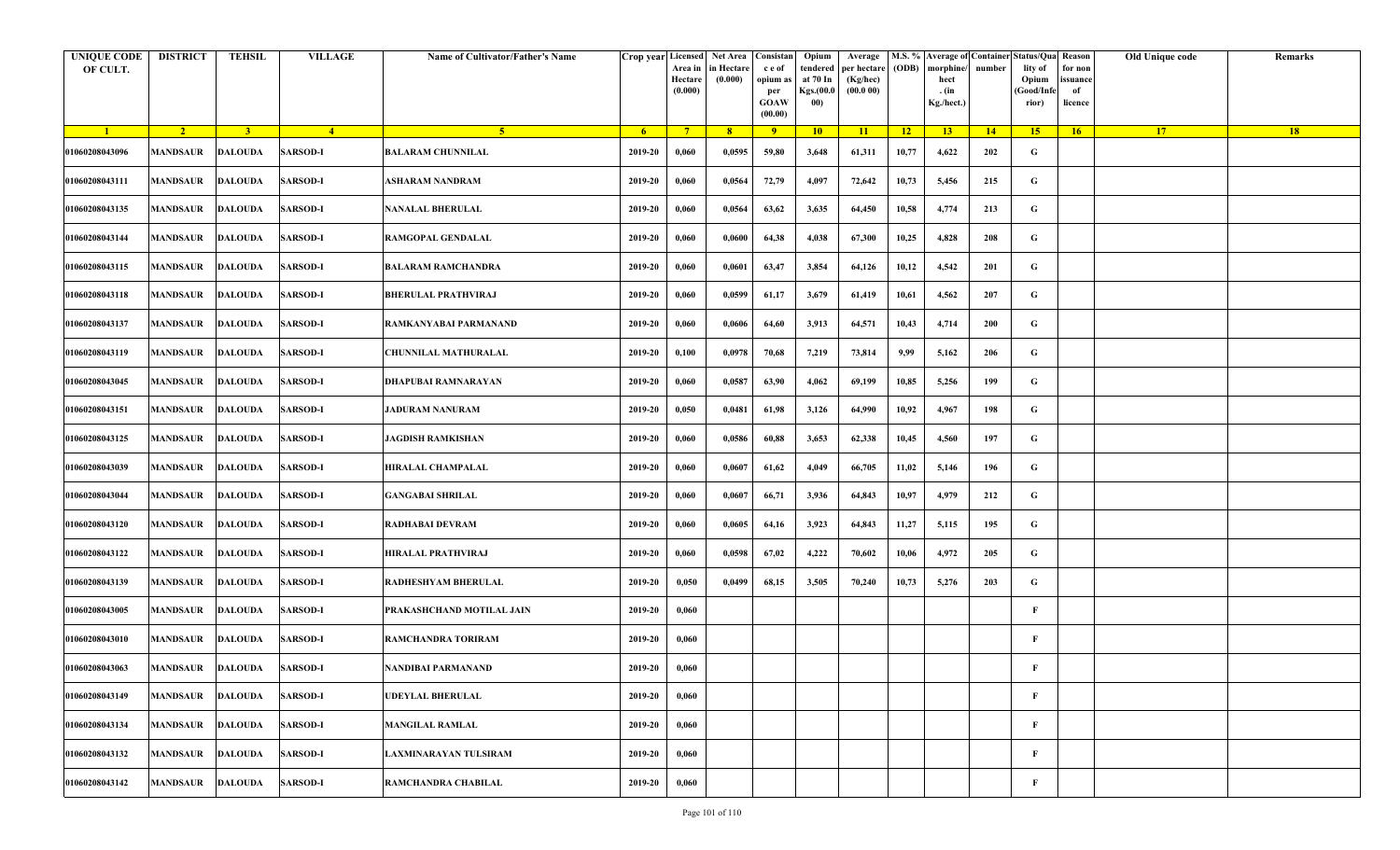| <b>UNIQUE CODE</b><br>OF CULT. | <b>DISTRICT</b>         | <b>TEHSIL</b>  | <b>VILLAGE</b>   | Name of Cultivator/Father's Name |                | Crop year Licensed<br>Area in<br>Hectare<br>(0.000) | Net Area   Consistan  <br>in Hectare<br>(0.000) | c e of<br>opium as<br>per<br><b>GOAW</b><br>(00.00) | Opium<br>tendered<br>at 70 In<br>Kgs.(00.0<br>00) | Average<br>per hectare<br>(Kg/hec)<br>(00.000) | (ODB)           | M.S. % Average of Container Status/Qua Reason<br>morphine/<br>hect<br>. (in<br>Kg./hect.) | number | lity of<br>Opium<br>(Good/Info<br>rior) | for non<br>ssuance<br>of<br>licence | Old Unique code | Remarks |
|--------------------------------|-------------------------|----------------|------------------|----------------------------------|----------------|-----------------------------------------------------|-------------------------------------------------|-----------------------------------------------------|---------------------------------------------------|------------------------------------------------|-----------------|-------------------------------------------------------------------------------------------|--------|-----------------------------------------|-------------------------------------|-----------------|---------|
| $\blacksquare$                 | $\sqrt{2}$              | 3 <sup>1</sup> | $\overline{4}$   | 5 <sup>1</sup>                   | 6 <sup>6</sup> | $7^{\circ}$                                         | 8                                               | $\overline{9}$                                      | 10                                                | 11                                             | $\overline{12}$ | 13                                                                                        | 14     | 15                                      | 16                                  | 17 <sup>2</sup> | 18      |
| 01060208043095                 | <b>MANDSAUR</b>         | <b>DALOUDA</b> | <b>SARSOD-II</b> | RUKMANIBAI TOLARAM               | 2019-20        | 0,060                                               | 0,0600                                          | 61,82                                               | 3,753                                             | 62,550                                         | 10,93           | 4,786                                                                                     | 233    | G                                       |                                     |                 |         |
| 01060208043067                 | <b>MANDSAUR</b>         | <b>DALOUDA</b> | <b>SARSOD-II</b> | <b>BALARAM KASHIRAM</b>          | 2019-20        | 0,060                                               | 0,0603                                          | 66,76                                               | 4,072                                             | 67,529                                         | 10,87           | 5,139                                                                                     | 253    | G                                       |                                     |                 |         |
| 01060208043026                 | <b>MANDSAUR</b>         | <b>DALOUDA</b> | <b>SARSOD-II</b> | RAMKANYABAI BHERULAL BHAGWATIBAI | 2019-20        | 0,060                                               | 0,0596                                          | 69,26                                               | 4,245                                             | 71,225                                         | 10,45           | 5,210                                                                                     | 249    | G                                       |                                     |                 |         |
| 01060208043143                 | <b>MANDSAUR</b>         | <b>DALOUDA</b> | <b>SARSOD-II</b> | <b>RAMESHWAR RAMLAL</b>          | 2019-20        | 0,060                                               | 0,0606                                          | 63,89                                               | 3,897                                             | 64,307                                         | 10,75           | 4,839                                                                                     | 242    | G                                       |                                     |                 |         |
| 01060208043116                 | <b>MANDSAUR</b>         | <b>DALOUDA</b> | <b>SARSOD-II</b> | <b>BASANTILAL GOVINDRAM</b>      | 2019-20        | 0,060                                               | 0,0599                                          | 63,42                                               | 3,832                                             | 63,973                                         | 10,31           | 4,617                                                                                     | 241    | G                                       |                                     |                 |         |
| 01060208043089                 | MANDSAUR                | <b>DALOUDA</b> | <b>SARSOD-II</b> | <b>SUNDARLAL HIRALAL</b>         | 2019-20        | 0,060                                               | 0,0612                                          | 68,06                                               | 4,161                                             | 67,990                                         | 10,18           | 4,845                                                                                     | 248    | G                                       |                                     |                 |         |
| 01060208043140                 | MANDSAUR                | <b>DALOUDA</b> | <b>SARSOD-II</b> | RADHESHYAM CHAMPALAL             | 2019-20        | 0,060                                               | 0,0597                                          | 65,15                                               | 3,937                                             | 65,946                                         | 10,13           | 4,676                                                                                     | 232    | G                                       |                                     |                 |         |
| 01060208043017                 | MANDSAUR                | <b>DALOUDA</b> | <b>SARSOD-II</b> | KACHRIBAI MOTILAL                | 2019-20        | 0,060                                               | 0,0603                                          | 67,30                                               | 4,096                                             | 67,927                                         | 9,12            | 4,336                                                                                     | 251    | G                                       |                                     |                 |         |
| 01060208043019                 | MANDSAUR                | <b>DALOUDA</b> | <b>SARSOD-II</b> | <b>BHAGWATILAL NAHAR</b>         | 2019-20        | 0,060                                               | 0,0581                                          | 62,93                                               | 3,758                                             | 64,682                                         | 10,14           | 4,591                                                                                     | 240    | G                                       |                                     |                 |         |
| 01060208043058                 | <b>MANDSAUR</b>         | <b>DALOUDA</b> | <b>SARSOD-II</b> | ASHARAM KALU                     | 2019-20        | 0,060                                               | 0,0602                                          | 63,52                                               | 3,693                                             | 61,346                                         | 10,28           | 4,415                                                                                     | 239    | G                                       |                                     |                 |         |
| 01060208043092                 | MANDSAUR                | <b>DALOUDA</b> | <b>SARSOD-II</b> | KANCHANBAI DULICHAND             | 2019-20        | 0,060                                               | 0,0591                                          | 66,06                                               | 4,115                                             | 69,628                                         | 10,48           | 5,107                                                                                     | 247    | G                                       |                                     |                 |         |
| 01060208043002                 | <b>MANDSAUR</b>         | <b>DALOUDA</b> | <b>SARSOD-II</b> | <b>CHAMPALAL KESHURAM</b>        | 2019-20        | 0,060                                               | 0,0591                                          | 66,08                                               | 4,003                                             | 67,733                                         | 9,84            | 4,665                                                                                     | 246    | G                                       |                                     |                 |         |
| 01060208043029                 | MANDSAUR                | <b>DALOUDA</b> | <b>SARSOD-II</b> | JAMUNABAI RAMRATAN               | 2019-20        | 0,060                                               | 0,0595                                          | 72,64                                               | 4,607                                             | 77,429                                         | 10,37           | 5,621                                                                                     | 254    | G                                       |                                     |                 |         |
| 01060208043030                 | <b>MANDSAUR</b>         | <b>DALOUDA</b> | <b>SARSOD-II</b> | <b>JODHRAJ HARIRAM</b>           | 2019-20        | 0,060                                               | 0,0600                                          | 66,52                                               | 4,419                                             | 73,650                                         | 10,69           | 5,511                                                                                     | 231    | G                                       |                                     |                 |         |
| 01060208043113                 | MANDSAUR                | <b>DALOUDA</b> | <b>SARSOD-II</b> | <b>BALARAM NANDA</b>             | 2019-20        | 0,060                                               | 0,0595                                          | 67,60                                               | 4,191                                             | 70,437                                         | 10,28           | 5,069                                                                                     | 230    | G                                       |                                     |                 |         |
| 01060208043117                 | <b>MANDSAUR</b>         | <b>DALOUDA</b> | <b>SARSOD-II</b> | <b>BHANWARLAL VENIRAM</b>        | 2019-20        | 0,060                                               | 0,0607                                          | 64,96                                               | 3,749                                             | 61,763                                         | 10,21           | 4,414                                                                                     | 238    | G                                       |                                     |                 |         |
| 01060208043041                 | MANDSAUR                | <b>DALOUDA</b> | <b>SARSOD-II</b> | <b>BHAGIRATH PANNALAL</b>        | 2019-20        | 0,100                                               | 0,0979                                          | 60,33                                               | 6,136                                             | 62,676                                         | 10,46           | 4,589                                                                                     | 229    | G                                       |                                     |                 |         |
| 01060208043076                 | MANDSAUR                | DALOUDA        | <b>SARSOD-II</b> | RAMKISHAN KESHURAM GAYARI        | 2019-20        | 0,050                                               | 0,0484                                          | 63,10                                               | 3,236                                             | 66,860                                         | 10,21           | 4,779                                                                                     | 250    | G                                       |                                     |                 |         |
| 01060208043001                 | <b>MANDSAUR DALOUDA</b> |                | <b>SARSOD-II</b> | <b>GOVERDHANLAL PARMANAND</b>    | 2019-20        | 0,050                                               | 0,0482                                          | 69,21                                               | 3,569                                             | 74,046                                         | 10,11           | 5,241                                                                                     | 245    | G                                       |                                     |                 |         |
| 01060208043012                 | MANDSAUR                | <b>DALOUDA</b> | <b>SARSOD-II</b> | RAMPRASAD GOVINDRAM              | 2019-20        | 0,060                                               | 0,0595                                          | 68,37                                               | 4,151                                             | 69,765                                         | 9,51            | 4,644                                                                                     | 237    | $\mathbf G$                             |                                     |                 |         |
| 01060208043091                 | <b>MANDSAUR</b>         | <b>DALOUDA</b> | <b>SARSOD-II</b> | AMRIBAI PARMANAND                | 2019-20        | 0,060                                               | 0,0601                                          | 62,35                                               | 3,919                                             | 65,208                                         | 10,73           | 4,898                                                                                     | 236    | G                                       |                                     |                 |         |
| 01060208043007                 | <b>MANDSAUR</b>         | <b>DALOUDA</b> | <b>SARSOD-II</b> | <b>BHERULAL BHAGIRATH</b>        | 2019-20        | 0,050                                               | 0,0503                                          | 59,33                                               | 3,212                                             | 63,857                                         | 10,35           | 4,627                                                                                     | 228    | G                                       |                                     |                 |         |
| 01060208043148                 | MANDSAUR                | <b>DALOUDA</b> | <b>SARSOD-II</b> | SHAMBHUSINGH NIRBHAYSINGH        | 2019-20        | 0,050                                               | 0,0500                                          | 69,63                                               | 3,591                                             | 71,820                                         | 9,77            | 4,912                                                                                     | 235    | G                                       |                                     |                 |         |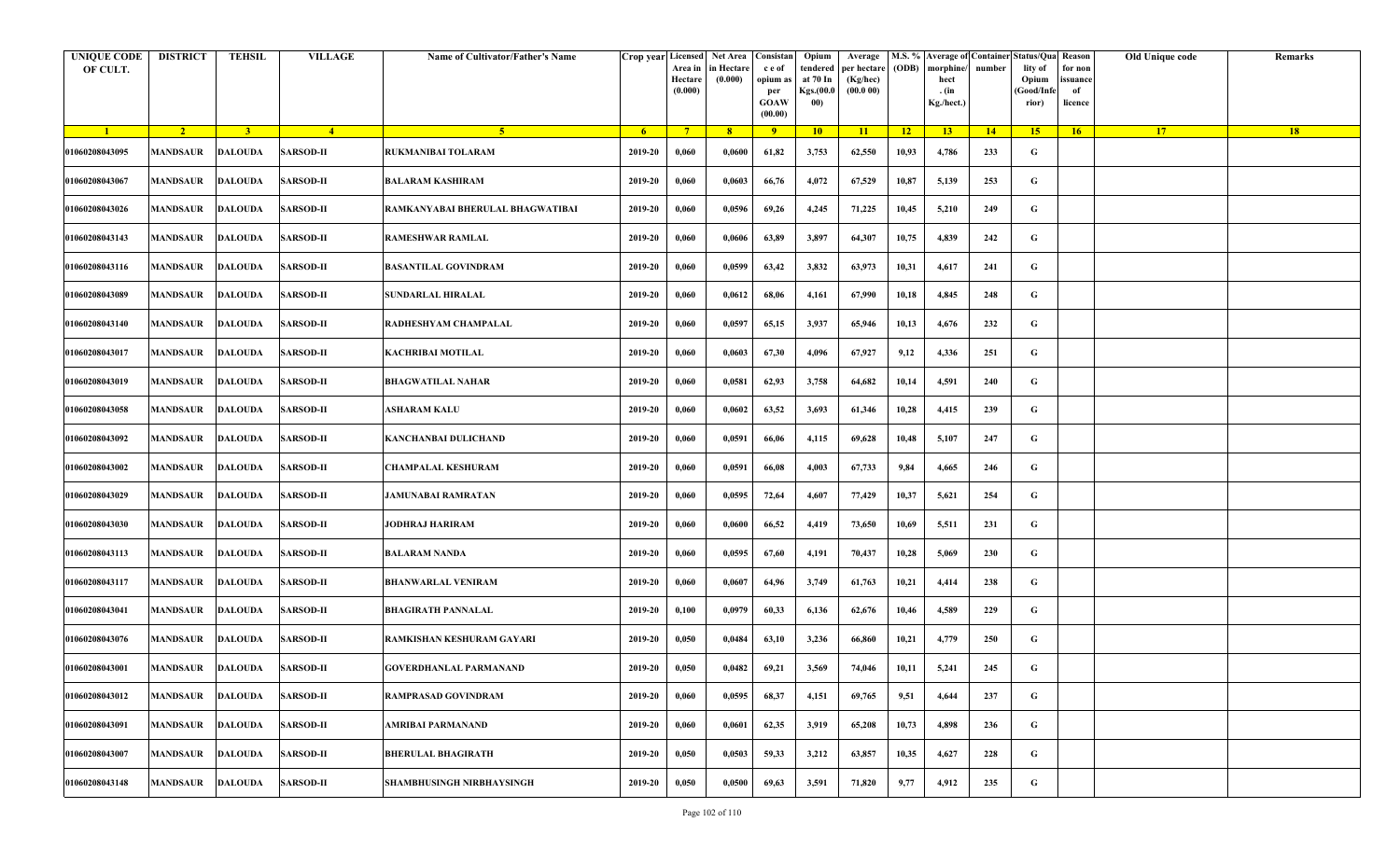| <b>UNIQUE CODE</b><br>OF CULT. | <b>DISTRICT</b>         | <b>TEHSIL</b>  | <b>VILLAGE</b>       | Name of Cultivator/Father's Name          | Crop year Licensed | Area in<br>Hectare<br>(0.000) | Net Area Consistan<br>in Hectare<br>(0.000) | c e of<br>opium as<br>per<br><b>GOAW</b><br>(00.00) | Opium<br>tendered<br>at 70 In<br>Kgs.(00.0<br>00) | Average<br>per hectare<br>(Kg/hec)<br>(00.000) | (ODB) | M.S. % Average of Container Status/Qua Reason<br>morphine/<br>hect<br>. (in<br>Kg./hect.) | number      | lity of<br>Opium<br>(Good/Infe<br>rior) | for non<br>ssuance<br>of<br>licence | Old Unique code | Remarks            |
|--------------------------------|-------------------------|----------------|----------------------|-------------------------------------------|--------------------|-------------------------------|---------------------------------------------|-----------------------------------------------------|---------------------------------------------------|------------------------------------------------|-------|-------------------------------------------------------------------------------------------|-------------|-----------------------------------------|-------------------------------------|-----------------|--------------------|
| $\blacksquare$                 | $\sqrt{2}$              | 3 <sup>1</sup> | $\sqrt{4}$           | $\sqrt{5}$                                | - 6                | $7^{\circ}$                   | 8 <sup>°</sup>                              | $\overline{9}$                                      | 10                                                | 11                                             | $-12$ | 13                                                                                        | $\sqrt{14}$ | 15                                      | 16                                  | <b>17</b>       | <b>18</b>          |
| 01060208043048                 | <b>MANDSAUR</b>         | <b>DALOUDA</b> | <b>SARSOD-II</b>     | <b>RAMESHWAR CHAVILAL</b>                 | 2019-20            | 0,050                         | 0,0504                                      | 63,33                                               | 3,203                                             | 63,552                                         | 10,25 | 4,559                                                                                     | 226         | G                                       |                                     |                 | <b>NAME CHANGE</b> |
| 01060208043014                 | MANDSAUR                | <b>DALOUDA</b> | <b>SARSOD-II</b>     | VIRAMLAL BHAWARLAL                        | 2019-20            | 0,050                         | 0,0509                                      | 66,99                                               | 3,369                                             | 66,189                                         | 11,11 | 5,147                                                                                     | 244         | G                                       |                                     |                 | <b>NAME CHANGE</b> |
| 01060208043066                 | MANDSAUR                | <b>DALOUDA</b> | <b>SARSOD-II</b>     | <b>MADANLAL BADRILAL</b>                  | 2019-20            | 0,050                         | 0,0468                                      | 73,47                                               | 3,904                                             | 83,419                                         | 10,30 | 6,015                                                                                     | 252         | G                                       |                                     |                 | <b>NAME CHANGE</b> |
| 01060208043069                 | MANDSAUR                | <b>DALOUDA</b> | <b>SARSOD-II</b>     | UDAYLAL NANDA                             | 2019-20            | 0,050                         | 0,0485                                      | 65,28                                               | 3,460                                             | 71,340                                         | 10,46 | 5,223                                                                                     | 234         | G                                       |                                     |                 | <b>NAME CHANGE</b> |
| 01060208043105                 | MANDSAUR                | <b>DALOUDA</b> | <b>SARSOD-II</b>     | VRAJRAJSINGH SAJJANSINGH MATA BHAGYAKUWAR | 2019-20            | 0,050                         | 0,0493                                      | 57,60                                               | 2,954                                             | 59,919                                         | 12,10 | 5,075                                                                                     | 227         | G                                       |                                     |                 | <b>NAME CHANGE</b> |
| 01060208043055                 | <b>MANDSAUR</b>         | DALOUDA        | <b>SARSOD-II</b>     | <b>RAJARAM BHUWANIRAM</b>                 | 2019-20            | 0,050                         | 0,0489                                      | 70,04                                               | 3,522                                             | 72,025                                         | 10,39 | 5,238                                                                                     | 243         | G                                       |                                     |                 | <b>NAME CHANGE</b> |
| 01060208043133                 | MANDSAUR                | <b>DALOUDA</b> | <b>SARSOD-II</b>     | <b>JILABAI CHENRAM</b>                    | 2019-20            | 0,060                         |                                             |                                                     |                                                   |                                                |       |                                                                                           |             | F                                       |                                     |                 |                    |
| 01060208043146                 | MANDSAUR                | <b>DALOUDA</b> | <b>SARSOD-II</b>     | RAMKANHYABAI DULICHAND                    | 2019-20            | 0,060                         |                                             |                                                     |                                                   |                                                |       |                                                                                           |             | F                                       |                                     |                 |                    |
| 01060208043004                 | MANDSAUR                | <b>DALOUDA</b> | <b>SARSOD-II</b>     | RAJENDRA RAMCHANDRA                       | 2019-20            | 0,060                         |                                             |                                                     |                                                   |                                                |       |                                                                                           |             | F                                       |                                     |                 |                    |
| 01060208043073                 | <b>MANDSAUR</b>         | <b>DALOUDA</b> | <b>SARSOD-II</b>     | <b>BHUWAN LAKHMA</b>                      | 2019-20            | 0,060                         |                                             |                                                     |                                                   |                                                |       |                                                                                           |             | F                                       |                                     |                 |                    |
| 01060208043128                 | <b>MANDSAUR</b>         | <b>DALOUDA</b> | <b>SARSOD-II</b>     | KAMALSINGH SAJJANSINGH                    | 2019-20            | 0,060                         |                                             |                                                     |                                                   |                                                |       |                                                                                           |             | F                                       |                                     |                 |                    |
| 01060208043072                 | MANDSAUR                | <b>DALOUDA</b> | <b>SARSOD-II</b>     | IMANBAKSH HUSSAIN PINJARA                 | 2019-20            | 0,060                         |                                             |                                                     |                                                   |                                                |       |                                                                                           |             | F                                       |                                     |                 |                    |
| 01060208051005                 | MANDSAUR                | <b>DALOUDA</b> | <b>AKYAUMAHEDA-I</b> | <b>TULSIBAI BHAGIRATH</b>                 | 2019-20            | 0,060                         | 0,0616                                      | 69,71                                               | 3,973                                             | 64,497                                         | 10,33 | 4,664                                                                                     | 086         | G                                       |                                     |                 |                    |
| 01060208051009                 | MANDSAUR                | <b>DALOUDA</b> | <b>AKYAUMAHEDA-I</b> | <b>GATTUBAI LALU</b>                      | 2019-20            | 0,060                         | 0,0602                                      | 69,58                                               | 4,244                                             | 70,498                                         | 10,42 | 5,143                                                                                     | 091         | G                                       |                                     |                 |                    |
| 01060208051015                 | <b>MANDSAUR</b>         | DALOUDA        | <b>AKYAUMAHEDA-I</b> | <b>MOTILAL RAMCHANDRA</b>                 | 2019-20            | 0,060                         | 0,0590                                      | 69,31                                               | 4,119                                             | 69,814                                         | 10,50 | 5,131                                                                                     | 080         | G                                       |                                     |                 |                    |
| 01060208051018                 | MANDSAUR                | <b>DALOUDA</b> | <b>AKYAUMAHEDA-I</b> | MUNNIBAI BALMUKUND                        | 2019-20            | 0,060                         | 0,0590                                      | 70,40                                               | 4,123                                             | 69,881                                         | 10,20 | 4,990                                                                                     | 092         | G                                       |                                     |                 |                    |
| 01060208051021                 | MANDSAUR                | <b>DALOUDA</b> | <b>AKYAUMAHEDA-I</b> | <b>SHANKARLAL KESHORAM</b>                | 2019-20            | 0,060                         | 0,0600                                      | 67,67                                               | 4,022                                             | 67,033                                         | 10,43 | 4,894                                                                                     | 070         | G                                       |                                     |                 |                    |
| 01060208051025                 | MANDSAUR                | <b>DALOUDA</b> | <b>AKYAUMAHEDA-I</b> | RATANLAL HARIRAM                          | 2019-20            | 0,060                         | 0,0600                                      | 70,52                                               | 4,362                                             | 72,700                                         | 10,22 | 5,201                                                                                     | 090         | G                                       |                                     |                 |                    |
| 01060208051026                 | <b>MANDSAUR DALOUDA</b> |                | <b>AKYAUMAHEDA-I</b> | <b>MANGILAL HARIRAM</b>                   | 2019-20            | 0,060                         | 0,0608                                      | 67,88                                               | 4,112                                             | 67,632                                         | 9,59  | 4,540                                                                                     | 079         | G                                       |                                     |                 |                    |
| 01060208051040                 | MANDSAUR                | <b>DALOUDA</b> | <b>AKYAUMAHEDA-I</b> | NARAYANBAI PARMANAND                      | 2019-20            | 0,060                         | 0,0593                                      | 66,30                                               | 4,025                                             | 67,875                                         | 9,71  | 4,614                                                                                     | 078         | $\mathbf G$                             |                                     |                 |                    |
| 01060208051059                 | <b>MANDSAUR</b>         | <b>DALOUDA</b> | AKYAUMAHEDA-I        | <b>RADHIBAI KACHRU</b>                    | 2019-20            | 0,060                         | 0,0616                                      | 67,76                                               | 4,046                                             | 65,682                                         | 10,80 | 4,966                                                                                     | 085         | G                                       |                                     |                 |                    |
| 01060208051069                 | <b>MANDSAUR</b>         | <b>DALOUDA</b> | <b>AKYAUMAHEDA-I</b> | <b>SITARAM BHUWAN</b>                     | 2019-20            | 0,060                         | 0,0605                                      | 67,15                                               | 3,895                                             | 64,380                                         | 10,22 | 4,605                                                                                     | 069         | G                                       |                                     |                 |                    |
| 01060208051071                 | MANDSAUR                | <b>DALOUDA</b> | <b>AKYAUMAHEDA-I</b> | <b>NANDLAL KHEMRAJ</b>                    | 2019-20            | 0,060                         | 0,0600                                      | 65,59                                               | 3,964                                             | 66,067                                         | 10,14 | 4,689                                                                                     | 077         | G                                       |                                     |                 |                    |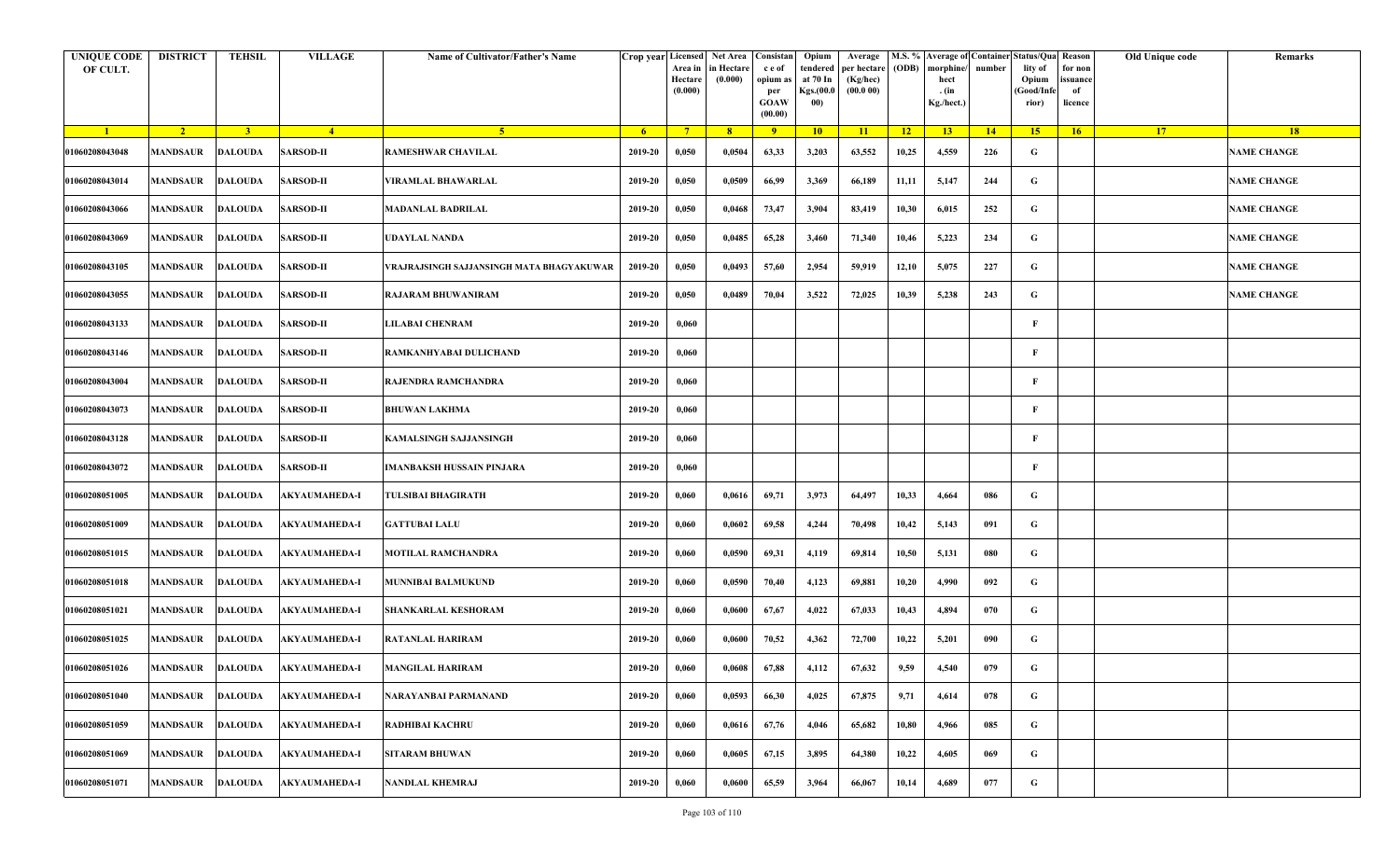| <b>UNIQUE CODE</b><br>OF CULT. | <b>DISTRICT</b> | <b>TEHSIL</b>           | <b>VILLAGE</b>       | Name of Cultivator/Father's Name | Crop year Licensed | Area in<br>Hectare<br>(0.000) | Net Area   Consistan<br>in Hectare<br>(0.000) | c e of<br>opium as<br>per<br><b>GOAW</b><br>(00.00) | Opium<br>tendered<br>at 70 In<br>Kgs.(00.0<br>00) | Average<br>per hectare<br>(Kg/hec)<br>(00.000) | (ODB) | M.S. % Average of Container Status/Qua Reason<br>morphine/<br>hect<br>. (in<br>Kg./hect.) | number | lity of<br>Opium<br>(Good/Infe<br>rior) | for non<br>issuance<br>of<br>licence | Old Unique code | Remarks            |
|--------------------------------|-----------------|-------------------------|----------------------|----------------------------------|--------------------|-------------------------------|-----------------------------------------------|-----------------------------------------------------|---------------------------------------------------|------------------------------------------------|-------|-------------------------------------------------------------------------------------------|--------|-----------------------------------------|--------------------------------------|-----------------|--------------------|
| $\blacksquare$                 | $\sqrt{2}$      | $\overline{\mathbf{3}}$ | $\sqrt{4}$           | -5.                              | -6                 | $7^{\circ}$                   | 8 <sup>°</sup>                                | $\overline{9}$                                      | 10                                                | 11                                             | $-12$ | 13                                                                                        | 14     | 15                                      | 16                                   | <b>17</b>       | 18                 |
| 01060208051029                 | <b>MANDSAUR</b> | <b>DALOUDA</b>          | <b>AKYAUMAHEDA-I</b> | RADHAKISHAN BHAJJA               | 2019-20            | 0,060                         | 0,0600                                        | 61,85                                               | 3,791                                             | 63,183                                         | 11,24 | 4,971                                                                                     | 068    | G                                       |                                      |                 |                    |
| 01060208051145                 | MANDSAUR        | <b>DALOUDA</b>          | <b>AKYAUMAHEDA-I</b> | PRABHULAL BHUWAN                 | 2019-20            | 0,060                         | 0,0583                                        | 68,32                                               | 4,158                                             | 71,321                                         | 10,73 | 5,357                                                                                     | 084    | G                                       |                                      |                 |                    |
| 01060208051146                 | <b>MANDSAUR</b> | DALOUDA                 | <b>AKYAUMAHEDA-I</b> | RUKMANIBAI KACHRU                | 2019-20            | 0,060                         | 0,0592                                        | 70,41                                               | 4,134                                             | 69,831                                         | 10,20 | 4,986                                                                                     | 076    | G                                       |                                      |                 |                    |
| 01060208051156                 | MANDSAUR        | <b>DALOUDA</b>          | <b>AKYAUMAHEDA-I</b> | SOHANBAI KASHIRAM                | 2019-20            | 0,060                         | 0,0594                                        | 60,76                                               | 3,567                                             | 60,051                                         | 10,50 | 4,414                                                                                     | 064    | G                                       |                                      |                 |                    |
| 01060208051158                 | MANDSAUR        | <b>DALOUDA</b>          | <b>AKYAUMAHEDA-I</b> | <b>GANGARAM MEDHA</b>            | 2019-20            | 0,060                         | 0,0603                                        | 68,99                                               | 4,218                                             | 69,950                                         | 10,58 | 5,181                                                                                     | 083    | G                                       |                                      |                 |                    |
| 01060208051163                 | <b>MANDSAUR</b> | DALOUDA                 | <b>AKYAUMAHEDA-I</b> | KUSHALBAI SHIVNARAYAN            | 2019-20            | 0,050                         | 0,0494                                        | 73,38                                               | 3,805                                             | 77,024                                         | 9,92  | 5,349                                                                                     | 089    | G                                       |                                      |                 | <b>NAME CHANGE</b> |
| 01060208051154                 | MANDSAUR        | DALOUDA                 | <b>AKYAUMAHEDA-I</b> | VANIRAM BALU ALIS LALU           | 2019-20            | 0,060                         | 0,0600                                        | 68,57                                               | 3,977                                             | 66,283                                         | 10,05 | 4,663                                                                                     | 075    | G                                       |                                      |                 |                    |
| 01060208051057                 | MANDSAUR        | <b>DALOUDA</b>          | <b>AKYAUMAHEDA-I</b> | RUKMANBAI PRABHULAL              | 2019-20            | 0,060                         | 0,0601                                        | 68,91                                               | 4,184                                             | 69,617                                         | 9,84  | 4,795                                                                                     | 074    | G                                       |                                      |                 |                    |
| 01060208051083                 | <b>MANDSAUR</b> | <b>DALOUDA</b>          | AKYAUMAHEDA-I        | DHAPUBAI RAMNARAYAN              | 2019-20            | 0,060                         | 0,0608                                        | 64,48                                               | 3,952                                             | 65,000                                         | 10,76 | 4,895                                                                                     | 063    | G                                       |                                      |                 |                    |
| 01060208051019                 | <b>MANDSAUR</b> | <b>DALOUDA</b>          | <b>AKYAUMAHEDA-I</b> | PRABHULAL VAJERAM                | 2019-20            | 0,060                         | 0,0611                                        | 65,54                                               | 3,960                                             | 64,812                                         | 10,05 | 4,560                                                                                     | 073    | G                                       |                                      |                 |                    |
| 01060208051017                 | <b>MANDSAUR</b> | <b>DALOUDA</b>          | <b>AKYAUMAHEDA-I</b> | NANDLAL KHEMAJI                  | 2019-20            | 0,100                         | 0,0982                                        | 67,21                                               | 6,807                                             | 69,318                                         | 10,56 | 5,124                                                                                     | 067    | G                                       |                                      |                 |                    |
| 01060208051006                 | MANDSAUR        | DALOUDA                 | <b>AKYAUMAHEDA-I</b> | <b>SHIVLAL BHUWAN</b>            | 2019-20            | 0,060                         | 0,0600                                        | 71,54                                               | 4,108                                             | 68,467                                         | 10,39 | 4,980                                                                                     | 082    | G                                       |                                      |                 |                    |
| 01060208051023                 | MANDSAUR        | <b>DALOUDA</b>          | <b>AKYAUMAHEDA-I</b> | <b>BHERUDAS SALAGRAM</b>         | 2019-20            | 0,100                         | 0,0984                                        | 63,28                                               | 6,409                                             | 65,132                                         | 11,30 | 5,152                                                                                     | 062    | G                                       |                                      |                 |                    |
| 01060208051028                 | MANDSAUR        | <b>DALOUDA</b>          | <b>AKYAUMAHEDA-I</b> | TULSIBAI VARDIBAI                | 2019-20            | 0,060                         | 0,0607                                        | 70,36                                               | 4,161                                             | 68,550                                         | 10,20 | 4,895                                                                                     | 081    | G                                       |                                      |                 |                    |
| 01060208051066                 | <b>MANDSAUR</b> | <b>DALOUDA</b>          | <b>AKYAUMAHEDA-I</b> | <b>BHAGWANLAL SALAGRAM</b>       | 2019-20            | 0,100                         | 0,0980                                        | 71,16                                               | 6,994                                             | 71,367                                         | 10,12 | 5,056                                                                                     | 088    | G                                       |                                      |                 |                    |
| 01060208051067                 | MANDSAUR        | <b>DALOUDA</b>          | AKYAUMAHEDA-I        | <b>BHERUSINGH RUPSINGH</b>       | 2019-20            | 0,060                         | 0,0590                                        | 71,99                                               | 4,422                                             | 74,949                                         | 10,25 | 5,378                                                                                     | 087    | G                                       |                                      |                 |                    |
| 01060208051074                 | MANDSAUR        | <b>DALOUDA</b>          | <b>AKYAUMAHEDA-I</b> | <b>MAGNIRAM RAMAJI</b>           | 2019-20            | 0,060                         | 0,0580                                        | 70,93                                               | 4,286                                             | 73,897                                         | 9,49  | 4,909                                                                                     | 072    | G                                       |                                      |                 |                    |
| 01060208051088                 | MANDSAUR        | <b>DALOUDA</b>          | <b>AKYAUMAHEDA-I</b> | RAMCHANDRA BHUWAN                | 2019-20            | 0,060                         | 0,0600                                        | 64,78                                               | 3,776                                             | 62,933                                         | 10,85 | 4,779                                                                                     | 061    | G                                       |                                      |                 |                    |
| 01060208051096                 |                 | <b>MANDSAUR DALOUDA</b> | <b>AKYAUMAHEDA-I</b> | <b>MANKUNWAR UDAYSINGH</b>       | 2019-20            | 0,050                         | 0,0509                                        | 67,90                                               | 3,453                                             | 67,839                                         | 9,51  | 4,516                                                                                     | 066    | G                                       |                                      |                 |                    |
| 01060208051063                 | MANDSAUR        | <b>DALOUDA</b>          | <b>AKYAUMAHEDA-I</b> | PRABHULAL BHERULAL               | 2019-20            | 0,060                         | 0,0590                                        | 66,47                                               | 4,026                                             | 68,237                                         | 10,40 | 4,968                                                                                     | 060    | $\mathbf G$                             |                                      |                 |                    |
| 01060208051064                 | <b>MANDSAUR</b> | <b>DALOUDA</b>          | <b>AKYAUMAHEDA-I</b> | RADHAKISHAN KESHURAM             | 2019-20            | 0,060                         | 0,0598                                        | 66,69                                               | 3,754                                             | 62,776                                         | 10,24 | 4,499                                                                                     | 071    | G                                       |                                      |                 |                    |
| 01060208051011                 | <b>MANDSAUR</b> | <b>DALOUDA</b>          | <b>AKYAUMAHEDA-I</b> | <b>GENDKUWAR LALSINGH</b>        | 2019-20            | 0,060                         | 0,0600                                        | 66,00                                               | 3,894                                             | 64,900                                         | 10,02 | 4,552                                                                                     | 065    | G                                       |                                      |                 |                    |
| 01060208051128                 | MANDSAUR        | <b>DALOUDA</b>          | <b>AKYAUMAHEDA-I</b> | <b>MENABAI BADRILAL</b>          | 2019-20            | 0,060                         |                                               |                                                     |                                                   |                                                |       |                                                                                           |        | F                                       |                                      |                 |                    |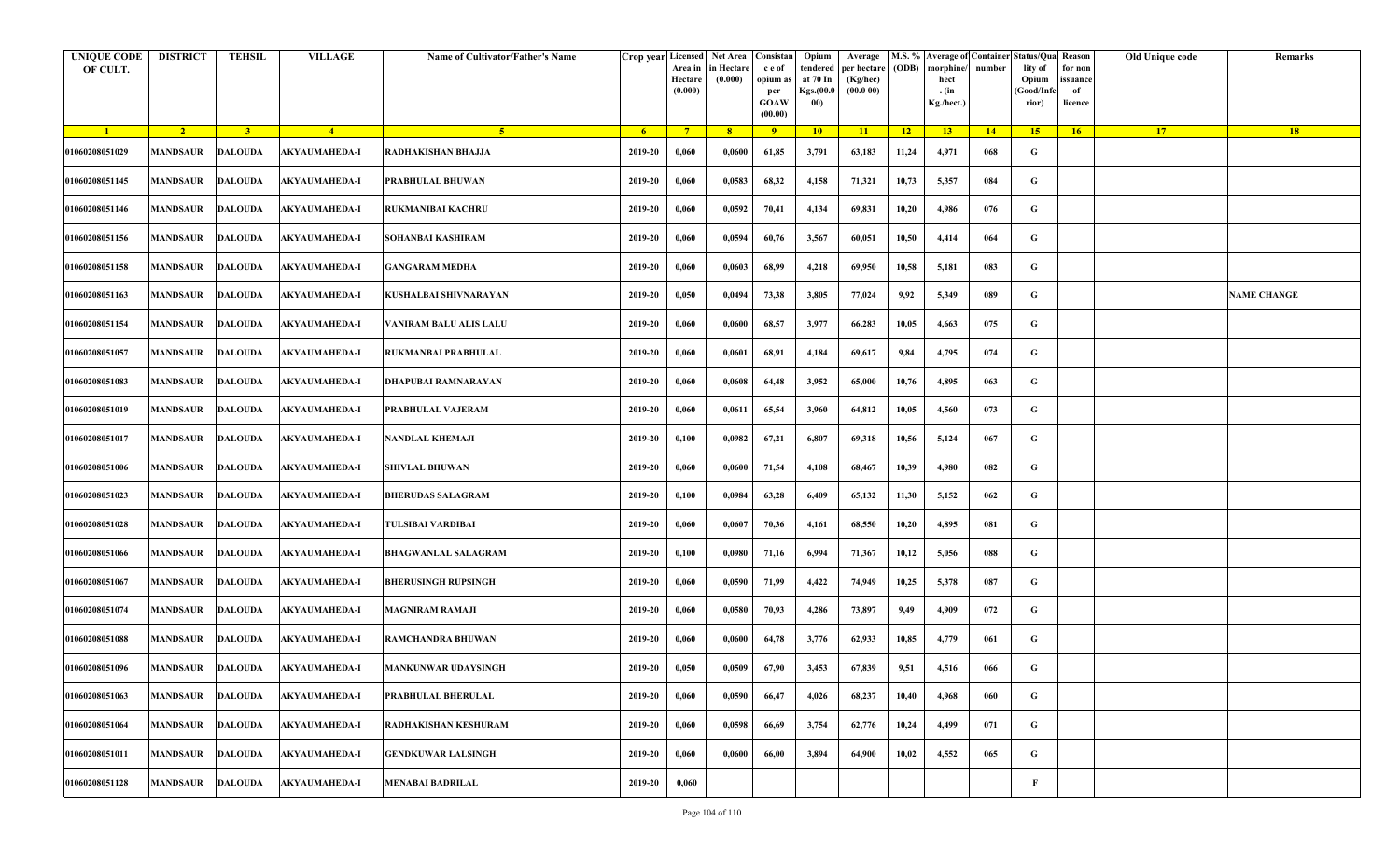| <b>UNIQUE CODE</b><br>OF CULT. | <b>DISTRICT</b> | <b>TEHSIL</b>  | <b>VILLAGE</b>                  | Name of Cultivator/Father's Name           | Crop year Licensed Net Area | Area in<br>Hectare<br>(0.000) | in Hectare<br>(0.000) | Consistan<br>c e of<br>opium a<br>per<br><b>GOAW</b><br>(00.00) | Opium<br>tendered<br>at 70 In<br>Kgs.(00.0<br>00) | Average<br>per hectare<br>(Kg/hec)<br>(00.000) | (ODB) | morphine/<br>hect<br>. (in<br>Kg./hect.) | number | M.S. % Average of Container Status/Qua<br>lity of<br>Opium<br>Good/Infe<br>rior) | Reason<br>for non<br>issuance<br>of<br>licence | Old Unique code | Remarks            |
|--------------------------------|-----------------|----------------|---------------------------------|--------------------------------------------|-----------------------------|-------------------------------|-----------------------|-----------------------------------------------------------------|---------------------------------------------------|------------------------------------------------|-------|------------------------------------------|--------|----------------------------------------------------------------------------------|------------------------------------------------|-----------------|--------------------|
| $\blacksquare$                 | $\sqrt{2}$      | 3 <sup>1</sup> | $-4$                            | -5.                                        | 6 <sup>1</sup>              | $7^{\circ}$                   | 8 <sup>°</sup>        | $-9$                                                            | 10                                                | 11                                             | $-12$ | 13                                       | $-14$  | 15 <sup>2</sup>                                                                  | 16                                             | 17              | <b>18</b>          |
| 01060208051045                 | <b>MANDSAUR</b> | <b>DALOUDA</b> | <b>AKYAUMAHEDA-I</b>            | RUKMANIBAI NANDA                           | 2019-20                     | 0,060                         |                       |                                                                 |                                                   |                                                |       |                                          |        | F                                                                                |                                                |                 |                    |
| 01060208051093                 | <b>MANDSAUR</b> | <b>DALOUDA</b> | <b>AKYAUMAHEDA-II</b>           | AMIRCHAND VAJERAM                          | 2019-20                     | 0,060                         | 0,0595                | 61,83                                                           | 3,630                                             | 61,008                                         | 10,79 | 4,608                                    | 116    | G                                                                                |                                                |                 |                    |
| 01060208051089                 | MANDSAUR        | <b>DALOUDA</b> | <b>AKYAUMAHEDA-II</b>           | <b>DASHRATH SHANTILAL</b>                  | 2019-20                     | 0,060                         | 0,0597                | 65,09                                                           | 4,119                                             | 68,995                                         | 11,28 | 5,448                                    | 115    | G                                                                                |                                                |                 |                    |
| 01060208051050                 | MANDSAUR        | <b>DALOUDA</b> | <b>AKYAUMAHEDA-II</b>           | SHYAMUBAI PUNAMCHANDRA                     | 2019-20                     | 0,060                         | 0,0626                | 76,49                                                           | 4,688                                             | 74,888                                         | 9,81  | 5,142                                    | 136    | G                                                                                |                                                |                 | <b>NAME CHANGE</b> |
| 01060208051010                 | MANDSAUR        | <b>DALOUDA</b> | AKYAUMAHEDA-II                  | HIRABAI NANDLAL                            | 2019-20                     | 0,060                         | 0,0562                | 67,49                                                           | 3,664                                             | 65,196                                         | 11,11 | 5,070                                    | 124    | G                                                                                |                                                |                 |                    |
| 01060208051013                 | <b>MANDSAUR</b> | <b>DALOUDA</b> | <b>AKYAUMAHEDA-II</b>           | <b>BHERULAL CHAMPALAL</b>                  | 2019-20                     | 0,060                         | 0,0569                | 70,74                                                           | 4,244                                             | 74,587                                         | 10,50 | 5,483                                    | 132    | G                                                                                |                                                |                 |                    |
| 01060208051001                 | MANDSAUR        | DALOUDA        | AKYAUMAHEDA-II                  | ARJUNSINGH SHIVSINGH                       | 2019-20                     | 0,060                         | 0,0609                | 61,27                                                           | 3,580                                             | 58,785                                         | 11,67 | 4,802                                    | 114    | G                                                                                |                                                |                 |                    |
| 01060208051127                 | <b>MANDSAUR</b> | <b>DALOUDA</b> | <b>AKYAUMAHEDA-II</b>           | UDDERAM DHANNA                             | 2019-20                     | 0,100                         | 0,1000                | 66,52                                                           | 6,795                                             | 67,950                                         | 11,50 | 5,470                                    | 133    | G                                                                                |                                                |                 |                    |
| 01060208051039                 | MANDSAUR        | <b>DALOUDA</b> | AKYAUMAHEDA-II                  | PARMANAND RAMA                             | 2019-20                     | 0,060                         | 0,0596                | 68,10                                                           | 4,222                                             | 70,839                                         | 11,29 | 5,599                                    | 129    | G                                                                                |                                                |                 |                    |
| 01060208051042                 | <b>MANDSAUR</b> | <b>DALOUDA</b> | <b>AKYAUMAHEDA-II</b>           | <b>DHANNIBAI UDAYRAM</b>                   | 2019-20                     | 0,060                         | 0,0604                | 70,57                                                           | 4,375                                             | 72,434                                         | 10,73 | 5,441                                    | 135    | G                                                                                |                                                |                 |                    |
| 01060208051090                 | MANDSAUR        | <b>DALOUDA</b> | <b>AKYAUMAHEDA-II</b>           | <b>BHERULAL TARACHAND</b>                  | 2019-20                     | 0,060                         | 0,0608                | 60,87                                                           | 3,644                                             | 59,934                                         | 11,24 | 4,715                                    | 103    | G                                                                                |                                                |                 |                    |
| 01060208051102                 | MANDSAUR        | <b>DALOUDA</b> | <b>AKYAUMAHEDA-II</b>           | <b>BHAGIRATH DALURAM</b>                   | 2019-20                     | 0,060                         | 0,0600                | 67,33                                                           | 4,627                                             | 77,117                                         | 9,62  | 5,193                                    | 113    | G                                                                                |                                                |                 |                    |
| 01060208051103                 | <b>MANDSAUR</b> | <b>DALOUDA</b> | <b>AKYAUMAHEDA-II</b>           | MOHANBAI GANESHRAM                         | 2019-20                     | 0,060                         | 0,0594                | 68,50                                                           | 4,051                                             | 68,199                                         | 10,35 | 4,941                                    | 123    | G                                                                                |                                                |                 |                    |
| 01060208051110                 | MANDSAUR        | <b>DALOUDA</b> | <b>AKYAUMAHEDA-II</b>           | <b>BAGDIRAM TULSIRAM</b>                   | 2019-20                     | 0,060                         | 0,0597                | 63,70                                                           | 3,931                                             | 65,846                                         | 11,22 | 5,172                                    | 122    | G                                                                                |                                                |                 |                    |
| 01060208051012                 | MANDSAUR        | <b>DALOUDA</b> | <b>AKYAUMAHEDA-II</b>           | <b>BHANWARLAL VAJERAM</b>                  | 2019-20                     | 0,100                         | 0,0995                | 65,75                                                           | 6,528                                             | 65,608                                         | 11,74 | 5,392                                    | 121    | G                                                                                |                                                |                 |                    |
| 01060208051151                 | MANDSAUR        | <b>DALOUDA</b> | AKYAUMAHEDA-II                  | RAMKUWAR JHUJHARSINGH                      | 2019-20                     | 0,100                         | 0,0979                | 69,68                                                           | 7,177                                             | 73,309                                         | 10,26 | 5,265                                    | 128    | G                                                                                |                                                |                 |                    |
| 01060208051100                 | <b>MANDSAUR</b> | <b>DALOUDA</b> | <b>AKYAUMAHEDA-II</b>           | <b>NANDIBAI NANURAM</b>                    | 2019-20                     | 0,060                         | 0,0616                | 64,12                                                           | 3,572                                             | 57,987                                         | 11,37 | 4,616                                    | 120    | G                                                                                |                                                |                 |                    |
| 01060208051016                 | MANDSAUR        | DALOUDA        | AKYAUMAHEDA-II                  | <b>KACHRULAL UDA</b>                       | 2019-20                     | 0,060                         | 0,0495                | 69,43                                                           | 3,739                                             | 75,535                                         | 11,02 | 5,827                                    | 131    | G                                                                                |                                                |                 |                    |
| 01060208051157                 |                 |                | MANDSAUR DALOUDA AKYAUMAHEDA-II | <b>RAMLAL ONKARLAL</b>                     | 2019-20                     | 0,060                         | 0,0600                | 60,97                                                           | 3,545                                             | 59,083                                         | 11,01 | 4,554                                    | 112    | G                                                                                |                                                |                 |                    |
| 01060208051062                 | <b>MANDSAUR</b> | <b>DALOUDA</b> | <b>AKYAUMAHEDA-II</b>           | <b>BHANWARIBAI BHERULAL ALIS BHAIYALAL</b> | 2019-20                     | 0,100                         | 0,0990                | 60,26                                                           | 6,749                                             | 68,172                                         | 11,14 | 5,316                                    | 111    | $\mathbf G$                                                                      |                                                |                 |                    |
| 01060208051024                 | <b>MANDSAUR</b> | DALOUDA        | <b>AKYAUMAHEDA-II</b>           | <b>KACHRU NATHU</b>                        | 2019-20                     | 0,060                         | 0,0608                | 69,58                                                           | 4,225                                             | 69,490                                         | 10,85 | 5,277                                    | 127    | G                                                                                |                                                |                 |                    |
| 01060208051152                 | <b>MANDSAUR</b> | <b>DALOUDA</b> | <b>AKYAUMAHEDA-II</b>           | SATYANARAYAN BHUWAN                        | 2019-20                     | 0,060                         | 0,0571                | 65,49                                                           | 3,125                                             | 54,729                                         | 13,06 | 5,003                                    | 110    | G                                                                                |                                                |                 |                    |
| 01060208051014                 | <b>MANDSAUR</b> | <b>DALOUDA</b> | <b>AKYAUMAHEDA-II</b>           | <b>JANIBAI SHOBHARAM</b>                   | 2019-20                     | 0,060                         | 0,0595                | 65,89                                                           | 4,000                                             | 67,227                                         | 10,78 | 5,074                                    | 130    | G                                                                                |                                                |                 | <b>NAME CHANGE</b> |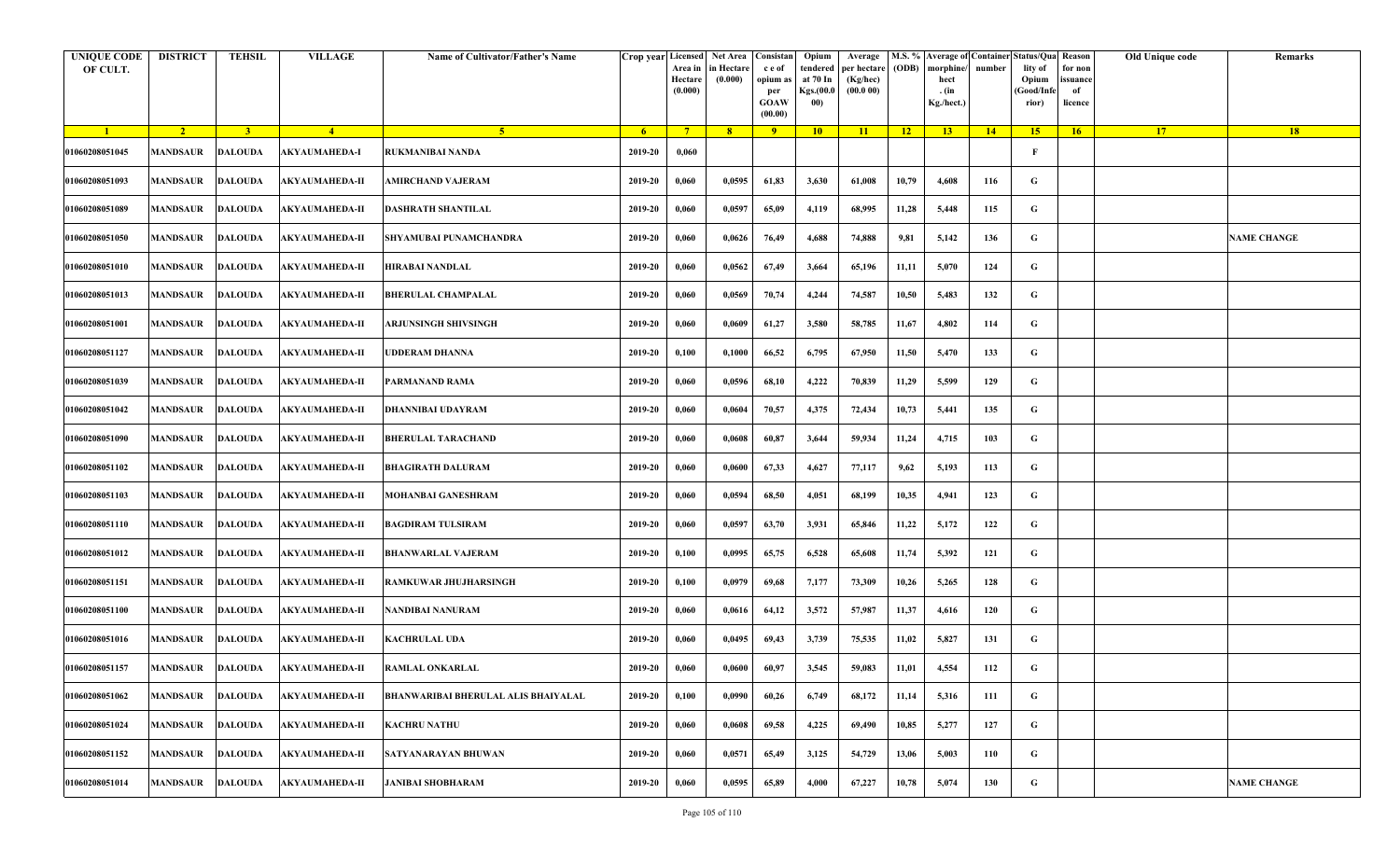| <b>UNIQUE CODE</b><br>OF CULT. | <b>DISTRICT</b>         | <b>TEHSIL</b>  | <b>VILLAGE</b>        | Name of Cultivator/Father's Name   |         | Crop year Licensed Net Area Consistan<br>Area in<br>Hectare<br>(0.000) | in Hectare<br>(0.000) | c e of<br>opium as<br>per<br><b>GOAW</b><br>(00.00) | Opium<br>tendered<br>at 70 In<br>Kgs.(00.0<br>00) | Average<br>per hectare<br>(Kg/hec)<br>(00.000) | (ODB) | M.S. % Average of Container Status/Qua Reason<br>morphine/<br>hect<br>. (in<br>Kg./hect.) | number | lity of<br>Opium<br>(Good/Infe<br>rior) | for non<br>ssuance<br>of<br>licence | Old Unique code | Remarks            |
|--------------------------------|-------------------------|----------------|-----------------------|------------------------------------|---------|------------------------------------------------------------------------|-----------------------|-----------------------------------------------------|---------------------------------------------------|------------------------------------------------|-------|-------------------------------------------------------------------------------------------|--------|-----------------------------------------|-------------------------------------|-----------------|--------------------|
| $\blacksquare$                 | $\sqrt{2}$              | 3 <sup>1</sup> | $-4$                  | 5 <sup>1</sup>                     | $-6$    | $7^{\circ}$                                                            | 8 <sup>°</sup>        | $\overline{9}$                                      | 10                                                | 11                                             | $-12$ | 13                                                                                        | 14     | 15                                      | 16                                  | <b>17</b>       | 18                 |
| 01060208051138                 | <b>MANDSAUR</b>         | <b>DALOUDA</b> | <b>AKYAUMAHEDA-II</b> | <b>NANDKISHOR RUGHNATH</b>         | 2019-20 | 0,060                                                                  | 0,0596                | 64,52                                               | 3,779                                             | 63,406                                         | 10,86 | 4,820                                                                                     | 109    | G                                       |                                     |                 |                    |
| 01060208051133                 | MANDSAUR                | <b>DALOUDA</b> | <b>AKYAUMAHEDA-II</b> | <b>MANSINGH GORDHANSINGH</b>       | 2019-20 | 0,060                                                                  | 0,0575                | 65,33                                               | 3,957                                             | 68,817                                         | 10,99 | 5,294                                                                                     | 119    | G                                       |                                     |                 |                    |
| 01060208051132                 | <b>MANDSAUR</b>         | <b>DALOUDA</b> | <b>AKYAUMAHEDA-II</b> | <b>BALURAM ONKARLAL</b>            | 2019-20 | 0,100                                                                  | 0,1011                | 65,26                                               | 6,871                                             | 67,962                                         | 11,09 | 5,276                                                                                     | 108    | G                                       |                                     |                 |                    |
| 01060208051003                 | MANDSAUR                | <b>DALOUDA</b> | <b>AKYAUMAHEDA-II</b> | <b>LAXMAN BHERA MALI</b>           | 2019-20 | 0,060                                                                  | 0,0571                | 63,95                                               | 3,828                                             | 67,040                                         | 11,71 | 5,495                                                                                     | 107    | G                                       |                                     |                 |                    |
| 01060208051143                 | <b>MANDSAUR</b>         | <b>DALOUDA</b> | <b>AKYAUMAHEDA-II</b> | <b>SITARAM BHERULAL</b>            | 2019-20 | 0,060                                                                  | 0,0600                | 76,85                                               | 4,743                                             | 79,050                                         | 10,79 | 5,970                                                                                     | 134    | G                                       |                                     |                 |                    |
| 01060208051044                 | MANDSAUR                | <b>DALOUDA</b> | <b>AKYAUMAHEDA-II</b> | RAMCHANDRA AMBARAM                 | 2019-20 | 0,100                                                                  | 0,1005                | 65,34                                               | 6,749                                             | 67,154                                         | 11,36 | 5,340                                                                                     | 106    | G                                       |                                     |                 |                    |
| 01060208051032                 | MANDSAUR                | <b>DALOUDA</b> | <b>AKYAUMAHEDA-II</b> | <b>BALURAM MATHURALAL</b>          | 2019-20 | 0,060                                                                  | 0,0550                | 64,00                                               | 3,419                                             | 62,164                                         | 11,05 | 4,809                                                                                     | 118    | G                                       |                                     |                 |                    |
| 01060208051165                 | MANDSAUR                | <b>DALOUDA</b> | <b>AKYAUMAHEDA-II</b> | <b>BHAWARSINGH JHUJHARSINGH</b>    | 2019-20 | 0,060                                                                  | 0,0578                | 73,14                                               | 4,451                                             | 77,007                                         | 10,16 | 5,477                                                                                     | 126    | G                                       |                                     |                 |                    |
| 01060208051020                 | <b>MANDSAUR</b>         | <b>DALOUDA</b> | AKYAUMAHEDA-II        | NANDKISHOR ONKARLAL                | 2019-20 | 0,060                                                                  | 0,0600                | 68,50                                               | 4,149                                             | 69,150                                         | 10,23 | 4,952                                                                                     | 117    | G                                       |                                     |                 |                    |
| 01060208051149                 | <b>MANDSAUR</b>         | <b>DALOUDA</b> | <b>AKYAUMAHEDA-II</b> | <b>SHOBHARAM RAMA</b>              | 2019-20 | 0,050                                                                  | 0,0505                | 59,29                                               | 3,117                                             | 61,723                                         | 11,17 | 4,826                                                                                     | 105    | G                                       |                                     |                 |                    |
| 01060208051038                 | MANDSAUR                | <b>DALOUDA</b> | AKYAUMAHEDA-II        | KRASHNAPALSINGH ARJUNSINGH         | 2019-20 | 0,050                                                                  | 0,0520                | 62,52                                               | 3,215                                             | 61,827                                         | 10,68 | 4,623                                                                                     | 104    | G                                       |                                     |                 | <b>NAME CHANGE</b> |
| 01060208051082                 | <b>MANDSAUR</b>         | <b>DALOUDA</b> | <b>AKYAUMAHEDA-II</b> | PRABHULAL KESHURAM                 | 2019-20 | 0,050                                                                  | 0,0486                | 67,51                                               | 3,588                                             | 73,827                                         | 10,68 | 5,519                                                                                     | 125    | G                                       |                                     |                 |                    |
| 01060208051155                 | MANDSAUR                | <b>DALOUDA</b> | <b>AKYAUMAHEDA-II</b> | UDAYRAM MADHO                      | 2019-20 | 0,060                                                                  |                       |                                                     |                                                   |                                                |       |                                                                                           |        | F                                       |                                     |                 |                    |
| 01060208051094                 | <b>MANDSAUR</b>         | <b>DALOUDA</b> | <b>AKYAUMAHEDA-II</b> | <b>SHANTILAL SALAGRAM</b>          | 2019-20 | 0,060                                                                  |                       |                                                     |                                                   |                                                |       |                                                                                           |        | F                                       |                                     |                 |                    |
| 01060208051136                 | MANDSAUR                | <b>DALOUDA</b> | <b>AKYAUMAHEDA-II</b> | KANHAIYALAL TULSIRAM               | 2019-20 | 0,060                                                                  |                       |                                                     |                                                   |                                                |       |                                                                                           |        | $\mathbf N$                             |                                     |                 |                    |
| 01060208051007                 | MANDSAUR                | <b>DALOUDA</b> | <b>AKYAUMAHEDA-II</b> | <b>MODIRAM NANURAM</b>             | 2019-20 | 0,060                                                                  |                       |                                                     |                                                   |                                                |       |                                                                                           |        | F                                       |                                     |                 | <b>NAME CHANGE</b> |
| 01060208024007                 | <b>MANDSAUR</b>         | <b>DALOUDA</b> | <b>MAJESHREE</b>      | AMRATRAM NAHARJI                   | 2019-20 | 0,060                                                                  | 0,0598                | 65,37                                               | 3,623                                             | 60,585                                         | 10,00 | 4,241                                                                                     | 1281   | G                                       |                                     |                 |                    |
| 01060208024014                 | MANDSAUR                | <b>DALOUDA</b> | <b>MAJESHREE</b>      | TEJKUNWAR HIMMATSINGH              | 2019-20 | 0,060                                                                  | 0,0614                | 67,84                                               | 4,177                                             | 68,029                                         | 9,89  | 4,710                                                                                     | 1282   | G                                       |                                     |                 |                    |
| 01060208024015                 | <b>MANDSAUR DALOUDA</b> |                | <b>MAJESHREE</b>      | AMRIBAI SUKHKHA                    | 2019-20 | 0,060                                                                  | 0,0603                | 60,38                                               | 3,614                                             | 59,934                                         | 10,86 | 4,556                                                                                     | 1278   | G                                       |                                     |                 |                    |
| 01060208024001                 | <b>MANDSAUR</b>         | <b>DALOUDA</b> | <b>MAJESHREE</b>      | <b>MANGILAL DEUBAI (BHARATRAM)</b> | 2019-20 | 0,060                                                                  | 0,0605                | 64,27                                               | 3,838                                             | 63,438                                         | 10,36 | 4,600                                                                                     | 1283   | $\mathbf G$                             |                                     |                 |                    |
| 01060208024006                 | <b>MANDSAUR</b>         | <b>DALOUDA</b> | <b>MAJESHREE</b>      | <b>BHAGATRAM DEVRAM</b>            | 2019-20 | 0,060                                                                  | 0,0601                | 67,42                                               | 3,939                                             | 65,541                                         | 9,73  | 4,464                                                                                     | 1284   | G                                       |                                     |                 |                    |
| 01060208024026                 | MANDSAUR                | <b>DALOUDA</b> | <b>MAJESHREE</b>      | <b>BHANWARSINGH FATEHSINGH</b>     | 2019-20 | 0,060                                                                  | 0,0615                | 62,74                                               | 3,720                                             | 60,488                                         | 10,25 | 4,340                                                                                     | 1279   | G                                       |                                     |                 |                    |
| 01060208024018                 | <b>MANDSAUR</b>         | <b>DALOUDA</b> | <b>MAJESHREE</b>      | <b>MOHANLAL CHENRAM</b>            | 2019-20 | 0,050                                                                  | 0,0488                | 54,76                                               | 2,347                                             | 48,094                                         | 10,46 | 3,521                                                                                     | 1274   | G                                       | 04                                  |                 |                    |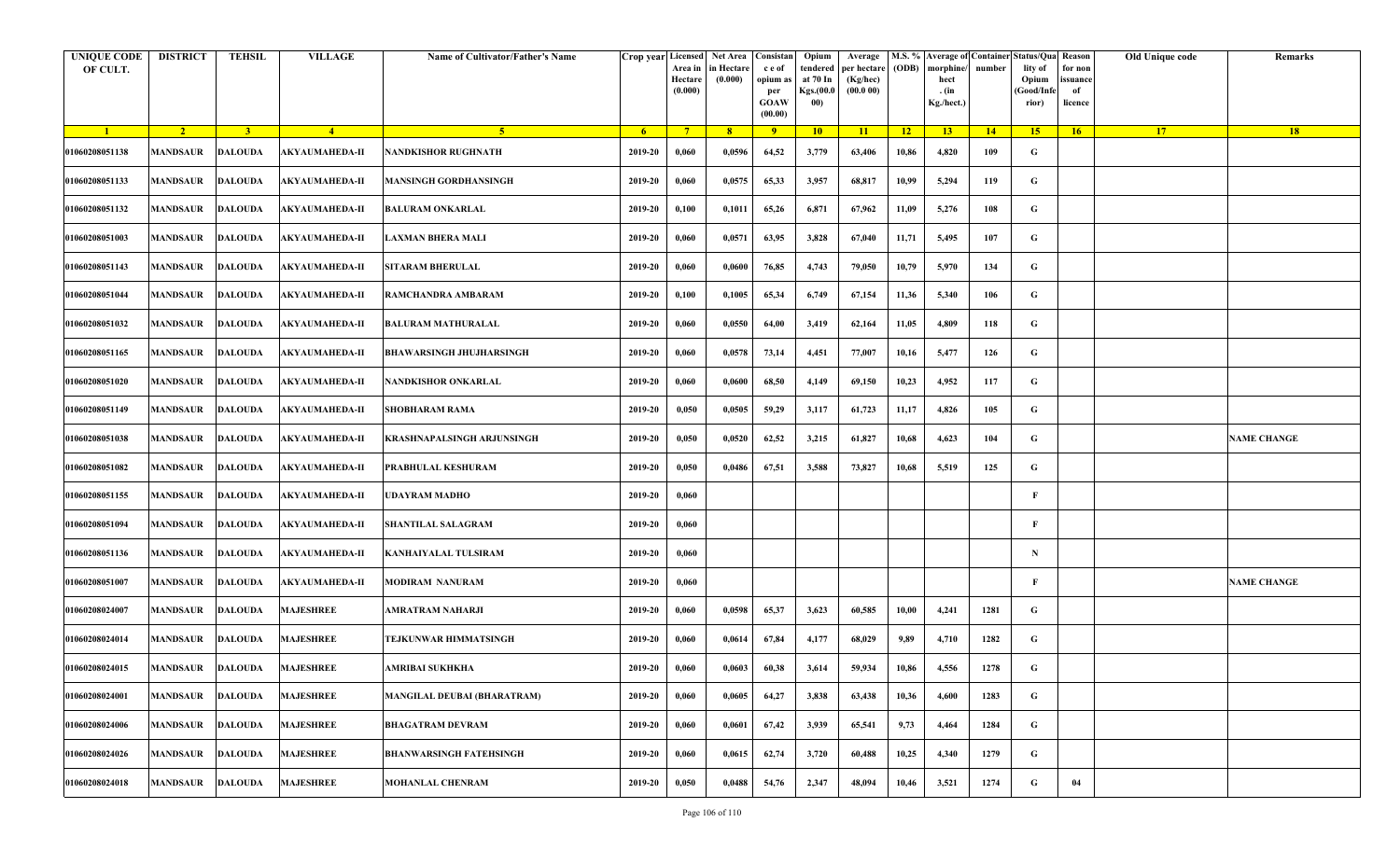| <b>UNIQUE CODE</b><br>OF CULT. | <b>DISTRICT</b> | <b>TEHSIL</b>  | <b>VILLAGE</b>                | Name of Cultivator/Father's Name |                | Crop year Licensed<br>Area in<br>Hectare<br>(0.000) | Net Area   Consistan  <br>in Hectare<br>(0.000) | c e of<br>opium as<br>per<br><b>GOAW</b><br>(00.00) | Opium<br>tendered<br>at 70 In<br>Kgs.(00.0<br>00) | Average<br>per hectare<br>(Kg/hec)<br>(00.000) | (ODB)           | M.S. % Average of Container Status/Qua Reason<br>morphine/<br>hect<br>. (in<br>Kg./hect.) | number | lity of<br>Opium<br>(Good/Infe<br>rior) | for non<br>ssuance<br>of<br>licence | Old Unique code | Remarks            |
|--------------------------------|-----------------|----------------|-------------------------------|----------------------------------|----------------|-----------------------------------------------------|-------------------------------------------------|-----------------------------------------------------|---------------------------------------------------|------------------------------------------------|-----------------|-------------------------------------------------------------------------------------------|--------|-----------------------------------------|-------------------------------------|-----------------|--------------------|
| $\blacksquare$                 | $\sqrt{2}$      | 3 <sup>1</sup> | $-4$                          | 5 <sup>1</sup>                   | 6 <sup>6</sup> | $7^{\circ}$                                         | 8                                               | $\overline{9}$                                      | 10                                                | 11                                             | $\overline{12}$ | 13                                                                                        | 14     | 15                                      | 16                                  | 17 <sup>2</sup> | 18                 |
| 01060208024036                 | <b>MANDSAUR</b> | <b>DALOUDA</b> | <b>MAJESHREE</b>              | <b>NANURAM CHENRAM</b>           | 2019-20        | 0,060                                               | 0,0611                                          | 61,31                                               | 3,898                                             | 63,797                                         | 10,83           | 4,836                                                                                     | 1285   | G                                       |                                     |                 |                    |
| 01060208024023                 | <b>MANDSAUR</b> | <b>DALOUDA</b> | <b>MAJESHREE</b>              | <b>BHULIBAI NANDRAM</b>          | 2019-20        | 0,060                                               | 0,0595                                          | 64,82                                               | 3,704                                             | 62,252                                         | 10,94           | 4,767                                                                                     | 1280   | G                                       |                                     |                 |                    |
| 01060208024016                 | <b>MANDSAUR</b> | <b>DALOUDA</b> | <b>MAJESHREE</b>              | <b>GOPAL RAMCHANDRA</b>          | 2019-20        | 0,050                                               | 0,0493                                          | 62,92                                               | 2,993                                             | 60,710                                         | 10,71           | 4,552                                                                                     | 1277   | G                                       |                                     |                 |                    |
| 01060208024002                 | MANDSAUR        | <b>DALOUDA</b> | <b>MAJESHREE</b>              | <b>BHAWARSINGH RAMSINGH</b>      | 2019-20        | 0,050                                               | 0,0486                                          | 58,08                                               | 2,970                                             | 61,111                                         | 10,81           | 4,625                                                                                     | 1275   | G                                       |                                     |                 |                    |
| 01060208024030                 | <b>MANDSAUR</b> | <b>DALOUDA</b> | <b>MAJESHREE</b>              | <b>BALARAM AMBARAM</b>           | 2019-20        | 0,050                                               | 0,0504                                          | 65,26                                               | 3,384                                             | 67,143                                         | 10,80           | 5,076                                                                                     | 1276   | G                                       |                                     |                 |                    |
| 01060208048019                 | MANDSAUR        | <b>DALOUDA</b> | LAKHMAKHEDI                   | <b>BHAGATRAM GORDHAN</b>         | 2019-20        | 0,060                                               | 0,0590                                          | 67,05                                               | 4,080                                             | 69,153                                         | 11,44           | 5,538                                                                                     | 102    | G                                       |                                     |                 |                    |
| 01060208048012                 | MANDSAUR        | <b>DALOUDA</b> | LAKHMAKHEDI                   | <b>GITABAI BHERULAL</b>          | 2019-20        | 0,060                                               | 0,0604                                          | 62,17                                               | 3,650                                             | 60,430                                         | 10,37           | 4,387                                                                                     | 093    | G                                       |                                     |                 |                    |
| 01060208048039                 | <b>MANDSAUR</b> | <b>DALOUDA</b> | LAKHMAKHEDI                   | <b>GOPAL AMBARAM</b>             | 2019-20        | 0,100                                               | 0,0998                                          | 72,29                                               | 7,270                                             | 72,846                                         | 10,08           | 5,140                                                                                     | 100    | G                                       |                                     |                 |                    |
| 01060208048011                 | MANDSAUR        | <b>DALOUDA</b> | LAKHMAKHEDI                   | SHANTIBAI KISHANDAS              | 2019-20        | 0,050                                               | 0,0500                                          | 64,60                                               | 3,387                                             | 67,740                                         | 10,17           | 4,822                                                                                     | 096    | G                                       |                                     |                 |                    |
| 01060208048021                 | <b>MANDSAUR</b> | <b>DALOUDA</b> | LAKHMAKHEDI                   | <b>BANKATLAL KHEMRAJ</b>         | 2019-20        | 0,060                                               | 0,0607                                          | 74,04                                               | 4,421                                             | 72,834                                         | 10,40           | 5,303                                                                                     | 099    | G                                       |                                     |                 |                    |
| 01060208048017                 | MANDSAUR        | <b>DALOUDA</b> | LAKHMAKHEDI                   | <b>BHERULAL BHAGGA</b>           | 2019-20        | 0,060                                               | 0,0615                                          | 67,07                                               | 4,197                                             | 68,244                                         | 10,45           | 4,992                                                                                     | 097    | G                                       |                                     |                 |                    |
| 01060208048038                 | <b>MANDSAUR</b> | <b>DALOUDA</b> | LAKHMAKHEDI                   | <b>RAMPRASAD NAGU</b>            | 2019-20        | 0,100                                               | 0,0981                                          | 66,83                                               | 6,950                                             | 70,846                                         | 9,98            | 4,950                                                                                     | 098    | G                                       |                                     |                 |                    |
| 01060208048003                 | MANDSAUR        | <b>DALOUDA</b> | LAKHMAKHEDI                   | <b>BALU UDA</b>                  | 2019-20        | 0,050                                               | 0,0494                                          | 66,84                                               | 3,103                                             | 62,814                                         | 9,56            | 4,204                                                                                     | 094    | G                                       |                                     |                 |                    |
| 01060208048007                 | <b>MANDSAUR</b> | <b>DALOUDA</b> | LAKHMAKHEDI                   | GANGARAM RUGHNATH                | 2019-20        | 0,060                                               | 0,0600                                          | 66,74                                               | 3,671                                             | 61,183                                         | 10,32           | 4,420                                                                                     | 095    | G                                       |                                     |                 | <b>NAME CHANGE</b> |
| 01060208048001                 | MANDSAUR        | <b>DALOUDA</b> | LAKHMAKHEDI                   | <b>NAGU BHERAJI</b>              | 2019-20        | 0,050                                               | 0,0494                                          | 73,69                                               | 3,853                                             | 77,996                                         | 10,86           | 5,929                                                                                     | 101    | G                                       |                                     |                 |                    |
| 01060208042021                 | MANDSAUR        | <b>DALOUDA</b> | LASUDIYAILLA                  | SORAVKUNWAR MOHANSINGH           | 2019-20        | 0,060                                               | 0,0586                                          | 64,26                                               | 4,021                                             | 68,618                                         | 9,68            | 4,649                                                                                     | 1921   | G                                       |                                     |                 |                    |
| 01060208042012                 | MANDSAUR        | <b>DALOUDA</b> | <b>LASUDIYAILLA</b>           | <b>ONKARLAL MODIRAM</b>          | 2019-20        | 0,060                                               | 0,0600                                          | 61,70                                               | 3,922                                             | 65,367                                         | 10,65           | 4,874                                                                                     | 1916   | G                                       |                                     |                 |                    |
| 01060208042074                 | MANDSAUR        | DALOUDA        | <b>LASUDIYAILLA</b>           | <b>SURESHCHAND DEVRAM</b>        | 2019-20        | 0,060                                               | 0,0614                                          | 67,63                                               | 4,135                                             | 67,345                                         | 9,71            | 4,578                                                                                     | 1920   | G                                       |                                     |                 |                    |
| 01060208042015                 |                 |                | MANDSAUR DALOUDA LASUDIYAILLA | <b>NAGUBAI DEVRAM</b>            | 2019-20        | 0,060                                               | 0,0594                                          | 61,85                                               | 3,870                                             | 65,152                                         | 11,16           | 5,090                                                                                     | 1915   | G                                       |                                     |                 |                    |
| 01060208042062                 | <b>MANDSAUR</b> | <b>DALOUDA</b> | LASUDIYAILLA                  | PARVTIBAI BHUWAN                 | 2019-20        | 0,060                                               | 0,0600                                          | 62,52                                               | 3,796                                             | 63,267                                         | 9,84            | 4.358                                                                                     | 1917   | $\mathbf G$                             |                                     |                 |                    |
| 01060208042064                 | <b>MANDSAUR</b> | <b>DALOUDA</b> | LASUDIYAILLA                  | <b>DAYARAM BHERA</b>             | 2019-20        | 0,060                                               | 0,0605                                          | 50,83                                               | 3,144                                             | 51,967                                         | 12,49           | 4,544                                                                                     | 1912   | G                                       |                                     |                 |                    |
| 01060208042003                 | <b>MANDSAUR</b> | <b>DALOUDA</b> | <b>LASUDIYAILLA</b>           | <b>KAMLABAI RAMCHAND</b>         | 2019-20        | 0,060                                               | 0,0612                                          | 60,25                                               | 3,624                                             | 59,216                                         | 9,58            | 3,971                                                                                     | 1918   | G                                       | 04                                  |                 |                    |
| 01060208042027                 | <b>MANDSAUR</b> | <b>DALOUDA</b> | LASUDIYAILLA                  | NARAYANIBAI RAMCHANDRA           | 2019-20        | 0,060                                               | 0,0618                                          | 57,00                                               | 3,713                                             | 60,081                                         | 9,86            | 4,147                                                                                     | 1914   | G                                       | 04                                  |                 |                    |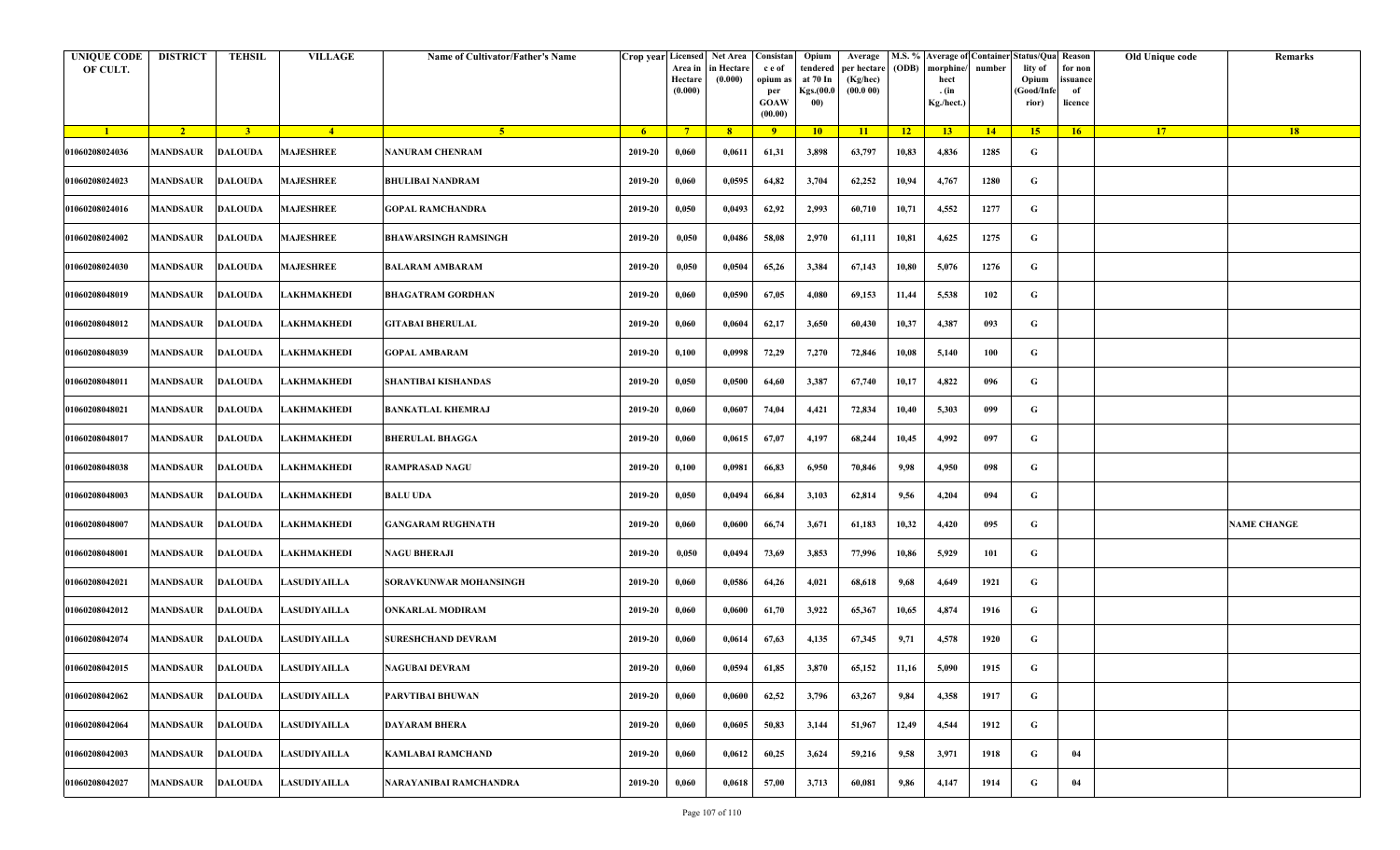| <b>UNIQUE CODE</b><br>OF CULT. | <b>DISTRICT</b>           | <b>TEHSIL</b>  | <b>VILLAGE</b>      | Name of Cultivator/Father's Name | Crop year Licensed | Area in<br>Hectare<br>(0.000) | Net Area<br>in Hectare<br>(0.000) | Consistan<br>c e of<br>opium a<br>per<br><b>GOAW</b><br>(00.00) | Opium<br>tendered<br>at 70 In<br>Kgs.(00.0<br>00) | Average<br>per hectare<br>(Kg/hec)<br>(00.000) | (ODB)           | morphine<br>hect<br>. (in<br>Kg./hect.) | number | M.S. % Average of Container Status/Qua Reason<br>lity of<br>Opium<br>Good/Infe<br>rior) | for non<br>issuance<br>of<br>licence | Old Unique code | Remarks            |
|--------------------------------|---------------------------|----------------|---------------------|----------------------------------|--------------------|-------------------------------|-----------------------------------|-----------------------------------------------------------------|---------------------------------------------------|------------------------------------------------|-----------------|-----------------------------------------|--------|-----------------------------------------------------------------------------------------|--------------------------------------|-----------------|--------------------|
| $\blacksquare$                 | $\sqrt{2}$                | 3 <sup>1</sup> | $-4$                | -5.                              | $6^{\circ}$        | $-7$                          | 8 <sup>°</sup>                    | 9                                                               | 10                                                | $\overline{11}$                                | $\overline{12}$ | 13                                      | 14     | 15 <sup>2</sup>                                                                         | 16                                   | 17              | <b>18</b>          |
| 01060208042077                 | <b>MANDSAUR</b>           | <b>DALOUDA</b> | LASUDIYAILLA        | <b>BABULAL KANHAYYALAL</b>       | 2019-20            | 0,050                         | 0,0491                            | 46,65                                                           | 2,239                                             | 45,601                                         | 9,95            | 3,176                                   | 1911   | G                                                                                       | 04                                   |                 |                    |
| 01060208042017                 | MANDSAUR                  | <b>DALOUDA</b> | LASUDIYAILLA        | NANDIBAI BHERU                   | 2019-20            | 0,050                         | 0,0498                            | 63,39                                                           | 3,396                                             | 68,193                                         | 11,17           | 5,332                                   | 1922   | G                                                                                       |                                      |                 | <b>NAME CHANGE</b> |
| 01060208042075                 | <b>MANDSAUR</b>           | DALOUDA        | <b>LASUDIYAILLA</b> | KAMLAKUWAR SHAMBHUSINGH          | 2019-20            | 0,050                         | 0,0507                            | 62,78                                                           | 3,336                                             | 65,799                                         | 9,13            | 4,206                                   | 1919   | G                                                                                       |                                      |                 | <b>NAME CHANGE</b> |
| 01060208042048                 | MANDSAUR                  | <b>DALOUDA</b> | LASUDIYAILLA        | SAMANDARBAI NANDA                | 2019-20            | 0,050                         | 0,0508                            | 64,99                                                           | 3,277                                             | 64,508                                         | 11,23           | 5,072                                   | 1913   | G                                                                                       |                                      |                 | <b>NAME CHANGE</b> |
| 01060208042078                 | <b>MANDSAUR</b>           | <b>DALOUDA</b> | LASUDIYAILLA        | RAMKANYABAI MOHANLAL             | 2019-20            | 0,050                         | 0,0504                            | 56,15                                                           | 2,808                                             | 55,714                                         | 11,68           | 4,554                                   | 1910   | G                                                                                       |                                      |                 | <b>NAME CHANGE</b> |
| 01060208042070                 | MANDSAUR                  | <b>DALOUDA</b> | LASUDIYAILLA        | KANKUBAI KANHAYYALAL             | 2019-20            | 0,060                         |                                   |                                                                 |                                                   |                                                |                 |                                         |        | F                                                                                       |                                      |                 |                    |
| 01060208042025                 | MANDSAUR                  | DALOUDA        | LASUDIYAILLA        | <b>DURGABAI KACHRU</b>           | 2019-20            | 0,060                         |                                   |                                                                 |                                                   |                                                |                 |                                         |        | F                                                                                       |                                      |                 |                    |
| 01060208042065                 | <b>MANDSAUR</b>           | <b>DALOUDA</b> | LASUDIYAILLA        | SAJJANSINGH RAMSINGH             | 2019-20            | 0,060                         |                                   |                                                                 |                                                   |                                                |                 |                                         |        | F                                                                                       |                                      |                 |                    |
| 01060208042067                 | <b>MANDSAUR</b>           | <b>DALOUDA</b> | LASUDIYAILLA        | DEEPKUNWAR SARDARSINGH           | 2019-20            | 0,060                         |                                   |                                                                 |                                                   |                                                |                 |                                         |        | F                                                                                       |                                      |                 |                    |
| 01060208042059                 | <b>MANDSAUR</b>           | <b>DALOUDA</b> | LASUDIYAILLA        | <b>BHANWARLAL TORARAM</b>        | 2019-20            | 0,060                         |                                   |                                                                 |                                                   |                                                |                 |                                         |        | F                                                                                       |                                      |                 |                    |
| 01060208046011                 | MANDSAUR                  | <b>DALOUDA</b> | PALASIYA            | <b>DULLIBAI CHENRAM</b>          | 2019-20            | 0,100                         | 0,0963                            | 66,75                                                           | 7,466                                             | 77,529                                         | 10,70           | 5,807                                   | 1043   | G                                                                                       |                                      |                 |                    |
| 01060208046014                 | <b>MANDSAUR</b>           | <b>DALOUDA</b> | PALASIYA            | VILAMKUNWAR SHANKARSINGH         | 2019-20            | 0,060                         | 0,0585                            | 69,55                                                           | 4,292                                             | 73,368                                         | 10,77           | 5,531                                   | 1044   | G                                                                                       |                                      |                 |                    |
| 01060208046016                 | MANDSAUR                  | <b>DALOUDA</b> | <b>PALASIYA</b>     | NARAYAN SHIVRAM                  | 2019-20            | 0,060                         | 0,0608                            | 68,21                                                           | 4,180                                             | 68,750                                         | 10,44           | 5,025                                   | 1048   | G                                                                                       |                                      |                 |                    |
| 01060208046018                 | <b>MANDSAUR</b>           | <b>DALOUDA</b> | PALASIYA            | DASHRATHSINGH HARISINGH          | 2019-20            | 0,060                         | 0,0600                            | 70,22                                                           | 4,374                                             | 72,900                                         | 10,45           | 5,332                                   | 1051   | G                                                                                       |                                      |                 |                    |
| 01060208046021                 | MANDSAUR                  | DALOUDA        | PALASIYA            | <b>MANGILAL TULSIRAM</b>         | 2019-20            | 0,060                         | 0,0604                            | 61,92                                                           | 3,813                                             | 63,129                                         | 11,92           | 5,267                                   | 1030   | G                                                                                       |                                      |                 |                    |
| 01060208046056                 | <b>MANDSAUR</b>           | <b>DALOUDA</b> | PALASIYA            | KANCHANBAI UDA                   | 2019-20            | 0,060                         | 0,0607                            | 66,61                                                           | 4,082                                             | 67,249                                         | 11,14           | 5,244                                   | 1047   | G                                                                                       |                                      |                 |                    |
| 01060208046063                 | <b>MANDSAUR</b>           | <b>DALOUDA</b> | PALASIYA            | ISHWARSINGH ARJUNSINGH           | 2019-20            | 0,060                         | 0,0600                            | 70,22                                                           | 4,233                                             | 70,550                                         | 10,18           | 5,028                                   | 1031   | G                                                                                       |                                      |                 |                    |
| 01060208046069                 | MANDSAUR                  | <b>DALOUDA</b> | PALASIYA            | MOHANSINGH HARISINGH             | 2019-20            | 0,060                         | 0,0593                            | 66,42                                                           | 4,128                                             | 69,612                                         | 10,92           | 5,321                                   | 1042   | G                                                                                       |                                      |                 |                    |
| 01060208046072                 | MANDSAUR DALOUDA PALASIYA |                |                     | <b>MOHANLAL SAVRAM</b>           | $2019 - 20$        | 0,060                         | 0,0605                            | 69,71                                                           | 4,591                                             | 75,884                                         | 11,25           | 5,976                                   | 1050   | G                                                                                       |                                      |                 |                    |
| 01060208046075                 | <b>MANDSAUR</b>           | <b>DALOUDA</b> | <b>PALASIYA</b>     | BHANWARSINGH NATHUSINGH          | 2019-20            | 0,060                         | 0,0604                            | 63,66                                                           | 3,947                                             | 65,348                                         | 11,11           | 5,082                                   | 1049   | $\mathbf G$                                                                             |                                      |                 |                    |
| 01060208046076                 | <b>MANDSAUR</b>           | <b>DALOUDA</b> | <b>PALASIYA</b>     | <b>BHERULAL KARU</b>             | 2019-20            | 0,060                         | 0,0586                            | 67,39                                                           | 3,938                                             | 67,201                                         | 10,61           | 4,990                                   | 1046   | G                                                                                       |                                      |                 |                    |
| 01060208046082                 | <b>MANDSAUR</b>           | <b>DALOUDA</b> | <b>PALASIYA</b>     | <b>GITABAI KANIRAM</b>           | 2019-20            | 0,060                         | 0,0590                            | 54,34                                                           | 3,423                                             | 58,017                                         | 10,60           | 4,305                                   | 1032   | G                                                                                       |                                      |                 |                    |
| 01060208046007                 | <b>MANDSAUR</b>           | <b>DALOUDA</b> | PALASIYA            | <b>DEVILAL RAMA</b>              | 2019-20            | 0,060                         | 0,0607                            | 59,86                                                           | 4,079                                             | 67,199                                         | 12,15           | 5,715                                   | 1033   | G                                                                                       |                                      |                 |                    |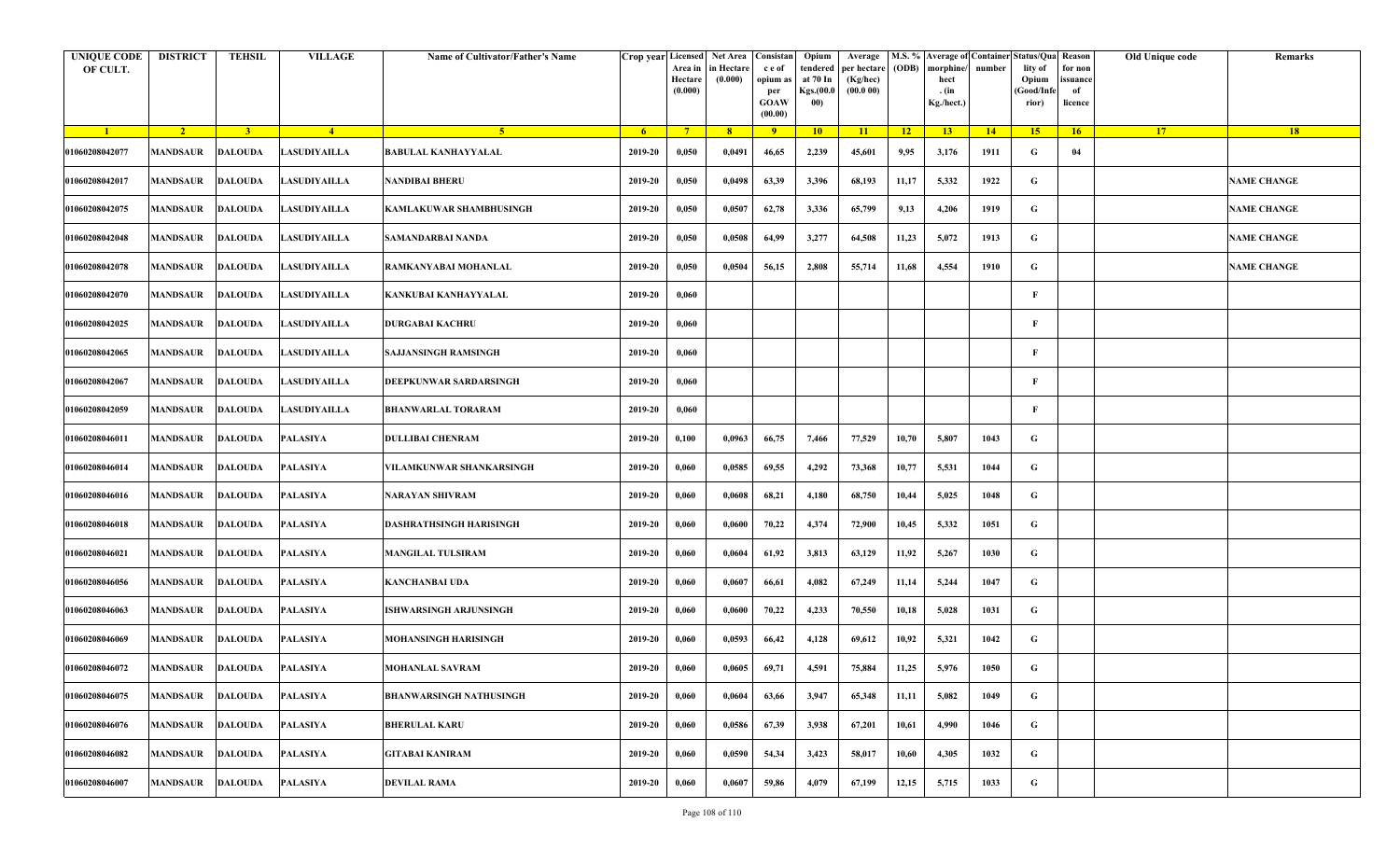| <b>UNIQUE CODE</b><br>OF CULT. | <b>DISTRICT</b>         | <b>TEHSIL</b>  | <b>VILLAGE</b> | Name of Cultivator/Father's Name | Crop year Licensed | Area in<br>Hectare<br>(0.000) | Net Area Consistan<br>in Hectare<br>(0.000) | c e of<br>opium as<br>per<br><b>GOAW</b><br>(00.00) | Opium<br>tendered<br>at 70 In<br>Kgs.(00.0<br>00) | Average<br>per hectare<br>(Kg/hec)<br>(00.000) | (ODB) | M.S. % Average of Container Status/Qua Reason<br>morphine/<br>hect<br>. (in<br>Kg./hect.) | number | lity of<br>Opium<br>(Good/Infe<br>rior) | for non<br>ssuance<br>of<br>licence | Old Unique code | Remarks            |
|--------------------------------|-------------------------|----------------|----------------|----------------------------------|--------------------|-------------------------------|---------------------------------------------|-----------------------------------------------------|---------------------------------------------------|------------------------------------------------|-------|-------------------------------------------------------------------------------------------|--------|-----------------------------------------|-------------------------------------|-----------------|--------------------|
| $\blacksquare$                 | $\sqrt{2}$              | 3 <sup>1</sup> | $-4$           | $\sqrt{5}$                       | - 6                | $7^{\circ}$                   | 8 <sup>°</sup>                              | $\overline{9}$                                      | 10                                                | 11                                             | $-12$ | 13                                                                                        | $-14$  | 15 <sup>2</sup>                         | 16                                  | <b>17</b>       | <b>18</b>          |
| 01060208046038                 | <b>MANDSAUR</b>         | <b>DALOUDA</b> | PALASIYA       | RAMCHANDRA MATHURALAL            | 2019-20            | 0,060                         | 0,0602                                      | 64,76                                               | 4,330                                             | 71,927                                         | 11,01 | 5,543                                                                                     | 1034   | G                                       |                                     |                 |                    |
| 01060208046062                 | MANDSAUR                | <b>DALOUDA</b> | PALASIYA       | <b>JUJHAR CHUNNILAL</b>          | 2019-20            | 0,060                         | 0,0602                                      | 65,58                                               | 4,197                                             | 69,718                                         | 11,25 | 5,490                                                                                     | 1041   | G                                       |                                     |                 |                    |
| 01060208046001                 | MANDSAUR                | <b>DALOUDA</b> | PALASIYA       | HAKKIRAM BHERULAL                | 2019-20            | 0,060                         | 0,0610                                      | 62,21                                               | 3,857                                             | 63,230                                         | 11,00 | 4,869                                                                                     | 1035   | G                                       |                                     |                 |                    |
| 01060208046012                 | MANDSAUR                | <b>DALOUDA</b> | PALASIYA       | FUNDASINGH RANSINGH              | 2019-20            | 0,060                         | 0,0603                                      | 63,51                                               | 3,883                                             | 64,395                                         | 10,72 | 4,832                                                                                     | 1039   | G                                       |                                     |                 |                    |
| 01060208046055                 | MANDSAUR                | <b>DALOUDA</b> | PALASIYA       | MUKUNDRAMDAS DOLATRAMDAS         | 2019-20            | 0,060                         | 0,0616                                      | 67,28                                               | 4,277                                             | 69,432                                         | 10,23 | 4,972                                                                                     | 1040   | G                                       |                                     |                 |                    |
| 01060208046066                 | <b>MANDSAUR</b>         | <b>DALOUDA</b> | PALASIYA       | LALITABAI SAMARATHMAL            | 2019-20            | 0,060                         | 0,0610                                      | 62,34                                               | 3,954                                             | 64,820                                         | 10,83 | 4,914                                                                                     | 1045   | G                                       |                                     |                 |                    |
| 01060208046041                 | MANDSAUR                | <b>DALOUDA</b> | PALASIYA       | KAMLABAI HAKKIRAM                | 2019-20            | 0,060                         | 0,0607                                      | 65,48                                               | 4,050                                             | 66,722                                         | 10,43 | 4,872                                                                                     | 1036   | G                                       |                                     |                 |                    |
| 01060208046071                 | MANDSAUR                | <b>DALOUDA</b> | PALASIYA       | RADHESHYAM HAKKIRAM              | 2019-20            | 0,060                         | 0,0615                                      | 62,79                                               | 3,956                                             | 64,325                                         | 10,85 | 4,885                                                                                     | 1037   | G                                       |                                     |                 |                    |
| 01060208046073                 | MANDSAUR                | <b>DALOUDA</b> | PALASIYA       | RATANLAL BHERULAL                | 2019-20            | 0,050                         | 0,0510                                      | 67,05                                               | 3,745                                             | 73,431                                         | 10,05 | 5,166                                                                                     | 1038   | G                                       |                                     |                 |                    |
| 01060208046060                 | <b>MANDSAUR</b>         | <b>DALOUDA</b> | PALASIYA       | PREMCHAND TIKAMCHAND             | 2019-20            | 0,050                         | 0,0519                                      | 60,40                                               | 3,434                                             | 66,166                                         | 11,29 | 5,229                                                                                     | 1029   | G                                       |                                     |                 |                    |
| 01060208046070                 | MANDSAUR                | <b>DALOUDA</b> | PALASIYA       | HIRA DEVA                        | 2019-20            | 0,050                         | 0,0506                                      | 58,44                                               | 3,114                                             | 61,542                                         | 10,59 | 4,562                                                                                     | 1027   | G                                       |                                     |                 |                    |
| 01060208046047                 | MANDSAUR                | <b>DALOUDA</b> | PALASIYA       | RAMIBAI VARDA                    | 2019-20            | 0,050                         | 0,0508                                      | 62,57                                               | 3,325                                             | 65,453                                         | 10,66 | 4,884                                                                                     | 1028   | G                                       |                                     |                 |                    |
| 01060208046025                 | MANDSAUR                | <b>DALOUDA</b> | PALASIYA       | DHULSINGH CHANDARSINGH           | 2019-20            | 0,060                         |                                             |                                                     |                                                   |                                                |       |                                                                                           |        | $\mathbf N$                             |                                     |                 |                    |
| 01060208046009                 | MANDSAUR                | <b>DALOUDA</b> | PALASIYA       | <b>JANIBAI BHAGWATILAL</b>       | 2019-20            | 0,060                         |                                             |                                                     |                                                   |                                                |       |                                                                                           |        | F                                       |                                     |                 |                    |
| 01060208046077                 | <b>MANDSAUR</b>         | <b>DALOUDA</b> | PALASIYA       | MOHANSINGH BHUWANSINGH           | 2019-20            | 0,050                         |                                             |                                                     |                                                   |                                                |       |                                                                                           |        | $\mathbf N$                             |                                     |                 |                    |
| 01060208022036                 | MANDSAUR                | <b>DALOUDA</b> | <b>KHODANA</b> | KACHRU DHURA                     | 2019-20            | 0,060                         | 0,0600                                      | 63,07                                               | 3,694                                             | 61,567                                         | 7,17  | 3,090                                                                                     | 2059   |                                         | 04                                  |                 |                    |
| 01060208022043                 | MANDSAUR                | <b>DALOUDA</b> | <b>KHODANA</b> | NANDIBAI PANNALAL                | 2019-20            | 0,060                         | 0,0620                                      | 61,96                                               | 4,266                                             | 68,806                                         | 10,28 | 4,952                                                                                     | 2064   | G                                       |                                     |                 |                    |
| 01060208022062                 | MANDSAUR                | <b>DALOUDA</b> | KHODANA        | <b>SHIVDAS HARIDAS</b>           | 2019-20            | 0,060                         | 0,0599                                      | 54,11                                               | 3,223                                             | 53,806                                         | 10,77 | 4,057                                                                                     | 2056   | G                                       | 04                                  |                 |                    |
| 01060208022014                 | <b>MANDSAUR DALOUDA</b> |                | <b>KHODANA</b> | MOHANLAL AMRATRAM                | 2019-20            | 0,060                         | 0,0598                                      | 58,04                                               | 3,574                                             | 59,766                                         | 10,99 | 4,597                                                                                     | 2057   | G                                       |                                     |                 |                    |
| 01060208022040                 | MANDSAUR                | <b>DALOUDA</b> | KHODANA        | JMRAVSINGH RAMSINGH              | 2019-20            | 0,060                         | 0,0601                                      | 57,56                                               | 3,338                                             | 55,541                                         | 10,77 | 4,188                                                                                     | 2058   | $\mathbf G$                             | 04                                  |                 |                    |
| 01060208022060                 | <b>MANDSAUR</b>         | <b>DALOUDA</b> | KHODANA        | <b>SURAJBAI PANNALAL</b>         | 2019-20            | 0,060                         | 0,0601                                      | 60,58                                               | 3,540                                             | 58,902                                         | 9,61  | 3,962                                                                                     | 2060   | G                                       | 04                                  |                 |                    |
| 01060208022056                 | <b>MANDSAUR</b>         | <b>DALOUDA</b> | <b>KHODANA</b> | <b>GANPAT AMRATRAM TELI</b>      | 2019-20            | 0,100                         | 0,0946                                      | 61,83                                               | 6,315                                             | 66,755                                         | 10,29 | 4,809                                                                                     | 2061   | G                                       |                                     |                 |                    |
| 01060208022033                 | MANDSAUR                | <b>DALOUDA</b> | KHODANA        | <b>MOHANBAI BHAWARLAL</b>        | 2019-20            | 0,050                         | 0,0494                                      | 65,14                                               | 3,443                                             | 69,696                                         | 9,89  | 4,825                                                                                     | 2062   | G                                       |                                     |                 | <b>NAME CHANGE</b> |